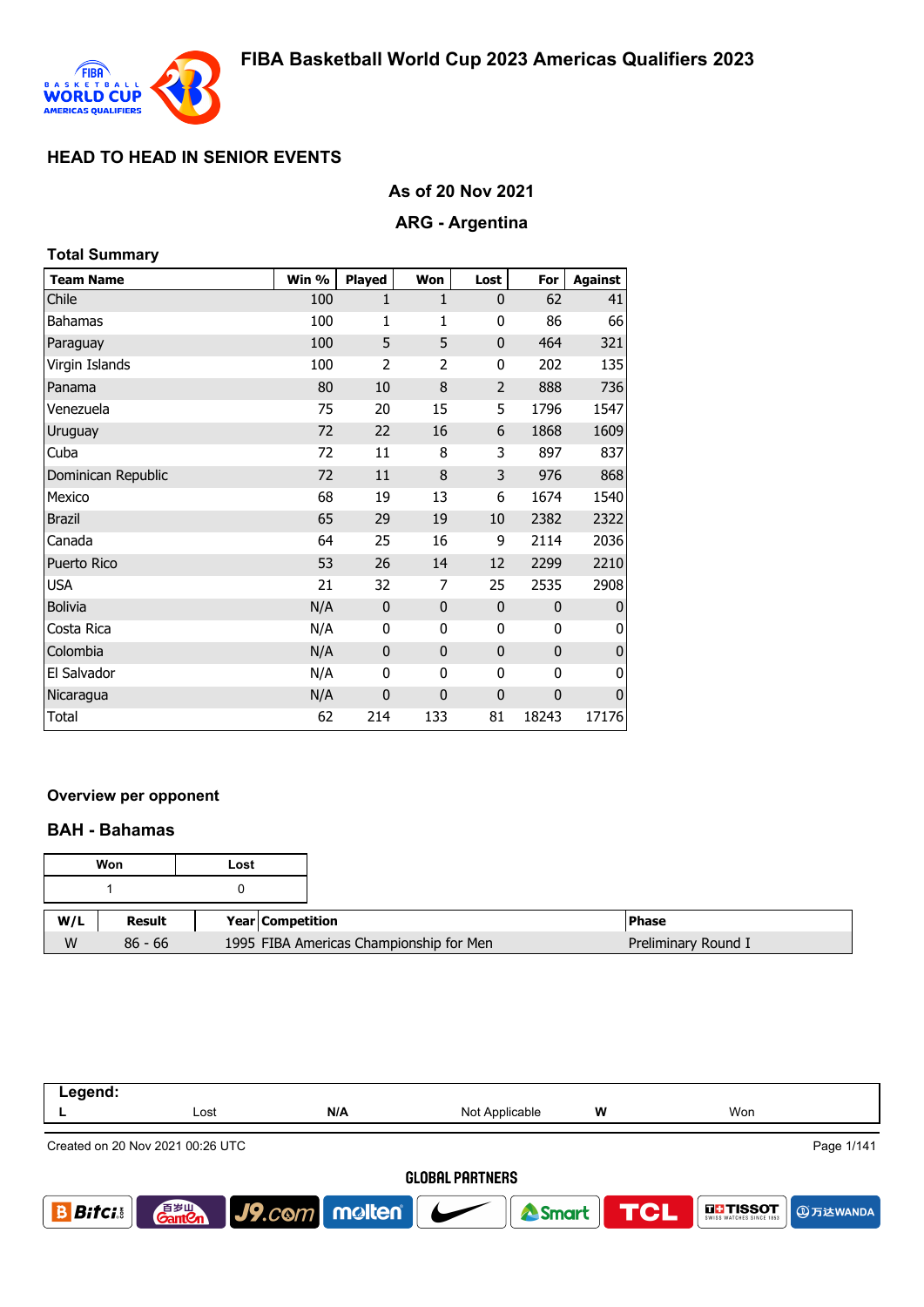

## **As of 20 Nov 2021**

## **ARG - Argentina**

### **BRA - Brazil**

| Won |               | Lost             |                                                                     |                     |
|-----|---------------|------------------|---------------------------------------------------------------------|---------------------|
|     | 19            | 10               |                                                                     |                     |
| W/L | <b>Result</b> | Year Competition |                                                                     | <b>Phase</b>        |
| W   | $111 - 107$   |                  | 2016 Olympic Games: Tournament for Men                              | Group Phase         |
| L   | $65 - 85$     |                  | 2014 FIBA Basketball World Cup                                      | Round of 16         |
| W   | $82 - 77$     |                  | 2012 Olympic Games: Tournament for Men                              | Quarter-Final       |
| L   | $71 - 73$     | 2011             | FIBA Americas Championship for Men/Olympic Qualifying<br>Tournament | Second Round        |
| W   | $80 - 75$     | 2011             | FIBA Americas Championship for Men/Olympic Qualifying<br>Tournament | <b>Final Round</b>  |
| W   | $93 - 89$     |                  | 2010 FIBA World Championship for Men                                | Eight-Finals        |
| L   | $67 - 76$     |                  | 2009 FIBA Americas Championship for Men                             | Qualifying Round    |
| W   | $86 - 79$     | 2007             | FIBA Americas Championship for Men/Olympic Qualifying<br>Tournament | Quarter Final Round |
| W   | $91 - 80$     | 2007             | FIBA Americas Championship for Men/Olympic Qualifying<br>Tournament | Semi Final Round    |
| W   | $71 - 60$     |                  | 2005 FIBA Americas Championship for Men                             | Quarter Final Round |
| L   | $88 - 100$    |                  | 2005 FIBA Americas Championship for Men                             | <b>Final Round</b>  |
| W   | $76 - 74$     |                  | 2003 FIBA Americas Championship for Men                             | Quarter Finals      |
| W   | $78 - 67$     |                  | 2002 World Championship for Men                                     | Quarter-Final Round |
| W   | $108 - 98$    |                  | 2001 FIBA Americas Championship for Men                             | Preliminary Round   |
| W   | $78 - 59$     |                  | 2001 FIBA Americas Championship for Men                             | <b>Final Round</b>  |
| W   | $79 - 77$     |                  | 1999 FIBA Americas Championship for Men                             | Quarter-Finals      |
| W   | $86 - 76$     |                  | 1998 World Championship for Men                                     | Eighth-Final Round  |
| W   | $68 - 65$     |                  | 1997 FIBA Americas Championship for Men                             | Preliminary Round   |
| L   | $75 - 76$     |                  | 1997 FIBA Americas Championship for Men                             | <b>Final Round</b>  |
| L   | $78 - 83$     |                  | 1995 FIBA Americas Championship for Men                             | Preliminary Round I |
| W   | $87 - 82$     |                  | 1995 FIBA Americas Championship for Men                             | Semi-Finals         |
| W   | $98 - 91$     |                  | 1993 FIBA Americas Champioship for Men                              | <b>Final Round</b>  |
| L   | $82 - 90$     |                  | 1989 FIBA Americas Championship for Men                             | Quailifying Round   |
| L   | $93 - 113$    |                  | 1988 American Olympic Qualifying Tournament for Men                 | Quialyfing Round    |
| L   | $95 - 107$    |                  | 1984 American Olympic Qualifying Tournament for Men                 | Qualifying Round    |
| W   | $118 - 98$    |                  | 1980 American Olympic Qualifying Tournament for Men                 | Qualifying Round    |
| L   | $66 - 74$     |                  | 1967 World Championship for Men                                     | <b>Final Round</b>  |
| W   | $72 - 56$     |                  | 1952 Olympic Games: Tournament for Men                              | First Round         |
| W   | $40 - 35$     |                  | 1950 World Championship for Men                                     | <b>Final Round</b>  |

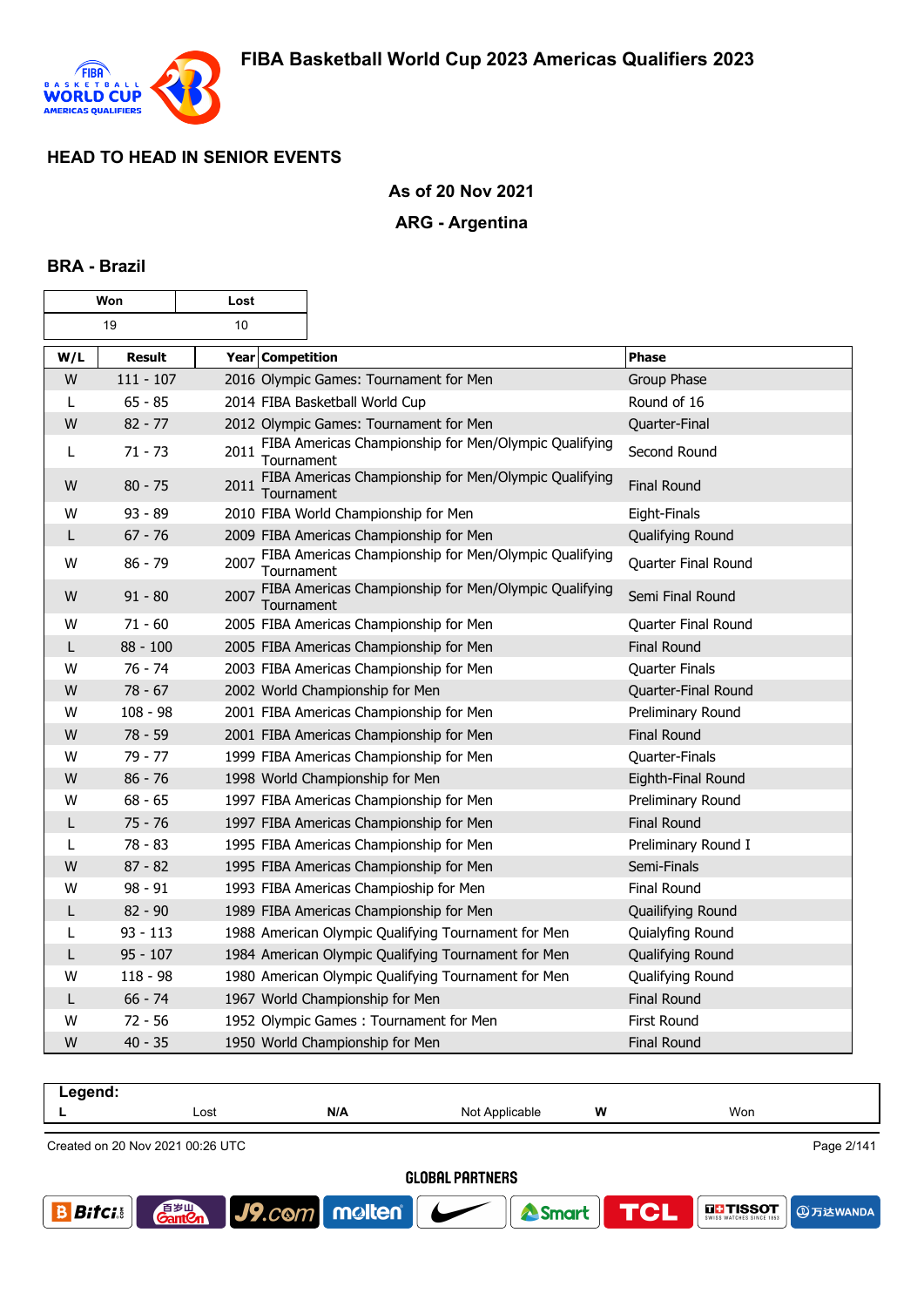

## **As of 20 Nov 2021**

### **ARG - Argentina**

### **CAN - Canada**

г

| Won |               | Lost                    |                                                       |                             |
|-----|---------------|-------------------------|-------------------------------------------------------|-----------------------------|
|     | 16            | 9                       |                                                       |                             |
| W/L | <b>Result</b> | <b>Year Competition</b> |                                                       | <b>Phase</b>                |
| W   | $92 - 86$     | 2017 FIBA AmeriCup      |                                                       | Group Phase                 |
| W   | $94 - 87$     | 2015<br>Tournament      | FIBA Americas Championship for Men/Olympic Qualifying | Preliminary Round           |
| W   | $73 - 67$     |                         | 2013 FIBA Americas Championship for Men               | Second Round                |
| W   | $79 - 53$     | 2011<br>Tournament      | FIBA Americas Championship for Men/Olympic Qualifying | Second Round                |
| W   | $67 - 51$     |                         | 2009 FIBA Americas Championship for Men               | Quarter Final Round         |
| W   | $88 - 73$     |                         | 2009 FIBA Americas Championship for Men               | <b>Final Round</b>          |
| W   | $85 - 70$     | 2007<br>Tournament      | FIBA Americas Championship for Men/Olympic Qualifying | Quarter Final Round         |
| W   | $94 - 90$     |                         | 2003 FIBA Americas Championship for Men               | Preliminary Round           |
| W   | $88 - 72$     |                         | 2003 FIBA Americas Championship for Men               | Semi Final                  |
| W   | $85 - 76$     |                         | 2001 FIBA Americas Championship for Men               | Semi-Finals                 |
| W   | $97 - 76$     |                         | 2001 FIBA Americas Championship for Men               | <b>Final Round</b>          |
| L   | $70 - 77$     |                         | 1999 FIBA Americas Championship for Men               | Preliminary Round           |
| W   | $87 - 76$     |                         | 1997 FIBA Americas Championship for Men               | Semi-Finals                 |
| W   | $102 - 95$    |                         | 1995 FIBA Americas Championship for Men               | Preliminary Round II        |
| L   | $73 - 91$     |                         | 1994 World Championship for Men                       | Preliminary Round           |
| W   | $93 - 83$     |                         | 1993 FIBA Americas Champioship for Men                | Qualifyining Round          |
| L   | $80 - 87$     |                         | 1992 FIBA Americas Championship for Men               | Qualifying Round            |
| W   | $96 - 88$     |                         | 1990 World Championship for Men                       | Preliminary Round           |
| L   | $83 - 93$     |                         | 1989 FIBA Americas Championship for Men               | Quailifying Round           |
| L   | $88 - 112$    |                         | 1988 American Olympic Qualifying Tournament for Men   | Quialyfing Round            |
| L   | $82 - 96$     |                         | 1986 World Championship for Men                       | Preliminary Round           |
| L   | $73 - 85$     |                         | 1984 American Olympic Qualifying Tournament for Men   | Qualifying Round            |
| L   | $86 - 89$     |                         | 1980 American Olympic Qualifying Tournament for Men   | Qualifying Round            |
|     | $77 - 82$     |                         | 1963 World Championship for Men                       | <b>Classification Round</b> |
| W   | $82 - 81$     |                         | 1952 Olympic Games: Tournament for Men                | <b>First Round</b>          |

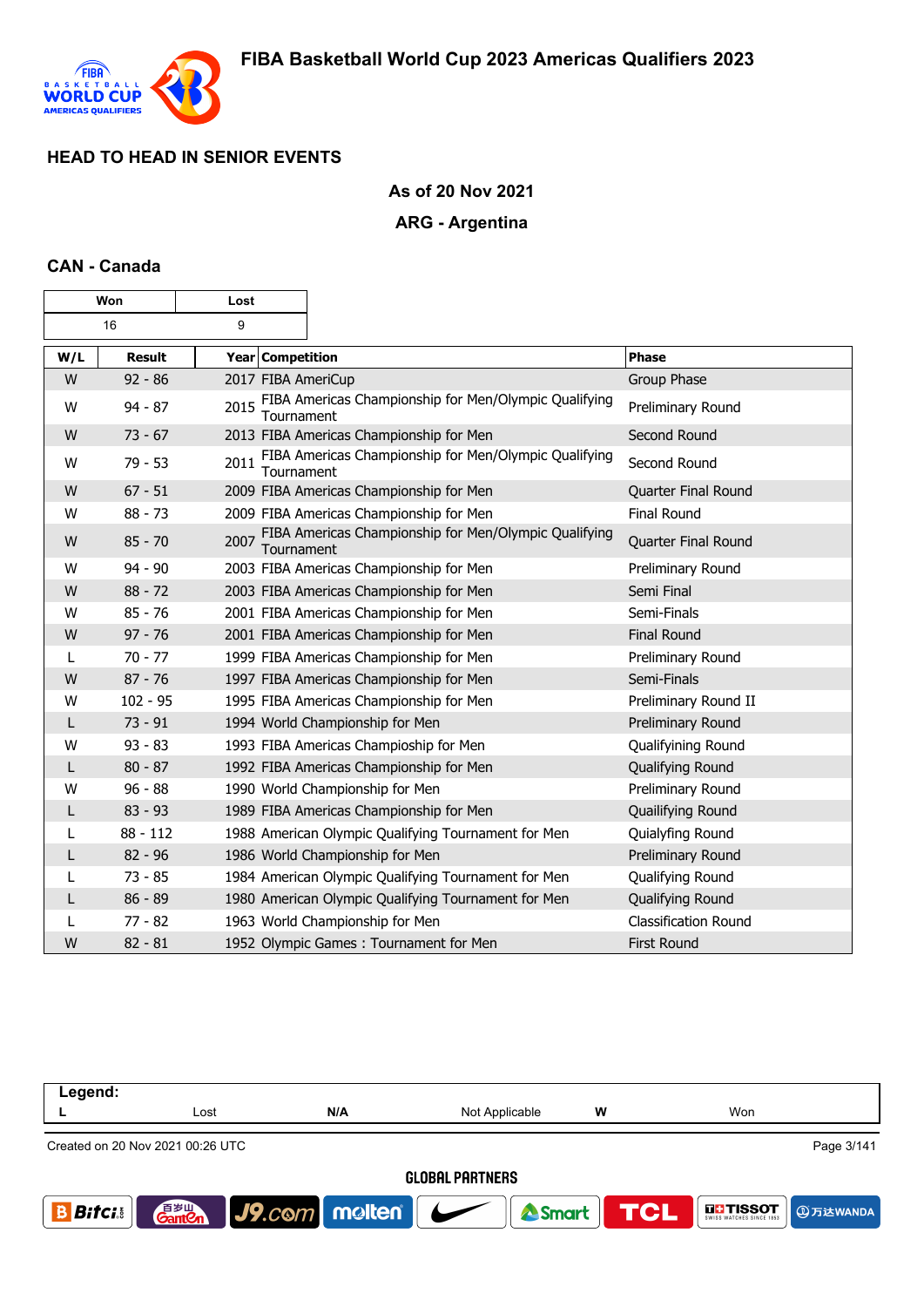

## **As of 20 Nov 2021**

## **ARG - Argentina**

#### **CHI - Chile**

|     | Won       | Lost |                                 |                    |
|-----|-----------|------|---------------------------------|--------------------|
|     |           |      |                                 |                    |
| W/L | Result    |      | Year Competition                | <b>IPhase</b>      |
| W   | $62 - 41$ |      | 1950 World Championship for Men | <b>Final Round</b> |

#### **CUB - Cuba**

|     | Won           | Lost               |                                                       |                             |
|-----|---------------|--------------------|-------------------------------------------------------|-----------------------------|
|     | 8             | 3                  |                                                       |                             |
| W/L | <b>Result</b> | Year   Competition |                                                       | <b>Phase</b>                |
| W   | $96 - 64$     | 2015<br>Tournament | FIBA Americas Championship for Men/Olympic Qualifying | Preliminary Round           |
| W   | $81 - 76$     |                    | 1999 FIBA Americas Championship for Men               | Preliminary Round           |
| W   | $81 - 73$     |                    | 1997 FIBA Americas Championship for Men               | Preliminary Round           |
| W   | $86 - 81$     |                    | 1995 FIBA Americas Championship for Men               | Preliminary Round II        |
| W   | $92 - 84$     |                    | 1993 FIBA Americas Champioship for Men                | Qualifyining Round          |
| W   | $73 - 71$     |                    | 1992 FIBA Americas Championship for Men               | Qualifying Round            |
|     | $81 - 88$     |                    | 1989 FIBA Americas Championship for Men               | <b>Final Round</b>          |
|     | $81 - 85$     |                    | 1986 World Championship for Men                       | <b>Final Round</b>          |
| W   | $106 - 105$   |                    | 1984 American Olympic Qualifying Tournament for Men   | Qualifying Round            |
| W   | $86 - 75$     |                    | 1980 American Olympic Qualifying Tournament for Men   | Qualifying Round            |
|     | $34 - 35$     |                    | 1948 Olympic Games: Tournament for Men                | <b>Classification Round</b> |

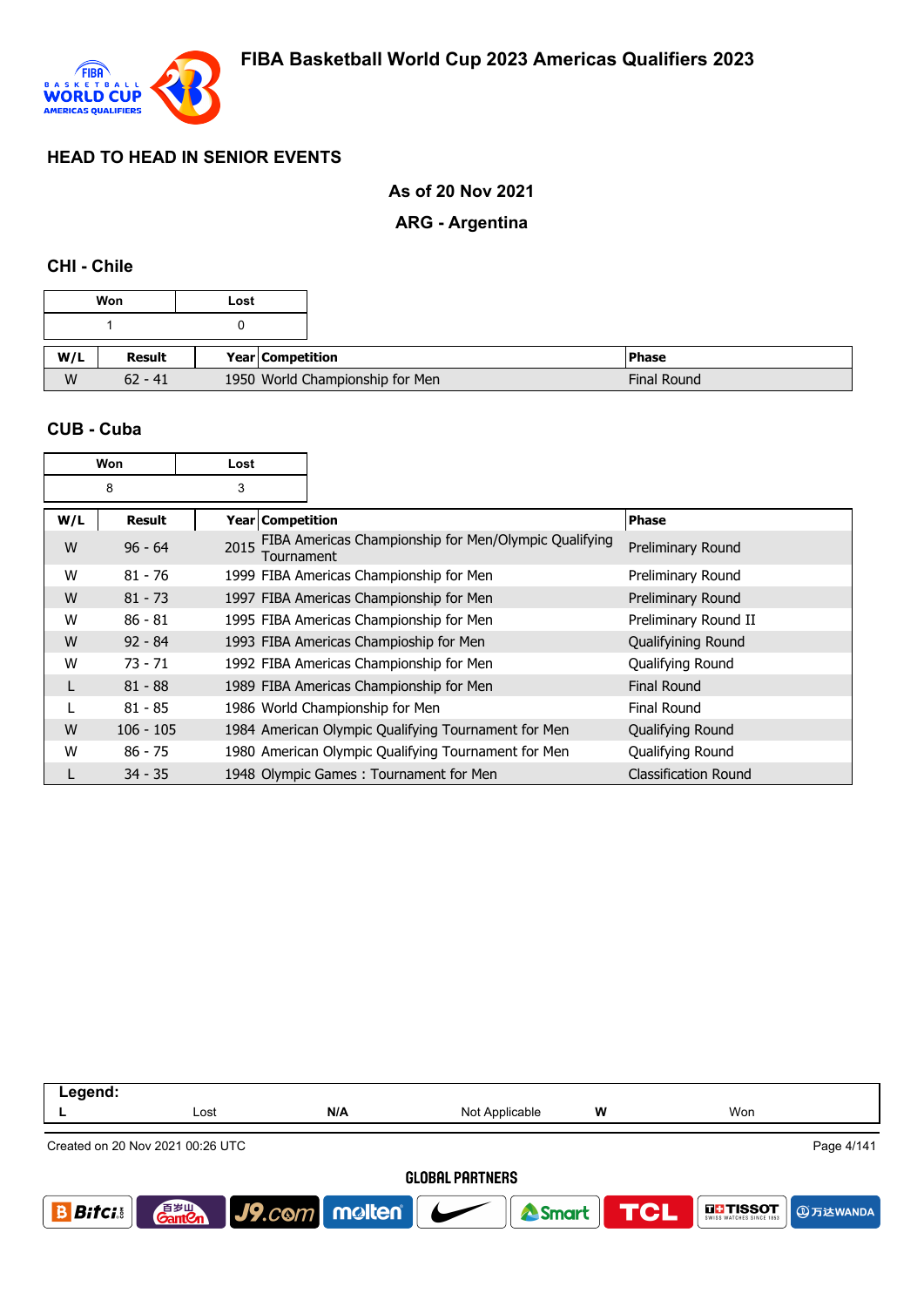

## **As of 20 Nov 2021**

### **ARG - Argentina**

### **DOM - Dominican Republic**

|     | Won        | Lost               |                                                       |                           |
|-----|------------|--------------------|-------------------------------------------------------|---------------------------|
|     | 8          | 3                  |                                                       |                           |
| W/L | Result     | Year Competition   |                                                       | <b>Phase</b>              |
| W   | $92 - 84$  | 2015<br>Tournament | FIBA Americas Championship for Men/Olympic Qualifying | Second Round              |
| L   | $72 - 91$  |                    | 2013 FIBA Americas Championship for Men               | Preliminary Round         |
| W   | $103 - 93$ |                    | 2013 FIBA Americas Championship for Men               | <b>Final Round</b>        |
| W   | $84 - 58$  | 2011<br>Tournament | FIBA Americas Championship for Men/Olympic Qualifying | Second Round              |
| W   | $89 - 87$  |                    | 2009 FIBA Americas Championship for Men               | Qualifying Round          |
| W   | $84 - 60$  |                    | 2005 FIBA Americas Championship for Men               | Preliminary Round         |
| W   | $102 - 72$ |                    | 2003 FIBA Americas Championship for Men               | <b>Quarter Finals</b>     |
| W   | $85 - 71$  |                    | 1999 FIBA Americas Championship for Men               | Quarter-Finals            |
| W   | $97 - 75$  |                    | 1995 FIBA Americas Championship for Men               | Preliminary Round II      |
|     | $85 - 89$  |                    | 1989 FIBA Americas Championship for Men               | Reclasification Round 5-8 |
|     | $83 - 88$  |                    | 1984 American Olympic Qualifying Tournament for Men   | Qualifying Round          |

## **ISV - Virgin Islands**

|     | Won        | Lost |                    |              |
|-----|------------|------|--------------------|--------------|
|     |            |      |                    |              |
| W/L | Result     |      | Year Competition   | <b>Phase</b> |
|     |            |      |                    |              |
| W   | $104 - 58$ |      | 2017 FIBA AmeriCup | Group Phase  |

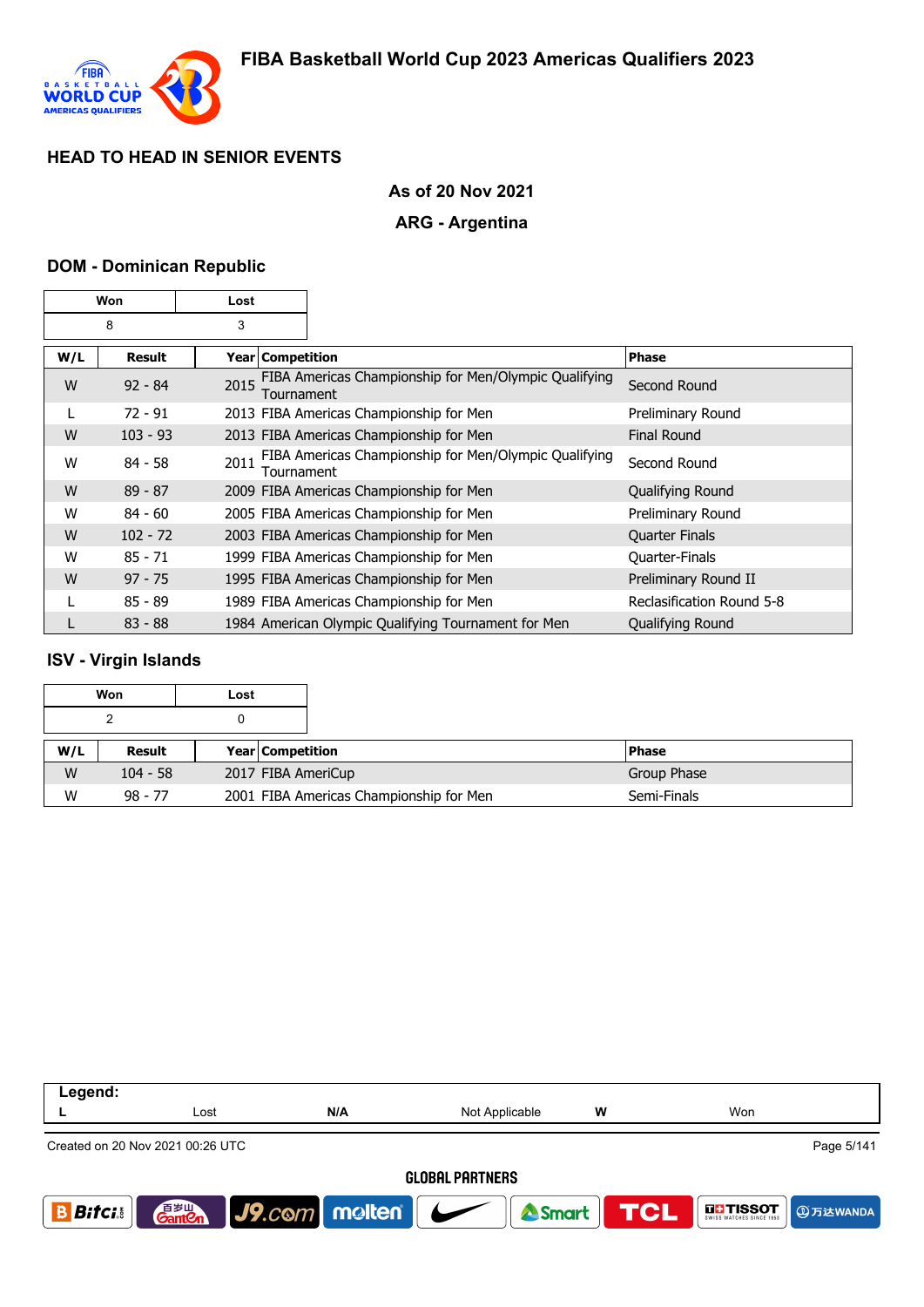

## **As of 20 Nov 2021**

### **ARG - Argentina**

## **MEX - Mexico**

| Won |               | Lost |                                                                     |                             |
|-----|---------------|------|---------------------------------------------------------------------|-----------------------------|
|     | 13            | 6    |                                                                     |                             |
| W/L | <b>Result</b> |      | <b>Year Competition</b>                                             | Phase                       |
| W   | $78 - 74$     |      | 2019 FIBA Basketball World Cup 2019 Americas Qualifiers             | 2nd Round                   |
| W   | $85 - 71$     |      | 2019 FIBA Basketball World Cup 2019 Americas Qualifiers             | 2nd Round                   |
| W   | $84 - 67$     |      | 2017 FIBA AmeriCup                                                  | Semi-Finals                 |
| L   | $83 - 95$     | 2015 | FIBA Americas Championship for Men/Olympic Qualifying<br>Tournament | Second Round                |
| W   | $78 - 70$     | 2015 | FIBA Americas Championship for Men/Olympic Qualifying<br>Tournament | Semifinals Round            |
| W   | $98 - 78$     |      | 2013 FIBA Americas Championship for Men                             | Preliminary Round           |
| L   | $70 - 76$     |      | 2013 FIBA Americas Championship for Men                             | Semi Final Round            |
| W   | $77 - 65$     |      | 2009 FIBA Americas Championship for Men                             | Quarter Final Round         |
| W   | $104 - 83$    | 2007 | FIBA Americas Championship for Men/Olympic Qualifying<br>Tournament | Preliminary Round           |
| L   | $82 - 96$     |      | 2005 FIBA Americas Championship for Men                             | Preliminary Round           |
| L   | $89 - 91$     |      | 2003 FIBA Americas Championship for Men                             | Preliminary Round           |
| W   | $99 - 76$     |      | 1997 FIBA Americas Championship for Men                             | Preliminary Round           |
| W   | $91 - 89$     |      | 1988 American Olympic Qualifying Tournament for Men                 | Quialyfing Round            |
| W   | $113 - 98$    |      | 1984 American Olympic Qualifying Tournament for Men                 | Qualifying Round            |
| W   | $104 - 79$    |      | 1980 American Olympic Qualifying Tournament for Men                 | Qualifying Round            |
| L   | $94 - 96$     |      | 1974 World Championship for Men                                     | <b>Classification Round</b> |
| L   | $82 - 84$     |      | 1963 World Championship for Men                                     | Preliminary Round           |
| W   | $88 - 86$     |      | 1963 World Championship for Men                                     | Classification Round        |
| W   | $75 - 66$     |      | 1959 World Championship for Men                                     | Classification Round I      |

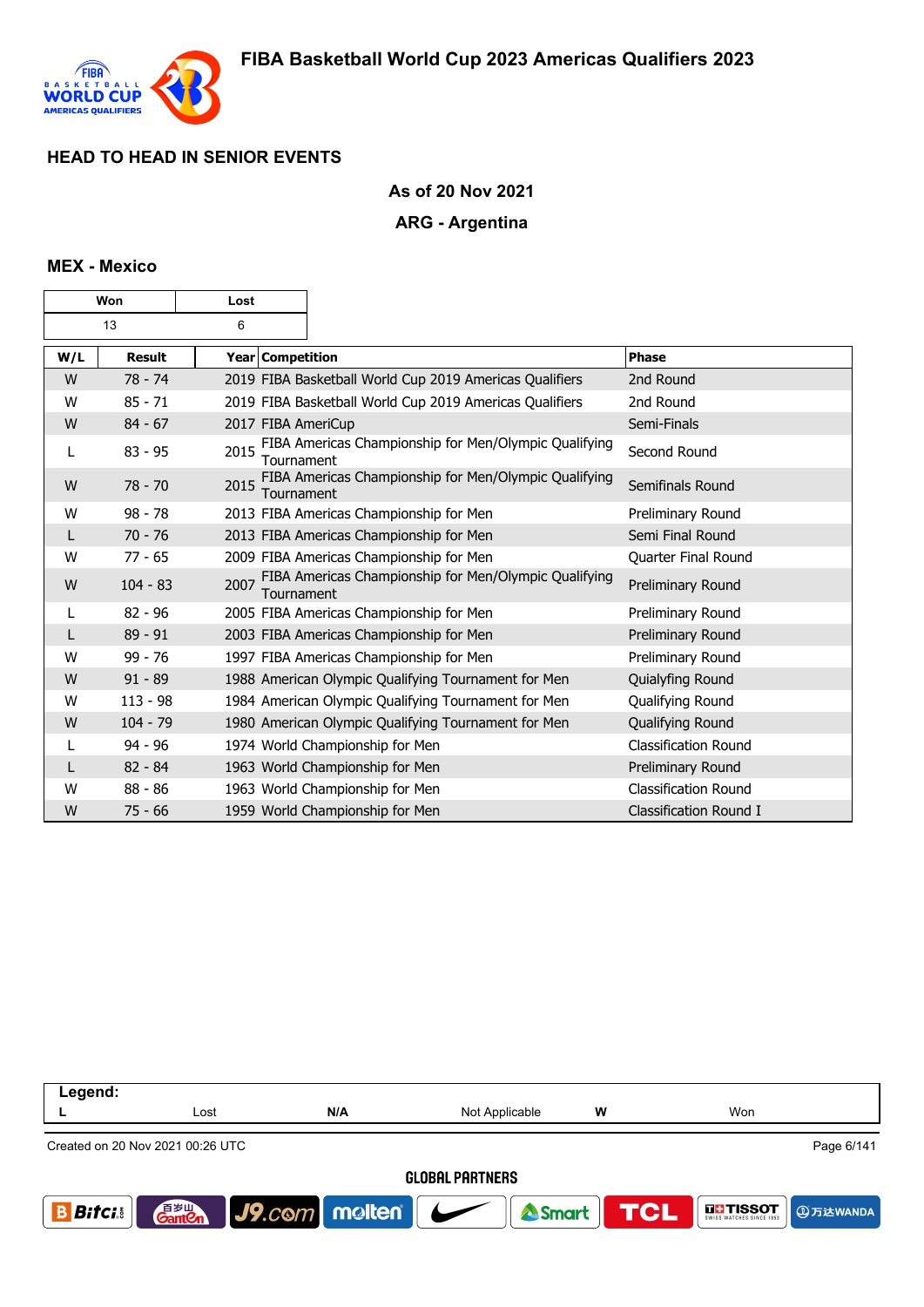

## **As of 20 Nov 2021**

## **ARG - Argentina**

## **PAN - Panama**

|     | Won        | Lost               |                                                         |                     |
|-----|------------|--------------------|---------------------------------------------------------|---------------------|
|     | 8          | 2                  |                                                         |                     |
| W/L | Result     | Year   Competition |                                                         | <b>Phase</b>        |
| W   | $87 - 62$  |                    | 2019 FIBA Basketball World Cup 2019 Americas Qualifiers | 1st Round           |
| W   | $68 - 59$  |                    | 2019 FIBA Basketball World Cup 2019 Americas Qualifiers | 1st Round           |
| W   | $84 - 57$  | 2015<br>Tournament | FIBA Americas Championship for Men/Olympic Qualifying   | Second Round        |
| W   | $90 - 71$  | 2011<br>Tournament | FIBA Americas Championship for Men/Olympic Qualifying   | Qualifying Round    |
| W   | $80 - 55$  |                    | 2009 FIBA Americas Championship for Men                 | Qualifying Round    |
| W   | $109 - 92$ | 2007<br>Tournament | FIBA Americas Championship for Men/Olympic Qualifying   | Preliminary Round   |
| L   | $84 - 89$  |                    | 2005 FIBA Americas Championship for Men                 | Quarter Final Round |
| W   | $115 - 87$ |                    | 2001 FIBA Americas Championship for Men                 | Semi-Finals         |
| W   | $94 - 76$  |                    | 1992 FIBA Americas Championship for Men                 | Qualifying Round    |
|     | $77 - 88$  |                    | 1984 American Olympic Qualifying Tournament for Men     | Qualifying Round    |

## **PAR - Paraguay**

|     | Won        | Lost                    |                                                         |                   |
|-----|------------|-------------------------|---------------------------------------------------------|-------------------|
|     | 5          | 0                       |                                                         |                   |
| W/L | Result     | <b>Year Competition</b> |                                                         | <b>Phase</b>      |
| W   | $96 - 63$  |                         | 2019 FIBA Basketball World Cup 2019 Americas Qualifiers | 1st Round         |
| W   | $83 - 61$  |                         | 2019 FIBA Basketball World Cup 2019 Americas Qualifiers | 1st Round         |
| W   | $95 - 60$  |                         | 2013 FIBA Americas Championship for Men                 | Preliminary Round |
| W   | $84 - 52$  | 2011<br>Tournament      | FIBA Americas Championship for Men/Olympic Qualifying   | Qualifying Round  |
| W   | $106 - 85$ |                         | 1989 FIBA Americas Championship for Men                 | Quailifying Round |

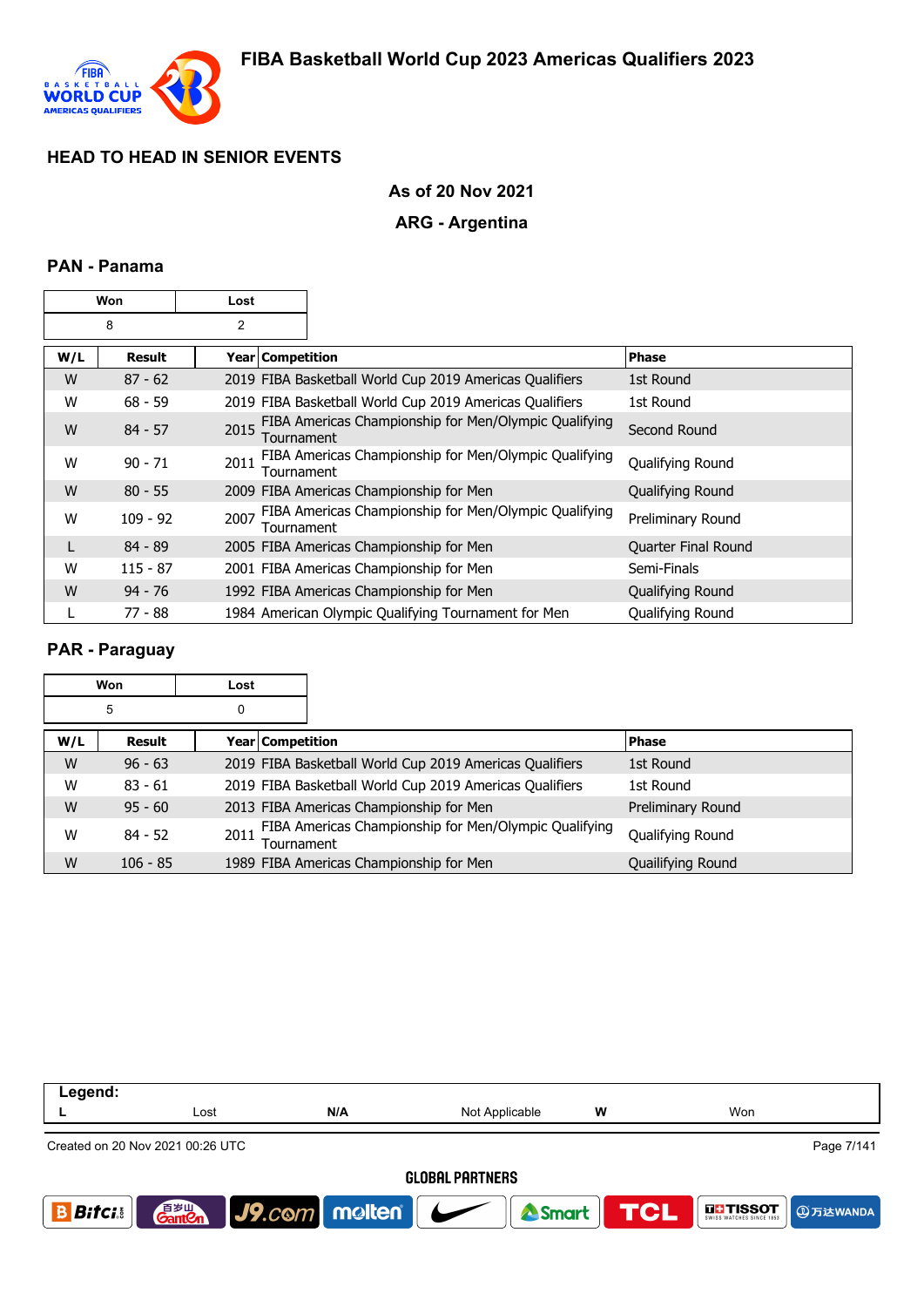

7

# **As of 20 Nov 2021**

# **ARG - Argentina**

### **PUR - Puerto Rico**

|     | Won           | Lost               |                                                         |                              |
|-----|---------------|--------------------|---------------------------------------------------------|------------------------------|
|     | 14            | 12                 |                                                         |                              |
| W/L | <b>Result</b> | Year Competition   |                                                         | <b>Phase</b>                 |
| L   | $86 - 87$     |                    | 2019 FIBA Basketball World Cup 2019 Americas Qualifiers | 2nd Round                    |
| W   | $106 - 84$    |                    | 2019 FIBA Basketball World Cup 2019 Americas Qualifiers | 2nd Round                    |
| W   | $91 - 86$     | 2015<br>Tournament | FIBA Americas Championship for Men/Olympic Qualifying   | Preliminary Round            |
| W   | $98 - 75$     |                    | 2014 FIBA Basketball World Cup                          | Group Phase                  |
| L   | $80 - 94$     |                    | 2013 FIBA Americas Championship for Men                 | Second Round                 |
| W   | $81 - 74$     | 2011<br>Tournament | FIBA Americas Championship for Men/Olympic Qualifying   | Qualifying Round             |
| W   | $81 - 79$     | 2011<br>Tournament | FIBA Americas Championship for Men/Olympic Qualifying   | Semi Final Round             |
| W   | $80 - 78$     |                    | 2009 FIBA Americas Championship for Men                 | Quarter Final Round          |
| L   | $80 - 85$     |                    | 2009 FIBA Americas Championship for Men                 | Semifinal Round              |
| W   | $87 - 75$     | 2007<br>Tournament | FIBA Americas Championship for Men/Olympic Qualifying   | Preliminary Round            |
| W   | $96 - 79$     |                    | 2005 FIBA Americas Championship for Men                 | Preliminary Round            |
| W   | $85 - 80$     |                    | 2003 FIBA Americas Championship for Men                 | Preliminary Round            |
| W   | $95 - 70$     |                    | 2001 FIBA Americas Championship for Men                 | Semi-Finals                  |
| w   | $101 - 96$    |                    | 1999 FIBA Americas Championship for Men                 | Quarter-Finals               |
| W   | $103 - 101$   |                    | 1999 FIBA Americas Championship for Men                 | Final                        |
| L   | $83 - 88$     |                    | 1997 FIBA Americas Championship for Men                 | Semi-Finals                  |
| W   | $87 - 77$     |                    | 1996 Olympic Games: Tournament for Men                  | Finals                       |
| W   | $105 - 70$    |                    | 1995 FIBA Americas Championship for Men                 | Preliminary Round II         |
|     | $86 - 87$     |                    | 1995 FIBA Americas Championship for Men                 | Final                        |
|     | $72 - 78$     |                    | 1993 FIBA Americas Champioship for Men                  | Qualifyining Round           |
| L   | $85 - 95$     |                    | 1992 FIBA Americas Championship for Men                 | <b>Reclasification Round</b> |
|     | $76 - 92$     |                    | 1990 World Championship for Men                         | Final Round                  |
|     | $89 - 94$     |                    | 1989 FIBA Americas Championship for Men                 | Quater Finals                |
|     | $81 - 94$     |                    | 1988 American Olympic Qualifying Tournament for Men     | Quialyfing Round             |
| L   | $92 - 93$     |                    | 1984 American Olympic Qualifying Tournament for Men     | Qualifying Round             |
| L   | $93 - 99$     |                    | 1980 American Olympic Qualifying Tournament for Men     | Qualifying Round             |

| Legend:                          |                                    |                          |                          |                  |                                                          |  |  |  |
|----------------------------------|------------------------------------|--------------------------|--------------------------|------------------|----------------------------------------------------------|--|--|--|
|                                  | Lost                               | N/A                      | Not Applicable           | w                | Won                                                      |  |  |  |
| Created on 20 Nov 2021 00:26 UTC |                                    |                          |                          |                  | Page 8/141                                               |  |  |  |
|                                  | <b>GLOBAL PARTNERS</b>             |                          |                          |                  |                                                          |  |  |  |
| <b>Bifci</b>                     | 音 <sub>岁Ⅲ</sub><br>Gant <b>C</b> n | $ $ J9. $com$ molten $ $ | $\overline{\phantom{a}}$ | Smart <b>TCL</b> | $\prod_{\text{SWISS}}$ <b>TISSOT</b><br><b>D</b> 万达WANDA |  |  |  |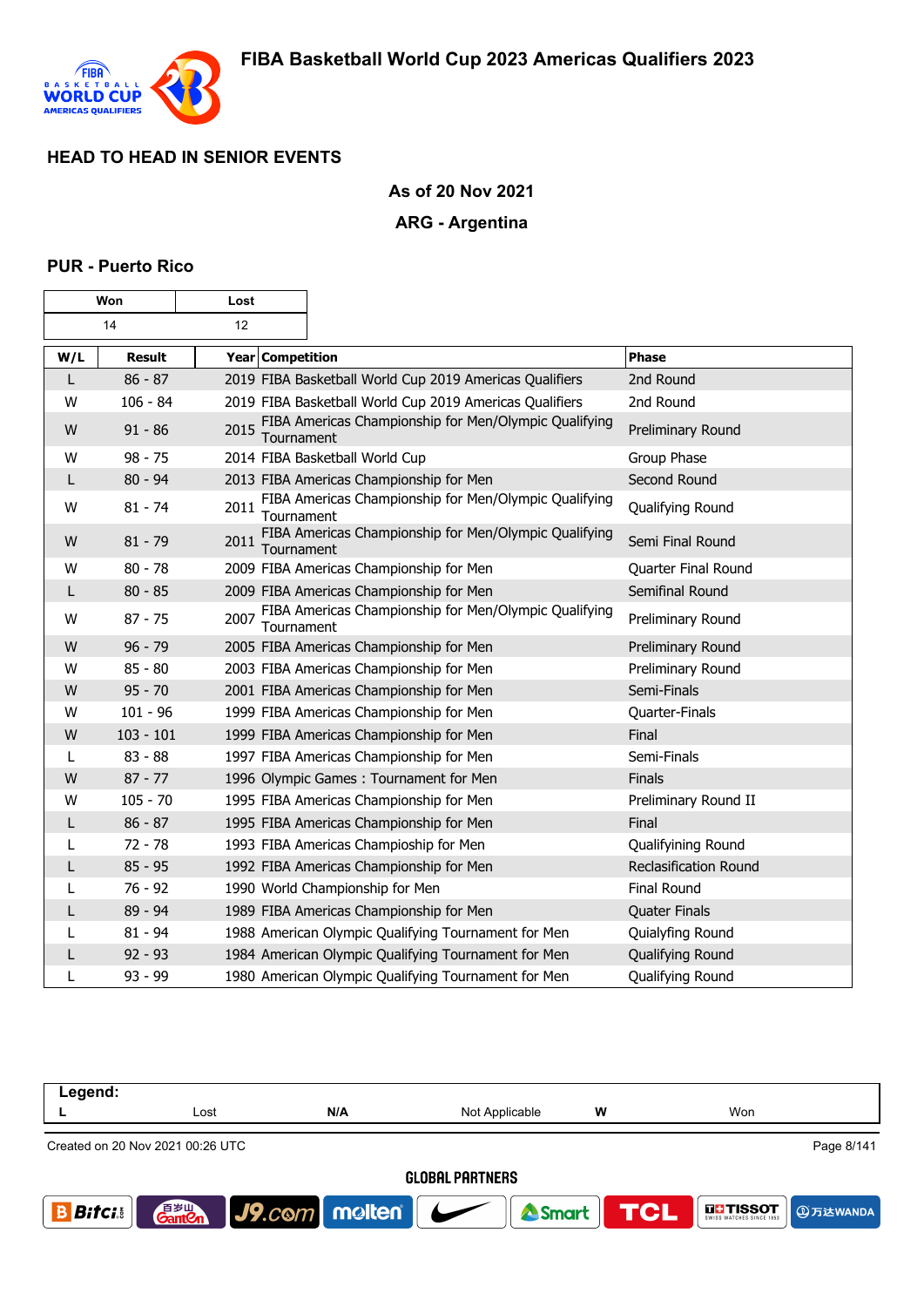

## **As of 20 Nov 2021**

### **ARG - Argentina**

### **URU - Uruguay**

| Won |               | Lost               |                                                         |                             |
|-----|---------------|--------------------|---------------------------------------------------------|-----------------------------|
|     | 16            | 6                  |                                                         |                             |
| W/L | <b>Result</b> | Year Competition   |                                                         | Phase                       |
| W   | $102 - 58$    |                    | 2019 FIBA Basketball World Cup 2019 Americas Qualifiers | 1st Round                   |
| L   | $83 - 88$     |                    | 2019 FIBA Basketball World Cup 2019 Americas Qualifiers | 1st Round                   |
| W   | $90 - 87$     | 2015<br>Tournament | FIBA Americas Championship for Men/Olympic Qualifying   | Second Round                |
| W   | $89 - 63$     |                    | 2013 FIBA Americas Championship for Men                 | Second Round                |
| W   | $86 - 51$     | 2011<br>Tournament | FIBA Americas Championship for Men/Olympic Qualifying   | Qualifying Round            |
| W   | $73 - 66$     |                    | 2009 FIBA Americas Championship for Men                 | Quarter Final Round         |
| W   | $90 - 69$     | 2007<br>Tournament | FIBA Americas Championship for Men/Olympic Qualifying   | Preliminary Round           |
| W   | $86 - 72$     |                    | 2005 FIBA Americas Championship for Men                 | Preliminary Round           |
| W   | $91 - 60$     |                    | 2003 FIBA Americas Championship for Men                 | Preliminary Round           |
| W   | $103 - 63$    |                    | 2001 FIBA Americas Championship for Men                 | Preliminary Round           |
| W   | $97 - 81$     |                    | 1999 FIBA Americas Championship for Men                 | Preliminary Round           |
| L   | $69 - 70$     |                    | 1997 FIBA Americas Championship for Men                 | Preliminary Round           |
| W   | $79 - 75$     |                    | 1995 FIBA Americas Championship for Men                 | Preliminary Round I         |
| W   | $94 - 90$     |                    | 1993 FIBA Americas Champioship for Men                  | Qualifyining Round          |
| W   | $90 - 82$     |                    | 1988 American Olympic Qualifying Tournament for Men     | Quialyfing Round            |
| L   | $101 - 105$   |                    | 1984 American Olympic Qualifying Tournament for Men     | Qualifying Round            |
| W   | $97 - 86$     |                    | 1980 American Olympic Qualifying Tournament for Men     | Qualifying Round            |
| W   | $79 - 75$     |                    | 1967 World Championship for Men                         | <b>Final Round</b>          |
| W   | $97 - 83$     |                    | 1963 World Championship for Men                         | <b>Classification Round</b> |
|     | $48 - 51$     |                    | 1959 World Championship for Men                         | Classification Round I      |
| L   | $65 - 66$     |                    | 1952 Olympic Games: Tournament for Men                  | Second Round                |
|     | $59 - 68$     |                    | 1952 Olympic Games: Tournament for Men                  | Final Round                 |

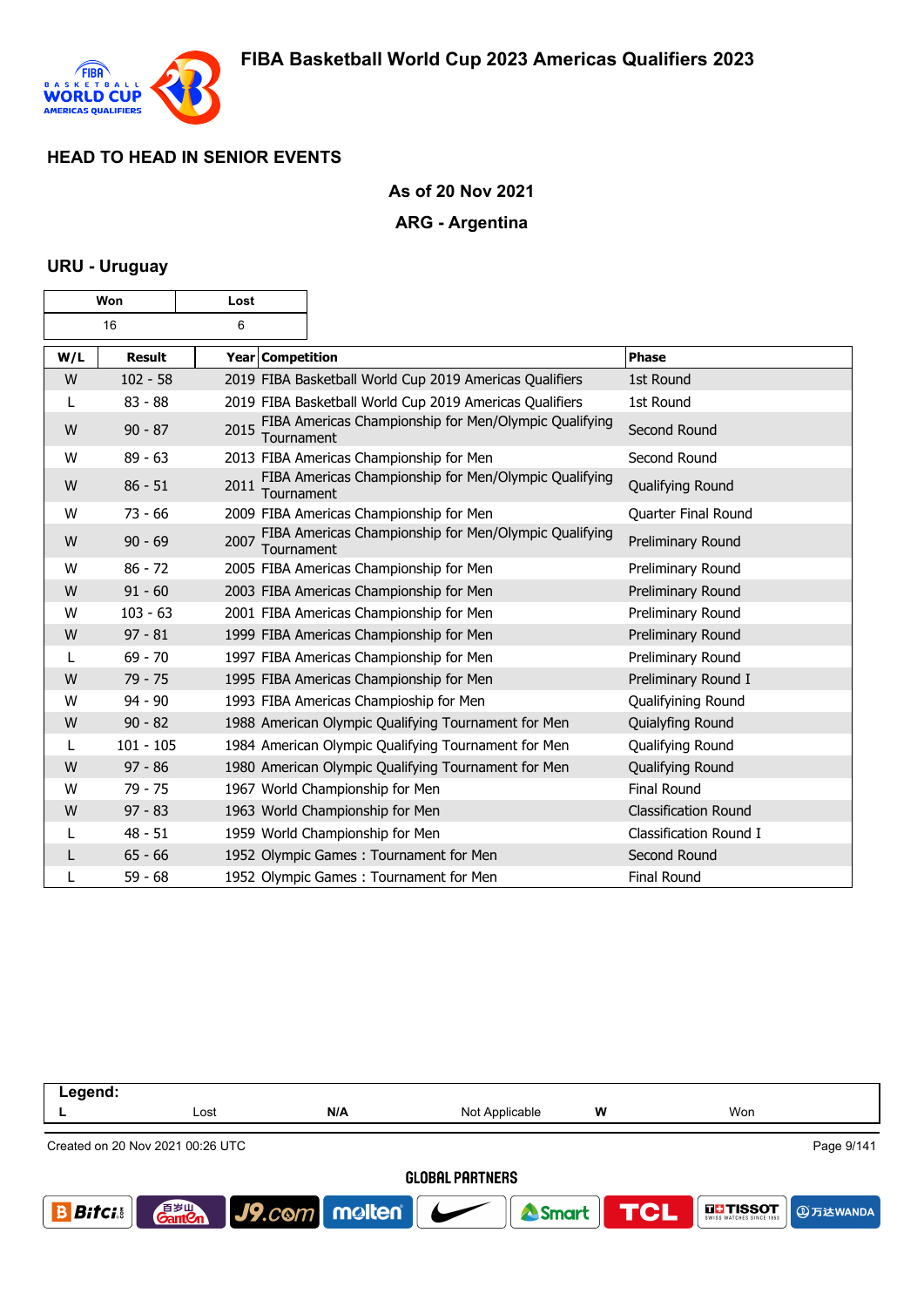

## **As of 20 Nov 2021**

## **ARG - Argentina**

## **USA - USA**

|         | Won            | Lost               |                                                         |                                                            |   |                     |
|---------|----------------|--------------------|---------------------------------------------------------|------------------------------------------------------------|---|---------------------|
|         | $\overline{7}$ | 25                 |                                                         |                                                            |   |                     |
| W/L     | <b>Result</b>  | Year Competition   |                                                         |                                                            |   | <b>Phase</b>        |
| L       | $83 - 84$      |                    | 2019 FIBA Basketball World Cup 2019 Americas Qualifiers |                                                            |   | 2nd Round           |
| W       | $80 - 63$      |                    | 2019 FIBA Basketball World Cup 2019 Americas Qualifiers |                                                            |   | 2nd Round           |
| L       | $76 - 81$      | 2017 FIBA AmeriCup |                                                         |                                                            |   | Final               |
| L       | $78 - 105$     |                    | 2016 Olympic Games: Tournament for Men                  |                                                            |   | Quarter Finals      |
| L       | $97 - 126$     |                    | 2012 Olympic Games: Tournament for Men                  |                                                            |   | Preliminary Round   |
| L       | $83 - 109$     |                    | 2012 Olympic Games: Tournament for Men                  |                                                            |   | Semi-Finals         |
| L       | $81 - 101$     |                    | 2008 Olympic Games: Tournament Men                      |                                                            |   | Semi-Finals         |
| L       | $76 - 91$      | 2007<br>Tournament |                                                         | FIBA Americas Championship for Men/Olympic Qualifying      |   | Quarter Final Round |
| L       | $81 - 118$     | Tournament         |                                                         | 2007 FIBA Americas Championship for Men/Olympic Qualifying |   | <b>Final Round</b>  |
| L       | $81 - 96$      |                    | 2006 World Championship for Men                         |                                                            |   | Finals              |
| W       | $84 - 67$      |                    | 2005 FIBA Americas Championship for Men                 |                                                            |   | Quarter Final Round |
| W       | $89 - 81$      |                    | 2004 Olympic Games: Tournament for Men                  |                                                            |   | Semi-Finals         |
| L       | $86 - 94$      |                    | 2003 FIBA Americas Championship for Men                 |                                                            |   | Quarter Finals      |
| L       | $73 - 106$     |                    | 2003 FIBA Americas Championship for Men                 |                                                            |   | Final Round         |
| W       | $87 - 80$      |                    | 2002 World Championship for Men                         |                                                            |   | Eighth-Final Round  |
| W       | $108 - 69$     |                    | 2001 FIBA Americas Championship for Men                 |                                                            |   | Preliminary Round   |
| L       | $72 - 103$     |                    | 1999 FIBA Americas Championship for Men                 |                                                            |   | Preliminary Round   |
|         | $59 - 88$      |                    | 1999 FIBA Americas Championship for Men                 |                                                            |   | Semi-Finals         |
| L       | $74 - 87$      |                    | 1998 World Championship for Men                         |                                                            |   | Eighth-Final Round  |
| L       | $78 - 91$      |                    | 1997 FIBA Americas Championship for Men                 |                                                            |   | Semi-Finals         |
| L       | $68 - 96$      |                    | 1996 Olympic Games: Tournament for Men                  |                                                            |   | Preliminary Round   |
| L       | $107 - 123$    |                    | 1993 FIBA Americas Champioship for Men                  |                                                            |   | Semifinal Round     |
| L       | $87 - 128$     |                    | 1992 FIBA Americas Championship for Men                 |                                                            |   | Qualifying Round    |
| L       | $100 - 104$    |                    | 1990 World Championship for Men                         |                                                            |   | Final Round         |
| W       | $74 - 70$      |                    | 1986 World Championship for Men                         |                                                            |   | Semi-Final Round    |
|         | $86 - 109$     |                    | 1974 World Championship for Men                         |                                                            |   | Preliminary Round   |
| L       | $66 - 76$      |                    | 1967 World Championship for Men                         |                                                            |   | <b>Final Round</b>  |
| L       | $51 - 81$      |                    | 1963 World Championship for Men                         |                                                            |   | Preliminary Round   |
| L       | $73 - 87$      |                    | 1959 World Championship for Men                         |                                                            |   | Preliminary Round   |
| L       | $76 - 85$      |                    | 1952 Olympic Games: Tournament for Men                  |                                                            |   | Semi-Final Round    |
| W       | $64 - 50$      |                    | 1950 World Championship for Men                         |                                                            |   | <b>Final Round</b>  |
| Legend: |                | Lost               | N/A                                                     | Not Applicable                                             | W | Won                 |
|         |                |                    |                                                         |                                                            |   |                     |

Created on 20 Nov 2021 00:26 UTC

**GantOn** 

Page 10/141

**GLOBAL PARTNERS** 





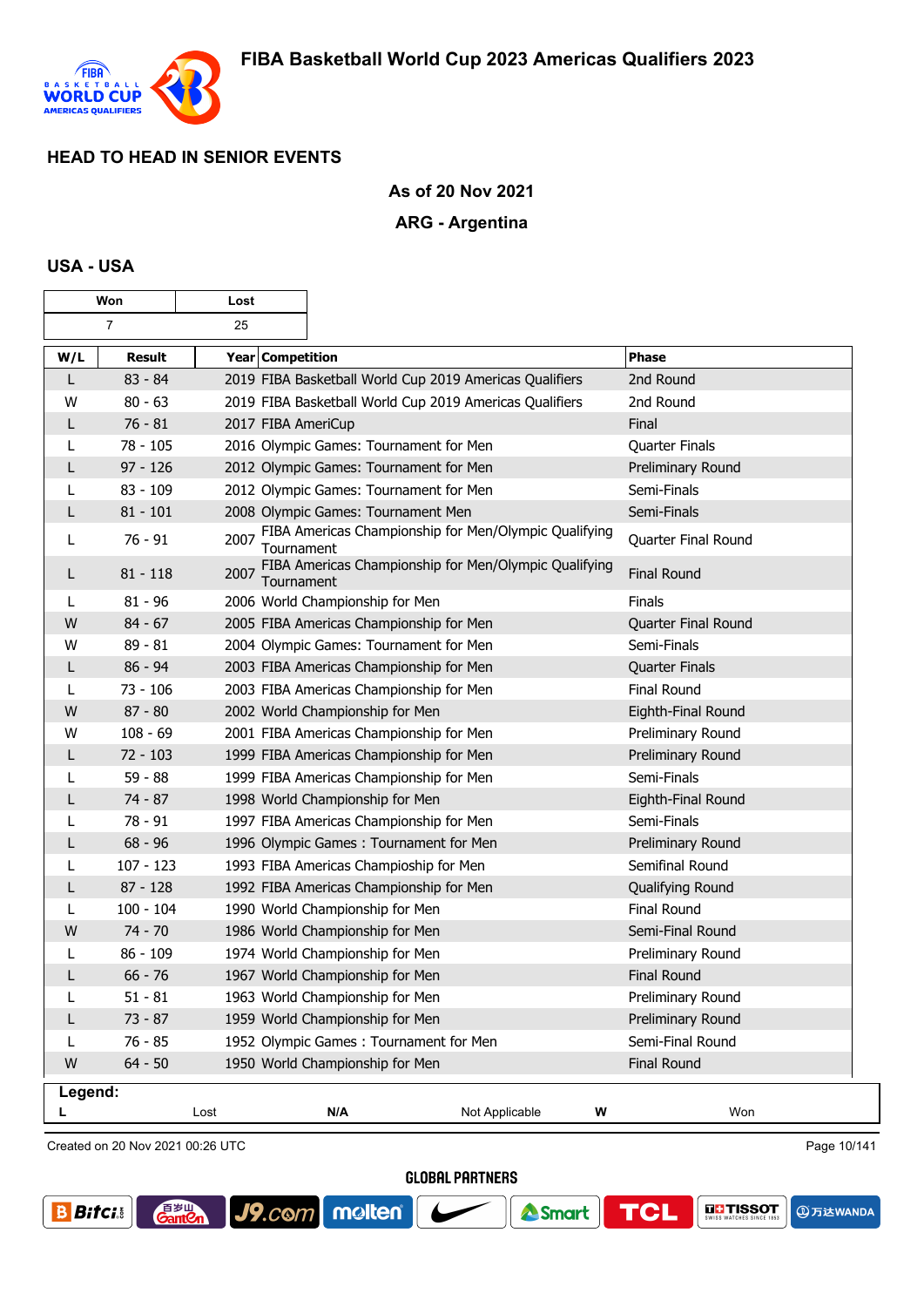

# **As of 20 Nov 2021**

# **ARG - Argentina**

#### **USA - USA**

| Won       | Lost |                                        |  |
|-----------|------|----------------------------------------|--|
|           | 25   |                                        |  |
| $57 - 59$ |      | 1948 Olympic Games: Tournament for Men |  |

#### **VEN - Venezuela**

| Won |               | Lost |                    |                                                       |                       |
|-----|---------------|------|--------------------|-------------------------------------------------------|-----------------------|
|     | 15            | 5    |                    |                                                       |                       |
| W/L | <b>Result</b> |      | Year Competition   |                                                       | <b>Phase</b>          |
| W   | $87 - 67$     |      |                    | 2019 FIBA Basketball World Cup                        | Second Round          |
| W   | $67 - 62$     |      | 2017 FIBA AmeriCup |                                                       | Group Phase           |
| W   | $77 - 68$     | 2015 | Tournament         | FIBA Americas Championship for Men/Olympic Qualifying | Preliminary Round     |
| L   | $71 - 76$     | 2015 | Tournament         | FIBA Americas Championship for Men/Olympic Qualifying | <b>Final Round</b>    |
| W   | $77 - 71$     |      |                    | 2013 FIBA Americas Championship for Men               | Preliminary Round     |
| W   | $111 - 93$    | 2011 | Tournament         | FIBA Americas Championship for Men/Olympic Qualifying | Second Round          |
| L   | $69 - 85$     |      |                    | 2009 FIBA Americas Championship for Men               | Qualifying Round      |
| W   | $98 - 63$     | 2007 | Tournament         | FIBA Americas Championship for Men/Olympic Qualifying | Quarter Final Round   |
| W   | $96 - 54$     |      |                    | 2006 World Championship for Men                       | Preliminary Round     |
| W   | $78 - 60$     |      |                    | 2005 FIBA Americas Championship for Men               | Quarter Final Round   |
| W   | $104 - 93$    |      |                    | 2005 FIBA Americas Championship for Men               | Semifinal Round       |
| L   | $92 - 97$     |      |                    | 2003 FIBA Americas Championship for Men               | Quarter Finals        |
| W   | $107 - 72$    |      |                    | 2002 World Championship for Men                       | Preliminary Round     |
| W   | $90 - 73$     |      |                    | 2001 FIBA Americas Championship for Men               | Preliminary Round     |
| W   | $95 - 71$     |      |                    | 1999 FIBA Americas Championship for Men               | Quarter-Finals        |
| L   | $85 - 87$     |      |                    | 1997 FIBA Americas Championship for Men               | Semi-Finals           |
| W   | $83 - 66$     |      |                    | 1995 FIBA Americas Championship for Men               | Preliminary Round I   |
| W   | $93 - 82$     |      |                    | 1993 FIBA Americas Champioship for Men                | Reclasification Round |
| L   | $106 - 130$   |      |                    | 1989 FIBA Americas Championship for Men               | Quailifying Round     |
| W   | $110 - 77$    |      |                    | 1988 American Olympic Qualifying Tournament for Men   | Quialyfing Round      |

| Legend:      |                                                 |                                       |                |                  |                              |  |  |  |
|--------------|-------------------------------------------------|---------------------------------------|----------------|------------------|------------------------------|--|--|--|
|              | Lost                                            | N/A                                   | Not Applicable | w                | Won                          |  |  |  |
|              | Page 11/141<br>Created on 20 Nov 2021 00:26 UTC |                                       |                |                  |                              |  |  |  |
|              | <b>GLOBAL PARTNERS</b>                          |                                       |                |                  |                              |  |  |  |
| <b>Bifci</b> | 音 <sub>岁Ⅲ</sub><br>Gant <b>C</b> n              | $\vert$ J9.com molten $\vert$ $\vert$ |                | Smart <b>TCL</b> | <b>IF TISSOT</b><br>9万达WANDA |  |  |  |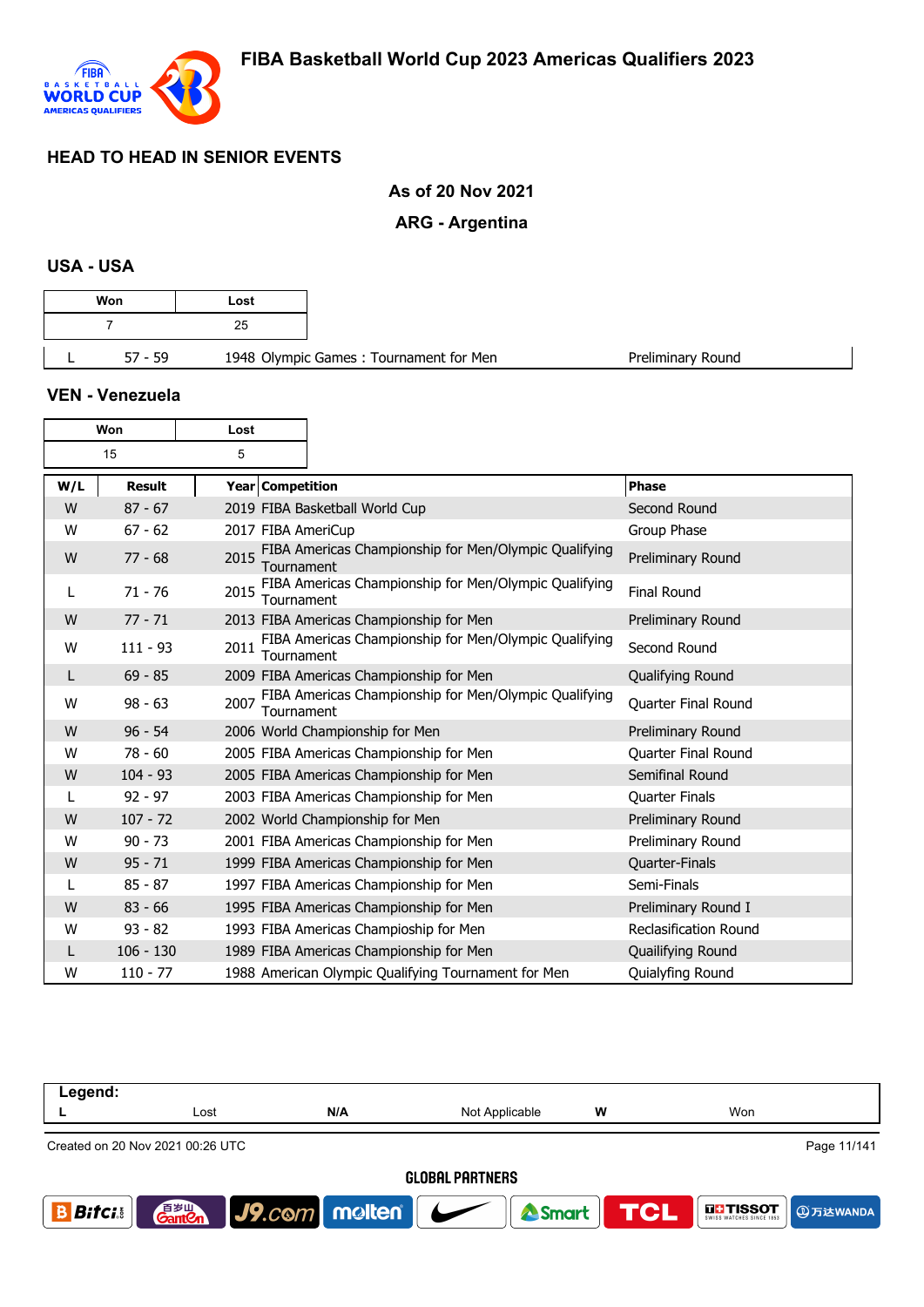

# **As of 20 Nov 2021**

## **BAH - Bahamas**

| <b>Total Summary</b> |                |                |              |                |              |                |
|----------------------|----------------|----------------|--------------|----------------|--------------|----------------|
| <b>Team Name</b>     | Win %          | <b>Played</b>  | Won          | Lost           | For          | <b>Against</b> |
| Venezuela            | 100            | 1              | $\mathbf{1}$ | $\mathbf{0}$   | 95           | 91             |
| Costa Rica           | 100            | 1              | 1            | $\mathbf 0$    | 75           | 51             |
| El Salvador          | 100            | $\mathbf{1}$   | $\mathbf{1}$ | $\mathbf 0$    | 87           | 79             |
| Dominican Republic   | 66             | 3              | 2            | 1              | 267          | 265            |
| Cuba                 | 33             | 3              | $\mathbf{1}$ | 2              | 251          | 275            |
| Argentina            | 0              | 1              | 0            | 1              | 66           | 86             |
| <b>Brazil</b>        | $\mathbf 0$    | $\mathbf{1}$   | $\mathbf{0}$ | $\mathbf{1}$   | 78           | 91             |
| Canada               | 0              | 3              | 0            | 3              | 225          | 336            |
| Puerto Rico          | $\mathbf 0$    | 1              | 0            | $\mathbf{1}$   | 95           | 139            |
| Uruguay              | 0              | 1              | 0            | 1              | 78           | 104            |
| Virgin Islands       | $\overline{0}$ | $\overline{2}$ | $\mathbf 0$  | $\overline{2}$ | 159          | 177            |
| Panama               | N/A            | $\mathbf 0$    | 0            | 0              | 0            | 0              |
| <b>Bolivia</b>       | N/A            | $\mathbf 0$    | 0            | $\mathbf 0$    | $\mathbf 0$  | $\mathbf 0$    |
| Chile                | N/A            | 0              | 0            | 0              | 0            | 0              |
| Mexico               | N/A            | $\mathbf{0}$   | $\mathbf{0}$ | $\mathbf 0$    | $\mathbf{0}$ | $\pmb{0}$      |
| <b>USA</b>           | N/A            | 0              | 0            | 0              | 0            | $\mathbf 0$    |
| Colombia             | N/A            | $\mathbf 0$    | 0            | $\mathbf 0$    | $\mathbf 0$  | $\pmb{0}$      |
| Paraguay             | N/A            | 0              | 0            | 0              | $\mathbf 0$  | $\mathbf 0$    |
| Nicaragua            | N/A            | $\mathbf 0$    | 0            | $\mathbf 0$    | $\mathbf 0$  | $\mathbf 0$    |
| Total                | 33             | 18             | 6            | 12             | 1476         | 1694           |

## **Overview per opponent**

## **ARG - Argentina**

|     | Won       | Lost |                                         |                     |
|-----|-----------|------|-----------------------------------------|---------------------|
|     |           |      |                                         |                     |
| W/L | Result    |      | <b>Year Competition</b>                 | l Phase             |
|     | $66 - 86$ |      | 1995 FIBA Americas Championship for Men | Preliminary Round I |

| Legend:      |                                                 |                                     |                |   |                             |  |  |
|--------------|-------------------------------------------------|-------------------------------------|----------------|---|-----------------------------|--|--|
|              | Lost                                            | N/A                                 | Not Applicable | W | Won                         |  |  |
|              | Page 12/141<br>Created on 20 Nov 2021 00:26 UTC |                                     |                |   |                             |  |  |
|              | <b>GLOBAL PARTNERS</b>                          |                                     |                |   |                             |  |  |
| <b>Bifci</b> | <b>GantOn</b>                                   | $\big $ J9.com   molten   $\bigcup$ | Smart          |   | <b>TCL</b><br><b>THESOT</b> |  |  |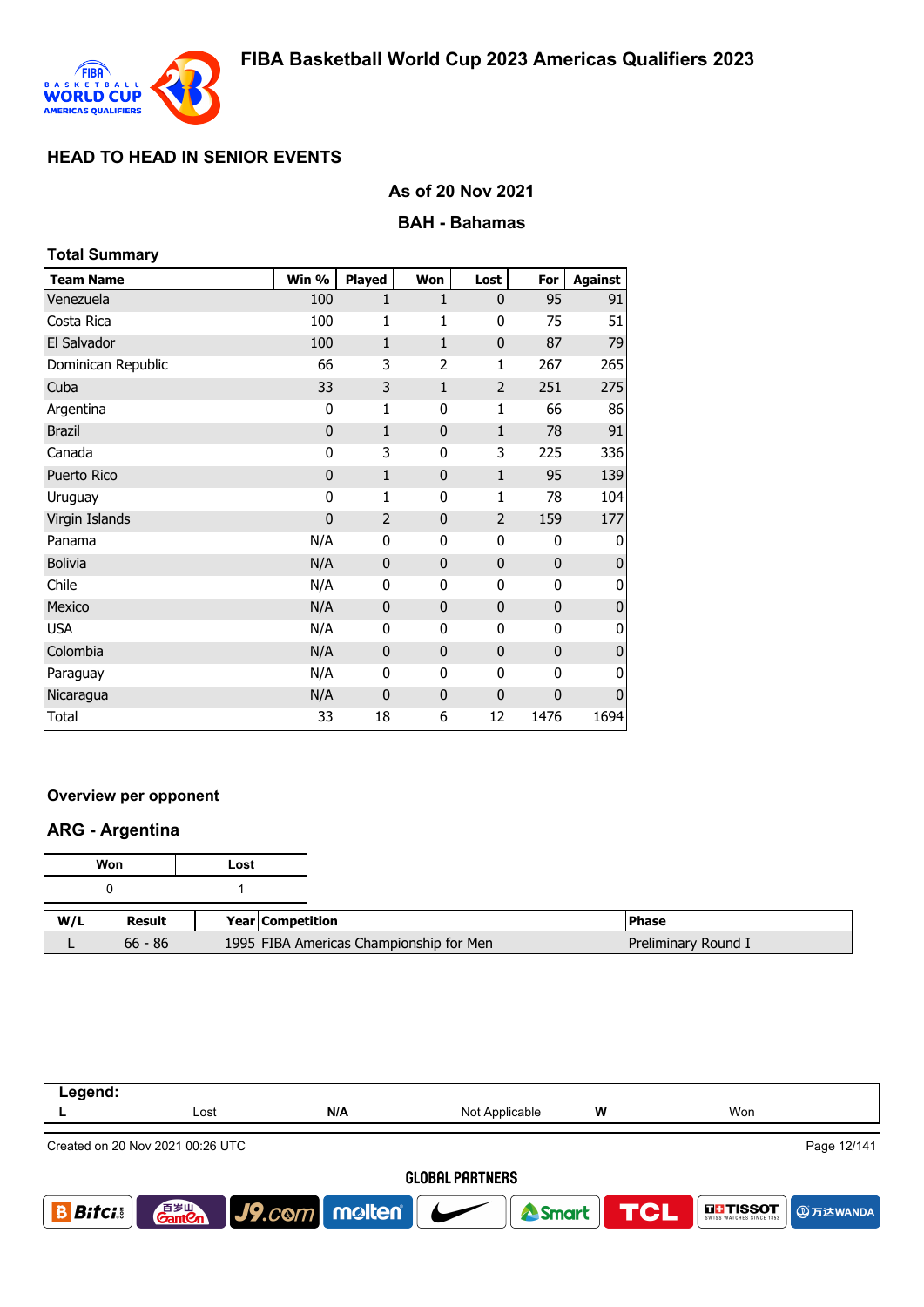

# **As of 20 Nov 2021**

## **BAH - Bahamas**

#### **BRA - Brazil**

|     | Won     | Lost |                                         |                     |
|-----|---------|------|-----------------------------------------|---------------------|
|     |         |      |                                         |                     |
| W/L | Result  |      | Year Competition                        | <b>Phase</b>        |
|     | 78 - 91 |      | 1995 FIBA Americas Championship for Men | Preliminary Round I |

## **CAN - Canada**

|     | Won        | Lost                    |                                                         |                      |
|-----|------------|-------------------------|---------------------------------------------------------|----------------------|
|     |            |                         |                                                         |                      |
| W/L | Result     | <b>Year Competition</b> |                                                         | <b>Phase</b>         |
|     | $69 - 93$  |                         | 2019 FIBA Basketball World Cup 2019 Americas Qualifiers | 1st Round            |
|     | $67 - 113$ |                         | 2019 FIBA Basketball World Cup 2019 Americas Qualifiers | 1st Round            |
|     | $89 - 130$ |                         | 1995 FIBA Americas Championship for Men                 | Preliminary Round II |

## **CRC - Costa Rica**

|     | Won           | Lost |                         |                                                             |              |
|-----|---------------|------|-------------------------|-------------------------------------------------------------|--------------|
|     |               |      |                         |                                                             |              |
| W/L | <b>Result</b> |      | <b>Year Competition</b> |                                                             | <b>Phase</b> |
| W   | $75 - 51$     |      |                         | 2021 FIBA Basketball World Cup 2023 Americas Pre-Qualifiers | Group Phase  |

## **CUB - Cuba**

|     | Won       | Lost |                  |                                                             |                      |
|-----|-----------|------|------------------|-------------------------------------------------------------|----------------------|
|     |           |      |                  |                                                             |                      |
| W/L | Result    |      | Year Competition |                                                             | <b>Phase</b>         |
| W   | $89 - 88$ |      |                  | 2021 FIBA Basketball World Cup 2023 Americas Pre-Qualifiers | Group Phase          |
|     | 74 - 88   |      |                  | 2019 FIBA AmeriCup 2021 Pre-Qualifiers                      | Group Phase          |
|     | $88 - 99$ |      |                  | 1995 FIBA Americas Championship for Men                     | Preliminary Round II |

| Legend:      |                                    |                                   |                        |                  |                   |
|--------------|------------------------------------|-----------------------------------|------------------------|------------------|-------------------|
|              | Lost                               | N/A                               | Not Applicable         | w                | Won               |
|              | Created on 20 Nov 2021 00:26 UTC   |                                   |                        |                  | Page 13/141       |
|              |                                    |                                   | <b>GLOBAL PARTNERS</b> |                  |                   |
| <b>Bifci</b> | 音 <sub>岁Ⅲ</sub><br>Gant <b>C</b> n | $\vert$ J9.com   molten   $\vert$ |                        | Smart <b>TCL</b> | <b>THE TISSOT</b> |
|              |                                    |                                   |                        |                  |                   |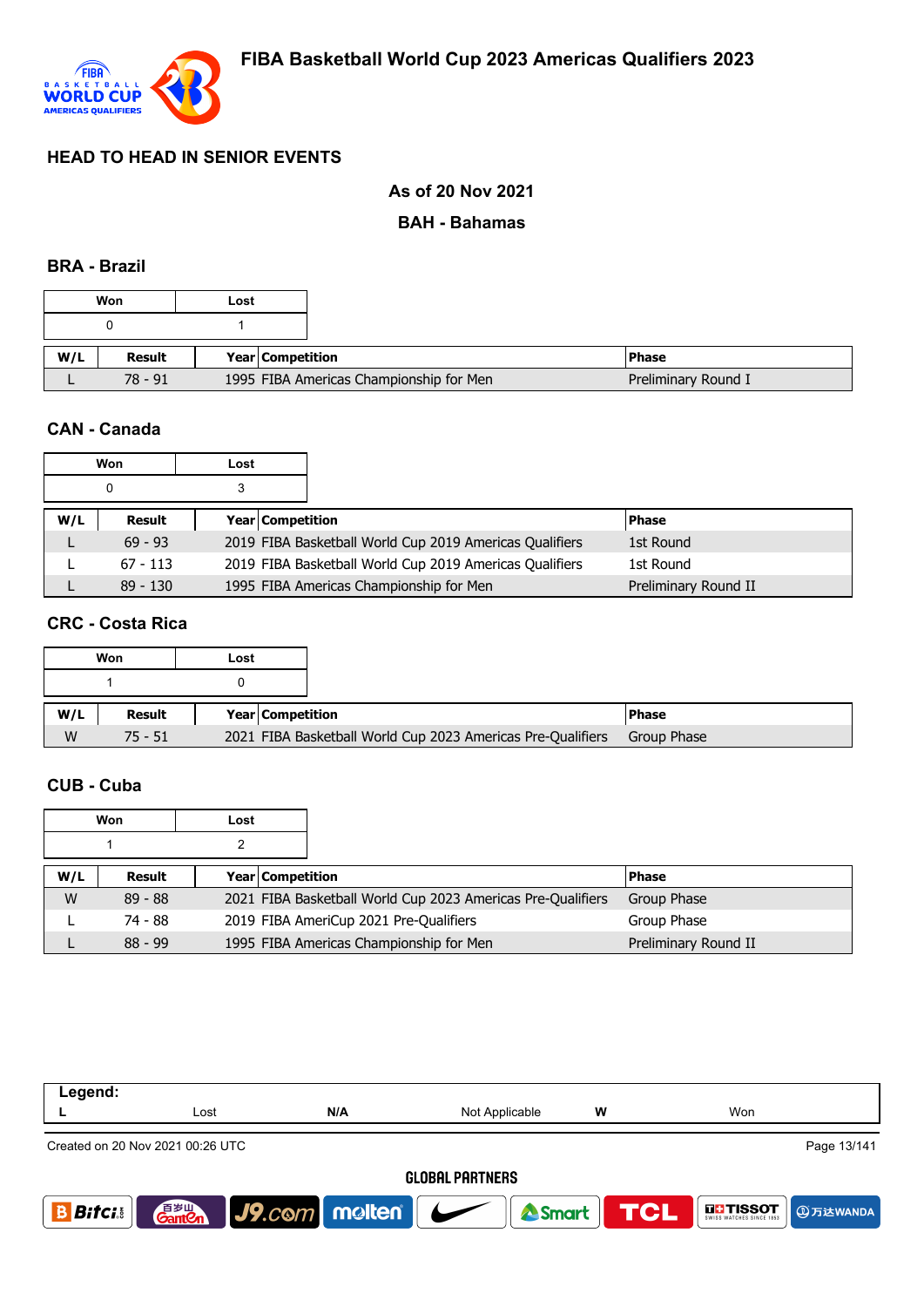

## **As of 20 Nov 2021**

## **BAH - Bahamas**

## **DOM - Dominican Republic**

|     | Won        | Lost |                                                         |                      |
|-----|------------|------|---------------------------------------------------------|----------------------|
|     |            |      |                                                         |                      |
| W/L | Result     |      | <b>Year Competition</b>                                 | <b>Phase</b>         |
| W   | $83 - 82$  |      | 2019 FIBA Basketball World Cup 2019 Americas Qualifiers | 1st Round            |
|     | $63 - 96$  |      | 2019 FIBA Basketball World Cup 2019 Americas Qualifiers | 1st Round            |
| W   | $121 - 87$ |      | 1995 FIBA Americas Championship for Men                 | Preliminary Round II |

## **ESA - El Salvador**

|     | Won       | Lost |                  |                                                             |              |
|-----|-----------|------|------------------|-------------------------------------------------------------|--------------|
|     |           |      |                  |                                                             |              |
| W/L | Result    |      | Year Competition |                                                             | <b>Phase</b> |
| W   | $87 - 79$ |      |                  | 2021 FIBA Basketball World Cup 2023 Americas Pre-Qualifiers | Group Phase  |

### **ISV - Virgin Islands**

|     | Won       | Lost |                         |                                                         |           |  |
|-----|-----------|------|-------------------------|---------------------------------------------------------|-----------|--|
|     | 0         |      |                         |                                                         |           |  |
| W/L | Result    |      | <b>Year Competition</b> |                                                         | l Phase   |  |
|     | $85 - 93$ |      |                         | 2019 FIBA Basketball World Cup 2019 Americas Qualifiers | 1st Round |  |
|     | 74 - 84   |      |                         | 2019 FIBA Basketball World Cup 2019 Americas Qualifiers | 1st Round |  |

### **PUR - Puerto Rico**

|     | Won        | Lost |                                         |
|-----|------------|------|-----------------------------------------|
|     |            |      |                                         |
| W/L | Result     |      | Year Competition                        |
|     | $95 - 139$ |      | 1995 FIBA Americas Championship for Men |

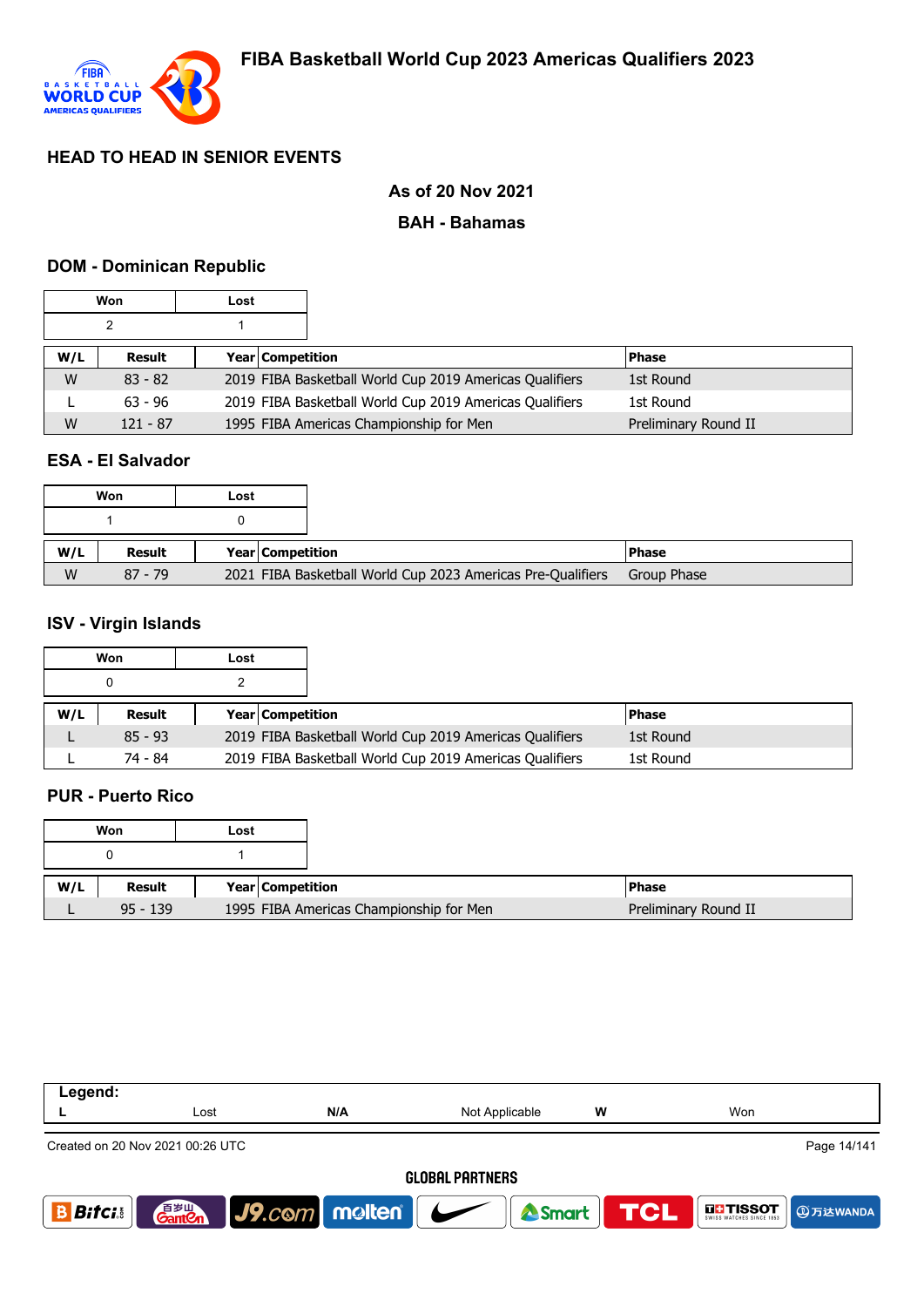

## **As of 20 Nov 2021**

## **BAH - Bahamas**

#### **URU - Uruguay**

|     | Won        | Lost |                                         |                     |
|-----|------------|------|-----------------------------------------|---------------------|
|     |            |      |                                         |                     |
| W/L | Result     |      | <b>Year Competition</b>                 | <b>Phase</b>        |
|     | $78 - 104$ |      | 1995 FIBA Americas Championship for Men | Preliminary Round I |

### **VEN - Venezuela**

|     | Won       | Lost |                         |                                         |                     |
|-----|-----------|------|-------------------------|-----------------------------------------|---------------------|
|     |           |      |                         |                                         |                     |
| W/L | Result    |      | <b>Year Competition</b> |                                         | <b>Phase</b>        |
| W   | $95 - 91$ |      |                         | 1995 FIBA Americas Championship for Men | Preliminary Round I |

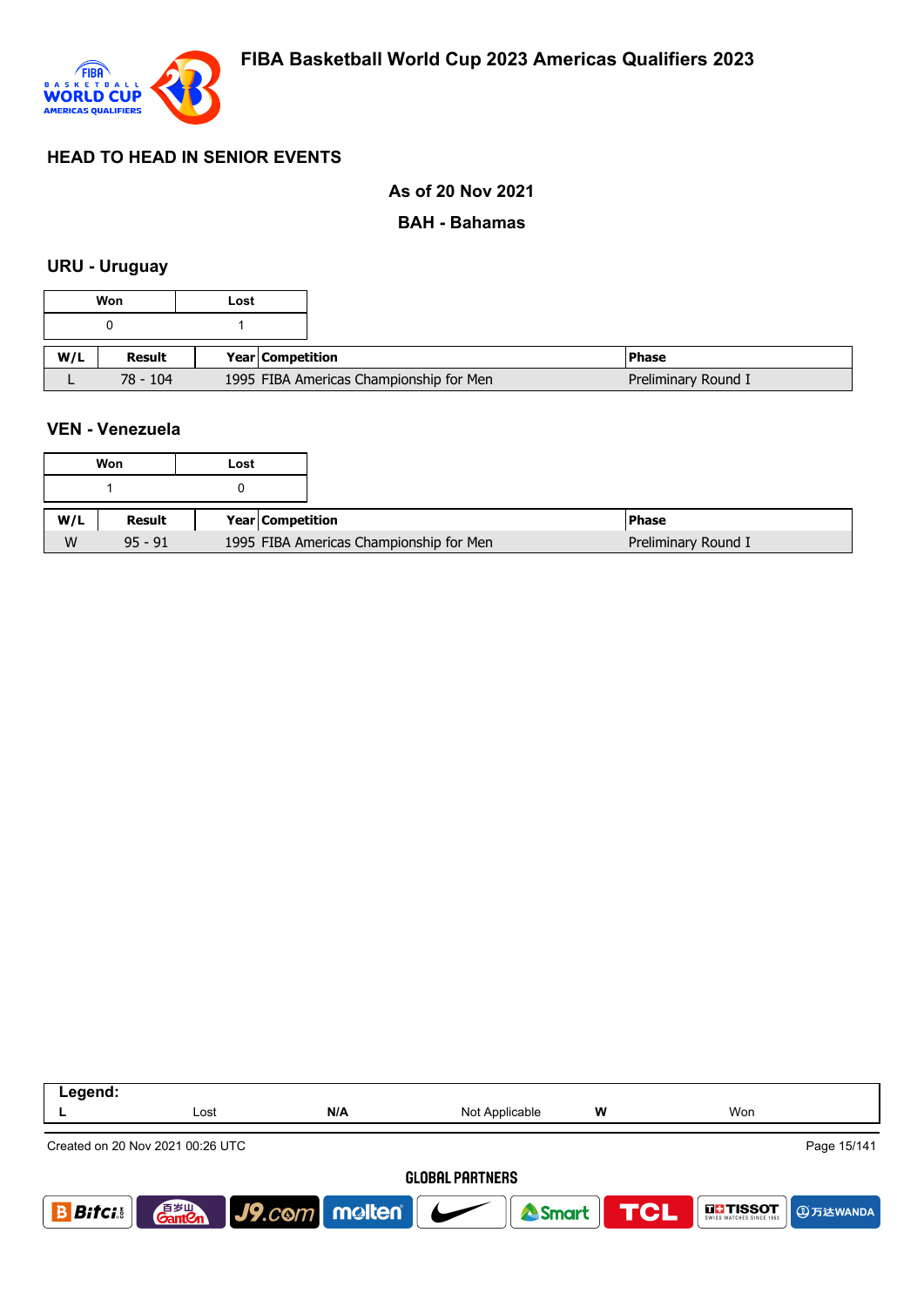

## **As of 20 Nov 2021**

**BOL - Bolivia**

| <b>Total Summary</b> |             |               |              |              |              |                |
|----------------------|-------------|---------------|--------------|--------------|--------------|----------------|
| <b>Team Name</b>     | Win %       | <b>Played</b> | Won          | Lost         | For          | <b>Against</b> |
| Nicaragua            | 100         | 1             | 1            | $\mathbf{0}$ | 87           | 82             |
| Paraguay             | 0           | 2             | 0            | 2            | 122          | 152            |
| Chile                | $\mathbf 0$ | $\mathbf{1}$  | $\mathbf{0}$ | $\mathbf{1}$ | 52           | 105            |
| Colombia             | 0           | 1             | $\mathbf{0}$ | 1            | 51           | 84             |
| Venezuela            | N/A         | $\mathbf 0$   | $\mathbf{0}$ | 0            | $\mathbf 0$  | $\bf 0$        |
| Panama               | N/A         | 0             | 0            | 0            | 0            | 0              |
| Uruguay              | N/A         | $\mathbf 0$   | $\mathbf 0$  | $\mathbf 0$  | 0            | $\mathbf 0$    |
| Costa Rica           | N/A         | 0             | 0            | 0            | 0            | 0              |
| <b>Brazil</b>        | N/A         | $\mathbf 0$   | $\mathbf{0}$ | $\mathbf{0}$ | 0            | $\pmb{0}$      |
| <b>Bahamas</b>       | N/A         | 0             | 0            | $\mathbf{0}$ | 0            | $\pmb{0}$      |
| Mexico               | N/A         | $\mathbf 0$   | $\mathbf 0$  | 0            | 0            | $\pmb{0}$      |
| Puerto Rico          | N/A         | 0             | $\mathbf{0}$ | 0            | 0            | 0              |
| Cuba                 | N/A         | 0             | $\mathbf{0}$ | $\mathbf{0}$ | 0            | $\pmb{0}$      |
| <b>USA</b>           | N/A         | 0             | $\mathbf{0}$ | 0            | 0            | 0              |
| Canada               | N/A         | $\mathbf 0$   | $\mathbf{0}$ | $\mathbf{0}$ | 0            | $\bf 0$        |
| Virgin Islands       | N/A         | 0             | 0            | 0            | 0            | $\pmb{0}$      |
| El Salvador          | N/A         | $\mathbf 0$   | $\mathbf{0}$ | $\mathbf{0}$ | $\mathbf 0$  | $\mathbf 0$    |
| Argentina            | N/A         | 0             | 0            | 0            | 0            | 0              |
| Dominican Republic   | N/A         | $\bf{0}$      | $\mathbf{0}$ | $\mathbf 0$  | $\mathbf{0}$ | $\mathbf 0$    |
| Total                | 20          | 5             | 1            | 4            | 312          | 423            |

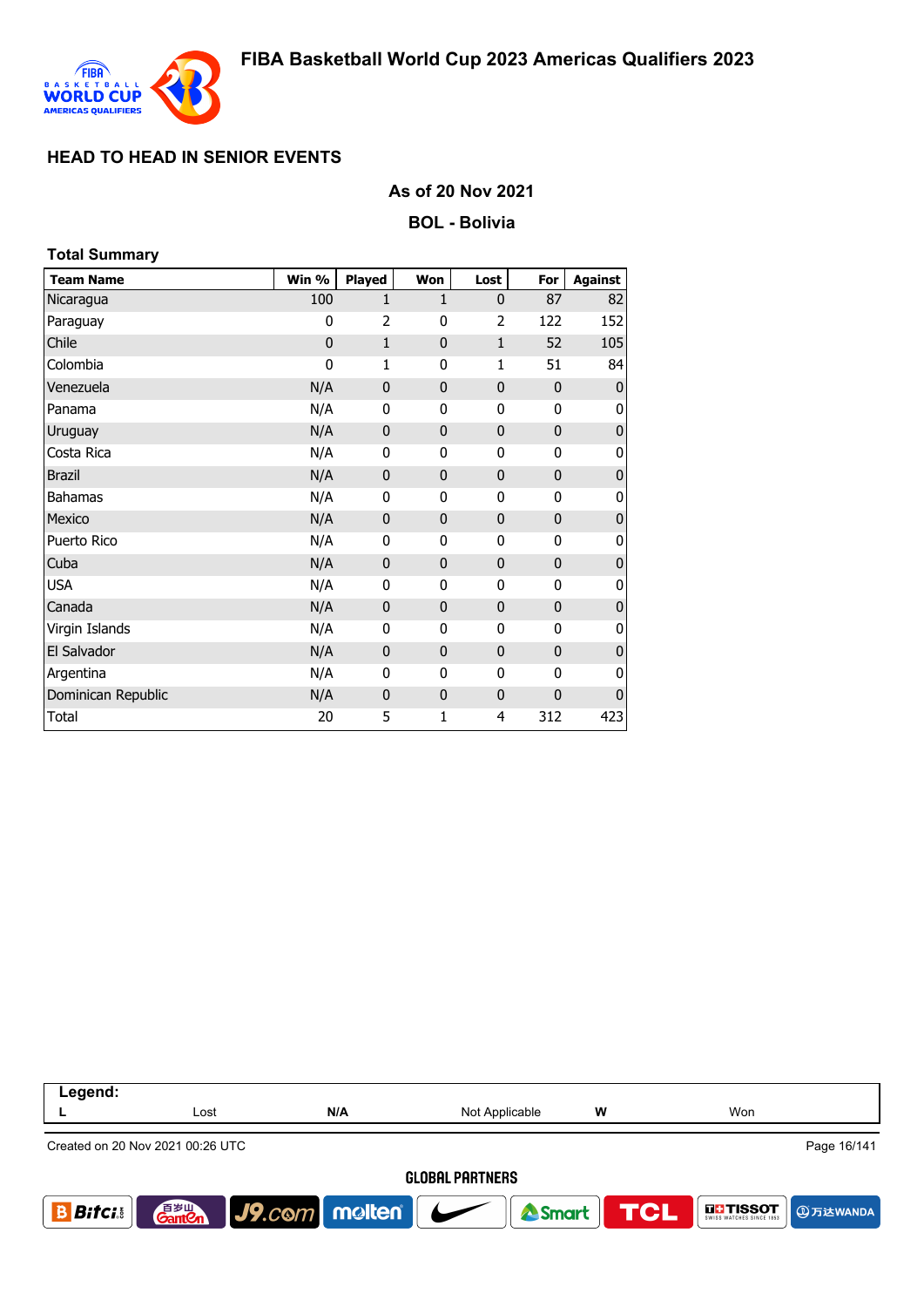

### **As of 20 Nov 2021**

**BOL - Bolivia**

#### **Overview per opponent**

#### **CHI - Chile**

|     | Won        | Lost |                         |                                                             |              |
|-----|------------|------|-------------------------|-------------------------------------------------------------|--------------|
|     |            |      |                         |                                                             |              |
| W/L | Result     |      | <b>Year Competition</b> |                                                             | <b>Phase</b> |
|     | $52 - 105$ |      |                         | 2021 FIBA Basketball World Cup 2023 Americas Pre-Qualifiers | Group Phase  |

## **COL - Colombia**

| Won       | Lost |                                        |
|-----------|------|----------------------------------------|
|           |      |                                        |
| Result    |      | Year Competition                       |
| $51 - 84$ |      | 2019 FIBA AmeriCup 2021 Pre-Qualifiers |

#### **NCA - Nicaragua**

|     | Won       | Lost |                  |                                                             |              |
|-----|-----------|------|------------------|-------------------------------------------------------------|--------------|
|     |           |      |                  |                                                             |              |
| W/L | Result    |      | Year Competition |                                                             | <b>Phase</b> |
| W   | $87 - 82$ |      |                  | 2021 FIBA Basketball World Cup 2023 Americas Pre-Qualifiers | Group Phase  |

### **PAR - Paraguay**

| Won |           | Lost |                         |                                                             |              |
|-----|-----------|------|-------------------------|-------------------------------------------------------------|--------------|
|     |           |      |                         |                                                             |              |
| W/L | Result    |      | <b>Year Competition</b> |                                                             | <b>Phase</b> |
|     | $49 - 77$ |      |                         | 2021 FIBA Basketball World Cup 2023 Americas Pre-Qualifiers | Group Phase  |
|     | $73 - 75$ |      |                         | 2019 FIBA AmeriCup 2021 Pre-Qualifiers                      | Group Phase  |

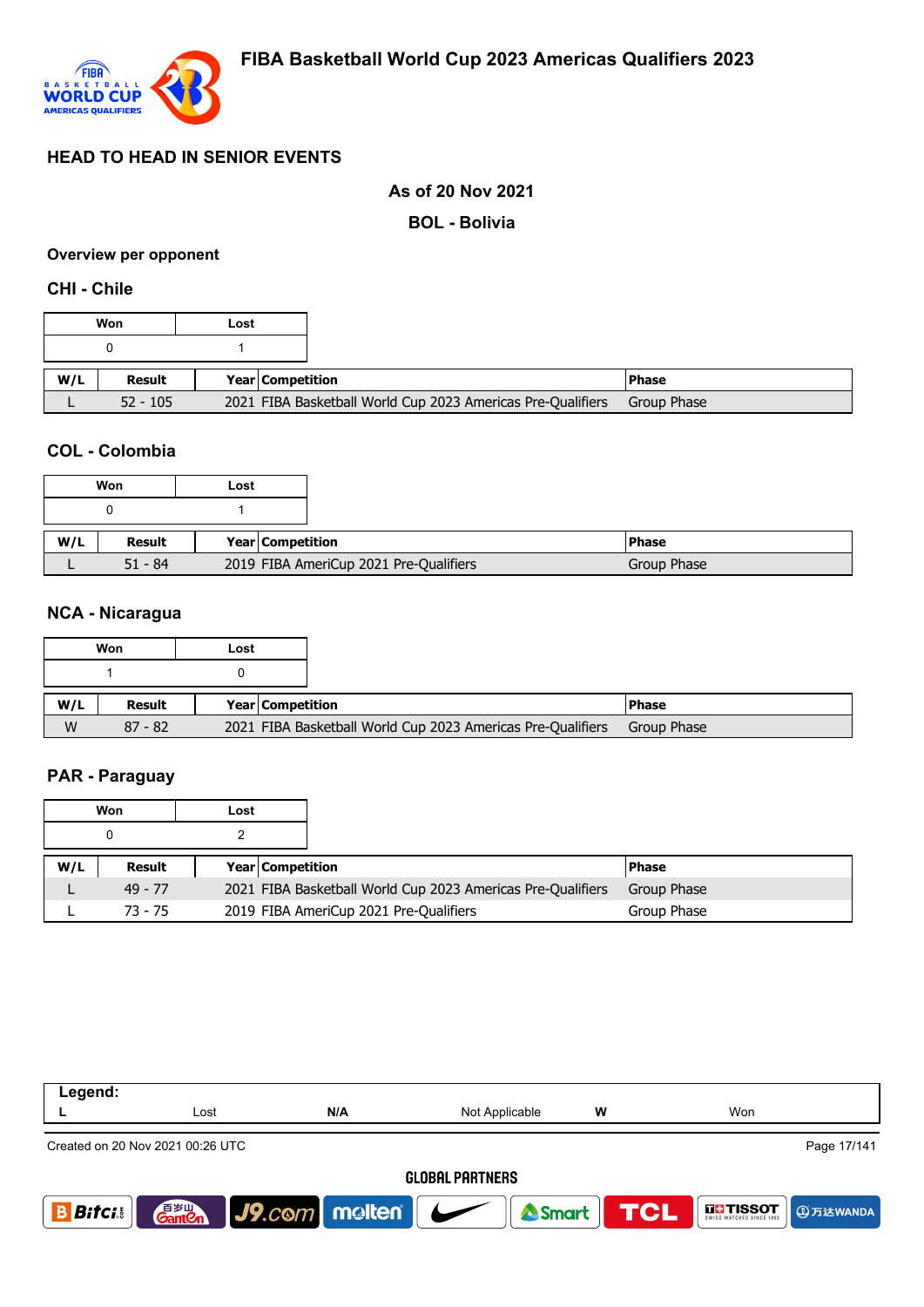

## **As of 20 Nov 2021**

#### **BRA - Brazil**

| <b>Total Summary</b> |       |               |              |              |             |                |
|----------------------|-------|---------------|--------------|--------------|-------------|----------------|
| <b>Team Name</b>     | Win % | <b>Played</b> | Won          | Lost         | For         | <b>Against</b> |
| Bahamas              | 100   | 1             | 1            | $\mathbf 0$  | 91          | 78             |
| Colombia             | 100   | 3             | 3            | 0            | 258         | 194            |
| Paraguay             | 100   | 3             | 3            | $\mathbf{0}$ | 277         | 183            |
| Virgin Islands       | 100   | 5             | 5            | 0            | 409         | 305            |
| Uruguay              | 85    | 21            | 18           | 3            | 1779        | 1493           |
| Cuba                 | 84    | 13            | 11           | 2            | 1156        | 1064           |
| Dominican Republic   | 83    | 12            | 10           | 2            | 1009        | 899            |
| Venezuela            | 76    | 17            | 13           | 4            | 1644        | 1458           |
| Mexico               | 75    | 16            | 12           | 4            | 1370        | 1230           |
| Canada               | 71    | 28            | 20           | 8            | 2276        | 2117           |
| Panama               | 70    | 10            | 7            | 3            | 867         | 808            |
| Chile                | 66    | 9             | 6            | 3            | 591         | 479            |
| <b>Puerto Rico</b>   | 60    | 35            | 21           | 14           | 3058        | 2947           |
| Argentina            | 34    | 29            | 10           | 19           | 2322        | 2382           |
| <b>USA</b>           | 25    | 31            | 8            | 23           | 2331        | 2681           |
| <b>Bolivia</b>       | N/A   | 0             | 0            | 0            | 0           | 0              |
| Costa Rica           | N/A   | $\mathbf 0$   | $\mathbf{0}$ | $\mathbf 0$  | $\mathbf 0$ | 0              |
| El Salvador          | N/A   | 0             | 0            | 0            | 0           | 0              |
| Nicaragua            | N/A   | $\mathbf 0$   | $\mathbf 0$  | $\mathbf 0$  | $\mathbf 0$ | 0              |
| <b>Total</b>         | 64    | 233           | 148          | 85           | 19438       | 18318          |

#### **Overview per opponent**

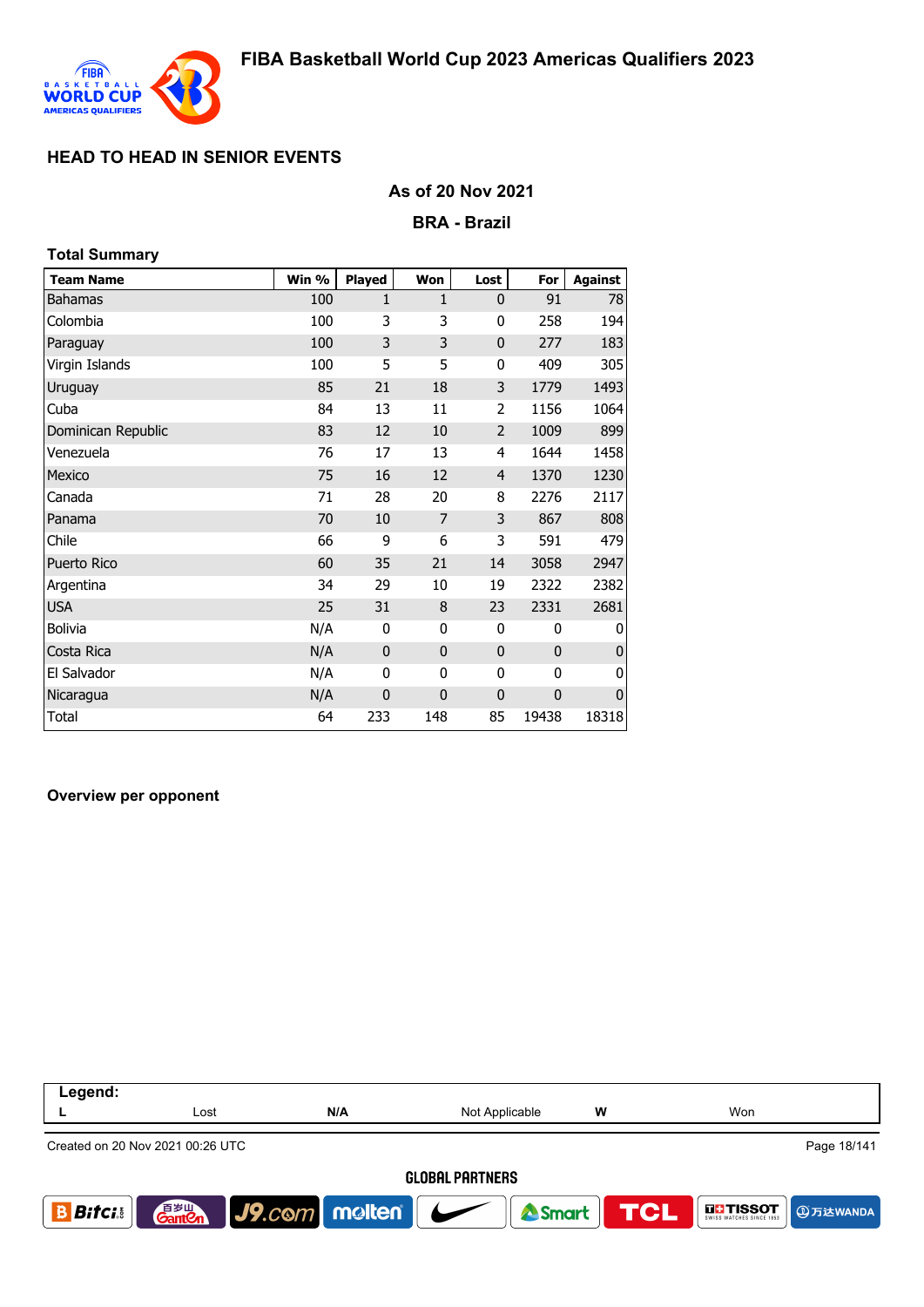

## **As of 20 Nov 2021**

**BRA - Brazil**

### **ARG - Argentina**

г

| Won |               | Lost               |                                                       |                     |
|-----|---------------|--------------------|-------------------------------------------------------|---------------------|
|     | 19<br>10      |                    |                                                       |                     |
| W/L | <b>Result</b> | Year Competition   |                                                       | <b>Phase</b>        |
| L   | $107 - 111$   |                    | 2016 Olympic Games: Tournament for Men                | Group Phase         |
| W   | $85 - 65$     |                    | 2014 FIBA Basketball World Cup                        | Round of 16         |
| L   | $77 - 82$     |                    | 2012 Olympic Games: Tournament for Men                | Quarter-Final       |
| W   | $73 - 71$     | 2011<br>Tournament | FIBA Americas Championship for Men/Olympic Qualifying | Second Round        |
| L   | $75 - 80$     | 2011<br>Tournament | FIBA Americas Championship for Men/Olympic Qualifying | <b>Final Round</b>  |
| L   | 89 - 93       |                    | 2010 FIBA World Championship for Men                  | Eight-Finals        |
| W   | $76 - 67$     |                    | 2009 FIBA Americas Championship for Men               | Qualifying Round    |
| L   | 79 - 86       | 2007<br>Tournament | FIBA Americas Championship for Men/Olympic Qualifying | Quarter Final Round |
| L   | $80 - 91$     | 2007<br>Tournament | FIBA Americas Championship for Men/Olympic Qualifying | Semi Final Round    |
| L   | $60 - 71$     |                    | 2005 FIBA Americas Championship for Men               | Quarter Final Round |
| W   | $100 - 88$    |                    | 2005 FIBA Americas Championship for Men               | <b>Final Round</b>  |
| L   | $74 - 76$     |                    | 2003 FIBA Americas Championship for Men               | Quarter Finals      |
| L   | $67 - 78$     |                    | 2002 World Championship for Men                       | Quarter-Final Round |
| L   | $98 - 108$    |                    | 2001 FIBA Americas Championship for Men               | Preliminary Round   |
| L   | $59 - 78$     |                    | 2001 FIBA Americas Championship for Men               | <b>Final Round</b>  |
| L   | $77 - 79$     |                    | 1999 FIBA Americas Championship for Men               | Quarter-Finals      |
| L   | $76 - 86$     |                    | 1998 World Championship for Men                       | Eighth-Final Round  |
| L   | $65 - 68$     |                    | 1997 FIBA Americas Championship for Men               | Preliminary Round   |
| W   | $76 - 75$     |                    | 1997 FIBA Americas Championship for Men               | <b>Final Round</b>  |
| W   | $83 - 78$     |                    | 1995 FIBA Americas Championship for Men               | Preliminary Round I |
| L   | $82 - 87$     |                    | 1995 FIBA Americas Championship for Men               | Semi-Finals         |
| L   | $91 - 98$     |                    | 1993 FIBA Americas Champioship for Men                | <b>Final Round</b>  |
| W   | $90 - 82$     |                    | 1989 FIBA Americas Championship for Men               | Quailifying Round   |
| W   | $113 - 93$    |                    | 1988 American Olympic Qualifying Tournament for Men   | Quialyfing Round    |
| W   | $107 - 95$    |                    | 1984 American Olympic Qualifying Tournament for Men   | Qualifying Round    |
| L   | $98 - 118$    |                    | 1980 American Olympic Qualifying Tournament for Men   | Qualifying Round    |
| W   | $74 - 66$     |                    | 1967 World Championship for Men                       | <b>Final Round</b>  |
| L   | $56 - 72$     |                    | 1952 Olympic Games: Tournament for Men                | First Round         |
| L   | $35 - 40$     |                    | 1950 World Championship for Men                       | <b>Final Round</b>  |

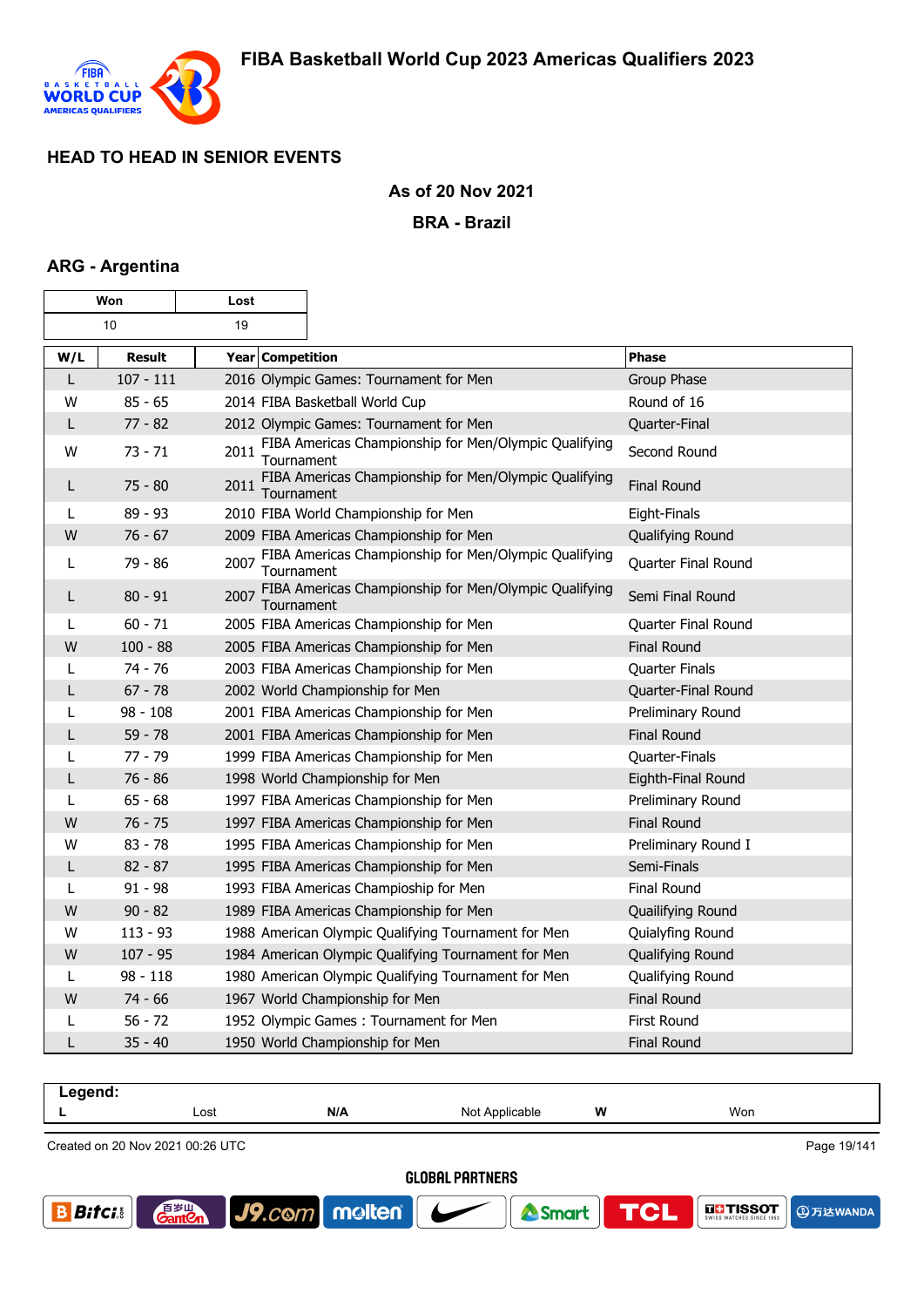

## **As of 20 Nov 2021**

**BRA - Brazil**

### **BAH - Bahamas**

| Won |           | Lost |                                         |  |                     |
|-----|-----------|------|-----------------------------------------|--|---------------------|
|     |           |      |                                         |  |                     |
| W/L | Result    |      | <b>Year Competition</b>                 |  | <b>Phase</b>        |
| W   | $91 - 78$ |      | 1995 FIBA Americas Championship for Men |  | Preliminary Round I |

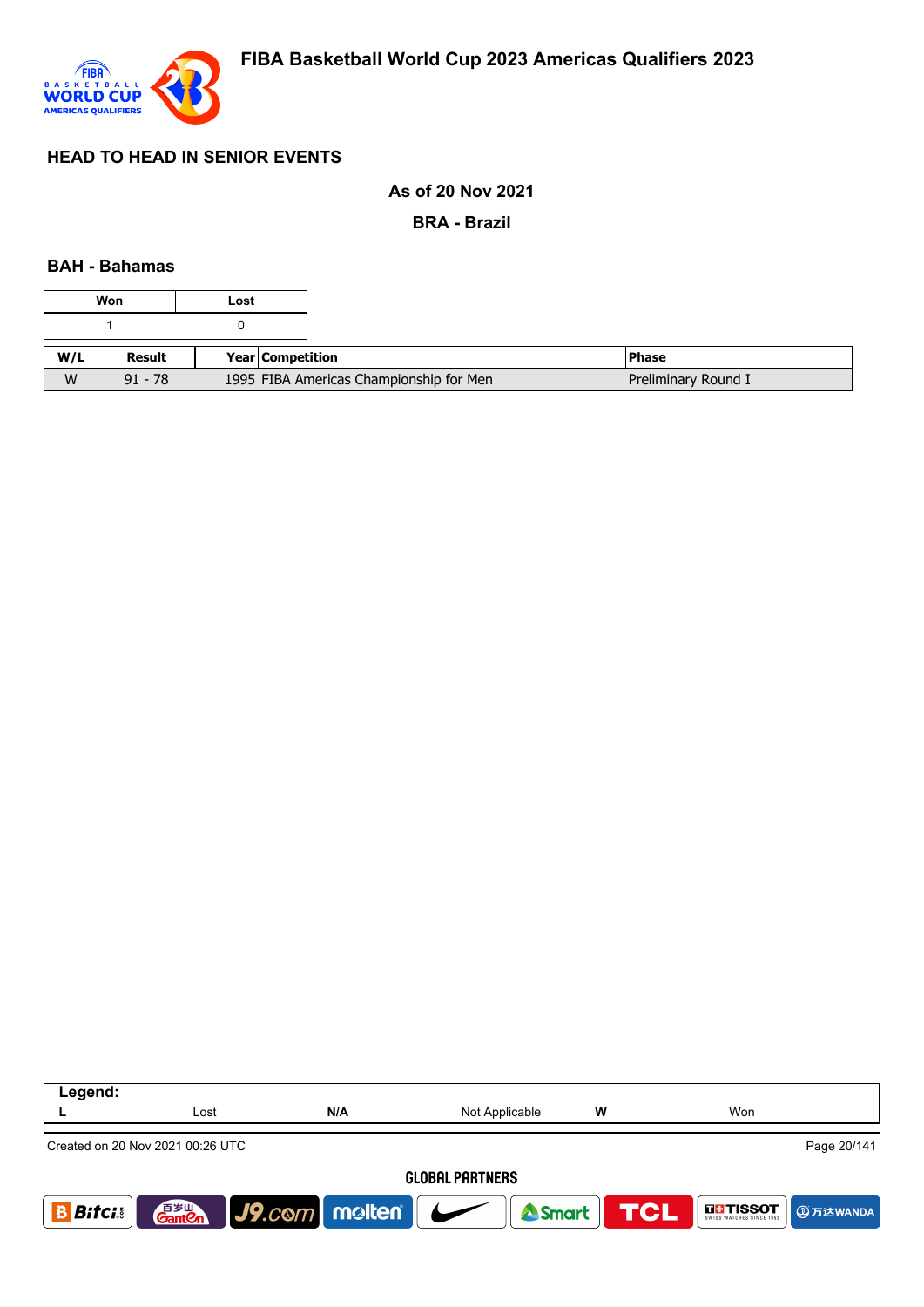

 $\overline{\phantom{0}}$ 

# **As of 20 Nov 2021**

## **BRA - Brazil**

### **CAN - Canada**

 $\mathsf{r}$ 

| Won |               | Lost               |                                                         |                             |
|-----|---------------|--------------------|---------------------------------------------------------|-----------------------------|
|     | 20            | 8                  |                                                         |                             |
| W/L | <b>Result</b> | Year Competition   |                                                         | <b>Phase</b>                |
| L   | $67 - 94$     |                    | 2019 FIBA Basketball World Cup 2019 Americas Qualifiers | 2nd Round                   |
| L   | $77 - 85$     |                    | 2019 FIBA Basketball World Cup 2019 Americas Qualifiers | 2nd Round                   |
| L   | $62 - 91$     |                    | 2013 FIBA Americas Championship for Men                 | Preliminary Round           |
| W   | $69 - 57$     | 2011<br>Tournament | FIBA Americas Championship for Men/Olympic Qualifying   | Qualifying Round            |
| W   | $68 - 59$     |                    | 2009 FIBA Americas Championship for Men                 | Quarter Final Round         |
| W   | $73 - 65$     |                    | 2009 FIBA Americas Championship for Men                 | Semifinal Round             |
| W   | $75 - 67$     | 2007<br>Tournament | FIBA Americas Championship for Men/Olympic Qualifying   | Preliminary Round           |
| W   | $105 - 81$    |                    | 2005 FIBA Americas Championship for Men                 | Preliminary Round           |
| L   | $97 - 101$    |                    | 2003 FIBA Americas Championship for Men                 | <b>Quarter Finals</b>       |
| W   | $78 - 69$     |                    | 2001 FIBA Americas Championship for Men                 | Semi-Finals                 |
| L   | $75 - 95$     |                    | 1999 FIBA Americas Championship for Men                 | Quarter-Finals              |
| W   | $94 - 82$     |                    | 1997 FIBA Americas Championship for Men                 | Semi-Finals                 |
| L   | 99 - 104      |                    | 1995 FIBA Americas Championship for Men                 | Preliminary Round II        |
| W   | $97 - 79$     |                    | 1995 FIBA Americas Championship for Men                 | Final                       |
| W   | $101 - 84$    |                    | 1989 FIBA Americas Championship for Men                 | Quailifying Round           |
| W   | $125 - 109$   |                    | 1988 Olympic Games: Tournament for Men                  | Preliminary Round           |
| W   | $106 - 90$    |                    | 1988 Olympic Games: Tournament for Men                  | <b>Classification Round</b> |
| W   | $90 - 86$     |                    | 1988 American Olympic Qualifying Tournament for Men     | Quialyfing Round            |
| W   | $99 - 93$     |                    | 1984 American Olympic Qualifying Tournament for Men     | Qualifying Round            |
| L   | $81 - 98$     |                    | 1980 American Olympic Qualifying Tournament for Men     | Qualifying Round            |
| W   | $69 - 62$     |                    | 1978 World Championship for Men                         | Semi-Final Round            |
| W   | $75 - 74$     |                    | 1974 World Championship for Men                         | <b>Final Round</b>          |
| W   | $112 - 59$    |                    | 1970 World Championship for Men                         | Preliminary Round           |
| W   | $69 - 52$     |                    | 1959 World Championship for Men                         | Preliminary Round           |
| W   | $82 - 67$     |                    | 1954 World Championship for Men                         | <b>Final Round</b>          |
| w   | $57 - 55$     |                    | 1952 Olympic Games: Tournament for Men                  | First Round                 |
| W   | $57 - 35$     |                    | 1948 Olympic Games: Tournament for Men                  | Preliminary Round           |
| L   | $17 - 24$     |                    | 1936 Olympic Games: Tournament for Men                  | First Round                 |

| Legend:                |                                                 |                          |                |                   |                   |  |  |  |
|------------------------|-------------------------------------------------|--------------------------|----------------|-------------------|-------------------|--|--|--|
|                        | Lost                                            | N/A                      | Not Applicable | W                 | Won               |  |  |  |
|                        | Page 21/141<br>Created on 20 Nov 2021 00:26 UTC |                          |                |                   |                   |  |  |  |
| <b>GLOBAL PARTNERS</b> |                                                 |                          |                |                   |                   |  |  |  |
| <b>Bitci</b>           | 音 <sub>岁Ⅲ</sub><br>Gant <b>C</b> n              | $ $ J9. $com$ molten $ $ |                | <b>ASmart TCL</b> | <b>THE TISSOT</b> |  |  |  |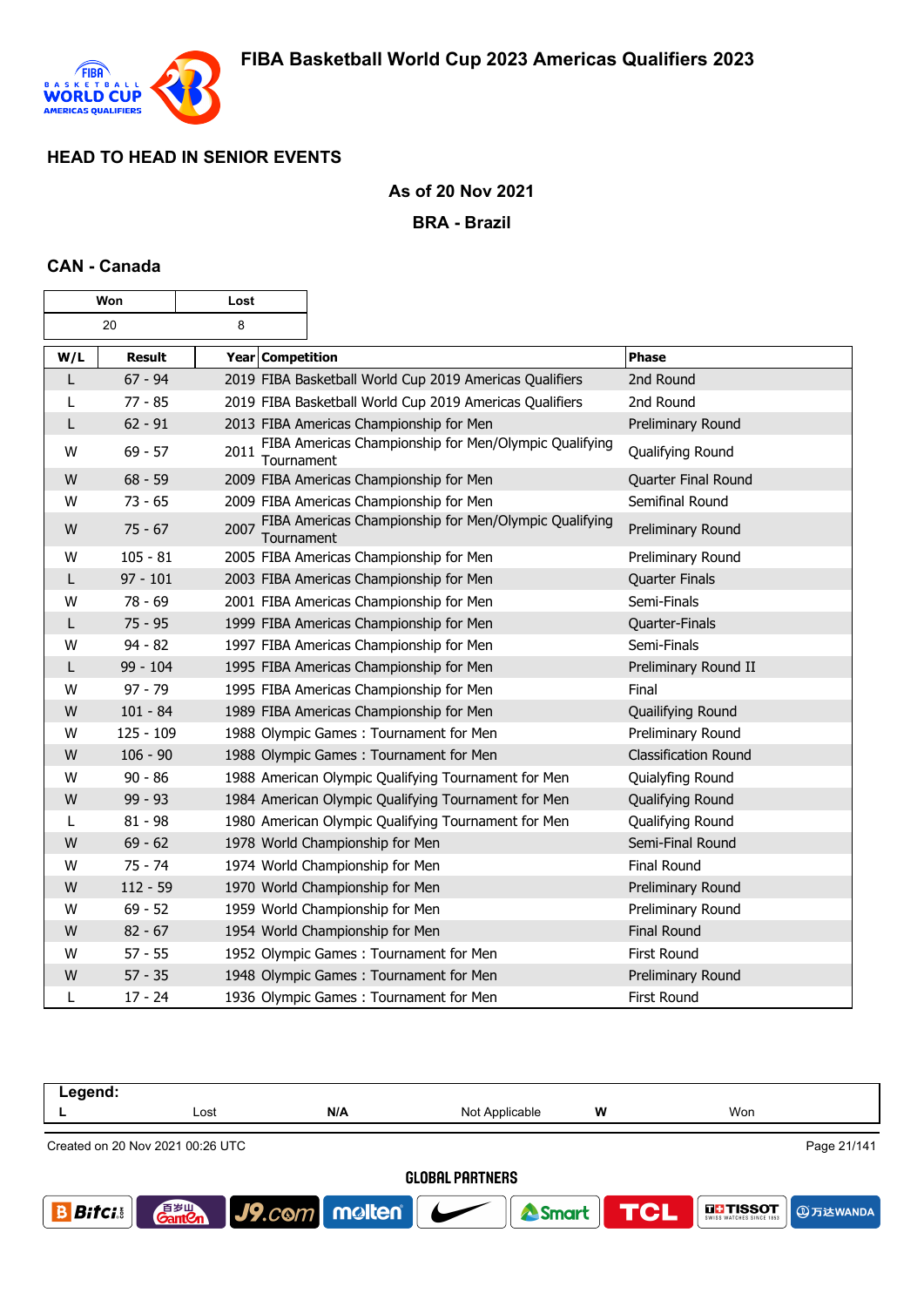

## **As of 20 Nov 2021**

#### **BRA - Brazil**

### **CHI - Chile**

| Won |           | Lost             |                                                         |                    |
|-----|-----------|------------------|---------------------------------------------------------|--------------------|
| 6   |           | 3                |                                                         |                    |
| W/L | Result    | Year Competition |                                                         | <b>Phase</b>       |
| W   | $86 - 73$ |                  | 2019 FIBA Basketball World Cup 2019 Americas Qualifiers | 1st Round          |
| W   | $83 - 58$ |                  | 2019 FIBA Basketball World Cup 2019 Americas Qualifiers | 1st Round          |
| W   | $73 - 49$ |                  | 1959 World Championship for Men                         | <b>Final Round</b> |
| W   | $78 - 59$ |                  | 1956 Olympic Games: Tournament for Men                  | Preliminary Round  |
| W   | $89 - 64$ |                  | 1956 Olympic Games: Tournament for Men                  | Semi-Final Round   |
| W   | 75 - 44   |                  | 1952 Olympic Games: Tournament for Men                  | Second Round       |
|     | $49 - 58$ |                  | 1952 Olympic Games: Tournament for Men                  | Final Round        |
|     | $40 - 51$ |                  | 1950 World Championship for Men                         | Final Round        |
|     | $18 - 23$ |                  | 1936 Olympic Games: Tournament for Men                  | Second Round       |

## **COL - Colombia**

|     | Won       | Lost |                                                         |             |
|-----|-----------|------|---------------------------------------------------------|-------------|
|     | 3         |      |                                                         |             |
| W/L | Result    |      | Year Competition                                        | l Phase     |
| W   | $98 - 71$ |      | 2019 FIBA Basketball World Cup 2019 Americas Qualifiers | 1st Round   |
| W   | $84 - 49$ |      | 2019 FIBA Basketball World Cup 2019 Americas Qualifiers | 1st Round   |
| W   | 76 - 74   |      | 2017 FIBA AmeriCup                                      | Group Phase |

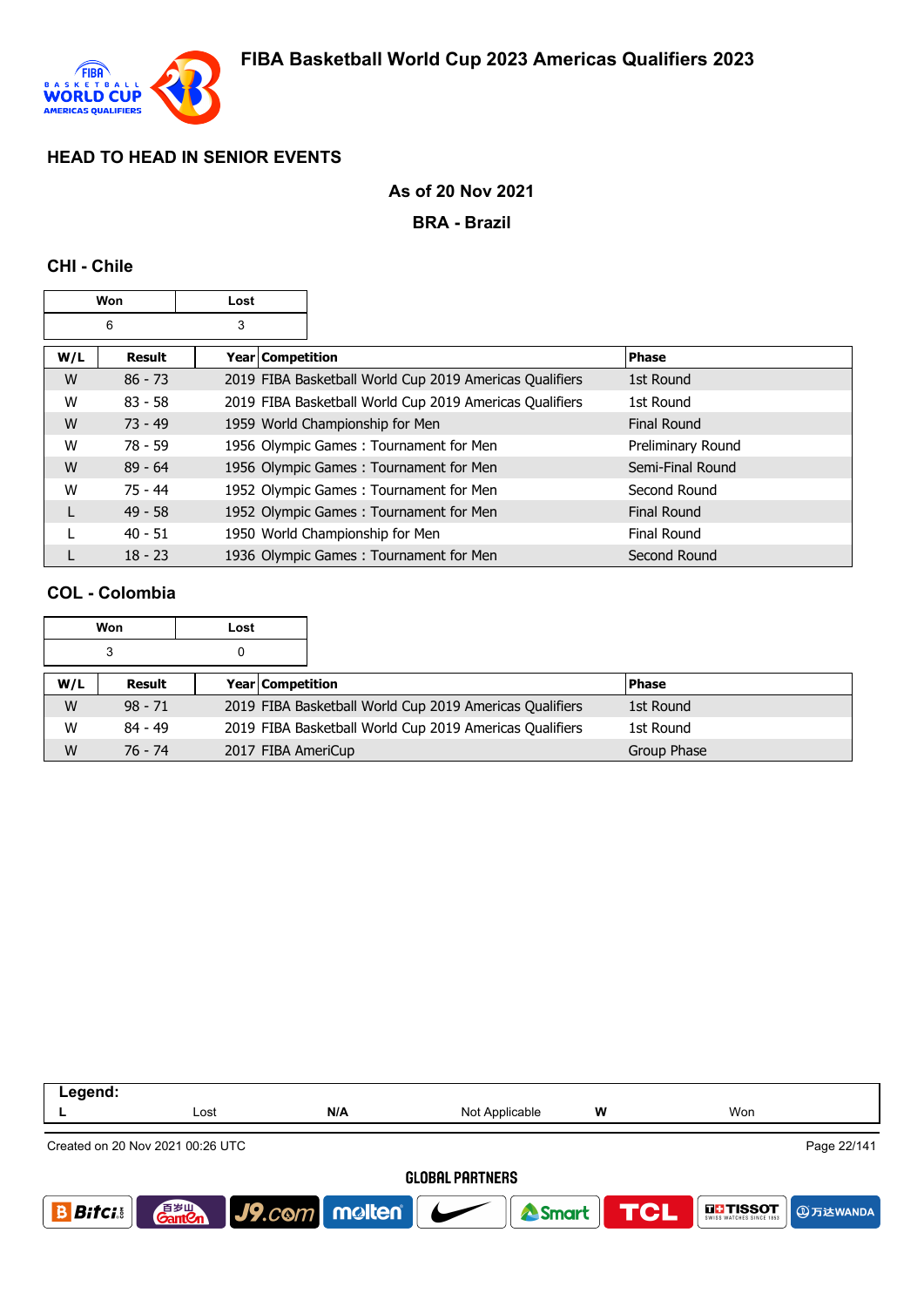

## **As of 20 Nov 2021**

#### **BRA - Brazil**

### **CUB - Cuba**

| Won |               | Lost |                                                                            |                              |
|-----|---------------|------|----------------------------------------------------------------------------|------------------------------|
|     | 11            | 2    |                                                                            |                              |
| W/L | <b>Result</b> |      | Year   Competition                                                         | <b>Phase</b>                 |
| W   | $93 - 83$     | 2011 | FIBA Americas Championship for Men/Olympic Qualifying<br><b>Tournament</b> | Qualifying Round             |
| W   | $78 - 75$     |      | 1997 FIBA Americas Championship for Men                                    | Preliminary Round            |
| W   | $110 - 95$    |      | 1995 FIBA Americas Championship for Men                                    | Preliminary Round II         |
| W   | $82 - 76$     |      | 1994 World Championship for Men                                            | <b>Quarter-Finals</b>        |
| W   | $99 - 88$     |      | 1993 FIBA Americas Champioship for Men                                     | <b>Reclasification Round</b> |
| W   | $104 - 89$    |      | 1989 FIBA Americas Championship for Men                                    | <b>Quater Finals</b>         |
| W   | $99 - 83$     |      | 1986 World Championship for Men                                            | Semi-Final Round             |
| W   | $92 - 89$     |      | 1984 American Olympic Qualifying Tournament for Men                        | Qualifying Round             |
| W   | $94 - 93$     |      | 1980 Olympic Games: Tournament for Men                                     | Semi-Final Round             |
| W   | 78 - 76       |      | 1980 American Olympic Qualifying Tournament for Men                        | Qualifying Round             |
| L   | $80 - 85$     |      | 1974 World Championship for Men                                            | <b>Final Round</b>           |
|     | $63 - 64$     |      | 1972 Olympic Games: Tournament for Men                                     | Preliminary Round            |
| W   | $84 - 68$     |      | 1968 Olympic Games: Tournament for Men                                     | Preliminary Round            |

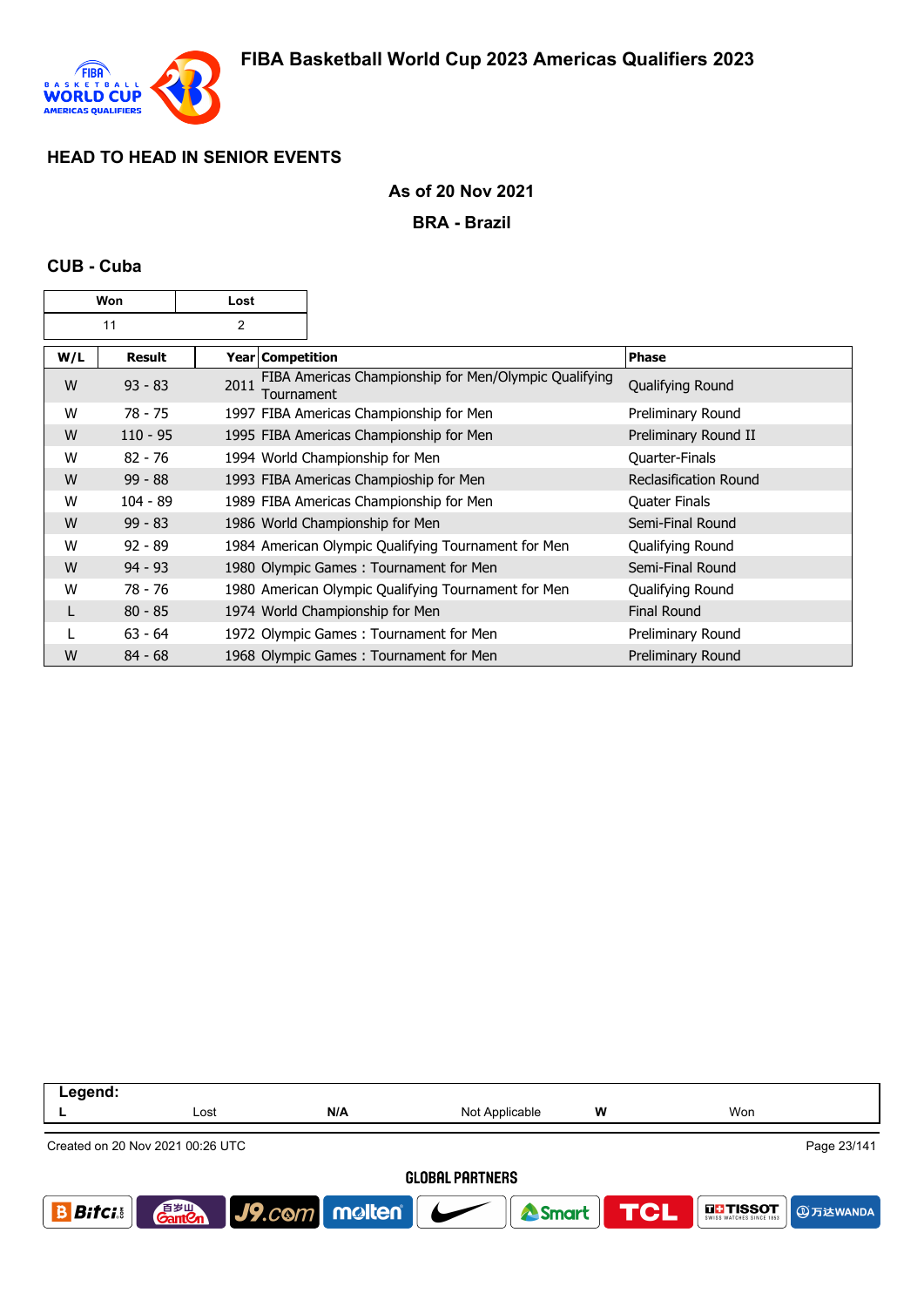

## **As of 20 Nov 2021**

#### **BRA - Brazil**

### **DOM - Dominican Republic**

| Won |               | Lost |                    |                                                         |                      |
|-----|---------------|------|--------------------|---------------------------------------------------------|----------------------|
| 10  |               | 2    |                    |                                                         |                      |
| W/L | <b>Result</b> |      | Year   Competition |                                                         | <b>Phase</b>         |
| W   | $71 - 63$     |      |                    | 2019 FIBA Basketball World Cup 2019 Americas Qualifiers | 2nd Round            |
| W   | $100 - 82$    |      |                    | 2019 FIBA Basketball World Cup 2019 Americas Qualifiers | 2nd Round            |
| W   | $71 - 65$     | 2015 | Tournament         | FIBA Americas Championship for Men/Olympic Qualifying   | Preliminary Round    |
| L   | 74 - 79       | 2011 | Tournament         | FIBA Americas Championship for Men/Olympic Qualifying   | Qualifying Round     |
| W   | $83 - 76$     | 2011 | Tournament         | FIBA Americas Championship for Men/Olympic Qualifying   | Semi Final Round     |
| W   | $81 - 68$     |      |                    | 2009 FIBA Americas Championship for Men                 | Qualifying Round     |
| W   | $80 - 72$     |      |                    | 2005 FIBA Americas Championship for Men                 | Quarter Final Round  |
| W   | $104 - 72$    |      |                    | 2003 FIBA Americas Championship for Men                 | Preliminary Round    |
| W   | $70 - 64$     |      |                    | 1999 FIBA Americas Championship for Men                 | Preliminary Round    |
|     | $98 - 100$    |      |                    | 1995 FIBA Americas Championship for Men                 | Preliminary Round II |
| W   | $84 - 80$     |      |                    | 1993 FIBA Americas Champioship for Men                  | Qualifyining Round   |
| W   | $93 - 78$     |      |                    | 1984 American Olympic Qualifying Tournament for Men     | Qualifying Round     |

## **ISV - Virgin Islands**

| Won |            | Lost             |                                                                     |                   |
|-----|------------|------------------|---------------------------------------------------------------------|-------------------|
|     | 5          | 0                |                                                                     |                   |
| W/L | Result     | Year Competition |                                                                     | <b>Phase</b>      |
| W   | $104 - 80$ |                  | 2019 FIBA Basketball World Cup 2019 Americas Qualifiers             | 2nd Round         |
| W   | $20 - 0$   |                  | 2019 FIBA Basketball World Cup 2019 Americas Qualifiers             | 2nd Round         |
| W   | $93 - 89$  | 2007             | FIBA Americas Championship for Men/Olympic Qualifying<br>Tournament | Preliminary Round |
| W   | $100 - 74$ |                  | 2003 FIBA Americas Championship for Men                             | Preliminary Round |
| W   | $92 - 62$  |                  | 2001 FIBA Americas Championship for Men                             | Semi-Finals       |

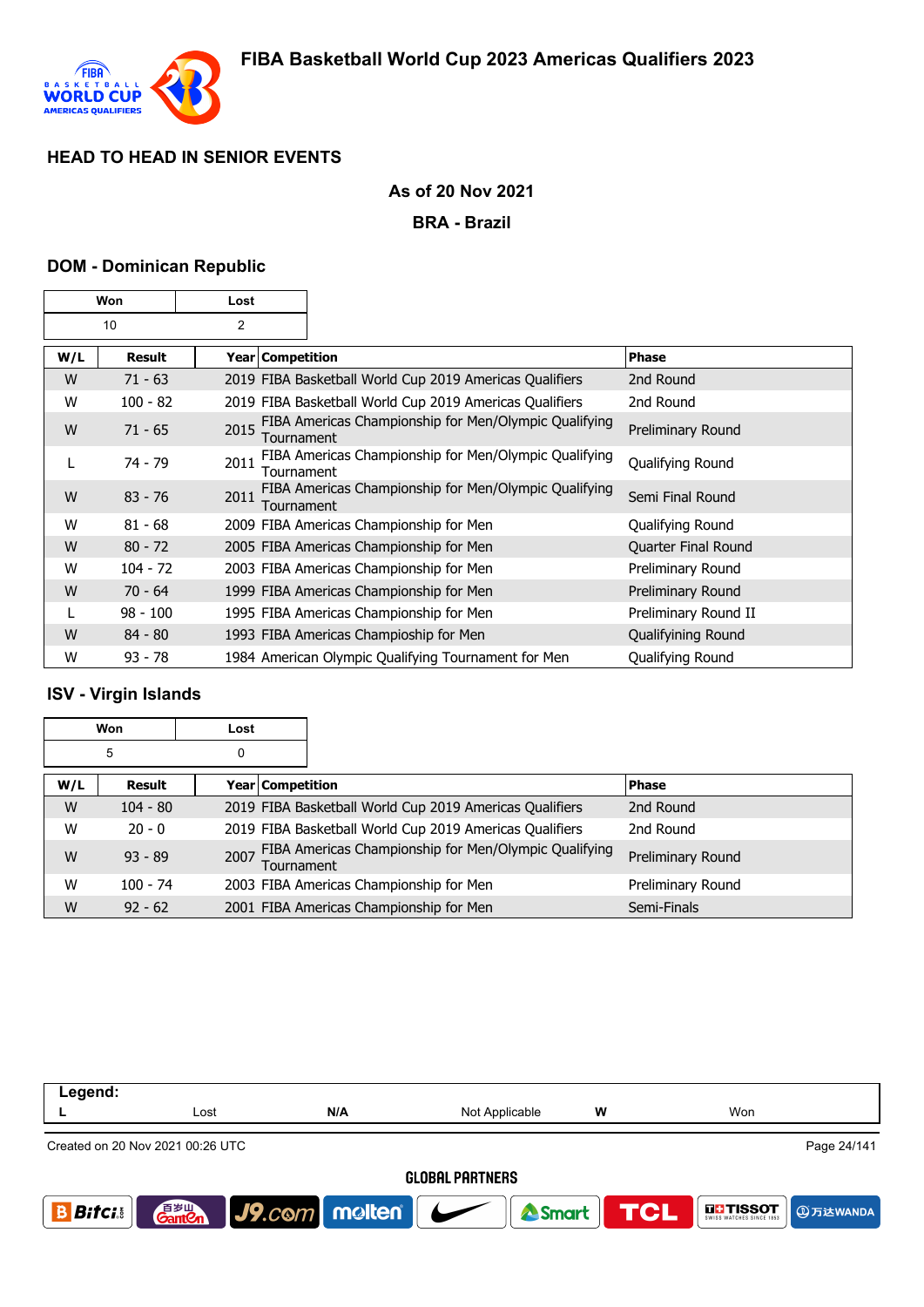

## **As of 20 Nov 2021**

**BRA - Brazil**

## **MEX - Mexico**

| Won |             | Lost               |                                                        |                       |
|-----|-------------|--------------------|--------------------------------------------------------|-----------------------|
| 12  |             | 4                  |                                                        |                       |
| W/L | Result      | Year   Competition |                                                        | <b>Phase</b>          |
| W   | $102 - 74$  |                    | 2020 FIBA Olympic Qualifying Tournament Split, Croatia | Semi-Finals           |
| L   | 76 - 99     | 2017 FIBA AmeriCup |                                                        | Group Phase           |
| L   | $58 - 65$   | 2015<br>Tournament | FIBA Americas Championship for Men/Olympic Qualifying  | Preliminary Round     |
| W   | $92 - 61$   |                    | 2009 FIBA Americas Championship for Men                | Quarter Final Round   |
| W   | $104 - 90$  | 2007<br>Tournament | FIBA Americas Championship for Men/Olympic Qualifying  | Quarter Final Round   |
|     | $92 - 102$  |                    | 2003 FIBA Americas Championship for Men                | <b>Quarter Finals</b> |
| W   | $101 - 71$  |                    | 1997 FIBA Americas Championship for Men                | Preliminary Round     |
| W   | $90 - 87$   |                    | 1992 FIBA Americas Championship for Men                | Qualifying Round      |
| L   | $103 - 111$ |                    | 1988 American Olympic Qualifying Tournament for Men    | Quialyfing Round      |
| W   | $90 - 80$   |                    | 1984 American Olympic Qualifying Tournament for Men    | Qualifying Round      |
| W   | $92 - 90$   |                    | 1980 American Olympic Qualifying Tournament for Men    | Qualifying Round      |
| W   | $100 - 78$  |                    | 1974 World Championship for Men                        | Preliminary Round     |
| W   | $60 - 53$   |                    | 1968 Olympic Games: Tournament for Men                 | Preliminary Round     |
| W   | $80 - 72$   |                    | 1960 Olympic Games: Tournament for Men                 | Preliminary Round     |
| W   | $78 - 50$   |                    | 1959 World Championship for Men                        | Preliminary Round     |
| W   | $52 - 47$   |                    | 1948 Olympic Games: Tournament for Men                 | <b>Final Round</b>    |

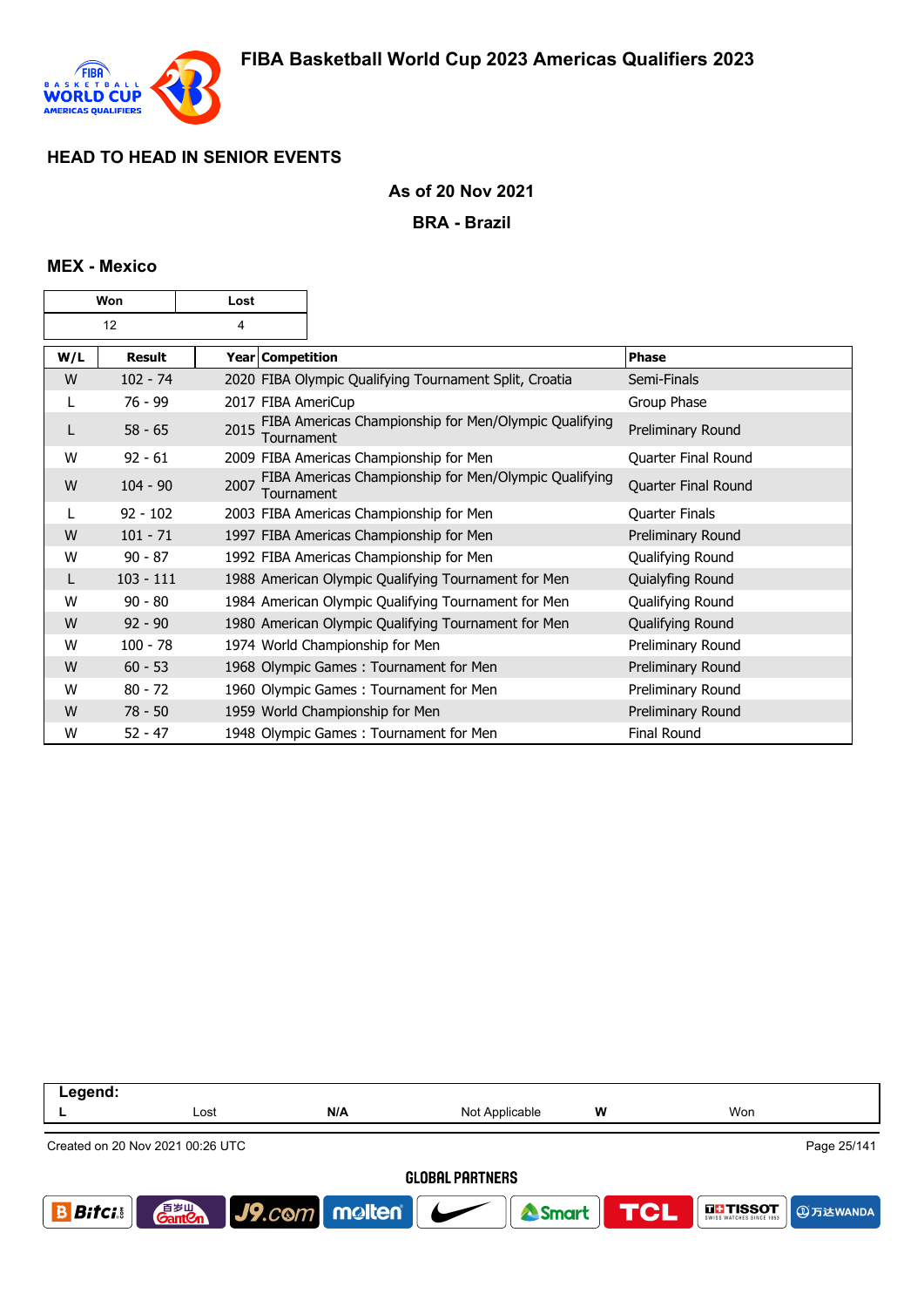

## **As of 20 Nov 2021**

**BRA - Brazil**

## **PAN - Panama**

| Won            |            | Lost               |                                                       |                             |
|----------------|------------|--------------------|-------------------------------------------------------|-----------------------------|
| $\overline{7}$ |            | 3                  |                                                       |                             |
| W/L            | Result     | Year   Competition |                                                       | <b>Phase</b>                |
| L              | $72 - 89$  | 2015<br>Tournament | FIBA Americas Championship for Men/Olympic Qualifying | Preliminary Round           |
| W              | $90 - 65$  | 2011<br>Tournament | FIBA Americas Championship for Men/Olympic Qualifying | Second Round                |
| W              | $84 - 64$  |                    | 2009 FIBA Americas Championship for Men               | Qualifying Round            |
| W              | $83 - 77$  |                    | 2005 FIBA Americas Championship for Men               | Preliminary Round           |
| L              | $94 - 102$ |                    | 2001 FIBA Americas Championship for Men               | Semi-Finals                 |
| W              | $90 - 73$  |                    | 1999 FIBA Americas Championship for Men               | Preliminary Round           |
| W              | $86 - 75$  |                    | 1993 FIBA Americas Champioship for Men                | Qualifyining Round          |
| W              | $88 - 85$  |                    | 1986 World Championship for Men                       | Preliminary Round           |
| W              | $95 - 92$  |                    | 1984 American Olympic Qualifying Tournament for Men   | Qualifying Round            |
|                | $85 - 86$  |                    | 1982 World Championship for Men                       | <b>Classification Round</b> |

## **PAR - Paraguay**

|     | Won        | Lost |                                         |                   |
|-----|------------|------|-----------------------------------------|-------------------|
|     | 3          | 0    |                                         |                   |
| W/L | Result     |      | <b>Year Competition</b>                 | <b>Phase</b>      |
| W   | $131 - 90$ |      | 1989 FIBA Americas Championship for Men | Quailifying Round |
| W   | $85 - 41$  |      | 1967 World Championship for Men         | Preliminary Round |
| W   | $61 - 52$  |      | 1954 World Championship for Men         | Preliminary Round |

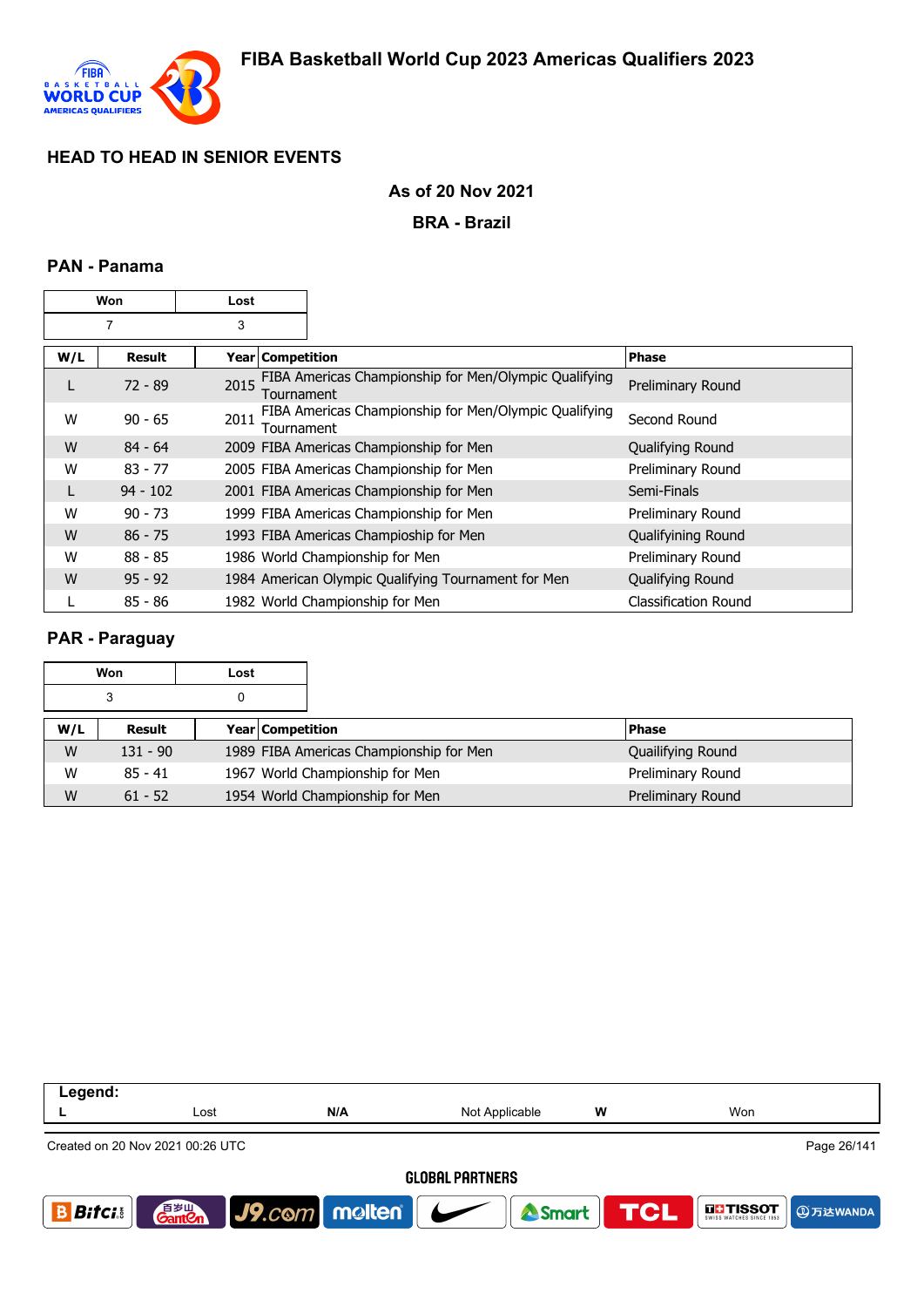

 $\overline{\mathbf{r}}$ 

 $\overline{\phantom{a}}$ 

## **As of 20 Nov 2021**

**BRA - Brazil**

### **PUR - Puerto Rico**

г

| Won     |             | Lost                    |                                                       |                             |
|---------|-------------|-------------------------|-------------------------------------------------------|-----------------------------|
|         | 21          | 14                      |                                                       |                             |
| W/L     | Result      | <b>Year Competition</b> |                                                       | <b>Phase</b>                |
| L       | $80 - 89$   | 2017 FIBA AmeriCup      |                                                       | Group Phase                 |
| L       | $65 - 72$   |                         | 2013 FIBA Americas Championship for Men               | Preliminary Round           |
| W       | $94 - 72$   | 2011<br>Tournament      | FIBA Americas Championship for Men/Olympic Qualifying | Second Round                |
| L       | $82 - 86$   |                         | 2009 FIBA Americas Championship for Men               | Quarter Final Round         |
| W       | $61 - 60$   |                         | 2009 FIBA Americas Championship for Men               | Final Round                 |
| L       | $75 - 97$   | 2007<br>Tournament      | FIBA Americas Championship for Men/Olympic Qualifying | Quarter Final Round         |
| L       | $107 - 111$ | 2007<br>Tournament      | FIBA Americas Championship for Men/Olympic Qualifying | <b>Final Round</b>          |
| L       | $101 - 107$ |                         | 2005 FIBA Americas Championship for Men               | Quarter Final Round         |
| L       | $70 - 72$   |                         | 2003 FIBA Americas Championship for Men               | <b>Quarter Finals</b>       |
| w       | $90 - 86$   |                         | 2002 World Championship for Men                       | Preliminary Round           |
| L       | 84 - 91     |                         | 2002 World Championship for Men                       | Classification Round (5-8)  |
| W       | $89 - 83$   |                         | 2001 FIBA Americas Championship for Men               | Semi-Finals                 |
| W       | $98 - 94$   |                         | 2001 FIBA Americas Championship for Men               | <b>Final Round</b>          |
| L       | $88 - 96$   |                         | 1999 FIBA Americas Championship for Men               | Preliminary Round           |
| W       | $76 - 64$   |                         | 1998 World Championship for Men                       | Quarter-Finals              |
| L       | $81 - 86$   |                         | 1997 FIBA Americas Championship for Men               | Semi-Finals                 |
| W       | $101 - 98$  |                         | 1996 Olympic Games: Tournament for Men                | Preliminary Round           |
| L       | $83 - 89$   |                         | 1995 FIBA Americas Championship for Men               | Preliminary Round II        |
| L       | $97 - 111$  |                         | 1993 FIBA Americas Champioship for Men                | Semifinal Round             |
| W       | $86 - 84$   |                         | 1992 Olympic Games: Tournament for Men                | Semi-Finals                 |
| W       | $95 - 72$   |                         | 1992 FIBA Americas Championship for Men               | Qualifying Round            |
| W       | $93 - 91$   |                         | 1992 FIBA Americas Championship for Men               | Final Round                 |
| W       | $104 - 86$  |                         | 1988 Olympic Games: Tournament for Men                | <b>Classification Round</b> |
| W       | $98 - 92$   |                         | 1988 American Olympic Qualifying Tournament for Men   | Quialyfing Round            |
| L       | $92 - 101$  |                         | 1988 American Olympic Qualifying Tournament for Men   | <b>Final Round</b>          |
| W       | $109 - 107$ |                         | 1984 American Olympic Qualifying Tournament for Men   | Qualifying Round            |
| W       | $99 - 93$   |                         | 1980 American Olympic Qualifying Tournament for Men   | Qualifying Round            |
| W       | $100 - 88$  |                         | 1978 World Championship for Men                       | Preliminary Round           |
| W       | $73 - 68$   |                         | 1974 World Championship for Men                       | <b>Final Round</b>          |
| L       | $83 - 87$   |                         | 1972 Olympic Games: Tournament for Men                | Semi-Final Round            |
| Legend: |             | Lost                    | N/A<br>Not Applicable                                 | W<br>Won                    |
| L       |             |                         |                                                       |                             |

Created on 20 Nov 2021 00:26 UTC

**GantOn** 

Page 27/141

**GLOBAL PARTNERS** 





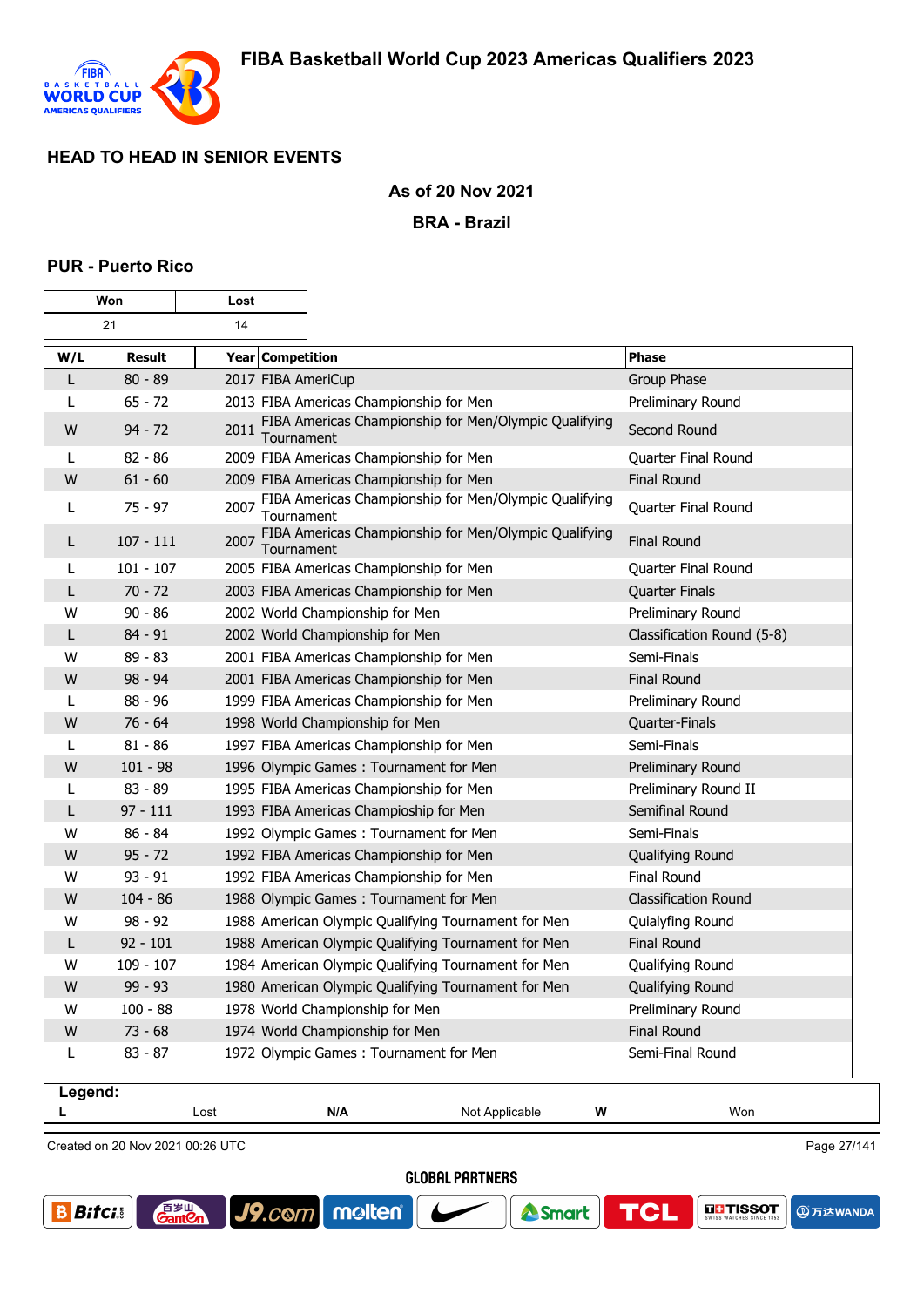

## **As of 20 Nov 2021**

**BRA - Brazil**

## **PUR - Puerto Rico**

| <b>Won</b> |           | Lost |                                        |                    |
|------------|-----------|------|----------------------------------------|--------------------|
| 21         |           | 14   |                                        |                    |
| W          | $92 - 56$ |      | 1967 World Championship for Men        | Preliminary Round  |
| W          | $76 - 60$ |      | 1964 Olympic Games: Tournament for Men | Final Round        |
| W          | $62 - 55$ |      | 1963 World Championship for Men        | <b>Final Round</b> |
| W          | $75 - 72$ |      | 1960 Olympic Games: Tournament for Men | Preliminary Round  |
| W          | $99 - 71$ |      | 1959 World Championship for Men        | <b>Final Round</b> |

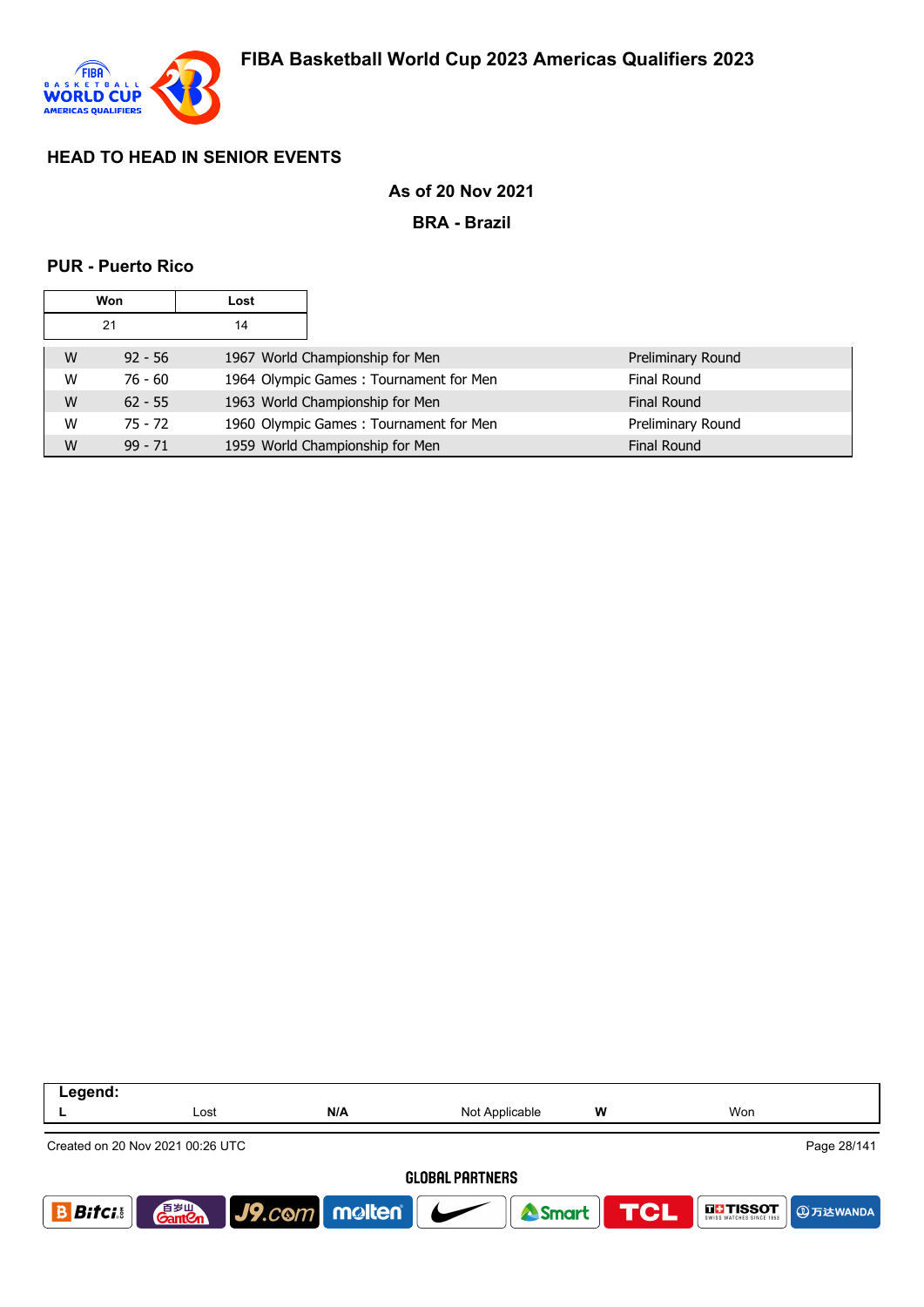

## **As of 20 Nov 2021**

#### **BRA - Brazil**

## **URU - Uruguay**

| Won |               | Lost                    |                                                       |                             |
|-----|---------------|-------------------------|-------------------------------------------------------|-----------------------------|
| 18  |               | 3                       |                                                       |                             |
| W/L | <b>Result</b> | <b>Year Competition</b> |                                                       | Phase                       |
| L   | $57 - 71$     | 2015<br>Tournament      | FIBA Americas Championship for Men/Olympic Qualifying | Preliminary Round           |
| L   | $73 - 79$     |                         | 2013 FIBA Americas Championship for Men               | Preliminary Round           |
| W   | $93 - 66$     | 2011<br>Tournament      | FIBA Americas Championship for Men/Olympic Qualifying | Second Round                |
| W   | $82 - 62$     |                         | 2009 FIBA Americas Championship for Men               | Quarter Final Round         |
| W   | $96 - 62$     | 2007<br>Tournament      | FIBA Americas Championship for Men/Olympic Qualifying | Quarter Final Round         |
| W   | $89 - 69$     |                         | 2005 FIBA Americas Championship for Men               | Quarter Final Round         |
| W   | $90 - 67$     |                         | 2001 FIBA Americas Championship for Men               | Preliminary Round           |
| W   | $100 - 74$    |                         | 1999 FIBA Americas Championship for Men               | Quarter-Finals              |
| W   | $84 - 83$     |                         | 1997 FIBA Americas Championship for Men               | Preliminary Round           |
| L   | $81 - 84$     |                         | 1995 FIBA Americas Championship for Men               | Preliminary Round I         |
| W   | $139 - 93$    |                         | 1992 FIBA Americas Championship for Men               | Qualifying Round            |
| W   | $96 - 94$     |                         | 1988 American Olympic Qualifying Tournament for Men   | Quialyfing Round            |
| W   | $90 - 83$     |                         | 1988 American Olympic Qualifying Tournament for Men   | Semi Finals Round           |
| W   | $93 - 76$     |                         | 1984 American Olympic Qualifying Tournament for Men   | Qualifying Round            |
| W   | $96 - 77$     |                         | 1982 World Championship for Men                       | <b>Classification Round</b> |
| W   | $95 - 82$     |                         | 1980 American Olympic Qualifying Tournament for Men   | Qualifying Round            |
| W   | $86 - 81$     |                         | 1970 World Championship for Men                       | <b>Final Round</b>          |
| W   | $63 - 45$     |                         | 1967 World Championship for Men                       | Final Round                 |
| W   | $80 - 68$     |                         | 1964 Olympic Games: Tournament for Men                | Preliminary Round           |
| W   | $60 - 45$     |                         | 1954 World Championship for Men                       | Final Round                 |
| W   | $36 - 32$     |                         | 1948 Olympic Games: Tournament for Men                | Preliminary Round           |

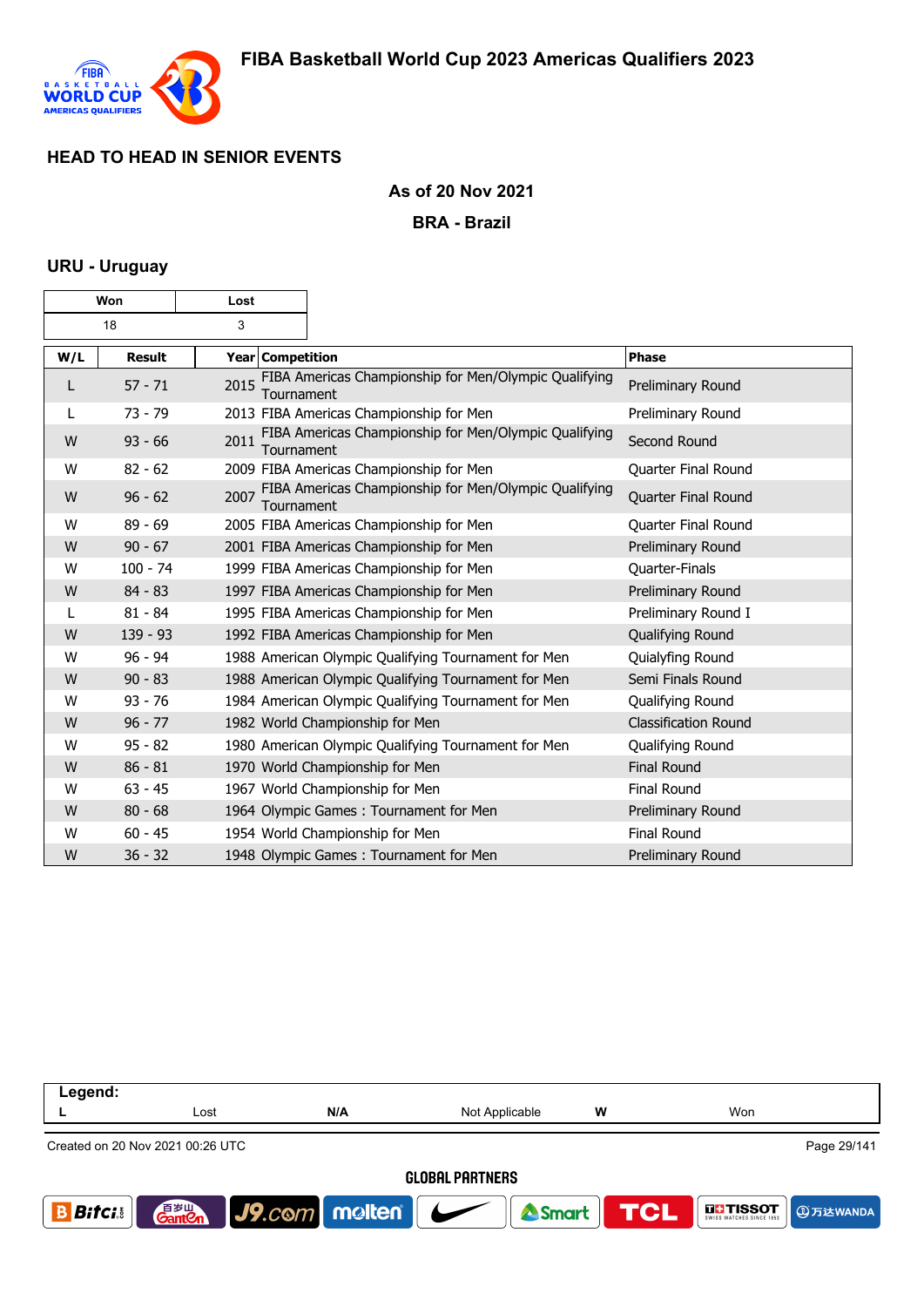

## **As of 20 Nov 2021**

**BRA - Brazil**

## **USA - USA**

г

| Won          |               | Lost               |                                                       |                     |
|--------------|---------------|--------------------|-------------------------------------------------------|---------------------|
|              | 8             | 23                 |                                                       |                     |
| W/L          | <b>Result</b> | Year Competition   |                                                       | Phase               |
| L            | 73 - 89       |                    | 2019 FIBA Basketball World Cup                        | Second Round        |
| L            | $68 - 70$     |                    | 2010 FIBA World Championship for Men                  | Preliminary Round   |
| L            | $76 - 113$    | 2007<br>Tournament | FIBA Americas Championship for Men/Olympic Qualifying | Preliminary Round   |
| L            | $94 - 96$     |                    | 2005 FIBA Americas Championship for Men               | Preliminary Round   |
| W            | $93 - 75$     |                    | 2005 FIBA Americas Championship for Men               | Semifinal Round     |
| L            | $76 - 110$    |                    | 2003 FIBA Americas Championship for Men               | Preliminary Round   |
| W            | $116 - 78$    |                    | 2001 FIBA Americas Championship for Men               | Preliminary Round   |
| L            | $73 - 90$     |                    | 1999 FIBA Americas Championship for Men               | Quarter-Finals      |
| L            | $59 - 83$     |                    | 1998 World Championship for Men                       | Preliminary Round   |
| L            | 89 - 93       |                    | 1997 FIBA Americas Championship for Men               | Semi-Finals         |
| L            | $75 - 98$     |                    | 1996 Olympic Games: Tournament for Men                | Quarter-Finals      |
| L            | $82 - 105$    |                    | 1994 World Championship for Men                       | Preliminary Round   |
| W            | $101 - 91$    |                    | 1993 FIBA Americas Champioship for Men                | Qualifyining Round  |
| L            | $83 - 127$    |                    | 1992 Olympic Games: Tournament for Men                | Preliminary Round   |
| L            | $96 - 99$     |                    | 1989 FIBA Americas Championship for Men               | Semi Final Round    |
| L            | $87 - 102$    |                    | 1988 Olympic Games: Tournament for Men                | Preliminary Round   |
| L            | $80 - 96$     |                    | 1986 World Championship for Men                       | <b>Final Round</b>  |
| W            | $92 - 90$     |                    | 1978 World Championship for Men                       | Semi-Final Round    |
| L            | $83 - 103$    |                    | 1974 World Championship for Men                       | Final Round         |
| $\mathsf{L}$ | $54 - 61$     |                    | 1972 Olympic Games: Tournament for Men                | Preliminary Round   |
| W            | $69 - 65$     |                    | 1970 World Championship for Men                       | <b>Final Round</b>  |
| L            | $63 - 75$     |                    | 1968 Olympic Games: Tournament for Men                | Semi-Final Round    |
| W            | $80 - 71$     |                    | 1967 World Championship for Men                       | <b>Final Round</b>  |
| L            | $53 - 86$     |                    | 1964 Olympic Games: Tournament for Men                | Preliminary Round   |
| W            | $85 - 81$     |                    | 1963 World Championship for Men                       | <b>Final Round</b>  |
| L            | $63 - 90$     |                    | 1960 Olympic Games: Tournament for Men                | <b>Final Round</b>  |
| W            | $81 - 67$     |                    | 1959 World Championship for Men                       | <b>Final Round</b>  |
| L            | $51 - 113$    |                    | 1956 Olympic Games: Tournament for Men                | Quarter-Final Round |
| L            | $41 - 62$     |                    | 1954 World Championship for Men                       | <b>Final Round</b>  |
| L            | $53 - 57$     |                    | 1952 Olympic Games: Tournament for Men                | Second Round        |
| L            | 42 - 45       |                    | 1950 World Championship for Men                       | <b>Final Round</b>  |

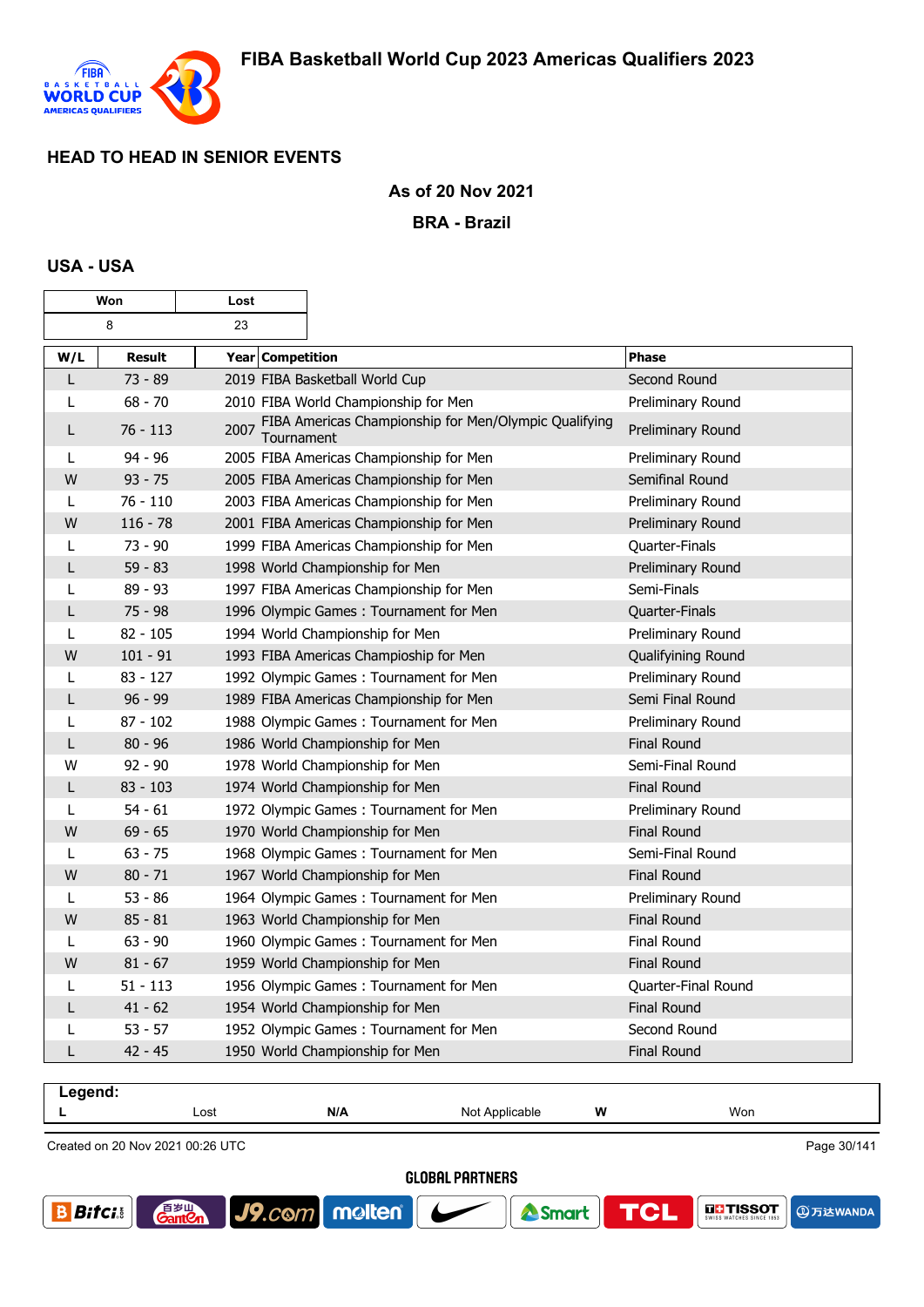

## **As of 20 Nov 2021**

**BRA - Brazil**

## **VEN - Venezuela**

| Won |               | Lost |                  |                                                         |                     |
|-----|---------------|------|------------------|---------------------------------------------------------|---------------------|
| 13  |               | 4    |                  |                                                         |                     |
| W/L | <b>Result</b> |      | Year Competition |                                                         | Phase               |
| W   | $72 - 60$     |      |                  | 2019 FIBA Basketball World Cup 2019 Americas Qualifiers | 1st Round           |
| L   | $56 - 72$     |      |                  | 2019 FIBA Basketball World Cup 2019 Americas Qualifiers | 1st Round           |
| W   | $92 - 83$     | 2011 | Tournament       | FIBA Americas Championship for Men/Olympic Qualifying   | Qualifying Round    |
| W   | $87 - 67$     |      |                  | 2009 FIBA Americas Championship for Men                 | Qualifying Round    |
| W   | $101 - 75$    | 2007 | Tournament       | FIBA Americas Championship for Men/Olympic Qualifying   | Preliminary Round   |
| W   | $111 - 88$    |      |                  | 2005 FIBA Americas Championship for Men                 | Preliminary Round   |
| W   | $96 - 89$     |      |                  | 2003 FIBA Americas Championship for Men                 | Preliminary Round   |
| w   | $92 - 89$     |      |                  | 2001 FIBA Americas Championship for Men                 | Preliminary Round   |
| L   | $68 - 91$     |      |                  | 1999 FIBA Americas Championship for Men                 | Preliminary Round   |
| W   | $88 - 79$     |      |                  | 1997 FIBA Americas Championship for Men                 | Semi-Finals         |
| W   | $99 - 80$     |      |                  | 1995 FIBA Americas Championship for Men                 | Preliminary Round I |
|     | $83 - 98$     |      |                  | 1993 FIBA Americas Champioship for Men                  | Qualifyining Round  |
| W   | $128 - 81$    |      |                  | 1992 FIBA Americas Championship for Men                 | Qualifying Round    |
| L   | $91 - 100$    |      |                  | 1992 FIBA Americas Championship for Men                 | Semifinal Round     |
| W   | $131 - 99$    |      |                  | 1989 FIBA Americas Championship for Men                 | Quailifying Round   |
| W   | 158 - 124     |      |                  | 1989 FIBA Americas Championship for Men                 | Final Round         |
| W   | $91 - 83$     |      |                  | 1988 American Olympic Qualifying Tournament for Men     | Quialyfing Round    |

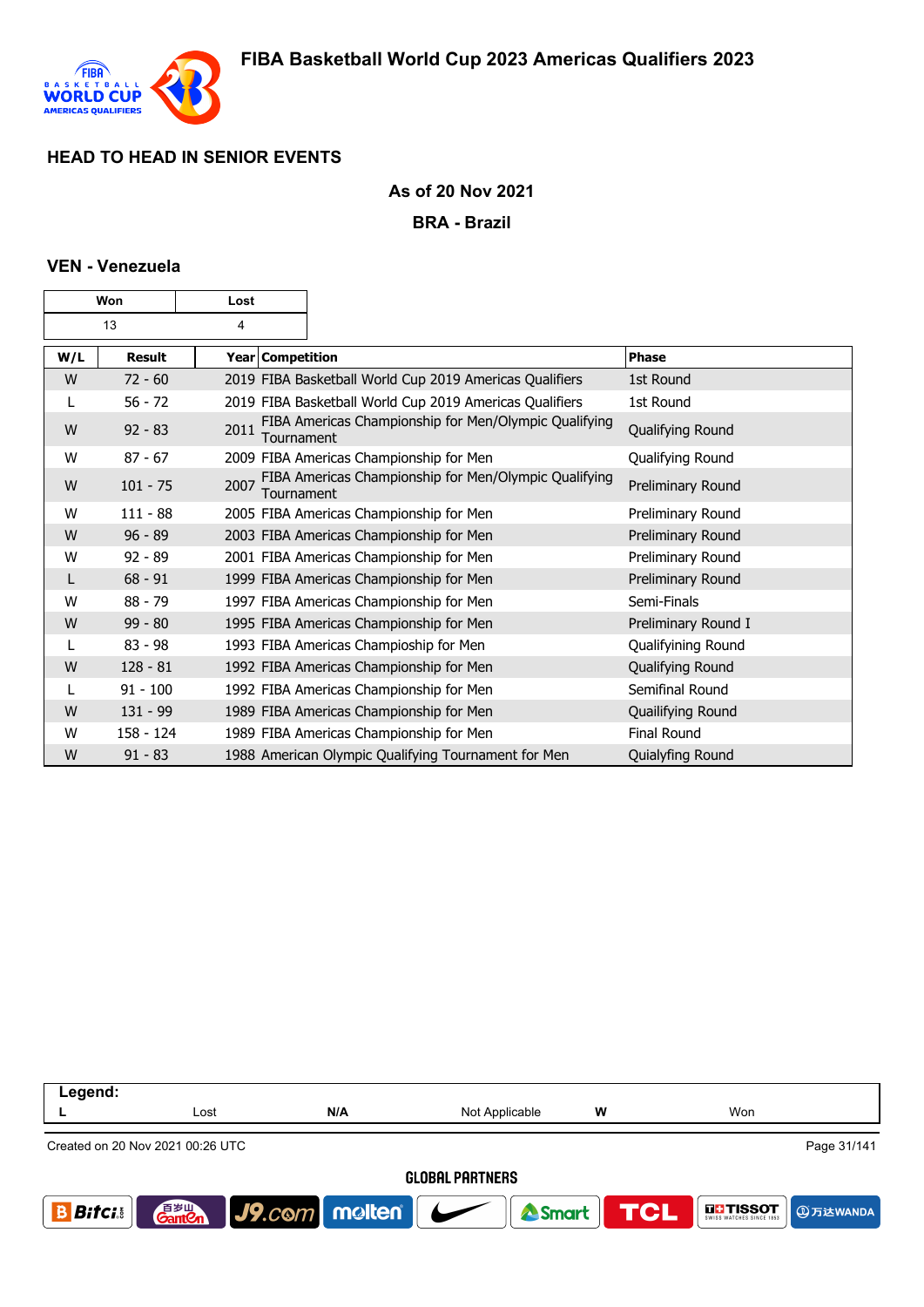

## **As of 20 Nov 2021**

#### **CAN - Canada**

| <b>Total Summary</b> |                |               |                |                |             |                |
|----------------------|----------------|---------------|----------------|----------------|-------------|----------------|
| <b>Team Name</b>     | Win %          | <b>Played</b> | Won            | Lost           | For         | <b>Against</b> |
| <b>Bahamas</b>       | 100            | 3             | 3              | $\mathbf{0}$   | 336         | 225            |
| Chile                | 100            | 2             | $\overline{2}$ | 0              | 169         | 107            |
| Colombia             | 100            | $\mathbf{1}$  | $\mathbf{1}$   | 0              | 107         | 79             |
| Paraguay             | 100            | 1             | $\mathbf{1}$   | 0              | 94          | 67             |
| Mexico               | 86             | 15            | 13             | $\overline{2}$ | 1312        | 1098           |
| Virgin Islands       | 83             | 6             | 5              | $\mathbf{1}$   | 576         | 488            |
| Uruguay              | 77             | 22            | 17             | 5              | 1770        | 1592           |
| Panama               | 77             | 9             | 7              | 2              | 787         | 693            |
| Dominican Republic   | 75             | 12            | 9              | 3              | 1085        | 953            |
| Cuba                 | 71             | 14            | 10             | 4              | 1165        | 1097           |
| Venezuela            | 47             | 19            | 9              | 10             | 1651        | 1579           |
| Argentina            | 36             | 25            | 9              | 16             | 2036        | 2114           |
| Puerto Rico          | 29             | 24            | 7              | 17             | 1879        | 1995           |
| <b>Brazil</b>        | 28             | 28            | 8              | 20             | 2117        | 2276           |
| <b>USA</b>           | $\overline{4}$ | 21            | $\mathbf{1}$   | 20             | 1437        | 1810           |
| <b>Bolivia</b>       | N/A            | 0             | 0              | 0              | 0           | 0              |
| Costa Rica           | N/A            | $\mathbf 0$   | $\mathbf{0}$   | $\bf{0}$       | $\mathbf 0$ | $\overline{0}$ |
| El Salvador          | N/A            | 0             | 0              | 0              | 0           | 0              |
| Nicaragua            | N/A            | $\mathbf 0$   | $\mathbf 0$    | $\mathbf 0$    | $\mathbf 0$ | $\pmb{0}$      |
| Total                | 50             | 202           | 102            | 100            | 16521       | 16173          |

#### **Overview per opponent**

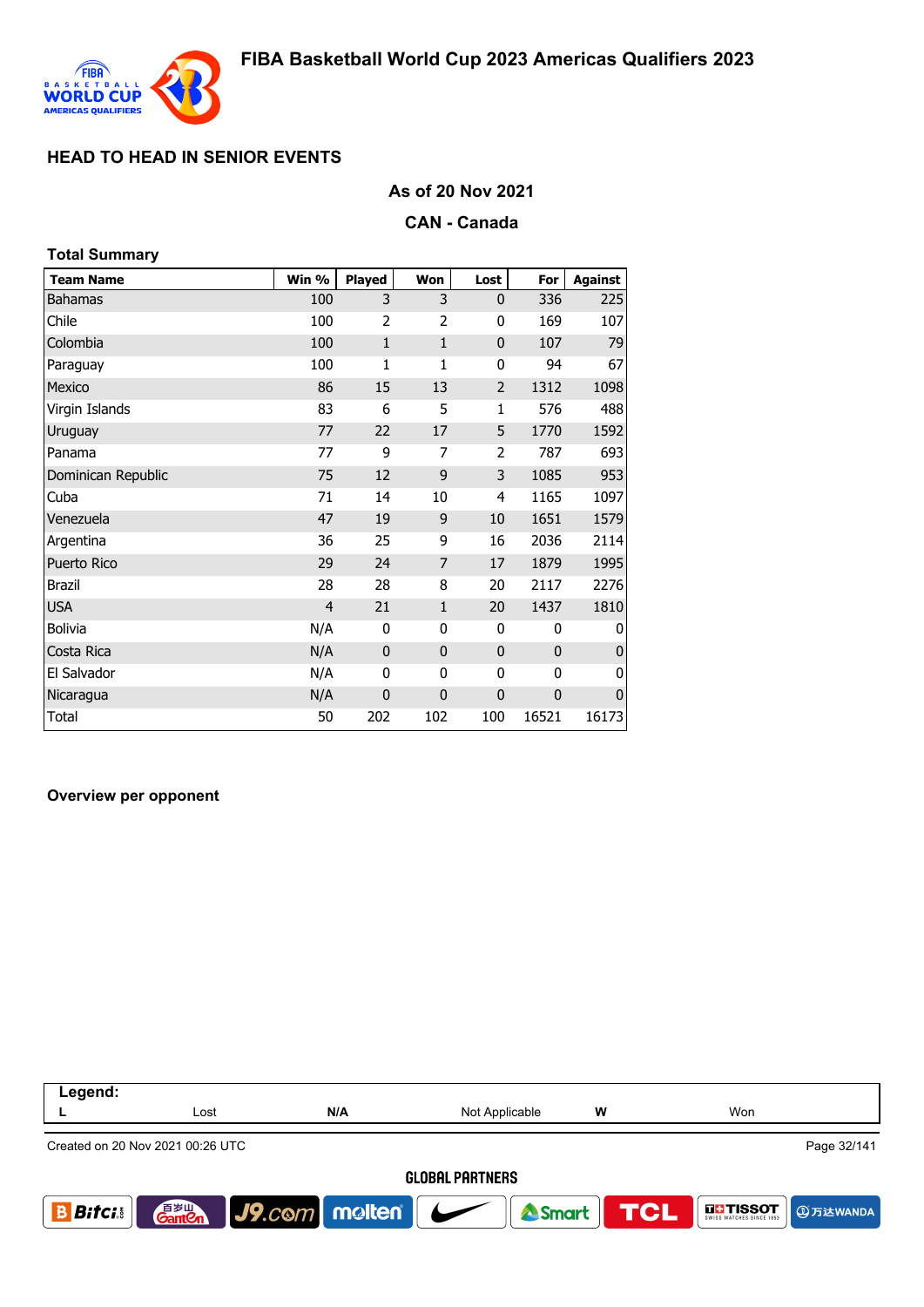

## **As of 20 Nov 2021**

#### **CAN - Canada**

## **ARG - Argentina**

| Won |               | Lost               |                                                       |                      |
|-----|---------------|--------------------|-------------------------------------------------------|----------------------|
|     | 9             | 16                 |                                                       |                      |
| W/L | <b>Result</b> | Year Competition   |                                                       | <b>Phase</b>         |
| L   | $86 - 92$     | 2017 FIBA AmeriCup |                                                       | Group Phase          |
| L   | $87 - 94$     | 2015<br>Tournament | FIBA Americas Championship for Men/Olympic Qualifying | Preliminary Round    |
| L   | $67 - 73$     |                    | 2013 FIBA Americas Championship for Men               | Second Round         |
| L   | $53 - 79$     | 2011<br>Tournament | FIBA Americas Championship for Men/Olympic Qualifying | Second Round         |
| L   | $51 - 67$     |                    | 2009 FIBA Americas Championship for Men               | Quarter Final Round  |
|     | $73 - 88$     |                    | 2009 FIBA Americas Championship for Men               | <b>Final Round</b>   |
| L   | $70 - 85$     | 2007<br>Tournament | FIBA Americas Championship for Men/Olympic Qualifying | Quarter Final Round  |
| L   | $90 - 94$     |                    | 2003 FIBA Americas Championship for Men               | Preliminary Round    |
| L   | $72 - 88$     |                    | 2003 FIBA Americas Championship for Men               | Semi Final           |
| L   | $76 - 85$     |                    | 2001 FIBA Americas Championship for Men               | Semi-Finals          |
| L   | $76 - 97$     |                    | 2001 FIBA Americas Championship for Men               | <b>Final Round</b>   |
| W   | $77 - 70$     |                    | 1999 FIBA Americas Championship for Men               | Preliminary Round    |
| L   | $76 - 87$     |                    | 1997 FIBA Americas Championship for Men               | Semi-Finals          |
| L   | $95 - 102$    |                    | 1995 FIBA Americas Championship for Men               | Preliminary Round II |
| W   | $91 - 73$     |                    | 1994 World Championship for Men                       | Preliminary Round    |
| L   | $83 - 93$     |                    | 1993 FIBA Americas Champioship for Men                | Qualifyining Round   |
| W   | $87 - 80$     |                    | 1992 FIBA Americas Championship for Men               | Qualifying Round     |
| L   | $88 - 96$     |                    | 1990 World Championship for Men                       | Preliminary Round    |
| W   | $93 - 83$     |                    | 1989 FIBA Americas Championship for Men               | Quailifying Round    |
| W   | $112 - 88$    |                    | 1988 American Olympic Qualifying Tournament for Men   | Quialyfing Round     |
| W   | $96 - 82$     |                    | 1986 World Championship for Men                       | Preliminary Round    |
| W   | $85 - 73$     |                    | 1984 American Olympic Qualifying Tournament for Men   | Qualifying Round     |
| W   | $89 - 86$     |                    | 1980 American Olympic Qualifying Tournament for Men   | Qualifying Round     |
| w   | $82 - 77$     |                    | 1963 World Championship for Men                       | Classification Round |
| L   | $81 - 82$     |                    | 1952 Olympic Games: Tournament for Men                | <b>First Round</b>   |

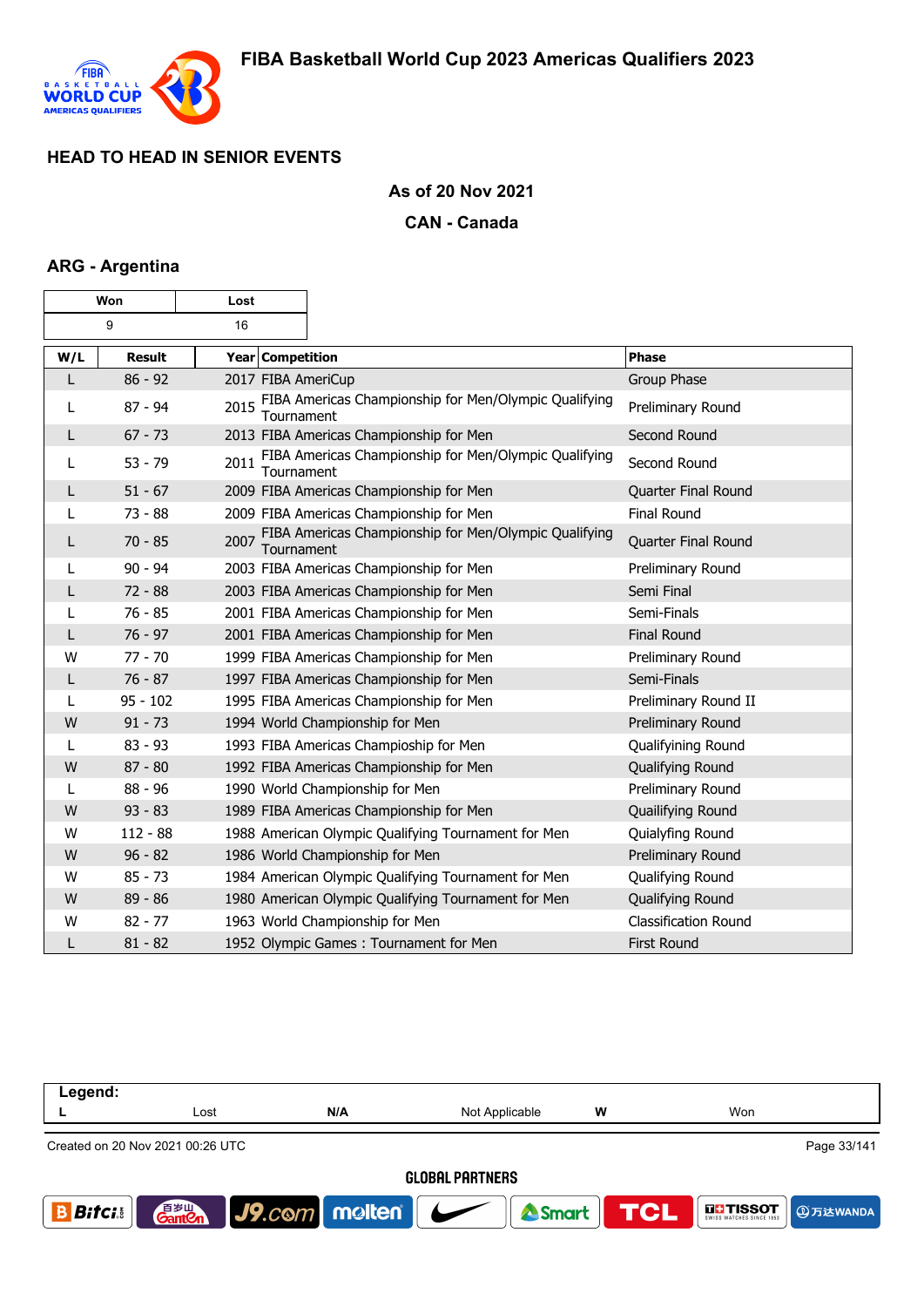

## **As of 20 Nov 2021**

### **CAN - Canada**

### **BAH - Bahamas**

|     | Won        | Lost |                  |                                                         |                      |
|-----|------------|------|------------------|---------------------------------------------------------|----------------------|
|     | 3          | 0    |                  |                                                         |                      |
| W/L | Result     |      | Year Competition |                                                         | <b>Phase</b>         |
| W   | $93 - 69$  |      |                  | 2019 FIBA Basketball World Cup 2019 Americas Qualifiers | 1st Round            |
| W   | $113 - 67$ |      |                  | 2019 FIBA Basketball World Cup 2019 Americas Qualifiers | 1st Round            |
| W   | $130 - 89$ |      |                  | 1995 FIBA Americas Championship for Men                 | Preliminary Round II |

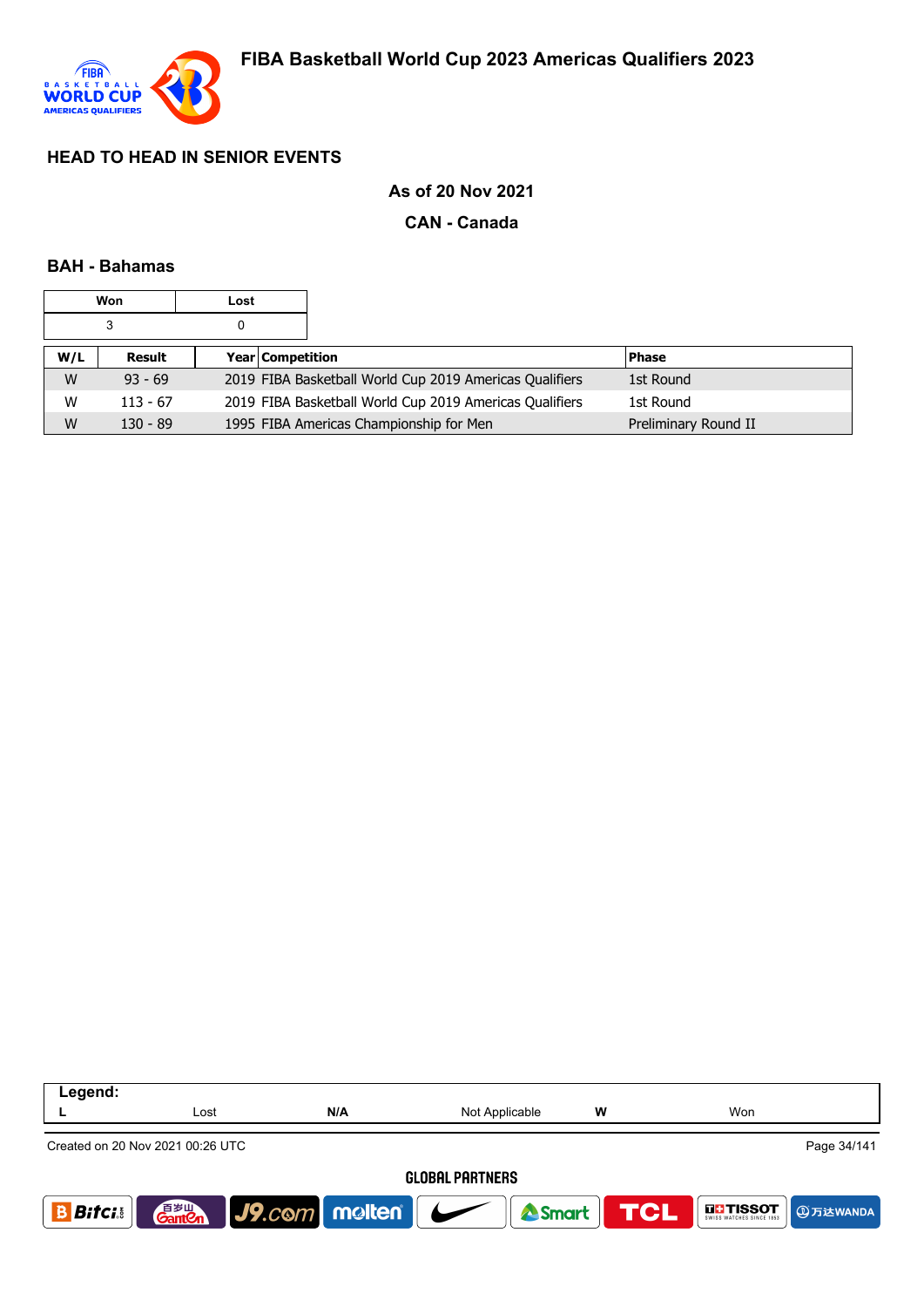

## **As of 20 Nov 2021**

### **CAN - Canada**

### **BRA - Brazil**

| Won |               | Lost               |                                                         |                             |
|-----|---------------|--------------------|---------------------------------------------------------|-----------------------------|
| 8   |               | 20                 |                                                         |                             |
| W/L | <b>Result</b> | Year Competition   |                                                         | <b>Phase</b>                |
| W   | $94 - 67$     |                    | 2019 FIBA Basketball World Cup 2019 Americas Qualifiers | 2nd Round                   |
| W   | $85 - 77$     |                    | 2019 FIBA Basketball World Cup 2019 Americas Qualifiers | 2nd Round                   |
| W   | $91 - 62$     |                    | 2013 FIBA Americas Championship for Men                 | Preliminary Round           |
| L   | $57 - 69$     | 2011<br>Tournament | FIBA Americas Championship for Men/Olympic Qualifying   | Qualifying Round            |
| L   | $59 - 68$     |                    | 2009 FIBA Americas Championship for Men                 | Quarter Final Round         |
| L   | $65 - 73$     |                    | 2009 FIBA Americas Championship for Men                 | Semifinal Round             |
| L   | $67 - 75$     | 2007<br>Tournament | FIBA Americas Championship for Men/Olympic Qualifying   | Preliminary Round           |
| L   | $81 - 105$    |                    | 2005 FIBA Americas Championship for Men                 | Preliminary Round           |
| W   | $101 - 97$    |                    | 2003 FIBA Americas Championship for Men                 | <b>Quarter Finals</b>       |
| L   | $69 - 78$     |                    | 2001 FIBA Americas Championship for Men                 | Semi-Finals                 |
| W   | $95 - 75$     |                    | 1999 FIBA Americas Championship for Men                 | Quarter-Finals              |
| L   | $82 - 94$     |                    | 1997 FIBA Americas Championship for Men                 | Semi-Finals                 |
| W   | $104 - 99$    |                    | 1995 FIBA Americas Championship for Men                 | Preliminary Round II        |
| L   | 79 - 97       |                    | 1995 FIBA Americas Championship for Men                 | Final                       |
| L   | $84 - 101$    |                    | 1989 FIBA Americas Championship for Men                 | Quailifying Round           |
| L   | $109 - 125$   |                    | 1988 Olympic Games: Tournament for Men                  | Preliminary Round           |
| L   | $90 - 106$    |                    | 1988 Olympic Games: Tournament for Men                  | <b>Classification Round</b> |
| L   | $86 - 90$     |                    | 1988 American Olympic Qualifying Tournament for Men     | Quialyfing Round            |
| L   | $93 - 99$     |                    | 1984 American Olympic Qualifying Tournament for Men     | Qualifying Round            |
| W   | $98 - 81$     |                    | 1980 American Olympic Qualifying Tournament for Men     | Qualifying Round            |
| L   | $62 - 69$     |                    | 1978 World Championship for Men                         | Semi-Final Round            |
| L   | $74 - 75$     |                    | 1974 World Championship for Men                         | <b>Final Round</b>          |
| L   | $59 - 112$    |                    | 1970 World Championship for Men                         | Preliminary Round           |
| L   | $52 - 69$     |                    | 1959 World Championship for Men                         | Preliminary Round           |
| L   | $67 - 82$     |                    | 1954 World Championship for Men                         | <b>Final Round</b>          |
| L   | $55 - 57$     |                    | 1952 Olympic Games: Tournament for Men                  | First Round                 |
| L   | $35 - 57$     |                    | 1948 Olympic Games: Tournament for Men                  | Preliminary Round           |
| w   | $24 - 17$     |                    | 1936 Olympic Games: Tournament for Men                  | First Round                 |

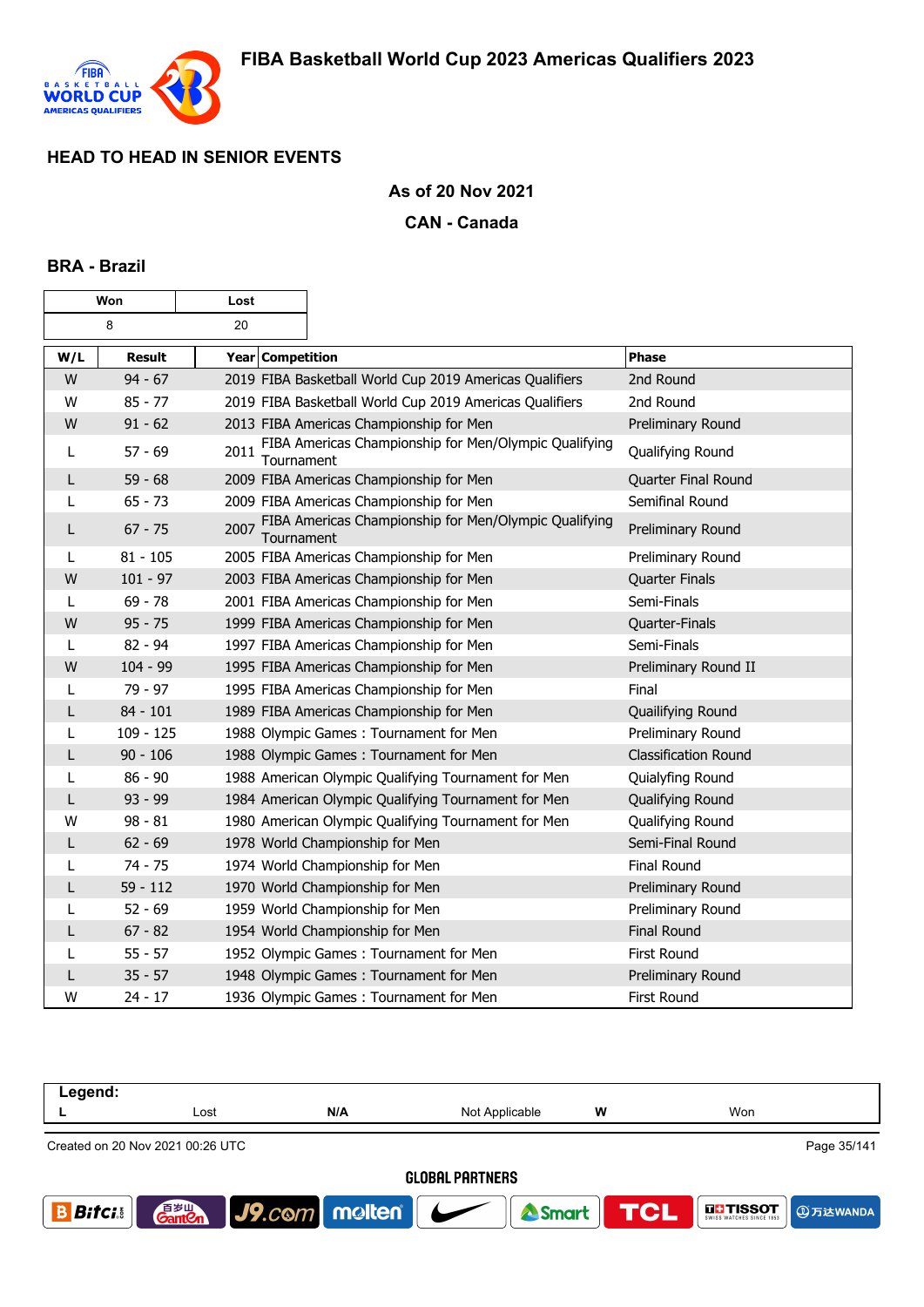

# **As of 20 Nov 2021**

## **CAN - Canada**

## **CHI - Chile**

| Won |           | Lost |                         |                                                         |              |  |
|-----|-----------|------|-------------------------|---------------------------------------------------------|--------------|--|
|     |           |      |                         |                                                         |              |  |
| W/L | Result    |      | <b>Year Competition</b> |                                                         | <b>Phase</b> |  |
| W   | $85 - 46$ |      |                         | 2019 FIBA Basketball World Cup 2019 Americas Qualifiers | 2nd Round    |  |
| W   | $84 - 61$ |      |                         | 2019 FIBA Basketball World Cup 2019 Americas Qualifiers | 2nd Round    |  |

## **COL - Colombia**

| Won |            | Lost |                                 |
|-----|------------|------|---------------------------------|
|     |            |      |                                 |
| W/L | Result     |      | Year Competition                |
| W   | $107 - 79$ |      | 1982 World Championship for Men |

### **CUB - Cuba**

| Won |               | Lost |                    |                                                       |                             |
|-----|---------------|------|--------------------|-------------------------------------------------------|-----------------------------|
| 10  |               | 4    |                    |                                                       |                             |
| W/L | <b>Result</b> |      | Year   Competition |                                                       | <b>Phase</b>                |
| W   | $101 - 59$    | 2015 | Tournament         | FIBA Americas Championship for Men/Olympic Qualifying | Preliminary Round           |
| W   | $84 - 62$     | 2011 | Tournament         | FIBA Americas Championship for Men/Olympic Qualifying | Qualifying Round            |
| W   | $75 - 65$     |      |                    | 1999 FIBA Americas Championship for Men               | Preliminary Round           |
|     | $75 - 88$     |      |                    | 1997 FIBA Americas Championship for Men               | Semi-Finals                 |
| W   | $92 - 83$     |      |                    | 1997 FIBA Americas Championship for Men               | <b>Final Round</b>          |
| W   | $90 - 79$     |      |                    | 1995 FIBA Americas Championship for Men               | Preliminary Round I         |
| W   | $91 - 90$     |      |                    | 1993 FIBA Americas Champioship for Men                | Qualifyining Round          |
| L   | 78 - 79       |      |                    | 1992 FIBA Americas Championship for Men               | Qualifying Round            |
| W   | $89 - 86$     |      |                    | 1989 FIBA Americas Championship for Men               | Reclasification Round 5-8   |
| W   | $85 - 75$     |      |                    | 1984 American Olympic Qualifying Tournament for Men   | Qualifying Round            |
| W   | $77 - 74$     |      |                    | 1980 American Olympic Qualifying Tournament for Men   | Qualifying Round            |
| W   | $84 - 79$     |      |                    | 1976 Olympic Games: Tournament for Men                | Preliminary Round           |
|     | $79 - 80$     |      |                    | 1974 World Championship for Men                       | Preliminary Round           |
|     | $65 - 98$     |      |                    | 1970 World Championship for Men                       | <b>Classification Round</b> |

| Legend:                                         |                       |               |                |                  |                               |  |
|-------------------------------------------------|-----------------------|---------------|----------------|------------------|-------------------------------|--|
|                                                 | Lost                  | N/A           | Not Applicable | w                | Won                           |  |
| Page 36/141<br>Created on 20 Nov 2021 00:26 UTC |                       |               |                |                  |                               |  |
| <b>GLOBAL PARTNERS</b>                          |                       |               |                |                  |                               |  |
| <b>Bifci</b>                                    | 百岁山<br><b>Gantien</b> | J9.com molten |                | Smart <b>TCL</b> | <b>THE TISSOT</b><br>9万达WANDA |  |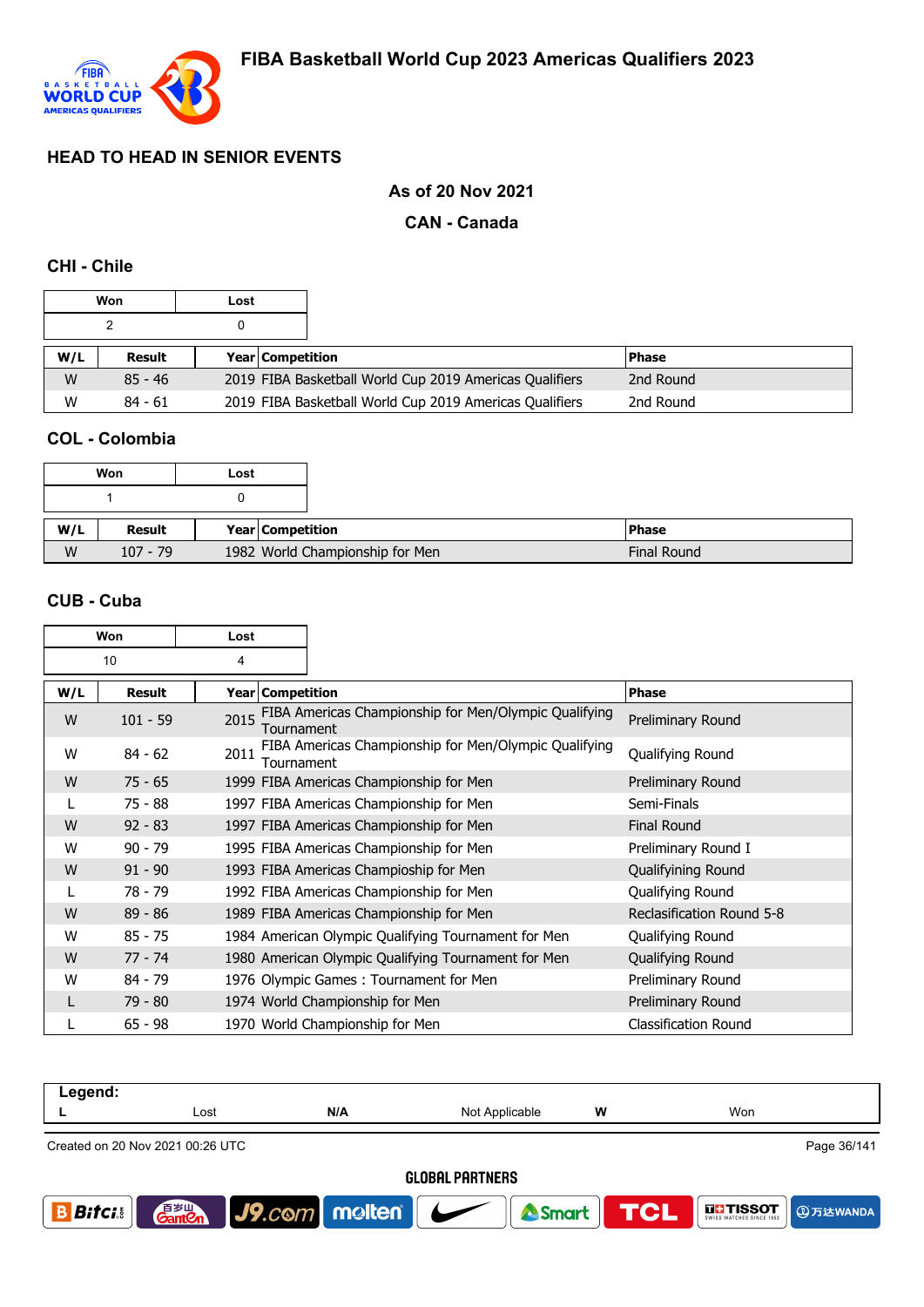

### **As of 20 Nov 2021**

#### **CAN - Canada**

#### **DOM - Dominican Republic**

| Won |             | Lost |                    |                                                         |                       |
|-----|-------------|------|--------------------|---------------------------------------------------------|-----------------------|
| 9   |             | 3    |                    |                                                         |                       |
| W/L | Result      |      | Year   Competition |                                                         | <b>Phase</b>          |
| W   | $97 - 61$   |      |                    | 2019 FIBA Basketball World Cup 2019 Americas Qualifiers | 1st Round             |
| L   | 76 - 88     |      |                    | 2019 FIBA Basketball World Cup 2019 Americas Qualifiers | 1st Round             |
| W   | $120 - 103$ | 2015 | Tournament         | FIBA Americas Championship for Men/Olympic Qualifying   | Second Round          |
| L   | $74 - 81$   |      |                    | 2013 FIBA Americas Championship for Men                 | Second Round          |
| W   | $73 - 72$   | 2011 | Tournament         | FIBA Americas Championship for Men/Olympic Qualifying   | Qualifying Round      |
| W   | $80 - 76$   |      |                    | 2009 FIBA Americas Championship for Men                 | Quarter Final Round   |
| W   | $78 - 75$   |      |                    | 2003 FIBA Americas Championship for Men                 | <b>Quarter Finals</b> |
| W   | $81 - 64$   |      |                    | 1999 FIBA Americas Championship for Men                 | Quarter-Finals        |
| W   | $109 - 85$  |      |                    | 1997 FIBA Americas Championship for Men                 | Preliminary Round     |
|     | 79 - 82     |      |                    | 1995 FIBA Americas Championship for Men                 | Preliminary Round I   |
| W   | $108 - 84$  |      |                    | 1989 FIBA Americas Championship for Men                 | <b>Final Round</b>    |
| W   | $110 - 82$  |      |                    | 1984 American Olympic Qualifying Tournament for Men     | Qualifying Round      |

### **ISV - Virgin Islands**

| Won |               | Lost |                    |                                                         |                   |
|-----|---------------|------|--------------------|---------------------------------------------------------|-------------------|
|     | 5             |      |                    |                                                         |                   |
| W/L | <b>Result</b> |      | Year   Competition |                                                         | <b>Phase</b>      |
| W   | $99 - 69$     |      |                    | 2019 FIBA Basketball World Cup 2019 Americas Qualifiers | 1st Round         |
| W   | $118 - 89$    |      |                    | 2019 FIBA Basketball World Cup 2019 Americas Qualifiers | 1st Round         |
| L   | $71 - 83$     |      |                    | 2017 FIBA AmeriCup                                      | Group Phase       |
| W   | $87 - 67$     |      |                    | 2009 FIBA Americas Championship for Men                 | Qualifying Round  |
| W   | $93 - 83$     | 2007 | Tournament         | FIBA Americas Championship for Men/Olympic Qualifying   | Preliminary Round |
| W   | $108 - 97$    |      |                    | 2001 FIBA Americas Championship for Men                 | Preliminary Round |

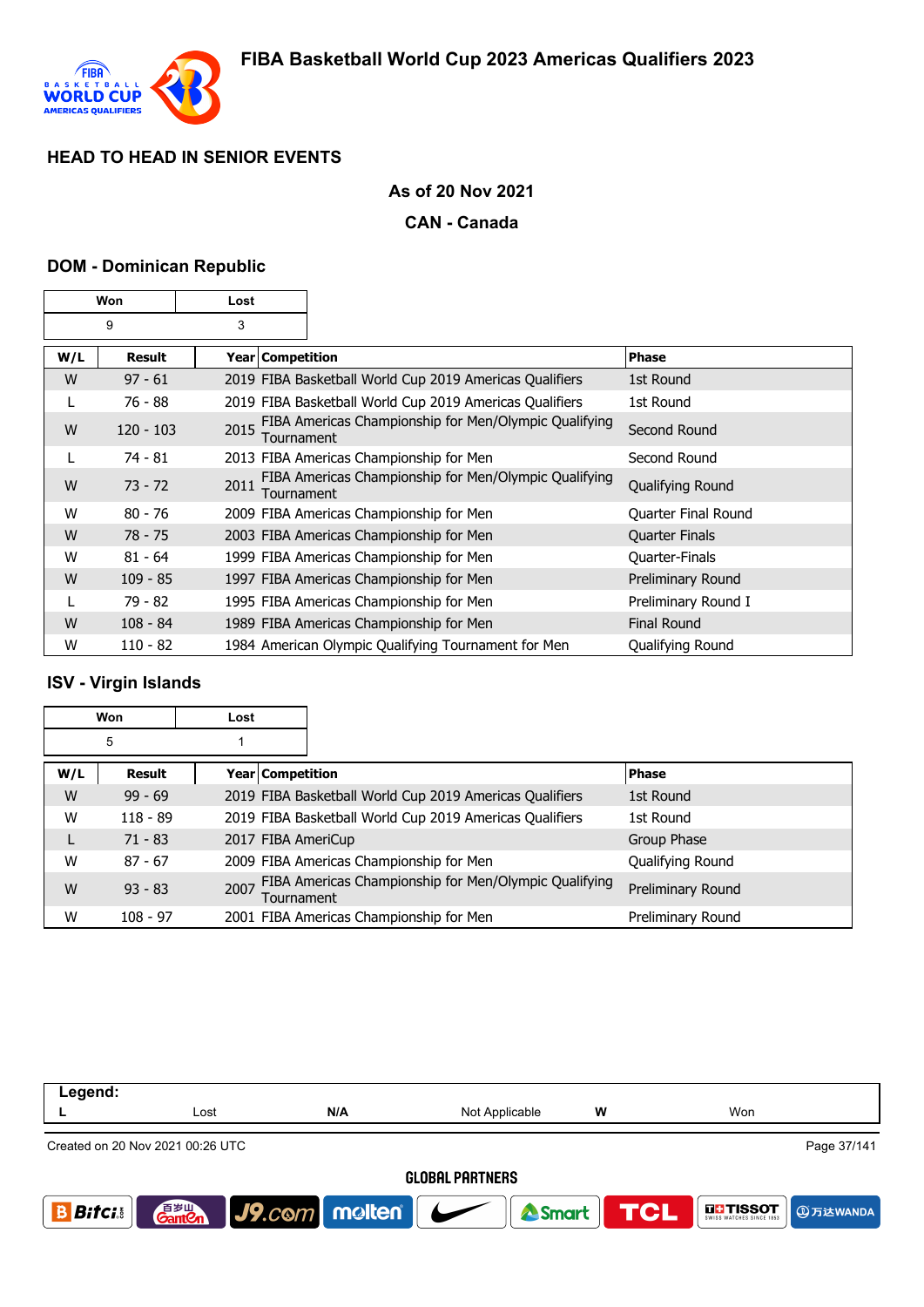

### **As of 20 Nov 2021**

#### **CAN - Canada**

#### **MEX - Mexico**

| Won |               | Lost           |                  |                                                       |                             |
|-----|---------------|----------------|------------------|-------------------------------------------------------|-----------------------------|
| 13  |               | $\overline{2}$ |                  |                                                       |                             |
| W/L | <b>Result</b> |                | Year Competition |                                                       | <b>Phase</b>                |
| W   | $94 - 73$     | 2015           | Tournament       | FIBA Americas Championship for Men/Olympic Qualifying | Second Round                |
| W   | $87 - 86$     | 2015           | Tournament       | FIBA Americas Championship for Men/Olympic Qualifying | <b>Final Round</b>          |
| W   | $89 - 67$     |                |                  | 2013 FIBA Americas Championship for Men               | Second Round                |
| W   | $95 - 40$     |                |                  | 2009 FIBA Americas Championship for Men               | Qualifying Round            |
| W   | $97 - 80$     | 2007           | Tournament       | FIBA Americas Championship for Men/Olympic Qualifying | Quarter Final Round         |
| W   | $108 - 72$    |                |                  | 2003 FIBA Americas Championship for Men               | Preliminary Round           |
| W   | $104 - 92$    |                |                  | 2001 FIBA Americas Championship for Men               | Preliminary Round           |
| w   | $84 - 81$     |                |                  | 1988 American Olympic Qualifying Tournament for Men   | Quialyfing Round            |
| W   | $101 - 72$    |                |                  | 1984 American Olympic Qualifying Tournament for Men   | Qualifying Round            |
| w   | $102 - 79$    |                |                  | 1980 American Olympic Qualifying Tournament for Men   | Qualifying Round            |
| W   | $92 - 84$     |                |                  | 1976 Olympic Games: Tournament for Men                | Preliminary Round           |
|     | $68 - 78$     |                |                  | 1964 Olympic Games: Tournament for Men                | Preliminary Round           |
|     | $73 - 87$     |                |                  | 1963 World Championship for Men                       | <b>Classification Round</b> |
| W   | $54 - 51$     |                |                  | 1959 World Championship for Men                       | Preliminary Round           |
| W   | $64 - 56$     |                |                  | 1959 World Championship for Men                       | Classification Round II     |

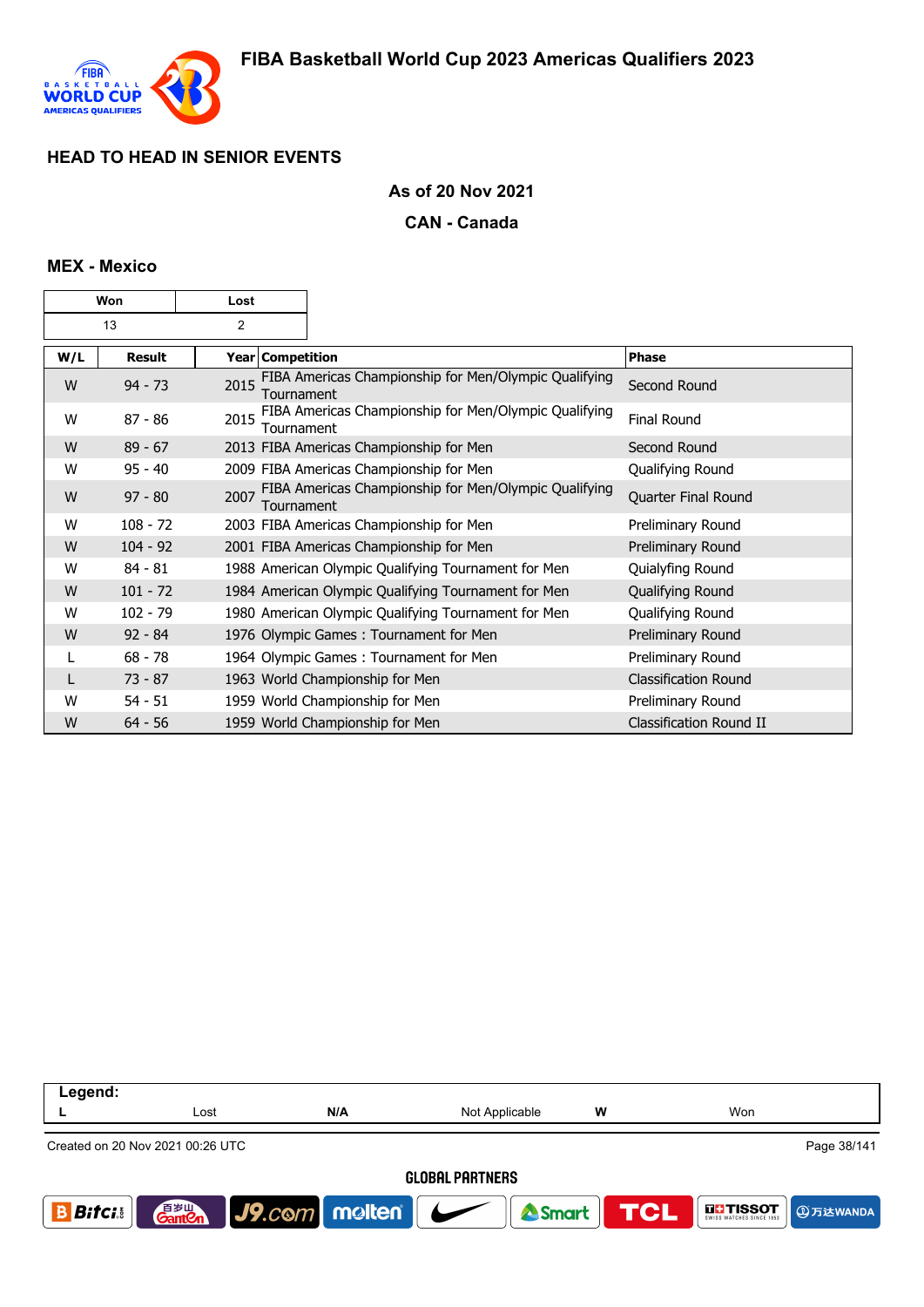

### **As of 20 Nov 2021**

#### **CAN - Canada**

### **PAN - Panama**

| Won |               | Lost               |                                                       |                             |
|-----|---------------|--------------------|-------------------------------------------------------|-----------------------------|
|     | 7             | 2                  |                                                       |                             |
| W/L | <b>Result</b> | Year   Competition |                                                       | Phase                       |
| W   | $103 - 66$    | 2015<br>Tournament | FIBA Americas Championship for Men/Olympic Qualifying | Second Round                |
| L   | $89 - 91$     | 2011<br>Tournament | FIBA Americas Championship for Men/Olympic Qualifying | Second Round                |
| W   | $97 - 65$     |                    | 2009 FIBA Americas Championship for Men               | <b>Quarter Final Round</b>  |
|     | $54 - 79$     |                    | 2005 FIBA Americas Championship for Men               | Preliminary Round           |
| W   | $89 - 82$     |                    | 2001 FIBA Americas Championship for Men               | Preliminary Round           |
| W   | $96 - 90$     |                    | 1993 FIBA Americas Champioship for Men                | Final Round                 |
| W   | $71 - 62$     |                    | 1992 FIBA Americas Championship for Men               | Qualifying Round            |
| W   | $107 - 79$    |                    | 1984 American Olympic Qualifying Tournament for Men   | Qualifying Round            |
| W   | $81 - 79$     |                    | 1970 World Championship for Men                       | <b>Classification Round</b> |

#### **PAR - Paraguay**

| Won | Lost                              |
|-----|-----------------------------------|
|     |                                   |
| W/L | Result<br><b>Year Competition</b> |
|     |                                   |

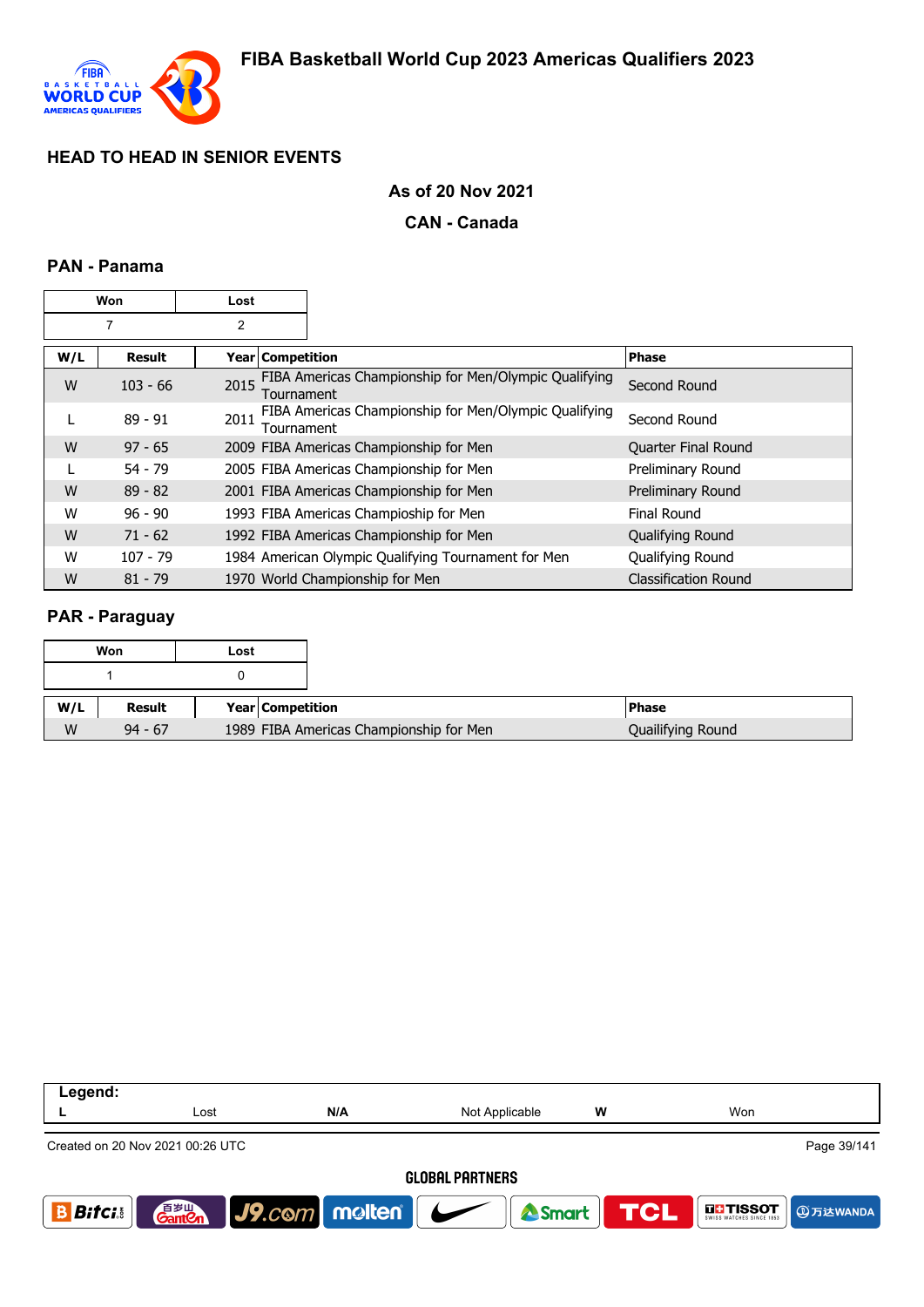

#### **As of 20 Nov 2021**

#### **CAN - Canada**

#### **PUR - Puerto Rico**

| Won |               | Lost                    |                                                       |                     |
|-----|---------------|-------------------------|-------------------------------------------------------|---------------------|
| 7   |               | 17                      |                                                       |                     |
| W/L | <b>Result</b> | <b>Year Competition</b> |                                                       | <b>Phase</b>        |
| W   | $112 - 92$    | 2015<br>Tournament      | FIBA Americas Championship for Men/Olympic Qualifying | Preliminary Round   |
|     | $67 - 83$     |                         | 2013 FIBA Americas Championship for Men               | Preliminary Round   |
| L   | 74 - 79       | 2011<br>Tournament      | FIBA Americas Championship for Men/Olympic Qualifying | Second Round        |
| L   | $70 - 90$     |                         | 2009 FIBA Americas Championship for Men               | Qualifying Round    |
| L   | $66 - 72$     | 2007<br>Tournament      | FIBA Americas Championship for Men/Olympic Qualifying | Quarter Final Round |
| W   | $89 - 79$     |                         | 2003 FIBA Americas Championship for Men               | Preliminary Round   |
| L   | $66 - 79$     |                         | 2003 FIBA Americas Championship for Men               | <b>Final Round</b>  |
|     | $98 - 101$    |                         | 2001 FIBA Americas Championship for Men               | Preliminary Round   |
| W   | $102 - 95$    |                         | 2001 FIBA Americas Championship for Men               | <b>Final Round</b>  |
| L   | $75 - 80$     |                         | 1999 FIBA Americas Championship for Men               | Quarter-Finals      |
| W   | $83 - 71$     |                         | 1999 FIBA Americas Championship for Men               | Semi-Finals         |
| L   | $81 - 94$     |                         | 1998 World Championship for Men                       | Eighth-Final Round  |
| L   | $81 - 92$     |                         | 1998 World Championship for Men                       | Semi-Finals         |
| w   | $78 - 77$     |                         | 1997 FIBA Americas Championship for Men               | Preliminary Round   |
| L   | $73 - 84$     |                         | 1995 FIBA Americas Championship for Men               | Preliminary Round I |
| L   | $81 - 98$     |                         | 1995 FIBA Americas Championship for Men               | Semi-Finals         |
|     | $82 - 85$     |                         | 1994 World Championship for Men                       | Semi-Finals         |
| W   | 79 - 76       |                         | 1993 FIBA Americas Champioship for Men                | Qualifyining Round  |
| L   | $63 - 80$     |                         | 1988 American Olympic Qualifying Tournament for Men   | Quialyfing Round    |
|     | $60 - 62$     |                         | 1988 American Olympic Qualifying Tournament for Men   | Semi Finals Round   |
| W   | $89 - 75$     |                         | 1984 American Olympic Qualifying Tournament for Men   | Qualifying Round    |
| L   | $67 - 84$     |                         | 1980 American Olympic Qualifying Tournament for Men   | Qualifying Round    |
| L   | 74 - 79       |                         | 1974 World Championship for Men                       | <b>Final Round</b>  |
| L   | $69 - 88$     |                         | 1964 Olympic Games: Tournament for Men                | Preliminary Round   |

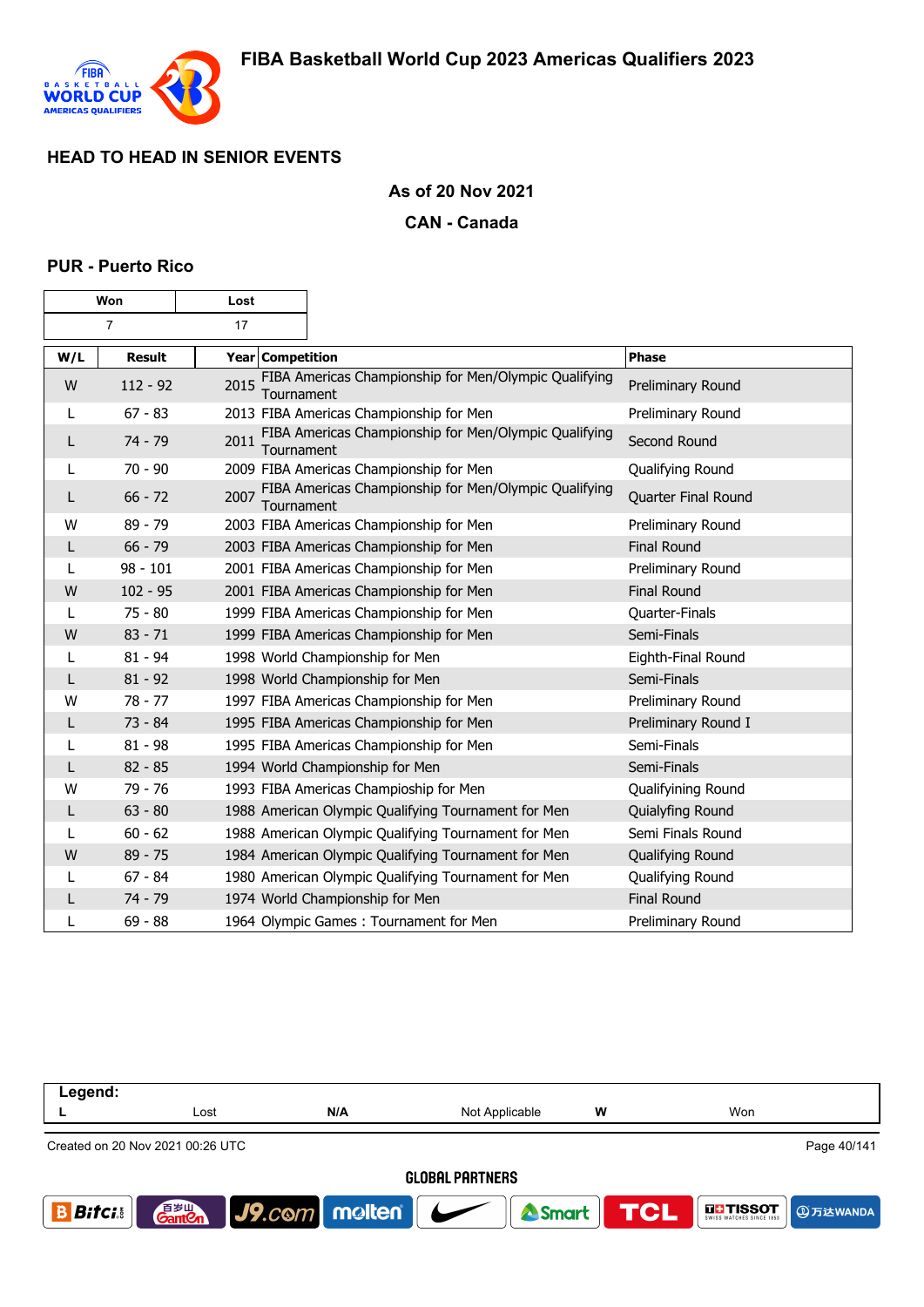

### **As of 20 Nov 2021**

#### **CAN - Canada**

#### **URU - Uruguay**

| Won     |               | Lost               |                                                       |                             |
|---------|---------------|--------------------|-------------------------------------------------------|-----------------------------|
| 17<br>5 |               |                    |                                                       |                             |
| W/L     | <b>Result</b> | Year Competition   |                                                       | <b>Phase</b>                |
| W       | $109 - 82$    | 2015<br>Tournament | FIBA Americas Championship for Men/Olympic Qualifying | Second Round                |
| W       | $93 - 67$     |                    | 2013 FIBA Americas Championship for Men               | Preliminary Round           |
| W       | $70 - 68$     | 2011<br>Tournament | FIBA Americas Championship for Men/Olympic Qualifying | Second Round                |
| L       | $69 - 71$     |                    | 2009 FIBA Americas Championship for Men               | Qualifying Round            |
| W       | $95 - 88$     | 2007<br>Tournament | FIBA Americas Championship for Men/Olympic Qualifying | Quarter Final Round         |
| W       | $90 - 84$     |                    | 2003 FIBA Americas Championship for Men               | Preliminary Round           |
| L       | $77 - 101$    |                    | 2001 FIBA Americas Championship for Men               | Semi-Finals                 |
| W       | $80 - 62$     |                    | 1999 FIBA Americas Championship for Men               | Preliminary Round           |
| W       | $63 - 56$     |                    | 1997 FIBA Americas Championship for Men               | Semi-Finals                 |
| W       | $94 - 73$     |                    | 1995 FIBA Americas Championship for Men               | Preliminary Round II        |
| W       | $102 - 86$    |                    | 1993 FIBA Americas Champioship for Men                | Qualifyining Round          |
| L       | $68 - 79$     |                    | 1988 American Olympic Qualifying Tournament for Men   | Quialyfing Round            |
| W       | $87 - 80$     |                    | 1988 American Olympic Qualifying Tournament for Men   | <b>Final Round</b>          |
| W       | $95 - 80$     |                    | 1984 Olympic Games: Tournament for Men                | Preliminary Round           |
| L       | $89 - 91$     |                    | 1984 American Olympic Qualifying Tournament for Men   | Qualifying Round            |
| W       | $87 - 78$     |                    | 1982 World Championship for Men                       | Preliminary Round           |
| W       | $111 - 72$    |                    | 1980 American Olympic Qualifying Tournament for Men   | Qualifying Round            |
|         | $56 - 66$     |                    | 1963 World Championship for Men                       | Preliminary Round           |
| W       | $73 - 71$     |                    | 1963 World Championship for Men                       | <b>Classification Round</b> |
| W       | $67 - 66$     |                    | 1954 World Championship for Men                       | Final Round                 |
| W       | $52 - 50$     |                    | 1948 Olympic Games: Tournament for Men                | Preliminary Round           |
| W       | $43 - 21$     |                    | 1936 Olympic Games: Tournament for Men                | Quarter-Finals              |

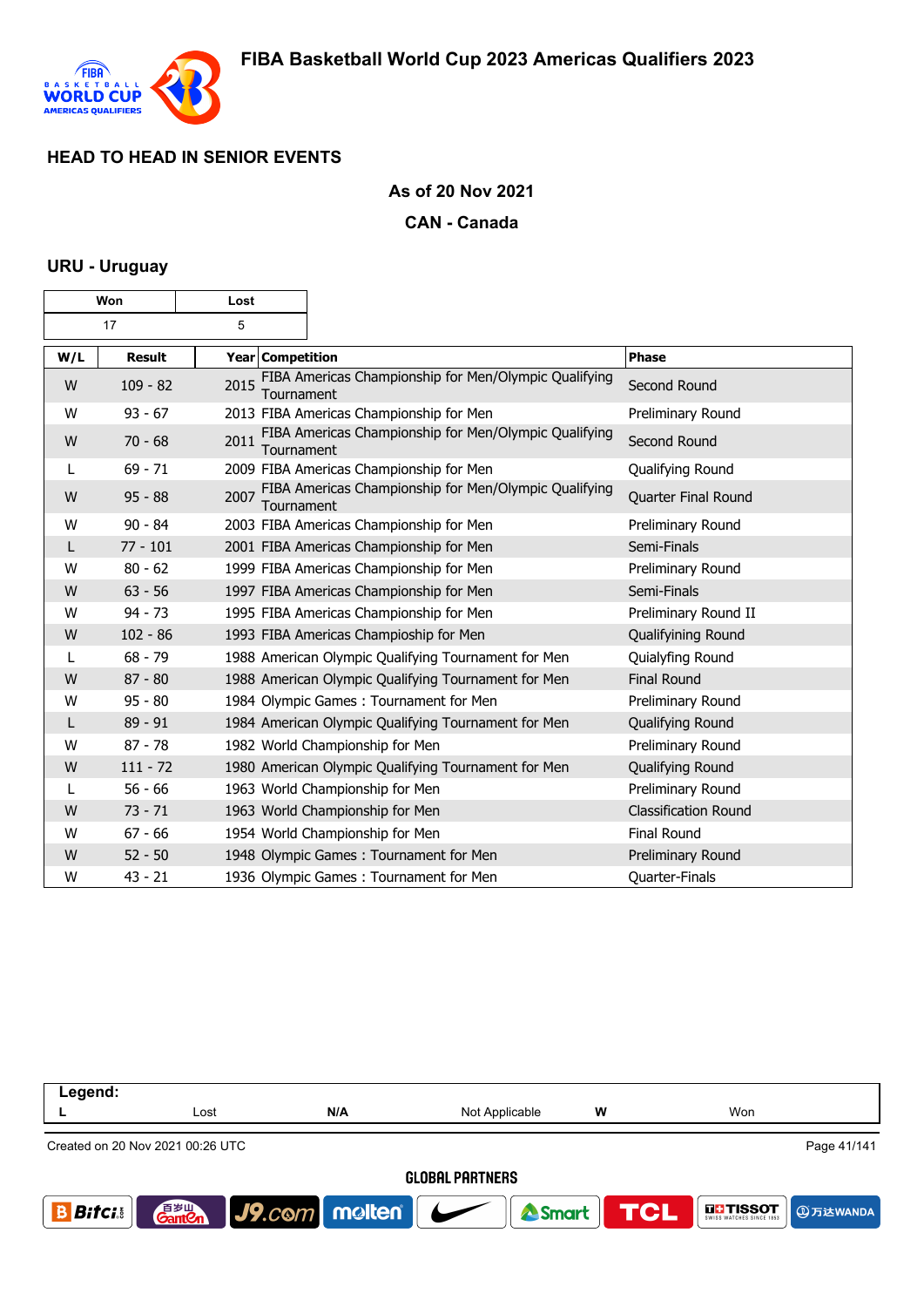

### **As of 20 Nov 2021**

#### **CAN - Canada**

#### **USA - USA**

| Won |               | Lost               |                                                       |                              |
|-----|---------------|--------------------|-------------------------------------------------------|------------------------------|
| 1   |               | 20                 |                                                       |                              |
| W/L | <b>Result</b> | Year Competition   |                                                       | Phase                        |
| L   | $63 - 113$    | 2007<br>Tournament | FIBA Americas Championship for Men/Olympic Qualifying | Preliminary Round            |
| W   | $92 - 76$     |                    | 2005 FIBA Americas Championship for Men               | Preliminary Round            |
| L   | $71 - 111$    |                    | 2003 FIBA Americas Championship for Men               | <b>Quarter Finals</b>        |
|     | $60 - 94$     |                    | 1999 FIBA Americas Championship for Men               | Preliminary Round            |
| L   | $66 - 92$     |                    | 1999 FIBA Americas Championship for Men               | Final                        |
|     | $97 - 102$    |                    | 1997 FIBA Americas Championship for Men               | Preliminary Round            |
| L   | $73 - 87$     |                    | 1993 FIBA Americas Champioship for Men                | <b>Reclasification Round</b> |
|     | $61 - 105$    |                    | 1992 FIBA Americas Championship for Men               | Qualifying Round             |
|     | $73 - 75$     |                    | 1989 FIBA Americas Championship for Men               | <b>Quater Finals</b>         |
|     | $70 - 76$     |                    | 1988 Olympic Games: Tournament for Men                | Preliminary Round            |
|     | $65 - 77$     |                    | 1986 World Championship for Men                       | Semi-Final Round             |
|     | $68 - 89$     |                    | 1984 Olympic Games: Tournament for Men                | Preliminary Round            |
|     | $59 - 78$     |                    | 1984 Olympic Games: Tournament for Men                | Semi-Finals                  |
|     | $69 - 71$     |                    | 1982 World Championship for Men                       | <b>Final Round</b>           |
|     | $90 - 96$     |                    | 1978 World Championship for Men                       | Semi-Final Round             |
|     | $94 - 96$     |                    | 1978 World Championship for Men                       | <b>Final Round</b>           |
|     | $77 - 95$     |                    | 1976 Olympic Games: Tournament for Men                | Semi-Final Round             |
|     | $94 - 115$    |                    | 1974 World Championship for Men                       | <b>Final Round</b>           |
|     | $37 - 59$     |                    | 1954 World Championship for Men                       | Preliminary Round            |
|     | $50 - 84$     |                    | 1954 World Championship for Men                       | <b>Final Round</b>           |
|     | $8 - 19$      |                    | 1936 Olympic Games: Tournament for Men                | <b>Finals</b>                |

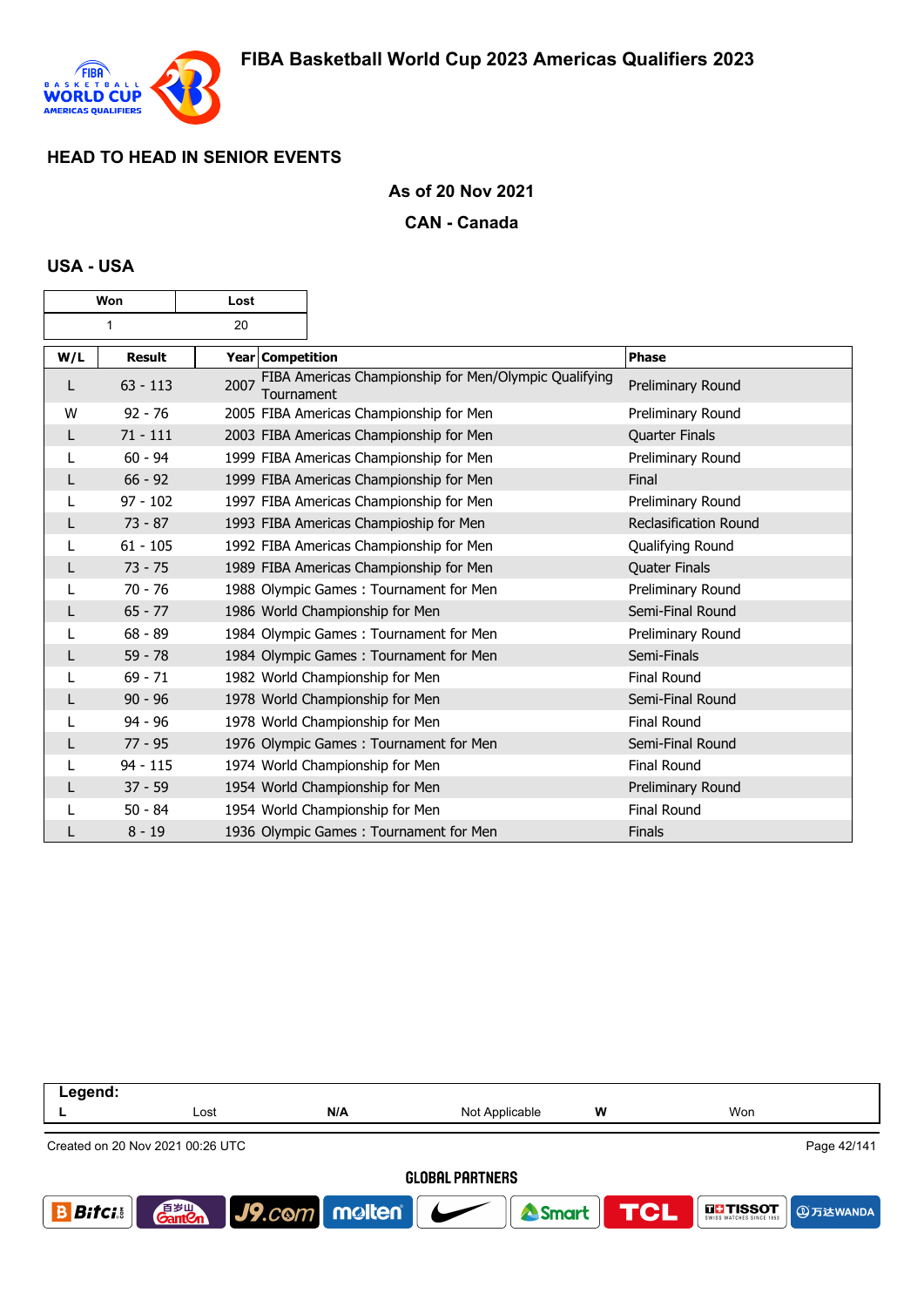

### **As of 20 Nov 2021**

#### **CAN - Canada**

### **VEN - Venezuela**

| Won     |               | Lost |                  |                                                         |                                 |
|---------|---------------|------|------------------|---------------------------------------------------------|---------------------------------|
| 10<br>9 |               |      |                  |                                                         |                                 |
| W/L     | <b>Result</b> |      | Year Competition |                                                         | Phase                           |
| W       | $95 - 55$     |      |                  | 2019 FIBA Basketball World Cup 2019 Americas Qualifiers | 2nd Round                       |
|         | 76 - 84       |      |                  | 2019 FIBA Basketball World Cup 2019 Americas Qualifiers | 2nd Round                       |
| W       | $75 - 66$     |      |                  | 2017 FIBA AmeriCup                                      | Group Phase                     |
| w       | $82 - 62$     | 2015 | Tournament       | FIBA Americas Championship for Men/Olympic Qualifying   | Preliminary Round               |
| L       | 78 - 79       | 2015 | Tournament       | FIBA Americas Championship for Men/Olympic Qualifying   | Semifinals Round                |
|         | $59 - 64$     |      |                  | 2013 FIBA Americas Championship for Men                 | Second Round                    |
| L       | $98 - 103$    | 2011 | Tournament       | FIBA Americas Championship for Men/Olympic Qualifying   | Qualifying Round                |
| W       | $80 - 73$     | 2007 | Tournament       | FIBA Americas Championship for Men/Olympic Qualifying   | Preliminary Round               |
| L       | $91 - 100$    |      |                  | 2005 FIBA Americas Championship for Men                 | Preliminary Round               |
|         | $86 - 93$     |      |                  | 2003 FIBA Americas Championship for Men                 | <b>Quarter Finals</b>           |
| W       | $98 - 97$     |      |                  | 2002 World Championship for Men                         | Classification Round (13-16)    |
| W       | $108 - 100$   |      |                  | 2001 FIBA Americas Championship for Men                 | Semi-Finals                     |
| W       | $84 - 55$     |      |                  | 1999 FIBA Americas Championship for Men                 | Quarter-Finals                  |
| W       | $119 - 98$    |      |                  | 1997 FIBA Americas Championship for Men                 | Preliminary Round               |
| L       | $86 - 94$     |      |                  | 1993 FIBA Americas Champioship for Men                  | <b>Classification Round 5-8</b> |
|         | $72 - 76$     |      |                  | 1992 FIBA Americas Championship for Men                 | <b>Reclasification Round</b>    |
| L       | $92 - 93$     |      |                  | 1990 World Championship for Men                         | Classification                  |
|         | 78 - 99       |      |                  | 1989 FIBA Americas Championship for Men                 | Quailifying Round               |
| W       | $94 - 88$     |      |                  | 1988 American Olympic Qualifying Tournament for Men     | Quialyfing Round                |

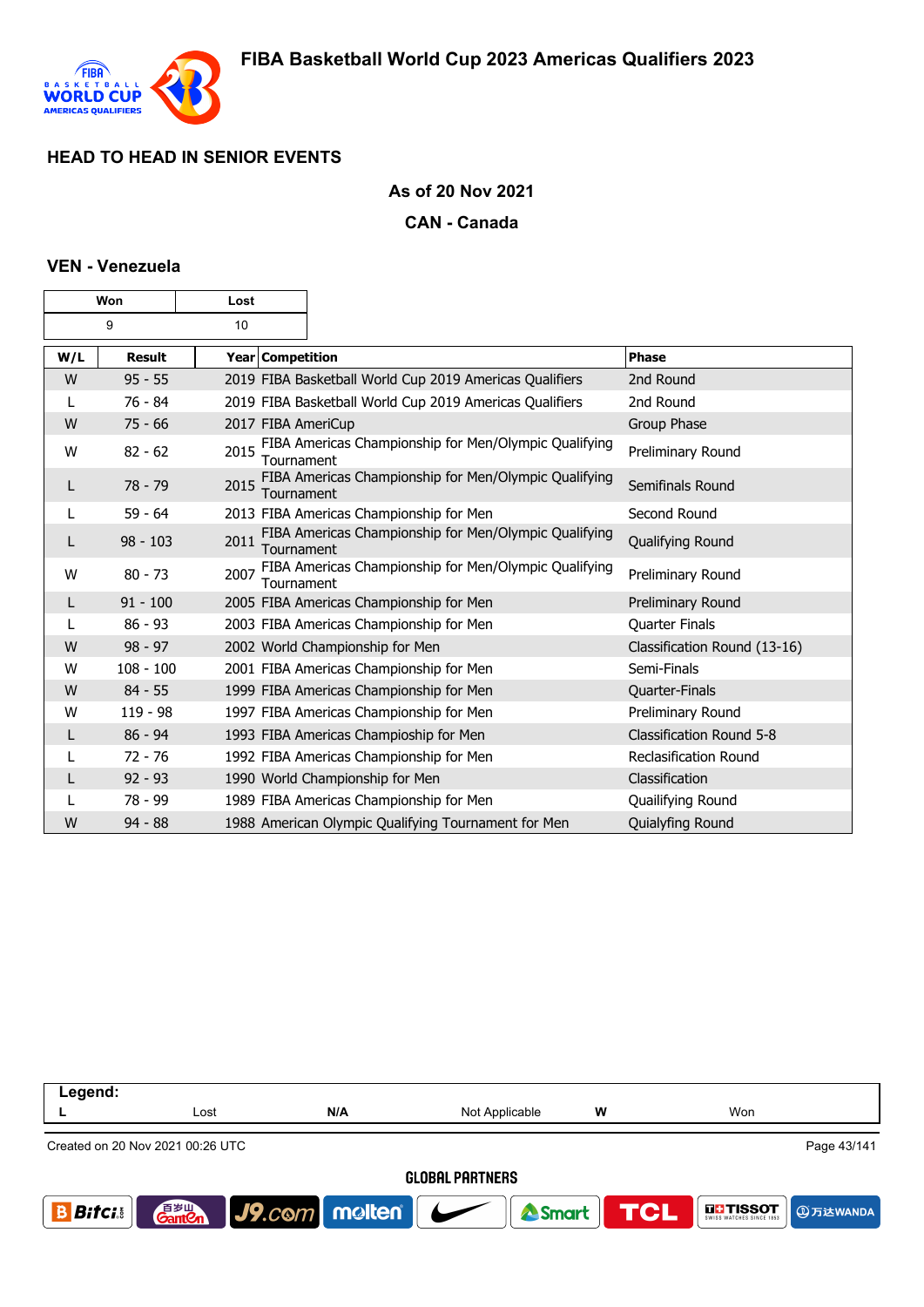

**Total Summary**

## **HEAD TO HEAD IN SENIOR EVENTS**

## **As of 20 Nov 2021**

**CHI - Chile**

| TULAI JUITIITIAI Y |             |                |              |                |             |                |
|--------------------|-------------|----------------|--------------|----------------|-------------|----------------|
| <b>Team Name</b>   | Win %       | <b>Played</b>  | <b>Won</b>   | Lost           | For         | <b>Against</b> |
| <b>Bolivia</b>     | 100         | $\mathbf{1}$   | $\mathbf{1}$ | 0              | 105         | 52             |
| Cuba               | 100         | $\mathbf{1}$   | 1            | 0              | 53          | 52             |
| Nicaragua          | 100         | $\mathbf{1}$   | $\mathbf{1}$ | $\pmb{0}$      | 82          | 63             |
| Puerto Rico        | 100         | $\mathbf{1}$   | 1            | 0              | 83          | 71             |
| Virgin Islands     | 50          | $\overline{2}$ | $\mathbf{1}$ | $\mathbf{1}$   | 140         | 127            |
| Paraguay           | 50          | $\overline{2}$ | 1            | 1              | 123         | 122            |
| Colombia           | 50          | $\overline{2}$ | $\mathbf{1}$ | $\mathbf{1}$   | 141         | 140            |
| <b>Brazil</b>      | 33          | 9              | 3            | 6              | 479         | 591            |
| Canada             | $\mathbf 0$ | $\overline{2}$ | $\bf{0}$     | $\overline{2}$ | 107         | 169            |
| Argentina          | 0           | $\mathbf{1}$   | 0            | 1              | 41          | 62             |
| Dominican Republic | $\mathbf 0$ | $\overline{2}$ | $\mathbf{0}$ | $\overline{2}$ | 111         | 145            |
| <b>USA</b>         | 0           | 4              | $\mathbf{0}$ | $\overline{4}$ | 172         | 248            |
| Uruguay            | 0           | $\overline{2}$ | $\mathbf{0}$ | $\overline{2}$ | 105         | 130            |
| Venezuela          | 0           | $\overline{2}$ | 0            | 2              | 107         | 147            |
| Panama             | N/A         | $\mathbf 0$    | $\bf{0}$     | $\mathbf 0$    | $\mathbf 0$ | 0              |
| Costa Rica         | N/A         | 0              | 0            | 0              | 0           | 0              |
| <b>Bahamas</b>     | N/A         | $\mathbf 0$    | $\bf{0}$     | $\mathbf 0$    | $\mathbf 0$ | 0              |
| Mexico             | N/A         | 0              | 0            | 0              | 0           | 0              |
| El Salvador        | N/A         | $\mathbf 0$    | $\bf{0}$     | $\mathbf 0$    | $\mathbf 0$ | $\pmb{0}$      |
| Total              | 31          | 32             | 10           | 22             | 1849        | 2119           |

### **Overview per opponent**

### **ARG - Argentina**

| Won |           | Lost |                                 |                    |
|-----|-----------|------|---------------------------------|--------------------|
|     |           |      |                                 |                    |
| W/L | Result    |      | Year Competition                | <b>Phase</b>       |
|     | $41 - 62$ |      | 1950 World Championship for Men | <b>Final Round</b> |

| Legend:                |                                    |                                 |                |   |                                             |  |
|------------------------|------------------------------------|---------------------------------|----------------|---|---------------------------------------------|--|
|                        | Lost                               | N/A                             | Not Applicable | W | Won                                         |  |
|                        | Created on 20 Nov 2021 00:26 UTC   |                                 |                |   | Page 44/141                                 |  |
| <b>GLOBAL PARTNERS</b> |                                    |                                 |                |   |                                             |  |
| <b>Bitci</b>           | 音 <sub>罗耶</sub><br>Gant <b>C</b> n | $ $ J9. $com$ molten $ $ $\sim$ | Smart TCL      |   | <b>DETISSOT</b><br>SWISS WATCHES SINCE 1853 |  |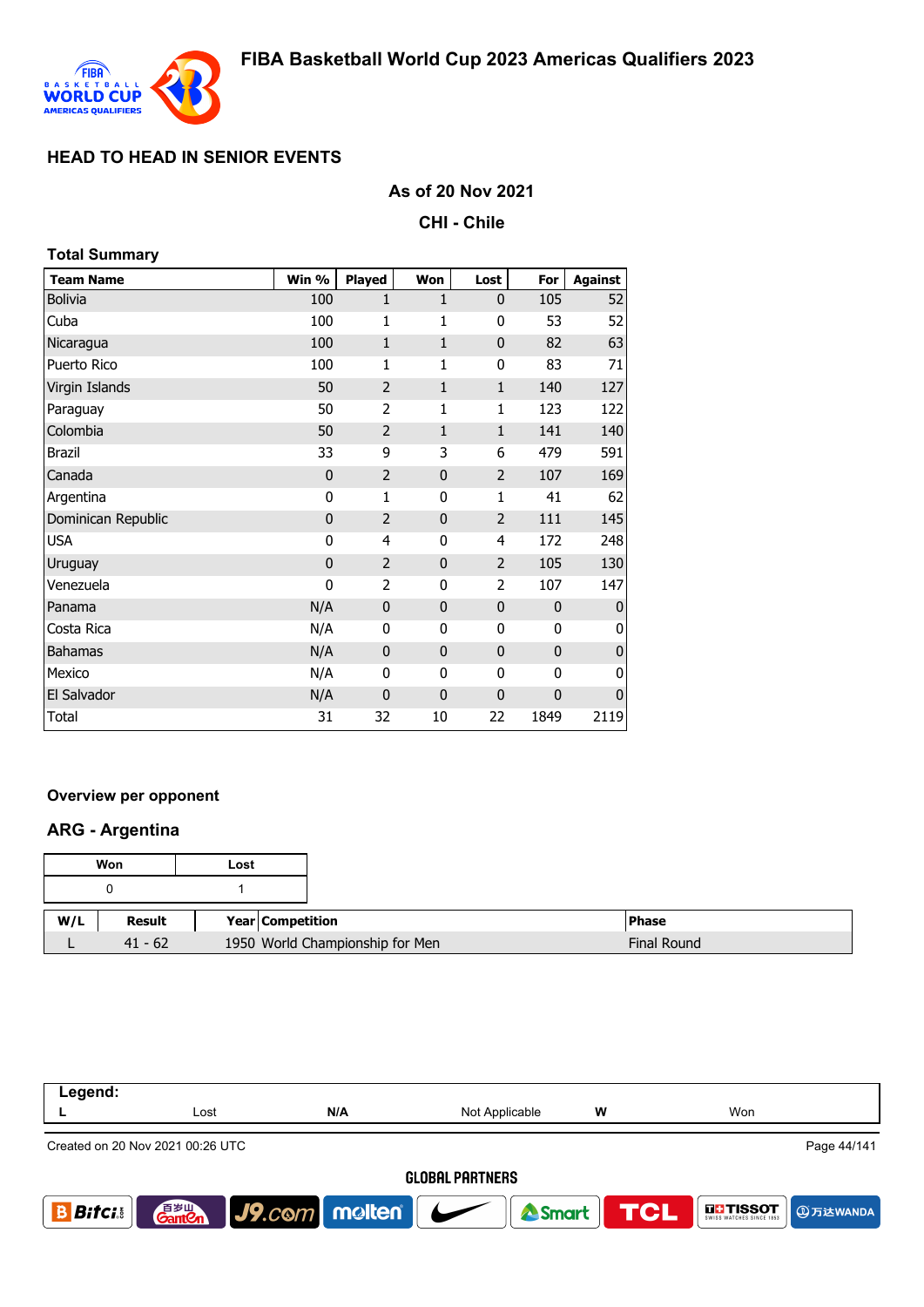

#### **As of 20 Nov 2021**

**CHI - Chile**

#### **BOL - Bolivia**

| W/L | <b>Result</b><br><b>Year Competition</b> | <b>IPhase</b> |
|-----|------------------------------------------|---------------|
|     |                                          |               |

### **BRA - Brazil**

|     | Won       | Lost             |                                                         |                    |
|-----|-----------|------------------|---------------------------------------------------------|--------------------|
|     | 3         | 6                |                                                         |                    |
| W/L | Result    | Year Competition |                                                         | <b>Phase</b>       |
|     | $73 - 86$ |                  | 2019 FIBA Basketball World Cup 2019 Americas Qualifiers | 1st Round          |
|     | $58 - 83$ |                  | 2019 FIBA Basketball World Cup 2019 Americas Qualifiers | 1st Round          |
|     | $49 - 73$ |                  | 1959 World Championship for Men                         | Final Round        |
|     | $59 - 78$ |                  | 1956 Olympic Games: Tournament for Men                  | Preliminary Round  |
|     | $64 - 89$ |                  | 1956 Olympic Games: Tournament for Men                  | Semi-Final Round   |
|     | $44 - 75$ |                  | 1952 Olympic Games: Tournament for Men                  | Second Round       |
| W   | $58 - 49$ |                  | 1952 Olympic Games: Tournament for Men                  | <b>Final Round</b> |
| W   | $51 - 40$ |                  | 1950 World Championship for Men                         | Final Round        |
| W   | $23 - 18$ |                  | 1936 Olympic Games: Tournament for Men                  | Second Round       |

### **CAN - Canada**

|     | Won       | Lost |                         |                                                         |              |  |
|-----|-----------|------|-------------------------|---------------------------------------------------------|--------------|--|
|     |           |      |                         |                                                         |              |  |
| W/L | Result    |      | <b>Year Competition</b> |                                                         | <b>Phase</b> |  |
|     | $46 - 85$ |      |                         | 2019 FIBA Basketball World Cup 2019 Americas Qualifiers | 2nd Round    |  |
|     | $61 - 84$ |      |                         | 2019 FIBA Basketball World Cup 2019 Americas Qualifiers | 2nd Round    |  |

## **COL - Colombia**

|         | Won       | Lost |                  |                                                         |   |              |
|---------|-----------|------|------------------|---------------------------------------------------------|---|--------------|
|         |           |      |                  |                                                         |   |              |
| W/L     | Result    |      | Year Competition |                                                         |   | <b>Phase</b> |
|         | $67 - 71$ |      |                  | 2019 FIBA Basketball World Cup 2019 Americas Qualifiers |   | 1st Round    |
| W       | $74 - 69$ |      |                  | 2019 FIBA Basketball World Cup 2019 Americas Qualifiers |   | 1st Round    |
| Legend: |           |      |                  |                                                         |   |              |
|         |           | Lost | N/A              | Not Applicable                                          | w | Won          |

Created on 20 Nov 2021 00:26 UTC

**Gant C** 

Page 45/141

**4万达WANDA** 

**THE TISSOT** 

#### **GLOBAL PARTNERS**

<sup>2</sup>Smart

**TCL** 

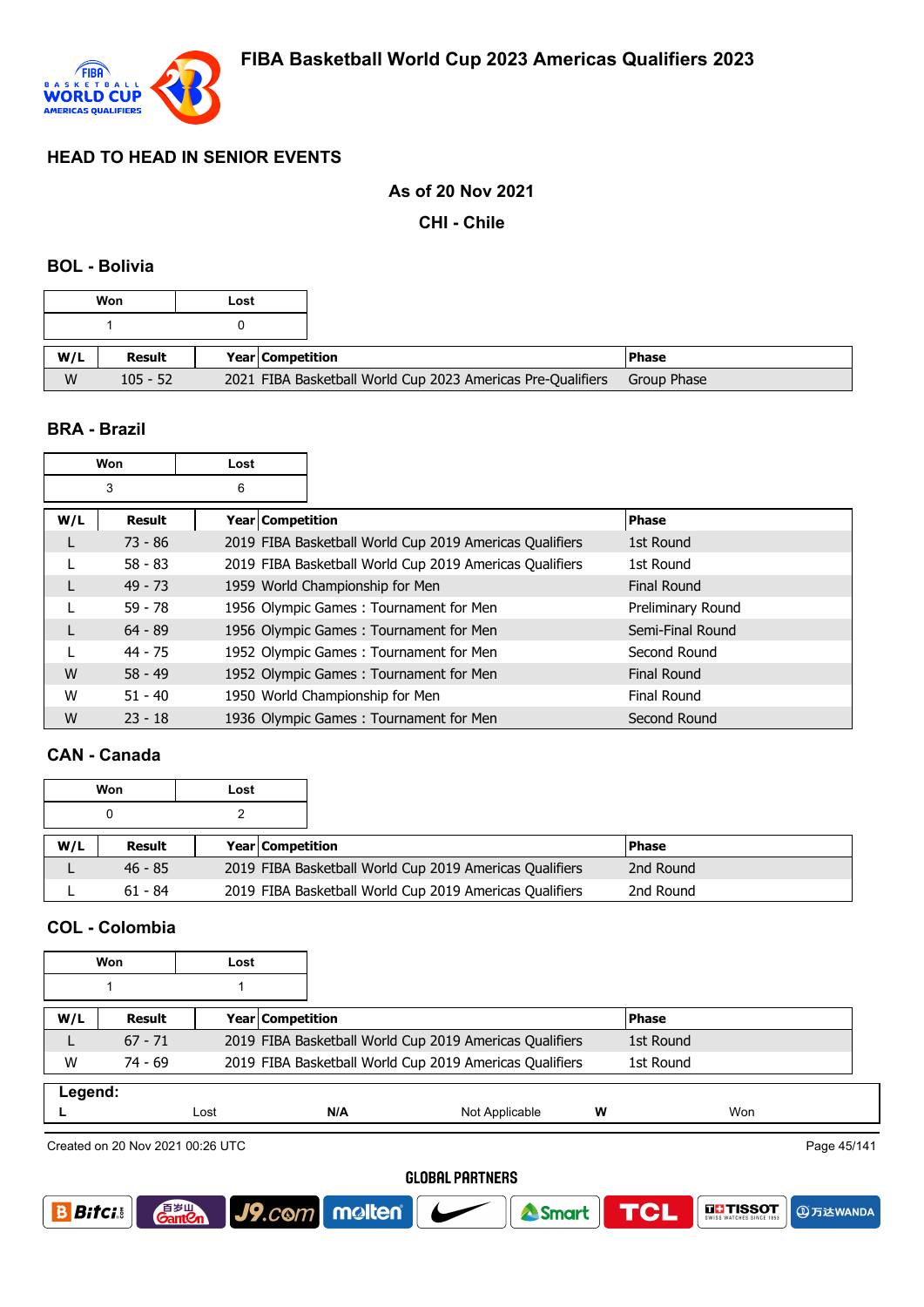

### **As of 20 Nov 2021**

**CHI - Chile**

#### **COL - Colombia**

| Won | Lost |
|-----|------|
|     |      |

### **CUB - Cuba**

|     |           | Won | Lost                                   |  |
|-----|-----------|-----|----------------------------------------|--|
|     |           |     |                                        |  |
|     |           |     |                                        |  |
| W/L | Result    |     | Year Competition                       |  |
| W   | $53 - 52$ |     | 1952 Olympic Games: Tournament for Men |  |

## **DOM - Dominican Republic**

|     | Won       | Lost |                         |                                                         |           |  |
|-----|-----------|------|-------------------------|---------------------------------------------------------|-----------|--|
|     |           |      |                         |                                                         |           |  |
| W/L | Result    |      | <b>Year Competition</b> |                                                         | l Phase   |  |
|     | $65 - 74$ |      |                         | 2019 FIBA Basketball World Cup 2019 Americas Qualifiers | 2nd Round |  |
|     | $46 - 71$ |      |                         | 2019 FIBA Basketball World Cup 2019 Americas Qualifiers | 2nd Round |  |

# **ISV - Virgin Islands**

|     | Won       | Lost                    |                                                         |           |  |
|-----|-----------|-------------------------|---------------------------------------------------------|-----------|--|
|     |           |                         |                                                         |           |  |
| W/L | Result    | <b>Year Competition</b> |                                                         | l Phase   |  |
|     | $59 - 64$ |                         | 2019 FIBA Basketball World Cup 2019 Americas Qualifiers | 2nd Round |  |
| W   | $81 - 63$ |                         | 2019 FIBA Basketball World Cup 2019 Americas Qualifiers | 2nd Round |  |

# **NCA - Nicaragua**

|     | Won       | Lost |                  |                                                             |              |
|-----|-----------|------|------------------|-------------------------------------------------------------|--------------|
|     |           |      |                  |                                                             |              |
| W/L | Result    |      | Year Competition |                                                             | <b>Phase</b> |
| W   | $82 - 63$ |      |                  | 2021 FIBA Basketball World Cup 2023 Americas Pre-Qualifiers | Group Phase  |

| Legend:       |                                  |                             |                        |   |                  |                   |             |
|---------------|----------------------------------|-----------------------------|------------------------|---|------------------|-------------------|-------------|
|               | Lost                             | N/A                         | Not Applicable         | w |                  | Won               |             |
|               | Created on 20 Nov 2021 00:26 UTC |                             |                        |   |                  |                   | Page 46/141 |
|               |                                  |                             | <b>GLOBAL PARTNERS</b> |   |                  |                   |             |
| <b>Bitcis</b> |                                  | <b>Ganton</b> J9.com molten |                        |   | Smart <b>TCL</b> | <b>THE TISSOT</b> |             |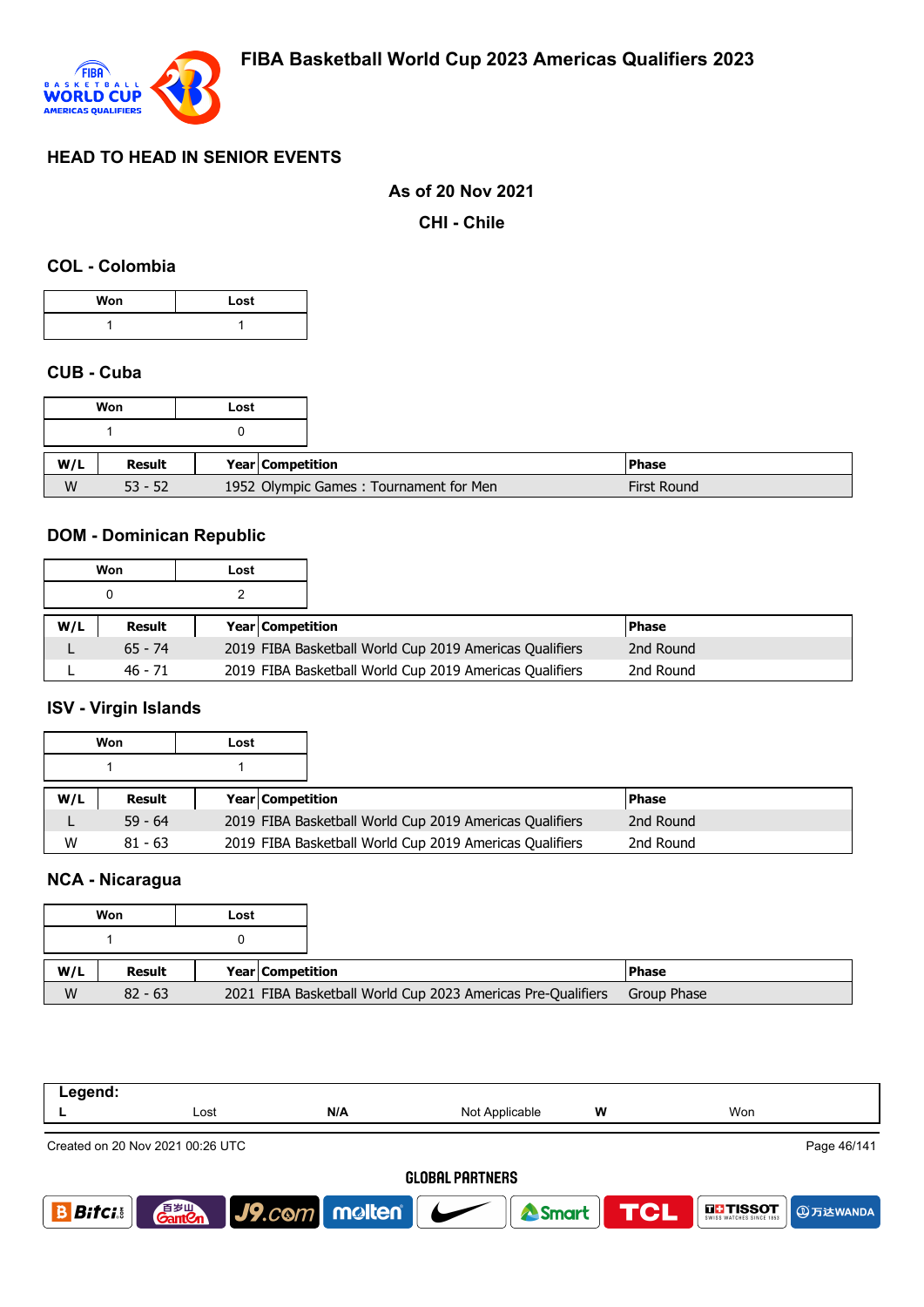

## **As of 20 Nov 2021**

**CHI - Chile**

# **PAR - Paraguay**

|     | Won       | Lost |                         |                                                             |                             |
|-----|-----------|------|-------------------------|-------------------------------------------------------------|-----------------------------|
|     |           |      |                         |                                                             |                             |
| W/L | Result    |      | <b>Year Competition</b> |                                                             | <b>Phase</b>                |
| W   | $66 - 62$ |      |                         | 2021 FIBA Basketball World Cup 2023 Americas Pre-Qualifiers | Group Phase                 |
|     | $57 - 60$ |      |                         | 1954 World Championship for Men                             | <b>Classification Round</b> |

### **PUR - Puerto Rico**

| Won | Lost                                         |  |
|-----|----------------------------------------------|--|
|     |                                              |  |
| W/L | Result<br>Year   Competition                 |  |
| W   | 1959 World Championship for Men<br>$83 - 71$ |  |

## **URU - Uruguay**

|     | Won       | Lost |                         |                                        |                     |
|-----|-----------|------|-------------------------|----------------------------------------|---------------------|
|     |           |      |                         |                                        |                     |
| W/L | Result    |      | <b>Year Competition</b> |                                        | l Phase             |
|     | $73 - 80$ |      |                         | 1956 Olympic Games: Tournament for Men | Quarter-Final Round |
|     | $32 - 50$ |      |                         | 1948 Olympic Games: Tournament for Men | Final Round         |

### **USA - USA**

|     | <b>Won</b><br>Lost |  |                  |                                        |                      |
|-----|--------------------|--|------------------|----------------------------------------|----------------------|
|     | 0<br>4             |  |                  |                                        |                      |
| W/L | Result             |  | Year Competition |                                        | <b>Phase</b>         |
|     | $55 - 64$          |  |                  | 1959 World Championship for Men        | <b>Final Round</b>   |
|     | $55 - 103$         |  |                  | 1952 Olympic Games: Tournament for Men | Second Round         |
|     | $33 - 37$          |  |                  | 1950 World Championship for Men        | Preliminary Round II |
|     | $29 - 44$          |  |                  | 1950 World Championship for Men        | <b>Final Round</b>   |

| Legend:      |                                    |                      |                          |                  |                                      |
|--------------|------------------------------------|----------------------|--------------------------|------------------|--------------------------------------|
|              | Lost                               | N/A                  | Not Applicable           | w                | Won                                  |
|              | Created on 20 Nov 2021 00:26 UTC   |                      |                          |                  | Page 47/141                          |
|              |                                    |                      | <b>GLOBAL PARTNERS</b>   |                  |                                      |
| <b>Bitci</b> | 音 <sub>罗山</sub><br>Gant <b>C</b> n | $ $ J9. $com$ molten | $\overline{\phantom{a}}$ | Smart <b>TCL</b> | <b>THE TISSOT</b><br><b>4万达WANDA</b> |
|              |                                    |                      |                          |                  |                                      |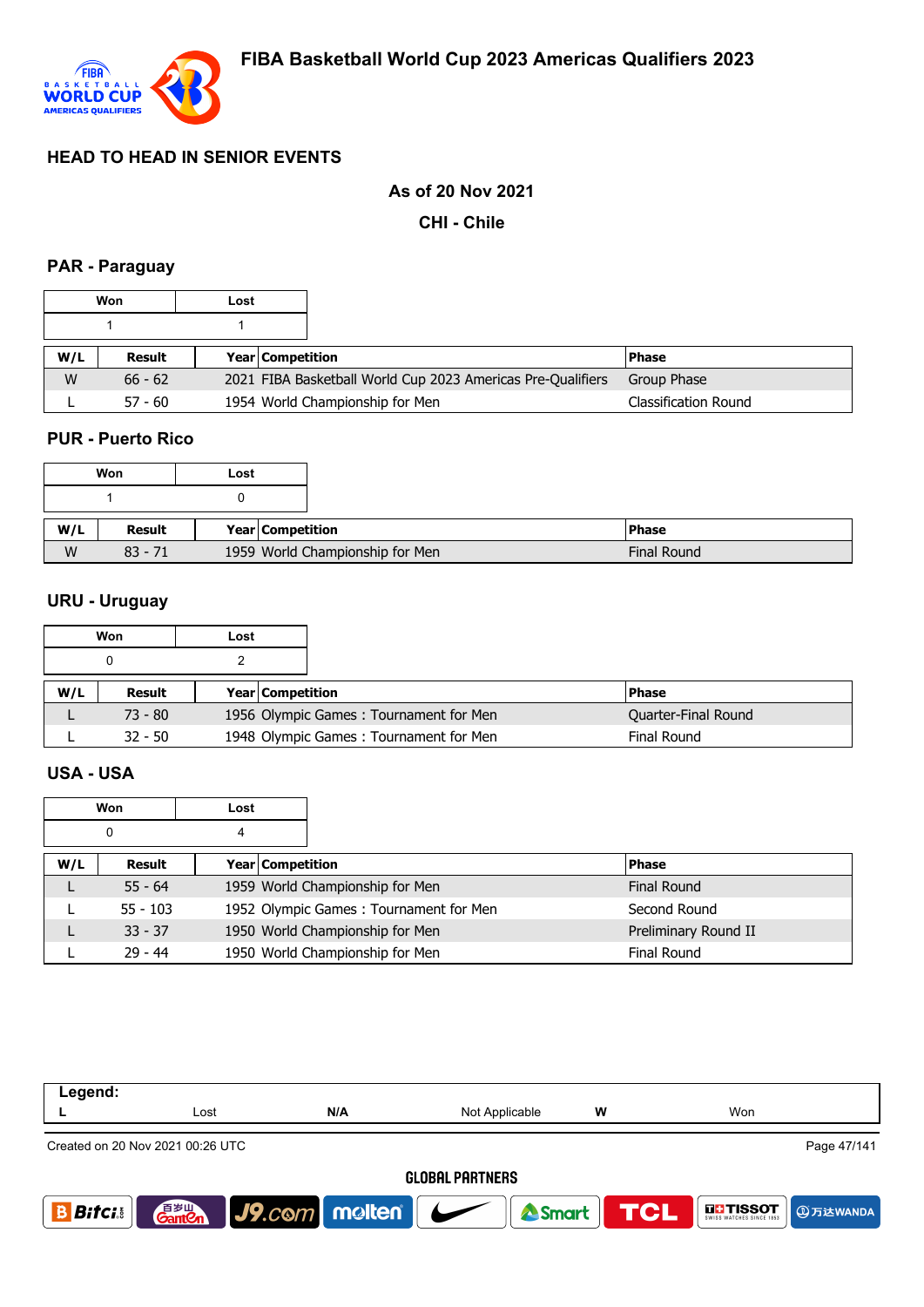

### **As of 20 Nov 2021**

**CHI - Chile**

#### **VEN - Venezuela**

|     | Won       | Lost |                         |                                                         |           |  |
|-----|-----------|------|-------------------------|---------------------------------------------------------|-----------|--|
|     |           |      |                         |                                                         |           |  |
| W/L | Result    |      | <b>Year Competition</b> |                                                         | l Phase   |  |
|     | $51 - 70$ |      |                         | 2019 FIBA Basketball World Cup 2019 Americas Qualifiers | 1st Round |  |
|     | $56 - 77$ |      |                         | 2019 FIBA Basketball World Cup 2019 Americas Qualifiers | 1st Round |  |

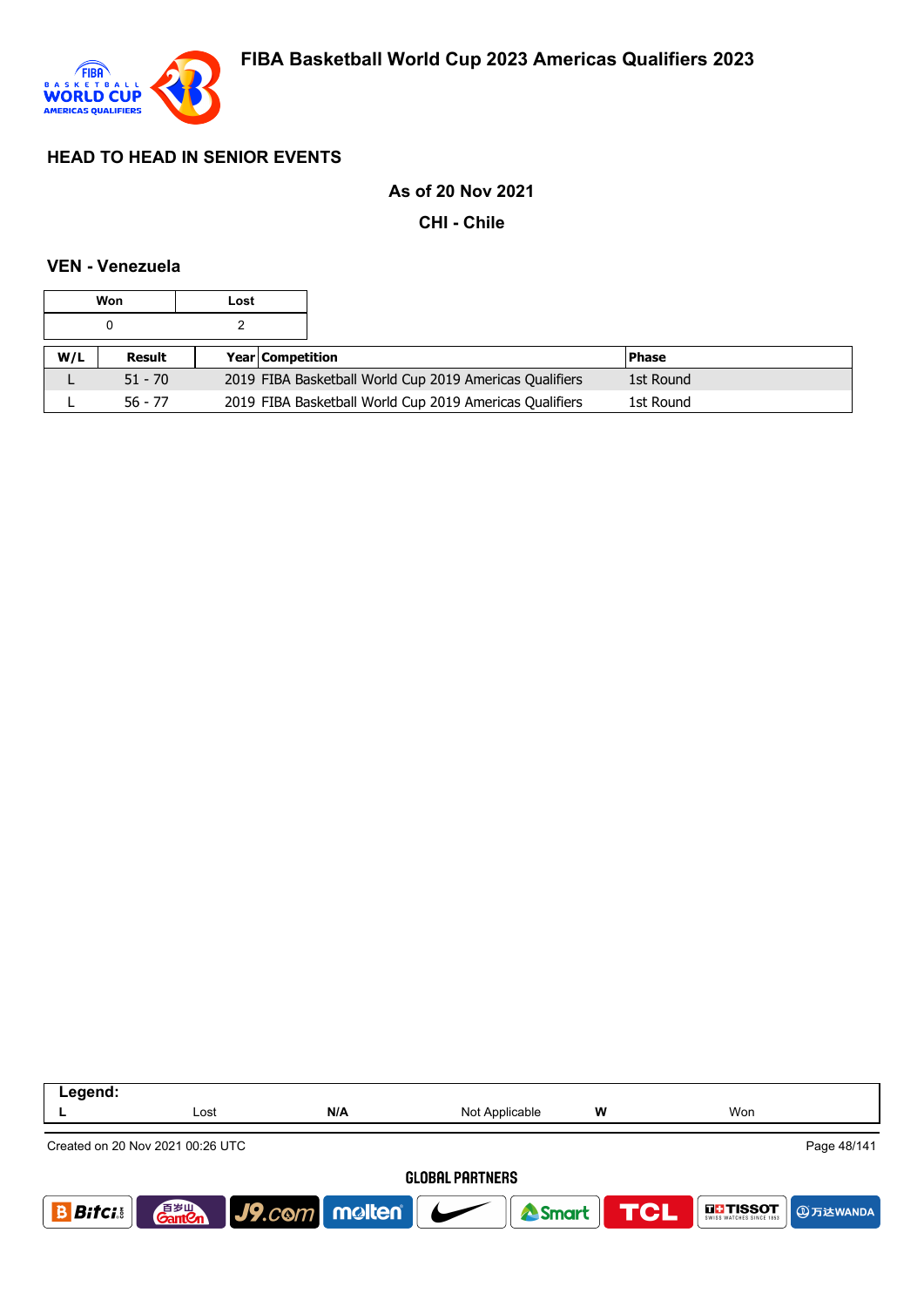

## **As of 20 Nov 2021**

#### **COL - Colombia**

| <b>Total Summary</b> |             |                |                |                |              |                |
|----------------------|-------------|----------------|----------------|----------------|--------------|----------------|
| <b>Team Name</b>     | Win %       | Played         | Won            | Lost           | For          | <b>Against</b> |
| Paraguay             | 100         | $\mathbf{1}$   | 1              | 0              | 93           | 82             |
| <b>Bolivia</b>       | 100         | 1              | 1              | 0              | 84           | 51             |
| Chile                | 50          | $\overline{2}$ | $\mathbf{1}$   | $\mathbf{1}$   | 140          | 141            |
| Mexico               | 0           | 1              | 0              | 1              | 70           | 82             |
| <b>Brazil</b>        | $\mathbf 0$ | 3              | $\overline{0}$ | 3              | 194          | 258            |
| Canada               | 0           | $\mathbf{1}$   | 0              | 1              | 79           | 107            |
| Puerto Rico          | $\mathbf 0$ | $\mathbf{1}$   | $\overline{0}$ | $\mathbf{1}$   | 72           | 91             |
| <b>USA</b>           | 0           | 1              | 0              | 1              | 83           | 100            |
| Venezuela            | $\mathbf 0$ | $\overline{2}$ | 0              | $\overline{2}$ | 133          | 158            |
| Panama               | N/A         | 0              | 0              | 0              | 0            | 0              |
| Uruguay              | N/A         | $\mathbf 0$    | $\mathbf 0$    | $\mathbf 0$    | $\mathbf 0$  | $\bf{0}$       |
| Costa Rica           | N/A         | 0              | 0              | 0              | 0            | 0              |
| <b>Bahamas</b>       | N/A         | $\mathbf 0$    | 0              | $\mathbf 0$    | $\mathbf 0$  | $\mathbf{0}$   |
| Cuba                 | N/A         | 0              | 0              | 0              | 0            | 0              |
| Virgin Islands       | N/A         | $\mathbf 0$    | $\mathbf 0$    | $\mathbf 0$    | $\mathbf{0}$ | $\pmb{0}$      |
| El Salvador          | N/A         | $\mathbf 0$    | 0              | 0              | 0            | 0              |
| Nicaragua            | N/A         | $\mathbf{0}$   | $\overline{0}$ | $\mathbf 0$    | $\mathbf{0}$ | $\mathbf 0$    |
| Argentina            | N/A         | 0              | 0              | 0              | 0            | $\mathbf 0$    |
| Dominican Republic   | N/A         | $\mathbf 0$    | 0              | $\mathbf 0$    | $\mathbf 0$  | $\mathbf 0$    |
| Total                | 23          | 13             | 3              | 10             | 948          | 1070           |

### **Overview per opponent**

### **BOL - Bolivia**

|     | Won       | Lost |                                        |              |
|-----|-----------|------|----------------------------------------|--------------|
|     |           |      |                                        |              |
| W/L | Result    |      | <b>Year Competition</b>                | <b>Phase</b> |
| W   | $84 - 51$ |      | 2019 FIBA AmeriCup 2021 Pre-Qualifiers | Group Phase  |

| Legend:      |                                    |                 |                        |   |                      |
|--------------|------------------------------------|-----------------|------------------------|---|----------------------|
|              | Lost                               | N/A             | Not Applicable         | W | Won                  |
|              | Created on 20 Nov 2021 00:26 UTC   |                 |                        |   | Page 49/141          |
|              |                                    |                 | <b>GLOBAL PARTNERS</b> |   |                      |
| <b>Bitci</b> | 音 <sub>罗山</sub><br>Gant <b>C</b> n | J9.com molten G | Smart TCL              |   | INCITISSOT DETECTION |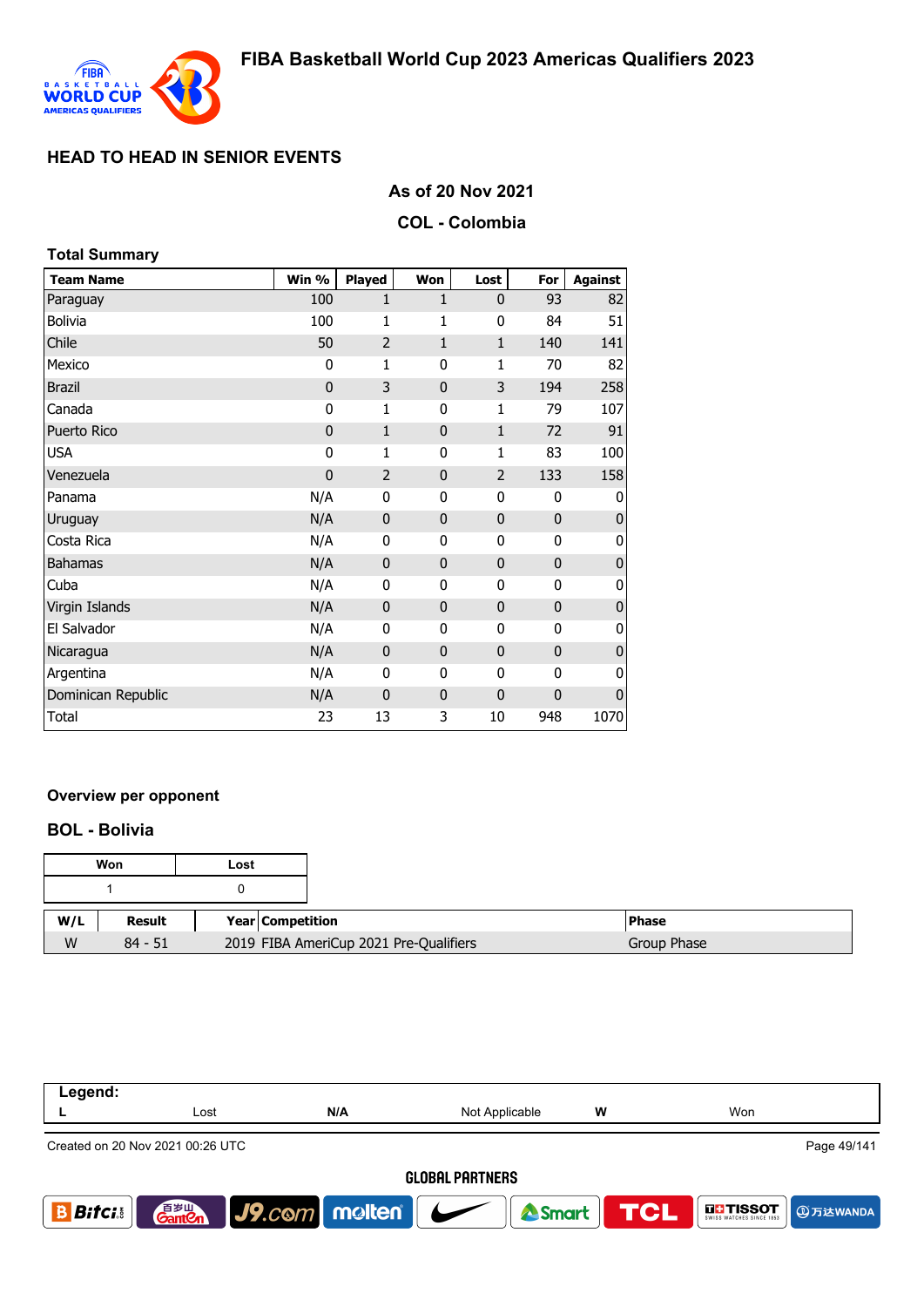

## **As of 20 Nov 2021**

#### **COL - Colombia**

#### **BRA - Brazil**

|     | Won       | Lost |                         |                                                         |             |  |
|-----|-----------|------|-------------------------|---------------------------------------------------------|-------------|--|
|     |           |      |                         |                                                         |             |  |
| W/L | Result    |      | <b>Year Competition</b> |                                                         | l Phase     |  |
|     | $71 - 98$ |      |                         | 2019 FIBA Basketball World Cup 2019 Americas Qualifiers | 1st Round   |  |
|     | $49 - 84$ |      |                         | 2019 FIBA Basketball World Cup 2019 Americas Qualifiers | 1st Round   |  |
|     | 74 - 76   |      |                         | 2017 FIBA AmeriCup                                      | Group Phase |  |

### **CAN - Canada**

|     | Won        | Lost |                                 |                    |
|-----|------------|------|---------------------------------|--------------------|
|     |            |      |                                 |                    |
| W/L | Result     |      | Year Competition                | <b>Phase</b>       |
|     | $79 - 107$ |      | 1982 World Championship for Men | <b>Final Round</b> |

### **CHI - Chile**

|     | Won       | Lost |                         |                                                         |              |  |
|-----|-----------|------|-------------------------|---------------------------------------------------------|--------------|--|
|     |           |      |                         |                                                         |              |  |
| W/L | Result    |      | <b>Year Competition</b> |                                                         | <b>Phase</b> |  |
| W   | $71 - 67$ |      |                         | 2019 FIBA Basketball World Cup 2019 Americas Qualifiers | 1st Round    |  |
|     | $69 - 74$ |      |                         | 2019 FIBA Basketball World Cup 2019 Americas Qualifiers | 1st Round    |  |

## **MEX - Mexico**

|     | Won       | Lost |                    |  |
|-----|-----------|------|--------------------|--|
|     |           |      |                    |  |
| W/L | Result    |      | Year Competition   |  |
|     | $70 - 82$ |      | 2017 FIBA AmeriCup |  |

| Legend:       |                                    |                                   |                        |   |                             |
|---------------|------------------------------------|-----------------------------------|------------------------|---|-----------------------------|
|               | Lost                               | N/A                               | Not Applicable         | w | Won                         |
|               | Created on 20 Nov 2021 00:26 UTC   |                                   |                        |   | Page 50/141                 |
|               |                                    |                                   | <b>GLOBAL PARTNERS</b> |   |                             |
| <b>Bitcis</b> | 音 <sub>岁Ⅲ</sub><br>Gant <b>C</b> n | $\vert$ J9.com   molten   $\vert$ | Smart                  |   | <b>TCL</b><br><b>THESOT</b> |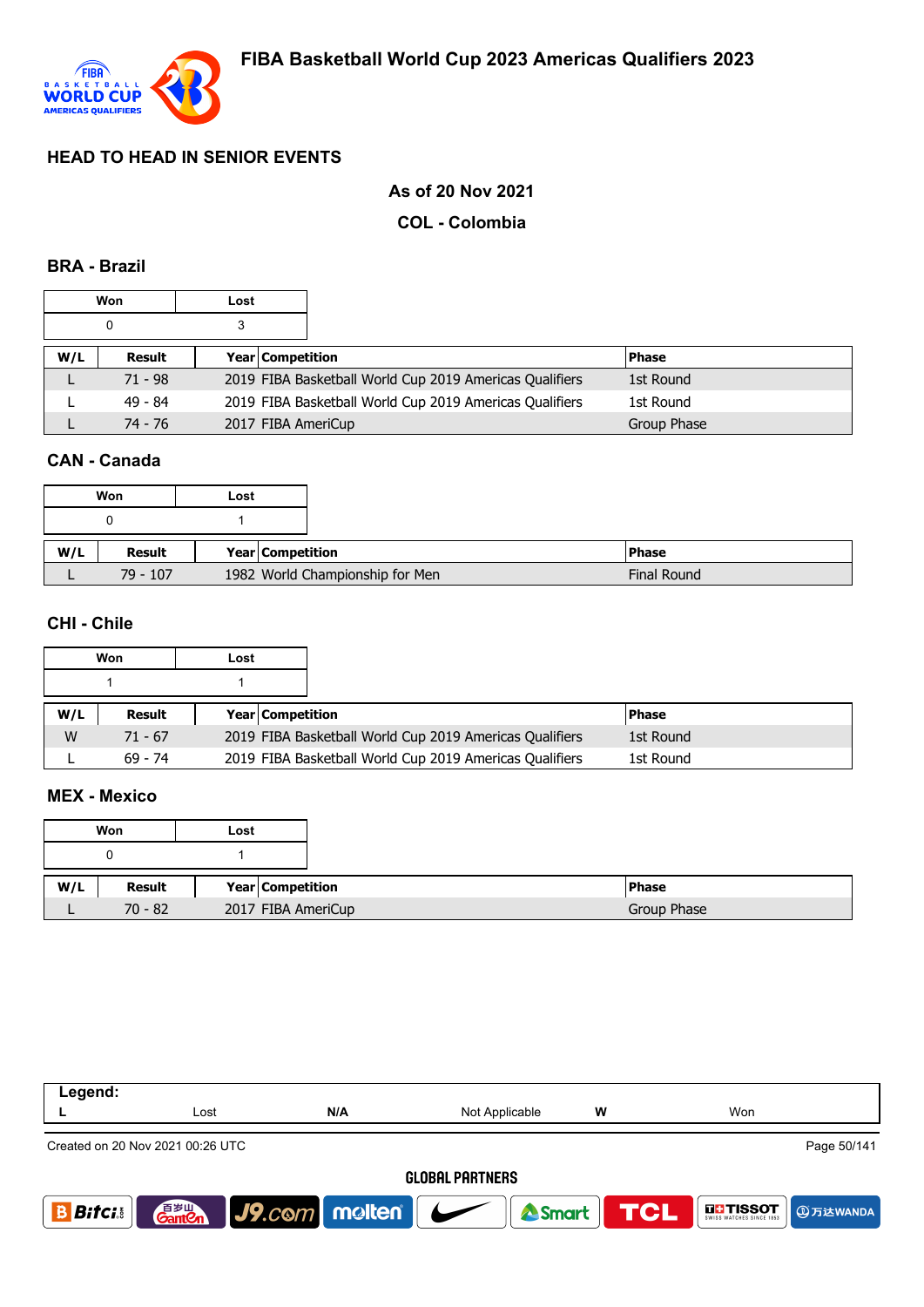

## **As of 20 Nov 2021**

**COL - Colombia**

### **PAR - Paraguay**

|     | Won       | Lost                                   |
|-----|-----------|----------------------------------------|
|     |           |                                        |
| W/L | Result    | Year   Competition                     |
| W   | $93 - 82$ | 2019 FIBA AmeriCup 2021 Pre-Qualifiers |

#### **PUR - Puerto Rico**

|     | Won       | Lost |                    |
|-----|-----------|------|--------------------|
|     |           |      |                    |
| W/L | Result    |      | Year Competition   |
|     | $72 - 91$ |      | 2017 FIBA AmeriCup |

### **USA - USA**

|     | Won        | Lost             |                                 |
|-----|------------|------------------|---------------------------------|
|     |            |                  |                                 |
| W/L | Result     | Year Competition |                                 |
|     | $83 - 100$ |                  | 1982 World Championship for Men |

#### **VEN - Venezuela**

|     | Won       | Lost |                         |                                                         |              |  |
|-----|-----------|------|-------------------------|---------------------------------------------------------|--------------|--|
|     |           |      |                         |                                                         |              |  |
| W/L | Result    |      | <b>Year Competition</b> |                                                         | <b>Phase</b> |  |
|     | $71 - 85$ |      |                         | 2019 FIBA Basketball World Cup 2019 Americas Qualifiers | 1st Round    |  |
|     | $62 - 73$ |      |                         | 2019 FIBA Basketball World Cup 2019 Americas Qualifiers | 1st Round    |  |

| Legend:                                         |                                    |                      |                                     |            |                   |                 |  |  |
|-------------------------------------------------|------------------------------------|----------------------|-------------------------------------|------------|-------------------|-----------------|--|--|
|                                                 | Lost                               | N/A                  | Not Applicable                      | W          | Won               |                 |  |  |
| Page 51/141<br>Created on 20 Nov 2021 00:26 UTC |                                    |                      |                                     |            |                   |                 |  |  |
| <b>GLOBAL PARTNERS</b>                          |                                    |                      |                                     |            |                   |                 |  |  |
| <b>Bitci</b>                                    | 音 <sub>岁Ⅲ</sub><br>Gant <b>C</b> n | $ $ J9. $com$ molten | Smart  <br>$\overline{\phantom{a}}$ | <b>TCL</b> | <b>THE TISSOT</b> | <b>4万达WANDA</b> |  |  |
|                                                 |                                    |                      |                                     |            |                   |                 |  |  |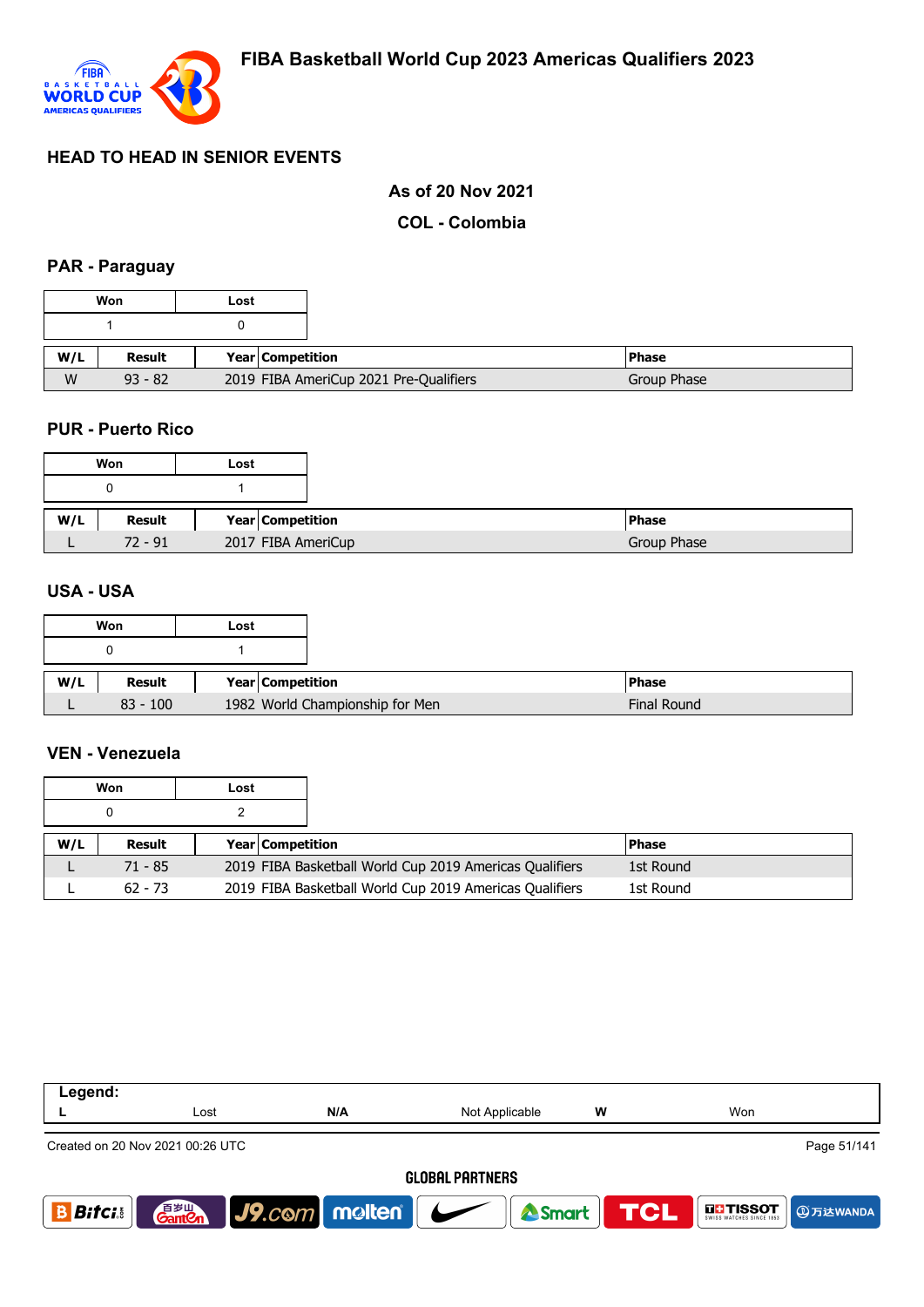

#### **As of 20 Nov 2021**

#### **CRC - Costa Rica**

| <b>Total Summary</b> |             |               |              |                |              |                |
|----------------------|-------------|---------------|--------------|----------------|--------------|----------------|
| <b>Team Name</b>     | Win %       | <b>Played</b> | Won          | Lost           | For          | <b>Against</b> |
| El Salvador          | 100         | 3             | 3            | $\mathbf 0$    | 218          | 166            |
| Nicaragua            | 100         | 1             | 1            | 0              | 72           | 55             |
| <b>Bahamas</b>       | $\mathbf 0$ | $\mathbf{1}$  | 0            | $\mathbf{1}$   | 51           | 75             |
| Cuba                 | 0           | 1             | $\mathbf{0}$ | $\mathbf{1}$   | 60           | 79             |
| Venezuela            | N/A         | $\mathbf{0}$  | $\mathbf{0}$ | $\mathbf 0$    | $\mathbf 0$  | 0              |
| Panama               | N/A         | 0             | 0            | 0              | 0            | 0              |
| <b>Bolivia</b>       | N/A         | $\mathbf 0$   | $\bf{0}$     | $\mathbf 0$    | $\mathbf 0$  | 0              |
| Uruguay              | N/A         | 0             | 0            | 0              | 0            | 0              |
| <b>Brazil</b>        | N/A         | $\mathbf 0$   | $\mathbf{0}$ | 0              | $\mathbf{0}$ | $\pmb{0}$      |
| Chile                | N/A         | 0             | 0            | 0              | 0            | 0              |
| Mexico               | N/A         | $\mathbf 0$   | $\mathbf{0}$ | $\mathbf 0$    | $\mathbf 0$  | $\pmb{0}$      |
| Puerto Rico          | N/A         | 0             | 0            | 0              | 0            | 0              |
| <b>USA</b>           | N/A         | $\mathbf{0}$  | 0            | $\mathbf 0$    | $\mathbf 0$  | $\pmb{0}$      |
| Canada               | N/A         | 0             | 0            | 0              | 0            | 0              |
| Colombia             | N/A         | $\mathbf 0$   | $\bf{0}$     | $\mathbf 0$    | $\mathbf 0$  | $\pmb{0}$      |
| Virgin Islands       | N/A         | 0             | 0            | 0              | 0            | 0              |
| Paraguay             | N/A         | $\mathbf 0$   | $\mathbf{0}$ | $\mathbf{0}$   | $\mathbf{0}$ | $\pmb{0}$      |
| Argentina            | N/A         | 0             | 0            | 0              | 0            | 0              |
| Dominican Republic   | N/A         | $\mathbf{0}$  | $\mathbf{0}$ | $\mathbf 0$    | $\mathbf{0}$ | $\pmb{0}$      |
| Total                | 67          | 6             | 4            | $\overline{2}$ | 401          | 375            |

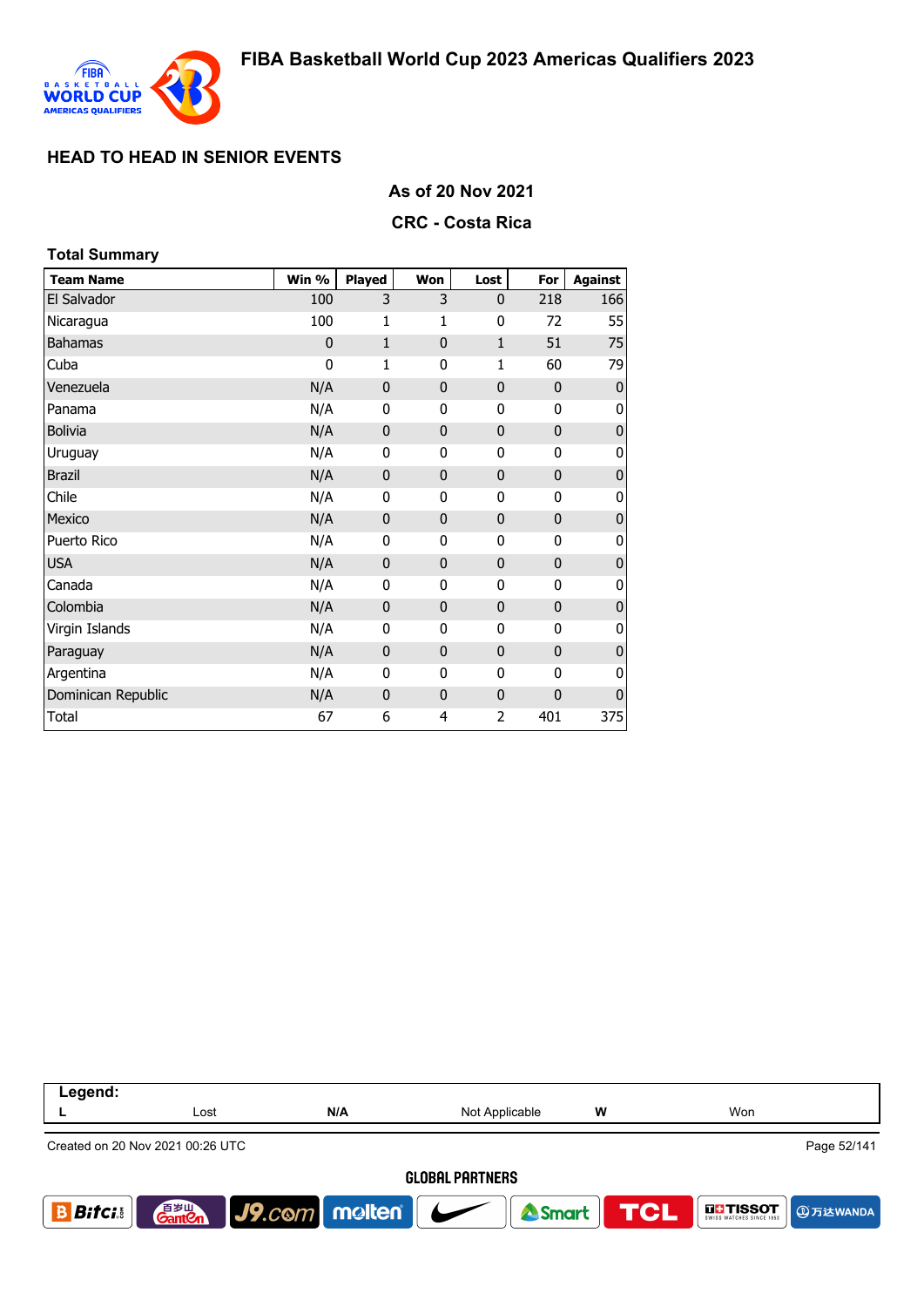

### **As of 20 Nov 2021**

#### **CRC - Costa Rica**

#### **Overview per opponent**

#### **BAH - Bahamas**

|     | Won       | Lost |                         |                                                             |               |
|-----|-----------|------|-------------------------|-------------------------------------------------------------|---------------|
|     |           |      |                         |                                                             |               |
| W/L | Result    |      | <b>Year Competition</b> |                                                             | <b>IPhase</b> |
|     | $51 - 75$ |      |                         | 2021 FIBA Basketball World Cup 2023 Americas Pre-Qualifiers | Group Phase   |

### **CUB - Cuba**

### **ESA - El Salvador**

| Won |           | Lost                    |                                                                                    |              |
|-----|-----------|-------------------------|------------------------------------------------------------------------------------|--------------|
|     | 3         |                         |                                                                                    |              |
| W/L | Result    | <b>Year Competition</b> |                                                                                    | <b>Phase</b> |
| W   | 78 - 58   |                         | FIBA Basketball World Cup 2023 Central American &<br>2021 Caribbean Pre-Qualifiers | Round Robin  |
| W   | $71 - 59$ |                         | 2021 FIBA Basketball World Cup 2023 Americas Pre-Qualifiers                        | Group Phase  |
| W   | $69 - 49$ |                         | 2018 FIBA AmeriCup 2021 Central American Pre-Qualifiers                            | Group Phase  |

# **NCA - Nicaragua**

|     | Won       | Lost |                  |                                                                                    |              |
|-----|-----------|------|------------------|------------------------------------------------------------------------------------|--------------|
|     |           |      |                  |                                                                                    |              |
| W/L | Result    |      | Year Competition |                                                                                    | <b>Phase</b> |
| W   | $72 - 55$ |      |                  | FIBA Basketball World Cup 2023 Central American &<br>2021 Caribbean Pre-Qualifiers | Round Robin  |

| Lost                                            | N/A | Not Applicable | W                           | Won                                                |  |  |  |
|-------------------------------------------------|-----|----------------|-----------------------------|----------------------------------------------------|--|--|--|
| Page 53/141<br>Created on 20 Nov 2021 00:26 UTC |     |                |                             |                                                    |  |  |  |
| <b>GLOBAL PARTNERS</b>                          |     |                |                             |                                                    |  |  |  |
|                                                 |     |                |                             | <b>TCL</b><br><b>THE TISSOT</b><br><b>4万达WANDA</b> |  |  |  |
|                                                 |     |                | <b>Ganton</b> J9.com molten | Smart                                              |  |  |  |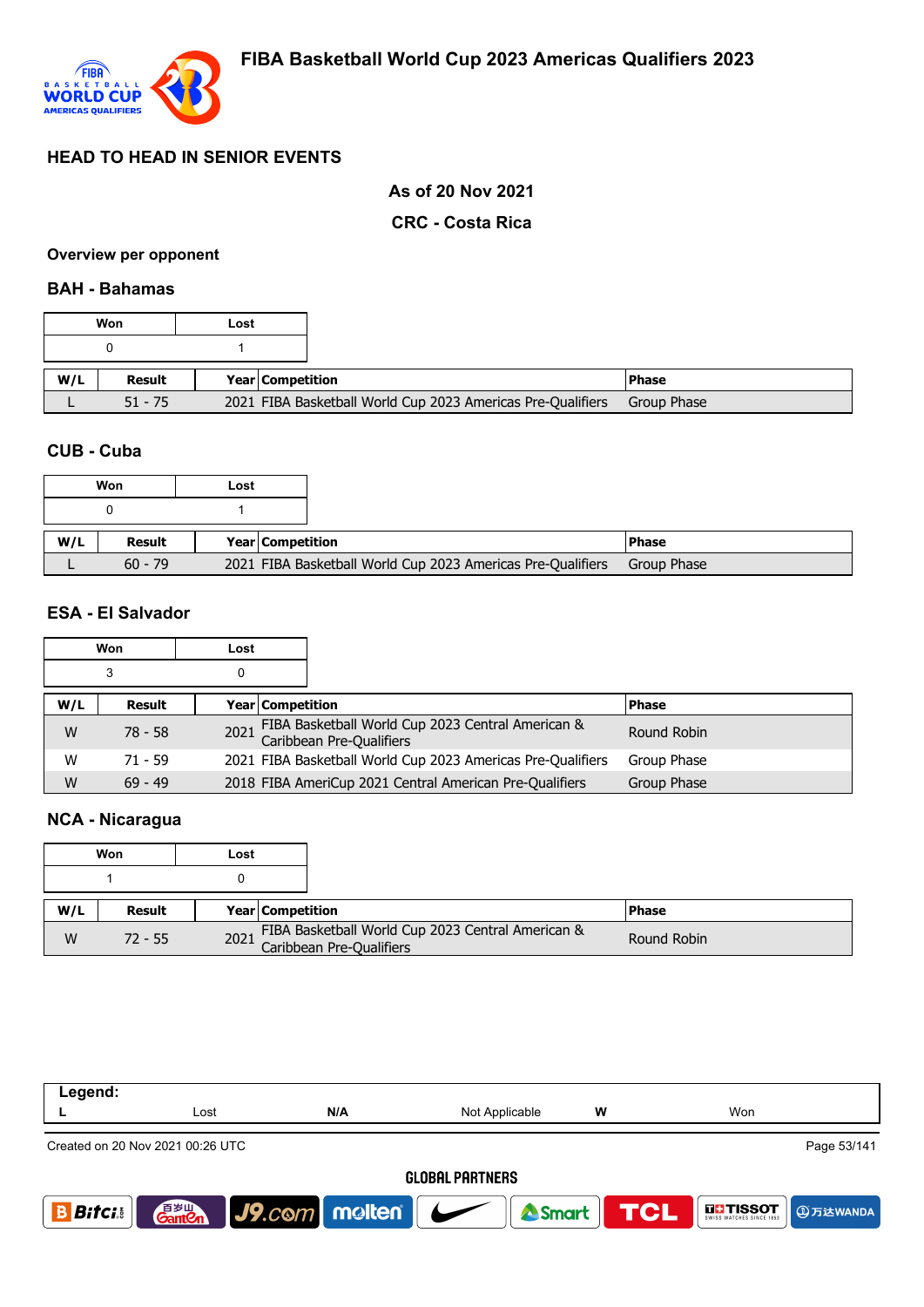

#### **As of 20 Nov 2021**

**CUB - Cuba**

| <b>Total Summary</b> |              |                |                |                |             |                |
|----------------------|--------------|----------------|----------------|----------------|-------------|----------------|
| <b>Team Name</b>     | Win %        | Played         | Won            | Lost           | For         | <b>Against</b> |
| Costa Rica           | 100          | $\mathbf{1}$   | $\mathbf{1}$   | 0              | 79          | 60             |
| El Salvador          | 100          | 1              | 1              | 0              | 86          | 70             |
| Panama               | 83           | 6              | 5              | $\mathbf{1}$   | 538         | 490            |
| Uruguay              | 71           | 7              | 5              | $\overline{2}$ | 649         | 567            |
| <b>Bahamas</b>       | 66           | 3              | $\overline{2}$ | $\mathbf{1}$   | 275         | 251            |
| Dominican Republic   | 50           | 4              | $\overline{2}$ | $\overline{2}$ | 336         | 353            |
| Venezuela            | 50           | $\overline{4}$ | $\overline{2}$ | $\overline{2}$ | 326         | 377            |
| Mexico               | 33           | 9              | 3              | 6              | 633         | 684            |
| Canada               | 28           | 14             | $\overline{4}$ | 10             | 1097        | 1165           |
| Argentina            | 27           | 11             | 3              | 8              | 837         | 897            |
| <b>Brazil</b>        | 15           | 13             | $\overline{2}$ | 11             | 1064        | 1156           |
| Chile                | 0            | 1              | 0              | 1              | 52          | 53             |
| Puerto Rico          | $\mathbf{0}$ | 11             | $\mathbf{0}$   | 11             | 902         | 1081           |
| <b>USA</b>           | $\mathbf{0}$ | 9              | 0              | 9              | 570         | 820            |
| <b>Bolivia</b>       | N/A          | $\mathbf 0$    | $\bf{0}$       | 0              | $\mathbf 0$ | O              |
| Colombia             | N/A          | 0              | 0              | 0              | 0           | O              |
| Virgin Islands       | N/A          | $\mathbf 0$    | $\mathbf{0}$   | 0              | $\mathbf 0$ | $\mathbf 0$    |
| Paraguay             | N/A          | 0              | 0              | 0              | $\mathbf 0$ | O              |
| Nicaragua            | N/A          | $\mathbf 0$    | $\mathbf{0}$   | 0              | $\mathbf 0$ | $\mathbf 0$    |
| Total                | 32           | 94             | 30             | 64             | 7444        | 8024           |

#### **Overview per opponent**

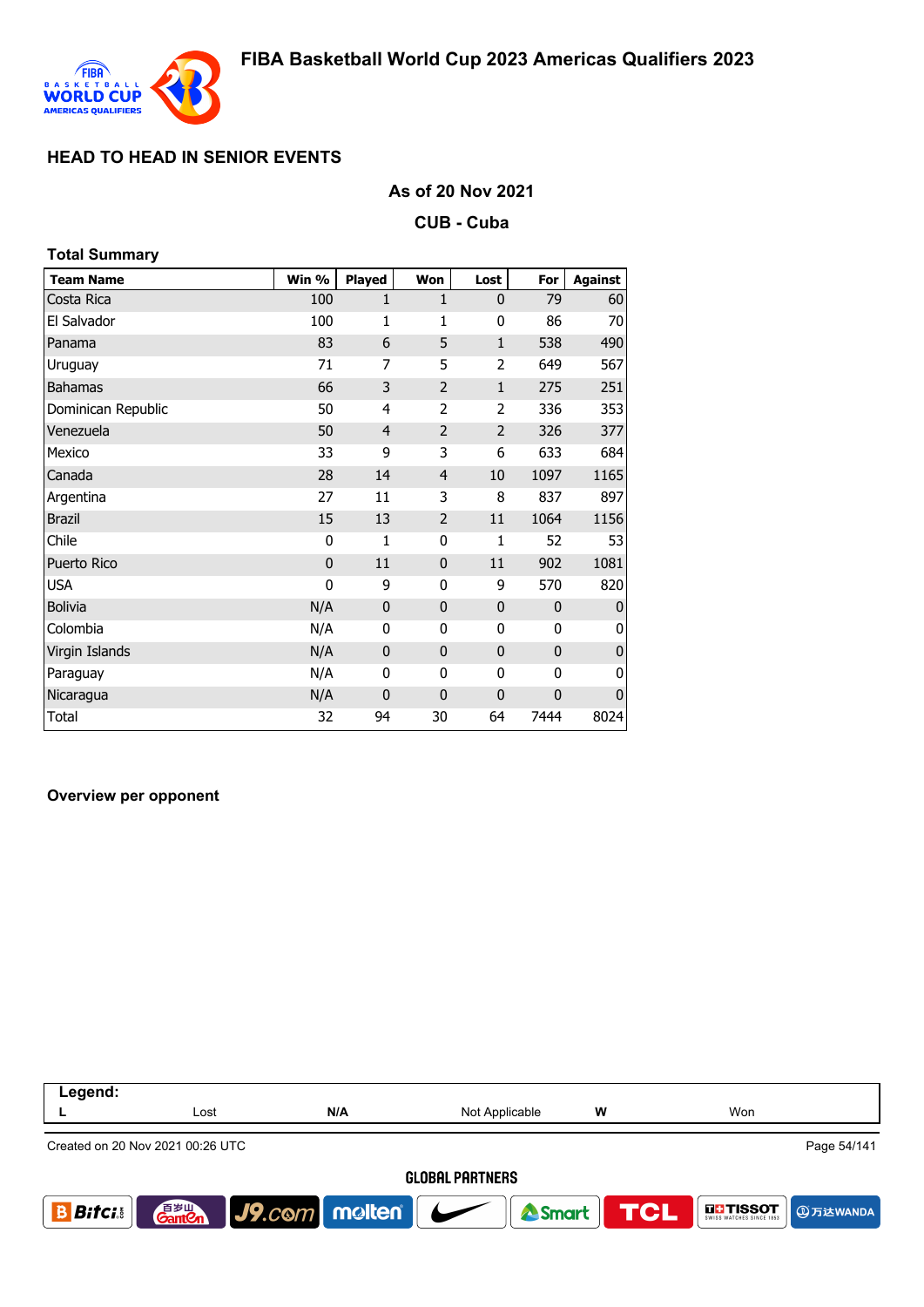

#### **As of 20 Nov 2021**

**CUB - Cuba**

### **ARG - Argentina**

| Won |               | Lost               |                                                       |                             |
|-----|---------------|--------------------|-------------------------------------------------------|-----------------------------|
|     | 3             | 8                  |                                                       |                             |
| W/L | <b>Result</b> | Year Competition   |                                                       | <b>Phase</b>                |
| L   | $64 - 96$     | 2015<br>Tournament | FIBA Americas Championship for Men/Olympic Qualifying | Preliminary Round           |
|     | $76 - 81$     |                    | 1999 FIBA Americas Championship for Men               | Preliminary Round           |
|     | $73 - 81$     |                    | 1997 FIBA Americas Championship for Men               | Preliminary Round           |
|     | $81 - 86$     |                    | 1995 FIBA Americas Championship for Men               | Preliminary Round II        |
|     | $84 - 92$     |                    | 1993 FIBA Americas Champioship for Men                | Qualifyining Round          |
|     | $71 - 73$     |                    | 1992 FIBA Americas Championship for Men               | Qualifying Round            |
| W   | $88 - 81$     |                    | 1989 FIBA Americas Championship for Men               | Final Round                 |
| W   | $85 - 81$     |                    | 1986 World Championship for Men                       | <b>Final Round</b>          |
|     | $105 - 106$   |                    | 1984 American Olympic Qualifying Tournament for Men   | Qualifying Round            |
|     | $75 - 86$     |                    | 1980 American Olympic Qualifying Tournament for Men   | Qualifying Round            |
| W   | $35 - 34$     |                    | 1948 Olympic Games: Tournament for Men                | <b>Classification Round</b> |

#### **BAH - Bahamas**

|     | Won<br>Lost |  |                                                             |                      |
|-----|-------------|--|-------------------------------------------------------------|----------------------|
|     | າ           |  |                                                             |                      |
| W/L | Result      |  | <b>Year Competition</b>                                     | <b>Phase</b>         |
|     | $88 - 89$   |  | 2021 FIBA Basketball World Cup 2023 Americas Pre-Qualifiers | Group Phase          |
| W   | $88 - 74$   |  | 2019 FIBA AmeriCup 2021 Pre-Qualifiers                      | Group Phase          |
| W   | $99 - 88$   |  | 1995 FIBA Americas Championship for Men                     | Preliminary Round II |

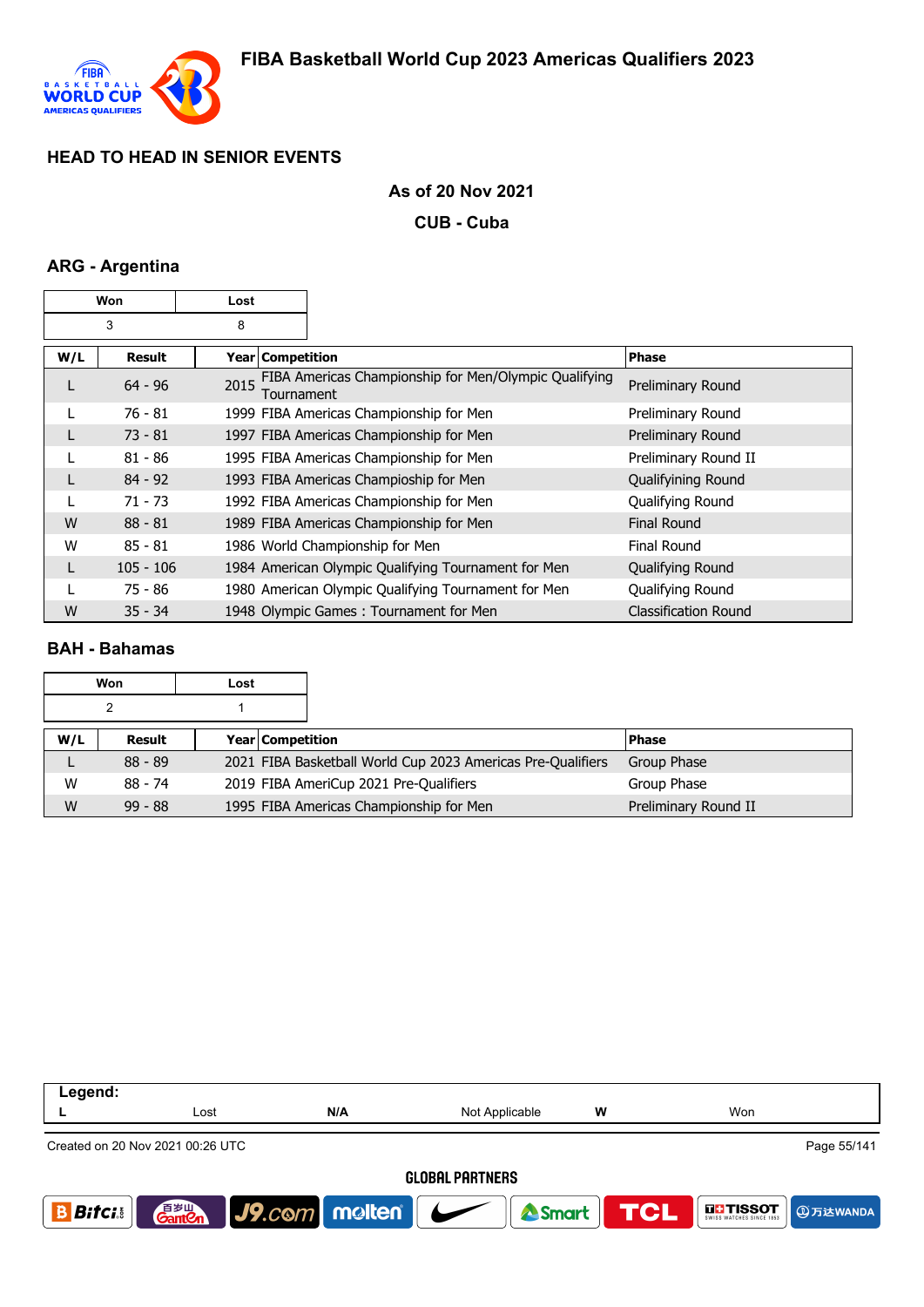

#### **As of 20 Nov 2021**

**CUB - Cuba**

#### **BRA - Brazil**

| Won            |               | Lost |                    |                                                       |                              |
|----------------|---------------|------|--------------------|-------------------------------------------------------|------------------------------|
| $\overline{2}$ |               | 11   |                    |                                                       |                              |
| W/L            | <b>Result</b> |      | Year   Competition |                                                       | <b>Phase</b>                 |
| L              | $83 - 93$     | 2011 | Tournament         | FIBA Americas Championship for Men/Olympic Qualifying | Qualifying Round             |
|                | $75 - 78$     |      |                    | 1997 FIBA Americas Championship for Men               | Preliminary Round            |
| L              | $95 - 110$    |      |                    | 1995 FIBA Americas Championship for Men               | Preliminary Round II         |
|                | 76 - 82       |      |                    | 1994 World Championship for Men                       | Quarter-Finals               |
|                | $88 - 99$     |      |                    | 1993 FIBA Americas Champioship for Men                | <b>Reclasification Round</b> |
|                | $89 - 104$    |      |                    | 1989 FIBA Americas Championship for Men               | Quater Finals                |
|                | $83 - 99$     |      |                    | 1986 World Championship for Men                       | Semi-Final Round             |
|                | $89 - 92$     |      |                    | 1984 American Olympic Qualifying Tournament for Men   | Qualifying Round             |
|                | $93 - 94$     |      |                    | 1980 Olympic Games: Tournament for Men                | Semi-Final Round             |
|                | 76 - 78       |      |                    | 1980 American Olympic Qualifying Tournament for Men   | Qualifying Round             |
| W              | $85 - 80$     |      |                    | 1974 World Championship for Men                       | <b>Final Round</b>           |
| W              | $64 - 63$     |      |                    | 1972 Olympic Games: Tournament for Men                | Preliminary Round            |
| L              | $68 - 84$     |      |                    | 1968 Olympic Games: Tournament for Men                | Preliminary Round            |

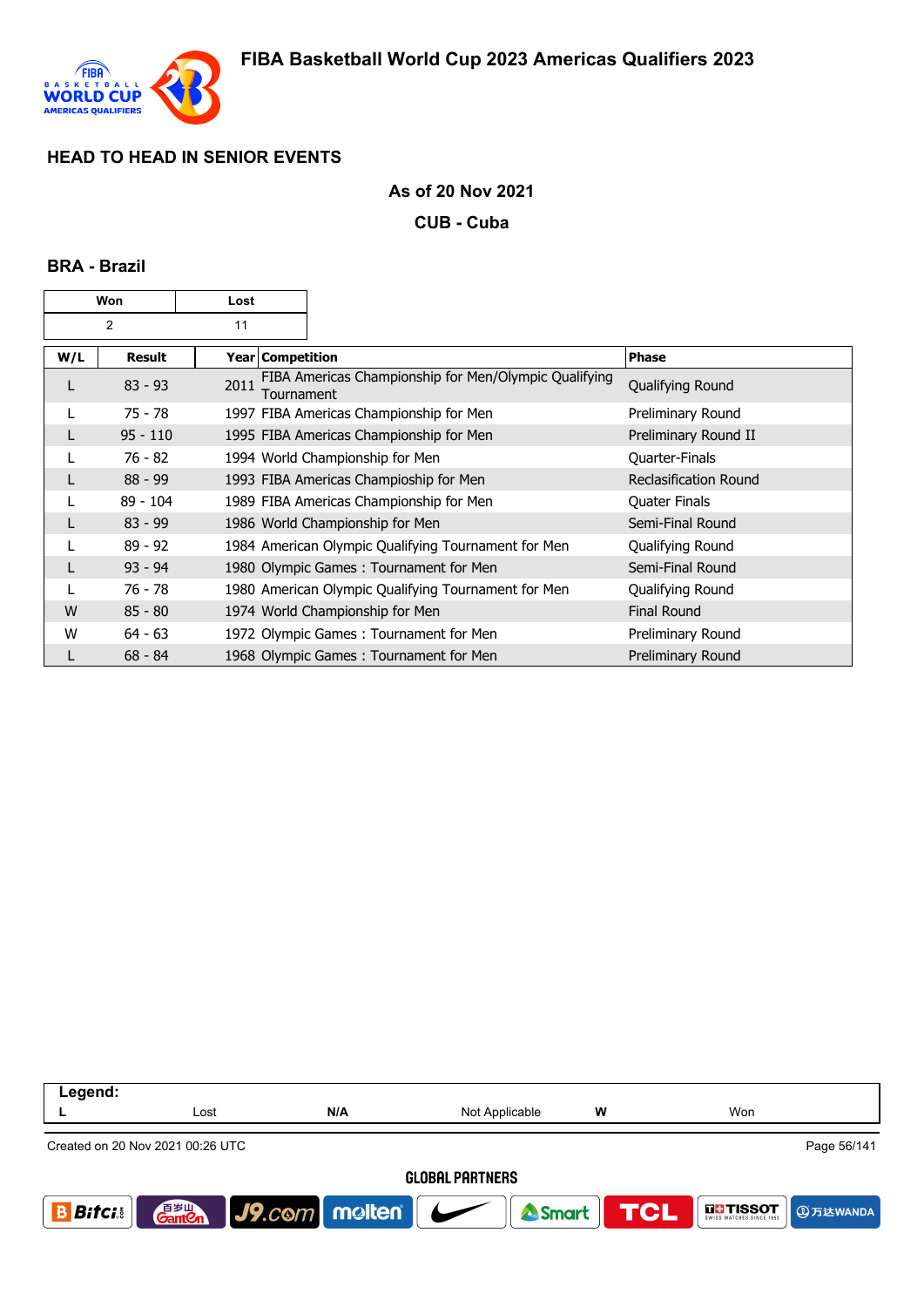

## **As of 20 Nov 2021**

**CUB - Cuba**

## **CAN - Canada**

| Won |            | Lost |                    |                                                       |                             |
|-----|------------|------|--------------------|-------------------------------------------------------|-----------------------------|
| 4   |            | 10   |                    |                                                       |                             |
| W/L | Result     |      | Year   Competition |                                                       | <b>Phase</b>                |
| L   | $59 - 101$ | 2015 | Tournament         | FIBA Americas Championship for Men/Olympic Qualifying | Preliminary Round           |
|     | $62 - 84$  | 2011 | Tournament         | FIBA Americas Championship for Men/Olympic Qualifying | Qualifying Round            |
|     | $65 - 75$  |      |                    | 1999 FIBA Americas Championship for Men               | Preliminary Round           |
| W   | $88 - 75$  |      |                    | 1997 FIBA Americas Championship for Men               | Semi-Finals                 |
| L   | $83 - 92$  |      |                    | 1997 FIBA Americas Championship for Men               | <b>Final Round</b>          |
|     | 79 - 90    |      |                    | 1995 FIBA Americas Championship for Men               | Preliminary Round I         |
|     | $90 - 91$  |      |                    | 1993 FIBA Americas Champioship for Men                | Qualifyining Round          |
| W   | 79 - 78    |      |                    | 1992 FIBA Americas Championship for Men               | Qualifying Round            |
| L   | $86 - 89$  |      |                    | 1989 FIBA Americas Championship for Men               | Reclasification Round 5-8   |
|     | $75 - 85$  |      |                    | 1984 American Olympic Qualifying Tournament for Men   | Qualifying Round            |
| L   | $74 - 77$  |      |                    | 1980 American Olympic Qualifying Tournament for Men   | Qualifying Round            |
|     | 79 - 84    |      |                    | 1976 Olympic Games: Tournament for Men                | Preliminary Round           |
| W   | $80 - 79$  |      |                    | 1974 World Championship for Men                       | Preliminary Round           |
| W   | $98 - 65$  |      |                    | 1970 World Championship for Men                       | <b>Classification Round</b> |

## **CHI - Chile**

| Won<br>Lost |           |  |                  |                                        |                    |
|-------------|-----------|--|------------------|----------------------------------------|--------------------|
|             |           |  |                  |                                        |                    |
| W/L         | Result    |  | Year Competition |                                        | <b>Phase</b>       |
|             | $52 - 53$ |  |                  | 1952 Olympic Games: Tournament for Men | <b>First Round</b> |

#### **CRC - Costa Rica**

| Won |               | Lost |                  |                                                             |              |
|-----|---------------|------|------------------|-------------------------------------------------------------|--------------|
|     |               |      |                  |                                                             |              |
| W/L | <b>Result</b> |      | Year Competition |                                                             | <b>Phase</b> |
| W   | $79 - 60$     |      |                  | 2021 FIBA Basketball World Cup 2023 Americas Pre-Qualifiers | Group Phase  |

| Legend:                |                                                 |                               |                |   |                                                    |  |  |  |  |
|------------------------|-------------------------------------------------|-------------------------------|----------------|---|----------------------------------------------------|--|--|--|--|
|                        | Lost                                            | N/A                           | Not Applicable | W | Won                                                |  |  |  |  |
|                        | Page 57/141<br>Created on 20 Nov 2021 00:26 UTC |                               |                |   |                                                    |  |  |  |  |
| <b>GLOBAL PARTNERS</b> |                                                 |                               |                |   |                                                    |  |  |  |  |
| <b>Bifci</b>           | 音 <sub>罗山</sub><br>Gant <b>C</b> n              | $\vert$ J9.com molten $\vert$ | Smart          |   | <b>TCL</b><br><b>THE TISSOT</b><br><b>4万达WANDA</b> |  |  |  |  |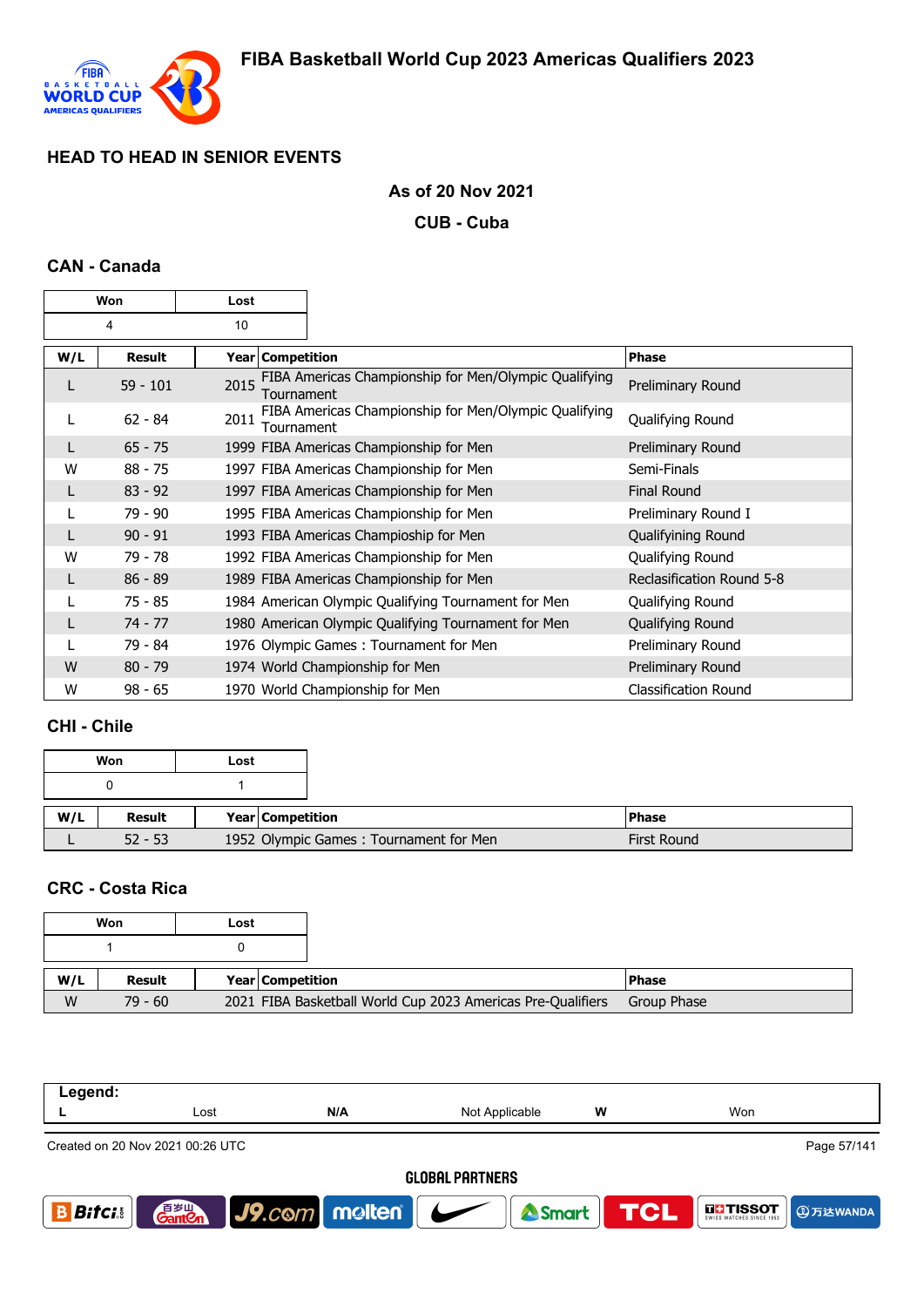

## **As of 20 Nov 2021**

**CUB - Cuba**

#### **DOM - Dominican Republic**

| Won |                            | Lost |                                                                     |                     |
|-----|----------------------------|------|---------------------------------------------------------------------|---------------------|
| 2   |                            |      |                                                                     |                     |
| W/L | Year Competition<br>Result |      |                                                                     | <b>Phase</b>        |
|     | $60 - 90$                  | 2011 | FIBA Americas Championship for Men/Olympic Qualifying<br>Tournament | Qualifying Round    |
| W   | $99 - 86$                  |      | 1995 FIBA Americas Championship for Men                             | Preliminary Round I |
|     | $77 - 85$                  |      | 1989 FIBA Americas Championship for Men                             | Quailifying Round   |
| W   | $100 - 92$                 |      | 1984 American Olympic Qualifying Tournament for Men                 | Qualifying Round    |

### **ESA - El Salvador**

|     | Won       | Lost |                  |                                                             |              |
|-----|-----------|------|------------------|-------------------------------------------------------------|--------------|
|     |           |      |                  |                                                             |              |
| W/L | Result    |      | Year Competition |                                                             | <b>Phase</b> |
| W   | $86 - 70$ |      |                  | 2021 FIBA Basketball World Cup 2023 Americas Pre-Qualifiers | Group Phase  |

### **MEX - Mexico**

| Won |            | Lost               |                                                         |                         |
|-----|------------|--------------------|---------------------------------------------------------|-------------------------|
| 3   |            | 6                  |                                                         |                         |
| W/L | Result     | Year   Competition |                                                         | <b>Phase</b>            |
| L   | $66 - 72$  |                    | 2019 FIBA Basketball World Cup 2019 Americas Qualifiers | 1st Round               |
|     | $52 - 75$  |                    | 2019 FIBA Basketball World Cup 2019 Americas Qualifiers | 1st Round               |
| W   | $71 - 68$  |                    | 1997 FIBA Americas Championship for Men                 | Preliminary Round       |
| W   | $89 - 88$  |                    | 1989 FIBA Americas Championship for Men                 | Quailifying Round       |
| L   | $90 - 103$ |                    | 1984 American Olympic Qualifying Tournament for Men     | <b>Qualifying Round</b> |
|     | 70 - 88    |                    | 1980 American Olympic Qualifying Tournament for Men     | Qualifying Round        |
| W   | $89 - 75$  |                    | 1976 Olympic Games: Tournament for Men                  | Preliminary Round       |
|     | $75 - 76$  |                    | 1968 Olympic Games: Tournament for Men                  | Preliminary Round       |
|     | $31 - 39$  |                    | 1948 Olympic Games: Tournament for Men                  | Preliminary Round       |

| Legend:                |                                                 |                                       |                |            |                   |                 |  |  |  |
|------------------------|-------------------------------------------------|---------------------------------------|----------------|------------|-------------------|-----------------|--|--|--|
|                        | Lost                                            | N/A                                   | Not Applicable | W          | Won               |                 |  |  |  |
|                        | Page 58/141<br>Created on 20 Nov 2021 00:26 UTC |                                       |                |            |                   |                 |  |  |  |
| <b>GLOBAL PARTNERS</b> |                                                 |                                       |                |            |                   |                 |  |  |  |
| <b>Bitci</b>           | 音 <sub>岁Ⅲ</sub><br>Gant <b>C</b> n              | $\bigcup$ J9.com   melten   $\bigcup$ | Smart          | <b>TCL</b> | <b>THE TISSOT</b> | <b>9万达WANDA</b> |  |  |  |
|                        |                                                 |                                       |                |            |                   |                 |  |  |  |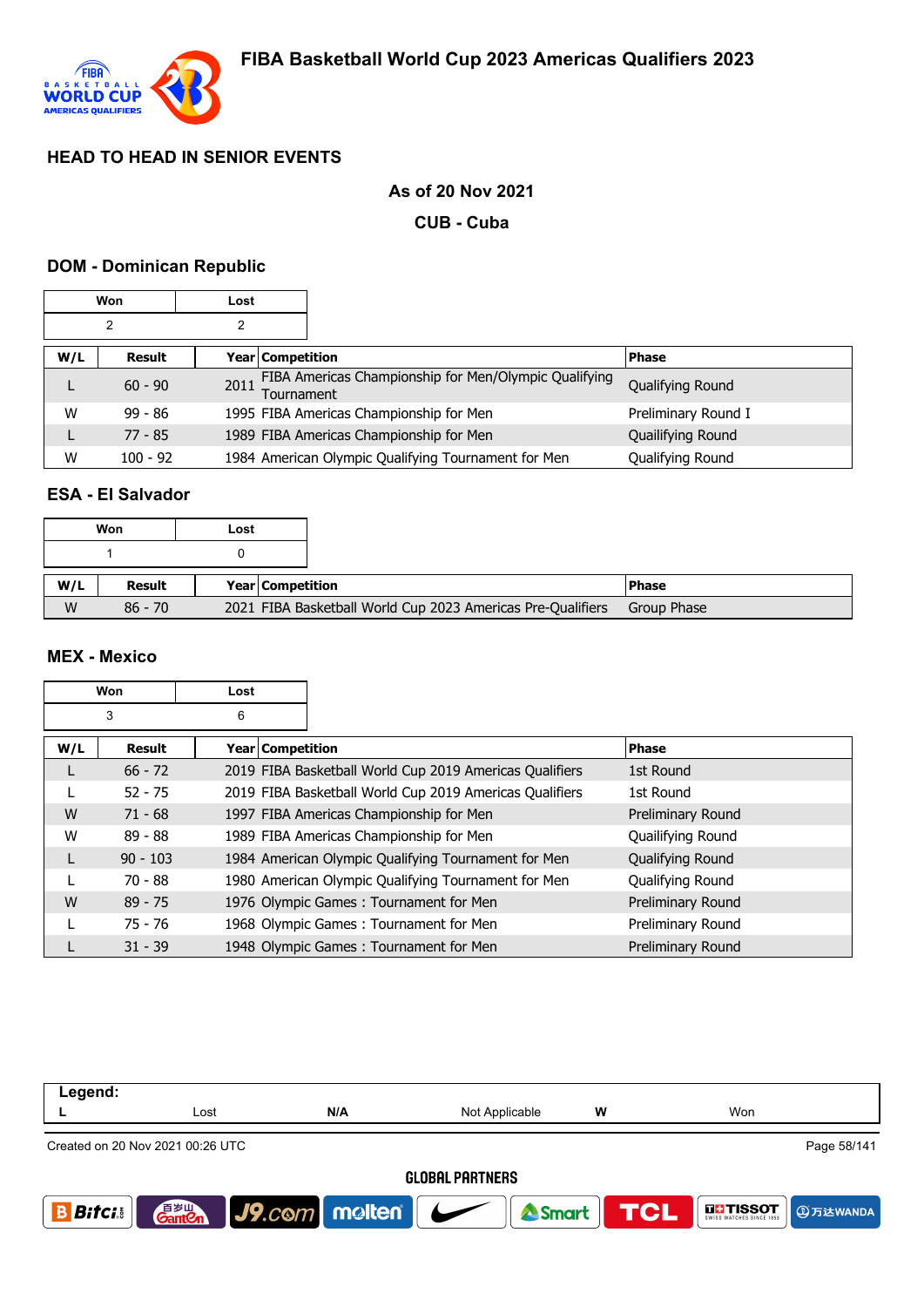

### **As of 20 Nov 2021**

**CUB - Cuba**

### **PAN - Panama**

| Won |            | Lost |                    |                                                     |                             |
|-----|------------|------|--------------------|-----------------------------------------------------|-----------------------------|
| 5   |            |      |                    |                                                     |                             |
| W/L | Result     |      | Year   Competition |                                                     | <b>Phase</b>                |
| W   | $96 - 83$  |      |                    | 1993 FIBA Americas Champioship for Men              | Classification Round 5-8    |
| L   | $67 - 86$  |      |                    | 1992 FIBA Americas Championship for Men             | Qualifying Round            |
| W   | $94 - 80$  |      |                    | 1989 FIBA Americas Championship for Men             | Quailifying Round           |
| W   | $103 - 82$ |      |                    | 1984 American Olympic Qualifying Tournament for Men | Qualifying Round            |
| W   | $87 - 71$  |      |                    | 1970 World Championship for Men                     | <b>Classification Round</b> |
| W   | $91 - 88$  |      |                    | 1968 Olympic Games: Tournament for Men              | <b>Final Round</b>          |

### **PUR - Puerto Rico**

| Won |            | Lost               |                                                         |                     |
|-----|------------|--------------------|---------------------------------------------------------|---------------------|
|     | 0          | 11                 |                                                         |                     |
| W/L | Result     | Year   Competition |                                                         | <b>Phase</b>        |
| L   | $80 - 84$  |                    | 2019 FIBA Basketball World Cup 2019 Americas Qualifiers | 1st Round           |
|     | $72 - 95$  |                    | 2019 FIBA Basketball World Cup 2019 Americas Qualifiers | 1st Round           |
| L   | $61 - 91$  | 2015<br>Tournament | FIBA Americas Championship for Men/Olympic Qualifying   | Preliminary Round   |
|     | $81 - 116$ |                    | 1997 FIBA Americas Championship for Men                 | Semi-Finals         |
| L   | $95 - 105$ |                    | 1995 FIBA Americas Championship for Men                 | Preliminary Round I |
|     | 79 - 110   |                    | 1993 FIBA Americas Champioship for Men                  | Qualifyining Round  |
| L   | $98 - 101$ |                    | 1989 FIBA Americas Championship for Men                 | Quailifying Round   |
|     | $86 - 97$  |                    | 1984 American Olympic Qualifying Tournament for Men     | Qualifying Round    |
| L   | $88 - 113$ |                    | 1980 American Olympic Qualifying Tournament for Men     | Qualifying Round    |
|     | $97 - 98$  |                    | 1974 World Championship for Men                         | Final Round         |
|     | $65 - 71$  |                    | 1968 Olympic Games: Tournament for Men                  | Semi-Final Round    |

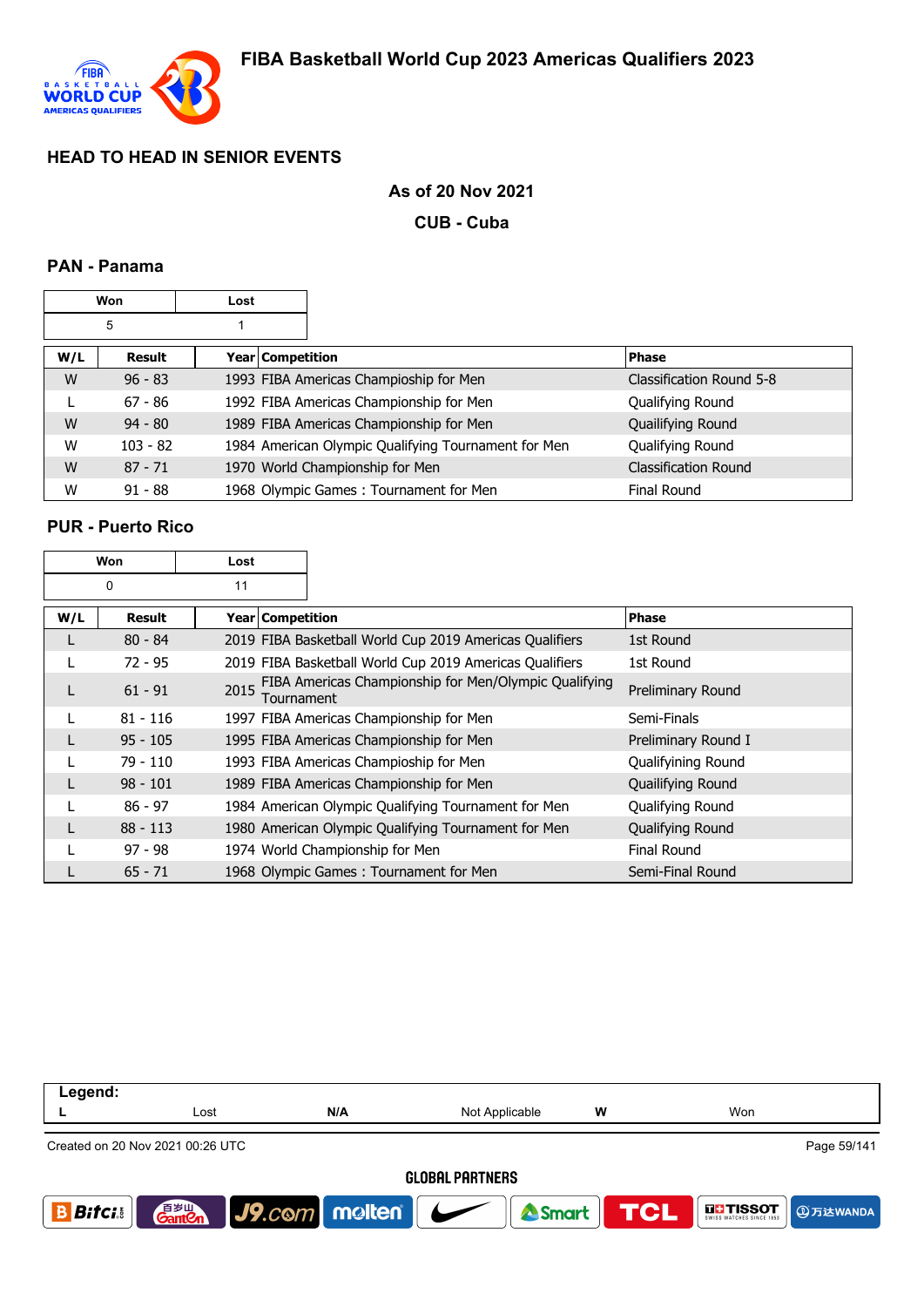

#### **As of 20 Nov 2021**

**CUB - Cuba**

#### **URU - Uruguay**

|     | Won        | Lost               |                                                     |                      |
|-----|------------|--------------------|-----------------------------------------------------|----------------------|
|     | 5          | 2                  |                                                     |                      |
| W/L | Result     | Year   Competition |                                                     | <b>Phase</b>         |
| L   | $84 - 87$  |                    | 1999 FIBA Americas Championship for Men             | Preliminary Round    |
| W   | $88 - 63$  |                    | 1997 FIBA Americas Championship for Men             | Preliminary Round    |
| W   | $109 - 89$ |                    | 1995 FIBA Americas Championship for Men             | Preliminary Round II |
| W   | $90 - 76$  |                    | 1993 FIBA Americas Champioship for Men              | Qualifyining Round   |
| W   | $87 - 76$  |                    | 1986 World Championship for Men                     | Preliminary Round    |
|     | $88 - 95$  |                    | 1984 American Olympic Qualifying Tournament for Men | Qualifying Round     |
| W   | $103 - 81$ |                    | 1980 American Olympic Qualifying Tournament for Men | Qualifying Round     |

#### **USA - USA**

| Won |            | Lost             |                                                         |                   |
|-----|------------|------------------|---------------------------------------------------------|-------------------|
|     | 0          | 9                |                                                         |                   |
| W/L | Result     | Year Competition |                                                         | <b>Phase</b>      |
| L   | $62 - 93$  |                  | 2019 FIBA Basketball World Cup 2019 Americas Qualifiers | 1st Round         |
|     | $48 - 84$  |                  | 2019 FIBA Basketball World Cup 2019 Americas Qualifiers | 1st Round         |
|     | $52 - 88$  |                  | 1999 FIBA Americas Championship for Men                 | Preliminary Round |
| L   | $88 - 100$ |                  | 1997 FIBA Americas Championship for Men                 | Semi-Finals       |
| L   | $57 - 136$ |                  | 1992 FIBA Americas Championship for Men                 | Qualifying Round  |
|     | $92 - 95$  |                  | 1989 FIBA Americas Championship for Men                 | Quailifying Round |
| L   | $70 - 83$  |                  | 1974 World Championship for Men                         | Final Round       |
|     | $48 - 67$  |                  | 1972 Olympic Games: Tournament for Men                  | Preliminary Round |
|     | $53 - 74$  |                  | 1970 World Championship for Men                         | Preliminary Round |

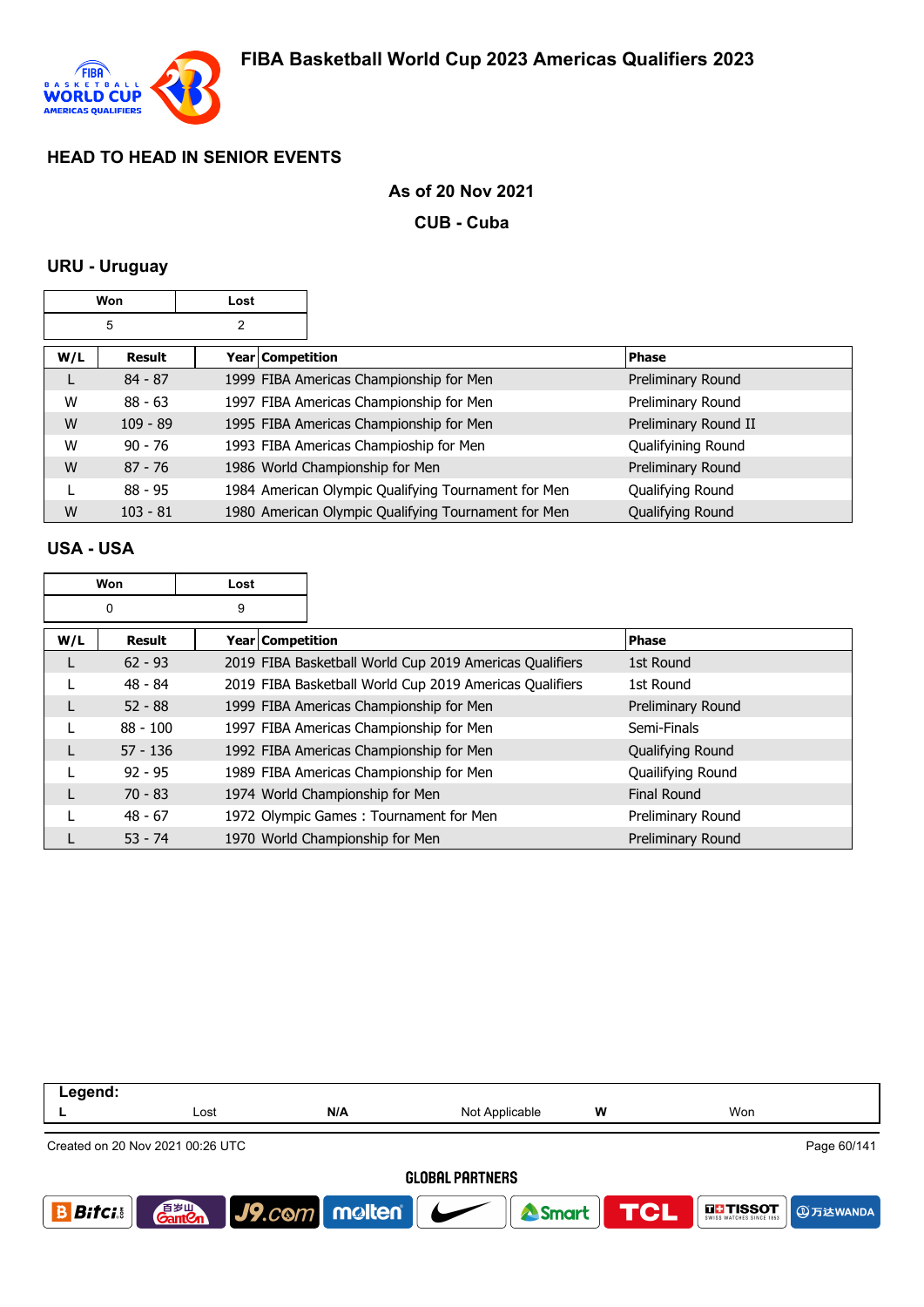

### **As of 20 Nov 2021**

**CUB - Cuba**

### **VEN - Venezuela**

| Won |             | Lost |                  |                                                            |                   |
|-----|-------------|------|------------------|------------------------------------------------------------|-------------------|
|     | 2           |      |                  |                                                            |                   |
| W/L | Result      |      | Year Competition |                                                            | <b>Phase</b>      |
| ┗   | $52 - 73$   |      | Tournament       | 2015 FIBA Americas Championship for Men/Olympic Qualifying | Preliminary Round |
|     | $69 - 106$  | 2011 | Tournament       | FIBA Americas Championship for Men/Olympic Qualifying      | Qualifying Round  |
| W   | $102 - 100$ |      |                  | 1997 FIBA Americas Championship for Men                    | Semi-Finals       |
| W   | $103 - 98$  |      |                  | 1993 FIBA Americas Champioship for Men                     | Final Round       |

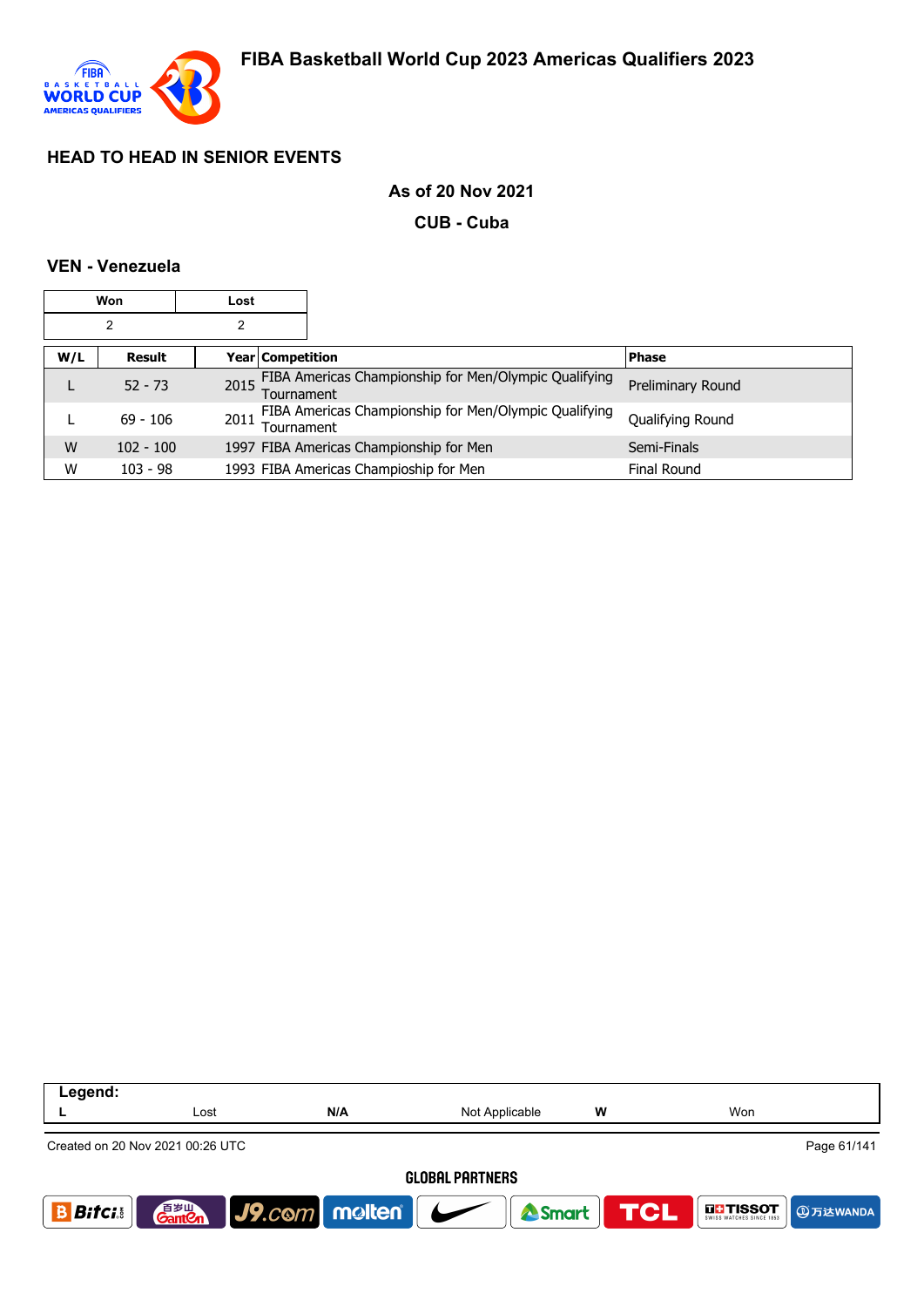

#### **As of 20 Nov 2021**

#### **DOM - Dominican Republic**

| <b>Total Summary</b> |       |                |                |                |              |                |
|----------------------|-------|----------------|----------------|----------------|--------------|----------------|
| <b>Team Name</b>     | Win % | Played         | Won            | Lost           | For          | <b>Against</b> |
| Chile                | 100   | $\overline{2}$ | $\overline{2}$ | $\mathbf{0}$   | 145          | 111            |
| Paraguay             | 100   | 1              | 1              | 0              | 83           | 54             |
| Virgin Islands       | 100   | 3              | 3              | $\mathbf 0$    | 281          | 239            |
| Panama               | 66    | 9              | 6              | 3              | 802          | 734            |
| Uruguay              | 55    | 9              | 5              | $\overline{4}$ | 727          | 709            |
| Cuba                 | 50    | 4              | $\overline{2}$ | $\overline{2}$ | 353          | 336            |
| Mexico               | 42    | $\overline{7}$ | 3              | $\overline{4}$ | 609          | 628            |
| Venezuela            | 41    | 12             | 5              | 7              | 944          | 938            |
| <b>Bahamas</b>       | 33    | 3              | $\mathbf{1}$   | 2              | 265          | 267            |
| Argentina            | 27    | 11             | 3              | 8              | 868          | 976            |
| Canada               | 25    | 12             | 3              | 9              | 953          | 1085           |
| Puerto Rico          | 21    | 14             | 3              | 11             | 1164         | 1294           |
| <b>Brazil</b>        | 16    | 12             | $\overline{2}$ | 10             | 899          | 1009           |
| <b>USA</b>           | 11    | 9              | $\mathbf{1}$   | 8              | 707          | 919            |
| <b>Bolivia</b>       | N/A   | $\mathbf 0$    | $\mathbf{0}$   | $\mathbf 0$    | $\mathbf{0}$ | 0              |
| Costa Rica           | N/A   | 0              | 0              | 0              | 0            | 0              |
| Colombia             | N/A   | $\mathbf 0$    | $\bf{0}$       | $\mathbf 0$    | $\mathbf 0$  | $\pmb{0}$      |
| El Salvador          | N/A   | 0              | 0              | 0              | 0            | 0              |
| Nicaragua            | N/A   | $\mathbf 0$    | 0              | 0              | $\mathbf 0$  | $\mathbf 0$    |
| <b>Total</b>         | 37    | 108            | 40             | 68             | 8800         | 9299           |

#### **Overview per opponent**

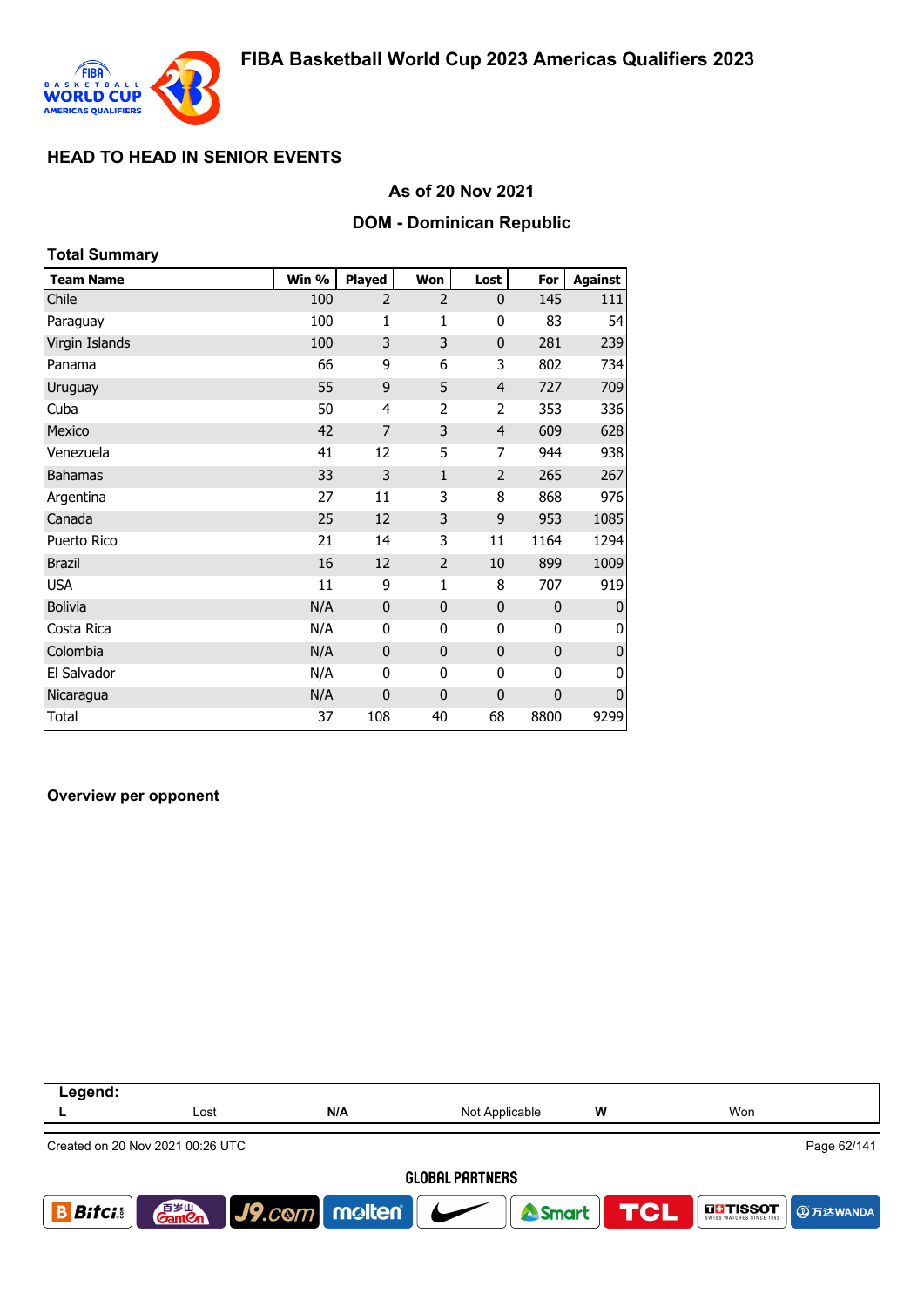

#### **As of 20 Nov 2021**

### **DOM - Dominican Republic**

### **ARG - Argentina**

| Won |               | Lost               |                                                       |                           |
|-----|---------------|--------------------|-------------------------------------------------------|---------------------------|
|     | 3             | 8                  |                                                       |                           |
| W/L | <b>Result</b> | Year Competition   |                                                       | <b>Phase</b>              |
| L   | $84 - 92$     | 2015<br>Tournament | FIBA Americas Championship for Men/Olympic Qualifying | Second Round              |
| W   | $91 - 72$     |                    | 2013 FIBA Americas Championship for Men               | Preliminary Round         |
|     | $93 - 103$    |                    | 2013 FIBA Americas Championship for Men               | <b>Final Round</b>        |
|     | $58 - 84$     | 2011<br>Tournament | FIBA Americas Championship for Men/Olympic Qualifying | Second Round              |
|     | $87 - 89$     |                    | 2009 FIBA Americas Championship for Men               | Qualifying Round          |
|     | $60 - 84$     |                    | 2005 FIBA Americas Championship for Men               | Preliminary Round         |
|     | $72 - 102$    |                    | 2003 FIBA Americas Championship for Men               | <b>Quarter Finals</b>     |
|     | $71 - 85$     |                    | 1999 FIBA Americas Championship for Men               | Quarter-Finals            |
|     | $75 - 97$     |                    | 1995 FIBA Americas Championship for Men               | Preliminary Round II      |
| W   | $89 - 85$     |                    | 1989 FIBA Americas Championship for Men               | Reclasification Round 5-8 |
| W   | $88 - 83$     |                    | 1984 American Olympic Qualifying Tournament for Men   | Qualifying Round          |

#### **BAH - Bahamas**

|     | Won<br>Lost |                         |                                                         |                      |
|-----|-------------|-------------------------|---------------------------------------------------------|----------------------|
|     |             |                         |                                                         |                      |
| W/L | Result      | <b>Year Competition</b> |                                                         | <b>Phase</b>         |
|     | $82 - 83$   |                         | 2019 FIBA Basketball World Cup 2019 Americas Qualifiers | 1st Round            |
| W   | $96 - 63$   |                         | 2019 FIBA Basketball World Cup 2019 Americas Qualifiers | 1st Round            |
|     | $87 - 121$  |                         | 1995 FIBA Americas Championship for Men                 | Preliminary Round II |

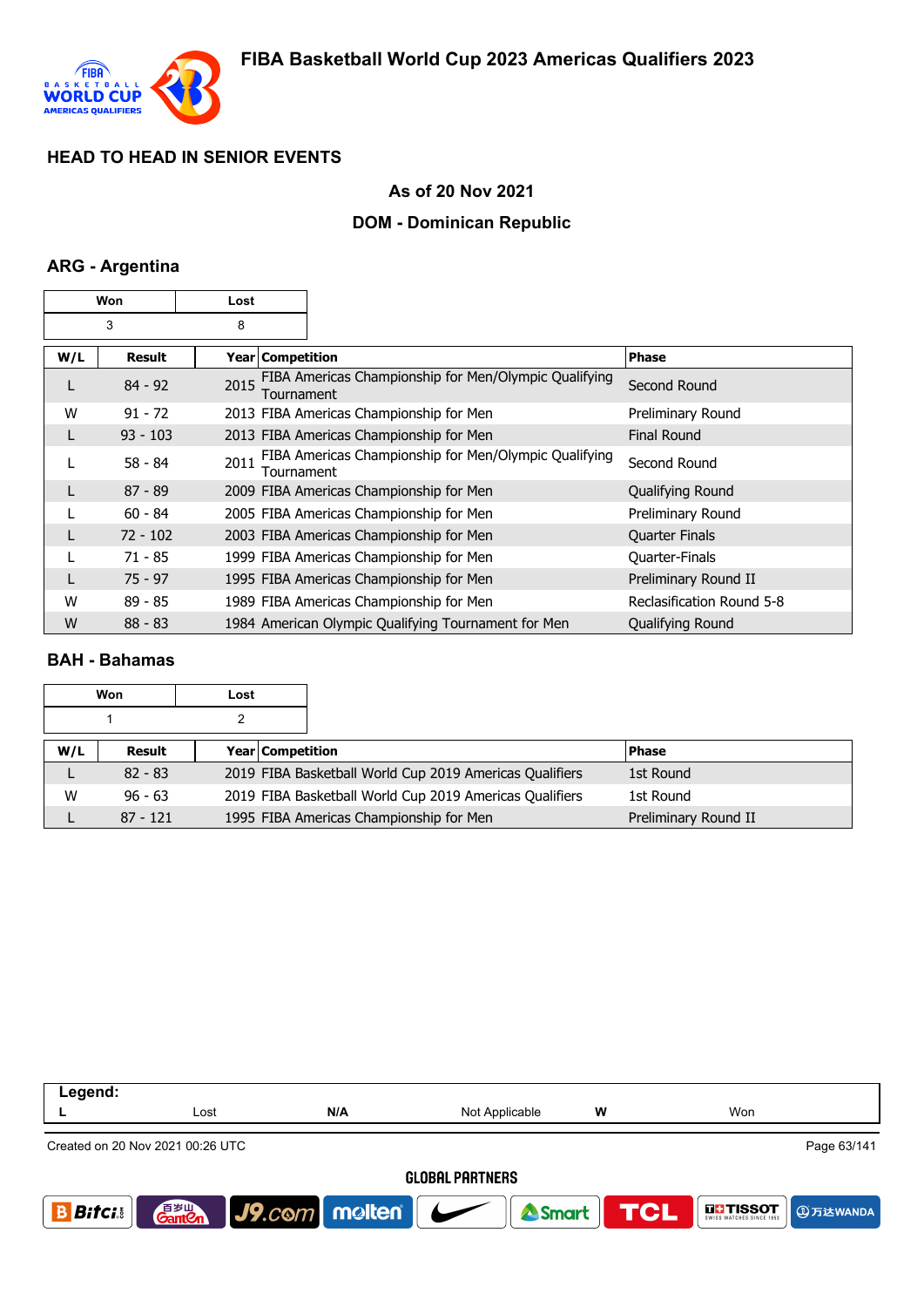

### **As of 20 Nov 2021**

### **DOM - Dominican Republic**

#### **BRA - Brazil**

| Won |               | Lost |                    |                                                         |                      |
|-----|---------------|------|--------------------|---------------------------------------------------------|----------------------|
| 2   |               | 10   |                    |                                                         |                      |
| W/L | <b>Result</b> |      | Year   Competition |                                                         | <b>Phase</b>         |
| L   | $63 - 71$     |      |                    | 2019 FIBA Basketball World Cup 2019 Americas Qualifiers | 2nd Round            |
| L   | $82 - 100$    |      |                    | 2019 FIBA Basketball World Cup 2019 Americas Qualifiers | 2nd Round            |
| L   | $65 - 71$     | 2015 | Tournament         | FIBA Americas Championship for Men/Olympic Qualifying   | Preliminary Round    |
| W   | 79 - 74       | 2011 | Tournament         | FIBA Americas Championship for Men/Olympic Qualifying   | Qualifying Round     |
| L   | $76 - 83$     | 2011 | Tournament         | FIBA Americas Championship for Men/Olympic Qualifying   | Semi Final Round     |
|     | $68 - 81$     |      |                    | 2009 FIBA Americas Championship for Men                 | Qualifying Round     |
| L   | $72 - 80$     |      |                    | 2005 FIBA Americas Championship for Men                 | Quarter Final Round  |
|     | $72 - 104$    |      |                    | 2003 FIBA Americas Championship for Men                 | Preliminary Round    |
|     | $64 - 70$     |      |                    | 1999 FIBA Americas Championship for Men                 | Preliminary Round    |
| W   | $100 - 98$    |      |                    | 1995 FIBA Americas Championship for Men                 | Preliminary Round II |
| L   | $80 - 84$     |      |                    | 1993 FIBA Americas Champioship for Men                  | Qualifyining Round   |
|     | 78 - 93       |      |                    | 1984 American Olympic Qualifying Tournament for Men     | Qualifying Round     |

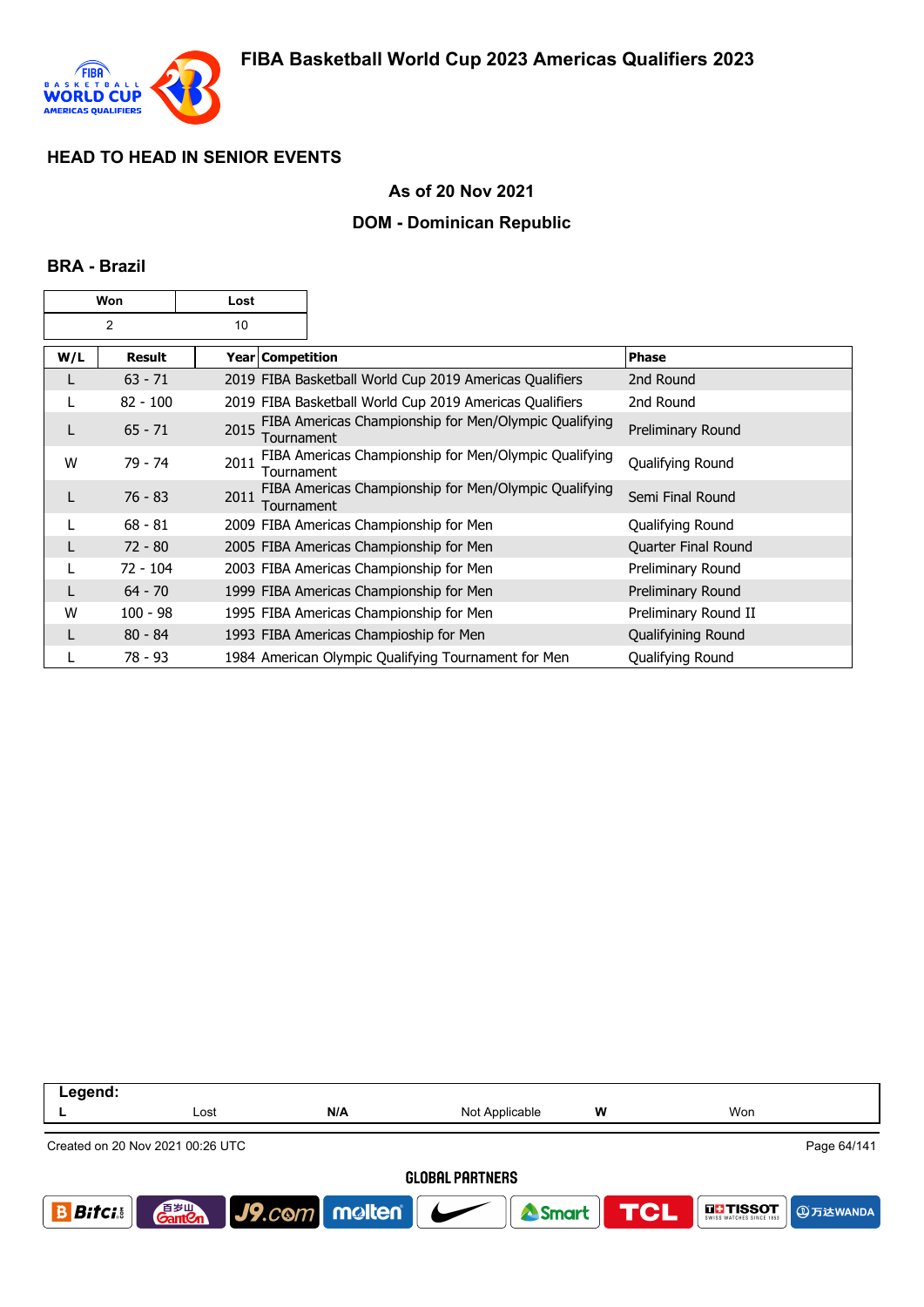

#### **As of 20 Nov 2021**

### **DOM - Dominican Republic**

#### **CAN - Canada**

| Won |               | Lost                      |                                                         |                       |
|-----|---------------|---------------------------|---------------------------------------------------------|-----------------------|
|     | 3             | 9                         |                                                         |                       |
| W/L | <b>Result</b> | <b>Year   Competition</b> |                                                         | <b>Phase</b>          |
| L   | $61 - 97$     |                           | 2019 FIBA Basketball World Cup 2019 Americas Qualifiers | 1st Round             |
| W   | $88 - 76$     |                           | 2019 FIBA Basketball World Cup 2019 Americas Qualifiers | 1st Round             |
| L   | $103 - 120$   | 2015<br>Tournament        | FIBA Americas Championship for Men/Olympic Qualifying   | Second Round          |
| W   | $81 - 74$     |                           | 2013 FIBA Americas Championship for Men                 | Second Round          |
| L   | $72 - 73$     | 2011<br>Tournament        | FIBA Americas Championship for Men/Olympic Qualifying   | Qualifying Round      |
|     | 76 - 80       |                           | 2009 FIBA Americas Championship for Men                 | Quarter Final Round   |
|     | $75 - 78$     |                           | 2003 FIBA Americas Championship for Men                 | <b>Quarter Finals</b> |
|     | $64 - 81$     |                           | 1999 FIBA Americas Championship for Men                 | Quarter-Finals        |
|     | $85 - 109$    |                           | 1997 FIBA Americas Championship for Men                 | Preliminary Round     |
| W   | $82 - 79$     |                           | 1995 FIBA Americas Championship for Men                 | Preliminary Round I   |
|     | $84 - 108$    |                           | 1989 FIBA Americas Championship for Men                 | <b>Final Round</b>    |
|     | $82 - 110$    |                           | 1984 American Olympic Qualifying Tournament for Men     | Qualifying Round      |

#### **CHI - Chile**

|     | Won           | Lost |                  |                                                         |               |  |
|-----|---------------|------|------------------|---------------------------------------------------------|---------------|--|
|     |               |      |                  |                                                         |               |  |
| W/L | <b>Result</b> |      | Year Competition |                                                         | <b>IPhase</b> |  |
| W   | $74 - 65$     |      |                  | 2019 FIBA Basketball World Cup 2019 Americas Qualifiers | 2nd Round     |  |
| W   | 71 - 46       |      |                  | 2019 FIBA Basketball World Cup 2019 Americas Qualifiers | 2nd Round     |  |

### **CUB - Cuba**

| Won |            | Lost |                  |                                                       |                     |
|-----|------------|------|------------------|-------------------------------------------------------|---------------------|
|     | 2          |      |                  |                                                       |                     |
| W/L | Result     |      | Year Competition |                                                       | <b>Phase</b>        |
| W   | $90 - 60$  | 2011 | Tournament       | FIBA Americas Championship for Men/Olympic Qualifying | Qualifying Round    |
|     | $86 - 99$  |      |                  | 1995 FIBA Americas Championship for Men               | Preliminary Round I |
| W   | $85 - 77$  |      |                  | 1989 FIBA Americas Championship for Men               | Quailifying Round   |
|     | $92 - 100$ |      |                  | 1984 American Olympic Qualifying Tournament for Men   | Qualifying Round    |

| . |      |     |                   |   |     |
|---|------|-----|-------------------|---|-----|
|   | Lost | N/A | Not<br>Applicable | W | Won |
|   |      |     |                   |   |     |

Created on 20 Nov 2021 00:26 UTC

Page 65/141

**4万达WANDA** 

**THE TISSOT** 

**TCL** 

#### **GLOBAL PARTNERS**



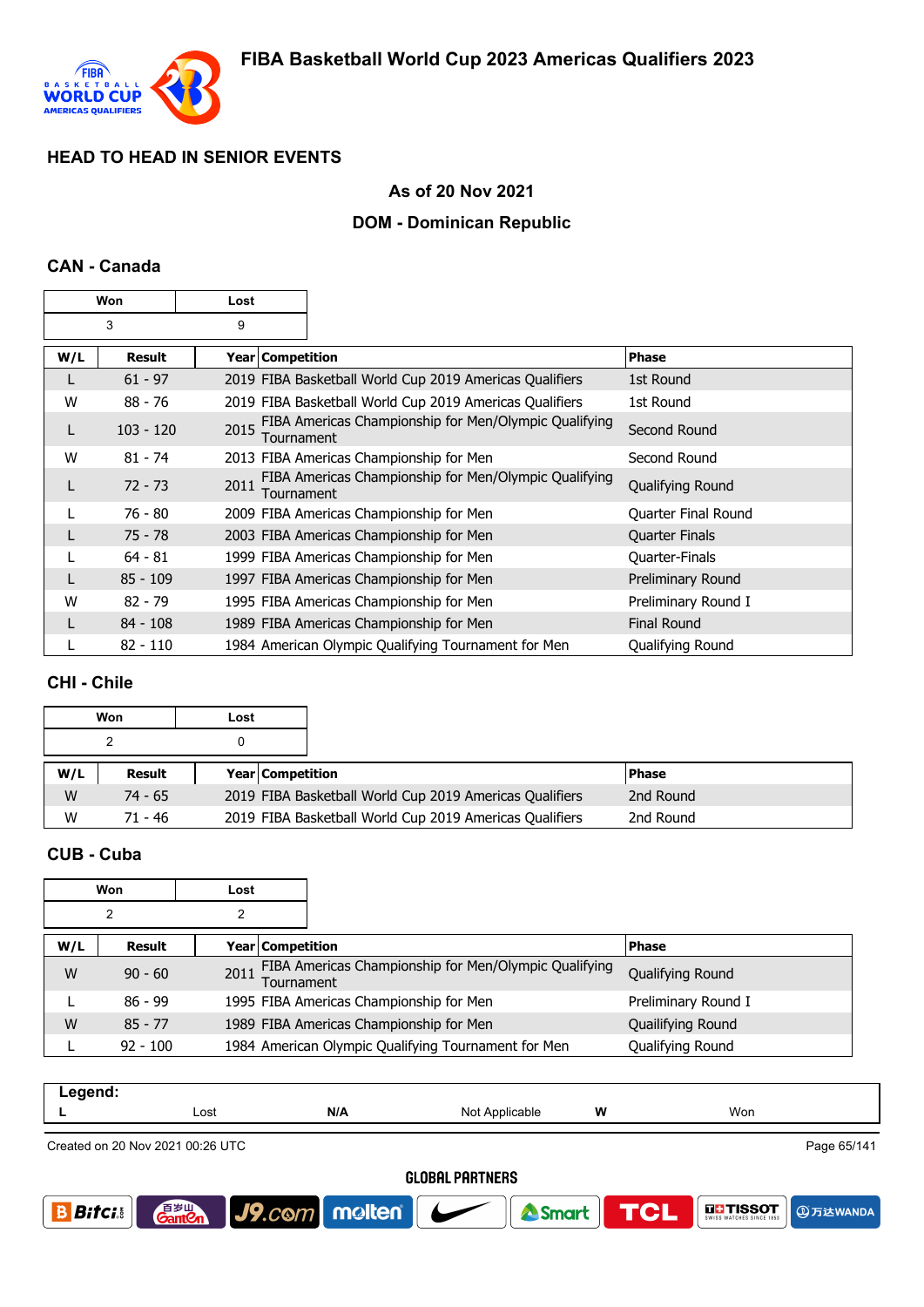

### **As of 20 Nov 2021**

## **DOM - Dominican Republic**

#### **ISV - Virgin Islands**

|     | Won        | Lost |                                                         |                   |
|-----|------------|------|---------------------------------------------------------|-------------------|
|     |            | 0    |                                                         |                   |
| W/L | Result     |      | <b>Year Competition</b>                                 | <b>Phase</b>      |
| W   | $99 - 89$  |      | 2019 FIBA Basketball World Cup 2019 Americas Qualifiers | 1st Round         |
| W   | $113 - 85$ |      | 2019 FIBA Basketball World Cup 2019 Americas Qualifiers | 1st Round         |
| W   | $69 - 65$  |      | 2003 FIBA Americas Championship for Men                 | Preliminary Round |

#### **MEX - Mexico**

|     | Won        | Lost |                         |                                                       |                       |
|-----|------------|------|-------------------------|-------------------------------------------------------|-----------------------|
|     | 3          | 4    |                         |                                                       |                       |
| W/L | Result     |      | <b>Year Competition</b> |                                                       | <b>Phase</b>          |
|     | $66 - 84$  | 2015 | Tournament              | FIBA Americas Championship for Men/Olympic Qualifying | Preliminary Round     |
|     | $61 - 85$  |      |                         | 2013 FIBA Americas Championship for Men               | Preliminary Round     |
| W   | $86 - 73$  |      |                         | 2009 FIBA Americas Championship for Men               | Quarter Final Round   |
| W   | $104 - 94$ |      |                         | 2005 FIBA Americas Championship for Men               | Preliminary Round     |
|     | $91 - 100$ |      |                         | 2003 FIBA Americas Championship for Men               | <b>Quarter Finals</b> |
| W   | $106 - 96$ |      |                         | 1989 FIBA Americas Championship for Men               | Quailifying Round     |
|     | $95 - 96$  |      |                         | 1984 American Olympic Qualifying Tournament for Men   | Qualifying Round      |

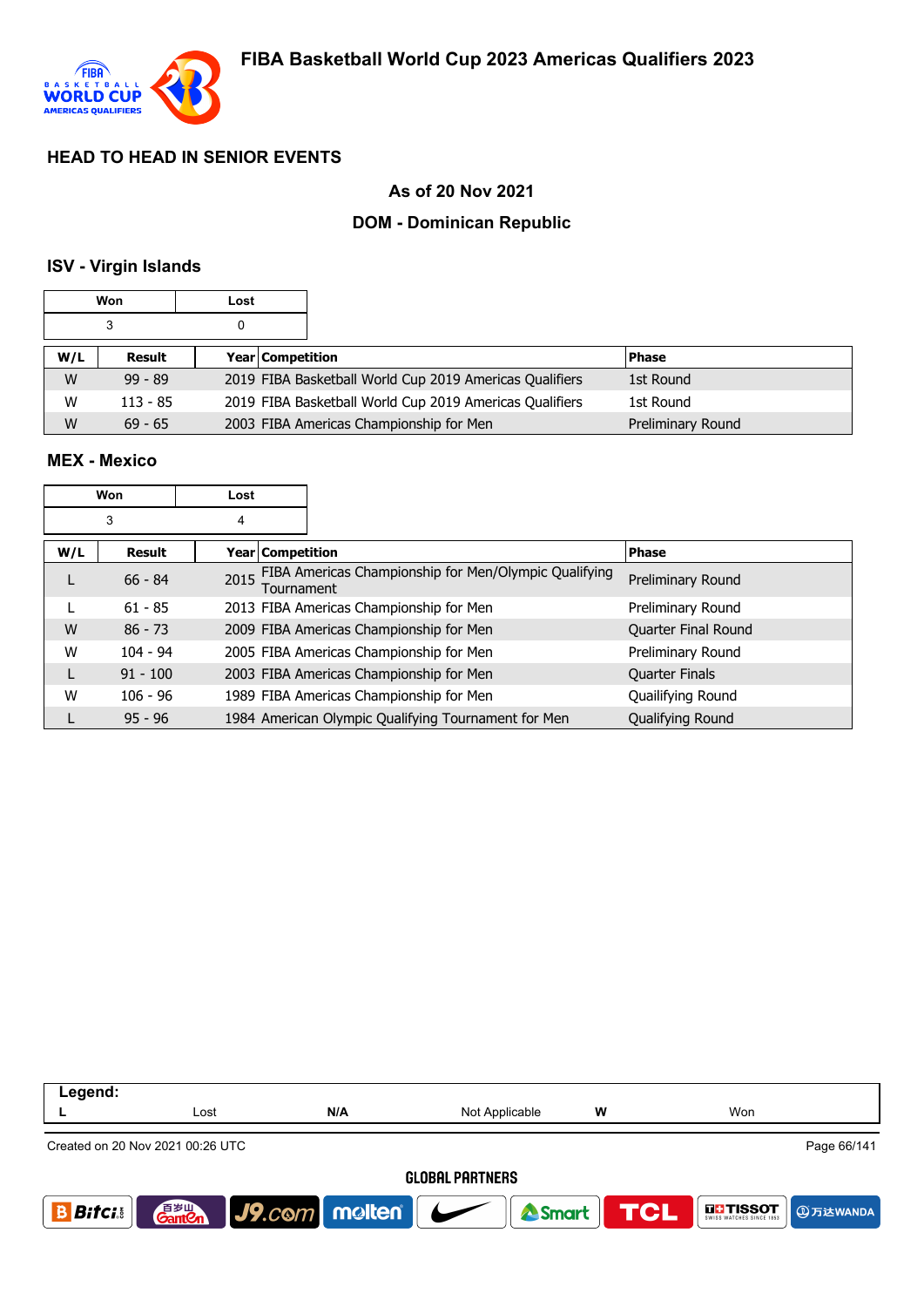

### **As of 20 Nov 2021**

### **DOM - Dominican Republic**

### **PAN - Panama**

| Won<br>Lost |               |      |                                                                            |                     |
|-------------|---------------|------|----------------------------------------------------------------------------|---------------------|
|             | 6             | 3    |                                                                            |                     |
| W/L         | <b>Result</b> |      | Year   Competition                                                         | <b>Phase</b>        |
| W           | $86 - 64$     |      | 2017 FIBA AmeriCup                                                         | Group Phase         |
| W           | $83 - 66$     | 2015 | FIBA Americas Championship for Men/Olympic Qualifying<br><b>Fournament</b> | Preliminary Round   |
| W           | $92 - 68$     | 2011 | FIBA Americas Championship for Men/Olympic Qualifying<br>Tournament        | Second Round        |
| W           | $100 - 87$    |      | 2009 FIBA Americas Championship for Men                                    | Qualifying Round    |
| L           | 78 - 88       |      | 2005 FIBA Americas Championship for Men                                    | Quarter Final Round |
| W           | $77 - 73$     |      | 1999 FIBA Americas Championship for Men                                    | Preliminary Round   |
| L           | $83 - 89$     |      | 1993 FIBA Americas Champioship for Men                                     | Qualifyining Round  |
| W           | $105 - 84$    |      | 1989 FIBA Americas Championship for Men                                    | Quailifying Round   |
|             | $98 - 115$    |      | 1984 American Olympic Qualifying Tournament for Men                        | Qualifying Round    |

#### **PAR - Paraguay**

|     | Won       | Lost |                  |                                                              |  |
|-----|-----------|------|------------------|--------------------------------------------------------------|--|
|     |           |      |                  |                                                              |  |
| W/L | Result    |      | Year Competition | <b>Phase</b>                                                 |  |
| W   | $83 - 54$ |      |                  | 2013 FIBA Americas Championship for Men<br>Preliminary Round |  |

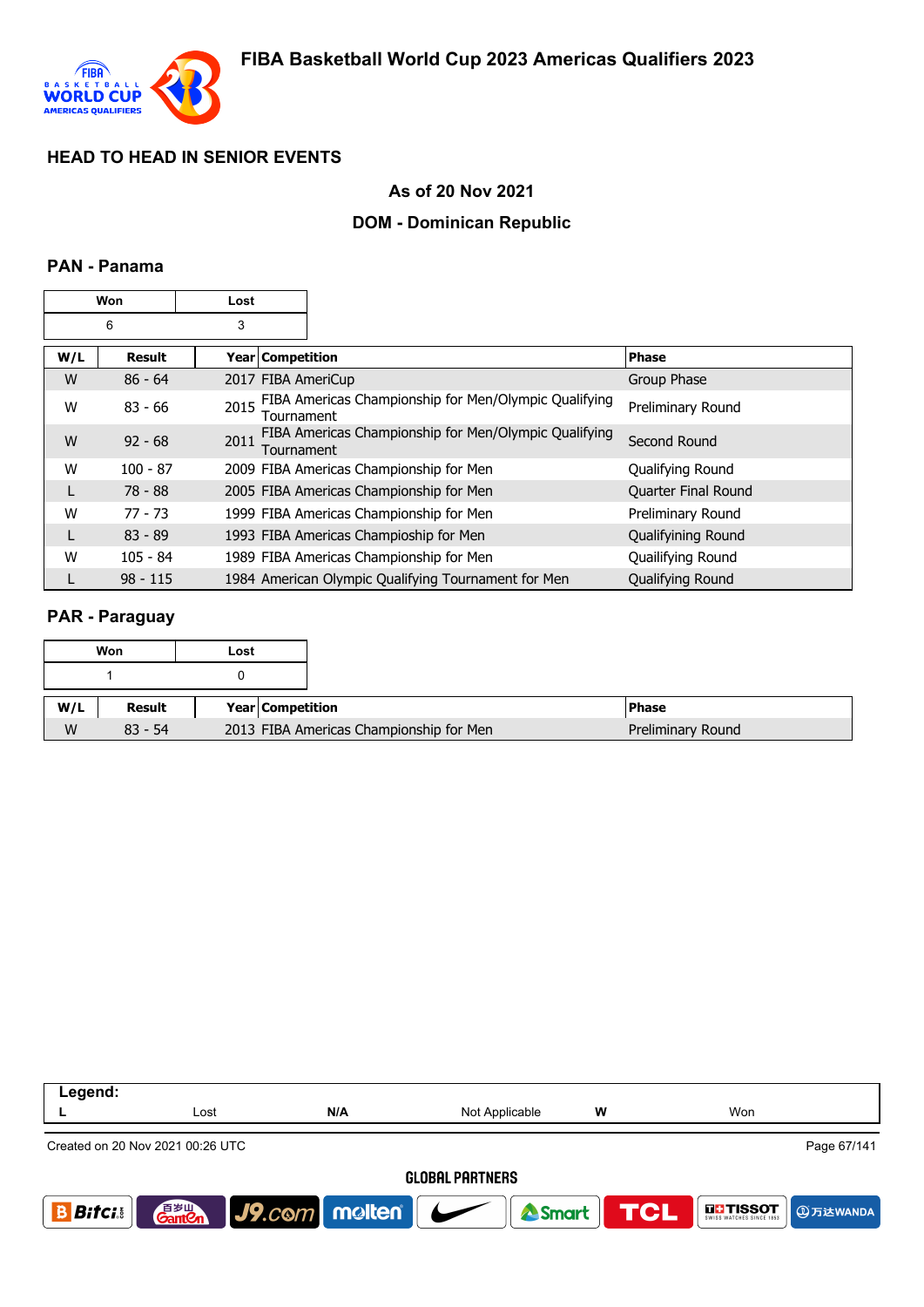

### **As of 20 Nov 2021**

### **DOM - Dominican Republic**

#### **PUR - Puerto Rico**

|     | Won        | Lost |                  |                                                     |                                                       |                             |
|-----|------------|------|------------------|-----------------------------------------------------|-------------------------------------------------------|-----------------------------|
|     | 3          | 11   |                  |                                                     |                                                       |                             |
| W/L | Result     |      | Year Competition |                                                     |                                                       | <b>Phase</b>                |
| L   | $92 - 98$  | 2015 | Tournament       |                                                     | FIBA Americas Championship for Men/Olympic Qualifying | Second Round                |
| W   | $99 - 84$  |      |                  | 2013 FIBA Americas Championship for Men             |                                                       | Second Round                |
| L   | $67 - 79$  |      |                  | 2013 FIBA Americas Championship for Men             |                                                       | Semi Final Round            |
| L   | $62 - 79$  | 2011 | Tournament       |                                                     | FIBA Americas Championship for Men/Olympic Qualifying | Second Round                |
| W   | $103 - 89$ | 2011 | Tournament       |                                                     | FIBA Americas Championship for Men/Olympic Qualifying | <b>Final Round</b>          |
|     | $76 - 85$  |      |                  | 2009 FIBA Americas Championship for Men             |                                                       | Quarter Final Round         |
| W   | $89 - 86$  |      |                  | 2005 FIBA Americas Championship for Men             |                                                       | Preliminary Round           |
|     | $61 - 94$  |      |                  | 2003 FIBA Americas Championship for Men             |                                                       | Quarter Finals              |
|     | $95 - 103$ |      |                  | 1999 FIBA Americas Championship for Men             |                                                       | Preliminary Round           |
|     | $85 - 88$  |      |                  | 1997 FIBA Americas Championship for Men             |                                                       | Preliminary Round           |
|     | $75 - 82$  |      |                  | 1995 FIBA Americas Championship for Men             |                                                       | Preliminary Round I         |
|     | $73 - 101$ |      |                  | 1989 FIBA Americas Championship for Men             |                                                       | Quailifying Round           |
|     | $98 - 107$ |      |                  | 1984 American Olympic Qualifying Tournament for Men |                                                       | Qualifying Round            |
|     | 89 - 119   |      |                  | 1978 World Championship for Men                     |                                                       | <b>Classification Round</b> |

### **URU - Uruguay**

|     | Won<br>Lost |      |                    |                                                       |                      |
|-----|-------------|------|--------------------|-------------------------------------------------------|----------------------|
|     | 5           | 4    |                    |                                                       |                      |
| W/L | Result      |      | Year   Competition |                                                       | <b>Phase</b>         |
| L   | $57 - 66$   |      |                    | 2017 FIBA AmeriCup                                    | Group Phase          |
| W   | $90 - 70$   | 2015 | Tournament         | FIBA Americas Championship for Men/Olympic Qualifying | Preliminary Round    |
| W   | $86 - 78$   |      |                    | 2013 FIBA Americas Championship for Men               | Second Round         |
| W   | 84 - 76     | 2011 | Tournament         | FIBA Americas Championship for Men/Olympic Qualifying | Second Round         |
| W   | $80 - 74$   |      |                    | 2009 FIBA Americas Championship for Men               | Quarter Final Round  |
| W   | $72 - 69$   |      |                    | 2005 FIBA Americas Championship for Men               | Preliminary Round    |
| L   | $71 - 78$   |      |                    | 1999 FIBA Americas Championship for Men               | Quarter-Finals       |
|     | $81 - 88$   |      |                    | 1995 FIBA Americas Championship for Men               | Preliminary Round II |
|     | $106 - 110$ |      |                    | 1984 American Olympic Qualifying Tournament for Men   | Qualifying Round     |

| Legend: |      |     |                |   |     |                      |
|---------|------|-----|----------------|---|-----|----------------------|
|         | Lost | N/A | Not Applicable | W | Won |                      |
|         |      |     |                |   |     |                      |
|         | O(1) |     |                |   |     | $D0 \approx 0.014A4$ |

Created on 20 Nov 2021 00:26 UTC

**GantOn** 

J9.com molten

Page 68/141

**A**万达WANDA

**DE-TISSOT** 

**GLOBAL PARTNERS** 

Smart

**TCL** 

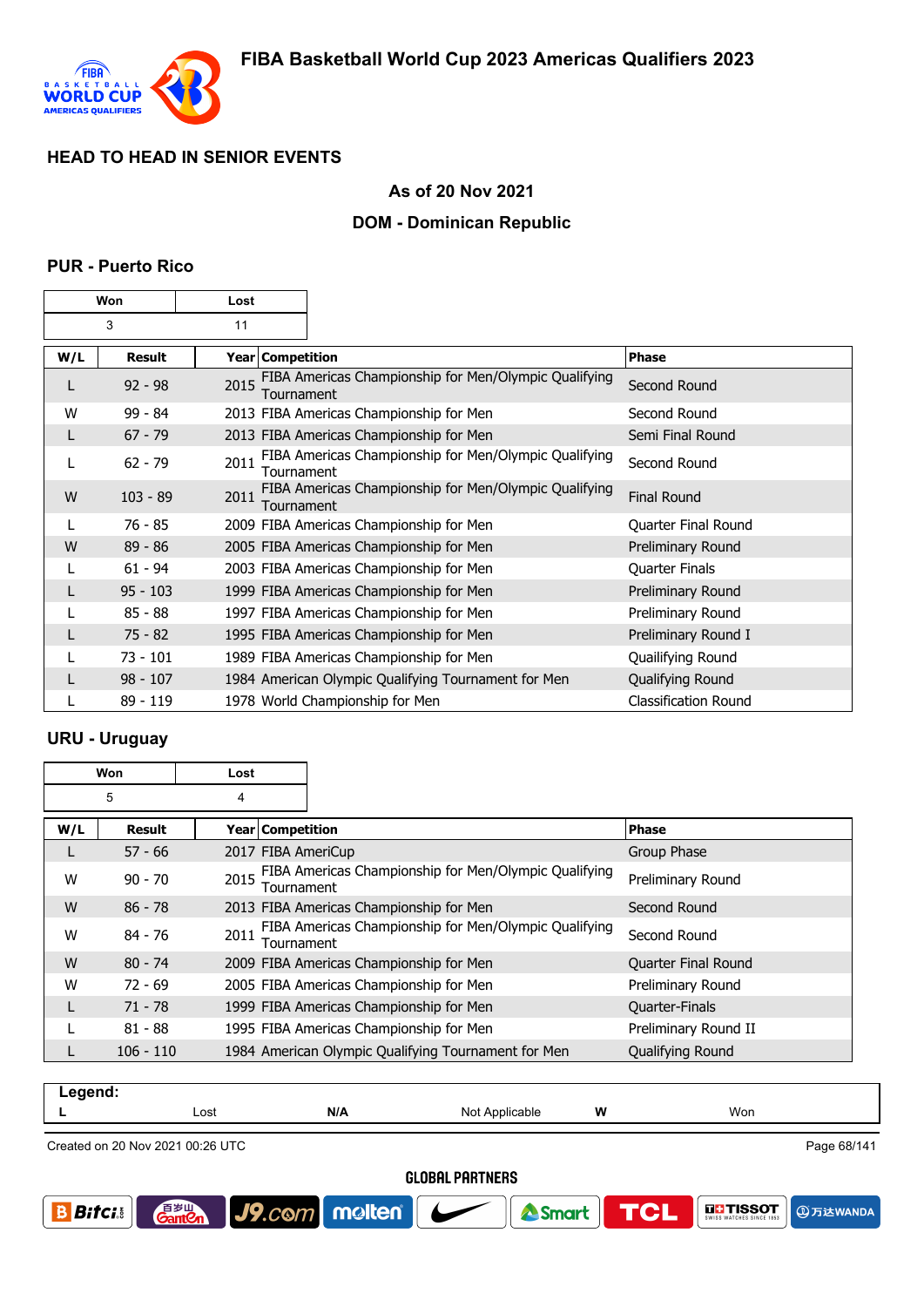

## **As of 20 Nov 2021**

## **DOM - Dominican Republic**

#### **USA - USA**

|     | Won<br>Lost   |                    |                                         |                     |
|-----|---------------|--------------------|-----------------------------------------|---------------------|
|     |               | 8                  |                                         |                     |
| W/L | <b>Result</b> | Year Competition   |                                         | <b>Phase</b>        |
|     | $56 - 72$     | 2017 FIBA AmeriCup |                                         | Group Phase         |
|     | $71 - 106$    |                    | 2014 FIBA Basketball World Cup          | Group Phase         |
|     | $86 - 111$    |                    | 2005 FIBA Americas Championship for Men | Quarter Final Round |
|     | $73 - 111$    |                    | 2003 FIBA Americas Championship for Men | Preliminary Round   |
|     | $71 - 107$    |                    | 1999 FIBA Americas Championship for Men | Quarter-Finals      |
|     | $70 - 98$     |                    | 1997 FIBA Americas Championship for Men | Preliminary Round   |
|     | $99 - 102$    |                    | 1993 FIBA Americas Champioship for Men  | Qualifyining Round  |
| W   | $116 - 108$   |                    | 1989 FIBA Americas Championship for Men | Quailifying Round   |
|     | $65 - 104$    |                    | 1978 World Championship for Men         | Preliminary Round   |

#### **VEN - Venezuela**

| Won<br>Lost |               |      |                    |                                                         |                            |
|-------------|---------------|------|--------------------|---------------------------------------------------------|----------------------------|
|             | 5             | 7    |                    |                                                         |                            |
| W/L         | <b>Result</b> |      | Year   Competition |                                                         | Phase                      |
| W           | $72 - 67$     |      |                    | 2019 FIBA Basketball World Cup 2019 Americas Qualifiers | 2nd Round                  |
|             | 78 - 79       |      |                    | 2019 FIBA Basketball World Cup 2019 Americas Qualifiers | 2nd Round                  |
|             | $68 - 72$     | 2015 | Tournament         | FIBA Americas Championship for Men/Olympic Qualifying   | Second Round               |
|             | $65 - 70$     |      |                    | 2013 FIBA Americas Championship for Men                 | Preliminary Round          |
| W           | $92 - 89$     | 2011 | Tournament         | FIBA Americas Championship for Men/Olympic Qualifying   | Qualifying Round           |
| W           | 78 - 73       |      |                    | 2009 FIBA Americas Championship for Men                 | Qualifying Round           |
| W           | $87 - 63$     |      |                    | 2005 FIBA Americas Championship for Men                 | <b>Quarter Final Round</b> |
| W           | 78 - 76       |      |                    | 2003 FIBA Americas Championship for Men                 | Preliminary Round          |
| L           | $66 - 70$     |      |                    | 1999 FIBA Americas Championship for Men                 | Preliminary Round          |
|             | $80 - 85$     |      |                    | 1997 FIBA Americas Championship for Men                 | Preliminary Round          |
|             | 78 - 85       |      |                    | 1993 FIBA Americas Champioship for Men                  | Qualifyining Round         |
|             | 102 - 109     |      |                    | 1989 FIBA Americas Championship for Men                 | <b>Quater Finals</b>       |

| Legend:      |                                  |                                     |                        |     |                                      |
|--------------|----------------------------------|-------------------------------------|------------------------|-----|--------------------------------------|
|              | Lost                             | N/A                                 | Not Applicable         | W   | Won                                  |
|              | Created on 20 Nov 2021 00:26 UTC |                                     |                        |     | Page 69/141                          |
|              |                                  |                                     | <b>GLOBAL PARTNERS</b> |     |                                      |
| <b>Bitci</b> | 百岁山<br><b>Gant</b> en            | $ $ J9. $c$ © $m$   molten   $\sim$ | Smart                  | THE | <b>THE TISSOT</b><br><b>9万达WANDA</b> |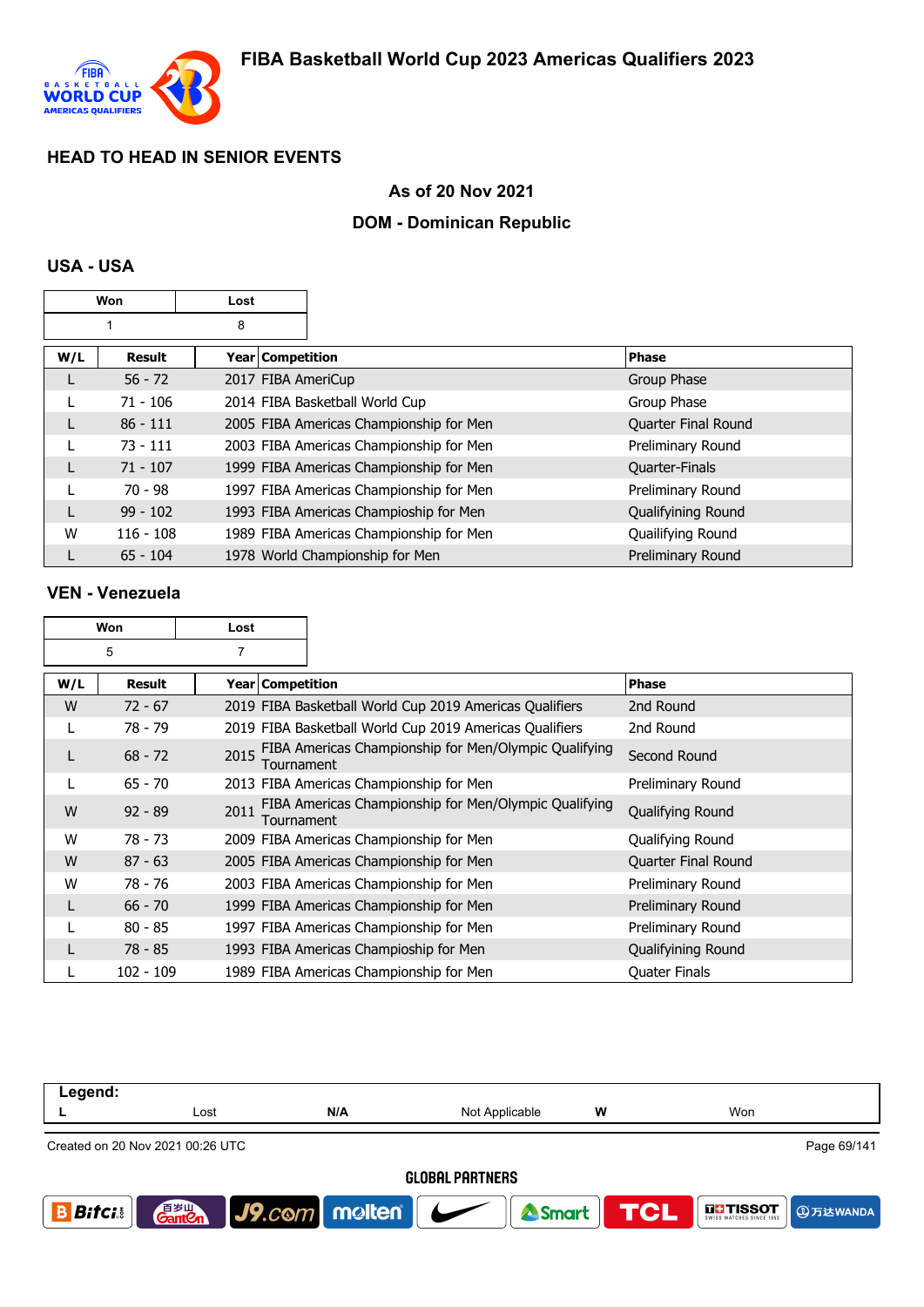

#### **As of 20 Nov 2021**

#### **ESA - El Salvador**

| <b>Total Summary</b> |             |              |              |              |              |                  |
|----------------------|-------------|--------------|--------------|--------------|--------------|------------------|
| <b>Team Name</b>     | Win %       | Played       | Won          | Lost         | For          | <b>Against</b>   |
| <b>Bahamas</b>       | 0           | $\mathbf{1}$ | $\mathbf{0}$ | $\mathbf{1}$ | 79           | 87               |
| Costa Rica           | 0           | 3            | 0            | 3            | 166          | 218              |
| Cuba                 | $\mathbf 0$ | $\mathbf{1}$ | $\mathbf{0}$ | $\mathbf{1}$ | 70           | 86               |
| Nicaragua            | 0           | 1            | 0            | 1            | 82           | 89               |
| Venezuela            | N/A         | $\mathbf 0$  | $\mathbf{0}$ | 0            | $\mathbf 0$  | $\mathbf 0$      |
| Panama               | N/A         | 0            | 0            | 0            | 0            | $\overline{0}$   |
| <b>Bolivia</b>       | N/A         | $\mathbf{0}$ | $\mathbf{0}$ | $\mathbf 0$  | $\mathbf 0$  | $\boldsymbol{0}$ |
| Uruguay              | N/A         | 0            | 0            | 0            | $\mathbf 0$  | 0                |
| <b>Brazil</b>        | N/A         | $\mathbf 0$  | $\mathbf{0}$ | 0            | $\mathbf 0$  | $\pmb{0}$        |
| Chile                | N/A         | 0            | 0            | 0            | 0            | 0                |
| Mexico               | N/A         | $\mathbf 0$  | $\mathbf{0}$ | $\mathbf 0$  | $\mathbf 0$  | $\pmb{0}$        |
| Puerto Rico          | N/A         | 0            | 0            | 0            | 0            | 0                |
| <b>USA</b>           | N/A         | $\mathbf{0}$ | $\mathbf{0}$ | $\mathbf 0$  | $\mathbf 0$  | $\bf 0$          |
| Canada               | N/A         | $\mathbf{0}$ | 0            | 0            | $\mathbf{0}$ | 0                |
| Colombia             | N/A         | $\mathbf{0}$ | $\mathbf{0}$ | $\mathbf 0$  | $\mathbf 0$  | $\mathbf{0}$     |
| Virgin Islands       | N/A         | $\mathbf{0}$ | 0            | 0            | $\mathbf 0$  | 0                |
| Paraguay             | N/A         | $\mathbf 0$  | $\mathbf{0}$ | 0            | $\mathbf{0}$ | $\pmb{0}$        |
| Argentina            | N/A         | 0            | 0            | 0            | 0            | 0                |
| Dominican Republic   | N/A         | $\mathbf{0}$ | $\mathbf{0}$ | 0            | $\mathbf 0$  | 0                |
| <b>Total</b>         | $\bf{0}$    | 6            | 0            | 6            | 397          | 480              |

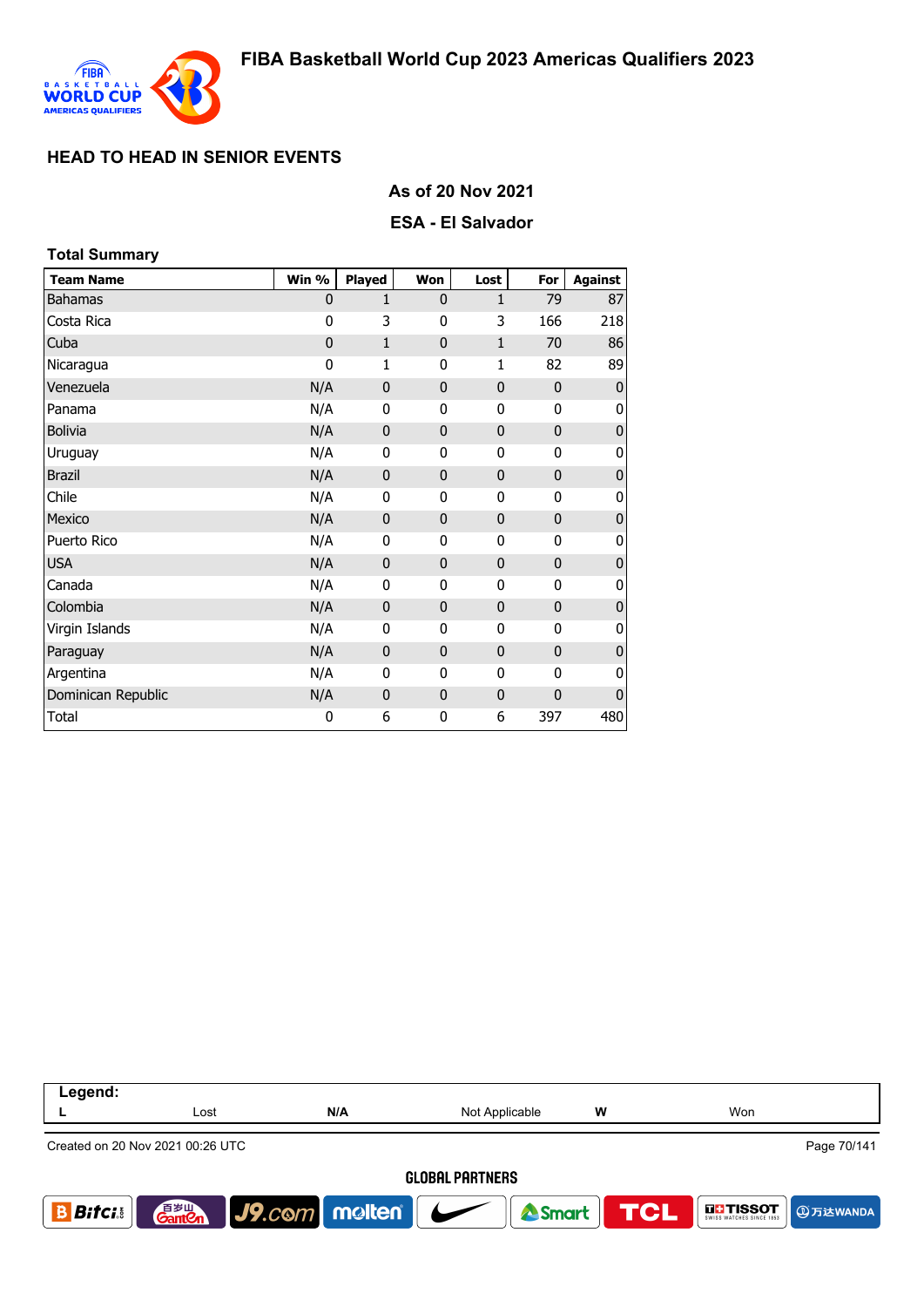

### **As of 20 Nov 2021**

#### **ESA - El Salvador**

#### **Overview per opponent**

#### **BAH - Bahamas**

|     | Won       | Lost |                  |                                                             |               |
|-----|-----------|------|------------------|-------------------------------------------------------------|---------------|
|     |           |      |                  |                                                             |               |
| W/L | Result    |      | Year Competition |                                                             | <b>IPhase</b> |
|     | $79 - 87$ |      |                  | 2021 FIBA Basketball World Cup 2023 Americas Pre-Qualifiers | Group Phase   |

### **CRC - Costa Rica**

| Won |           | Lost |                                                                               |              |
|-----|-----------|------|-------------------------------------------------------------------------------|--------------|
| 0   |           |      |                                                                               |              |
| W/L | Result    |      | <b>Year Competition</b>                                                       | <b>Phase</b> |
|     | $58 - 78$ | 2021 | FIBA Basketball World Cup 2023 Central American &<br>Caribbean Pre-Qualifiers | Round Robin  |
|     | $59 - 71$ |      | 2021 FIBA Basketball World Cup 2023 Americas Pre-Qualifiers                   | Group Phase  |
|     | $49 - 69$ |      | 2018 FIBA AmeriCup 2021 Central American Pre-Qualifiers                       | Group Phase  |

### **CUB - Cuba**

| Won |           | Lost |                  |                                                             |             |
|-----|-----------|------|------------------|-------------------------------------------------------------|-------------|
| 0   |           |      |                  |                                                             |             |
| W/L | Result    |      | Year Competition |                                                             | l Phase     |
|     | $70 - 86$ |      |                  | 2021 FIBA Basketball World Cup 2023 Americas Pre-Qualifiers | Group Phase |

# **NCA - Nicaragua**

| Won       |        | Lost             |  |                                                                                    |              |
|-----------|--------|------------------|--|------------------------------------------------------------------------------------|--------------|
|           |        |                  |  |                                                                                    |              |
| W/L       | Result | Year Competition |  |                                                                                    | <b>Phase</b> |
| $82 - 89$ |        |                  |  | FIBA Basketball World Cup 2023 Central American &<br>2021 Caribbean Pre-Qualifiers | Round Robin  |

| Legend:                                                                                                                                  |                                                 |     |                |   |     |  |  |  |  |
|------------------------------------------------------------------------------------------------------------------------------------------|-------------------------------------------------|-----|----------------|---|-----|--|--|--|--|
|                                                                                                                                          | Lost                                            | N/A | Not Applicable | w | Won |  |  |  |  |
|                                                                                                                                          | Page 71/141<br>Created on 20 Nov 2021 00:26 UTC |     |                |   |     |  |  |  |  |
| <b>GLOBAL PARTNERS</b>                                                                                                                   |                                                 |     |                |   |     |  |  |  |  |
| $\big $ J9.com   molten   $\bigcup$<br>百岁山<br><b>Gantion</b><br>Smart <b>TCL</b><br><b>THE TISSOT</b><br><b>Bitci</b><br><b>4万达WANDA</b> |                                                 |     |                |   |     |  |  |  |  |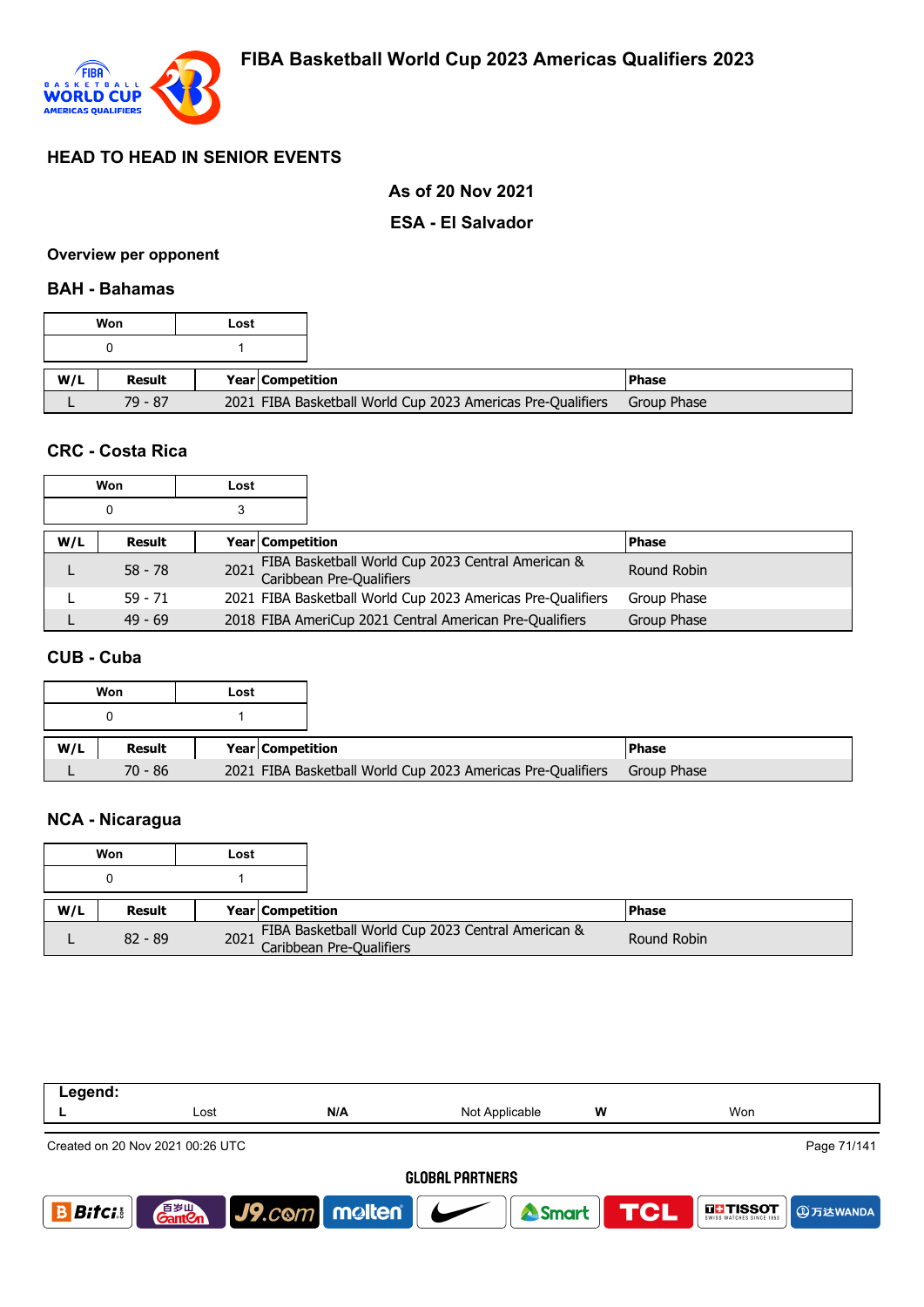

## **As of 20 Nov 2021**

### **ISV - Virgin Islands**

| <b>Total Summary</b> |             |                |                |                |              |                |
|----------------------|-------------|----------------|----------------|----------------|--------------|----------------|
| <b>Team Name</b>     | Win %       | Played         | Won            | Lost           | For          | <b>Against</b> |
| <b>Bahamas</b>       | 100         | $\overline{2}$ | $\overline{2}$ | $\mathbf{0}$   | 177          | 159            |
| Chile                | 50          | $\overline{2}$ | 1              | $\mathbf{1}$   | 127          | 140            |
| Uruguay              | 50          | $\overline{2}$ | $\mathbf{1}$   | $\mathbf{1}$   | 175          | 179            |
| Mexico               | 33          | 3              | 1              | 2              | 212          | 226            |
| Canada               | 16          | 6              | $\mathbf{1}$   | 5              | 488          | 576            |
| Puerto Rico          | 0           | $\overline{2}$ | $\mathbf{0}$   | $\overline{2}$ | 167          | 184            |
| <b>USA</b>           | $\mathbf 0$ | 3              | $\mathbf{0}$   | 3              | 176          | 326            |
| Dominican Republic   | 0           | 3              | 0              | 3              | 239          | 281            |
| <b>Brazil</b>        | $\mathbf 0$ | 5              | $\mathbf{0}$   | 5              | 305          | 409            |
| Panama               | 0           | $\mathbf{1}$   | 0              | 1              | 88           | 90             |
| Argentina            | $\mathbf 0$ | $\overline{2}$ | $\mathbf 0$    | $\overline{2}$ | 135          | 202            |
| Venezuela            | 0           | 6              | 0              | 6              | 482          | 528            |
| <b>Bolivia</b>       | N/A         | 0              | $\mathbf{0}$   | $\mathbf 0$    | $\mathbf{0}$ | $\mathbf{0}$   |
| Costa Rica           | N/A         | $\mathbf 0$    | $\mathbf{0}$   | $\mathbf{0}$   | 0            | 0              |
| Cuba                 | N/A         | $\mathbf{0}$   | $\bf{0}$       | $\mathbf 0$    | $\mathbf 0$  | $\pmb{0}$      |
| Colombia             | N/A         | 0              | 0              | 0              | 0            | $\pmb{0}$      |
| El Salvador          | N/A         | 0              | $\mathbf 0$    | $\mathbf 0$    | $\mathbf 0$  | $\pmb{0}$      |
| Paraguay             | N/A         | $\mathbf{0}$   | 0              | 0              | $\mathbf{0}$ | 0              |
| Nicaragua            | N/A         | 0              | $\mathbf{0}$   | $\mathbf 0$    | $\mathbf 0$  | $\mathbf 0$    |
| Total                | 16          | 37             | 6              | 31             | 2771         | 3300           |

### **Overview per opponent**

### **ARG - Argentina**

| Won |            | Lost |                  |                                         |  |              |
|-----|------------|------|------------------|-----------------------------------------|--|--------------|
|     |            |      |                  |                                         |  |              |
| W/L | Result     |      | Year Competition |                                         |  | <b>Phase</b> |
|     | $58 - 104$ |      |                  | 2017 FIBA AmeriCup                      |  | Group Phase  |
|     | 77 - 98    |      |                  | 2001 FIBA Americas Championship for Men |  | Semi-Finals  |

| Legend:                                         |                                    |                      |                          |                  |                                        |  |  |  |
|-------------------------------------------------|------------------------------------|----------------------|--------------------------|------------------|----------------------------------------|--|--|--|
|                                                 | Lost                               | N/A                  | w<br>Not Applicable      |                  | Won                                    |  |  |  |
| Page 72/141<br>Created on 20 Nov 2021 00:26 UTC |                                    |                      |                          |                  |                                        |  |  |  |
| <b>GLOBAL PARTNERS</b>                          |                                    |                      |                          |                  |                                        |  |  |  |
| <b>Bifci</b>                                    | 音 <sub>罗山</sub><br>Gant <b>C</b> n | $ $ J9. $com$ molten | $\overline{\phantom{a}}$ | Smart <b>TCL</b> | <b>THE TISSOT</b><br><b>AD 万达WANDA</b> |  |  |  |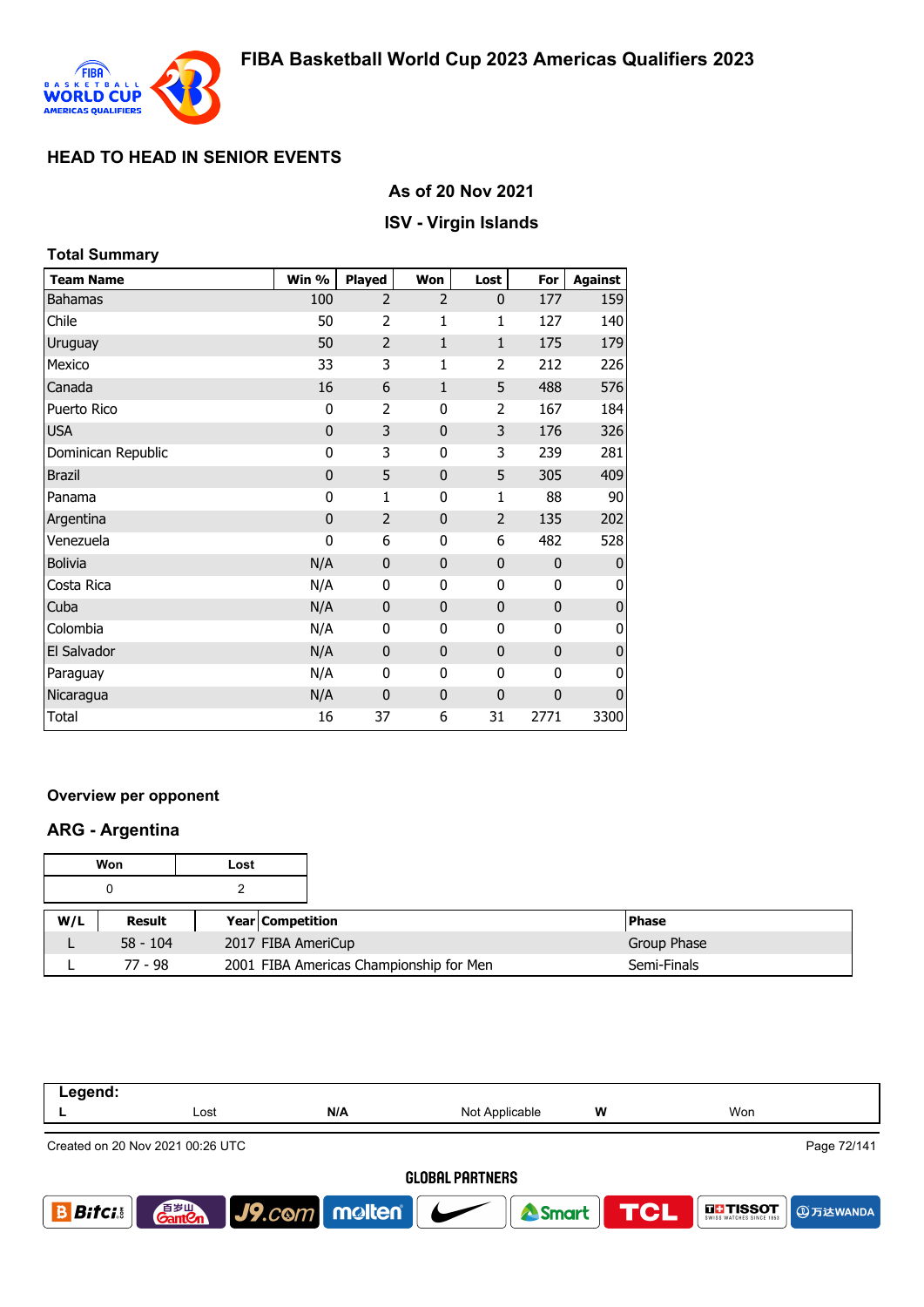

## **As of 20 Nov 2021**

### **ISV - Virgin Islands**

#### **BAH - Bahamas**

| Won |           | Lost |                         |                                                         |           |  |
|-----|-----------|------|-------------------------|---------------------------------------------------------|-----------|--|
|     |           |      |                         |                                                         |           |  |
| W/L | Result    |      | <b>Year Competition</b> |                                                         | l Phase   |  |
| W   | $93 - 85$ |      |                         | 2019 FIBA Basketball World Cup 2019 Americas Qualifiers | 1st Round |  |
| W   | 84 - 74   |      |                         | 2019 FIBA Basketball World Cup 2019 Americas Qualifiers | 1st Round |  |

## **BRA - Brazil**

|     | Won           | Lost               |                                                         |                          |
|-----|---------------|--------------------|---------------------------------------------------------|--------------------------|
|     | 0             | 5                  |                                                         |                          |
| W/L | <b>Result</b> | Year   Competition |                                                         | <b>Phase</b>             |
|     | $80 - 104$    |                    | 2019 FIBA Basketball World Cup 2019 Americas Qualifiers | 2nd Round                |
|     | $0 - 20$      |                    | 2019 FIBA Basketball World Cup 2019 Americas Qualifiers | 2nd Round                |
|     | $89 - 93$     | 2007<br>Tournament | FIBA Americas Championship for Men/Olympic Qualifying   | <b>Preliminary Round</b> |
|     | 74 - 100      |                    | 2003 FIBA Americas Championship for Men                 | Preliminary Round        |
|     | $62 - 92$     |                    | 2001 FIBA Americas Championship for Men                 | Semi-Finals              |

### **CAN - Canada**

|     | Won        | Lost               |                                                         |                   |
|-----|------------|--------------------|---------------------------------------------------------|-------------------|
|     |            | 5                  |                                                         |                   |
| W/L | Result     | Year   Competition |                                                         | <b>Phase</b>      |
|     | $69 - 99$  |                    | 2019 FIBA Basketball World Cup 2019 Americas Qualifiers | 1st Round         |
|     | $89 - 118$ |                    | 2019 FIBA Basketball World Cup 2019 Americas Qualifiers | 1st Round         |
| W   | $83 - 71$  | 2017 FIBA AmeriCup |                                                         | Group Phase       |
|     | $67 - 87$  |                    | 2009 FIBA Americas Championship for Men                 | Qualifying Round  |
|     | $83 - 93$  | 2007<br>Tournament | FIBA Americas Championship for Men/Olympic Qualifying   | Preliminary Round |
|     | $97 - 108$ |                    | 2001 FIBA Americas Championship for Men                 | Preliminary Round |

| Legend:       |                                                 |                          |                                              |   |                                       |  |  |  |  |
|---------------|-------------------------------------------------|--------------------------|----------------------------------------------|---|---------------------------------------|--|--|--|--|
|               | Lost                                            | N/A                      | Not Applicable                               | W | Won                                   |  |  |  |  |
|               | Page 73/141<br>Created on 20 Nov 2021 00:26 UTC |                          |                                              |   |                                       |  |  |  |  |
|               | <b>GLOBAL PARTNERS</b>                          |                          |                                              |   |                                       |  |  |  |  |
| <b>Bitcis</b> | 音 <sub>岁Ⅲ</sub><br>Gant <b>C</b> n              | $ $ J9. $com$ molten $ $ | Smart <b>TCL</b><br>$\overline{\phantom{a}}$ |   | <b>THE TISSOT</b><br><b>4</b> 万达WANDA |  |  |  |  |
|               |                                                 |                          |                                              |   |                                       |  |  |  |  |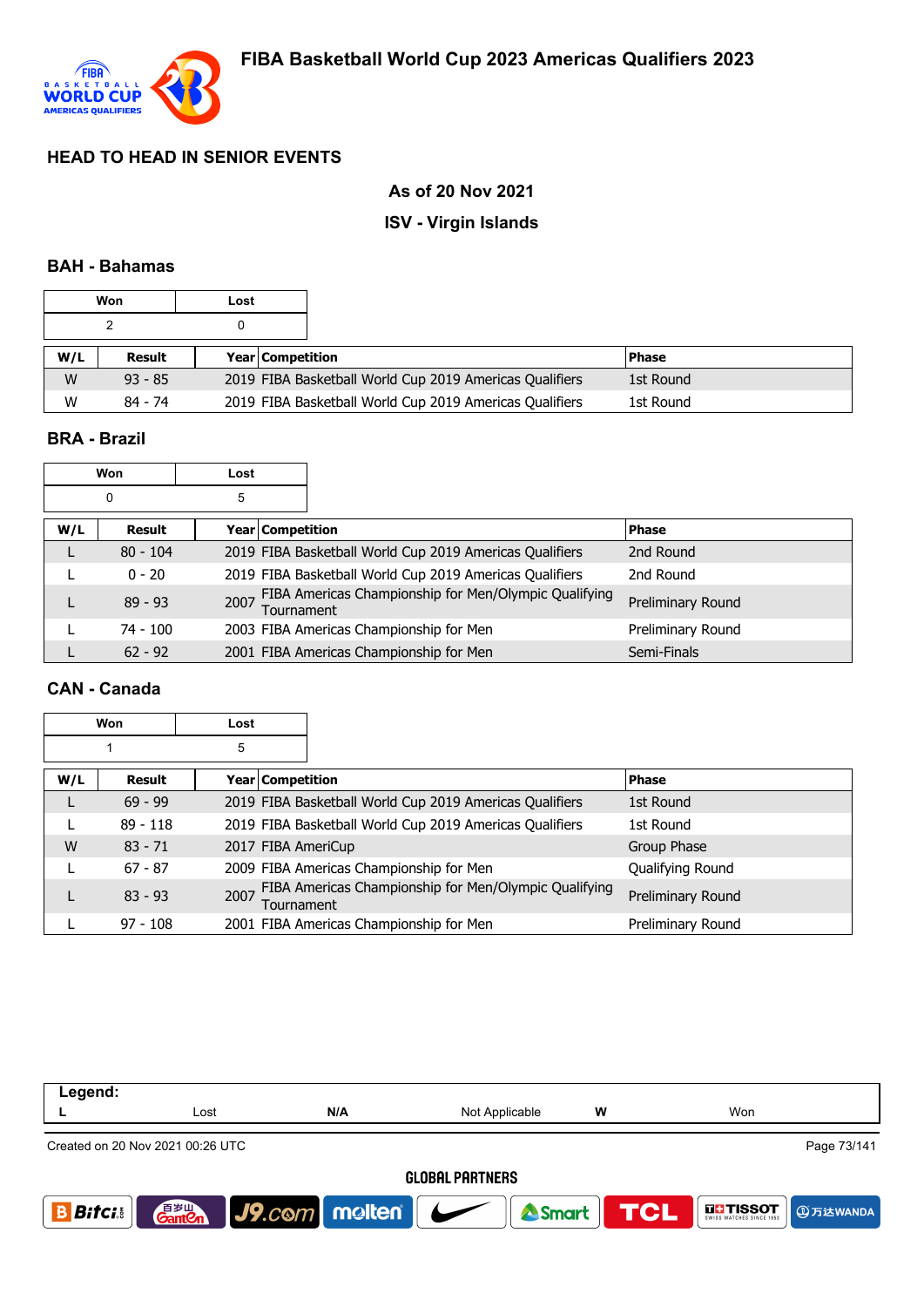

## **As of 20 Nov 2021**

### **ISV - Virgin Islands**

### **CHI - Chile**

| Won |           | Lost |                         |                                                         |              |
|-----|-----------|------|-------------------------|---------------------------------------------------------|--------------|
|     |           |      |                         |                                                         |              |
| W/L | Result    |      | <b>Year Competition</b> |                                                         | <b>Phase</b> |
| W   | $64 - 59$ |      |                         | 2019 FIBA Basketball World Cup 2019 Americas Qualifiers | 2nd Round    |
|     | $63 - 81$ |      |                         | 2019 FIBA Basketball World Cup 2019 Americas Qualifiers | 2nd Round    |

# **DOM - Dominican Republic**

| Won |            | Lost |                         |                                                         |                   |
|-----|------------|------|-------------------------|---------------------------------------------------------|-------------------|
|     | 0          |      |                         |                                                         |                   |
| W/L | Result     |      | <b>Year Competition</b> |                                                         | l Phase           |
|     | $89 - 99$  |      |                         | 2019 FIBA Basketball World Cup 2019 Americas Qualifiers | 1st Round         |
|     | $85 - 113$ |      |                         | 2019 FIBA Basketball World Cup 2019 Americas Qualifiers | 1st Round         |
|     | $65 - 69$  |      |                         | 2003 FIBA Americas Championship for Men                 | Preliminary Round |

## **MEX - Mexico**

|     | Won       | Lost |                         |                                         |                   |
|-----|-----------|------|-------------------------|-----------------------------------------|-------------------|
|     |           |      |                         |                                         |                   |
| W/L | Result    |      | <b>Year Competition</b> |                                         | <b>Phase</b>      |
|     | $65 - 79$ |      | 2017 FIBA AmeriCup      |                                         | 3rd Place Game    |
|     | $63 - 80$ |      |                         | 2009 FIBA Americas Championship for Men | Qualifying Round  |
| W   | $84 - 67$ |      |                         | 2001 FIBA Americas Championship for Men | Preliminary Round |

## **PAN - Panama**

|     | Won           | Lost |                  |                                         |                   |
|-----|---------------|------|------------------|-----------------------------------------|-------------------|
|     |               |      |                  |                                         |                   |
| W/L | <b>Result</b> |      | Year Competition |                                         | <b>Phase</b>      |
|     | $88 - 90$     |      |                  | 2001 FIBA Americas Championship for Men | Preliminary Round |

| Legend:      |                                                 |                                         |                |   |                                                    |  |  |  |
|--------------|-------------------------------------------------|-----------------------------------------|----------------|---|----------------------------------------------------|--|--|--|
|              | Lost                                            | N/A                                     | Not Applicable | W | Won                                                |  |  |  |
|              | Page 74/141<br>Created on 20 Nov 2021 00:26 UTC |                                         |                |   |                                                    |  |  |  |
|              | <b>GLOBAL PARTNERS</b>                          |                                         |                |   |                                                    |  |  |  |
| <b>Bifci</b> | 音罗山<br><b>Gant Cn</b>                           | $\big $ J9.com molten $\big $ $\bigcup$ | <b>A</b> Smart |   | <b>TCL</b><br><b>THE TISSOT</b><br><b>4万达WANDA</b> |  |  |  |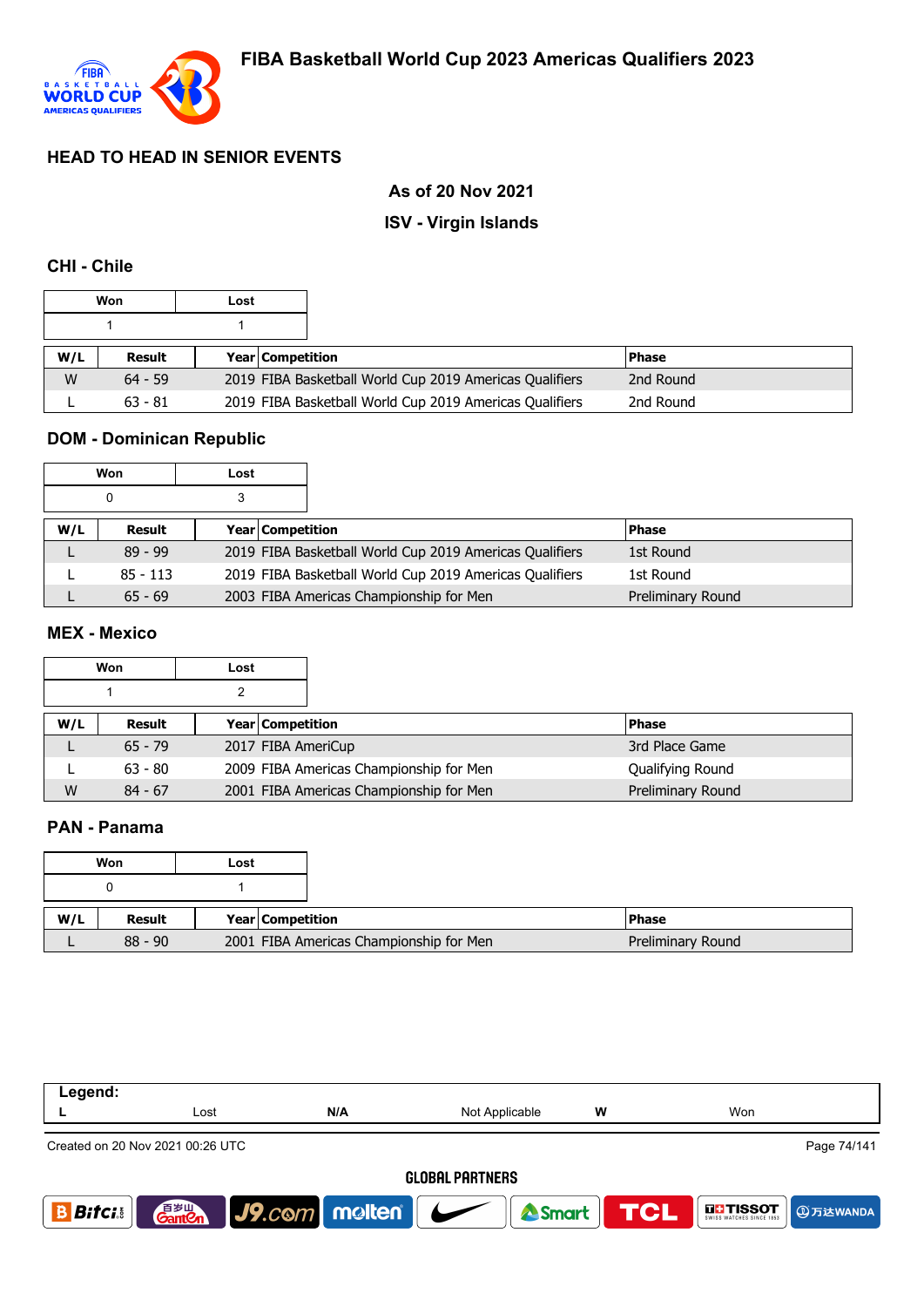

### **As of 20 Nov 2021**

### **ISV - Virgin Islands**

#### **PUR - Puerto Rico**

| Won<br>Lost |           |  |                         |                                         |                   |
|-------------|-----------|--|-------------------------|-----------------------------------------|-------------------|
|             |           |  |                         |                                         |                   |
| W/L         | Result    |  | <b>Year Competition</b> |                                         | <b>Phase</b>      |
|             | 74 - 85   |  |                         | 2009 FIBA Americas Championship for Men | Qualifying Round  |
|             | $93 - 99$ |  |                         | 2001 FIBA Americas Championship for Men | Preliminary Round |

### **URU - Uruguay**

|     | Won        | Lost |                         |                                         |                  |
|-----|------------|------|-------------------------|-----------------------------------------|------------------|
|     |            |      |                         |                                         |                  |
| W/L | Result     |      | <b>Year Competition</b> |                                         | <b>Phase</b>     |
|     | $62 - 88$  |      |                         | 2009 FIBA Americas Championship for Men | Qualifying Round |
| W   | $113 - 91$ |      |                         | 2001 FIBA Americas Championship for Men | Semi-Finals      |

#### **USA - USA**

| Won |            | Lost |                                                                          |                   |
|-----|------------|------|--------------------------------------------------------------------------|-------------------|
|     |            |      |                                                                          |                   |
| W/L | Result     |      | <b>Year Competition</b>                                                  | <b>Phase</b>      |
|     | $62 - 90$  |      | 2017 FIBA AmeriCup                                                       | Semi-Finals       |
|     | $59 - 123$ |      | 2007 FIBA Americas Championship for Men/Olympic Qualifying<br>Tournament | Preliminary Round |
|     | $55 - 113$ |      | 2003 FIBA Americas Championship for Men                                  | Preliminary Round |

#### **VEN - Venezuela**

| Won |            | Lost |                    |                                                         |                   |
|-----|------------|------|--------------------|---------------------------------------------------------|-------------------|
| 0   |            | 6    |                    |                                                         |                   |
| W/L | Result     |      | Year   Competition |                                                         | <b>Phase</b>      |
|     | $73 - 87$  |      |                    | 2019 FIBA Basketball World Cup 2019 Americas Qualifiers | 2nd Round         |
|     | $76 - 77$  |      |                    | 2019 FIBA Basketball World Cup 2019 Americas Qualifiers | 2nd Round         |
|     | $84 - 86$  |      | 2017 FIBA AmeriCup |                                                         | Group Phase       |
|     | $90 - 100$ | 2007 | Tournament         | FIBA Americas Championship for Men/Olympic Qualifying   | Preliminary Round |
|     | $84 - 87$  |      |                    | 2003 FIBA Americas Championship for Men                 | Preliminary Round |
|     | $75 - 91$  |      |                    | 2001 FIBA Americas Championship for Men                 | Semi-Finals       |

| . |      |     |                       |   |     |
|---|------|-----|-----------------------|---|-----|
|   | Lost | N/A | NMt<br>Applicable<br> | W | Won |
|   |      |     |                       |   |     |

Created on 20 Nov 2021 00:26 UTC

**GantOn** 

Page 75/141

#### **GLOBAL PARTNERS**





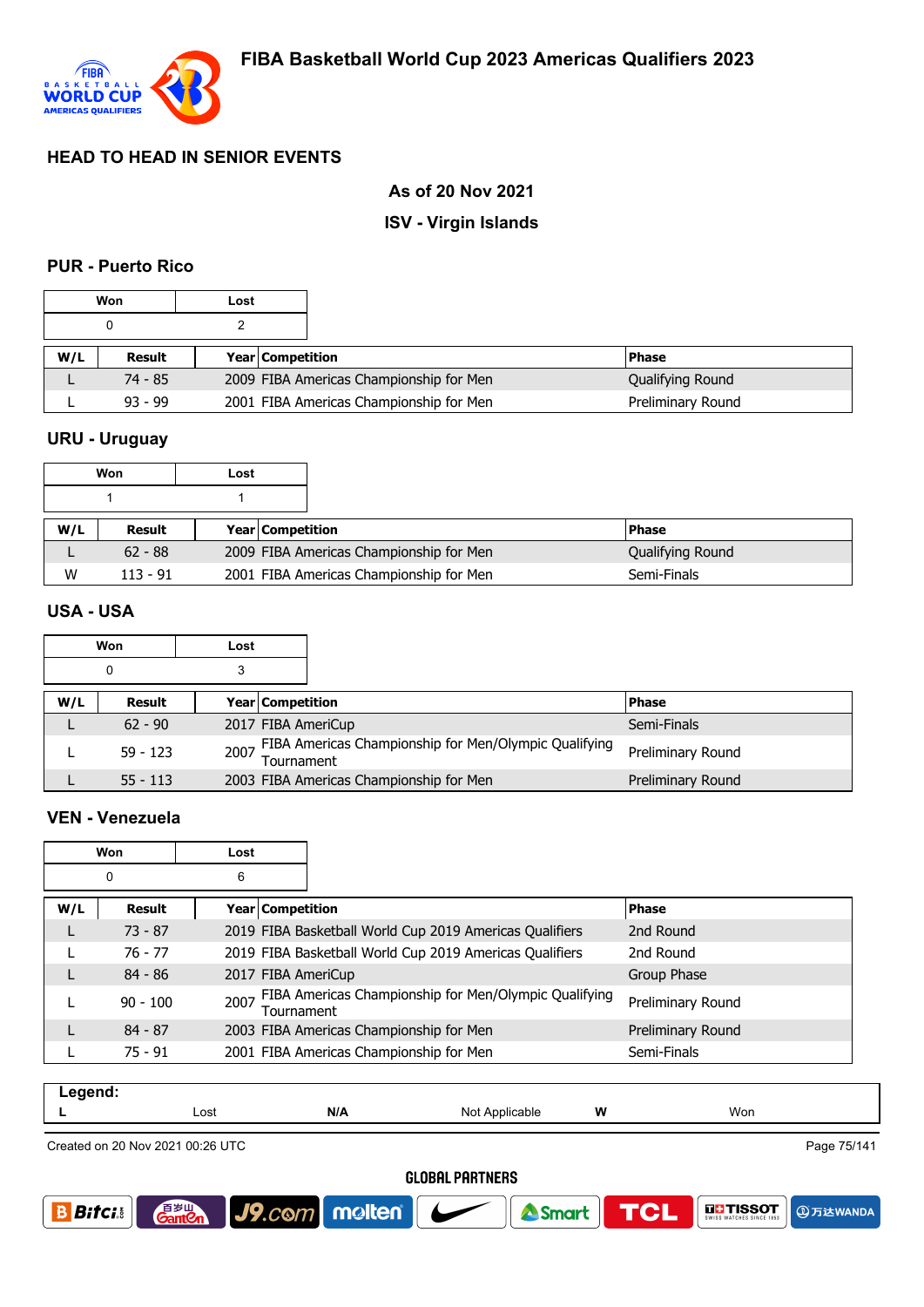

### **As of 20 Nov 2021**

#### **MEX - Mexico**

| <b>Total Summary</b> |       |                |                |                |              |             |
|----------------------|-------|----------------|----------------|----------------|--------------|-------------|
| <b>Team Name</b>     | Win % | <b>Played</b>  | Won            | Lost           | For          | Against     |
| Colombia             | 100   | 1              | 1              | $\mathbf{0}$   | 82           | 70          |
| Paraguay             | 100   | $\overline{2}$ | $\overline{2}$ | 0              | 152          | 111         |
| Cuba                 | 66    | 9              | 6              | 3              | 684          | 633         |
| Venezuela            | 66    | 6              | 4              | 2              | 529          | 496         |
| Virgin Islands       | 66    | 3              | $\overline{2}$ | $\mathbf{1}$   | 226          | 212         |
| Dominican Republic   | 57    | 7              | 4              | 3              | 628          | 609         |
| Panama               | 50    | 8              | $\overline{4}$ | $\overline{4}$ | 680          | 659         |
| Puerto Rico          | 40    | 20             | 8              | 12             | 1570         | 1697        |
| Uruguay              | 40    | 15             | 6              | 9              | 1146         | 1174        |
| Argentina            | 31    | 19             | 6              | 13             | 1540         | 1674        |
| <b>Brazil</b>        | 25    | 16             | $\overline{4}$ | 12             | 1230         | 1370        |
| Canada               | 13    | 15             | 2              | 13             | 1098         | 1312        |
| <b>USA</b>           | 10    | 10             | $\mathbf{1}$   | 9              | 637          | 825         |
| <b>Bolivia</b>       | N/A   | 0              | $\mathbf{0}$   | 0              | 0            | 0           |
| Costa Rica           | N/A   | $\mathbf{0}$   | $\mathbf{0}$   | 0              | $\mathbf{0}$ | $\bf{0}$    |
| Chile                | N/A   | 0              | 0              | 0              | 0            | 0           |
| <b>Bahamas</b>       | N/A   | $\mathbf 0$    | $\mathbf{0}$   | $\mathbf{0}$   | $\mathbf 0$  | $\bf{0}$    |
| El Salvador          | N/A   | 0              | 0              | 0              | 0            | 0           |
| Nicaragua            | N/A   | $\mathbf 0$    | $\mathbf 0$    | 0              | 0            | $\mathbf 0$ |
| Total                | 38    | 131            | 50             | 81             | 10202        | 10842       |

#### **Overview per opponent**

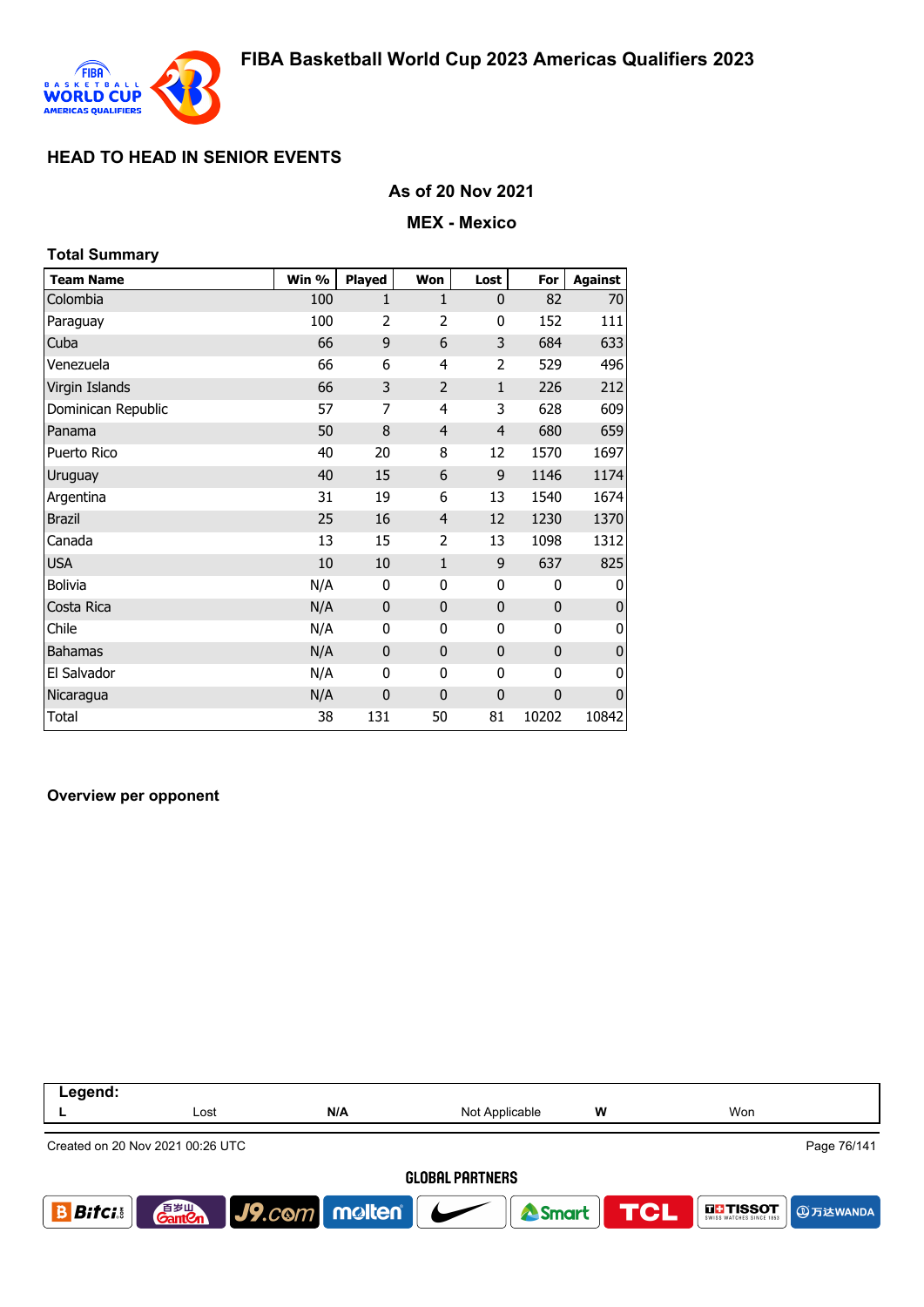

### **As of 20 Nov 2021**

#### **MEX - Mexico**

### **ARG - Argentina**

| Won |               | Lost |                         |                                                         |                             |
|-----|---------------|------|-------------------------|---------------------------------------------------------|-----------------------------|
| 6   |               | 13   |                         |                                                         |                             |
| W/L | <b>Result</b> |      | <b>Year Competition</b> |                                                         | <b>Phase</b>                |
|     | $74 - 78$     |      |                         | 2019 FIBA Basketball World Cup 2019 Americas Qualifiers | 2nd Round                   |
|     | $71 - 85$     |      |                         | 2019 FIBA Basketball World Cup 2019 Americas Qualifiers | 2nd Round                   |
| L   | $67 - 84$     |      |                         | 2017 FIBA AmeriCup                                      | Semi-Finals                 |
| W   | $95 - 83$     | 2015 | Tournament              | FIBA Americas Championship for Men/Olympic Qualifying   | Second Round                |
| L   | $70 - 78$     | 2015 | Tournament              | FIBA Americas Championship for Men/Olympic Qualifying   | Semifinals Round            |
|     | $78 - 98$     |      |                         | 2013 FIBA Americas Championship for Men                 | Preliminary Round           |
| W   | $76 - 70$     |      |                         | 2013 FIBA Americas Championship for Men                 | Semi Final Round            |
|     | $65 - 77$     |      |                         | 2009 FIBA Americas Championship for Men                 | Quarter Final Round         |
| L   | $83 - 104$    | 2007 | Tournament              | FIBA Americas Championship for Men/Olympic Qualifying   | Preliminary Round           |
| W   | $96 - 82$     |      |                         | 2005 FIBA Americas Championship for Men                 | Preliminary Round           |
| W   | $91 - 89$     |      |                         | 2003 FIBA Americas Championship for Men                 | Preliminary Round           |
| L   | $76 - 99$     |      |                         | 1997 FIBA Americas Championship for Men                 | Preliminary Round           |
| L   | $89 - 91$     |      |                         | 1988 American Olympic Qualifying Tournament for Men     | Quialyfing Round            |
|     | $98 - 113$    |      |                         | 1984 American Olympic Qualifying Tournament for Men     | Qualifying Round            |
| L   | 79 - 104      |      |                         | 1980 American Olympic Qualifying Tournament for Men     | Qualifying Round            |
| W   | $96 - 94$     |      |                         | 1974 World Championship for Men                         | <b>Classification Round</b> |
| W   | $84 - 82$     |      |                         | 1963 World Championship for Men                         | Preliminary Round           |
|     | $86 - 88$     |      |                         | 1963 World Championship for Men                         | Classification Round        |
|     | $66 - 75$     |      |                         | 1959 World Championship for Men                         | Classification Round I      |

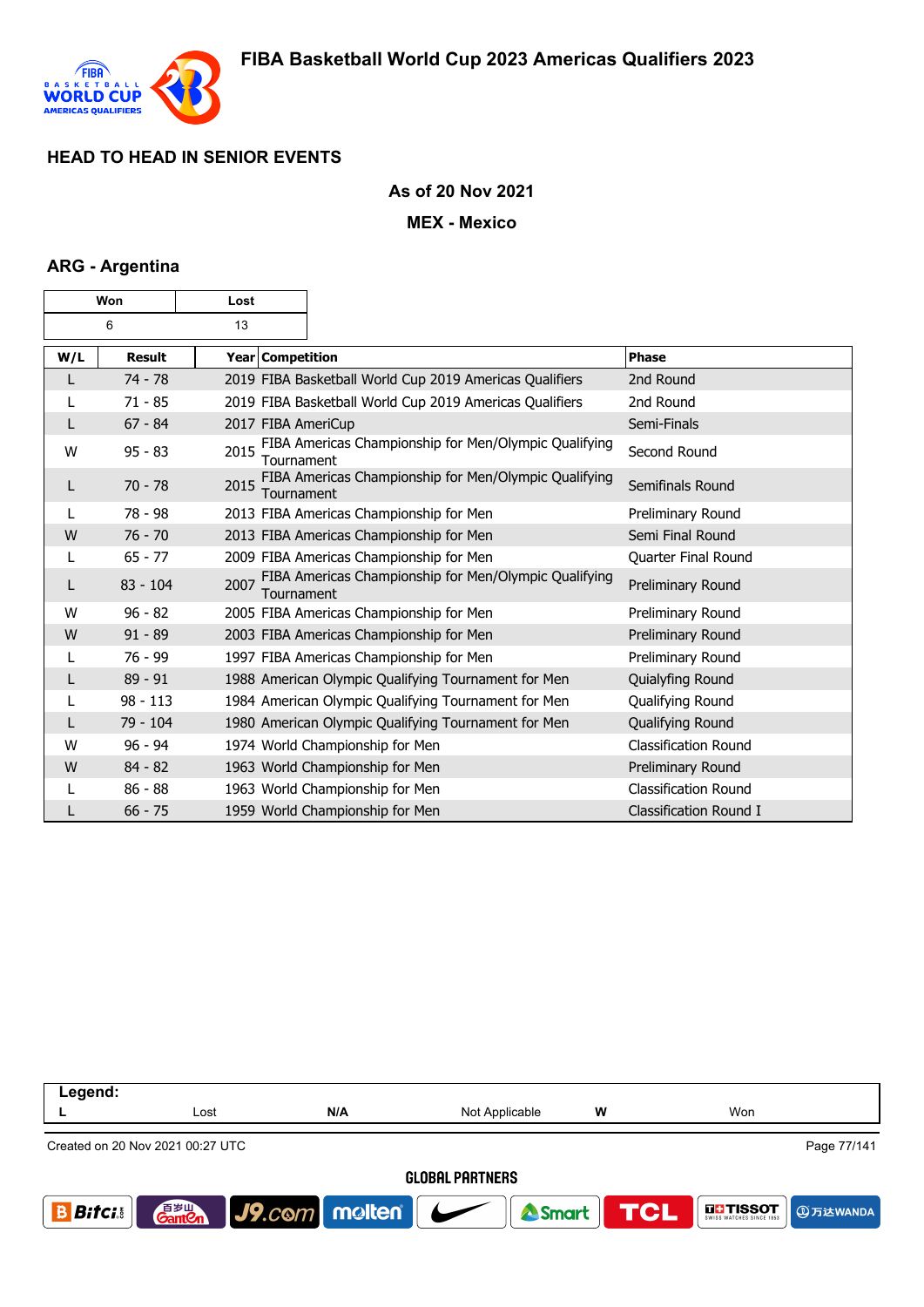

### **As of 20 Nov 2021**

#### **MEX - Mexico**

#### **BRA - Brazil**

| Won |             | Lost |                  |                                                        |                       |
|-----|-------------|------|------------------|--------------------------------------------------------|-----------------------|
| 4   |             | 12   |                  |                                                        |                       |
| W/L | Result      |      | Year Competition |                                                        | <b>Phase</b>          |
|     | $74 - 102$  |      |                  | 2020 FIBA Olympic Qualifying Tournament Split, Croatia | Semi-Finals           |
| w   | $99 - 76$   |      |                  | 2017 FIBA AmeriCup                                     | Group Phase           |
| W   | $65 - 58$   | 2015 | Tournament       | FIBA Americas Championship for Men/Olympic Qualifying  | Preliminary Round     |
| L   | $61 - 92$   |      |                  | 2009 FIBA Americas Championship for Men                | Quarter Final Round   |
|     | $90 - 104$  | 2007 | Tournament       | FIBA Americas Championship for Men/Olympic Qualifying  | Quarter Final Round   |
| W   | $102 - 92$  |      |                  | 2003 FIBA Americas Championship for Men                | <b>Quarter Finals</b> |
|     | $71 - 101$  |      |                  | 1997 FIBA Americas Championship for Men                | Preliminary Round     |
|     | $87 - 90$   |      |                  | 1992 FIBA Americas Championship for Men                | Qualifying Round      |
| W   | $111 - 103$ |      |                  | 1988 American Olympic Qualifying Tournament for Men    | Quialyfing Round      |
|     | $80 - 90$   |      |                  | 1984 American Olympic Qualifying Tournament for Men    | Qualifying Round      |
| L   | $90 - 92$   |      |                  | 1980 American Olympic Qualifying Tournament for Men    | Qualifying Round      |
|     | $78 - 100$  |      |                  | 1974 World Championship for Men                        | Preliminary Round     |
|     | $53 - 60$   |      |                  | 1968 Olympic Games: Tournament for Men                 | Preliminary Round     |
|     | $72 - 80$   |      |                  | 1960 Olympic Games: Tournament for Men                 | Preliminary Round     |
|     | $50 - 78$   |      |                  | 1959 World Championship for Men                        | Preliminary Round     |
|     | $47 - 52$   |      |                  | 1948 Olympic Games: Tournament for Men                 | <b>Final Round</b>    |

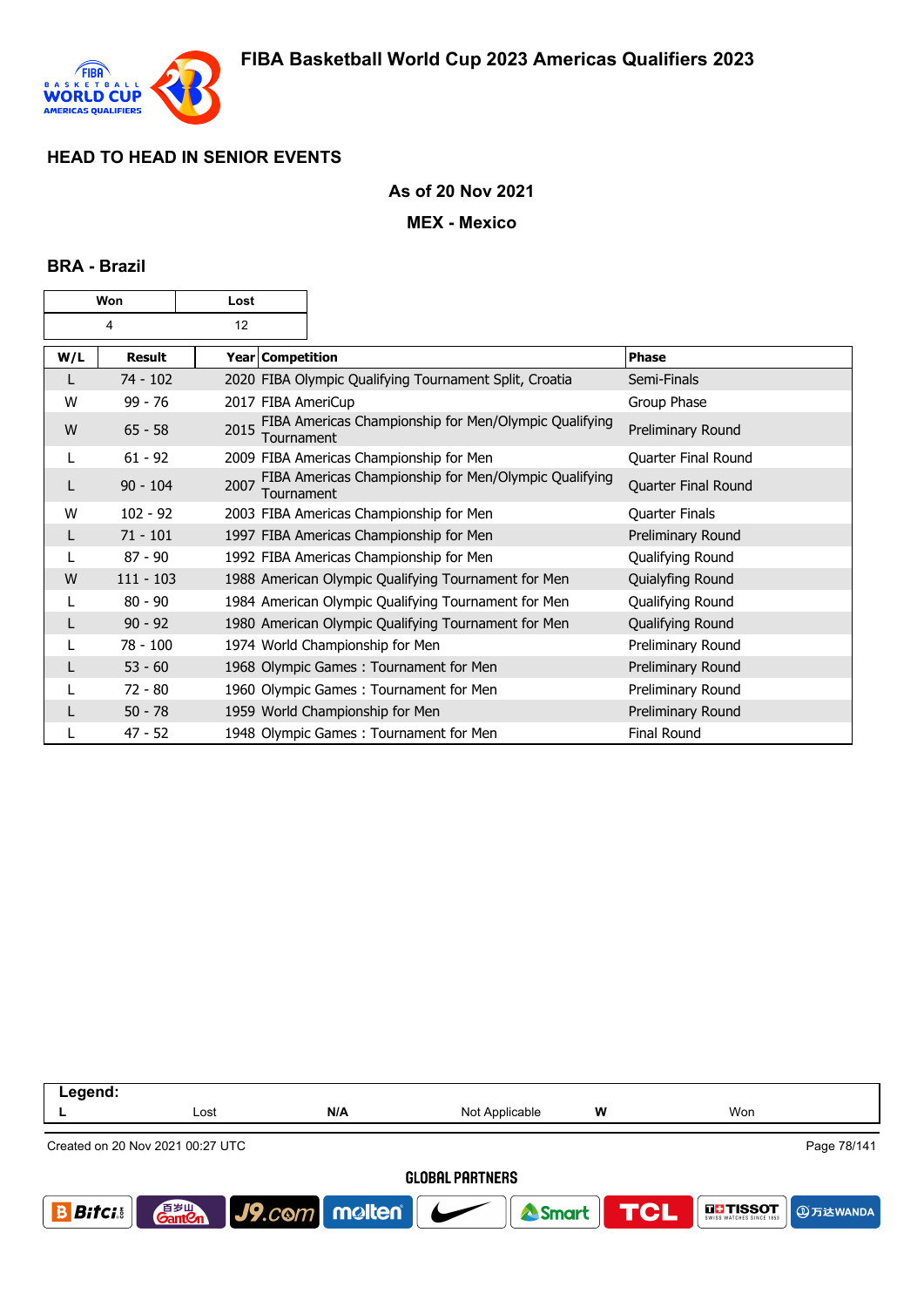

## **As of 20 Nov 2021**

### **MEX - Mexico**

### **CAN - Canada**

| Won |               | Lost             |                                                                     |                             |
|-----|---------------|------------------|---------------------------------------------------------------------|-----------------------------|
| 2   |               | 13               |                                                                     |                             |
| W/L | <b>Result</b> | Year Competition |                                                                     | Phase                       |
|     | $73 - 94$     | 2015             | FIBA Americas Championship for Men/Olympic Qualifying<br>Tournament | Second Round                |
|     | $86 - 87$     | 2015             | FIBA Americas Championship for Men/Olympic Qualifying<br>Tournament | <b>Final Round</b>          |
|     | $67 - 89$     |                  | 2013 FIBA Americas Championship for Men                             | Second Round                |
|     | $40 - 95$     |                  | 2009 FIBA Americas Championship for Men                             | Qualifying Round            |
|     | $80 - 97$     | 2007             | FIBA Americas Championship for Men/Olympic Qualifying<br>Tournament | Quarter Final Round         |
|     | $72 - 108$    |                  | 2003 FIBA Americas Championship for Men                             | Preliminary Round           |
| L   | $92 - 104$    |                  | 2001 FIBA Americas Championship for Men                             | Preliminary Round           |
|     | $81 - 84$     |                  | 1988 American Olympic Qualifying Tournament for Men                 | Quialyfing Round            |
|     | $72 - 101$    |                  | 1984 American Olympic Qualifying Tournament for Men                 | Qualifying Round            |
|     | 79 - 102      |                  | 1980 American Olympic Qualifying Tournament for Men                 | Qualifying Round            |
|     | $84 - 92$     |                  | 1976 Olympic Games: Tournament for Men                              | Preliminary Round           |
| W   | $78 - 68$     |                  | 1964 Olympic Games: Tournament for Men                              | Preliminary Round           |
| W   | $87 - 73$     |                  | 1963 World Championship for Men                                     | <b>Classification Round</b> |
|     | $51 - 54$     |                  | 1959 World Championship for Men                                     | Preliminary Round           |
|     | $56 - 64$     |                  | 1959 World Championship for Men                                     | Classification Round II     |

## **COL - Colombia**

|     | Won       | Lost |                    |              |
|-----|-----------|------|--------------------|--------------|
|     |           |      |                    |              |
| W/L | Result    |      | Year Competition   | <b>Phase</b> |
| W   | $82 - 70$ |      | 2017 FIBA AmeriCup | Group Phase  |

| Legend:                | Lost                               | N/A           | Not Applicable | W                | Won           |  |  |
|------------------------|------------------------------------|---------------|----------------|------------------|---------------|--|--|
|                        | Created on 20 Nov 2021 00:27 UTC   |               |                |                  | Page 79/141   |  |  |
| <b>GLOBAL PARTNERS</b> |                                    |               |                |                  |               |  |  |
| <b>Bifcis</b>          | 音 <sub>罗山</sub><br>Gant <b>C</b> n | J9.com molten |                | Smart <b>TCL</b> | <b>THESOT</b> |  |  |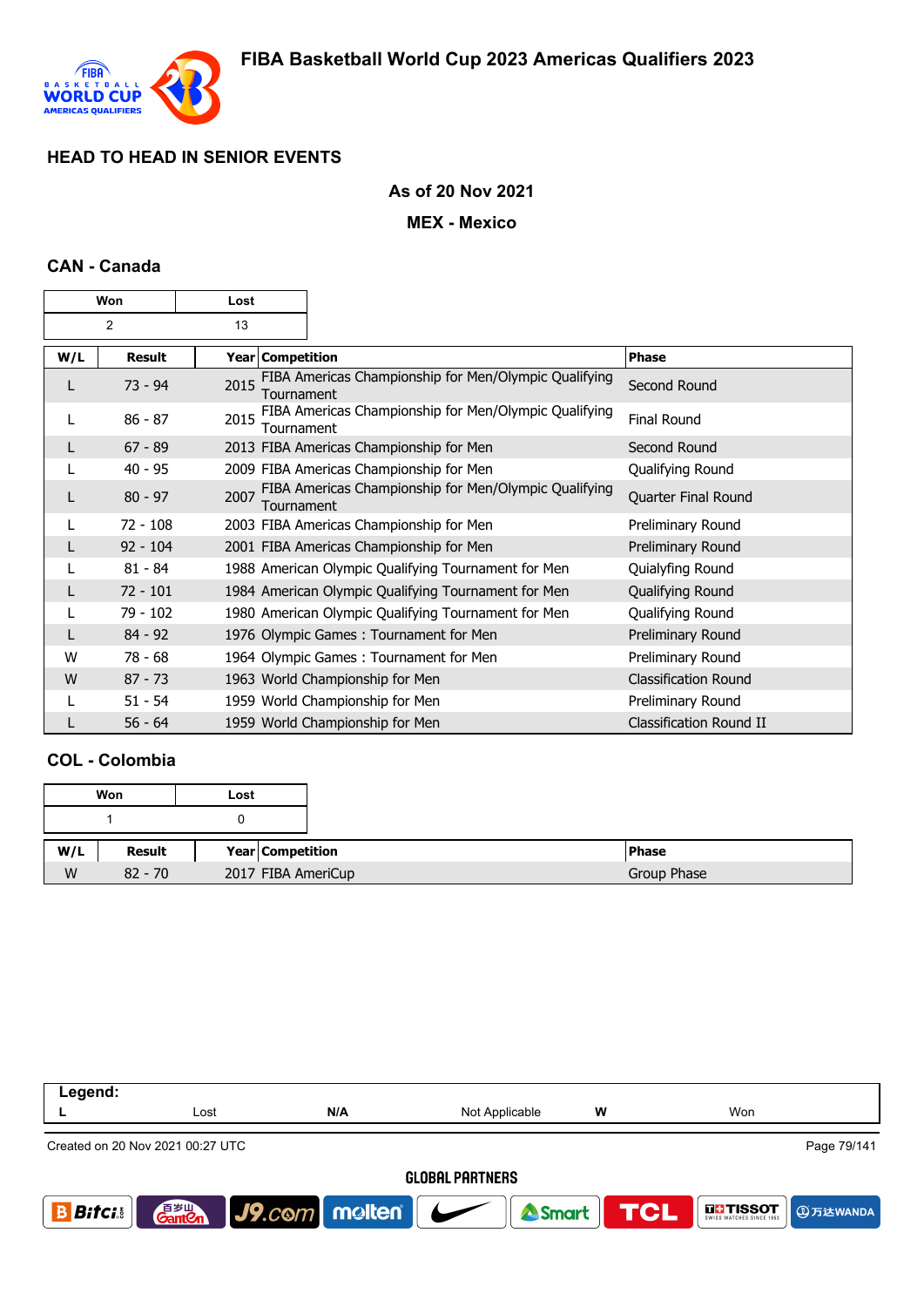

### **As of 20 Nov 2021**

#### **MEX - Mexico**

#### **CUB - Cuba**

| Won |            | Lost               |                                                         |                   |
|-----|------------|--------------------|---------------------------------------------------------|-------------------|
| 6   |            | 3                  |                                                         |                   |
| W/L | Result     | Year   Competition |                                                         | <b>Phase</b>      |
| W   | $72 - 66$  |                    | 2019 FIBA Basketball World Cup 2019 Americas Qualifiers | 1st Round         |
| W   | $75 - 52$  |                    | 2019 FIBA Basketball World Cup 2019 Americas Qualifiers | 1st Round         |
| L   | $68 - 71$  |                    | 1997 FIBA Americas Championship for Men                 | Preliminary Round |
|     | $88 - 89$  |                    | 1989 FIBA Americas Championship for Men                 | Quailifying Round |
| W   | $103 - 90$ |                    | 1984 American Olympic Qualifying Tournament for Men     | Qualifying Round  |
| W   | $88 - 70$  |                    | 1980 American Olympic Qualifying Tournament for Men     | Qualifying Round  |
| L   | $75 - 89$  |                    | 1976 Olympic Games: Tournament for Men                  | Preliminary Round |
| W   | $76 - 75$  |                    | 1968 Olympic Games: Tournament for Men                  | Preliminary Round |
| W   | $39 - 31$  |                    | 1948 Olympic Games: Tournament for Men                  | Preliminary Round |

### **DOM - Dominican Republic**

| Won |            | Lost               |                                                       |                       |
|-----|------------|--------------------|-------------------------------------------------------|-----------------------|
|     | 4          | 3                  |                                                       |                       |
| W/L | Result     | Year   Competition |                                                       | <b>Phase</b>          |
| W   | $84 - 66$  | 2015<br>Tournament | FIBA Americas Championship for Men/Olympic Qualifying | Preliminary Round     |
| W   | $85 - 61$  |                    | 2013 FIBA Americas Championship for Men               | Preliminary Round     |
|     | $73 - 86$  |                    | 2009 FIBA Americas Championship for Men               | Quarter Final Round   |
|     | $94 - 104$ |                    | 2005 FIBA Americas Championship for Men               | Preliminary Round     |
| W   | $100 - 91$ |                    | 2003 FIBA Americas Championship for Men               | <b>Quarter Finals</b> |
|     | $96 - 106$ |                    | 1989 FIBA Americas Championship for Men               | Quailifying Round     |
| W   | $96 - 95$  |                    | 1984 American Olympic Qualifying Tournament for Men   | Qualifying Round      |

### **ISV - Virgin Islands**

|     | Won       | Lost |                                         |                   |
|-----|-----------|------|-----------------------------------------|-------------------|
| າ   |           |      |                                         |                   |
| W/L | Result    |      | <b>Year Competition</b>                 | <b>Phase</b>      |
| W   | $79 - 65$ |      | 2017 FIBA AmeriCup                      | 3rd Place Game    |
| W   | $80 - 63$ |      | 2009 FIBA Americas Championship for Men | Qualifying Round  |
|     | $67 - 84$ |      | 2001 FIBA Americas Championship for Men | Preliminary Round |

| .<br><u>−− ਤ</u> |      |     |                   |   |     |
|------------------|------|-----|-------------------|---|-----|
| -                | Lost | N/A | Not<br>Annlicable | W | Won |
|                  |      |     |                   |   |     |

Created on 20 Nov 2021 00:27 UTC

Page 80/141

**4万达WANDA** 

**OLITISSOT** 

#### **GLOBAL PARTNERS**

Smart

**TCL** 

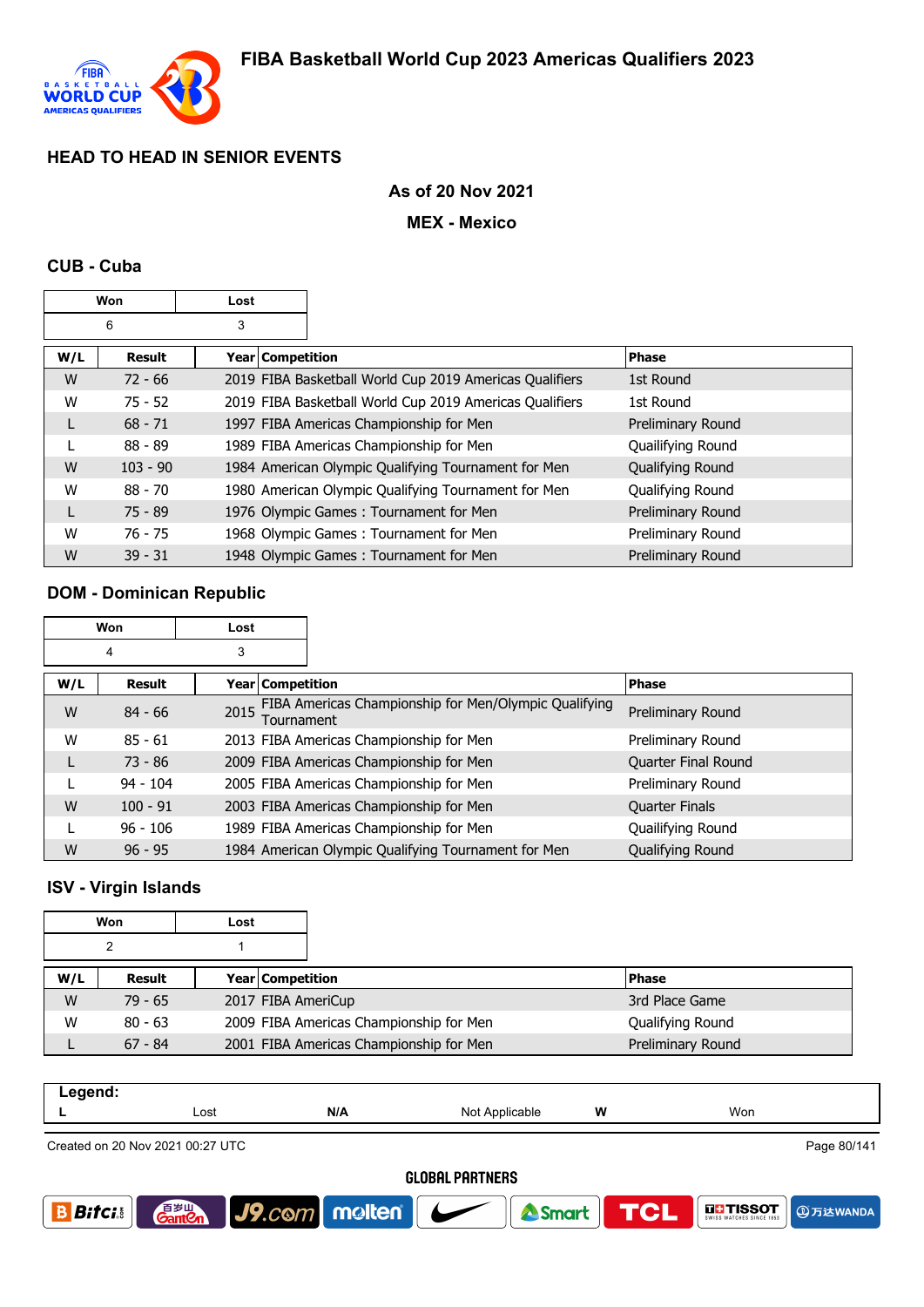

### **As of 20 Nov 2021**

#### **MEX - Mexico**

### **PAN - Panama**

|     | Won           | Lost |                  |                                                         |                            |
|-----|---------------|------|------------------|---------------------------------------------------------|----------------------------|
|     | 4             | 4    |                  |                                                         |                            |
| W/L | <b>Result</b> |      | Year Competition |                                                         | <b>Phase</b>               |
| W   | $78 - 61$     |      |                  | 2019 FIBA Basketball World Cup 2019 Americas Qualifiers | 2nd Round                  |
|     | $65 - 76$     |      |                  | 2019 FIBA Basketball World Cup 2019 Americas Qualifiers | 2nd Round                  |
| W   | $82 - 68$     | 2015 | Tournament       | FIBA Americas Championship for Men/Olympic Qualifying   | Preliminary Round          |
| W   | $74 - 67$     |      |                  | 2009 FIBA Americas Championship for Men                 | <b>Quarter Final Round</b> |
|     | $90 - 95$     | 2007 | Tournament       | FIBA Americas Championship for Men/Olympic Qualifying   | Preliminary Round          |
|     | $106 - 109$   |      |                  | 2001 FIBA Americas Championship for Men                 | Preliminary Round          |
| W   | $98 - 88$     |      |                  | 1989 FIBA Americas Championship for Men                 | Quailifying Round          |
|     | $87 - 95$     |      |                  | 1984 American Olympic Qualifying Tournament for Men     | <b>Oualifying Round</b>    |

### **PAR - Paraguay**

|     | Won       | Lost |                         |                                         |                             |
|-----|-----------|------|-------------------------|-----------------------------------------|-----------------------------|
|     |           |      |                         |                                         |                             |
| W/L | Result    |      | <b>Year Competition</b> |                                         | l Phase                     |
| W   | $87 - 65$ |      |                         | 2013 FIBA Americas Championship for Men | Preliminary Round           |
| W   | $65 - 46$ |      |                         | 1967 World Championship for Men         | <b>Classification Round</b> |

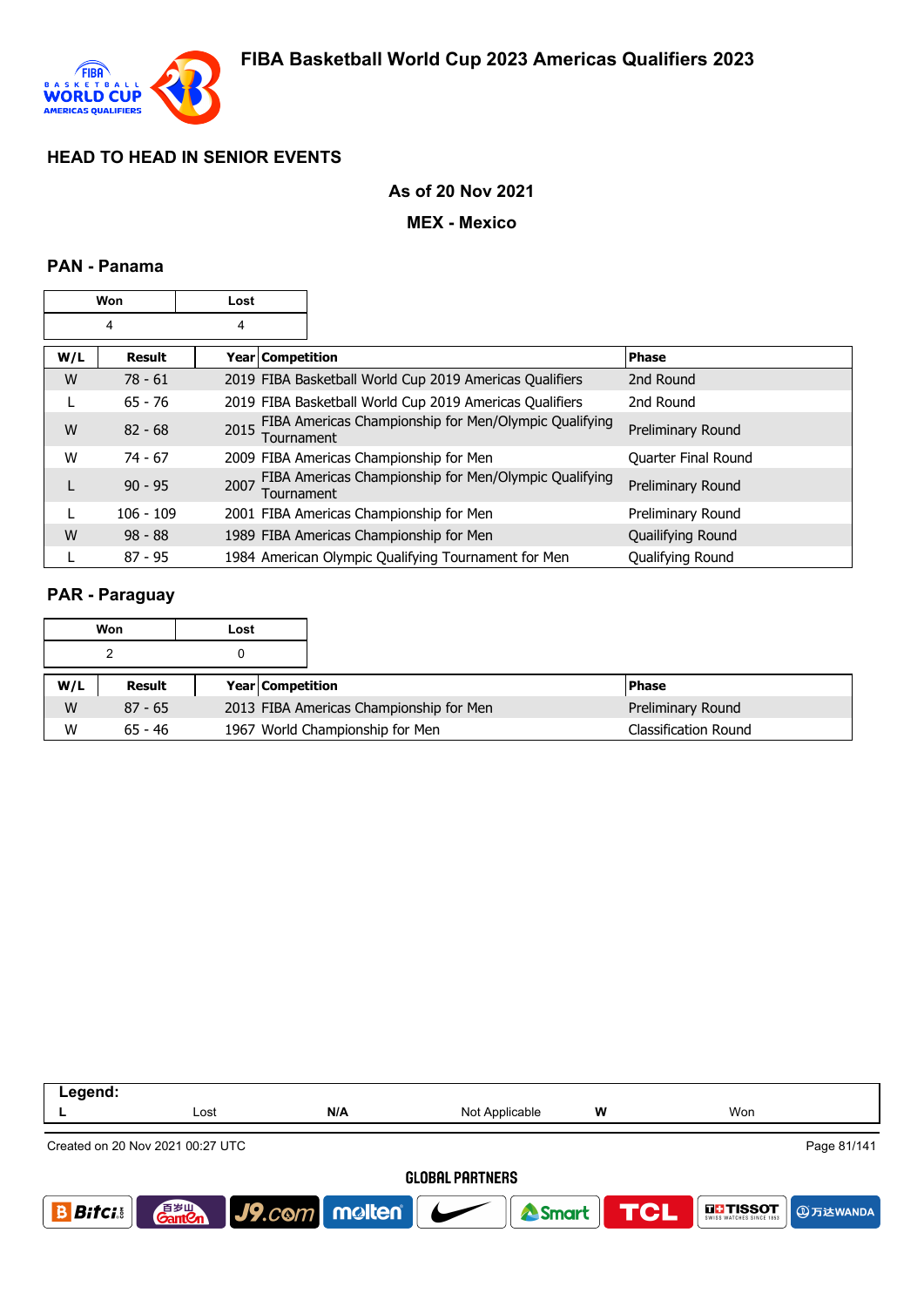

### **As of 20 Nov 2021**

#### **MEX - Mexico**

#### **PUR - Puerto Rico**

|     | <b>Won</b>    | Lost |                  |                                                         |                             |
|-----|---------------|------|------------------|---------------------------------------------------------|-----------------------------|
|     | 8             | 12   |                  |                                                         |                             |
| W/L | <b>Result</b> |      | Year Competition |                                                         | Phase                       |
| L   | 79 - 84       |      |                  | 2019 FIBA Basketball World Cup 2019 Americas Qualifiers | 1st Round                   |
|     | $80 - 100$    |      |                  | 2019 FIBA Basketball World Cup 2019 Americas Qualifiers | 1st Round                   |
| W   | $69 - 66$     |      |                  | 2017 FIBA AmeriCup                                      | Group Phase                 |
| W   | $92 - 86$     | 2015 | Tournament       | FIBA Americas Championship for Men/Olympic Qualifying   | Second Round                |
| W   | $66 - 59$     |      |                  | 2013 FIBA Americas Championship for Men                 | Second Round                |
| W   | $91 - 89$     |      |                  | 2013 FIBA Americas Championship for Men                 | <b>Final Round</b>          |
| L   | $66 - 81$     |      |                  | 2009 FIBA Americas Championship for Men                 | Qualifying Round            |
| w   | $100 - 89$    | 2007 | Tournament       | FIBA Americas Championship for Men/Olympic Qualifying   | Preliminary Round           |
| L   | $74 - 94$     |      |                  | 2005 FIBA Americas Championship for Men                 | Preliminary Round           |
| L   | $70 - 92$     |      |                  | 2003 FIBA Americas Championship for Men                 | Preliminary Round           |
| L   | $97 - 110$    |      |                  | 2001 FIBA Americas Championship for Men                 | Preliminary Round           |
| L   | $58 - 64$     |      |                  | 1992 FIBA Americas Championship for Men                 | Qualifying Round            |
| L   | $88 - 97$     |      |                  | 1989 FIBA Americas Championship for Men                 | Quailifying Round           |
| L   | $71 - 80$     |      |                  | 1988 American Olympic Qualifying Tournament for Men     | Quialyfing Round            |
| W   | $93 - 87$     |      |                  | 1984 American Olympic Qualifying Tournament for Men     | Qualifying Round            |
| L   | $104 - 134$   |      |                  | 1980 American Olympic Qualifying Tournament for Men     | Qualifying Round            |
| L   | $84 - 89$     |      |                  | 1976 Olympic Games: Tournament for Men                  | <b>Final Round</b>          |
| W   | $65 - 59$     |      |                  | 1967 World Championship for Men                         | <b>Classification Round</b> |
| L   | $55 - 73$     |      |                  | 1964 Olympic Games: Tournament for Men                  | Preliminary Round           |
| W   | $68 - 64$     |      |                  | 1960 Olympic Games: Tournament for Men                  | Preliminary Round           |

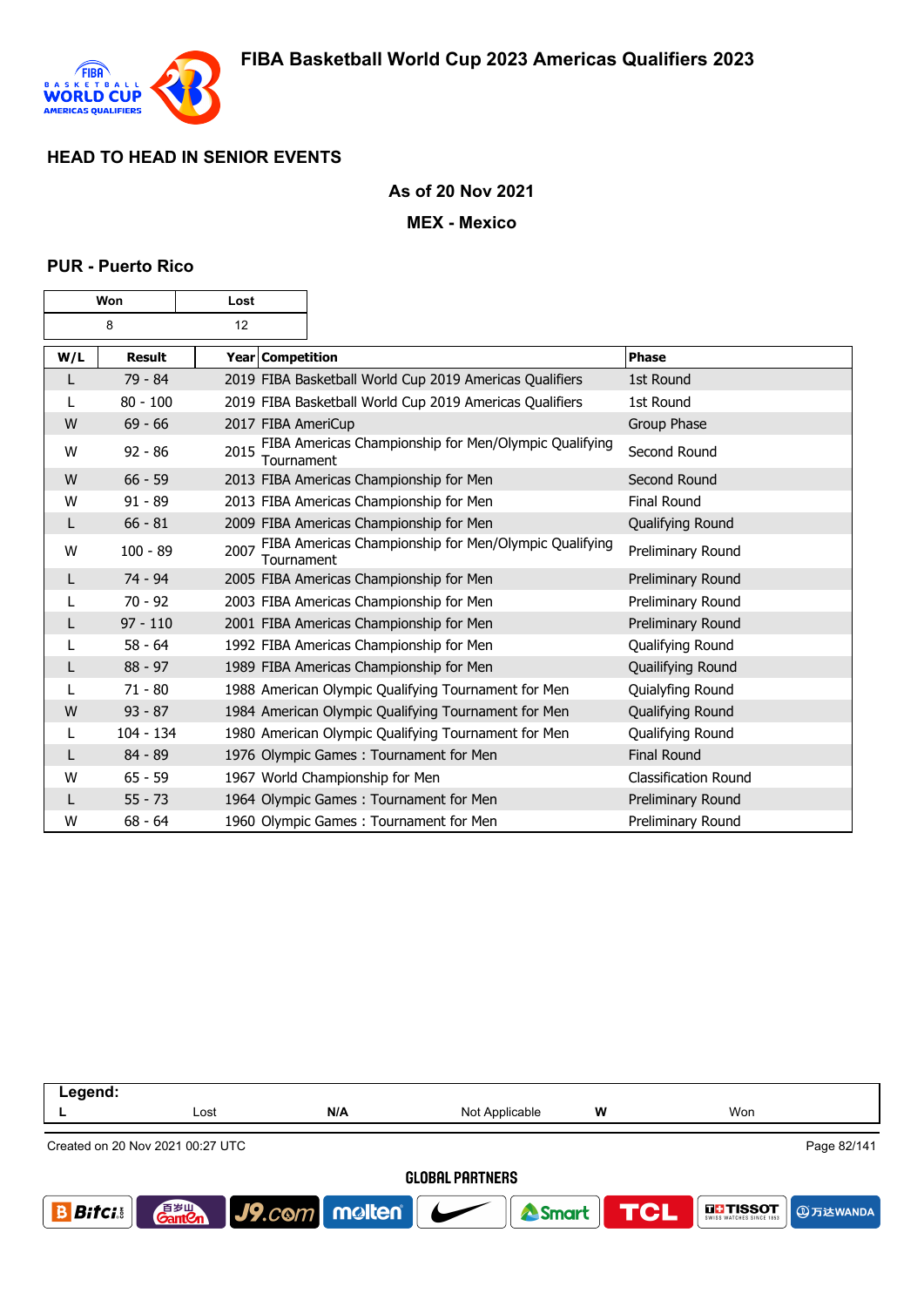

### **As of 20 Nov 2021**

**MEX - Mexico**

### **URU - Uruguay**

|     | Won        | Lost |                  |                                                         |                             |
|-----|------------|------|------------------|---------------------------------------------------------|-----------------------------|
|     | 6          | 9    |                  |                                                         |                             |
| W/L | Result     |      | Year Competition |                                                         | <b>Phase</b>                |
| W   | $88 - 77$  |      |                  | 2019 FIBA Basketball World Cup 2019 Americas Qualifiers | 2nd Round                   |
| L   | $60 - 63$  |      |                  | 2019 FIBA Basketball World Cup 2019 Americas Qualifiers | 2nd Round                   |
| W   | $78 - 63$  | 2015 | Tournament       | FIBA Americas Championship for Men/Olympic Qualifying   | Preliminary Round           |
| W   | $87 - 73$  |      |                  | 2013 FIBA Americas Championship for Men                 | Second Round                |
| L   | $49 - 54$  |      |                  | 2009 FIBA Americas Championship for Men                 | Qualifying Round            |
|     | $82 - 91$  | 2007 | Tournament       | FIBA Americas Championship for Men/Olympic Qualifying   | Preliminary Round           |
|     | $60 - 91$  |      |                  | 2005 FIBA Americas Championship for Men                 | Preliminary Round           |
| W   | $80 - 68$  |      |                  | 2003 FIBA Americas Championship for Men                 | Preliminary Round           |
|     | $67 - 81$  |      |                  | 1997 FIBA Americas Championship for Men                 | Preliminary Round           |
| W   | $98 - 89$  |      |                  | 1992 FIBA Americas Championship for Men                 | Qualifying Round            |
| L   | $84 - 98$  |      |                  | 1988 American Olympic Qualifying Tournament for Men     | Quialyfing Round            |
|     | $95 - 109$ |      |                  | 1984 American Olympic Qualifying Tournament for Men     | Qualifying Round            |
| W   | $98 - 87$  |      |                  | 1980 American Olympic Qualifying Tournament for Men     | Qualifying Round            |
|     | $73 - 76$  |      |                  | 1963 World Championship for Men                         | <b>Classification Round</b> |
|     | $47 - 54$  |      |                  | 1959 World Championship for Men                         | Classification Round I      |

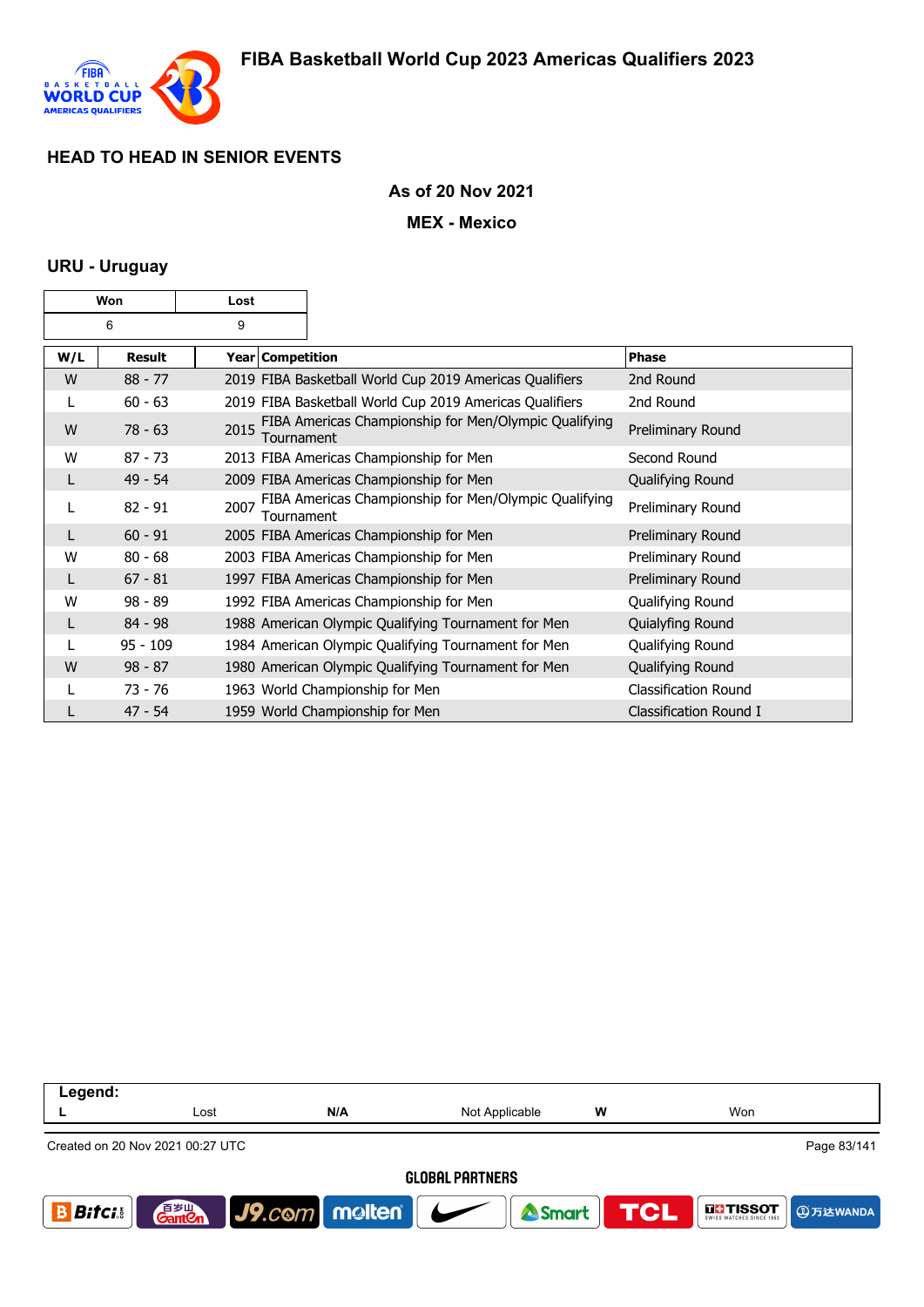

## **As of 20 Nov 2021**

### **MEX - Mexico**

# **USA - USA**

|     | <b>Won</b>  | Lost               |                                                         |                       |
|-----|-------------|--------------------|---------------------------------------------------------|-----------------------|
|     |             | 9                  |                                                         |                       |
| W/L | Result      | Year   Competition |                                                         | <b>Phase</b>          |
| L   | $55 - 91$   |                    | 2019 FIBA Basketball World Cup 2019 Americas Qualifiers | 1st Round             |
| W   | $78 - 70$   |                    | 2019 FIBA Basketball World Cup 2019 Americas Qualifiers | 1st Round             |
| L   | $63 - 86$   |                    | 2014 FIBA Basketball World Cup                          | Round of 16           |
| L   | $100 - 127$ | 2007<br>Tournament | FIBA Americas Championship for Men/Olympic Qualifying   | Quarter Final Round   |
|     | $69 - 96$   |                    | 2003 FIBA Americas Championship for Men                 | <b>Quarter Finals</b> |
|     | $83 - 96$   |                    | 1989 FIBA Americas Championship for Men                 | Quailifying Round     |
| L   | $65 - 75$   |                    | 1967 World Championship for Men                         | Preliminary Round     |
|     | 74 - 88     |                    | 1963 World Championship for Men                         | Preliminary Round     |
|     | $40 - 71$   |                    | 1948 Olympic Games: Tournament for Men                  | Semi-Final Round      |
|     | $10 - 25$   |                    | 1936 Olympic Games: Tournament for Men                  | Semi-Finals           |

### **VEN - Venezuela**

|     | Won           | Lost |                                                                     |                     |
|-----|---------------|------|---------------------------------------------------------------------|---------------------|
|     | 4             | 2    |                                                                     |                     |
| W/L | <b>Result</b> |      | Year   Competition                                                  | <b>Phase</b>        |
| W   | $73 - 70$     | 2015 | FIBA Americas Championship for Men/Olympic Qualifying<br>Tournament | Second Round        |
| W   | $65 - 56$     |      | 2013 FIBA Americas Championship for Men                             | Preliminary Round   |
| W   | $101 - 91$    | 2007 | FIBA Americas Championship for Men/Olympic Qualifying<br>Tournament | Quarter Final Round |
|     | $95 - 98$     |      | 2003 FIBA Americas Championship for Men                             | Quarter Finals      |
|     | $85 - 88$     |      | 1992 FIBA Americas Championship for Men                             | Qualifying Round    |
| W   | $110 - 93$    |      | 1988 American Olympic Qualifying Tournament for Men                 | Quialyfing Round    |

| Legend:      |                                    |                 |                        |   |                                                    |
|--------------|------------------------------------|-----------------|------------------------|---|----------------------------------------------------|
|              | Lost                               | N/A             | Not Applicable         | W | Won                                                |
|              | Created on 20 Nov 2021 00:27 UTC   |                 |                        |   | Page 84/141                                        |
|              |                                    |                 | <b>GLOBAL PARTNERS</b> |   |                                                    |
| <b>Bifci</b> | 音 <sub>岁Ⅲ</sub><br>Gant <b>C</b> n | J9.com molten C | Smart                  |   | <b>TCL</b><br><b>THE TISSOT</b><br><b>4万达WANDA</b> |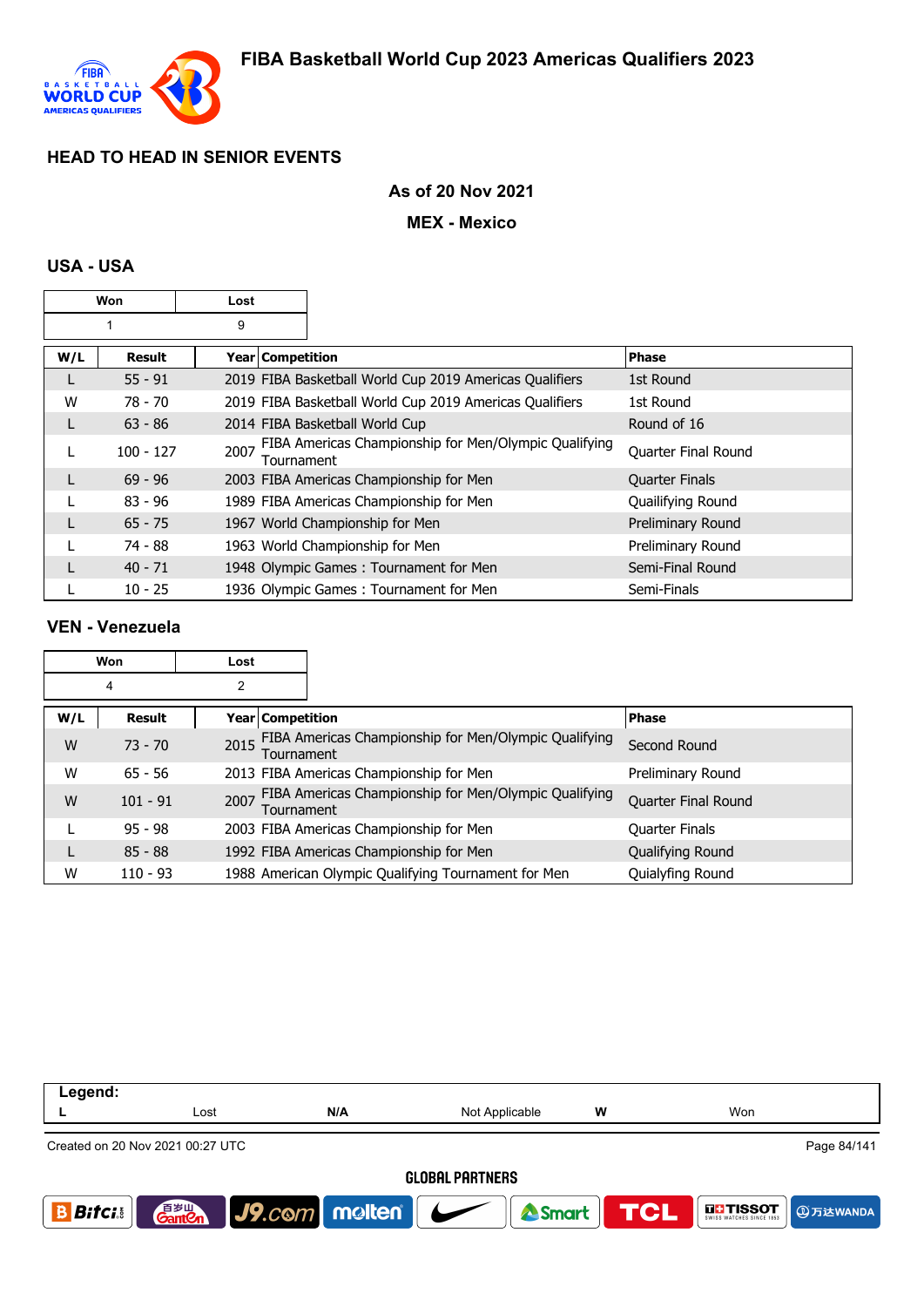

## **As of 20 Nov 2021**

# **NCA - Nicaragua**

| <b>Total Summary</b> |              |              |              |              |              |                |
|----------------------|--------------|--------------|--------------|--------------|--------------|----------------|
| <b>Team Name</b>     | Win %        | Played       | Won          | Lost         | For          | <b>Against</b> |
| El Salvador          | 100          | $\mathbf{1}$ | $\mathbf{1}$ | 0            | 89           | 82             |
| Paraguay             | 100          | $\mathbf{1}$ | 1            | 0            | 76           | 73             |
| <b>Bolivia</b>       | $\mathbf 0$  | $\mathbf{1}$ | $\mathbf{0}$ | $\mathbf{1}$ | 82           | 87             |
| Chile                | $\mathbf{0}$ | $\mathbf{1}$ | $\mathbf{0}$ | 1            | 63           | 82             |
| Costa Rica           | $\mathbf 0$  | $\mathbf{1}$ | $\mathbf{0}$ | 1            | 55           | 72             |
| Venezuela            | N/A          | 0            | 0            | 0            | $\mathbf{0}$ | 0              |
| Panama               | N/A          | 0            | $\mathbf{0}$ | $\mathbf 0$  | $\mathbf 0$  | 0              |
| Uruguay              | N/A          | $\mathbf{0}$ | 0            | 0            | 0            | 0              |
| <b>Brazil</b>        | N/A          | $\mathbf 0$  | $\bf{0}$     | $\mathbf 0$  | $\mathbf 0$  | $\pmb{0}$      |
| <b>Bahamas</b>       | N/A          | 0            | 0            | 0            | $\mathbf 0$  | 0              |
| Mexico               | N/A          | $\mathbf{0}$ | $\mathbf{0}$ | $\mathbf 0$  | $\mathbf{0}$ | $\pmb{0}$      |
| Puerto Rico          | N/A          | 0            | 0            | 0            | $\mathbf{0}$ | 0              |
| Cuba                 | N/A          | 0            | $\mathbf{0}$ | $\mathbf 0$  | $\mathbf{0}$ | $\mathbf{0}$   |
| <b>USA</b>           | N/A          | 0            | 0            | 0            | $\mathbf{0}$ | 0              |
| Canada               | N/A          | 0            | $\mathbf{0}$ | $\mathbf 0$  | $\mathbf 0$  | $\bf{0}$       |
| Colombia             | N/A          | 0            | 0            | 0            | $\mathbf{0}$ | 0              |
| Virgin Islands       | N/A          | $\mathbf 0$  | $\mathbf{0}$ | $\mathbf 0$  | $\mathbf{0}$ | 0              |
| Argentina            | N/A          | $\mathbf{0}$ | 0            | 0            | $\mathbf{0}$ | 0              |
| Dominican Republic   | N/A          | 0            | $\mathbf{0}$ | $\mathbf 0$  | $\mathbf{0}$ | $\mathbf{0}$   |
| Total                | 40           | 5            | 2            | 3            | 365          | 396            |

## **Overview per opponent**

### **BOL - Bolivia**

|     | Won       | Lost |                                                             |              |
|-----|-----------|------|-------------------------------------------------------------|--------------|
|     |           |      |                                                             |              |
| W/L | Result    |      | <b>Year Competition</b>                                     | <b>Phase</b> |
|     | $82 - 87$ |      | 2021 FIBA Basketball World Cup 2023 Americas Pre-Qualifiers | Group Phase  |

| Legend:                          |                                    |               |                                          |     |                                      |
|----------------------------------|------------------------------------|---------------|------------------------------------------|-----|--------------------------------------|
|                                  | Lost                               | N/A           | Not Applicable                           | w   | Won                                  |
| Created on 20 Nov 2021 00:27 UTC |                                    |               |                                          |     | Page 85/141                          |
|                                  |                                    |               | <b>GLOBAL PARTNERS</b>                   |     |                                      |
| <b>Bifcis</b>                    | 音 <sub>罗山</sub><br>Gant <b>C</b> n | J9.com melten | $\overline{\phantom{a}}$<br><b>Smart</b> | TCL | <b>THE TISSOT</b><br><b>4万达WANDA</b> |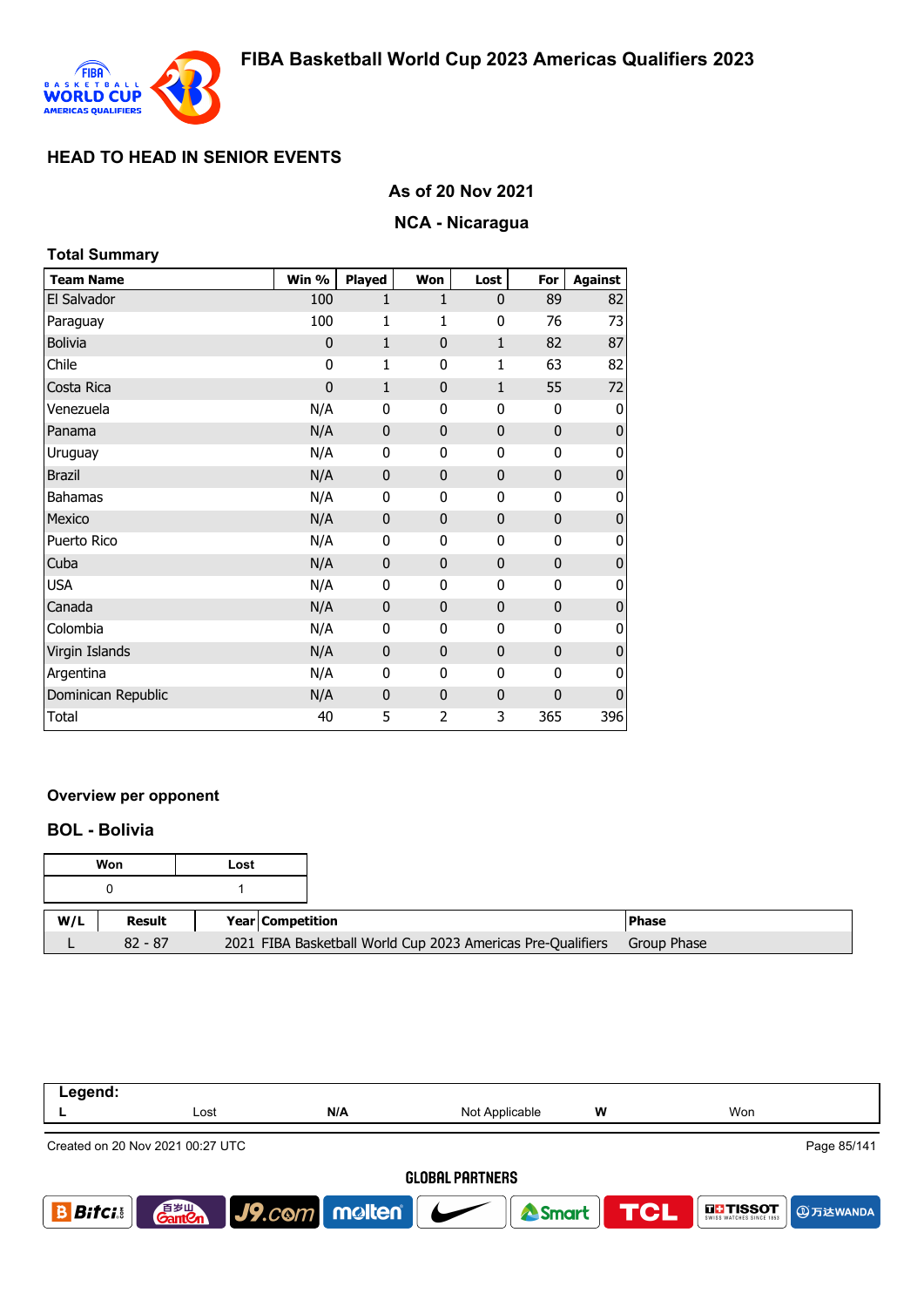

## **As of 20 Nov 2021**

### **NCA - Nicaragua**

## **CHI - Chile**

|     | Won           | Lost |                         |                                                             |               |
|-----|---------------|------|-------------------------|-------------------------------------------------------------|---------------|
|     |               |      |                         |                                                             |               |
| W/L | <b>Result</b> |      | <b>Year Competition</b> |                                                             | <b>IPhase</b> |
|     | $63 - 82$     |      |                         | 2021 FIBA Basketball World Cup 2023 Americas Pre-Qualifiers | Group Phase   |

#### **CRC - Costa Rica**

|     | Won       | Lost |                                                                                    |               |
|-----|-----------|------|------------------------------------------------------------------------------------|---------------|
|     |           |      |                                                                                    |               |
| W/L | Result    |      | <b>Year Competition</b>                                                            | <b>IPhase</b> |
|     | $55 - 72$ |      | FIBA Basketball World Cup 2023 Central American &<br>2021 Caribbean Pre-Qualifiers | Round Robin   |

## **ESA - El Salvador**

|     | Won       | Lost |                                                                                    |              |
|-----|-----------|------|------------------------------------------------------------------------------------|--------------|
|     |           |      |                                                                                    |              |
| W/L | Result    |      | <b>Year Competition</b>                                                            | <b>Phase</b> |
| W   | $89 - 82$ |      | FIBA Basketball World Cup 2023 Central American &<br>2021 Caribbean Pre-Qualifiers | Round Robin  |

# **PAR - Paraguay**

|     | Won       | Lost                    |                                                             |               |
|-----|-----------|-------------------------|-------------------------------------------------------------|---------------|
|     |           |                         |                                                             |               |
| W/L | Result    | <b>Year Competition</b> |                                                             | <b>IPhase</b> |
| W   | $76 - 73$ |                         | 2021 FIBA Basketball World Cup 2023 Americas Pre-Qualifiers | Group Phase   |

| Legend:                                         |                                    |               |                          |                   |                             |  |
|-------------------------------------------------|------------------------------------|---------------|--------------------------|-------------------|-----------------------------|--|
|                                                 | Lost                               | N/A           | Not Applicable           | W                 | Won                         |  |
| Page 86/141<br>Created on 20 Nov 2021 00:27 UTC |                                    |               |                          |                   |                             |  |
| <b>GLOBAL PARTNERS</b>                          |                                    |               |                          |                   |                             |  |
| <b>Bitci</b>                                    | 音 <sub>罗山</sub><br>Gant <b>C</b> n | J9.com molten | $\overline{\phantom{a}}$ | <b>ASmart TCL</b> | <b>IFFISSOT</b><br>9万达WANDA |  |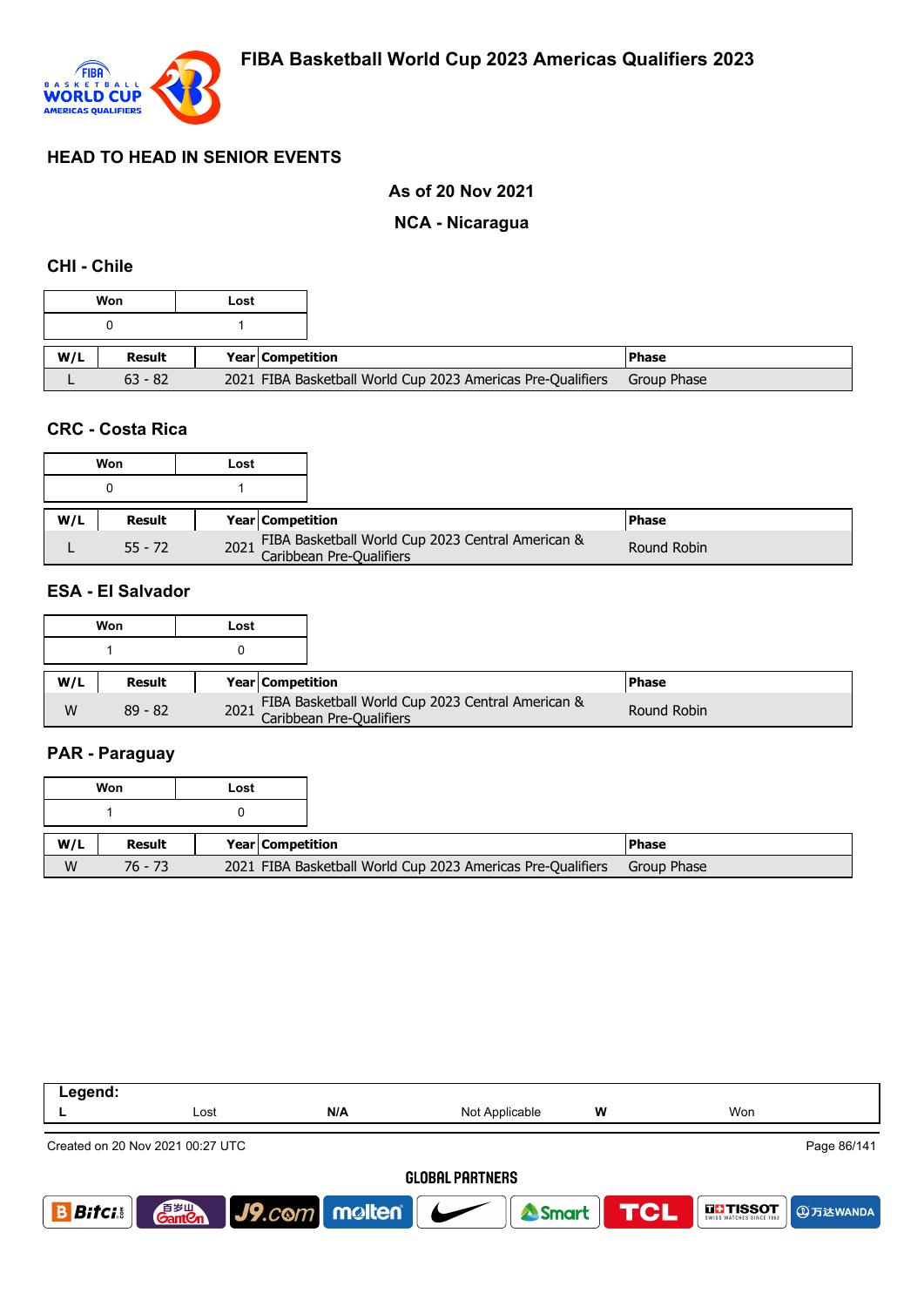

### **As of 20 Nov 2021**

#### **PAN - Panama**

| <b>Total Summary</b> |       |                |                |              |             |                |
|----------------------|-------|----------------|----------------|--------------|-------------|----------------|
| <b>Team Name</b>     | Win % | <b>Played</b>  | Won            | Lost         | For         | <b>Against</b> |
| Paraguay             | 100   | 3              | 3              | $\mathbf{0}$ | 245         | 215            |
| Virgin Islands       | 100   | 1              | 1              | 0            | 90          | 88             |
| Uruguay              | 58    | 12             | 7              | 5            | 991         | 923            |
| Mexico               | 50    | 8              | 4              | 4            | 659         | 680            |
| Dominican Republic   | 33    | 9              | 3              | 6            | 734         | 802            |
| <b>Brazil</b>        | 30    | 10             | 3              | 7            | 808         | 867            |
| Venezuela            | 28    | $\overline{7}$ | $\overline{2}$ | 5            | 530         | 585            |
| Canada               | 22    | 9              | 2              | 7            | 693         | 787            |
| Argentina            | 20    | 10             | $\overline{2}$ | 8            | 736         | 888            |
| Cuba                 | 16    | 6              | 1              | 5            | 490         | 538            |
| Puerto Rico          | 15    | 13             | $\overline{2}$ | 11           | 963         | 1151           |
| <b>USA</b>           | 0     | 9              | $\mathbf{0}$   | 9            | 643         | 907            |
| <b>Bolivia</b>       | N/A   | 0              | $\mathbf{0}$   | $\mathbf{0}$ | $\mathbf 0$ | 0              |
| Costa Rica           | N/A   | 0              | $\mathbf{0}$   | 0            | 0           | 0              |
| Chile                | N/A   | $\mathbf 0$    | $\mathbf{0}$   | $\mathbf{0}$ | $\mathbf 0$ | 0              |
| Bahamas              | N/A   | 0              | 0              | 0            | 0           | 0              |
| Colombia             | N/A   | $\mathbf 0$    | $\bf{0}$       | $\mathbf 0$  | $\mathbf 0$ | $\overline{0}$ |
| El Salvador          | N/A   | 0              | 0              | 0            | 0           | 0              |
| Nicaragua            | N/A   | $\mathbf 0$    | $\mathbf 0$    | $\mathbf 0$  | $\mathbf 0$ | $\pmb{0}$      |
| Total                | 31    | 97             | 30             | 67           | 7582        | 8431           |

#### **Overview per opponent**

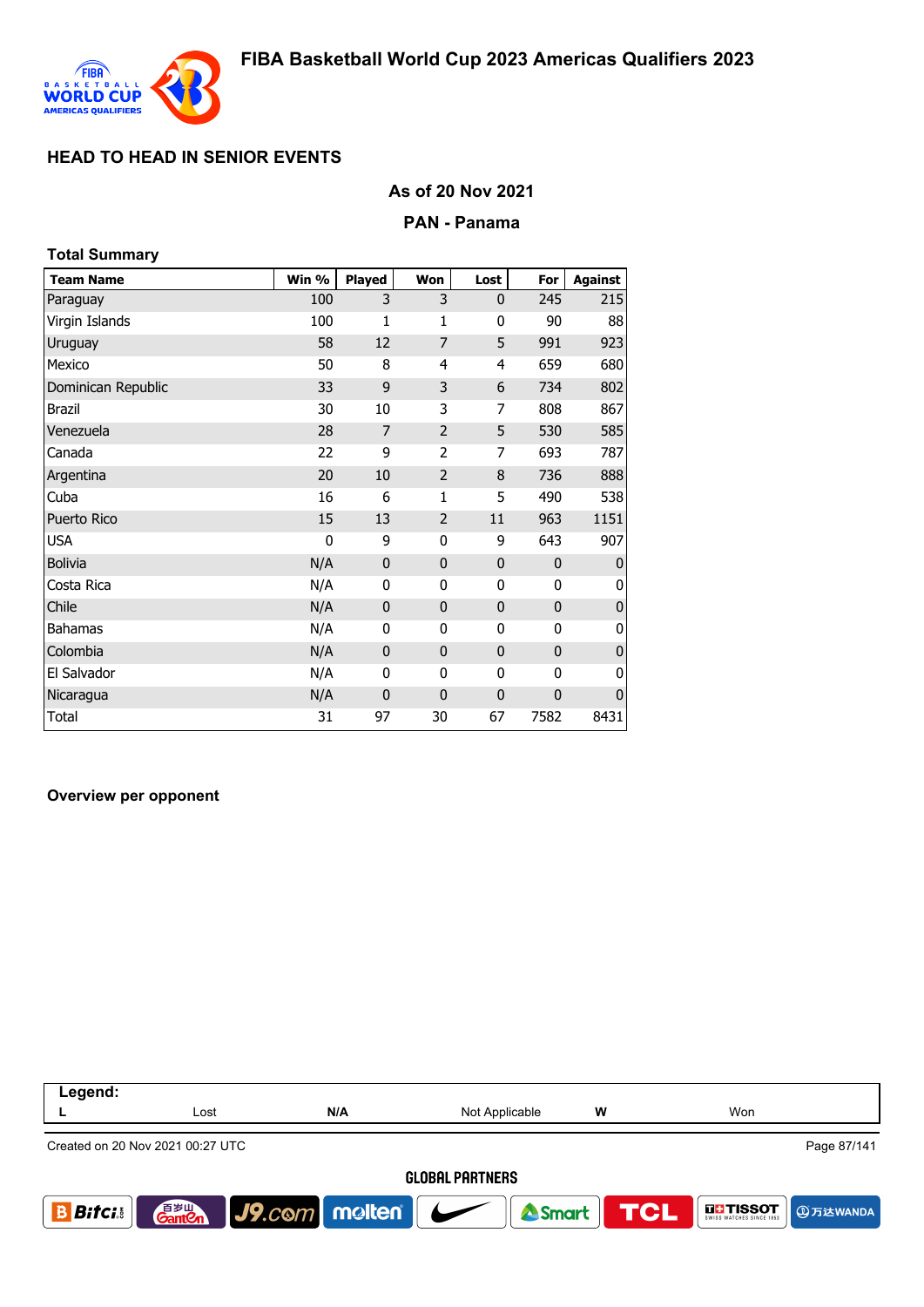

## **As of 20 Nov 2021**

## **PAN - Panama**

### **ARG - Argentina**

| Won |                | Lost               |                                                         |                     |
|-----|----------------|--------------------|---------------------------------------------------------|---------------------|
|     | $\overline{2}$ | 8                  |                                                         |                     |
| W/L | <b>Result</b>  | Year Competition   |                                                         | <b>Phase</b>        |
| L   | $62 - 87$      |                    | 2019 FIBA Basketball World Cup 2019 Americas Qualifiers | 1st Round           |
|     | $59 - 68$      |                    | 2019 FIBA Basketball World Cup 2019 Americas Qualifiers | 1st Round           |
| L   | $57 - 84$      | 2015<br>Tournament | FIBA Americas Championship for Men/Olympic Qualifying   | Second Round        |
| L   | $71 - 90$      | 2011<br>Tournament | FIBA Americas Championship for Men/Olympic Qualifying   | Qualifying Round    |
| L   | $55 - 80$      |                    | 2009 FIBA Americas Championship for Men                 | Qualifying Round    |
| L   | $92 - 109$     | 2007<br>Tournament | FIBA Americas Championship for Men/Olympic Qualifying   | Preliminary Round   |
| W   | $89 - 84$      |                    | 2005 FIBA Americas Championship for Men                 | Quarter Final Round |
|     | $87 - 115$     |                    | 2001 FIBA Americas Championship for Men                 | Semi-Finals         |
| L   | 76 - 94        |                    | 1992 FIBA Americas Championship for Men                 | Qualifying Round    |
| W   | $88 - 77$      |                    | 1984 American Olympic Qualifying Tournament for Men     | Qualifying Round    |

## **BRA - Brazil**

| Won |            | Lost               |                                                       |                             |
|-----|------------|--------------------|-------------------------------------------------------|-----------------------------|
| 3   |            | 7                  |                                                       |                             |
| W/L | Result     | Year   Competition |                                                       | <b>Phase</b>                |
| W   | $89 - 72$  | 2015<br>Tournament | FIBA Americas Championship for Men/Olympic Qualifying | Preliminary Round           |
|     | $65 - 90$  | 2011<br>Tournament | FIBA Americas Championship for Men/Olympic Qualifying | Second Round                |
|     | $64 - 84$  |                    | 2009 FIBA Americas Championship for Men               | Qualifying Round            |
|     | $77 - 83$  |                    | 2005 FIBA Americas Championship for Men               | Preliminary Round           |
| W   | $102 - 94$ |                    | 2001 FIBA Americas Championship for Men               | Semi-Finals                 |
|     | $73 - 90$  |                    | 1999 FIBA Americas Championship for Men               | Preliminary Round           |
|     | $75 - 86$  |                    | 1993 FIBA Americas Champioship for Men                | Qualifyining Round          |
|     | $85 - 88$  |                    | 1986 World Championship for Men                       | Preliminary Round           |
|     | $92 - 95$  |                    | 1984 American Olympic Qualifying Tournament for Men   | Qualifying Round            |
| W   | $86 - 85$  |                    | 1982 World Championship for Men                       | <b>Classification Round</b> |

| Legend:                |                                                 |               |                |                  |               |  |  |
|------------------------|-------------------------------------------------|---------------|----------------|------------------|---------------|--|--|
|                        | Lost                                            | N/A           | Not Applicable | w                | Won           |  |  |
|                        | Page 88/141<br>Created on 20 Nov 2021 00:27 UTC |               |                |                  |               |  |  |
| <b>GLOBAL PARTNERS</b> |                                                 |               |                |                  |               |  |  |
| <b>Bitci</b>           | 音 <sub>岁Ⅲ</sub><br>Gant <b>C</b> n              | J9.com molten |                | Smart <b>TCL</b> | <b>THESOT</b> |  |  |
|                        |                                                 |               |                |                  |               |  |  |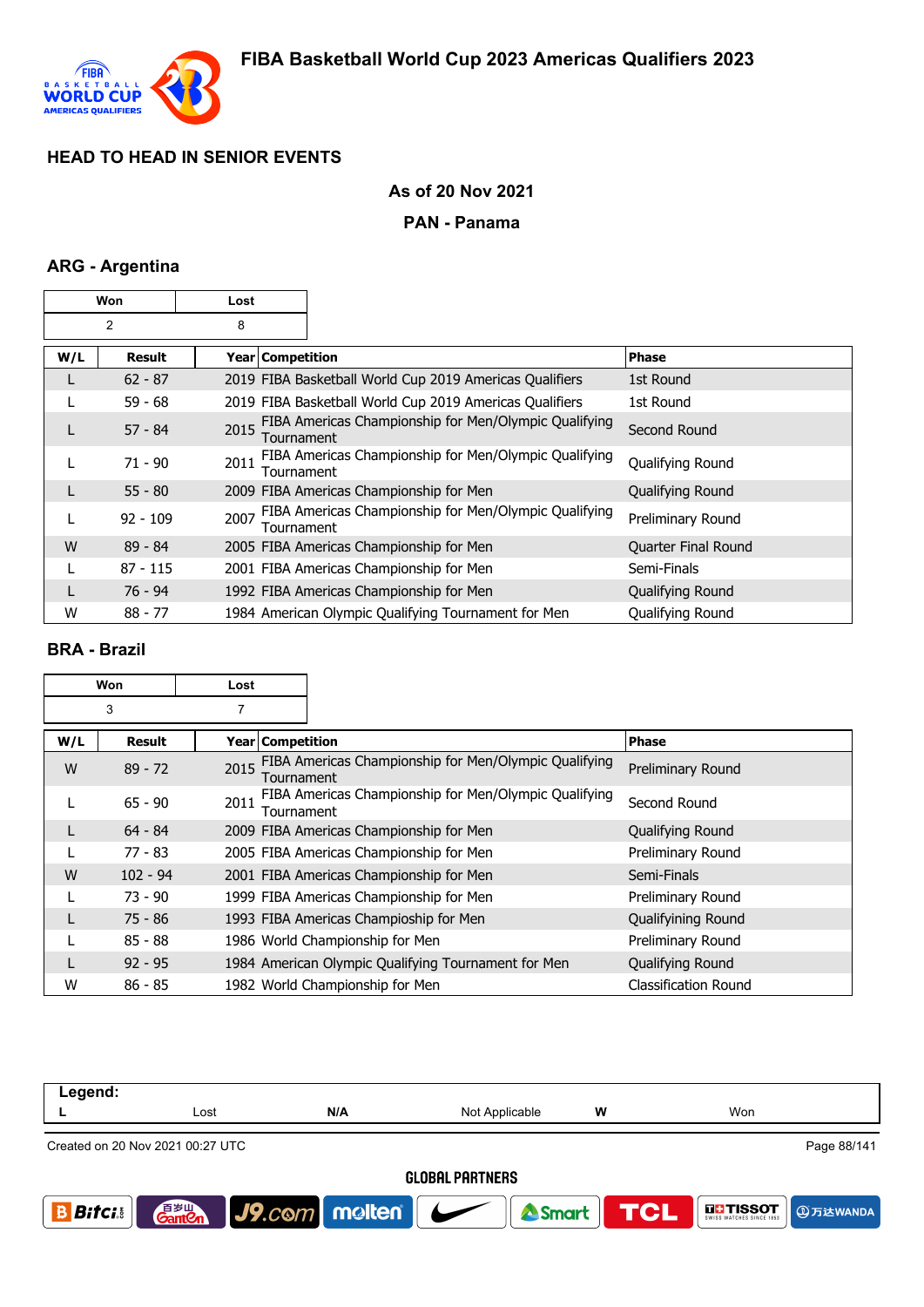

### **As of 20 Nov 2021**

#### **PAN - Panama**

### **CAN - Canada**

| Won |               | Lost               |                                                       |                             |
|-----|---------------|--------------------|-------------------------------------------------------|-----------------------------|
| 2   |               | 7                  |                                                       |                             |
| W/L | <b>Result</b> | Year   Competition |                                                       | Phase                       |
| L   | $66 - 103$    | 2015<br>Tournament | FIBA Americas Championship for Men/Olympic Qualifying | Second Round                |
| w   | $91 - 89$     | 2011<br>Tournament | FIBA Americas Championship for Men/Olympic Qualifying | Second Round                |
|     | $65 - 97$     |                    | 2009 FIBA Americas Championship for Men               | Quarter Final Round         |
| W   | $79 - 54$     |                    | 2005 FIBA Americas Championship for Men               | Preliminary Round           |
|     | $82 - 89$     |                    | 2001 FIBA Americas Championship for Men               | Preliminary Round           |
|     | $90 - 96$     |                    | 1993 FIBA Americas Champioship for Men                | Final Round                 |
|     | $62 - 71$     |                    | 1992 FIBA Americas Championship for Men               | Qualifying Round            |
|     | $79 - 107$    |                    | 1984 American Olympic Qualifying Tournament for Men   | Qualifying Round            |
|     | $79 - 81$     |                    | 1970 World Championship for Men                       | <b>Classification Round</b> |

### **CUB - Cuba**

| Won |            | Lost |                  |                                                     |                             |
|-----|------------|------|------------------|-----------------------------------------------------|-----------------------------|
|     |            | 5    |                  |                                                     |                             |
| W/L | Result     |      | Year Competition |                                                     | <b>Phase</b>                |
|     | $83 - 96$  |      |                  | 1993 FIBA Americas Champioship for Men              | Classification Round 5-8    |
| W   | $86 - 67$  |      |                  | 1992 FIBA Americas Championship for Men             | Qualifying Round            |
|     | $80 - 94$  |      |                  | 1989 FIBA Americas Championship for Men             | Quailifying Round           |
|     | $82 - 103$ |      |                  | 1984 American Olympic Qualifying Tournament for Men | Qualifying Round            |
|     | $71 - 87$  |      |                  | 1970 World Championship for Men                     | <b>Classification Round</b> |
|     | $88 - 91$  |      |                  | 1968 Olympic Games: Tournament for Men              | <b>Final Round</b>          |

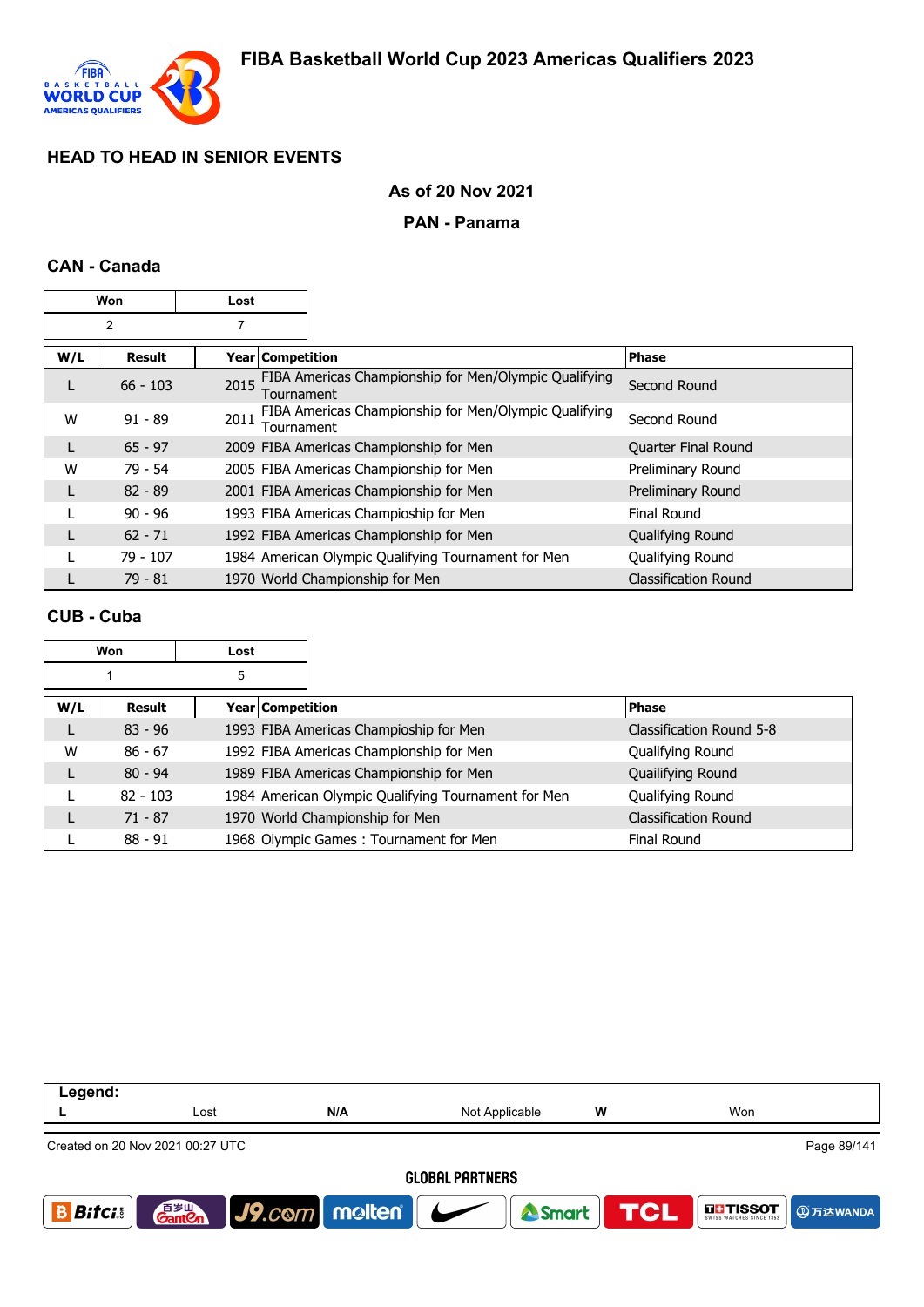

### **As of 20 Nov 2021**

#### **PAN - Panama**

#### **DOM - Dominican Republic**

| Won |               | Lost                      |                                                       |                     |
|-----|---------------|---------------------------|-------------------------------------------------------|---------------------|
| 3   |               | 6                         |                                                       |                     |
| W/L | <b>Result</b> | Year   Competition        |                                                       | <b>Phase</b>        |
| L   | $64 - 86$     | 2017 FIBA AmeriCup        |                                                       | Group Phase         |
|     | $66 - 83$     | 2015<br><b>Fournament</b> | FIBA Americas Championship for Men/Olympic Qualifying | Preliminary Round   |
| L   | $68 - 92$     | 2011<br>Tournament        | FIBA Americas Championship for Men/Olympic Qualifying | Second Round        |
| L   | $87 - 100$    |                           | 2009 FIBA Americas Championship for Men               | Qualifying Round    |
| W   | $88 - 78$     |                           | 2005 FIBA Americas Championship for Men               | Quarter Final Round |
|     | $73 - 77$     |                           | 1999 FIBA Americas Championship for Men               | Preliminary Round   |
| W   | $89 - 83$     |                           | 1993 FIBA Americas Champioship for Men                | Qualifyining Round  |
|     | $84 - 105$    |                           | 1989 FIBA Americas Championship for Men               | Quailifying Round   |
| W   | $115 - 98$    |                           | 1984 American Olympic Qualifying Tournament for Men   | Qualifying Round    |

### **ISV - Virgin Islands**

| Won |           | Lost |                    |                                                              |
|-----|-----------|------|--------------------|--------------------------------------------------------------|
|     |           |      |                    |                                                              |
| W/L | Result    |      | Year   Competition | <b>Phase</b>                                                 |
| W   | $90 - 88$ |      |                    | 2001 FIBA Americas Championship for Men<br>Preliminary Round |

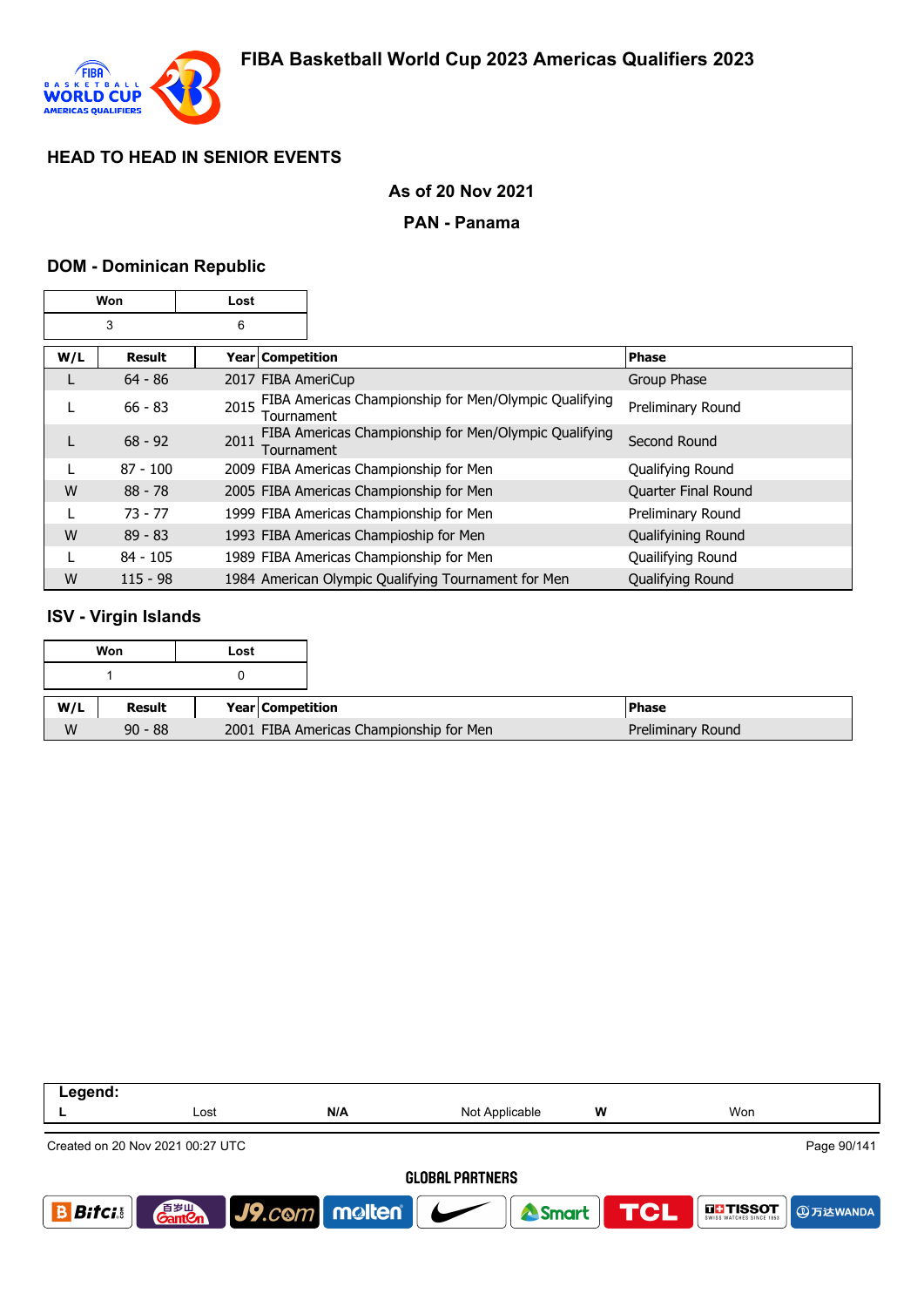

### **As of 20 Nov 2021**

#### **PAN - Panama**

#### **MEX - Mexico**

| Won |               | Lost               |                                                         |                            |
|-----|---------------|--------------------|---------------------------------------------------------|----------------------------|
| 4   |               | 4                  |                                                         |                            |
| W/L | <b>Result</b> | Year Competition   |                                                         | <b>Phase</b>               |
|     | $61 - 78$     |                    | 2019 FIBA Basketball World Cup 2019 Americas Qualifiers | 2nd Round                  |
| W   | $76 - 65$     |                    | 2019 FIBA Basketball World Cup 2019 Americas Qualifiers | 2nd Round                  |
|     | $68 - 82$     | 2015<br>Tournament | FIBA Americas Championship for Men/Olympic Qualifying   | Preliminary Round          |
|     | $67 - 74$     |                    | 2009 FIBA Americas Championship for Men                 | <b>Quarter Final Round</b> |
| W   | $95 - 90$     | 2007<br>Tournament | FIBA Americas Championship for Men/Olympic Qualifying   | Preliminary Round          |
| W   | $109 - 106$   |                    | 2001 FIBA Americas Championship for Men                 | Preliminary Round          |
|     | $88 - 98$     |                    | 1989 FIBA Americas Championship for Men                 | Quailifying Round          |
| W   | $95 - 87$     |                    | 1984 American Olympic Qualifying Tournament for Men     | <b>Oualifying Round</b>    |

#### **PAR - Paraguay**

|     | Won       | Lost |                         |                                                         |                  |
|-----|-----------|------|-------------------------|---------------------------------------------------------|------------------|
|     | 3         | 0    |                         |                                                         |                  |
| W/L | Result    |      | <b>Year Competition</b> |                                                         | <b>Phase</b>     |
| W   | $74 - 67$ |      |                         | 2019 FIBA Basketball World Cup 2019 Americas Qualifiers | 1st Round        |
| W   | $82 - 62$ |      |                         | 2019 FIBA Basketball World Cup 2019 Americas Qualifiers | 1st Round        |
| W   | $89 - 86$ | 2011 | Tournament              | FIBA Americas Championship for Men/Olympic Qualifying   | Qualifying Round |

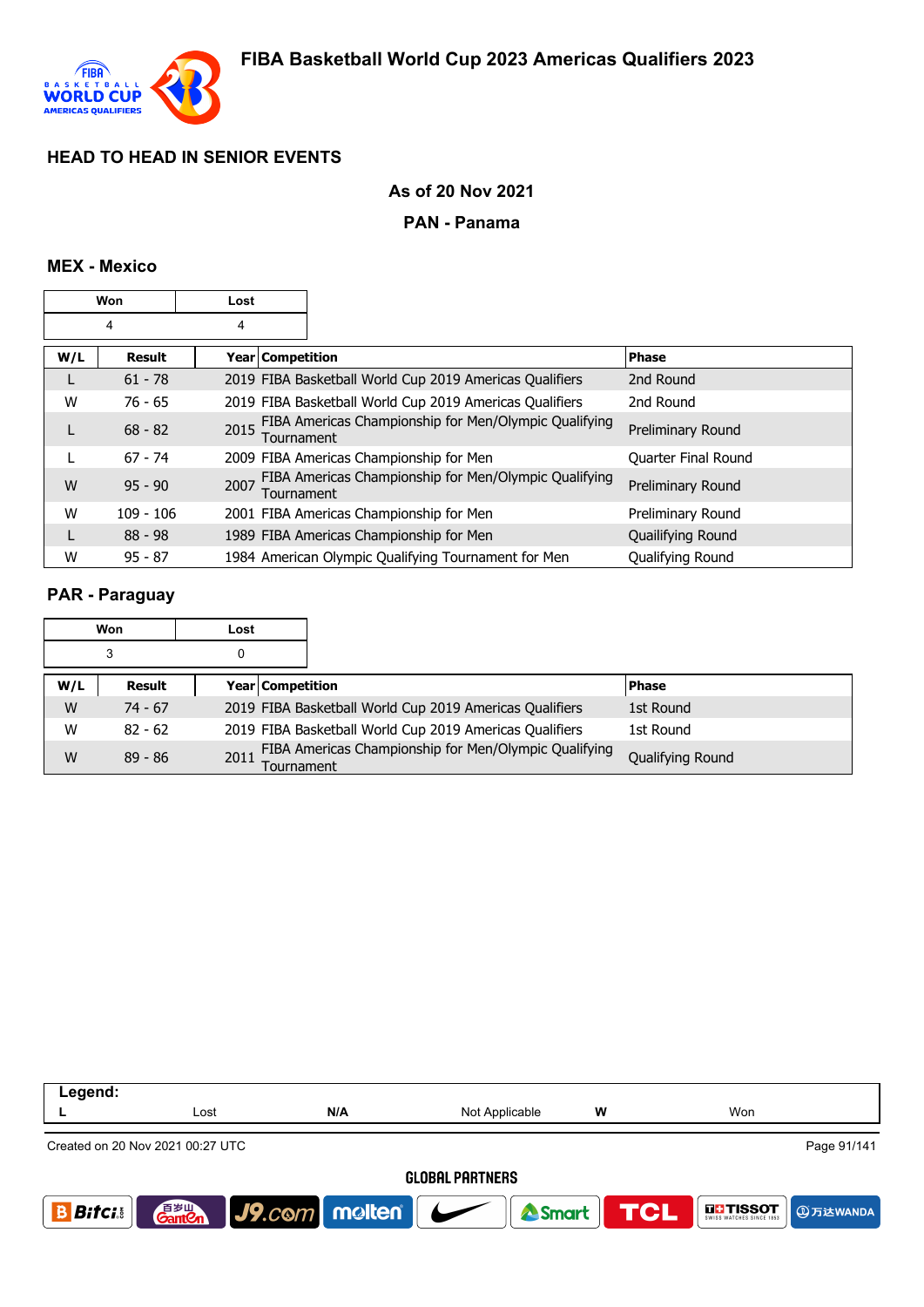

### **As of 20 Nov 2021**

#### **PAN - Panama**

#### **PUR - Puerto Rico**

|     | Won           | Lost |                    |                                                         |                              |
|-----|---------------|------|--------------------|---------------------------------------------------------|------------------------------|
|     | 2             | 11   |                    |                                                         |                              |
| W/L | <b>Result</b> |      | Year   Competition |                                                         | <b>Phase</b>                 |
| L   | $70 - 71$     |      |                    | 2019 FIBA Basketball World Cup 2019 Americas Qualifiers | 2nd Round                    |
|     | $73 - 82$     |      |                    | 2019 FIBA Basketball World Cup 2019 Americas Qualifiers | 2nd Round                    |
| L   | $71 - 78$     | 2015 | Tournament         | FIBA Americas Championship for Men/Olympic Qualifying   | Second Round                 |
|     | $66 - 99$     | 2011 | Tournament         | FIBA Americas Championship for Men/Olympic Qualifying   | Qualifying Round             |
| L   | $51 - 79$     |      |                    | 2009 FIBA Americas Championship for Men                 | Quarter Final Round          |
| L   | $67 - 108$    | 2007 | Tournament         | FIBA Americas Championship for Men/Olympic Qualifying   | Preliminary Round            |
| W   | $74 - 55$     |      |                    | 2005 FIBA Americas Championship for Men                 | Quarter Final Round          |
|     | $80 - 117$    |      |                    | 2001 FIBA Americas Championship for Men                 | Preliminary Round            |
|     | $71 - 85$     |      |                    | 1999 FIBA Americas Championship for Men                 | Preliminary Round            |
|     | 73 - 90       |      |                    | 1993 FIBA Americas Champioship for Men                  | <b>Reclasification Round</b> |
|     | $83 - 104$    |      |                    | 1989 FIBA Americas Championship for Men                 | Quailifying Round            |
| W   | $115 - 103$   |      |                    | 1984 American Olympic Qualifying Tournament for Men     | Qualifying Round             |
| L   | $69 - 80$     |      |                    | 1968 Olympic Games: Tournament for Men                  | Preliminary Round            |

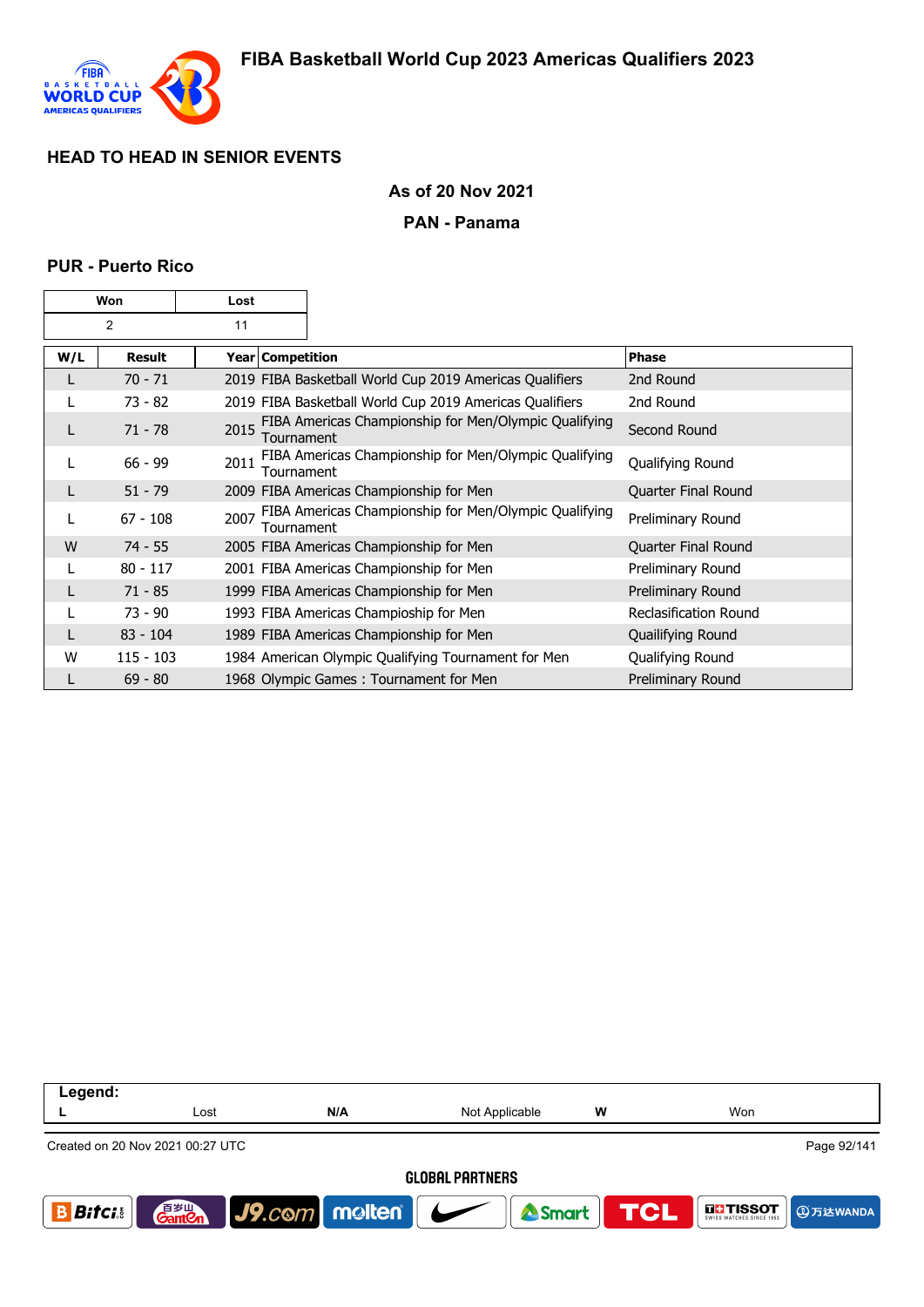

## **As of 20 Nov 2021**

### **PAN - Panama**

### **URU - Uruguay**

|     | Won           | Lost |                    |                                                         |                             |
|-----|---------------|------|--------------------|---------------------------------------------------------|-----------------------------|
|     | 7             | 5    |                    |                                                         |                             |
| W/L | <b>Result</b> |      | Year   Competition |                                                         | <b>Phase</b>                |
|     | 73 - 86       |      |                    | 2019 FIBA Basketball World Cup 2019 Americas Qualifiers | 1st Round                   |
| W   | $86 - 75$     |      |                    | 2019 FIBA Basketball World Cup 2019 Americas Qualifiers | 1st Round                   |
| L   | $68 - 79$     |      |                    | 2017 FIBA AmeriCup                                      | Group Phase                 |
| W   | 78 - 71       | 2015 | Tournament         | FIBA Americas Championship for Men/Olympic Qualifying   | Preliminary Round           |
| L   | $61 - 77$     | 2011 | Tournament         | FIBA Americas Championship for Men/Olympic Qualifying   | Qualifying Round            |
| W   | $83 - 77$     |      |                    | 2009 FIBA Americas Championship for Men                 | Quarter Final Round         |
| L   | $84 - 88$     | 2007 | Tournament         | FIBA Americas Championship for Men/Olympic Qualifying   | Preliminary Round           |
| W   | 78 - 71       |      |                    | 2005 FIBA Americas Championship for Men                 | Quarter Final Round         |
| W   | $101 - 74$    |      |                    | 2001 FIBA Americas Championship for Men                 | Semi-Finals                 |
| w   | $110 - 71$    |      |                    | 1984 American Olympic Qualifying Tournament for Men     | Qualifying Round            |
| W   | $92 - 75$     |      |                    | 1982 World Championship for Men                         | <b>Classification Round</b> |
|     | 77 - 79       |      |                    | 1970 World Championship for Men                         | Preliminary Round           |

### **USA - USA**

|     | Won        | Lost               |                                                         |                    |
|-----|------------|--------------------|---------------------------------------------------------|--------------------|
|     | 0          | 9                  |                                                         |                    |
| W/L | Result     | Year   Competition |                                                         | <b>Phase</b>       |
| L   | $80 - 111$ |                    | 2019 FIBA Basketball World Cup 2019 Americas Qualifiers | 2nd Round          |
|     | $48 - 78$  |                    | 2019 FIBA Basketball World Cup 2019 Americas Qualifiers | 2nd Round          |
| L   | $56 - 97$  | 2017 FIBA AmeriCup |                                                         | Group Phase        |
|     | $72 - 94$  |                    | 2005 FIBA Americas Championship for Men                 | Preliminary Round  |
| L   | $99 - 101$ |                    | 1993 FIBA Americas Champioship for Men                  | Qualifyining Round |
|     | $52 - 112$ |                    | 1992 FIBA Americas Championship for Men                 | Qualifying Round   |
|     | $97 - 119$ |                    | 1989 FIBA Americas Championship for Men                 | Quailifying Round  |
|     | $79 - 100$ |                    | 1982 World Championship for Men                         | Preliminary Round  |
|     | $60 - 95$  |                    | 1968 Olympic Games: Tournament for Men                  | Preliminary Round  |

| Legend:                          |                                    |                 |                        |            |                           |
|----------------------------------|------------------------------------|-----------------|------------------------|------------|---------------------------|
|                                  | Lost                               | N/A             | Not Applicable         | W          | Won                       |
| Created on 20 Nov 2021 00:27 UTC |                                    |                 |                        |            | Page 93/141               |
|                                  |                                    |                 | <b>GLOBAL PARTNERS</b> |            |                           |
| <b>Bitci</b>                     | 音 <sub>岁Ⅲ</sub><br>Gant <b>C</b> n | J9.com molten V | Smart                  | <b>TCL</b> | <b>THESOT</b><br>9万达WANDA |
|                                  |                                    |                 |                        |            |                           |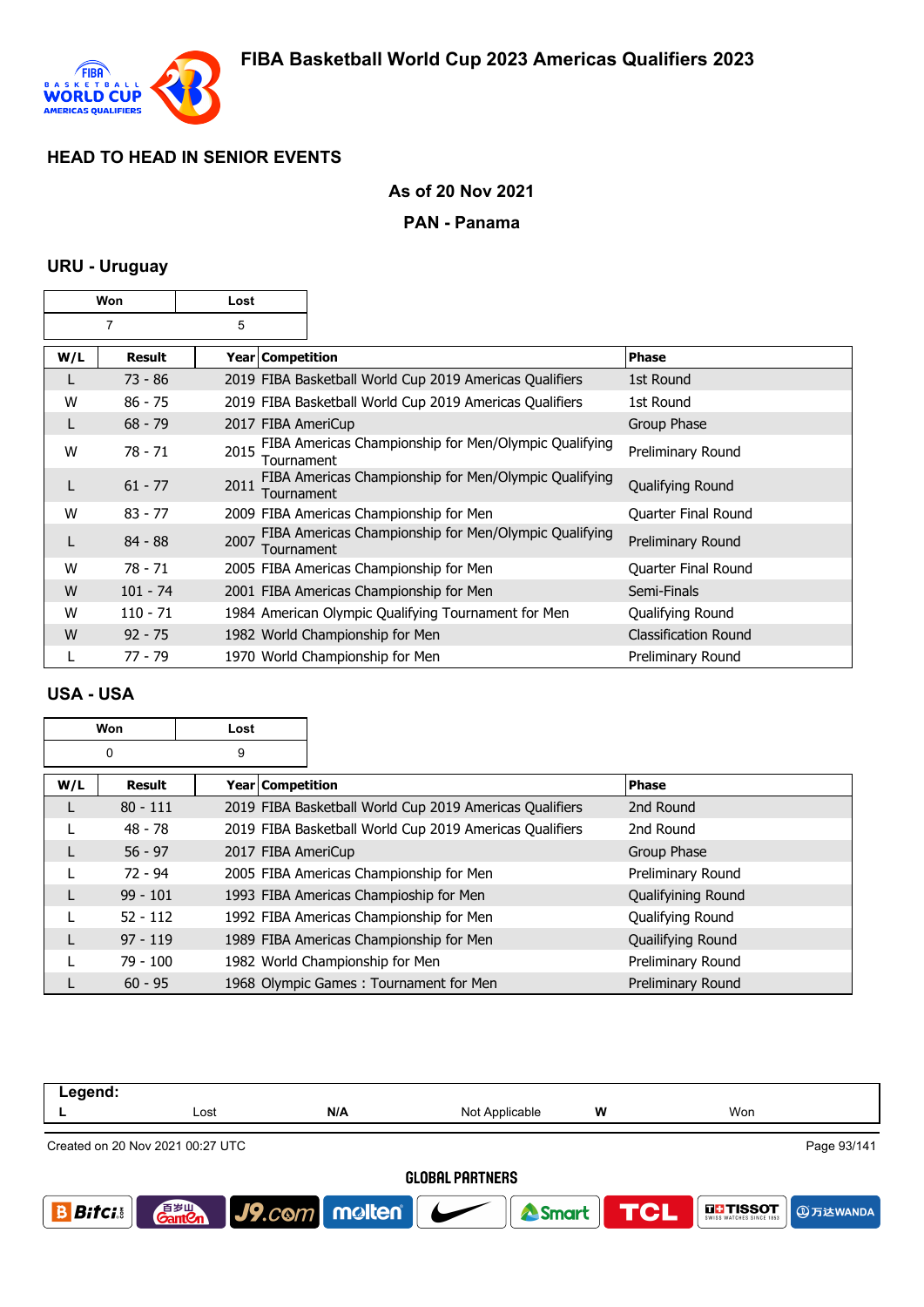

### **As of 20 Nov 2021**

#### **PAN - Panama**

### **VEN - Venezuela**

|     | Won           | Lost               |                                                       |                    |
|-----|---------------|--------------------|-------------------------------------------------------|--------------------|
|     | 2             | 5                  |                                                       |                    |
| W/L | <b>Result</b> | Year   Competition |                                                       | <b>Phase</b>       |
|     | $62 - 75$     | 2015<br>Tournament | FIBA Americas Championship for Men/Olympic Qualifying | Second Round       |
|     | $74 - 110$    | 2011<br>Tournament | FIBA Americas Championship for Men/Olympic Qualifying | Second Round       |
| W   | $80 - 71$     |                    | 2009 FIBA Americas Championship for Men               | Qualifying Round   |
|     | $70 - 71$     |                    | 2005 FIBA Americas Championship for Men               | Preliminary Round  |
|     | $92 - 106$    |                    | 2001 FIBA Americas Championship for Men               | Semi-Finals        |
|     | $72 - 76$     |                    | 1999 FIBA Americas Championship for Men               | Preliminary Round  |
| W   | $80 - 76$     |                    | 1993 FIBA Americas Champioship for Men                | Qualifyining Round |

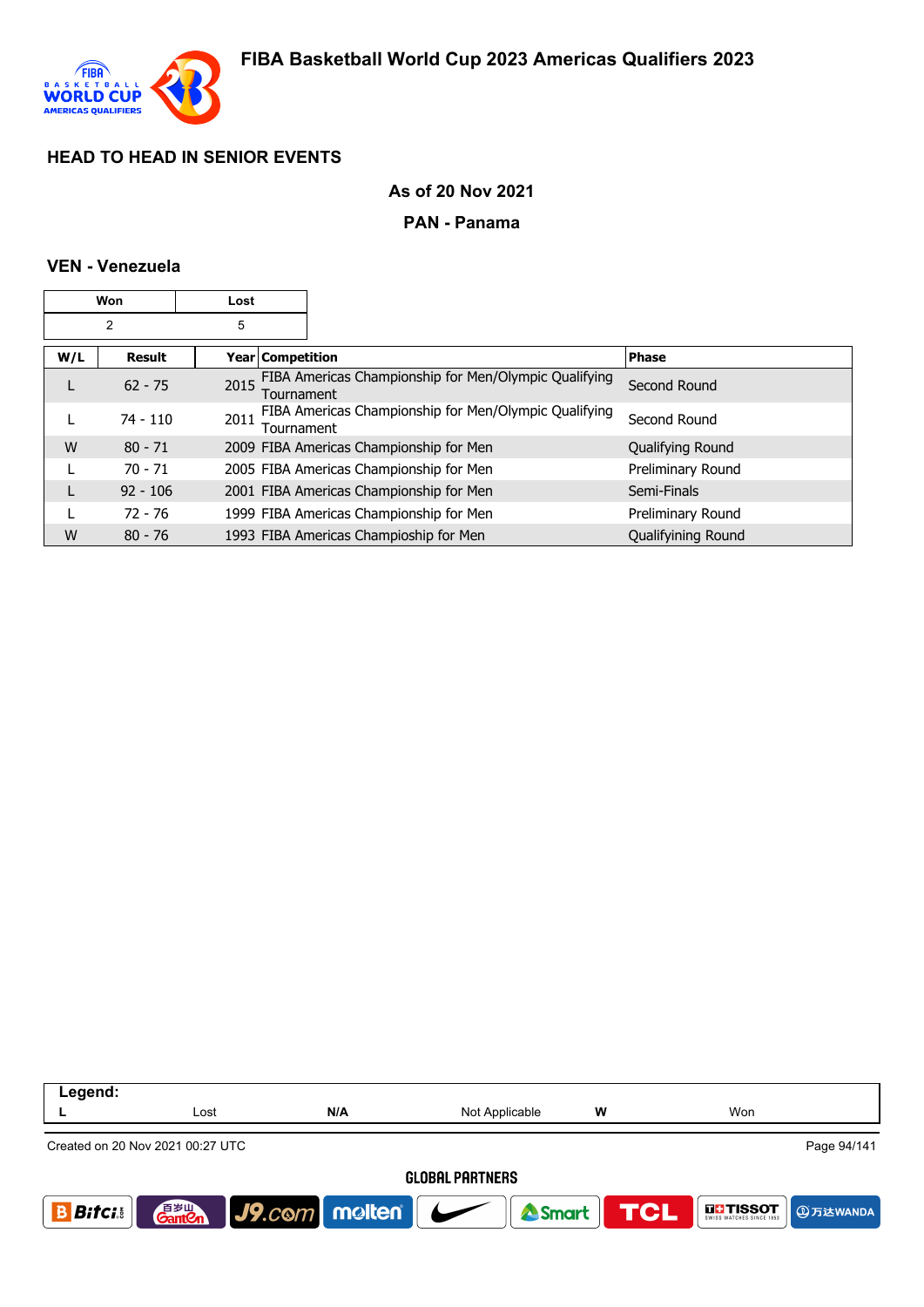

#### **As of 20 Nov 2021**

#### **PAR - Paraguay**

| <b>Total Summary</b> |             |                |                |                |              |                |
|----------------------|-------------|----------------|----------------|----------------|--------------|----------------|
| <b>Team Name</b>     | Win %       | <b>Played</b>  | Won            | Lost           | For          | <b>Against</b> |
| <b>Bolivia</b>       | 100         | $\overline{2}$ | $\overline{2}$ | $\mathbf{0}$   | 152          | 122            |
| Chile                | 50          | $\overline{2}$ | 1              | 1              | 122          | 123            |
| Colombia             | $\mathbf 0$ | $\mathbf{1}$   | 0              | $\mathbf{1}$   | 82           | 93             |
| Dominican Republic   | 0           | 1              | 0              | 1              | 54           | 83             |
| Mexico               | $\mathbf 0$ | $\overline{2}$ | 0              | $\overline{2}$ | 111          | 152            |
| Nicaragua            | 0           | 1              | 0              | 1              | 73           | 76             |
| Puerto Rico          | $\mathbf 0$ | 3              | $\mathbf{0}$   | 3              | 176          | 265            |
| Uruguay              | 0           | 3              | 0              | 3              | 164          | 204            |
| Venezuela            | $\mathbf 0$ | $\overline{2}$ | 0              | $\overline{2}$ | 154          | 186            |
| <b>Brazil</b>        | 0           | 3              | 0              | 3              | 183          | 277            |
| Canada               | $\mathbf 0$ | $\mathbf{1}$   | $\mathbf 0$    | $1\,$          | 67           | 94             |
| Panama               | 0           | 3              | 0              | 3              | 215          | 245            |
| Argentina            | $\mathbf 0$ | 5              | 0              | 5              | 321          | 464            |
| Costa Rica           | N/A         | 0              | 0              | 0              | $\mathbf{0}$ | 0              |
| Bahamas              | N/A         | $\mathbf 0$    | $\mathbf 0$    | $\mathbf 0$    | $\mathbf 0$  | $\mathbf{0}$   |
| Cuba                 | N/A         | 0              | 0              | 0              | 0            | 0              |
| <b>USA</b>           | N/A         | $\mathbf 0$    | $\mathbf 0$    | $\mathbf 0$    | $\mathbf{0}$ | $\pmb{0}$      |
| Virgin Islands       | N/A         | 0              | 0              | 0              | 0            | 0              |
| El Salvador          | N/A         | $\mathbf 0$    | 0              | $\mathbf 0$    | $\mathbf 0$  | $\mathbf 0$    |
| <b>Total</b>         | 10          | 29             | 3              | 26             | 1874         | 2384           |

#### **Overview per opponent**

### **ARG - Argentina**

r.

|     | Won        | Lost |                  |                                                         |                   |
|-----|------------|------|------------------|---------------------------------------------------------|-------------------|
|     | 0          | 5    |                  |                                                         |                   |
| W/L | Result     |      | Year Competition |                                                         | <b>Phase</b>      |
| L   | $63 - 96$  |      |                  | 2019 FIBA Basketball World Cup 2019 Americas Qualifiers | 1st Round         |
|     | $61 - 83$  |      |                  | 2019 FIBA Basketball World Cup 2019 Americas Qualifiers | 1st Round         |
| L   | $60 - 95$  |      |                  | 2013 FIBA Americas Championship for Men                 | Preliminary Round |
|     | $52 - 84$  | 2011 | Tournament       | FIBA Americas Championship for Men/Olympic Qualifying   | Qualifying Round  |
|     | $85 - 106$ |      |                  | 1989 FIBA Americas Championship for Men                 | Quailifying Round |

| Legend: |      |     |                            |   |     |
|---------|------|-----|----------------------------|---|-----|
| -       | Lost | N/A | N∩t<br>Applicable<br>, ישו | W | Won |
|         |      |     |                            |   |     |

Created on 20 Nov 2021 00:27 UTC

Page 95/141

**A**万达WANDA

**THE TISSOT** 

**TCL** 

Smart

**GLOBAL PARTNERS** 

J9.com molten

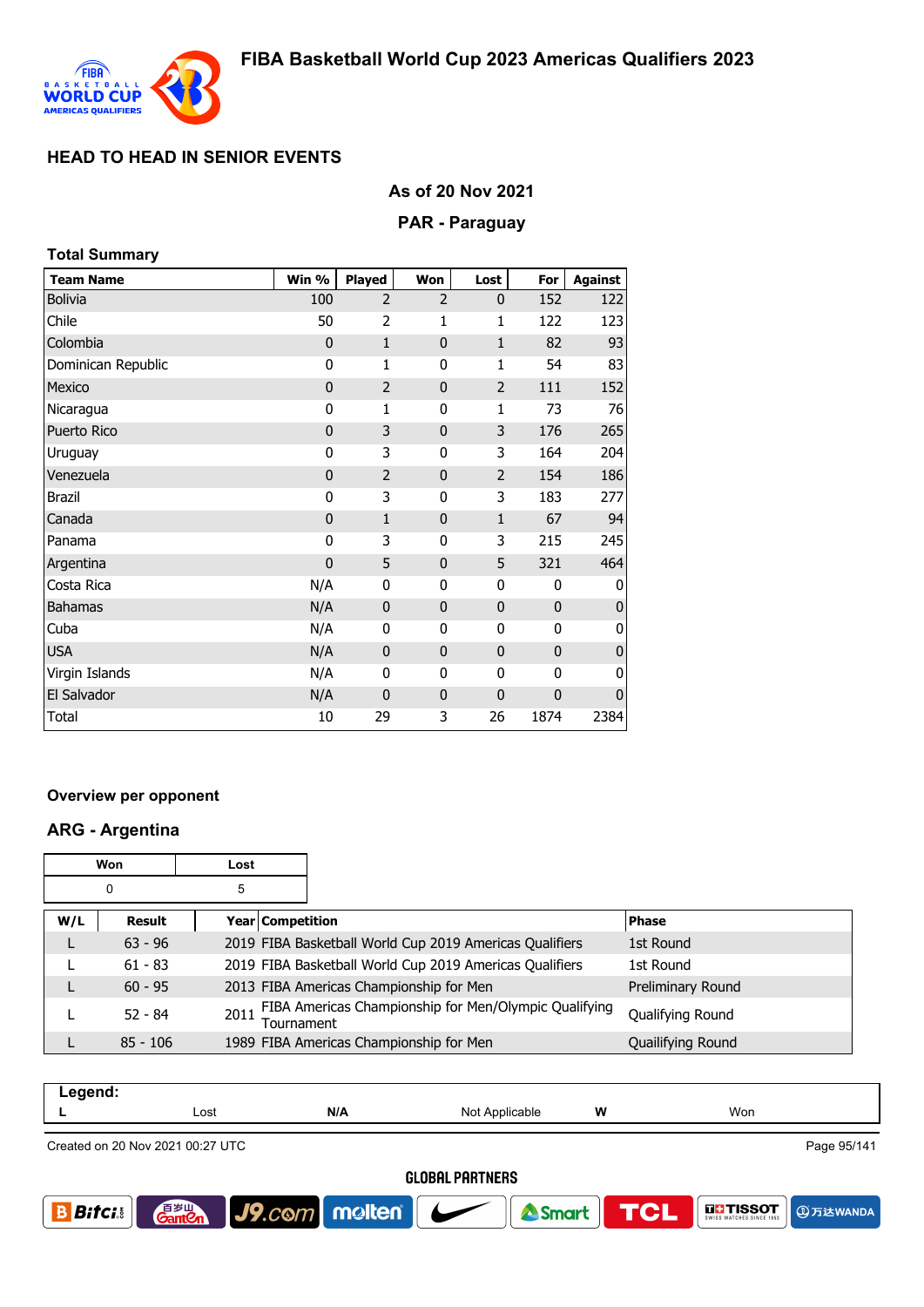

## **As of 20 Nov 2021**

### **PAR - Paraguay**

#### **BOL - Bolivia**

| Won<br>Lost |           |                                                             |                         |                                        |              |
|-------------|-----------|-------------------------------------------------------------|-------------------------|----------------------------------------|--------------|
|             |           |                                                             |                         |                                        |              |
| W/L         | Result    |                                                             | <b>Year Competition</b> |                                        | <b>Phase</b> |
| W           | 77 - 49   | 2021 FIBA Basketball World Cup 2023 Americas Pre-Qualifiers |                         |                                        | Group Phase  |
| W           | $75 - 73$ |                                                             |                         | 2019 FIBA AmeriCup 2021 Pre-Qualifiers | Group Phase  |

## **BRA - Brazil**

|     | Won        | Lost                    |                                         |                   |
|-----|------------|-------------------------|-----------------------------------------|-------------------|
|     | 0          |                         |                                         |                   |
| W/L | Result     | <b>Year Competition</b> |                                         | <b>Phase</b>      |
|     | $90 - 131$ |                         | 1989 FIBA Americas Championship for Men | Quailifying Round |
|     | 41 - 85    |                         | 1967 World Championship for Men         | Preliminary Round |
|     | $52 - 61$  |                         | 1954 World Championship for Men         | Preliminary Round |

## **CAN - Canada**

|     | Won       | Lost |                         |                                         |  |
|-----|-----------|------|-------------------------|-----------------------------------------|--|
|     |           |      |                         |                                         |  |
|     |           |      |                         |                                         |  |
| W/L | Result    |      | <b>Year Competition</b> |                                         |  |
|     | $67 - 94$ |      |                         | 1989 FIBA Americas Championship for Men |  |

## **CHI - Chile**

|     | Won       | Lost |                  |                                                             |                      |
|-----|-----------|------|------------------|-------------------------------------------------------------|----------------------|
|     |           |      |                  |                                                             |                      |
| W/L | Result    |      | Year Competition |                                                             | l Phase              |
|     | $62 - 66$ |      |                  | 2021 FIBA Basketball World Cup 2023 Americas Pre-Qualifiers | Group Phase          |
| W   | $60 - 57$ |      |                  | 1954 World Championship for Men                             | Classification Round |

| Legend:                |                                                 |                                              |                |   |                                                 |  |  |  |  |
|------------------------|-------------------------------------------------|----------------------------------------------|----------------|---|-------------------------------------------------|--|--|--|--|
|                        | Lost                                            | N/A                                          | Not Applicable | W | Won                                             |  |  |  |  |
|                        | Page 96/141<br>Created on 20 Nov 2021 00:27 UTC |                                              |                |   |                                                 |  |  |  |  |
| <b>GLOBAL PARTNERS</b> |                                                 |                                              |                |   |                                                 |  |  |  |  |
| <b>Bitci</b>           | 音 <sub>罗山</sub><br>Gant <b>C</b> n              | $ $ J9. $c$ © $m$   m $\omega$ lten   $\sim$ | <b>A</b> Smart |   | <b>TCL</b><br><b>THISSOT</b><br><b>4万达WANDA</b> |  |  |  |  |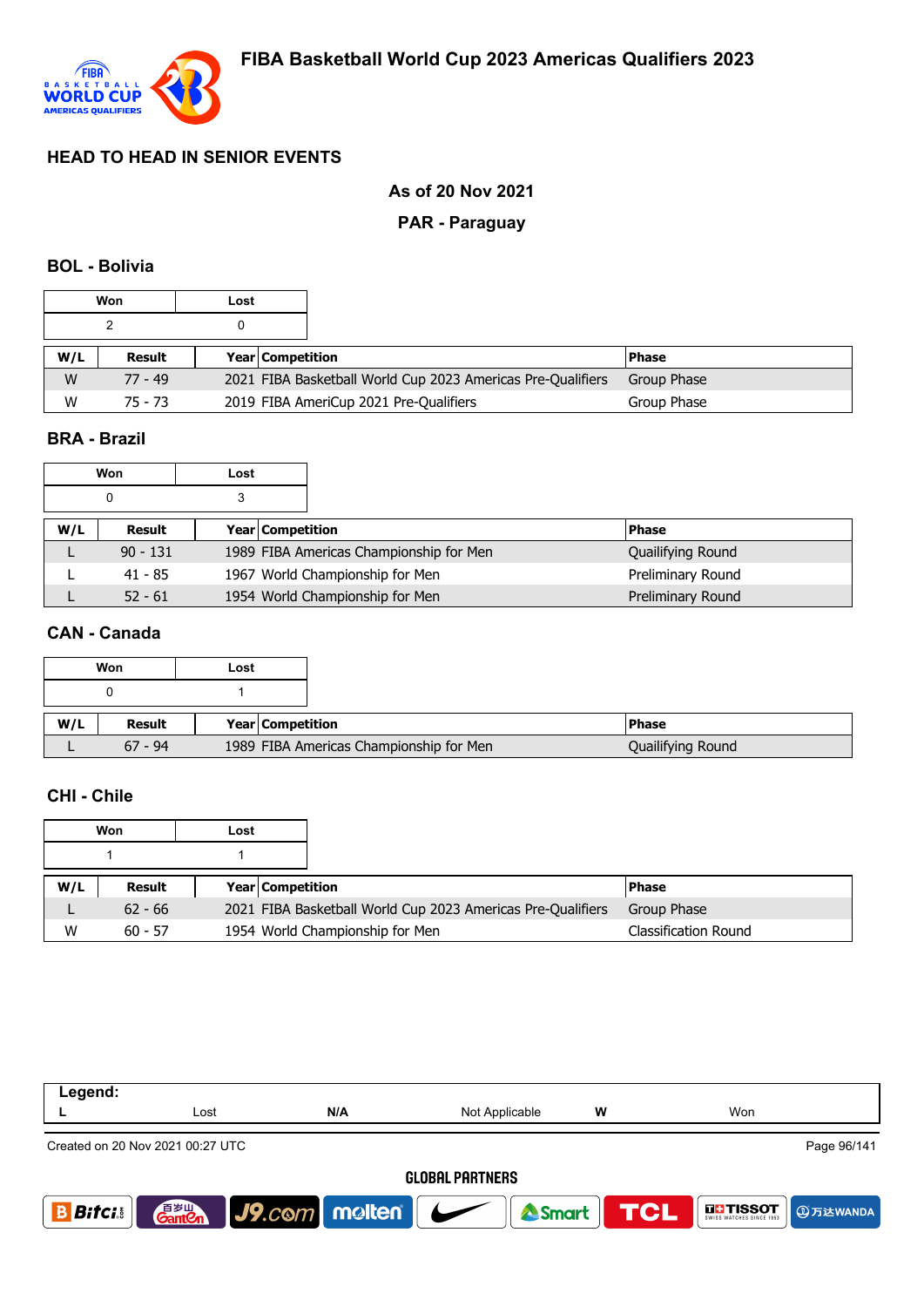

### **As of 20 Nov 2021**

### **PAR - Paraguay**

#### **COL - Colombia**

|     | Won       | Lost                    |                                        |  |
|-----|-----------|-------------------------|----------------------------------------|--|
|     |           |                         |                                        |  |
| W/L | Result    | <b>Year Competition</b> |                                        |  |
|     | $82 - 93$ |                         | 2019 FIBA AmeriCup 2021 Pre-Qualifiers |  |

### **DOM - Dominican Republic**

|     | Won       | Lost                                    |
|-----|-----------|-----------------------------------------|
|     |           |                                         |
| W/L | Result    | Year Competition                        |
|     | $54 - 83$ | 2013 FIBA Americas Championship for Men |

#### **MEX - Mexico**

|     | Won       | Lost |                         |                                                              |
|-----|-----------|------|-------------------------|--------------------------------------------------------------|
|     |           |      |                         |                                                              |
| W/L | Result    |      | <b>Year Competition</b> | l Phase                                                      |
|     |           |      |                         |                                                              |
|     | $65 - 87$ |      |                         | 2013 FIBA Americas Championship for Men<br>Preliminary Round |

#### **NCA - Nicaragua**

|     | Won       | Lost |                    |                                                             |             |
|-----|-----------|------|--------------------|-------------------------------------------------------------|-------------|
|     |           |      |                    |                                                             |             |
| W/L | Result    |      | Year   Competition |                                                             | l Phase     |
|     | $73 - 76$ |      |                    | 2021 FIBA Basketball World Cup 2023 Americas Pre-Qualifiers | Group Phase |

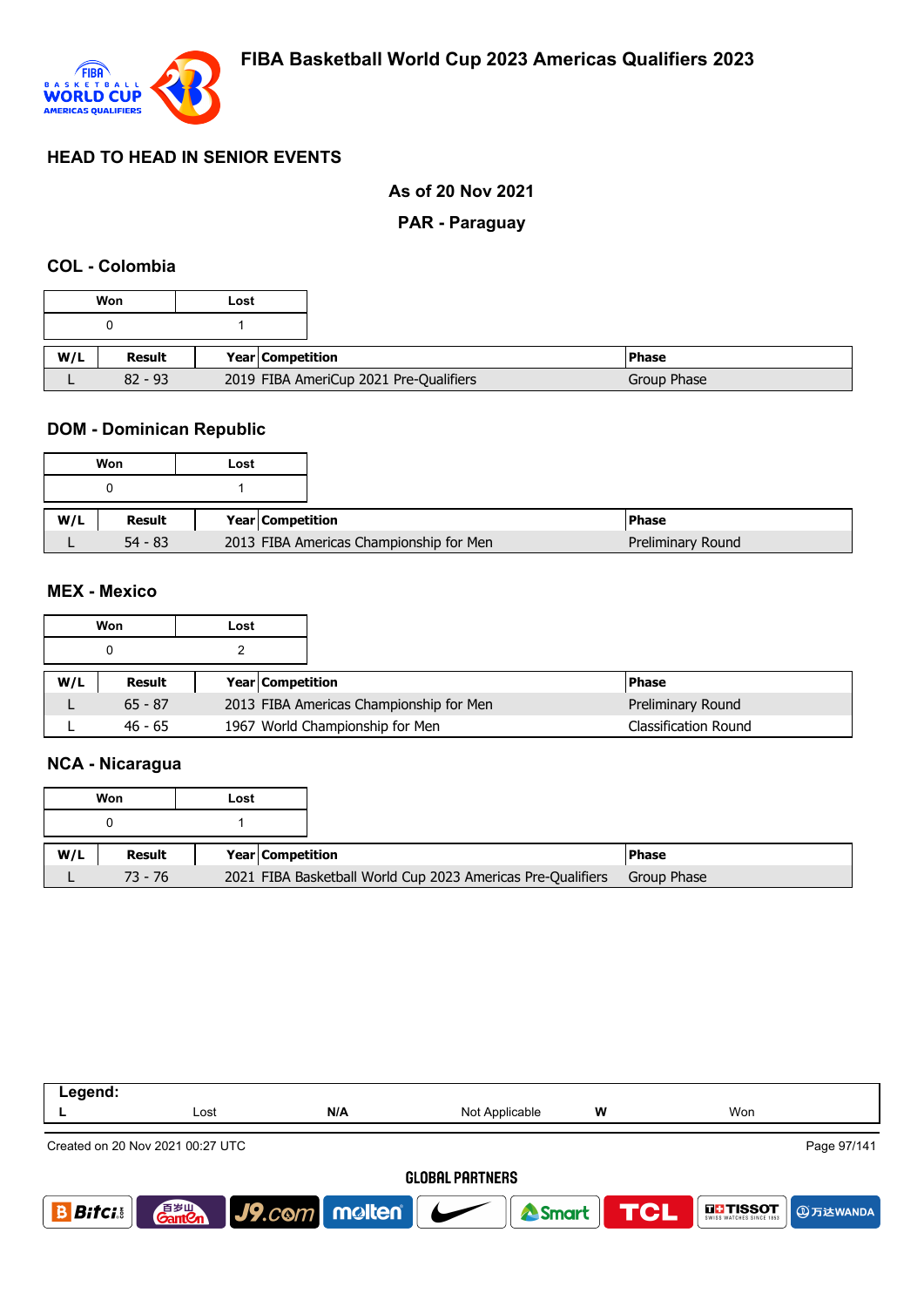

### **As of 20 Nov 2021**

### **PAR - Paraguay**

### **PAN - Panama**

|     | Won<br>Lost |                         |                                                         |                  |
|-----|-------------|-------------------------|---------------------------------------------------------|------------------|
|     |             | 3                       |                                                         |                  |
| W/L | Result      | <b>Year Competition</b> |                                                         | <b>Phase</b>     |
|     | $67 - 74$   |                         | 2019 FIBA Basketball World Cup 2019 Americas Qualifiers | 1st Round        |
|     | $62 - 82$   |                         | 2019 FIBA Basketball World Cup 2019 Americas Qualifiers | 1st Round        |
|     | $86 - 89$   | 2011<br>Tournament      | FIBA Americas Championship for Men/Olympic Qualifying   | Qualifying Round |

## **PUR - Puerto Rico**

| Won |            | Lost            |                         |                                                       |                             |
|-----|------------|-----------------|-------------------------|-------------------------------------------------------|-----------------------------|
|     | 0          | 3               |                         |                                                       |                             |
| W/L | Result     |                 | <b>Year Competition</b> |                                                       | <b>Phase</b>                |
|     | $55 - 101$ | 2011 Tournament |                         | FIBA Americas Championship for Men/Olympic Qualifying | Qualifying Round            |
|     | $52 - 86$  |                 |                         | 1967 World Championship for Men                       | Preliminary Round           |
|     | $69 - 78$  |                 |                         | 1967 World Championship for Men                       | <b>Classification Round</b> |

### **URU - Uruguay**

|     | Won       | Lost |                         |                                                         |                  |
|-----|-----------|------|-------------------------|---------------------------------------------------------|------------------|
|     | 0         | 3    |                         |                                                         |                  |
| W/L | Result    |      | <b>Year Competition</b> |                                                         | <b>IPhase</b>    |
|     | $49 - 67$ |      |                         | 2019 FIBA Basketball World Cup 2019 Americas Qualifiers | 1st Round        |
|     | $49 - 58$ |      |                         | 2019 FIBA Basketball World Cup 2019 Americas Qualifiers | 1st Round        |
|     | $66 - 79$ | 2011 | Tournament              | FIBA Americas Championship for Men/Olympic Qualifying   | Qualifying Round |

#### **VEN - Venezuela**

| Won |            | Lost |                                         |                   |
|-----|------------|------|-----------------------------------------|-------------------|
|     |            |      |                                         |                   |
| W/L | Result     |      | <b>Year Competition</b>                 | <b>Phase</b>      |
|     | $70 - 75$  |      | 2013 FIBA Americas Championship for Men | Preliminary Round |
|     | $84 - 111$ |      | 1989 FIBA Americas Championship for Men | Quailifying Round |

| Legend:                |                                                 |                           |                |            |                               |  |  |  |  |
|------------------------|-------------------------------------------------|---------------------------|----------------|------------|-------------------------------|--|--|--|--|
|                        | Lost                                            | N/A                       | Not Applicable | W          | Won                           |  |  |  |  |
|                        | Page 98/141<br>Created on 20 Nov 2021 00:27 UTC |                           |                |            |                               |  |  |  |  |
| <b>GLOBAL PARTNERS</b> |                                                 |                           |                |            |                               |  |  |  |  |
| <b>Bitcis</b>          | 音 <sub>罗山</sub><br>Gant <b>C</b> n              | $\sqrt{9}$ . $com$ molten | Smart          | <b>TCL</b> | <b>THE TISSOT</b><br>9万达WANDA |  |  |  |  |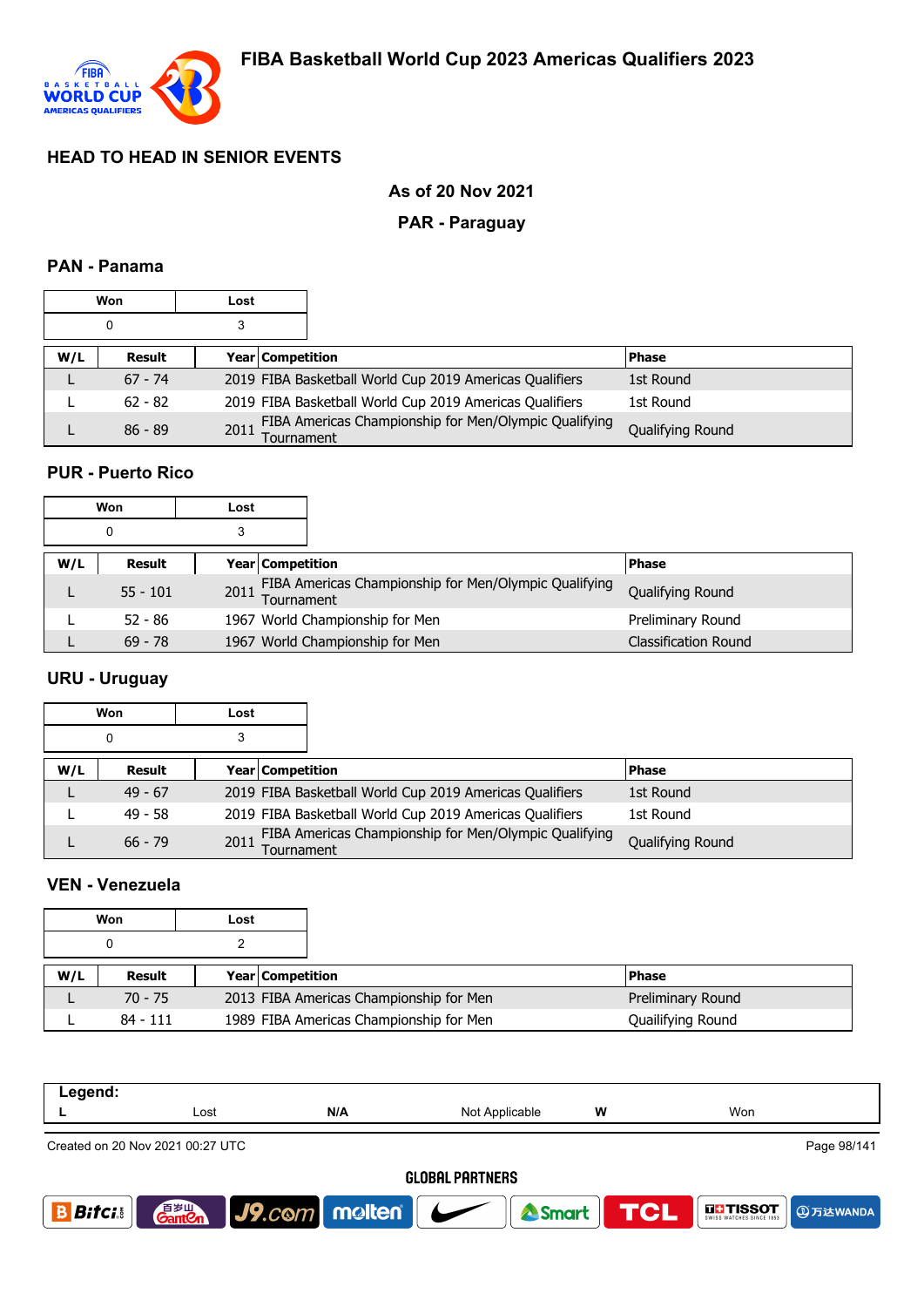

#### **As of 20 Nov 2021**

#### **PUR - Puerto Rico**

| <b>Total Summary</b> |              |                |                |                |              |                |
|----------------------|--------------|----------------|----------------|----------------|--------------|----------------|
| <b>Team Name</b>     | Win %        | Played         | Won            | Lost           | For          | <b>Against</b> |
| <b>Bahamas</b>       | 100          | 1              | $\mathbf{1}$   | 0              | 139          | 95             |
| Colombia             | 100          | 1              | 1              | 0              | 91           | 72             |
| Cuba                 | 100          | 11             | 11             | 0              | 1081         | 902            |
| Paraguay             | 100          | 3              | 3              | 0              | 265          | 176            |
| Virgin Islands       | 100          | $\overline{2}$ | $\overline{2}$ | $\mathbf 0$    | 184          | 167            |
| Panama               | 84           | 13             | 11             | $\overline{2}$ | 1151         | 963            |
| Uruguay              | 84           | 19             | 16             | 3              | 1688         | 1389           |
| Venezuela            | 78           | 14             | 11             | 3              | 1188         | 1077           |
| Dominican Republic   | 78           | 14             | 11             | 3              | 1294         | 1164           |
| Canada               | 70           | 24             | 17             | 7              | 1995         | 1879           |
| Mexico               | 60           | 20             | 12             | 8              | 1697         | 1570           |
| Argentina            | 46           | 26             | 12             | 14             | 2210         | 2299           |
| <b>Brazil</b>        | 40           | 35             | 14             | 21             | 2947         | 3058           |
| <b>USA</b>           | 13           | 29             | 4              | 25             | 2272         | 2721           |
| Chile                | $\mathbf{0}$ | $\mathbf{1}$   | $\mathbf{0}$   | $\mathbf{1}$   | 71           | 83             |
| <b>Bolivia</b>       | N/A          | 0              | 0              | 0              | 0            | 0              |
| Costa Rica           | N/A          | $\mathbf 0$    | $\mathbf 0$    | 0              | $\mathbf{0}$ | 0              |
| El Salvador          | N/A          | 0              | 0              | 0              | 0            | 0              |
| Nicaragua            | N/A          | $\mathbf{0}$   | $\mathbf{0}$   | 0              | $\mathbf 0$  | $\pmb{0}$      |
| Total                | 59           | 213            | 126            | 87             | 18273        | 17615          |

#### **Overview per opponent**

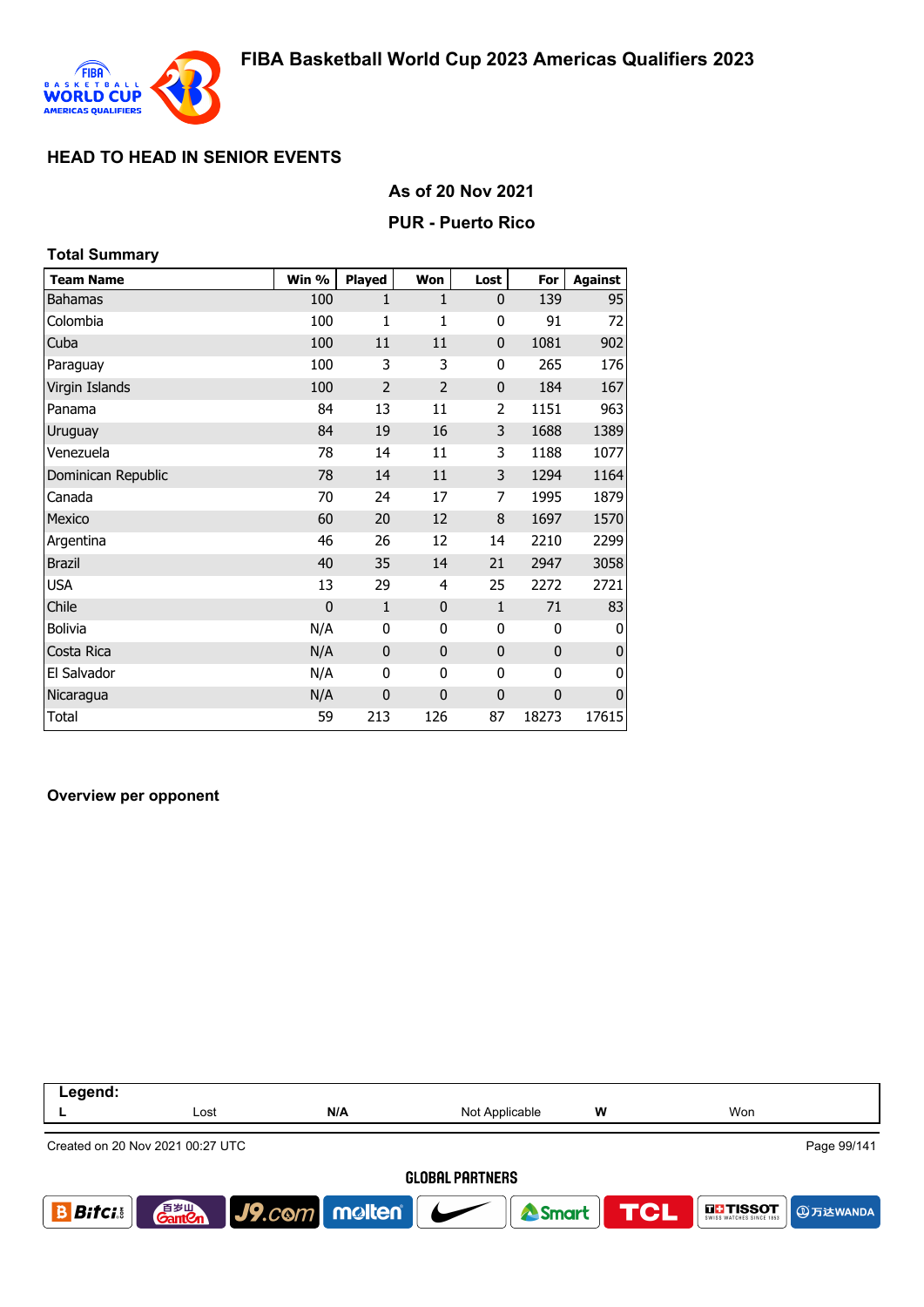

## **As of 20 Nov 2021**

### **PUR - Puerto Rico**

### **ARG - Argentina**

| Won |               | Lost               |                                                         |                              |
|-----|---------------|--------------------|---------------------------------------------------------|------------------------------|
|     | 12<br>14      |                    |                                                         |                              |
| W/L | <b>Result</b> | Year Competition   |                                                         | <b>Phase</b>                 |
| W   | $87 - 86$     |                    | 2019 FIBA Basketball World Cup 2019 Americas Qualifiers | 2nd Round                    |
| L   | 84 - 106      |                    | 2019 FIBA Basketball World Cup 2019 Americas Qualifiers | 2nd Round                    |
| L   | $86 - 91$     | 2015<br>Tournament | FIBA Americas Championship for Men/Olympic Qualifying   | Preliminary Round            |
| L   | $75 - 98$     |                    | 2014 FIBA Basketball World Cup                          | Group Phase                  |
| W   | $94 - 80$     |                    | 2013 FIBA Americas Championship for Men                 | Second Round                 |
| L   | $74 - 81$     | 2011<br>Tournament | FIBA Americas Championship for Men/Olympic Qualifying   | Qualifying Round             |
| L   | $79 - 81$     | 2011<br>Tournament | FIBA Americas Championship for Men/Olympic Qualifying   | Semi Final Round             |
| L   | $78 - 80$     |                    | 2009 FIBA Americas Championship for Men                 | Quarter Final Round          |
| W   | $85 - 80$     |                    | 2009 FIBA Americas Championship for Men                 | Semifinal Round              |
| L   | $75 - 87$     | 2007<br>Tournament | FIBA Americas Championship for Men/Olympic Qualifying   | Preliminary Round            |
| L   | 79 - 96       |                    | 2005 FIBA Americas Championship for Men                 | Preliminary Round            |
| L   | $80 - 85$     |                    | 2003 FIBA Americas Championship for Men                 | Preliminary Round            |
| L   | $70 - 95$     |                    | 2001 FIBA Americas Championship for Men                 | Semi-Finals                  |
| L   | $96 - 101$    |                    | 1999 FIBA Americas Championship for Men                 | Quarter-Finals               |
| L   | $101 - 103$   |                    | 1999 FIBA Americas Championship for Men                 | Final                        |
| W   | $88 - 83$     |                    | 1997 FIBA Americas Championship for Men                 | Semi-Finals                  |
| L   | $77 - 87$     |                    | 1996 Olympic Games: Tournament for Men                  | <b>Finals</b>                |
| L   | $70 - 105$    |                    | 1995 FIBA Americas Championship for Men                 | Preliminary Round II         |
| W   | $87 - 86$     |                    | 1995 FIBA Americas Championship for Men                 | Final                        |
| W   | $78 - 72$     |                    | 1993 FIBA Americas Champioship for Men                  | Qualifyining Round           |
| W   | $95 - 85$     |                    | 1992 FIBA Americas Championship for Men                 | <b>Reclasification Round</b> |
| W   | $92 - 76$     |                    | 1990 World Championship for Men                         | Final Round                  |
| W   | $94 - 89$     |                    | 1989 FIBA Americas Championship for Men                 | <b>Quater Finals</b>         |
| w   | $94 - 81$     |                    | 1988 American Olympic Qualifying Tournament for Men     | Quialyfing Round             |
| W   | $93 - 92$     |                    | 1984 American Olympic Qualifying Tournament for Men     | Qualifying Round             |
| W   | $99 - 93$     |                    | 1980 American Olympic Qualifying Tournament for Men     | Qualifying Round             |

| Legend:                |                                                  |                                         |                |                  |                           |  |
|------------------------|--------------------------------------------------|-----------------------------------------|----------------|------------------|---------------------------|--|
|                        | Lost                                             | N/A                                     | Not Applicable | W                | Won                       |  |
|                        | Page 100/141<br>Created on 20 Nov 2021 00:27 UTC |                                         |                |                  |                           |  |
| <b>GLOBAL PARTNERS</b> |                                                  |                                         |                |                  |                           |  |
| <b>Bitci</b>           | 百岁山<br><b>Gant Cn</b>                            | $\big $ J9.com molten $\big $ $\bigcup$ |                | Smart <b>TCL</b> | <b>THESOT</b><br>9万达WANDA |  |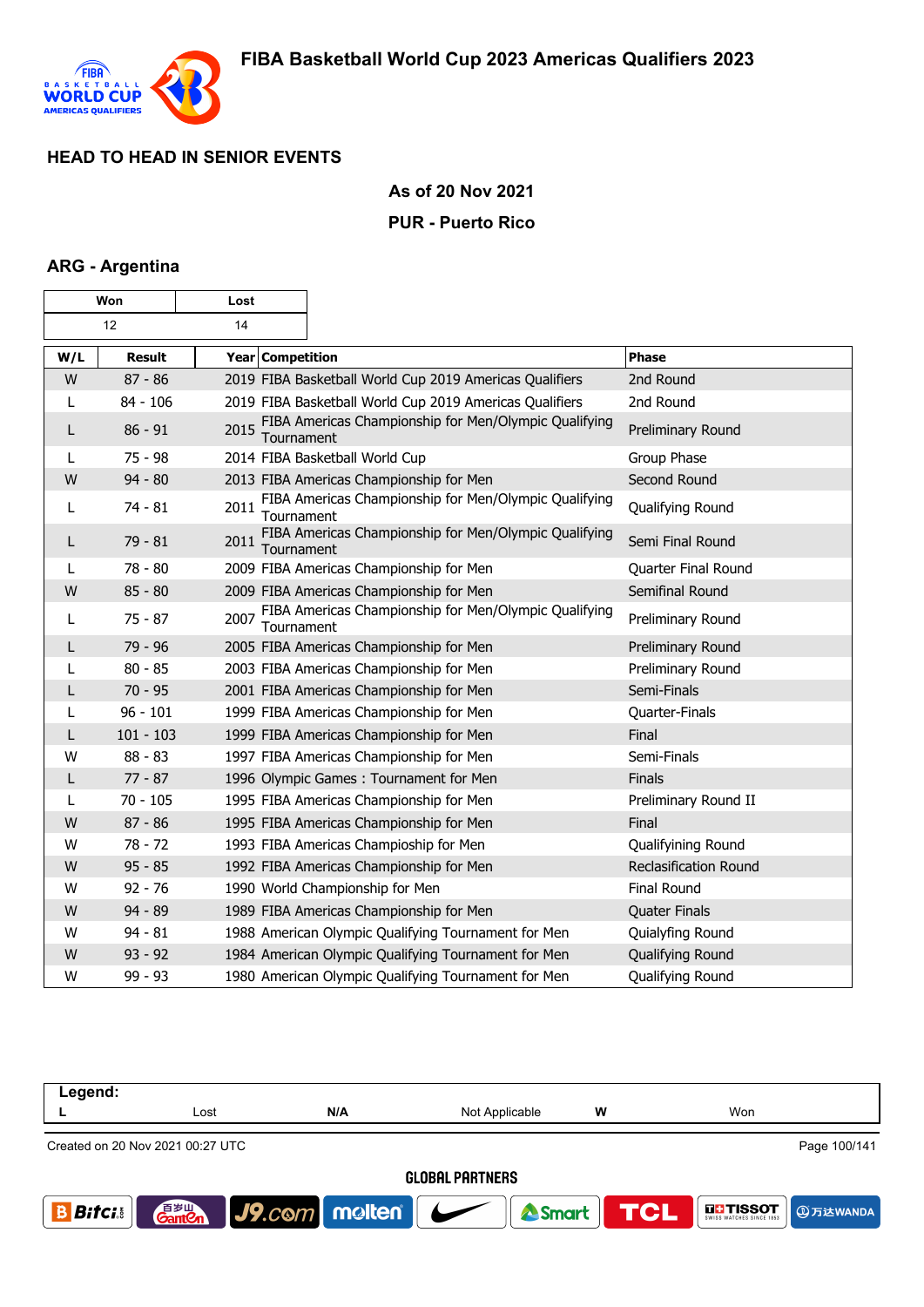

### **As of 20 Nov 2021**

### **PUR - Puerto Rico**

#### **BAH - Bahamas**

|     | Won        | Lost |                  |                                         |                      |
|-----|------------|------|------------------|-----------------------------------------|----------------------|
|     |            |      |                  |                                         |                      |
| W/L | Result     |      | Year Competition |                                         | l Phase              |
| W   | $139 - 95$ |      |                  | 1995 FIBA Americas Championship for Men | Preliminary Round II |

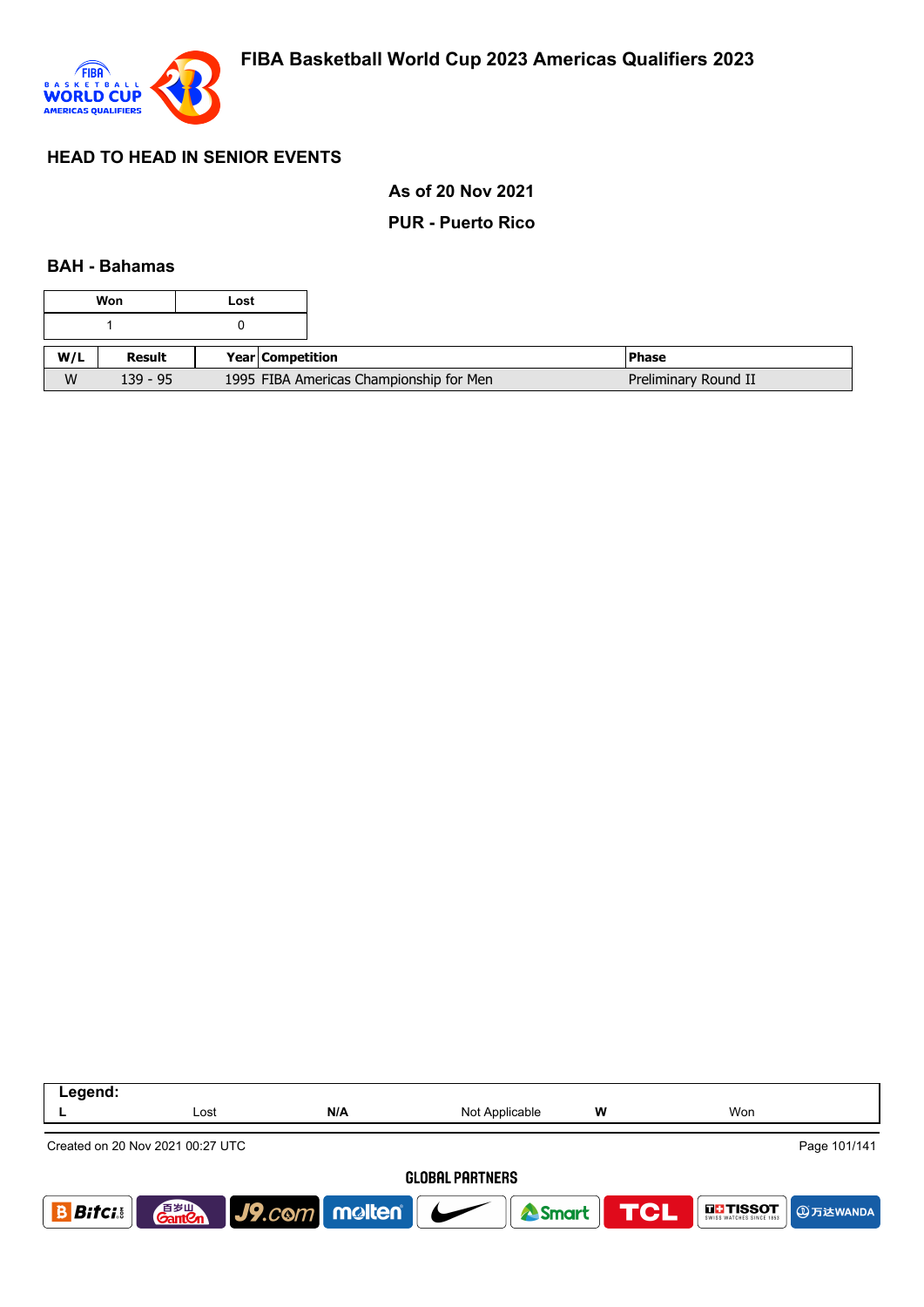

### **As of 20 Nov 2021**

#### **PUR - Puerto Rico**

#### **BRA - Brazil**

| Won     |               | Lost               |                                                       |                             |
|---------|---------------|--------------------|-------------------------------------------------------|-----------------------------|
|         | 14<br>21      |                    |                                                       |                             |
| W/L     | <b>Result</b> | Year Competition   |                                                       | <b>Phase</b>                |
| W       | $89 - 80$     | 2017 FIBA AmeriCup |                                                       | Group Phase                 |
| W       | $72 - 65$     |                    | 2013 FIBA Americas Championship for Men               | Preliminary Round           |
| L       | $72 - 94$     | 2011<br>Tournament | FIBA Americas Championship for Men/Olympic Qualifying | Second Round                |
| W       | $86 - 82$     |                    | 2009 FIBA Americas Championship for Men               | Quarter Final Round         |
| L       | $60 - 61$     |                    | 2009 FIBA Americas Championship for Men               | <b>Final Round</b>          |
| W       | $97 - 75$     | 2007<br>Tournament | FIBA Americas Championship for Men/Olympic Qualifying | Quarter Final Round         |
| W       | $111 - 107$   | 2007<br>Tournament | FIBA Americas Championship for Men/Olympic Qualifying | <b>Final Round</b>          |
| W       | $107 - 101$   |                    | 2005 FIBA Americas Championship for Men               | Quarter Final Round         |
| W       | $72 - 70$     |                    | 2003 FIBA Americas Championship for Men               | <b>Quarter Finals</b>       |
| L       | $86 - 90$     |                    | 2002 World Championship for Men                       | Preliminary Round           |
| W       | $91 - 84$     |                    | 2002 World Championship for Men                       | Classification Round (5-8)  |
| L       | $83 - 89$     |                    | 2001 FIBA Americas Championship for Men               | Semi-Finals                 |
| L       | $94 - 98$     |                    | 2001 FIBA Americas Championship for Men               | <b>Final Round</b>          |
| w       | $96 - 88$     |                    | 1999 FIBA Americas Championship for Men               | Preliminary Round           |
| L       | $64 - 76$     |                    | 1998 World Championship for Men                       | Quarter-Finals              |
| W       | $86 - 81$     |                    | 1997 FIBA Americas Championship for Men               | Semi-Finals                 |
| L       | $98 - 101$    |                    | 1996 Olympic Games: Tournament for Men                | Preliminary Round           |
| W       | $89 - 83$     |                    | 1995 FIBA Americas Championship for Men               | Preliminary Round II        |
| W       | $111 - 97$    |                    | 1993 FIBA Americas Champioship for Men                | Semifinal Round             |
| L       | $84 - 86$     |                    | 1992 Olympic Games: Tournament for Men                | Semi-Finals                 |
| L       | $72 - 95$     |                    | 1992 FIBA Americas Championship for Men               | Qualifying Round            |
| L       | $91 - 93$     |                    | 1992 FIBA Americas Championship for Men               | <b>Final Round</b>          |
| L       | $86 - 104$    |                    | 1988 Olympic Games: Tournament for Men                | <b>Classification Round</b> |
| L       | $92 - 98$     |                    | 1988 American Olympic Qualifying Tournament for Men   | Quialyfing Round            |
| W       | $101 - 92$    |                    | 1988 American Olympic Qualifying Tournament for Men   | <b>Final Round</b>          |
| L       | $107 - 109$   |                    | 1984 American Olympic Qualifying Tournament for Men   | Qualifying Round            |
| L       | 93 - 99       |                    | 1980 American Olympic Qualifying Tournament for Men   | Qualifying Round            |
| L       | 88 - 100      |                    | 1978 World Championship for Men                       | Preliminary Round           |
| L       | $68 - 73$     |                    | 1974 World Championship for Men                       | Final Round                 |
| W       | $87 - 83$     |                    | 1972 Olympic Games: Tournament for Men                | Semi-Final Round            |
| Legend: |               | Lost               | N/A<br>Not Applicable                                 | Won<br>W                    |
|         |               |                    |                                                       |                             |

Created on 20 Nov 2021 00:27 UTC

**GantOn** 

Page 102/141

**GLOBAL PARTNERS** 





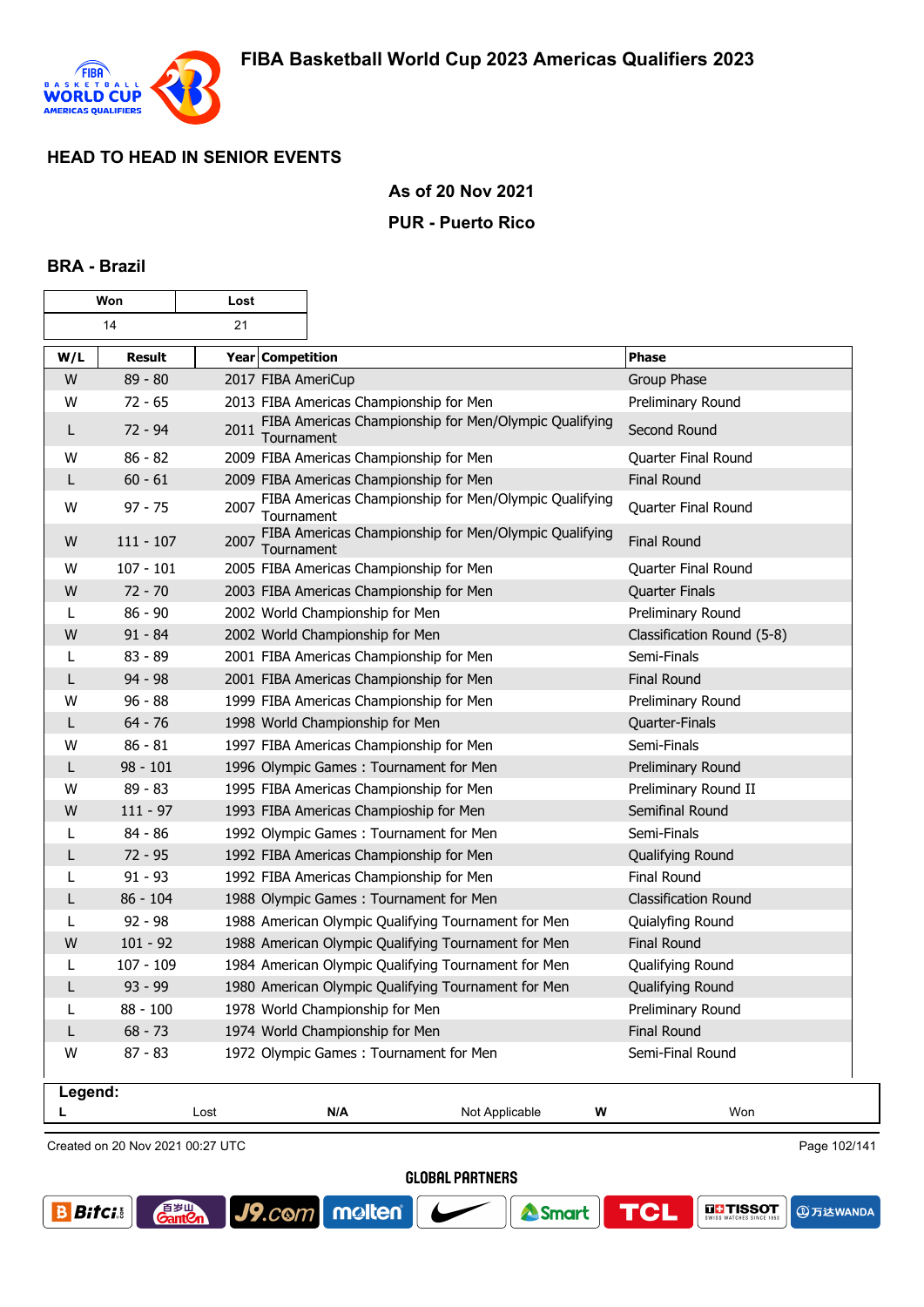

### **As of 20 Nov 2021**

### **PUR - Puerto Rico**

#### **BRA - Brazil**

| Won |           | Lost |                                                              |  |
|-----|-----------|------|--------------------------------------------------------------|--|
|     | 14        | 21   |                                                              |  |
|     | $56 - 92$ |      | 1967 World Championship for Men<br>Preliminary Round         |  |
| ►   | $60 - 76$ |      | 1964 Olympic Games: Tournament for Men<br><b>Final Round</b> |  |
|     | $55 - 62$ |      | 1963 World Championship for Men<br><b>Final Round</b>        |  |
|     | $72 - 75$ |      | 1960 Olympic Games: Tournament for Men<br>Preliminary Round  |  |
|     | $71 - 99$ |      | 1959 World Championship for Men<br><b>Final Round</b>        |  |

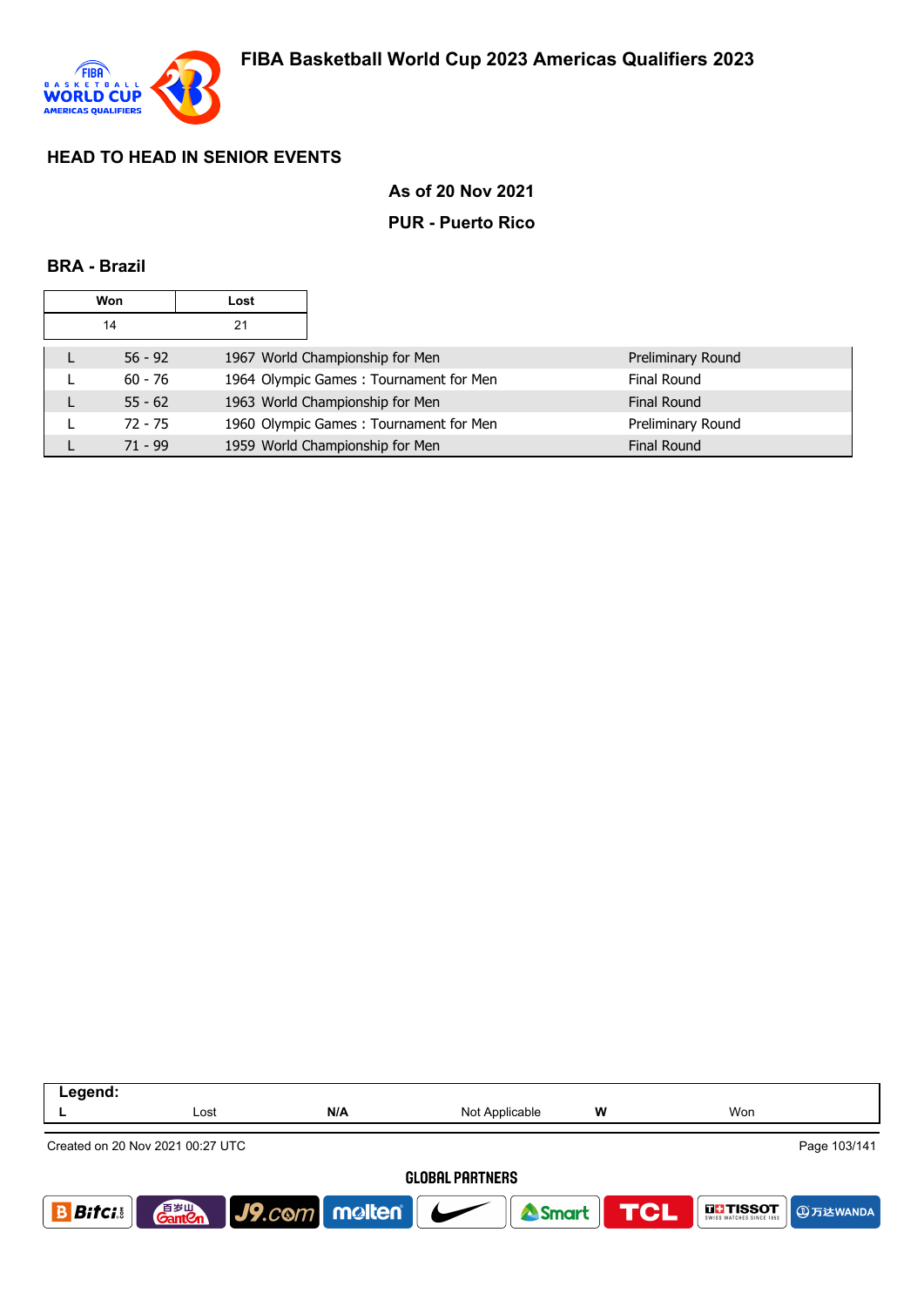

### **As of 20 Nov 2021**

#### **PUR - Puerto Rico**

### **CAN - Canada**

| Won |               | Lost                    |                                                       |                     |
|-----|---------------|-------------------------|-------------------------------------------------------|---------------------|
|     | 17            | $\overline{7}$          |                                                       |                     |
| W/L | <b>Result</b> | <b>Year Competition</b> |                                                       | <b>Phase</b>        |
| L   | $92 - 112$    | 2015<br>Tournament      | FIBA Americas Championship for Men/Olympic Qualifying | Preliminary Round   |
| W   | $83 - 67$     |                         | 2013 FIBA Americas Championship for Men               | Preliminary Round   |
| W   | 79 - 74       | 2011<br>Tournament      | FIBA Americas Championship for Men/Olympic Qualifying | Second Round        |
| W   | $90 - 70$     |                         | 2009 FIBA Americas Championship for Men               | Qualifying Round    |
| W   | $72 - 66$     | 2007<br>Tournament      | FIBA Americas Championship for Men/Olympic Qualifying | Quarter Final Round |
| L   | $79 - 89$     |                         | 2003 FIBA Americas Championship for Men               | Preliminary Round   |
| W   | $79 - 66$     |                         | 2003 FIBA Americas Championship for Men               | <b>Final Round</b>  |
| W   | $101 - 98$    |                         | 2001 FIBA Americas Championship for Men               | Preliminary Round   |
| L   | $95 - 102$    |                         | 2001 FIBA Americas Championship for Men               | <b>Final Round</b>  |
| W   | $80 - 75$     |                         | 1999 FIBA Americas Championship for Men               | Quarter-Finals      |
| L   | $71 - 83$     |                         | 1999 FIBA Americas Championship for Men               | Semi-Finals         |
| W   | $94 - 81$     |                         | 1998 World Championship for Men                       | Eighth-Final Round  |
| W   | $92 - 81$     |                         | 1998 World Championship for Men                       | Semi-Finals         |
| L   | $77 - 78$     |                         | 1997 FIBA Americas Championship for Men               | Preliminary Round   |
| W   | $84 - 73$     |                         | 1995 FIBA Americas Championship for Men               | Preliminary Round I |
| W   | $98 - 81$     |                         | 1995 FIBA Americas Championship for Men               | Semi-Finals         |
| W   | $85 - 82$     |                         | 1994 World Championship for Men                       | Semi-Finals         |
|     | 76 - 79       |                         | 1993 FIBA Americas Champioship for Men                | Qualifyining Round  |
| W   | $80 - 63$     |                         | 1988 American Olympic Qualifying Tournament for Men   | Quialyfing Round    |
| W   | $62 - 60$     |                         | 1988 American Olympic Qualifying Tournament for Men   | Semi Finals Round   |
| L   | $75 - 89$     |                         | 1984 American Olympic Qualifying Tournament for Men   | Qualifying Round    |
| W   | $84 - 67$     |                         | 1980 American Olympic Qualifying Tournament for Men   | Qualifying Round    |
| W   | $79 - 74$     |                         | 1974 World Championship for Men                       | <b>Final Round</b>  |
| W   | $88 - 69$     |                         | 1964 Olympic Games: Tournament for Men                | Preliminary Round   |

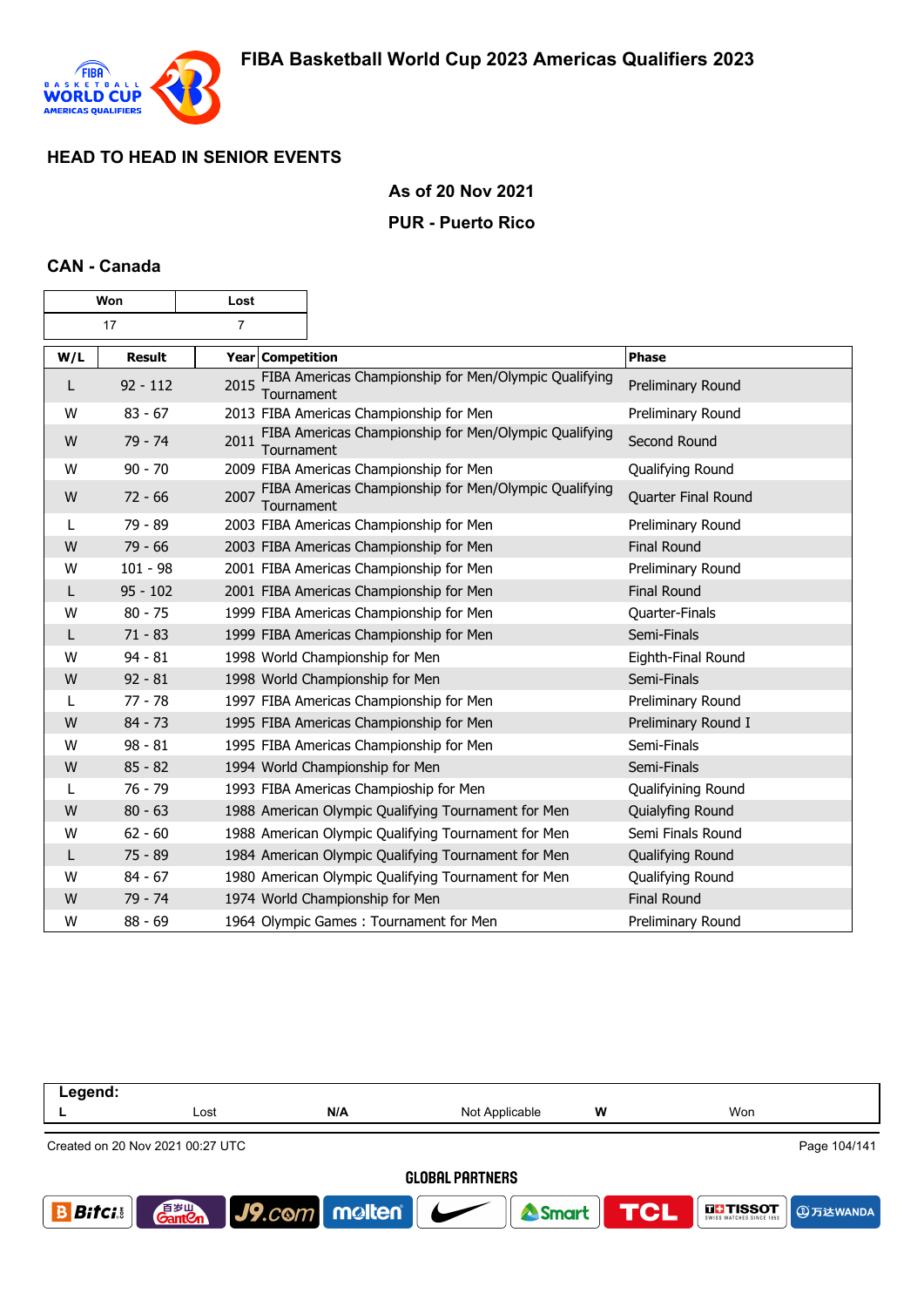

## **As of 20 Nov 2021**

### **PUR - Puerto Rico**

### **CHI - Chile**

|     | Won       | Lost |                                 |
|-----|-----------|------|---------------------------------|
|     |           |      |                                 |
|     |           |      |                                 |
| W/L | Result    |      | Year Competition                |
|     | $71 - 83$ |      | 1959 World Championship for Men |

#### **COL - Colombia**

|     | Won       | Lost |                         |
|-----|-----------|------|-------------------------|
|     |           |      |                         |
| W/L | Result    |      | <b>Year Competition</b> |
| W   | $91 - 72$ |      | 2017 FIBA AmeriCup      |

### **CUB - Cuba**

| Won |            | Lost               |                                                         |                     |
|-----|------------|--------------------|---------------------------------------------------------|---------------------|
|     | 11         | 0                  |                                                         |                     |
| W/L | Result     | Year   Competition |                                                         | <b>Phase</b>        |
| W   | $84 - 80$  |                    | 2019 FIBA Basketball World Cup 2019 Americas Qualifiers | 1st Round           |
| W   | $95 - 72$  |                    | 2019 FIBA Basketball World Cup 2019 Americas Qualifiers | 1st Round           |
| W   | $91 - 61$  | 2015<br>Tournament | FIBA Americas Championship for Men/Olympic Qualifying   | Preliminary Round   |
| W   | $116 - 81$ |                    | 1997 FIBA Americas Championship for Men                 | Semi-Finals         |
| W   | $105 - 95$ |                    | 1995 FIBA Americas Championship for Men                 | Preliminary Round I |
| W   | $110 - 79$ |                    | 1993 FIBA Americas Champioship for Men                  | Qualifyining Round  |
| W   | $101 - 98$ |                    | 1989 FIBA Americas Championship for Men                 | Quailifying Round   |
| W   | $97 - 86$  |                    | 1984 American Olympic Qualifying Tournament for Men     | Qualifying Round    |
| W   | $113 - 88$ |                    | 1980 American Olympic Qualifying Tournament for Men     | Qualifying Round    |
| W   | $98 - 97$  |                    | 1974 World Championship for Men                         | Final Round         |
| W   | $71 - 65$  |                    | 1968 Olympic Games: Tournament for Men                  | Semi-Final Round    |

| Legend:                |                                                  |                  |                |     |                           |  |  |
|------------------------|--------------------------------------------------|------------------|----------------|-----|---------------------------|--|--|
|                        | Lost                                             | N/A              | Not Applicable | W   | Won                       |  |  |
|                        | Page 105/141<br>Created on 20 Nov 2021 00:27 UTC |                  |                |     |                           |  |  |
| <b>GLOBAL PARTNERS</b> |                                                  |                  |                |     |                           |  |  |
| <b>Bitci</b>           | 音 <sub>岁Ⅲ</sub><br>Gant <b>C</b> n               | $J9$ .com molten | Smart          | TOL | <b>THESOT</b><br>9万达WANDA |  |  |
|                        |                                                  |                  |                |     |                           |  |  |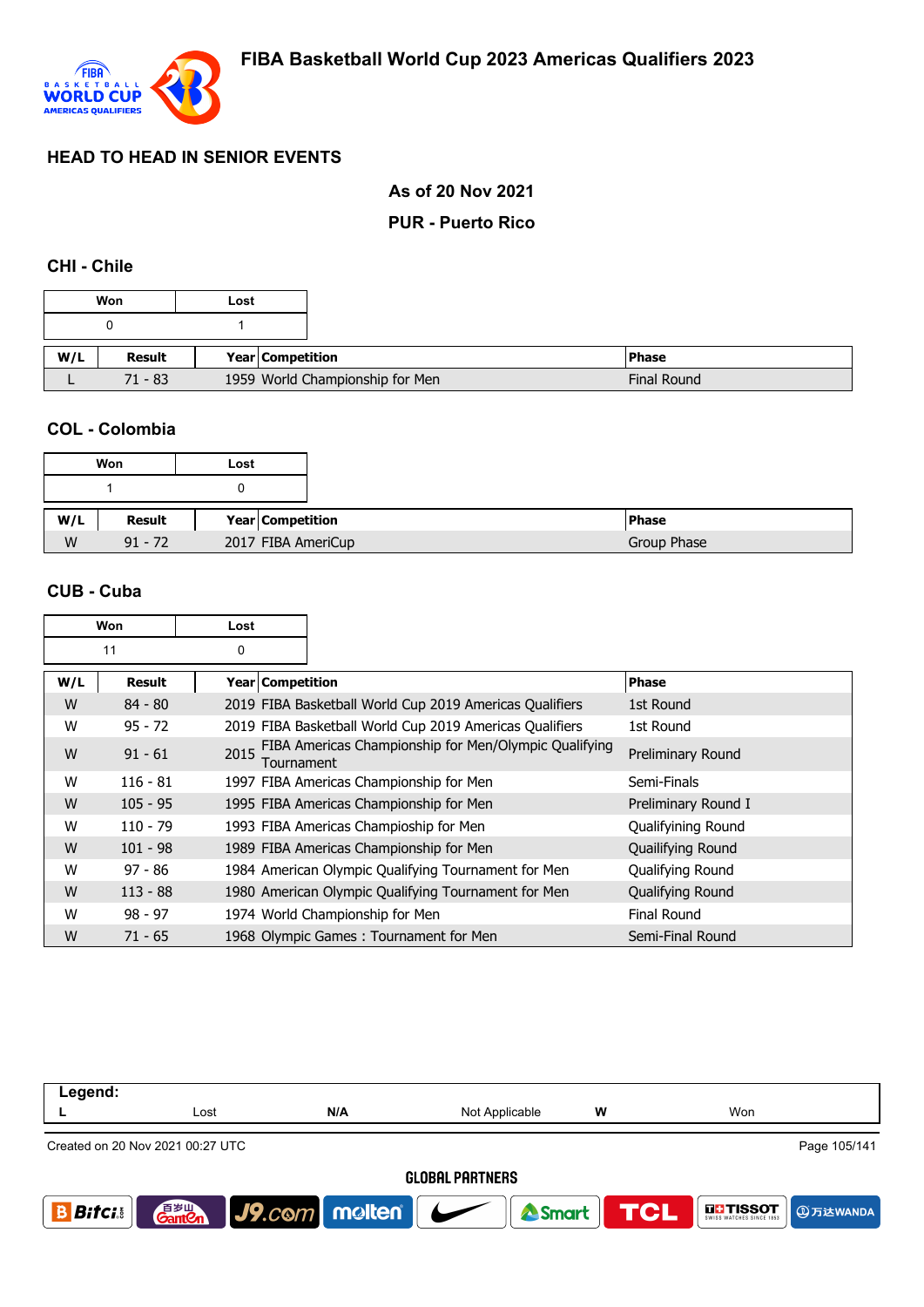

## **As of 20 Nov 2021**

### **PUR - Puerto Rico**

#### **DOM - Dominican Republic**

| Won |               | Lost |                    |                                                       |                             |
|-----|---------------|------|--------------------|-------------------------------------------------------|-----------------------------|
| 11  |               | 3    |                    |                                                       |                             |
| W/L | <b>Result</b> |      | Year   Competition |                                                       | <b>Phase</b>                |
| W   | $98 - 92$     | 2015 | Tournament         | FIBA Americas Championship for Men/Olympic Qualifying | Second Round                |
|     | $84 - 99$     |      |                    | 2013 FIBA Americas Championship for Men               | Second Round                |
| W   | $79 - 67$     |      |                    | 2013 FIBA Americas Championship for Men               | Semi Final Round            |
| W   | $79 - 62$     | 2011 | Tournament         | FIBA Americas Championship for Men/Olympic Qualifying | Second Round                |
| L   | $89 - 103$    | 2011 | Tournament         | FIBA Americas Championship for Men/Olympic Qualifying | <b>Final Round</b>          |
| W   | $85 - 76$     |      |                    | 2009 FIBA Americas Championship for Men               | Quarter Final Round         |
| L   | $86 - 89$     |      |                    | 2005 FIBA Americas Championship for Men               | Preliminary Round           |
| W   | $94 - 61$     |      |                    | 2003 FIBA Americas Championship for Men               | <b>Quarter Finals</b>       |
| W   | $103 - 95$    |      |                    | 1999 FIBA Americas Championship for Men               | Preliminary Round           |
| W   | $88 - 85$     |      |                    | 1997 FIBA Americas Championship for Men               | Preliminary Round           |
| W   | $82 - 75$     |      |                    | 1995 FIBA Americas Championship for Men               | Preliminary Round I         |
| W   | $101 - 73$    |      |                    | 1989 FIBA Americas Championship for Men               | Quailifying Round           |
| W   | $107 - 98$    |      |                    | 1984 American Olympic Qualifying Tournament for Men   | Qualifying Round            |
| W   | $119 - 89$    |      |                    | 1978 World Championship for Men                       | <b>Classification Round</b> |

## **ISV - Virgin Islands**

|     | Won           | Lost |                  |                                         |                   |
|-----|---------------|------|------------------|-----------------------------------------|-------------------|
|     |               |      |                  |                                         |                   |
| W/L | <b>Result</b> |      | Year Competition |                                         | <b>IPhase</b>     |
| W   | $85 - 74$     |      |                  | 2009 FIBA Americas Championship for Men | Qualifying Round  |
| W   | $99 - 93$     |      |                  | 2001 FIBA Americas Championship for Men | Preliminary Round |

| Legend:                                          |                                    |                          |                |   |                                                    |  |
|--------------------------------------------------|------------------------------------|--------------------------|----------------|---|----------------------------------------------------|--|
|                                                  | Lost                               | N/A                      | Not Applicable | w | Won                                                |  |
| Page 106/141<br>Created on 20 Nov 2021 00:27 UTC |                                    |                          |                |   |                                                    |  |
| <b>GLOBAL PARTNERS</b>                           |                                    |                          |                |   |                                                    |  |
| <b>Bitci</b>                                     | 音 <sub>罗山</sub><br>Gant <b>C</b> n | $ $ J9. $com$ molten $ $ | <b>A</b> Smart |   | <b>TCL</b><br><b>THE TISSOT</b><br><b>4万达WANDA</b> |  |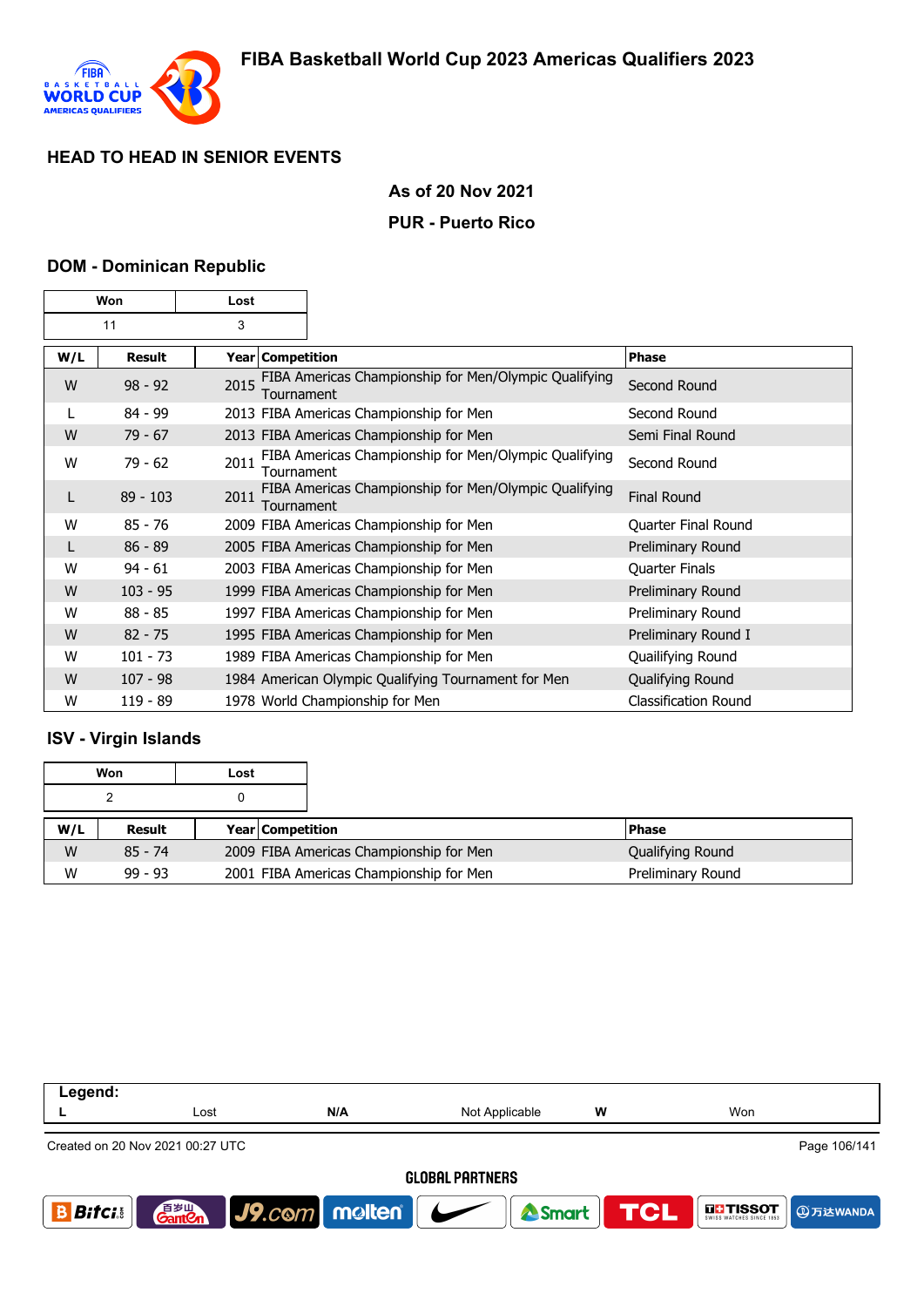

### **As of 20 Nov 2021**

#### **PUR - Puerto Rico**

#### **MEX - Mexico**

| Won |               | Lost |                                                                     |                             |
|-----|---------------|------|---------------------------------------------------------------------|-----------------------------|
| 12  |               | 8    |                                                                     |                             |
| W/L | <b>Result</b> |      | Year Competition                                                    | <b>Phase</b>                |
| W   | $84 - 79$     |      | 2019 FIBA Basketball World Cup 2019 Americas Qualifiers             | 1st Round                   |
| W   | $100 - 80$    |      | 2019 FIBA Basketball World Cup 2019 Americas Qualifiers             | 1st Round                   |
| L   | $66 - 69$     |      | 2017 FIBA AmeriCup                                                  | Group Phase                 |
| L   | $86 - 92$     | 2015 | FIBA Americas Championship for Men/Olympic Qualifying<br>Tournament | Second Round                |
| L   | $59 - 66$     |      | 2013 FIBA Americas Championship for Men                             | Second Round                |
| L   | $89 - 91$     |      | 2013 FIBA Americas Championship for Men                             | <b>Final Round</b>          |
| W   | $81 - 66$     |      | 2009 FIBA Americas Championship for Men                             | Qualifying Round            |
| L   | $89 - 100$    | 2007 | FIBA Americas Championship for Men/Olympic Qualifying<br>Tournament | Preliminary Round           |
| W   | $94 - 74$     |      | 2005 FIBA Americas Championship for Men                             | Preliminary Round           |
| W   | $92 - 70$     |      | 2003 FIBA Americas Championship for Men                             | Preliminary Round           |
| W   | $110 - 97$    |      | 2001 FIBA Americas Championship for Men                             | Preliminary Round           |
| W   | $64 - 58$     |      | 1992 FIBA Americas Championship for Men                             | Qualifying Round            |
| W   | $97 - 88$     |      | 1989 FIBA Americas Championship for Men                             | Quailifying Round           |
| W   | $80 - 71$     |      | 1988 American Olympic Qualifying Tournament for Men                 | Quialyfing Round            |
| L   | $87 - 93$     |      | 1984 American Olympic Qualifying Tournament for Men                 | Qualifying Round            |
| W   | $134 - 104$   |      | 1980 American Olympic Qualifying Tournament for Men                 | Qualifying Round            |
| W   | 89 - 84       |      | 1976 Olympic Games: Tournament for Men                              | <b>Final Round</b>          |
|     | $59 - 65$     |      | 1967 World Championship for Men                                     | <b>Classification Round</b> |
| W   | $73 - 55$     |      | 1964 Olympic Games: Tournament for Men                              | Preliminary Round           |
|     | $64 - 68$     |      | 1960 Olympic Games: Tournament for Men                              | Preliminary Round           |

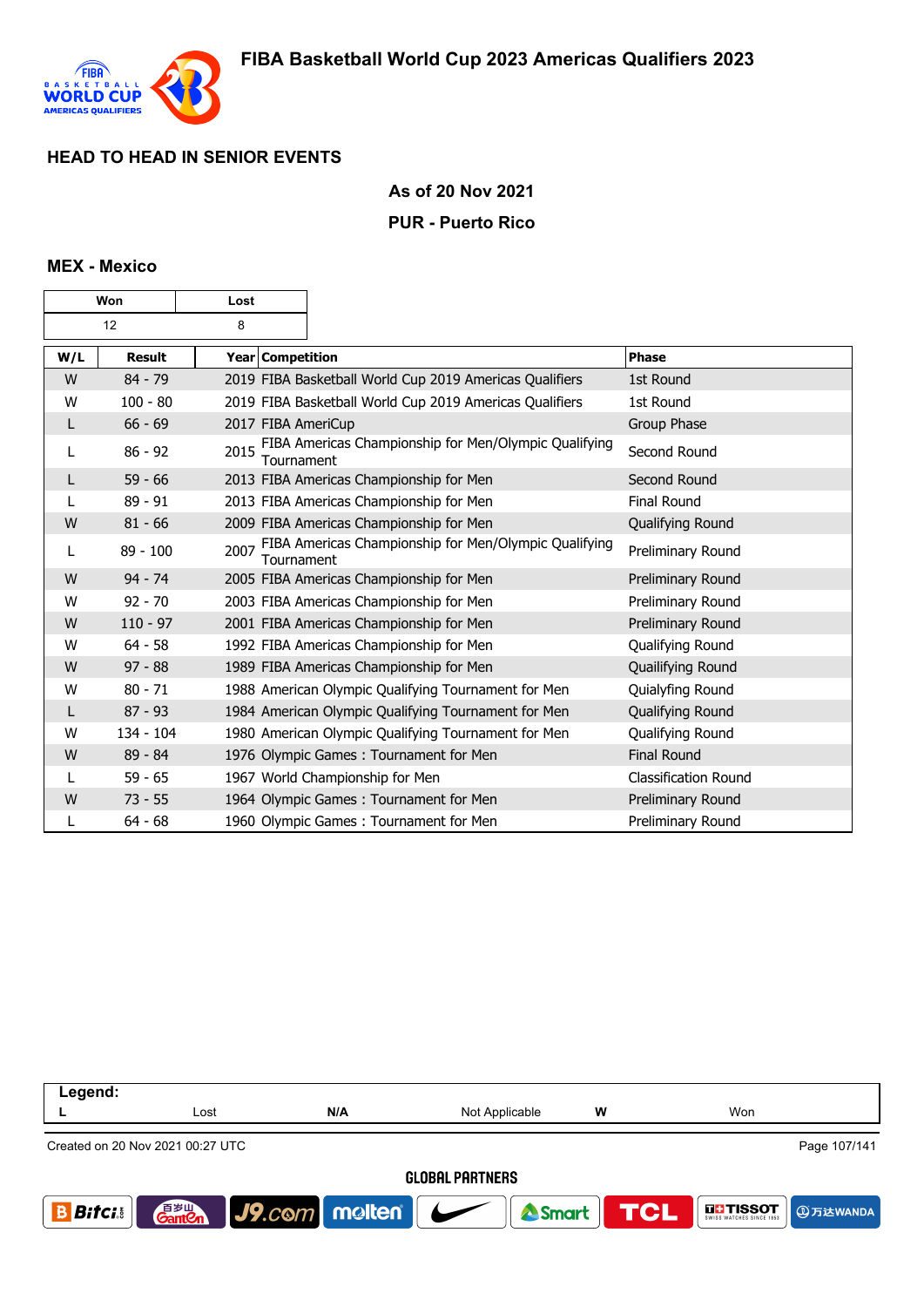

## **As of 20 Nov 2021**

### **PUR - Puerto Rico**

### **PAN - Panama**

| Won |               | Lost |                    |                                                         |                              |
|-----|---------------|------|--------------------|---------------------------------------------------------|------------------------------|
| 11  |               | 2    |                    |                                                         |                              |
| W/L | <b>Result</b> |      | Year   Competition |                                                         | <b>Phase</b>                 |
| W   | $71 - 70$     |      |                    | 2019 FIBA Basketball World Cup 2019 Americas Qualifiers | 2nd Round                    |
| W   | $82 - 73$     |      |                    | 2019 FIBA Basketball World Cup 2019 Americas Qualifiers | 2nd Round                    |
| W   | $78 - 71$     | 2015 | Tournament         | FIBA Americas Championship for Men/Olympic Qualifying   | Second Round                 |
| w   | $99 - 66$     | 2011 | Tournament         | FIBA Americas Championship for Men/Olympic Qualifying   | Qualifying Round             |
| W   | $79 - 51$     |      |                    | 2009 FIBA Americas Championship for Men                 | Quarter Final Round          |
| W   | $108 - 67$    | 2007 | Tournament         | FIBA Americas Championship for Men/Olympic Qualifying   | Preliminary Round            |
| L   | $55 - 74$     |      |                    | 2005 FIBA Americas Championship for Men                 | Quarter Final Round          |
| W   | $117 - 80$    |      |                    | 2001 FIBA Americas Championship for Men                 | Preliminary Round            |
| W   | $85 - 71$     |      |                    | 1999 FIBA Americas Championship for Men                 | Preliminary Round            |
| w   | $90 - 73$     |      |                    | 1993 FIBA Americas Champioship for Men                  | <b>Reclasification Round</b> |
| W   | $104 - 83$    |      |                    | 1989 FIBA Americas Championship for Men                 | Quailifying Round            |
|     | $103 - 115$   |      |                    | 1984 American Olympic Qualifying Tournament for Men     | Qualifying Round             |
| W   | $80 - 69$     |      |                    | 1968 Olympic Games: Tournament for Men                  | Preliminary Round            |

## **PAR - Paraguay**

| Won |            | Lost |                         |                                                       |                             |
|-----|------------|------|-------------------------|-------------------------------------------------------|-----------------------------|
| 3   |            | 0    |                         |                                                       |                             |
| W/L | Result     |      | <b>Year Competition</b> |                                                       | <b>Phase</b>                |
| W   | $101 - 55$ | 2011 | Tournament              | FIBA Americas Championship for Men/Olympic Qualifying | Qualifying Round            |
| W   | $86 - 52$  |      |                         | 1967 World Championship for Men                       | Preliminary Round           |
| W   | $78 - 69$  |      |                         | 1967 World Championship for Men                       | <b>Classification Round</b> |

| Legend:                                          |                                    |                      |                                            |   |                                             |  |
|--------------------------------------------------|------------------------------------|----------------------|--------------------------------------------|---|---------------------------------------------|--|
|                                                  | Lost                               | N/A                  | Not Applicable                             | W | Won                                         |  |
| Page 108/141<br>Created on 20 Nov 2021 00:27 UTC |                                    |                      |                                            |   |                                             |  |
| <b>GLOBAL PARTNERS</b>                           |                                    |                      |                                            |   |                                             |  |
| <b>Bifcis</b>                                    | 音 <sub>岁Ⅲ</sub><br>Gant <b>C</b> n | $ $ J9. $com$ molten | $\overline{\phantom{a}}$<br><b>A</b> Smart |   | <b>TCL</b><br><b>THE TISSOT</b><br>9万达WANDA |  |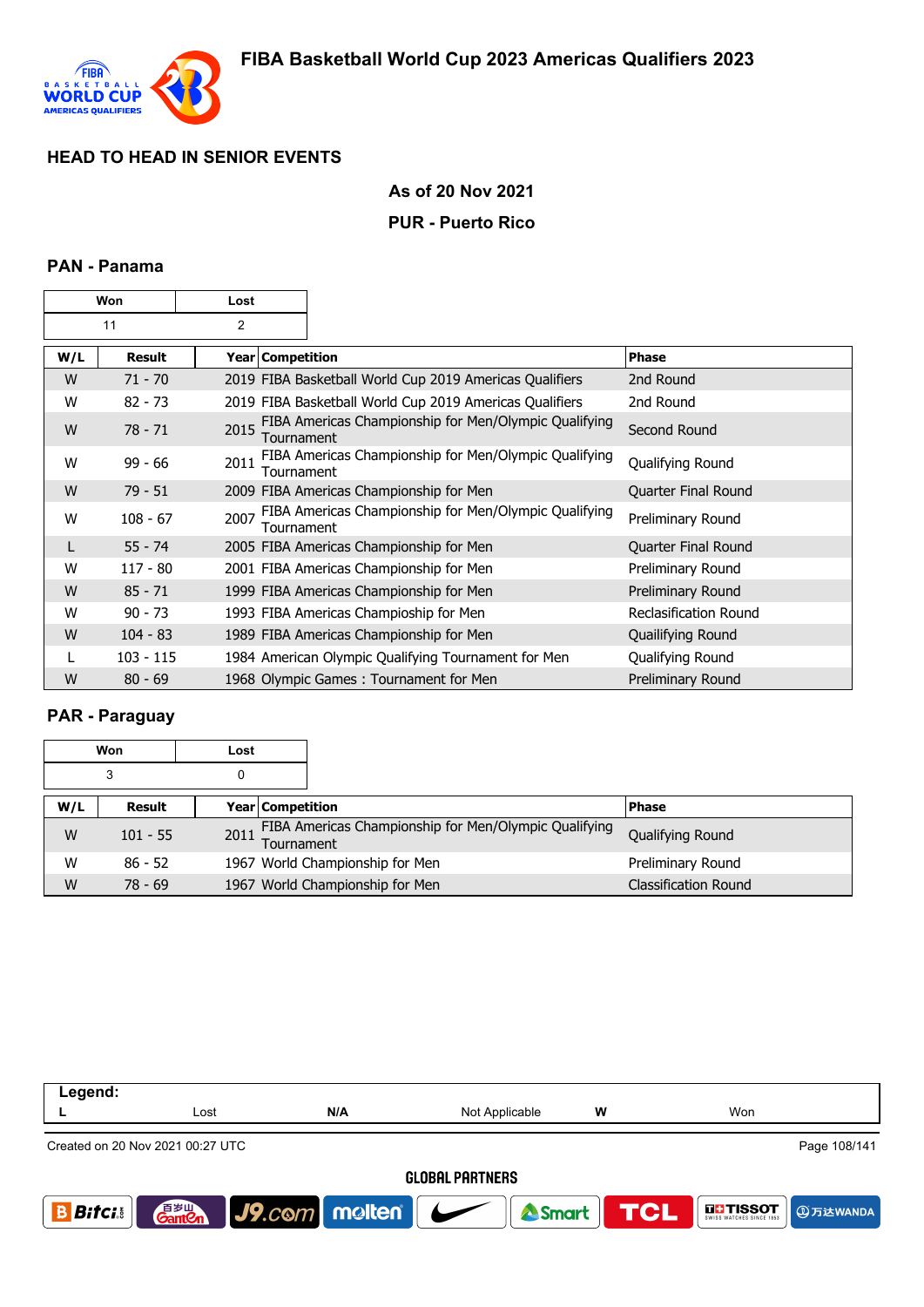

#### **As of 20 Nov 2021**

#### **PUR - Puerto Rico**

### **URU - Uruguay**

| Won |               | Lost                    |                                                         |                      |
|-----|---------------|-------------------------|---------------------------------------------------------|----------------------|
| 16  |               | 3                       |                                                         |                      |
| W/L | <b>Result</b> | <b>Year Competition</b> |                                                         | <b>Phase</b>         |
| W   | $65 - 61$     |                         | 2019 FIBA Basketball World Cup 2019 Americas Qualifiers | 2nd Round            |
|     | $62 - 64$     |                         | 2019 FIBA Basketball World Cup 2019 Americas Qualifiers | 2nd Round            |
| W   | $80 - 69$     | 2015<br>Tournament      | FIBA Americas Championship for Men/Olympic Qualifying   | Second Round         |
| W   | $93 - 69$     |                         | 2013 FIBA Americas Championship for Men                 | Preliminary Round    |
| W   | $74 - 64$     | 2011<br>Tournament      | FIBA Americas Championship for Men/Olympic Qualifying   | Qualifying Round     |
| W   | $71 - 54$     |                         | 2009 FIBA Americas Championship for Men                 | Qualifying Round     |
| L   | $79 - 82$     | 2007<br>Tournament      | FIBA Americas Championship for Men/Olympic Qualifying   | Preliminary Round    |
| W   | $95 - 80$     |                         | 2005 FIBA Americas Championship for Men                 | Preliminary Round    |
| W   | $91 - 78$     |                         | 2003 FIBA Americas Championship for Men                 | Preliminary Round    |
| W   | $90 - 70$     |                         | 2001 FIBA Americas Championship for Men                 | Semi-Finals          |
| W   | $93 - 64$     |                         | 1999 FIBA Americas Championship for Men                 | Quarter-Finals       |
| W   | $102 - 81$    |                         | 1997 FIBA Americas Championship for Men                 | Semi-Finals          |
| W   | $89 - 83$     |                         | 1995 FIBA Americas Championship for Men                 | Preliminary Round II |
| W   | $128 - 62$    |                         | 1993 FIBA Americas Champioship for Men                  | Qualifyining Round   |
| W   | $104 - 88$    |                         | 1992 FIBA Americas Championship for Men                 | Qualifying Round     |
| W   | $82 - 80$     |                         | 1988 American Olympic Qualifying Tournament for Men     | Quialyfing Round     |
| L   | $84 - 92$     |                         | 1984 American Olympic Qualifying Tournament for Men     | Qualifying Round     |
| W   | $128 - 84$    |                         | 1980 American Olympic Qualifying Tournament for Men     | Qualifying Round     |
| W   | $78 - 64$     |                         | 1959 World Championship for Men                         | Preliminary Round    |

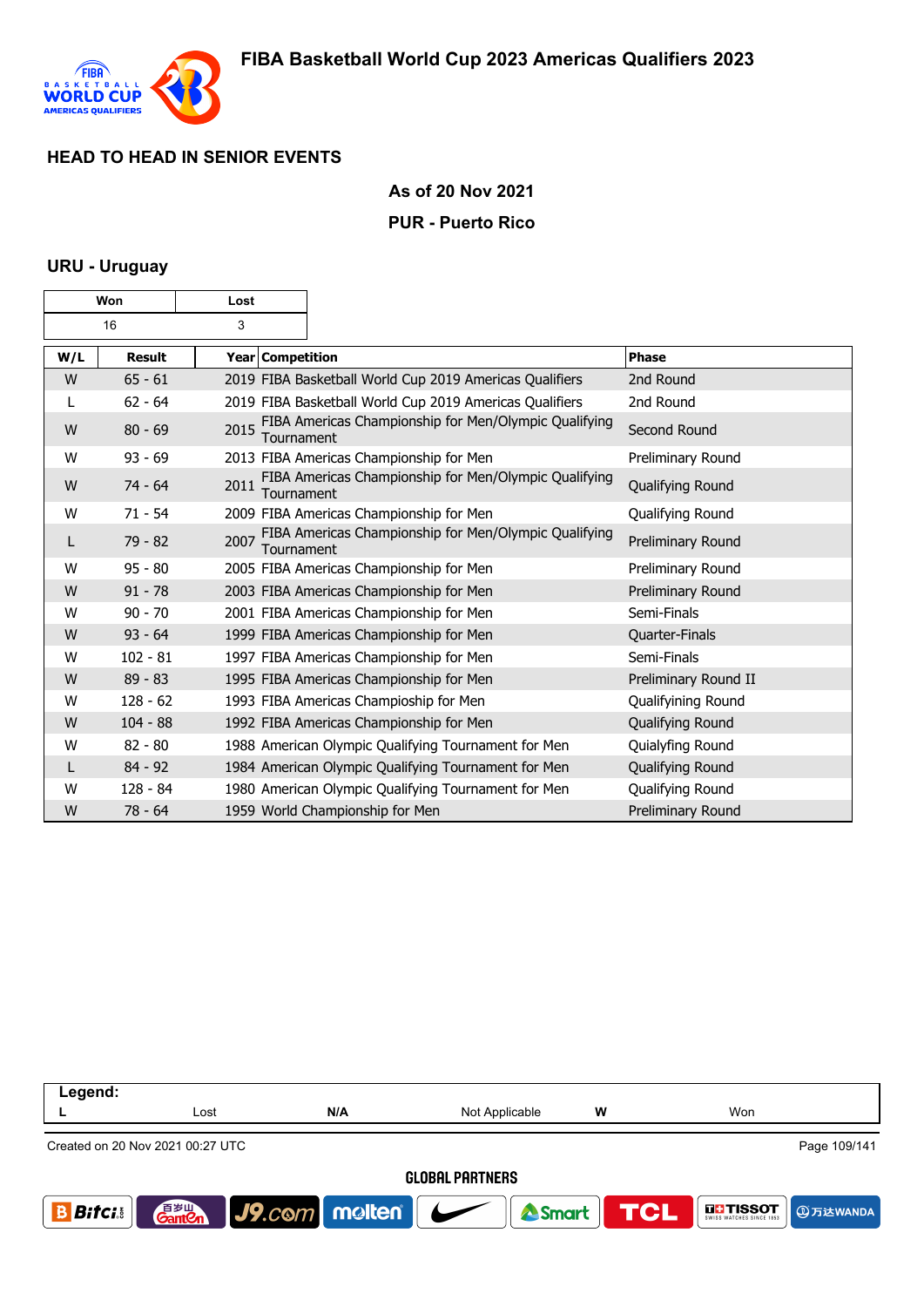

#### **As of 20 Nov 2021**

#### **PUR - Puerto Rico**

#### **USA - USA**

| Won |                | Lost                    |                                                         |                            |
|-----|----------------|-------------------------|---------------------------------------------------------|----------------------------|
|     | $\overline{4}$ | 25                      |                                                         |                            |
| W/L | <b>Result</b>  | <b>Year Competition</b> |                                                         | <b>Phase</b>               |
| L   | $78 - 85$      |                         | 2019 FIBA Basketball World Cup 2019 Americas Qualifiers | 1st Round                  |
| L   | $75 - 83$      |                         | 2019 FIBA Basketball World Cup 2019 Americas Qualifiers | 1st Round                  |
| L   | $78 - 117$     | 2007<br>Tournament      | FIBA Americas Championship for Men/Olympic Qualifying   | Quarter Final Round        |
| L   | $91 - 135$     | 2007<br>Tournament      | FIBA Americas Championship for Men/Olympic Qualifying   | Semi Final Round           |
| L   | $100 - 111$    |                         | 2006 World Championship for Men                         | Preliminary Round          |
| w   | $88 - 83$      |                         | 2005 FIBA Americas Championship for Men                 | Quarter Final Round        |
| W   | $92 - 73$      |                         | 2004 Olympic Games: Tournament for Men                  | Preliminary Round          |
| L   | $65 - 91$      |                         | 2003 FIBA Americas Championship for Men                 | Quarter Finals             |
| L   | $71 - 87$      |                         | 2003 FIBA Americas Championship for Men                 | Semi Final                 |
| L   | 74 - 84        |                         | 2002 World Championship for Men                         | Classification Round (5-8) |
| L   | $76 - 115$     |                         | 1999 FIBA Americas Championship for Men                 | Quarter-Finals             |
| L   | $82 - 93$      |                         | 1997 FIBA Americas Championship for Men                 | Preliminary Round          |
| L   | $86 - 95$      |                         | 1997 FIBA Americas Championship for Men                 | <b>Final Round</b>         |
| L   | 83 - 134       |                         | 1994 World Championship for Men                         | Quarter-Finals             |
| L   | $95 - 109$     |                         | 1993 FIBA Americas Champioship for Men                  | <b>Final Round</b>         |
| L   | $77 - 115$     |                         | 1992 Olympic Games: Tournament for Men                  | Quarter-Finals             |
| L   | $81 - 119$     |                         | 1992 FIBA Americas Championship for Men                 | Semifinal Round            |
| W   | $81 - 79$      |                         | 1990 World Championship for Men                         | <b>Final Round</b>         |
| L   | $105 - 107$    |                         | 1990 World Championship for Men                         | Final                      |
| L   | $92 - 105$     |                         | 1989 FIBA Americas Championship for Men                 | Quailifying Round          |
| W   | $88 - 80$      |                         | 1989 FIBA Americas Championship for Men                 | Final Round                |
| L   | 57 - 94        |                         | 1988 Olympic Games: Tournament for Men                  | Quarter-Finals             |
| L   | $72 - 73$      |                         | 1986 World Championship for Men                         | Preliminary Round          |
|     | $94 - 95$      |                         | 1976 Olympic Games: Tournament for Men                  | Preliminary Round          |
| L   | $76 - 94$      |                         | 1974 World Championship for Men                         | <b>Final Round</b>         |
|     | $56 - 61$      |                         | 1968 Olympic Games: Tournament for Men                  | Preliminary Round          |
| L   | $42 - 62$      |                         | 1964 Olympic Games: Tournament for Men                  | Semi-Final Round           |
|     | 64 - 88        |                         | 1963 World Championship for Men                         | Final Round                |
| L   | $53 - 54$      |                         | 1959 World Championship for Men                         | <b>Final Round</b>         |

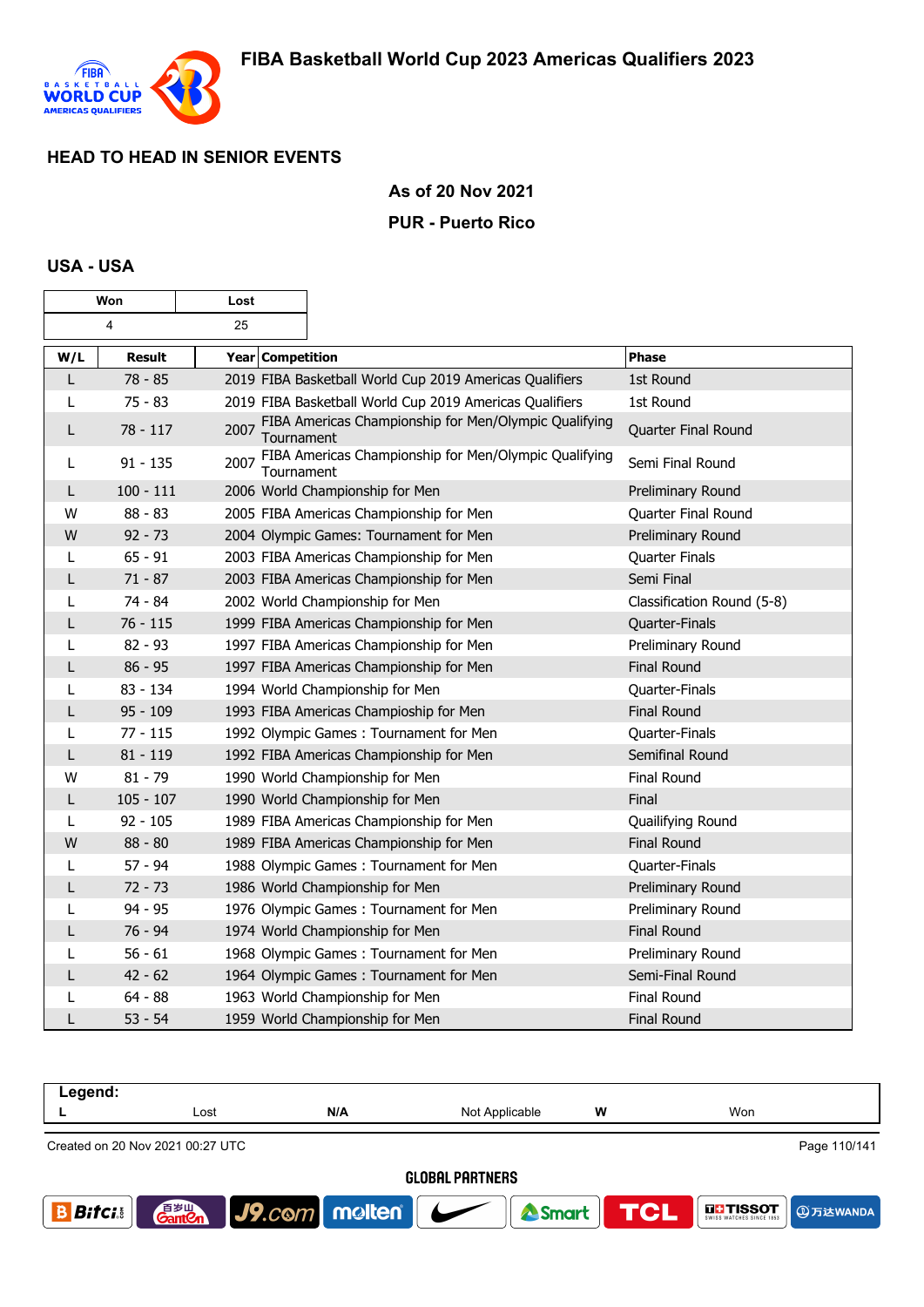

#### **As of 20 Nov 2021**

#### **PUR - Puerto Rico**

#### **VEN - Venezuela**

| Won |               | Lost |                    |                                                       |                       |
|-----|---------------|------|--------------------|-------------------------------------------------------|-----------------------|
| 11  |               | 3    |                    |                                                       |                       |
| W/L | <b>Result</b> |      | Year   Competition |                                                       | <b>Phase</b>          |
| L   | $63 - 74$     | 2015 | Tournament         | FIBA Americas Championship for Men/Olympic Qualifying | Preliminary Round     |
| W   | $86 - 85$     |      |                    | 2013 FIBA Americas Championship for Men               | Second Round          |
| W   | $94 - 82$     | 2011 | Tournament         | FIBA Americas Championship for Men/Olympic Qualifying | Second Round          |
| W   | $92 - 63$     | 2007 | Tournament         | FIBA Americas Championship for Men/Olympic Qualifying | Quarter Final Round   |
| L   | $73 - 82$     |      |                    | 2005 FIBA Americas Championship for Men               | Quarter Final Round   |
| W   | $84 - 59$     |      |                    | 2003 FIBA Americas Championship for Men               | <b>Quarter Finals</b> |
| W   | $98 - 89$     |      |                    | 2001 FIBA Americas Championship for Men               | Semi-Finals           |
| w   | $81 - 56$     |      |                    | 1999 FIBA Americas Championship for Men               | Preliminary Round     |
|     | $83 - 97$     |      |                    | 1997 FIBA Americas Championship for Men               | Preliminary Round     |
| w   | $96 - 82$     |      |                    | 1992 Olympic Games: Tournament for Men                | Preliminary Round     |
| W   | $91 - 80$     |      |                    | 1992 FIBA Americas Championship for Men               | Qualifying Round      |
| W   | $88 - 74$     |      |                    | 1990 World Championship for Men                       | Preliminary Round     |
| W   | $94 - 91$     |      |                    | 1989 FIBA Americas Championship for Men               | Semi Final Round      |
| W   | $65 - 63$     |      |                    | 1988 American Olympic Qualifying Tournament for Men   | Quialyfing Round      |

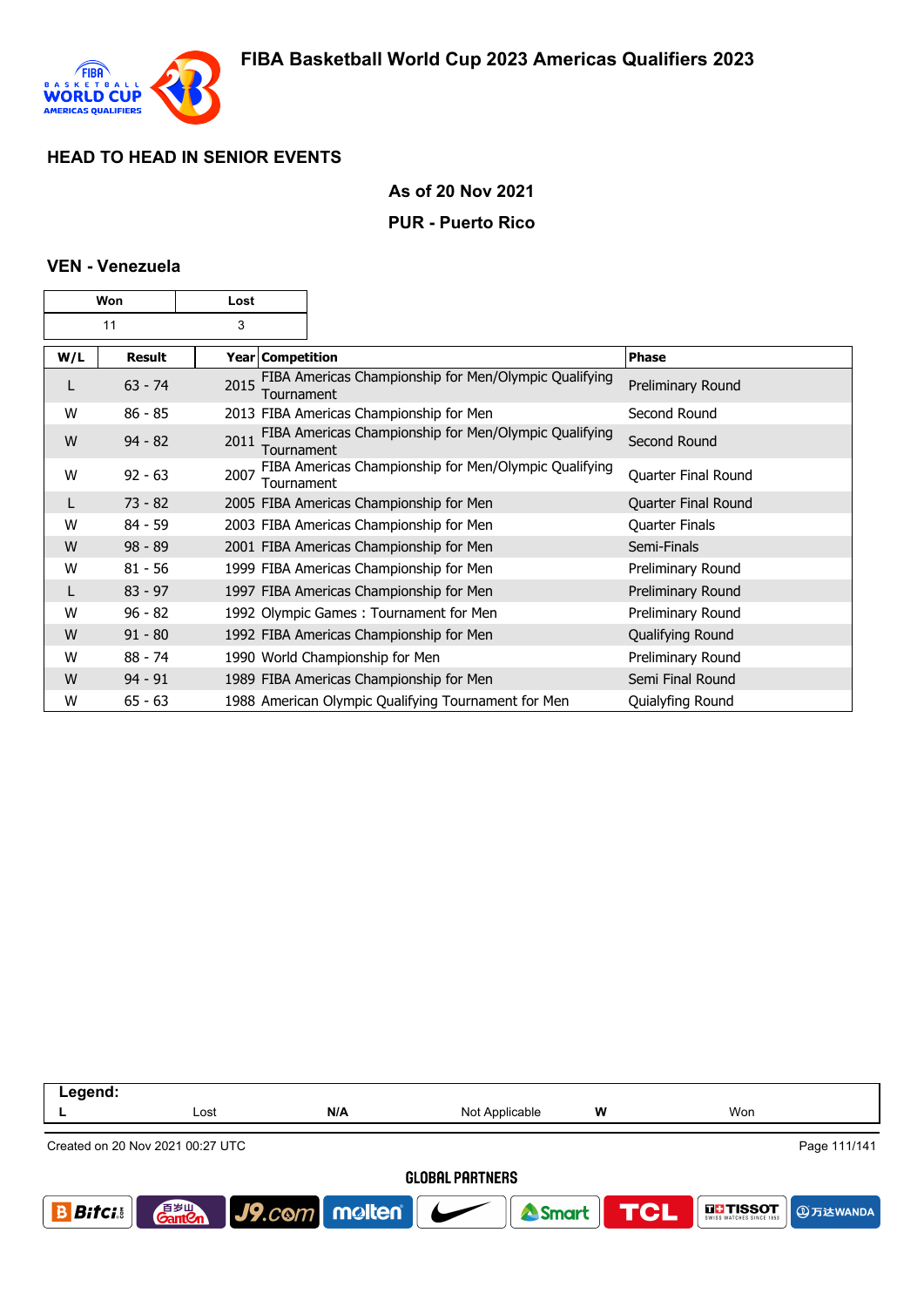

### **As of 20 Nov 2021**

#### **URU - Uruguay**

| <b>Total Summary</b> |       |                |                |                |             |                |
|----------------------|-------|----------------|----------------|----------------|-------------|----------------|
| <b>Team Name</b>     | Win % | <b>Played</b>  | Won            | Lost           | For         | <b>Against</b> |
| <b>Bahamas</b>       | 100   | 1              | 1              | $\mathbf{0}$   | 104         | 78             |
| Chile                | 100   | 2              | $\overline{2}$ | 0              | 130         | 105            |
| Paraguay             | 100   | 3              | 3              | $\mathbf 0$    | 204         | 164            |
| Mexico               | 60    | 15             | 9              | 6              | 1174        | 1146           |
| Virgin Islands       | 50    | $\overline{2}$ | $\mathbf{1}$   | $\mathbf{1}$   | 179         | 175            |
| Dominican Republic   | 44    | 9              | 4              | 5              | 709         | 727            |
| Panama               | 41    | 12             | 5              | $\overline{7}$ | 923         | 991            |
| Venezuela            | 36    | 11             | 4              | 7              | 925         | 933            |
| Cuba                 | 28    | $\overline{7}$ | $\overline{2}$ | 5              | 567         | 649            |
| Argentina            | 27    | 22             | 6              | 16             | 1609        | 1868           |
| Canada               | 22    | 22             | 5              | 17             | 1592        | 1770           |
| Puerto Rico          | 15    | 19             | 3              | 16             | 1389        | 1688           |
| <b>Brazil</b>        | 14    | 21             | 3              | 18             | 1493        | 1779           |
| <b>USA</b>           | 5     | 17             | $\mathbf{1}$   | 16             | 1016        | 1528           |
| <b>Bolivia</b>       | N/A   | $\mathbf 0$    | $\mathbf{0}$   | $\mathbf{0}$   | $\mathbf 0$ | $\mathbf{0}$   |
| Costa Rica           | N/A   | 0              | 0              | 0              | 0           | 0              |
| Colombia             | N/A   | $\mathbf 0$    | $\mathbf{0}$   | $\mathbf 0$    | $\mathbf 0$ | $\overline{0}$ |
| El Salvador          | N/A   | 0              | 0              | 0              | 0           | 0              |
| Nicaragua            | N/A   | $\mathbf 0$    | $\mathbf 0$    | $\mathbf 0$    | $\mathbf 0$ | $\pmb{0}$      |
| Total                | 30    | 163            | 49             | 114            | 12014       | 13601          |

#### **Overview per opponent**

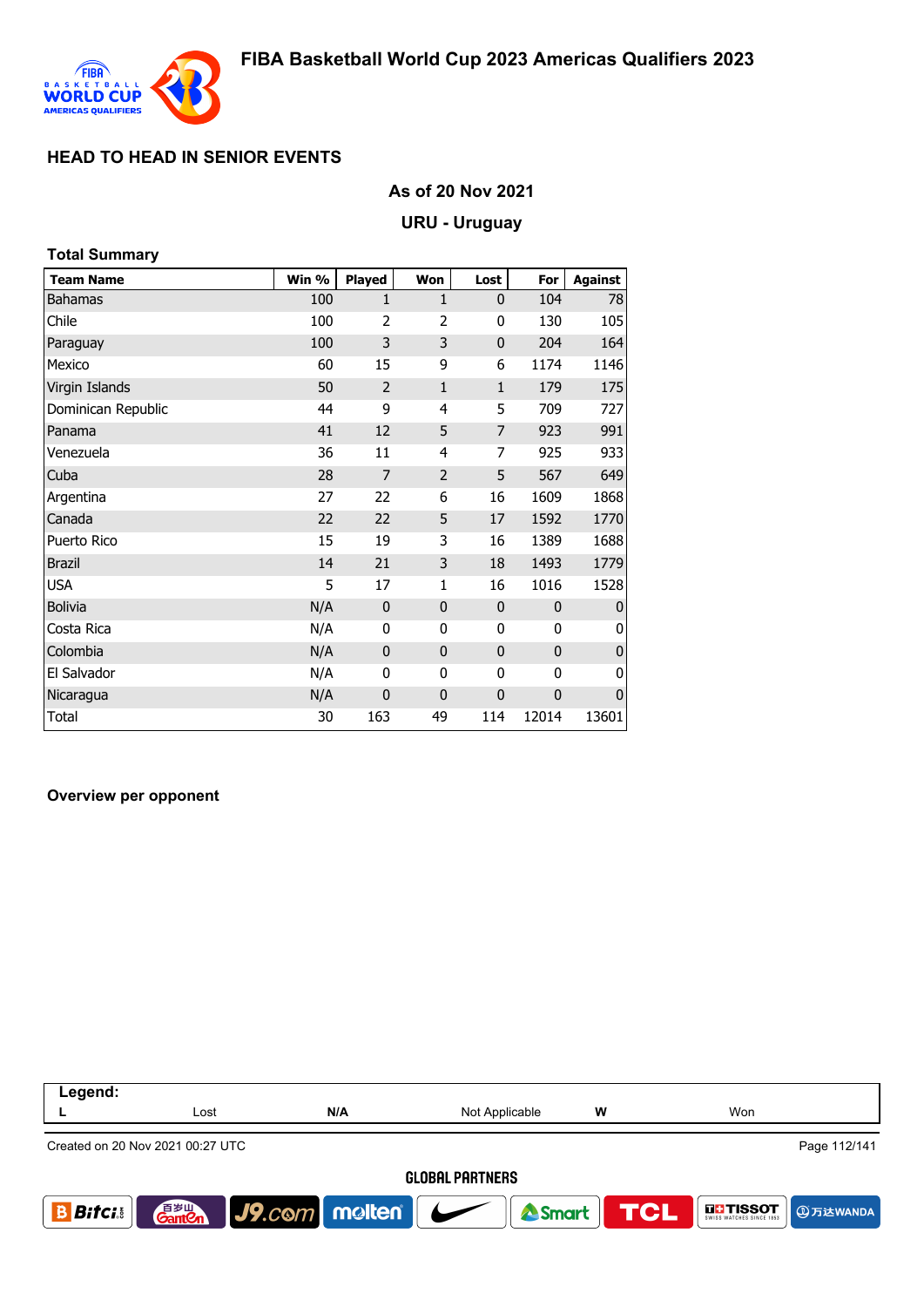

### **As of 20 Nov 2021**

#### **URU - Uruguay**

### **ARG - Argentina**

| Won |               | Lost               |                                                         |                             |
|-----|---------------|--------------------|---------------------------------------------------------|-----------------------------|
| 6   |               | 16                 |                                                         |                             |
| W/L | <b>Result</b> | Year Competition   |                                                         | <b>Phase</b>                |
| L   | $58 - 102$    |                    | 2019 FIBA Basketball World Cup 2019 Americas Qualifiers | 1st Round                   |
| W   | $88 - 83$     |                    | 2019 FIBA Basketball World Cup 2019 Americas Qualifiers | 1st Round                   |
| L   | $87 - 90$     | 2015<br>Tournament | FIBA Americas Championship for Men/Olympic Qualifying   | Second Round                |
| L   | $63 - 89$     |                    | 2013 FIBA Americas Championship for Men                 | Second Round                |
| L   | $51 - 86$     | 2011<br>Tournament | FIBA Americas Championship for Men/Olympic Qualifying   | Qualifying Round            |
| L   | $66 - 73$     |                    | 2009 FIBA Americas Championship for Men                 | Quarter Final Round         |
| L   | $69 - 90$     | 2007<br>Tournament | FIBA Americas Championship for Men/Olympic Qualifying   | Preliminary Round           |
| L   | $72 - 86$     |                    | 2005 FIBA Americas Championship for Men                 | Preliminary Round           |
| L   | $60 - 91$     |                    | 2003 FIBA Americas Championship for Men                 | Preliminary Round           |
|     | $63 - 103$    |                    | 2001 FIBA Americas Championship for Men                 | Preliminary Round           |
| L   | $81 - 97$     |                    | 1999 FIBA Americas Championship for Men                 | Preliminary Round           |
| w   | $70 - 69$     |                    | 1997 FIBA Americas Championship for Men                 | Preliminary Round           |
| L   | $75 - 79$     |                    | 1995 FIBA Americas Championship for Men                 | Preliminary Round I         |
|     | $90 - 94$     |                    | 1993 FIBA Americas Champioship for Men                  | Qualifyining Round          |
| L   | $82 - 90$     |                    | 1988 American Olympic Qualifying Tournament for Men     | Quialyfing Round            |
| W   | $105 - 101$   |                    | 1984 American Olympic Qualifying Tournament for Men     | Qualifying Round            |
| L   | $86 - 97$     |                    | 1980 American Olympic Qualifying Tournament for Men     | Qualifying Round            |
| L   | $75 - 79$     |                    | 1967 World Championship for Men                         | <b>Final Round</b>          |
| L   | $83 - 97$     |                    | 1963 World Championship for Men                         | <b>Classification Round</b> |
| W   | $51 - 48$     |                    | 1959 World Championship for Men                         | Classification Round I      |
| W   | $66 - 65$     |                    | 1952 Olympic Games: Tournament for Men                  | Second Round                |
| W   | $68 - 59$     |                    | 1952 Olympic Games: Tournament for Men                  | Final Round                 |

#### **BAH - Bahamas**

|     | Won        | Lost |                  |                                         |                     |
|-----|------------|------|------------------|-----------------------------------------|---------------------|
|     |            |      |                  |                                         |                     |
| W/L | Result     |      | Year Competition |                                         | <b>Phase</b>        |
| W   | $104 - 78$ |      |                  | 1995 FIBA Americas Championship for Men | Preliminary Round I |

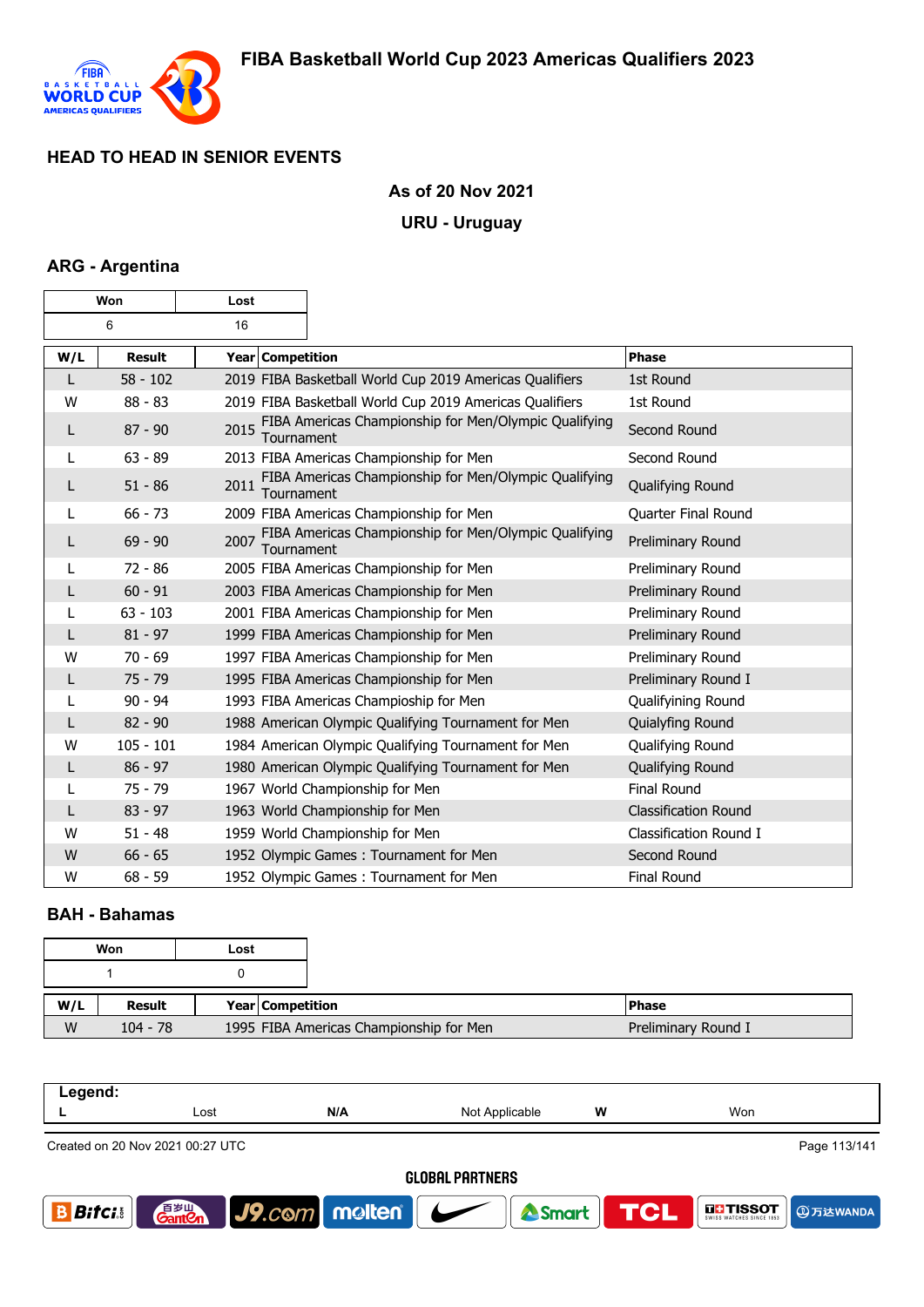

#### **As of 20 Nov 2021**

#### **URU - Uruguay**

#### **BRA - Brazil**

| Won     |               | Lost                    |                                                       |                             |
|---------|---------------|-------------------------|-------------------------------------------------------|-----------------------------|
| 3<br>18 |               |                         |                                                       |                             |
| W/L     | <b>Result</b> | <b>Year Competition</b> |                                                       | Phase                       |
| W       | $71 - 57$     | 2015<br>Tournament      | FIBA Americas Championship for Men/Olympic Qualifying | Preliminary Round           |
| W       | 79 - 73       |                         | 2013 FIBA Americas Championship for Men               | Preliminary Round           |
| L       | $66 - 93$     | 2011<br>Tournament      | FIBA Americas Championship for Men/Olympic Qualifying | Second Round                |
| L       | $62 - 82$     |                         | 2009 FIBA Americas Championship for Men               | Quarter Final Round         |
| L       | $62 - 96$     | 2007<br>Tournament      | FIBA Americas Championship for Men/Olympic Qualifying | Quarter Final Round         |
| L       | $69 - 89$     |                         | 2005 FIBA Americas Championship for Men               | Quarter Final Round         |
|         | $67 - 90$     |                         | 2001 FIBA Americas Championship for Men               | Preliminary Round           |
|         | $74 - 100$    |                         | 1999 FIBA Americas Championship for Men               | Quarter-Finals              |
| L       | $83 - 84$     |                         | 1997 FIBA Americas Championship for Men               | Preliminary Round           |
| W       | $84 - 81$     |                         | 1995 FIBA Americas Championship for Men               | Preliminary Round I         |
| L       | $93 - 139$    |                         | 1992 FIBA Americas Championship for Men               | Qualifying Round            |
|         | $94 - 96$     |                         | 1988 American Olympic Qualifying Tournament for Men   | Quialyfing Round            |
| L       | $83 - 90$     |                         | 1988 American Olympic Qualifying Tournament for Men   | Semi Finals Round           |
|         | $76 - 93$     |                         | 1984 American Olympic Qualifying Tournament for Men   | Qualifying Round            |
|         | $77 - 96$     |                         | 1982 World Championship for Men                       | <b>Classification Round</b> |
|         | $82 - 95$     |                         | 1980 American Olympic Qualifying Tournament for Men   | Qualifying Round            |
|         | $81 - 86$     |                         | 1970 World Championship for Men                       | <b>Final Round</b>          |
|         | $45 - 63$     |                         | 1967 World Championship for Men                       | Final Round                 |
|         | $68 - 80$     |                         | 1964 Olympic Games: Tournament for Men                | Preliminary Round           |
|         | $45 - 60$     |                         | 1954 World Championship for Men                       | Final Round                 |
|         | $32 - 36$     |                         | 1948 Olympic Games: Tournament for Men                | Preliminary Round           |

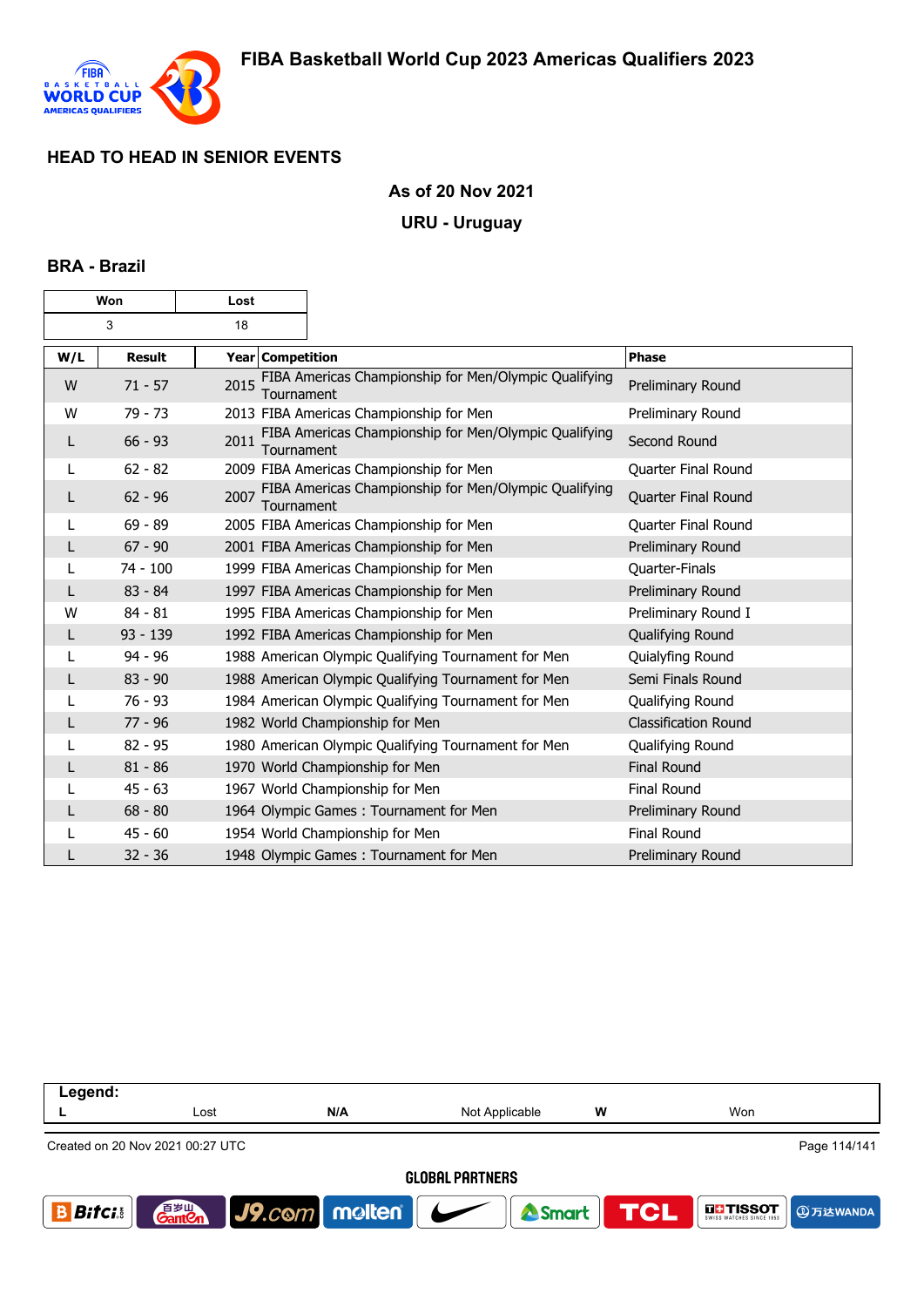

### **As of 20 Nov 2021**

#### **URU - Uruguay**

#### **CAN - Canada**

| Won |               | Lost               |                                                       |                             |
|-----|---------------|--------------------|-------------------------------------------------------|-----------------------------|
| 5   |               | 17                 |                                                       |                             |
| W/L | <b>Result</b> | Year Competition   |                                                       | <b>Phase</b>                |
| L   | $82 - 109$    | 2015<br>Tournament | FIBA Americas Championship for Men/Olympic Qualifying | Second Round                |
| L   | $67 - 93$     |                    | 2013 FIBA Americas Championship for Men               | Preliminary Round           |
| L   | $68 - 70$     | 2011<br>Tournament | FIBA Americas Championship for Men/Olympic Qualifying | Second Round                |
| W   | $71 - 69$     |                    | 2009 FIBA Americas Championship for Men               | Qualifying Round            |
| L   | $88 - 95$     | 2007<br>Tournament | FIBA Americas Championship for Men/Olympic Qualifying | Quarter Final Round         |
| L   | $84 - 90$     |                    | 2003 FIBA Americas Championship for Men               | Preliminary Round           |
| W   | $101 - 77$    |                    | 2001 FIBA Americas Championship for Men               | Semi-Finals                 |
| L   | $62 - 80$     |                    | 1999 FIBA Americas Championship for Men               | Preliminary Round           |
|     | $56 - 63$     |                    | 1997 FIBA Americas Championship for Men               | Semi-Finals                 |
|     | $73 - 94$     |                    | 1995 FIBA Americas Championship for Men               | Preliminary Round II        |
| L   | $86 - 102$    |                    | 1993 FIBA Americas Champioship for Men                | Qualifyining Round          |
| W   | $79 - 68$     |                    | 1988 American Olympic Qualifying Tournament for Men   | Quialyfing Round            |
| L   | $80 - 87$     |                    | 1988 American Olympic Qualifying Tournament for Men   | <b>Final Round</b>          |
| L   | $80 - 95$     |                    | 1984 Olympic Games: Tournament for Men                | Preliminary Round           |
| W   | $91 - 89$     |                    | 1984 American Olympic Qualifying Tournament for Men   | Qualifying Round            |
| L   | 78 - 87       |                    | 1982 World Championship for Men                       | Preliminary Round           |
| L   | $72 - 111$    |                    | 1980 American Olympic Qualifying Tournament for Men   | Qualifying Round            |
| W   | $66 - 56$     |                    | 1963 World Championship for Men                       | Preliminary Round           |
| L   | $71 - 73$     |                    | 1963 World Championship for Men                       | <b>Classification Round</b> |
|     | $66 - 67$     |                    | 1954 World Championship for Men                       | Final Round                 |
| L   | $50 - 52$     |                    | 1948 Olympic Games: Tournament for Men                | Preliminary Round           |
| L   | $21 - 43$     |                    | 1936 Olympic Games: Tournament for Men                | Quarter-Finals              |

# **CHI - Chile**

| Won |           | Lost |                                        |                     |
|-----|-----------|------|----------------------------------------|---------------------|
|     |           |      |                                        |                     |
| W/L | Result    |      | <b>Year Competition</b>                | <b>Phase</b>        |
| W   | $80 - 73$ |      | 1956 Olympic Games: Tournament for Men | Quarter-Final Round |
| W   | $50 - 32$ |      | 1948 Olympic Games: Tournament for Men | Final Round         |

| ----- |      |     |                                                                                                                                                     |   |            |  |
|-------|------|-----|-----------------------------------------------------------------------------------------------------------------------------------------------------|---|------------|--|
| --    | Lost | N/A | NI∩t<br>able<br>$\checkmark$<br>and the contract of the contract of the contract of the contract of the contract of the contract of the contract of | W | . .<br>Won |  |
|       |      |     |                                                                                                                                                     |   |            |  |

Created on 20 Nov 2021 00:27 UTC

Page 115/141

**@万达WANDA** 

**THE TISSOT** 

**TCL** 

<sup>2</sup>Smart

**GLOBAL PARTNERS** 

J9.com molten

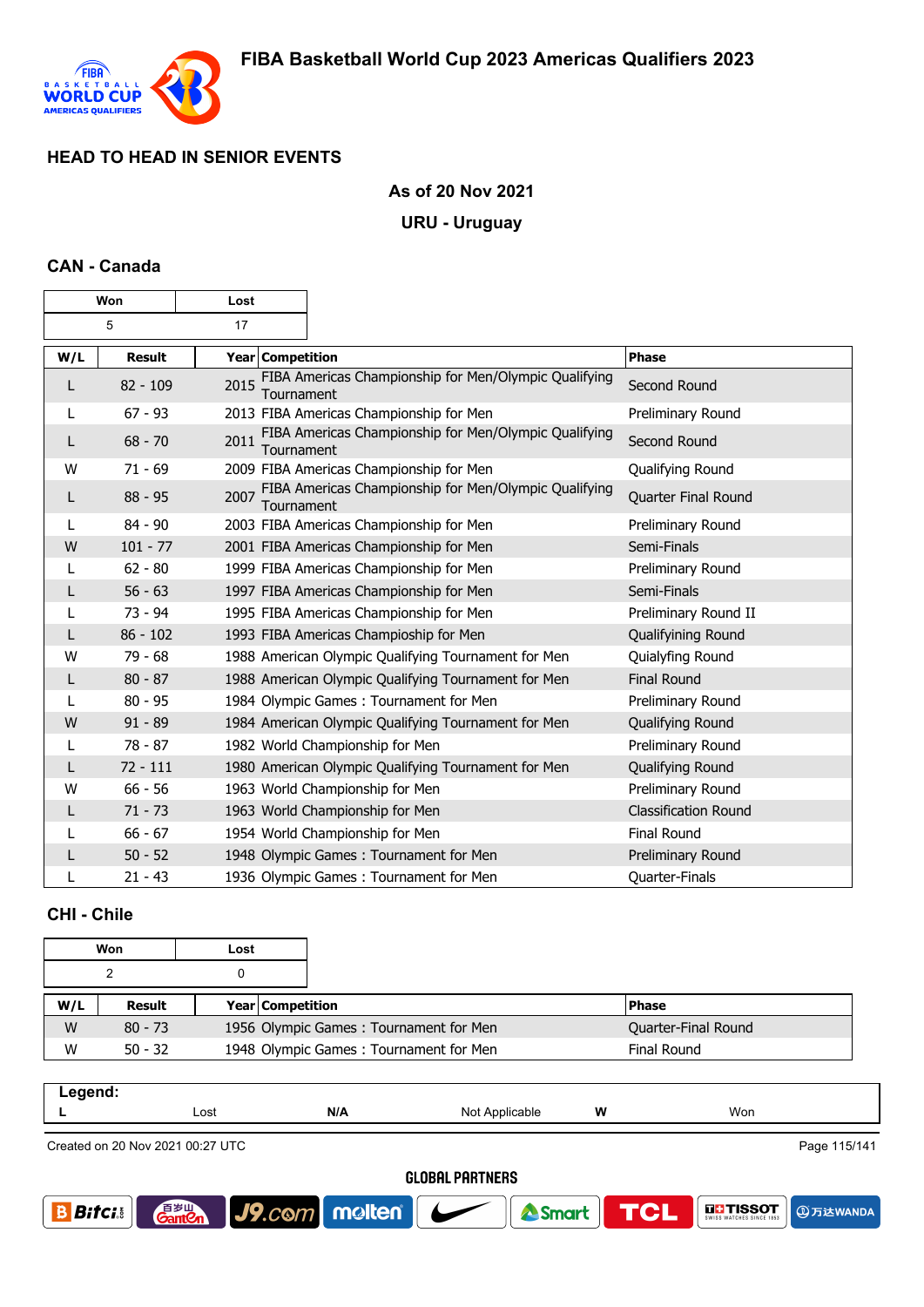

### **As of 20 Nov 2021**

#### **URU - Uruguay**

#### **CUB - Cuba**

| Won |               | Lost |                  |                                                     |                      |
|-----|---------------|------|------------------|-----------------------------------------------------|----------------------|
|     | 2             | 5    |                  |                                                     |                      |
| W/L | <b>Result</b> |      | Year Competition |                                                     | <b>Phase</b>         |
| W   | $87 - 84$     |      |                  | 1999 FIBA Americas Championship for Men             | Preliminary Round    |
|     | $63 - 88$     |      |                  | 1997 FIBA Americas Championship for Men             | Preliminary Round    |
|     | $89 - 109$    |      |                  | 1995 FIBA Americas Championship for Men             | Preliminary Round II |
|     | $76 - 90$     |      |                  | 1993 FIBA Americas Champioship for Men              | Qualifyining Round   |
|     | $76 - 87$     |      |                  | 1986 World Championship for Men                     | Preliminary Round    |
| W   | $95 - 88$     |      |                  | 1984 American Olympic Qualifying Tournament for Men | Qualifying Round     |
|     | $81 - 103$    |      |                  | 1980 American Olympic Qualifying Tournament for Men | Qualifying Round     |

#### **DOM - Dominican Republic**

| Won |             | Lost |                                                                            |                            |
|-----|-------------|------|----------------------------------------------------------------------------|----------------------------|
| 4   |             | 5    |                                                                            |                            |
| W/L | Result      |      | Year Competition                                                           | Phase                      |
| W   | $66 - 57$   |      | 2017 FIBA AmeriCup                                                         | Group Phase                |
| L   | $70 - 90$   | 2015 | FIBA Americas Championship for Men/Olympic Qualifying<br><b>Tournament</b> | Preliminary Round          |
| L   | 78 - 86     |      | 2013 FIBA Americas Championship for Men                                    | Second Round               |
| L   | 76 - 84     | 2011 | FIBA Americas Championship for Men/Olympic Qualifying<br><b>Tournament</b> | Second Round               |
|     | $74 - 80$   |      | 2009 FIBA Americas Championship for Men                                    | <b>Quarter Final Round</b> |
|     | $69 - 72$   |      | 2005 FIBA Americas Championship for Men                                    | Preliminary Round          |
| W   | $78 - 71$   |      | 1999 FIBA Americas Championship for Men                                    | Quarter-Finals             |
| W   | $88 - 81$   |      | 1995 FIBA Americas Championship for Men                                    | Preliminary Round II       |
| W   | $110 - 106$ |      | 1984 American Olympic Qualifying Tournament for Men                        | Qualifying Round           |

### **ISV - Virgin Islands**

| Won |            | Lost |                         |                                         |              |                  |
|-----|------------|------|-------------------------|-----------------------------------------|--------------|------------------|
|     |            |      |                         |                                         |              |                  |
| W/L | Result     |      | <b>Year Competition</b> |                                         | <b>Phase</b> |                  |
| W   | $88 - 62$  |      |                         | 2009 FIBA Americas Championship for Men |              | Qualifying Round |
|     | $91 - 113$ |      |                         | 2001 FIBA Americas Championship for Men |              | Semi-Finals      |

| .<br>-----<br>- - - |      |     |                           |   |     |
|---------------------|------|-----|---------------------------|---|-----|
| -                   | Lost | N/A | Nnt<br>Applicable<br>ט שו | W | Won |
|                     |      |     |                           |   |     |

Created on 20 Nov 2021 00:27 UTC

Page 116/141

**4万达WANDA** 

**THE TISSOT** 

#### **GLOBAL PARTNERS**

<sup>2</sup>Smart

**TCL** 

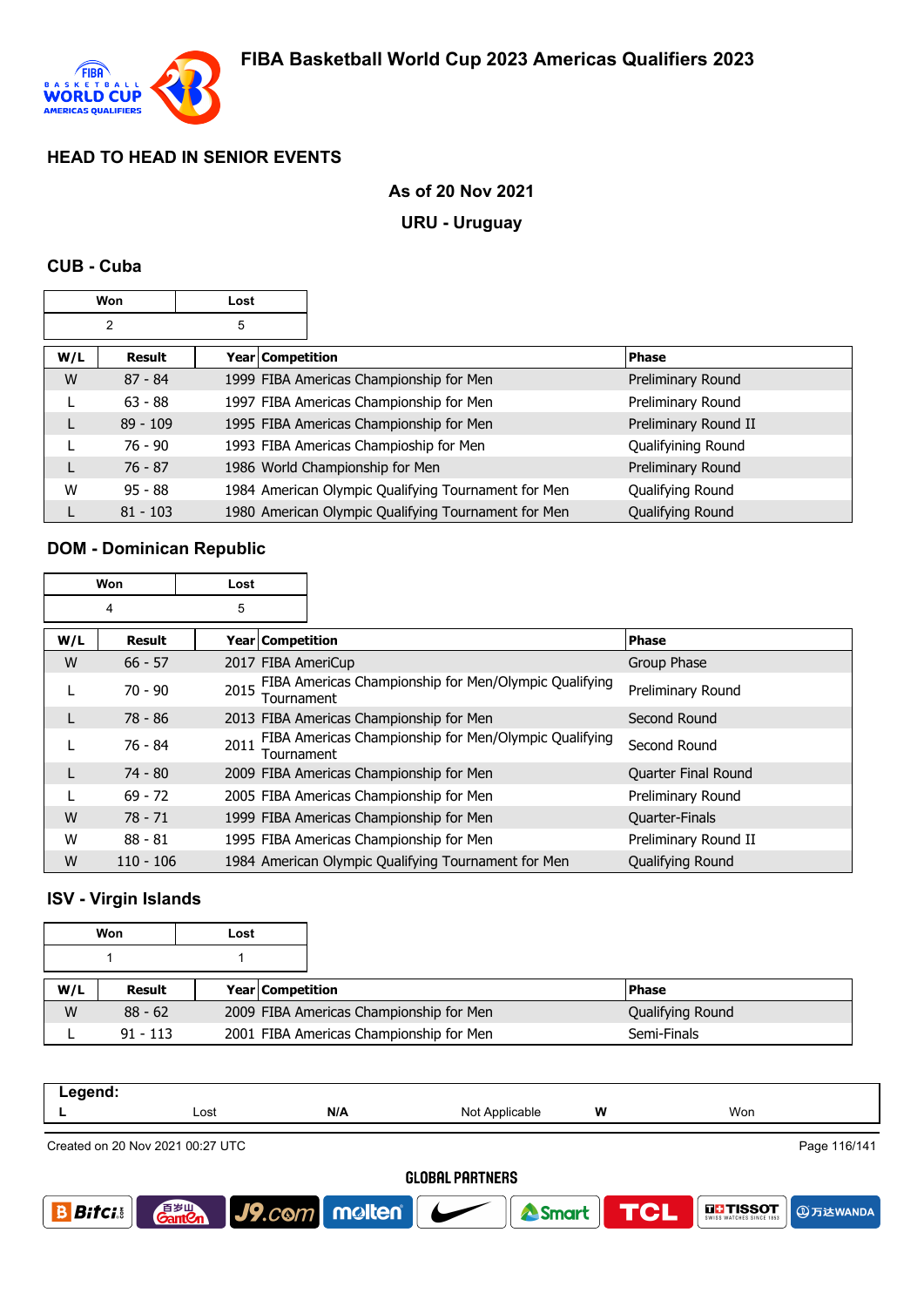

#### **As of 20 Nov 2021**

#### **URU - Uruguay**

#### **MEX - Mexico**

| Won |            | Lost |                                                                     |                             |
|-----|------------|------|---------------------------------------------------------------------|-----------------------------|
|     | 9          | 6    |                                                                     |                             |
| W/L | Result     |      | Year Competition                                                    | Phase                       |
|     | $77 - 88$  |      | 2019 FIBA Basketball World Cup 2019 Americas Qualifiers             | 2nd Round                   |
| W   | $63 - 60$  |      | 2019 FIBA Basketball World Cup 2019 Americas Qualifiers             | 2nd Round                   |
| L   | $63 - 78$  | 2015 | FIBA Americas Championship for Men/Olympic Qualifying<br>Tournament | Preliminary Round           |
|     | $73 - 87$  |      | 2013 FIBA Americas Championship for Men                             | Second Round                |
| W   | $54 - 49$  |      | 2009 FIBA Americas Championship for Men                             | Qualifying Round            |
| W   | $91 - 82$  | 2007 | FIBA Americas Championship for Men/Olympic Qualifying<br>Tournament | Preliminary Round           |
| W   | $91 - 60$  |      | 2005 FIBA Americas Championship for Men                             | Preliminary Round           |
|     | $68 - 80$  |      | 2003 FIBA Americas Championship for Men                             | Preliminary Round           |
| W   | $81 - 67$  |      | 1997 FIBA Americas Championship for Men                             | Preliminary Round           |
|     | 89 - 98    |      | 1992 FIBA Americas Championship for Men                             | Qualifying Round            |
| W   | $98 - 84$  |      | 1988 American Olympic Qualifying Tournament for Men                 | Quialyfing Round            |
| W   | $109 - 95$ |      | 1984 American Olympic Qualifying Tournament for Men                 | Qualifying Round            |
|     | $87 - 98$  |      | 1980 American Olympic Qualifying Tournament for Men                 | Qualifying Round            |
| W   | $76 - 73$  |      | 1963 World Championship for Men                                     | <b>Classification Round</b> |
| W   | $54 - 47$  |      | 1959 World Championship for Men                                     | Classification Round I      |

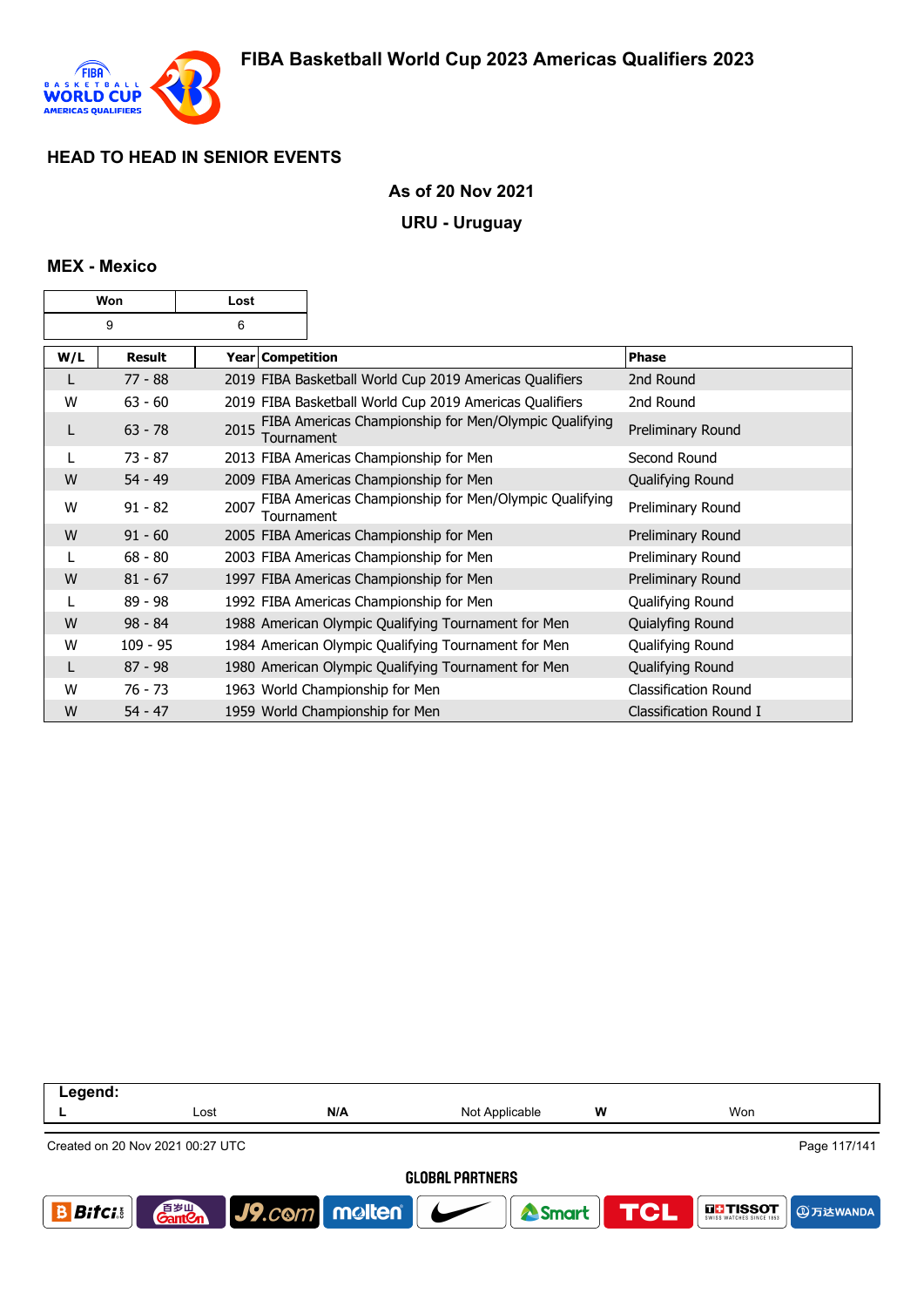

#### **As of 20 Nov 2021**

#### **URU - Uruguay**

### **PAN - Panama**

| Won |               | Lost           |                    |                                                         |                             |
|-----|---------------|----------------|--------------------|---------------------------------------------------------|-----------------------------|
| 5   |               | $\overline{7}$ |                    |                                                         |                             |
| W/L | <b>Result</b> |                | Year   Competition |                                                         | <b>Phase</b>                |
| W   | $86 - 73$     |                |                    | 2019 FIBA Basketball World Cup 2019 Americas Qualifiers | 1st Round                   |
|     | 75 - 86       |                |                    | 2019 FIBA Basketball World Cup 2019 Americas Qualifiers | 1st Round                   |
| W   | $79 - 68$     |                |                    | 2017 FIBA AmeriCup                                      | Group Phase                 |
|     | 71 - 78       | 2015           | Tournament         | FIBA Americas Championship for Men/Olympic Qualifying   | Preliminary Round           |
| W   | $77 - 61$     | 2011           | Tournament         | FIBA Americas Championship for Men/Olympic Qualifying   | Qualifying Round            |
| L   | 77 - 83       |                |                    | 2009 FIBA Americas Championship for Men                 | <b>Quarter Final Round</b>  |
| W   | $88 - 84$     | 2007           | Tournament         | FIBA Americas Championship for Men/Olympic Qualifying   | Preliminary Round           |
|     | $71 - 78$     |                |                    | 2005 FIBA Americas Championship for Men                 | Quarter Final Round         |
|     | $74 - 101$    |                |                    | 2001 FIBA Americas Championship for Men                 | Semi-Finals                 |
|     | $71 - 110$    |                |                    | 1984 American Olympic Qualifying Tournament for Men     | Qualifying Round            |
|     | $75 - 92$     |                |                    | 1982 World Championship for Men                         | <b>Classification Round</b> |
| W   | 79 - 77       |                |                    | 1970 World Championship for Men                         | Preliminary Round           |

### **PAR - Paraguay**

|     | Won       | Lost |                         |                                                         |                  |
|-----|-----------|------|-------------------------|---------------------------------------------------------|------------------|
|     | 3         | 0    |                         |                                                         |                  |
| W/L | Result    |      | <b>Year Competition</b> |                                                         | <b>Phase</b>     |
| W   | $67 - 49$ |      |                         | 2019 FIBA Basketball World Cup 2019 Americas Qualifiers | 1st Round        |
| W   | $58 - 49$ |      |                         | 2019 FIBA Basketball World Cup 2019 Americas Qualifiers | 1st Round        |
| W   | $79 - 66$ | 2011 | Tournament              | FIBA Americas Championship for Men/Olympic Qualifying   | Qualifying Round |

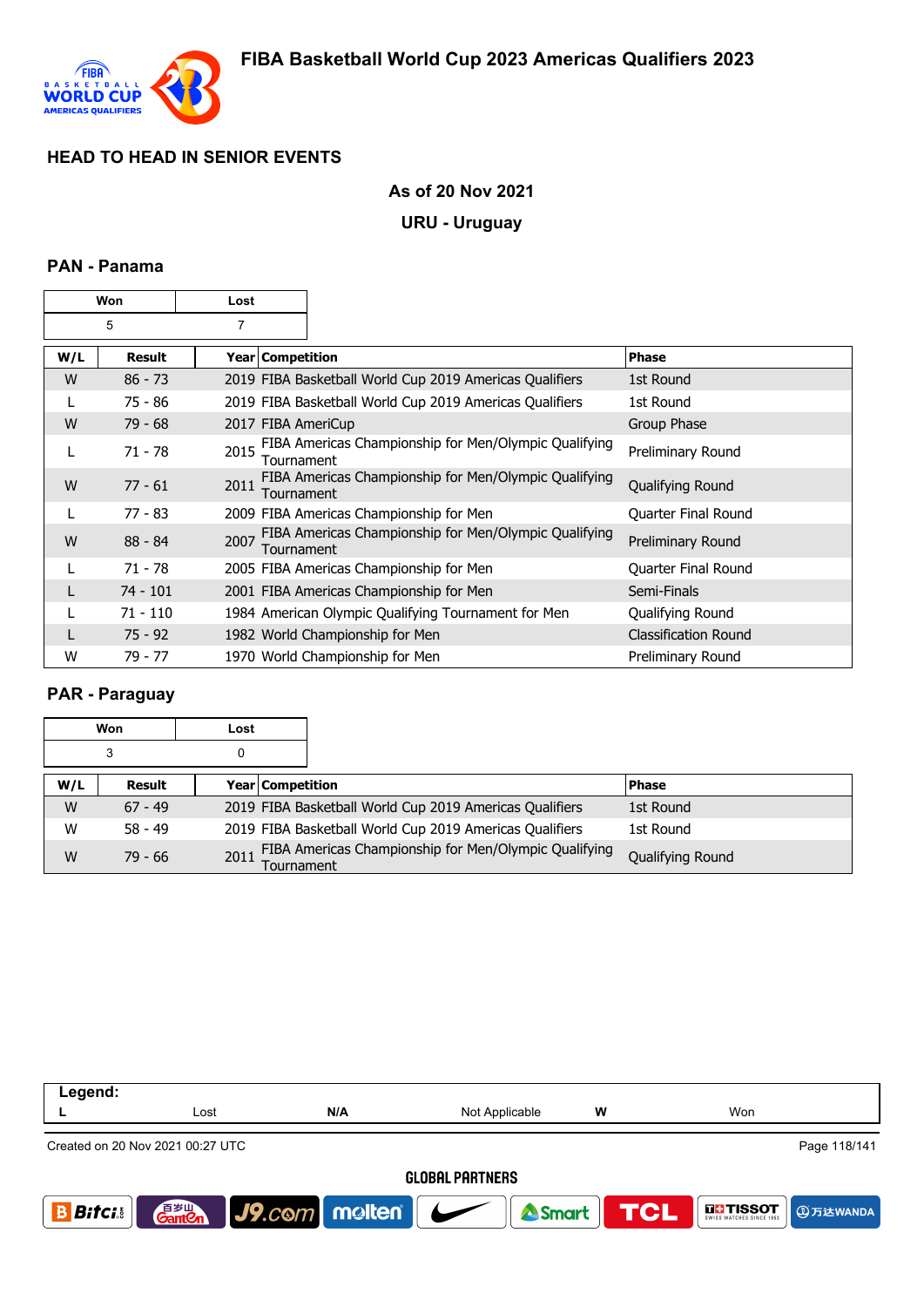

#### **As of 20 Nov 2021**

#### **URU - Uruguay**

#### **PUR - Puerto Rico**

| Won |               | Lost             |            |                                                         |                      |
|-----|---------------|------------------|------------|---------------------------------------------------------|----------------------|
| 3   |               | 16               |            |                                                         |                      |
| W/L | <b>Result</b> | Year Competition |            |                                                         | <b>Phase</b>         |
|     | $61 - 65$     |                  |            | 2019 FIBA Basketball World Cup 2019 Americas Qualifiers | 2nd Round            |
| W   | $64 - 62$     |                  |            | 2019 FIBA Basketball World Cup 2019 Americas Qualifiers | 2nd Round            |
| L   | $69 - 80$     | 2015             | Tournament | FIBA Americas Championship for Men/Olympic Qualifying   | Second Round         |
| L   | $69 - 93$     |                  |            | 2013 FIBA Americas Championship for Men                 | Preliminary Round    |
| L   | $64 - 74$     | 2011             | Tournament | FIBA Americas Championship for Men/Olympic Qualifying   | Qualifying Round     |
| L   | $54 - 71$     |                  |            | 2009 FIBA Americas Championship for Men                 | Qualifying Round     |
| W   | $82 - 79$     | 2007             | Tournament | FIBA Americas Championship for Men/Olympic Qualifying   | Preliminary Round    |
| L   | $80 - 95$     |                  |            | 2005 FIBA Americas Championship for Men                 | Preliminary Round    |
|     | $78 - 91$     |                  |            | 2003 FIBA Americas Championship for Men                 | Preliminary Round    |
|     | $70 - 90$     |                  |            | 2001 FIBA Americas Championship for Men                 | Semi-Finals          |
|     | $64 - 93$     |                  |            | 1999 FIBA Americas Championship for Men                 | Quarter-Finals       |
|     | $81 - 102$    |                  |            | 1997 FIBA Americas Championship for Men                 | Semi-Finals          |
| L   | $83 - 89$     |                  |            | 1995 FIBA Americas Championship for Men                 | Preliminary Round II |
|     | $62 - 128$    |                  |            | 1993 FIBA Americas Champioship for Men                  | Qualifyining Round   |
| L   | $88 - 104$    |                  |            | 1992 FIBA Americas Championship for Men                 | Qualifying Round     |
|     | $80 - 82$     |                  |            | 1988 American Olympic Qualifying Tournament for Men     | Quialyfing Round     |
| W   | $92 - 84$     |                  |            | 1984 American Olympic Qualifying Tournament for Men     | Qualifying Round     |
|     | $84 - 128$    |                  |            | 1980 American Olympic Qualifying Tournament for Men     | Qualifying Round     |
|     | $64 - 78$     |                  |            | 1959 World Championship for Men                         | Preliminary Round    |

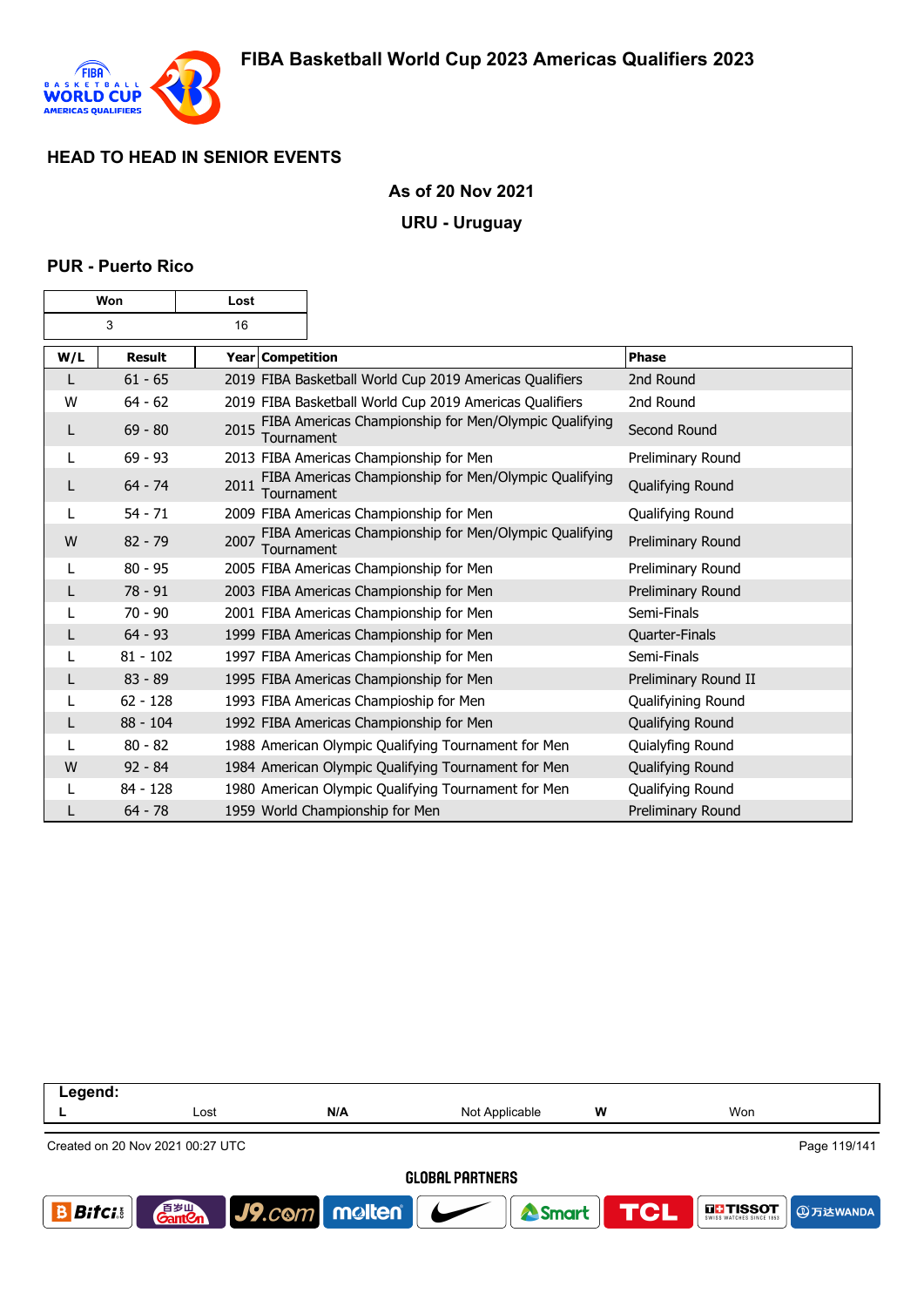

### **As of 20 Nov 2021**

#### **URU - Uruguay**

#### **USA - USA**

| Won |            | Lost |                    |                                                         |                     |
|-----|------------|------|--------------------|---------------------------------------------------------|---------------------|
| 1   |            | 16   |                    |                                                         |                     |
| W/L | Result     |      | Year   Competition |                                                         | Phase               |
|     | $70 - 78$  |      |                    | 2019 FIBA Basketball World Cup 2019 Americas Qualifiers | 2nd Round           |
|     | $57 - 114$ |      |                    | 2019 FIBA Basketball World Cup 2019 Americas Qualifiers | 2nd Round           |
| L   | $66 - 74$  |      |                    | 2017 FIBA AmeriCup                                      | Group Phase         |
|     | 79 - 118   | 2007 | Tournament         | FIBA Americas Championship for Men/Olympic Qualifying   | Quarter Final Round |
|     | $77 - 91$  |      |                    | 2005 FIBA Americas Championship for Men                 | Quarter Final Round |
| w   | $104 - 93$ |      |                    | 2001 FIBA Americas Championship for Men                 | Preliminary Round   |
| L   | $72 - 118$ |      |                    | 1999 FIBA Americas Championship for Men                 | Preliminary Round   |
|     | $84 - 98$  |      |                    | 1997 FIBA Americas Championship for Men                 | Semi-Finals         |
| L   | $68 - 104$ |      |                    | 1984 Olympic Games: Tournament for Men                  | Preliminary Round   |
|     | $39 - 76$  |      |                    | 1970 World Championship for Men                         | Final Round         |
|     | $53 - 88$  |      |                    | 1967 World Championship for Men                         | <b>Final Round</b>  |
|     | $28 - 83$  |      |                    | 1964 Olympic Games: Tournament for Men                  | Preliminary Round   |
|     | $50 - 108$ |      |                    | 1960 Olympic Games: Tournament for Men                  | Semi-Final Round    |
|     | $38 - 101$ |      |                    | 1956 Olympic Games: Tournament for Men                  | Semi-Final Round    |
|     | $59 - 64$  |      |                    | 1954 World Championship for Men                         | <b>Final Round</b>  |
|     | 44 - 57    |      |                    | 1952 Olympic Games: Tournament for Men                  | First Round         |
|     | $28 - 63$  |      |                    | 1948 Olympic Games: Tournament for Men                  | Quarter-Final Round |

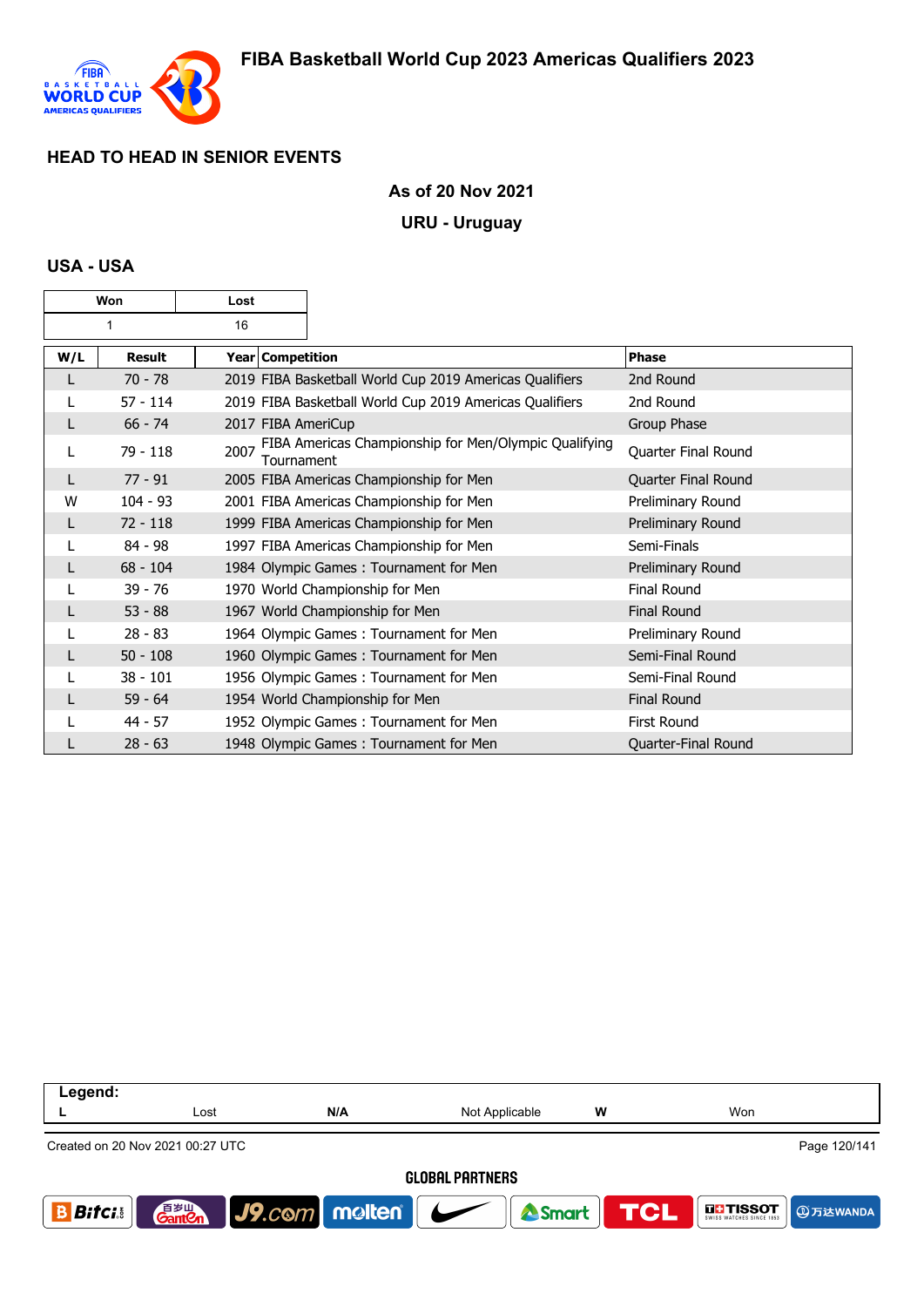

### **As of 20 Nov 2021**

#### **URU - Uruguay**

#### **VEN - Venezuela**

| Won |            | Lost               |                                                       |                     |
|-----|------------|--------------------|-------------------------------------------------------|---------------------|
| 4   |            | 7                  |                                                       |                     |
| W/L | Result     | Year   Competition |                                                       | <b>Phase</b>        |
| W   | $77 - 75$  | 2015<br>Tournament | FIBA Americas Championship for Men/Olympic Qualifying | Second Round        |
|     | $64 - 70$  |                    | 2013 FIBA Americas Championship for Men               | Second Round        |
|     | $80 - 92$  | 2011<br>Tournament | FIBA Americas Championship for Men/Olympic Qualifying | Second Round        |
|     | 79 - 88    | 2007<br>Tournament | FIBA Americas Championship for Men/Olympic Qualifying | Quarter Final Round |
|     | $99 - 101$ |                    | 2005 FIBA Americas Championship for Men               | Quarter Final Round |
|     | $81 - 91$  |                    | 2001 FIBA Americas Championship for Men               | Preliminary Round   |
|     | $84 - 87$  |                    | 1999 FIBA Americas Championship for Men               | Quarter-Finals      |
| W   | $84 - 77$  |                    | 1997 FIBA Americas Championship for Men               | Semi-Finals         |
| W   | $80 - 75$  |                    | 1995 FIBA Americas Championship for Men               | Preliminary Round I |
|     | $97 - 110$ |                    | 1992 FIBA Americas Championship for Men               | Qualifying Round    |
| W   | $100 - 67$ |                    | 1988 American Olympic Qualifying Tournament for Men   | Quialyfing Round    |

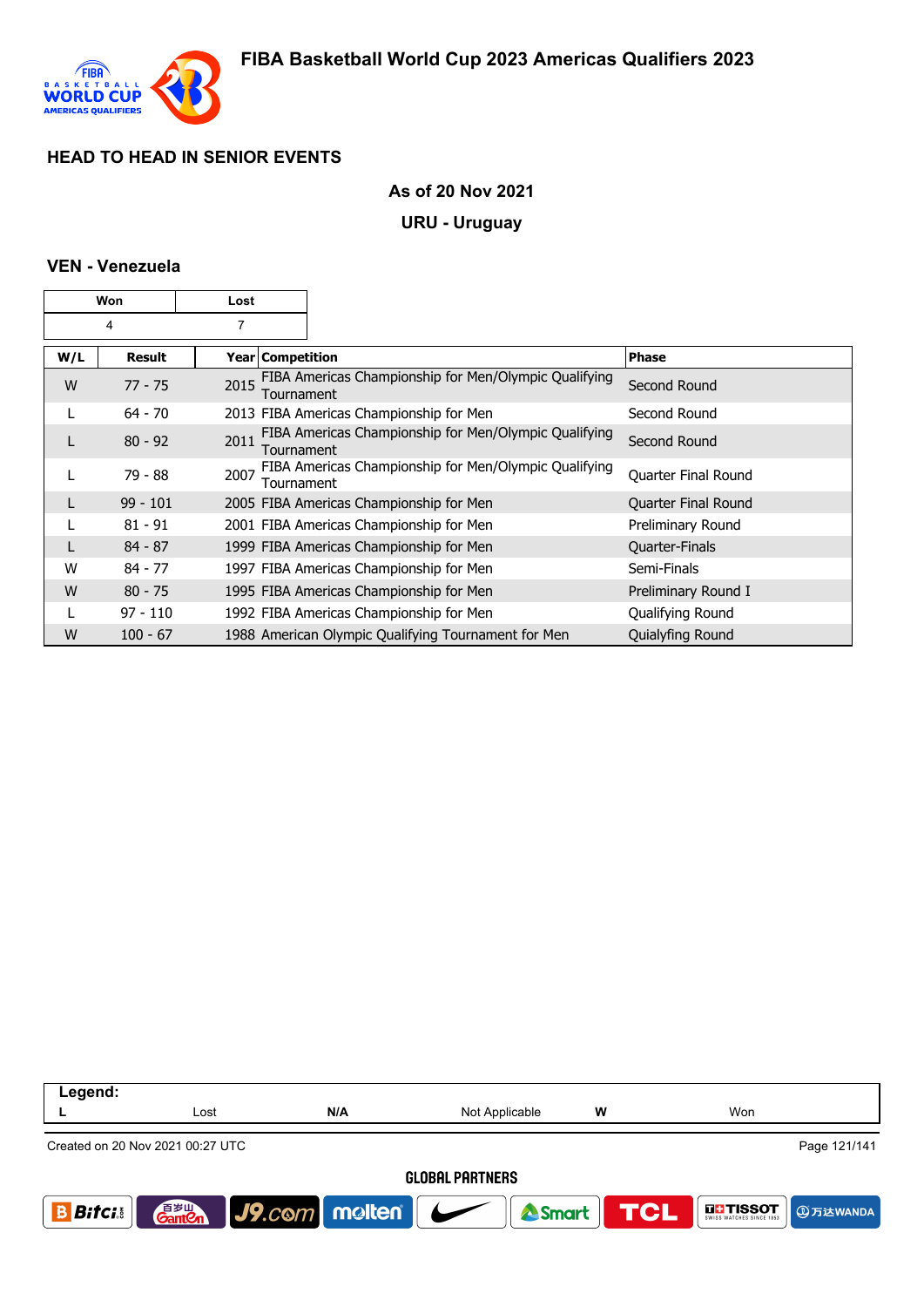

#### **As of 20 Nov 2021**

**USA - USA**

# **Team Name Win % Played Won Lost For Against** Chile 100 4 4 0 248 172 Colombia 100 1 1 0 100 83 Cuba 100 9 9 0 820 570 Panama 100 9 9 0 907 643 Virgin Islands 100 3 3 0 326 176 Canada 95 21 20 1 1810 1437 Uruguay 94 17 16 1 1528 1016 Mexico 90 10 9 1 825 637 Dominican Republic 88 9 8 1 919 707 Puerto Rico 86 29 25 4 2721 2272 Argentina 78 32 25 7 2908 2535 Brazil 74 31 23 8 2681 2331 Venezuela 60 10 6 4 941 789 Bolivia N/A 0 0 0 0 0 Costa Rica N/A 0 0 0 0 0 Bahamas N/A 0 0 0 0 0 El Salvador M/A 0 0 0 0 0 0 Paraguay N/A 0 0 0 0 0 Nicaragua **Nicaragua** N/A 0 0 0 0 0 Total 85 185 158 27 16734 13368 **Total Summary**

#### **Overview per opponent**

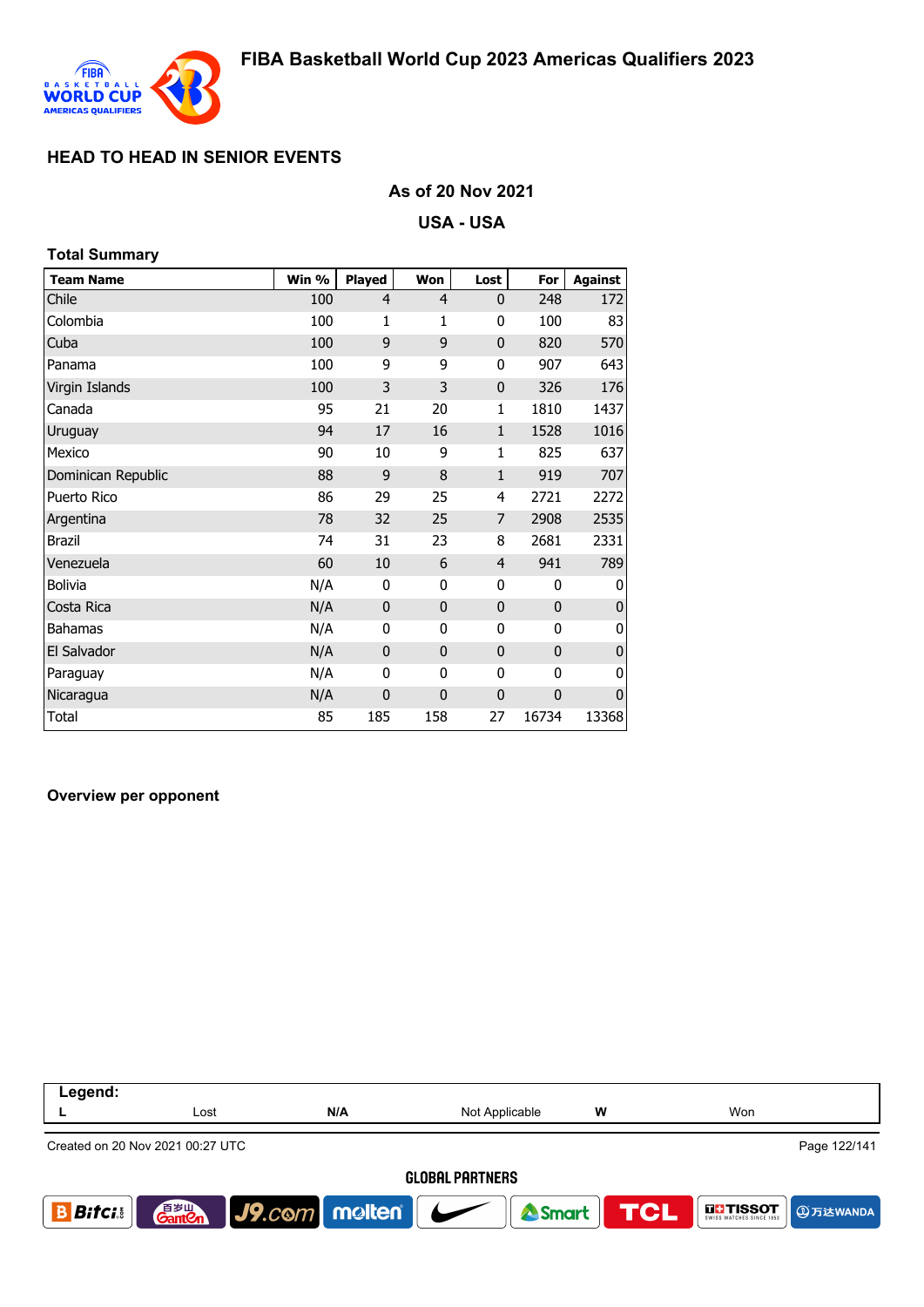

 $\overline{\phantom{a}}$ 

### **As of 20 Nov 2021**

**USA - USA**

#### **ARG - Argentina**

Г

| Won     |             | Lost               |                                                         |                                                       |                       |
|---------|-------------|--------------------|---------------------------------------------------------|-------------------------------------------------------|-----------------------|
|         | 25          | $\overline{7}$     |                                                         |                                                       |                       |
| W/L     | Result      | Year Competition   |                                                         |                                                       | <b>Phase</b>          |
| W       | $84 - 83$   |                    | 2019 FIBA Basketball World Cup 2019 Americas Qualifiers |                                                       | 2nd Round             |
| L       | $63 - 80$   |                    | 2019 FIBA Basketball World Cup 2019 Americas Qualifiers |                                                       | 2nd Round             |
| W       | $81 - 76$   | 2017 FIBA AmeriCup |                                                         |                                                       | Final                 |
| W       | $105 - 78$  |                    | 2016 Olympic Games: Tournament for Men                  |                                                       | Quarter Finals        |
| W       | $126 - 97$  |                    | 2012 Olympic Games: Tournament for Men                  |                                                       | Preliminary Round     |
| W       | $109 - 83$  |                    | 2012 Olympic Games: Tournament for Men                  |                                                       | Semi-Finals           |
| W       | $101 - 81$  |                    | 2008 Olympic Games: Tournament Men                      |                                                       | Semi-Finals           |
| W       | $91 - 76$   | 2007<br>Tournament |                                                         | FIBA Americas Championship for Men/Olympic Qualifying | Quarter Final Round   |
| W       | $118 - 81$  | 2007<br>Tournament |                                                         | FIBA Americas Championship for Men/Olympic Qualifying | <b>Final Round</b>    |
| W       | $96 - 81$   |                    | 2006 World Championship for Men                         |                                                       | Finals                |
| L       | $67 - 84$   |                    | 2005 FIBA Americas Championship for Men                 |                                                       | Quarter Final Round   |
| L       | $81 - 89$   |                    | 2004 Olympic Games: Tournament for Men                  |                                                       | Semi-Finals           |
| W       | $94 - 86$   |                    | 2003 FIBA Americas Championship for Men                 |                                                       | <b>Quarter Finals</b> |
| W       | $106 - 73$  |                    | 2003 FIBA Americas Championship for Men                 |                                                       | <b>Final Round</b>    |
| L       | $80 - 87$   |                    | 2002 World Championship for Men                         |                                                       | Eighth-Final Round    |
| L       | $69 - 108$  |                    | 2001 FIBA Americas Championship for Men                 |                                                       | Preliminary Round     |
| W       | $103 - 72$  |                    | 1999 FIBA Americas Championship for Men                 |                                                       | Preliminary Round     |
| W       | $88 - 59$   |                    | 1999 FIBA Americas Championship for Men                 |                                                       | Semi-Finals           |
| W       | $87 - 74$   |                    | 1998 World Championship for Men                         |                                                       | Eighth-Final Round    |
| W       | $91 - 78$   |                    | 1997 FIBA Americas Championship for Men                 |                                                       | Semi-Finals           |
| W       | $96 - 68$   |                    | 1996 Olympic Games: Tournament for Men                  |                                                       | Preliminary Round     |
| W       | $123 - 107$ |                    | 1993 FIBA Americas Champioship for Men                  |                                                       | Semifinal Round       |
| W       | $128 - 87$  |                    | 1992 FIBA Americas Championship for Men                 |                                                       | Qualifying Round      |
| W       | $104 - 100$ |                    | 1990 World Championship for Men                         |                                                       | Final Round           |
| L       | $70 - 74$   |                    | 1986 World Championship for Men                         |                                                       | Semi-Final Round      |
| W       | $109 - 86$  |                    | 1974 World Championship for Men                         |                                                       | Preliminary Round     |
| W       | $76 - 66$   |                    | 1967 World Championship for Men                         |                                                       | <b>Final Round</b>    |
| W       | $81 - 51$   |                    | 1963 World Championship for Men                         |                                                       | Preliminary Round     |
| W       | $87 - 73$   |                    | 1959 World Championship for Men                         |                                                       | Preliminary Round     |
| W       | $85 - 76$   |                    | 1952 Olympic Games: Tournament for Men                  |                                                       | Semi-Final Round      |
| L       | $50 - 64$   |                    | 1950 World Championship for Men                         |                                                       | <b>Final Round</b>    |
| Legend: |             |                    |                                                         |                                                       |                       |
|         |             | Lost               | N/A                                                     | Not Applicable<br>W                                   | Won                   |

Created on 20 Nov 2021 00:27 UTC

**GantOn** 

Page 123/141

**@万达WANDA** 

**GLI TISSOT** 

**TCL** 

**GLOBAL PARTNERS** 



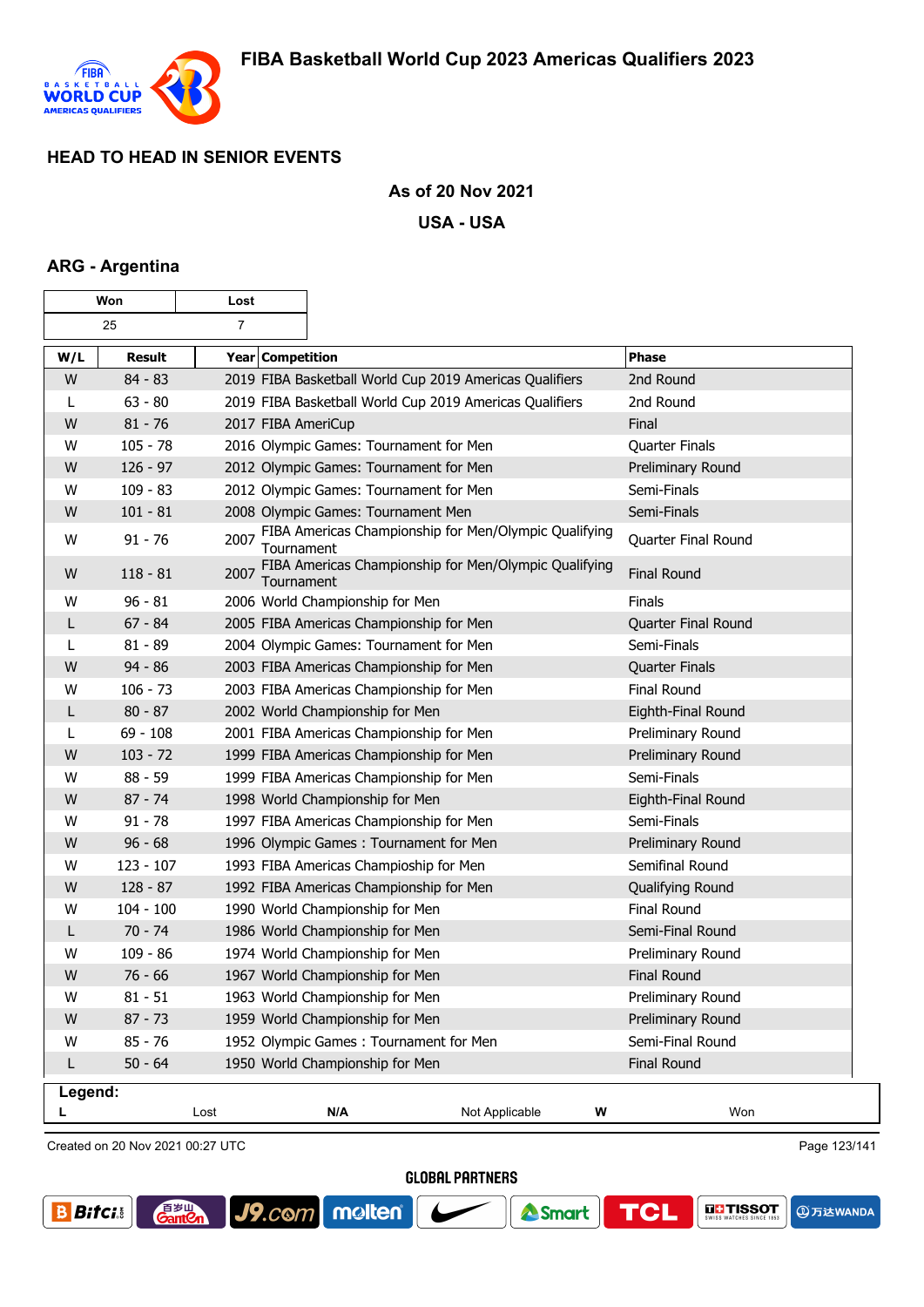

### **As of 20 Nov 2021**

**USA - USA**

### **ARG - Argentina**

| Lost |                                        |
|------|----------------------------------------|
|      |                                        |
|      | 1948 Olympic Games: Tournament for Men |

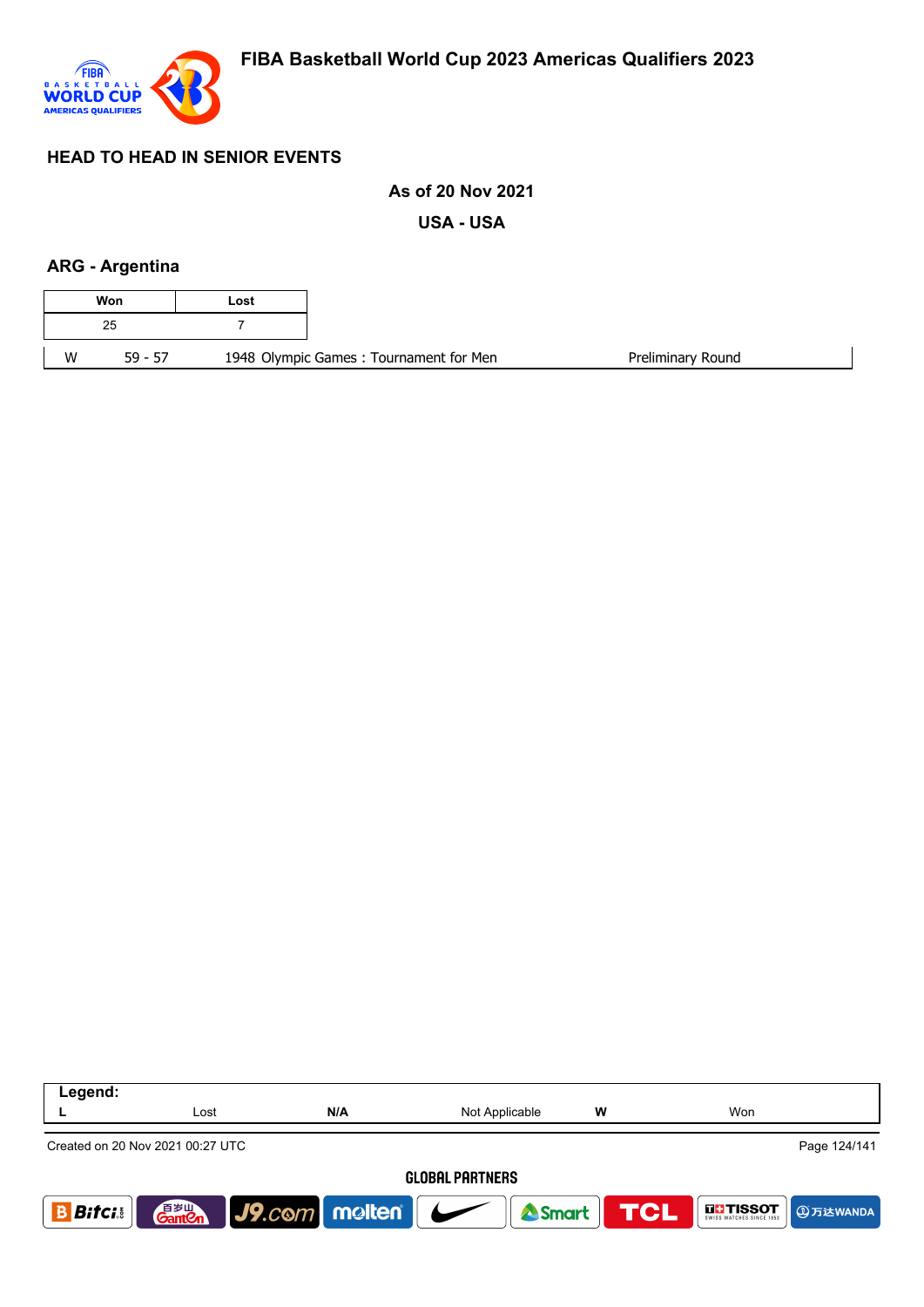

**GantOn** 

**B** Bitcis

 $J9$ . $com$ 

molten®

### **As of 20 Nov 2021**

**USA - USA**

#### **BRA - Brazil**

г

| Won |               | Lost               |                                                       |                     |
|-----|---------------|--------------------|-------------------------------------------------------|---------------------|
|     | 23            | 8                  |                                                       |                     |
| W/L | <b>Result</b> | Year Competition   |                                                       | Phase               |
| W   | $89 - 73$     |                    | 2019 FIBA Basketball World Cup                        | Second Round        |
| W   | $70 - 68$     |                    | 2010 FIBA World Championship for Men                  | Preliminary Round   |
| W   | $113 - 76$    | 2007<br>Tournament | FIBA Americas Championship for Men/Olympic Qualifying | Preliminary Round   |
| W   | $96 - 94$     |                    | 2005 FIBA Americas Championship for Men               | Preliminary Round   |
| L   | $75 - 93$     |                    | 2005 FIBA Americas Championship for Men               | Semifinal Round     |
| W   | $110 - 76$    |                    | 2003 FIBA Americas Championship for Men               | Preliminary Round   |
| L   | $78 - 116$    |                    | 2001 FIBA Americas Championship for Men               | Preliminary Round   |
| W   | $90 - 73$     |                    | 1999 FIBA Americas Championship for Men               | Quarter-Finals      |
| W   | $83 - 59$     |                    | 1998 World Championship for Men                       | Preliminary Round   |
| W   | $93 - 89$     |                    | 1997 FIBA Americas Championship for Men               | Semi-Finals         |
| W   | $98 - 75$     |                    | 1996 Olympic Games: Tournament for Men                | Quarter-Finals      |
| W   | $105 - 82$    |                    | 1994 World Championship for Men                       | Preliminary Round   |
| L   | $91 - 101$    |                    | 1993 FIBA Americas Champioship for Men                | Qualifyining Round  |
| w   | $127 - 83$    |                    | 1992 Olympic Games: Tournament for Men                | Preliminary Round   |
| W   | $99 - 96$     |                    | 1989 FIBA Americas Championship for Men               | Semi Final Round    |
| W   | 102 - 87      |                    | 1988 Olympic Games: Tournament for Men                | Preliminary Round   |
| W   | $96 - 80$     |                    | 1986 World Championship for Men                       | <b>Final Round</b>  |
| L   | $90 - 92$     |                    | 1978 World Championship for Men                       | Semi-Final Round    |
| W   | $103 - 83$    |                    | 1974 World Championship for Men                       | Final Round         |
| W   | $61 - 54$     |                    | 1972 Olympic Games: Tournament for Men                | Preliminary Round   |
| L   | $65 - 69$     |                    | 1970 World Championship for Men                       | <b>Final Round</b>  |
| W   | $75 - 63$     |                    | 1968 Olympic Games: Tournament for Men                | Semi-Final Round    |
| L   | $71 - 80$     |                    | 1967 World Championship for Men                       | <b>Final Round</b>  |
| W   | $86 - 53$     |                    | 1964 Olympic Games: Tournament for Men                | Preliminary Round   |
| L   | $81 - 85$     |                    | 1963 World Championship for Men                       | <b>Final Round</b>  |
| W   | $90 - 63$     |                    | 1960 Olympic Games: Tournament for Men                | <b>Final Round</b>  |
| L   | $67 - 81$     |                    | 1959 World Championship for Men                       | <b>Final Round</b>  |
| W   | $113 - 51$    |                    | 1956 Olympic Games: Tournament for Men                | Quarter-Final Round |
| W   | $62 - 41$     |                    | 1954 World Championship for Men                       | <b>Final Round</b>  |
| W   | 57 - 53       |                    | 1952 Olympic Games: Tournament for Men                | Second Round        |
| W   | $45 - 42$     |                    | 1950 World Championship for Men                       | <b>Final Round</b>  |



**THE TISSOT** 

**@万达WANDA** 

**TCL** 

Smart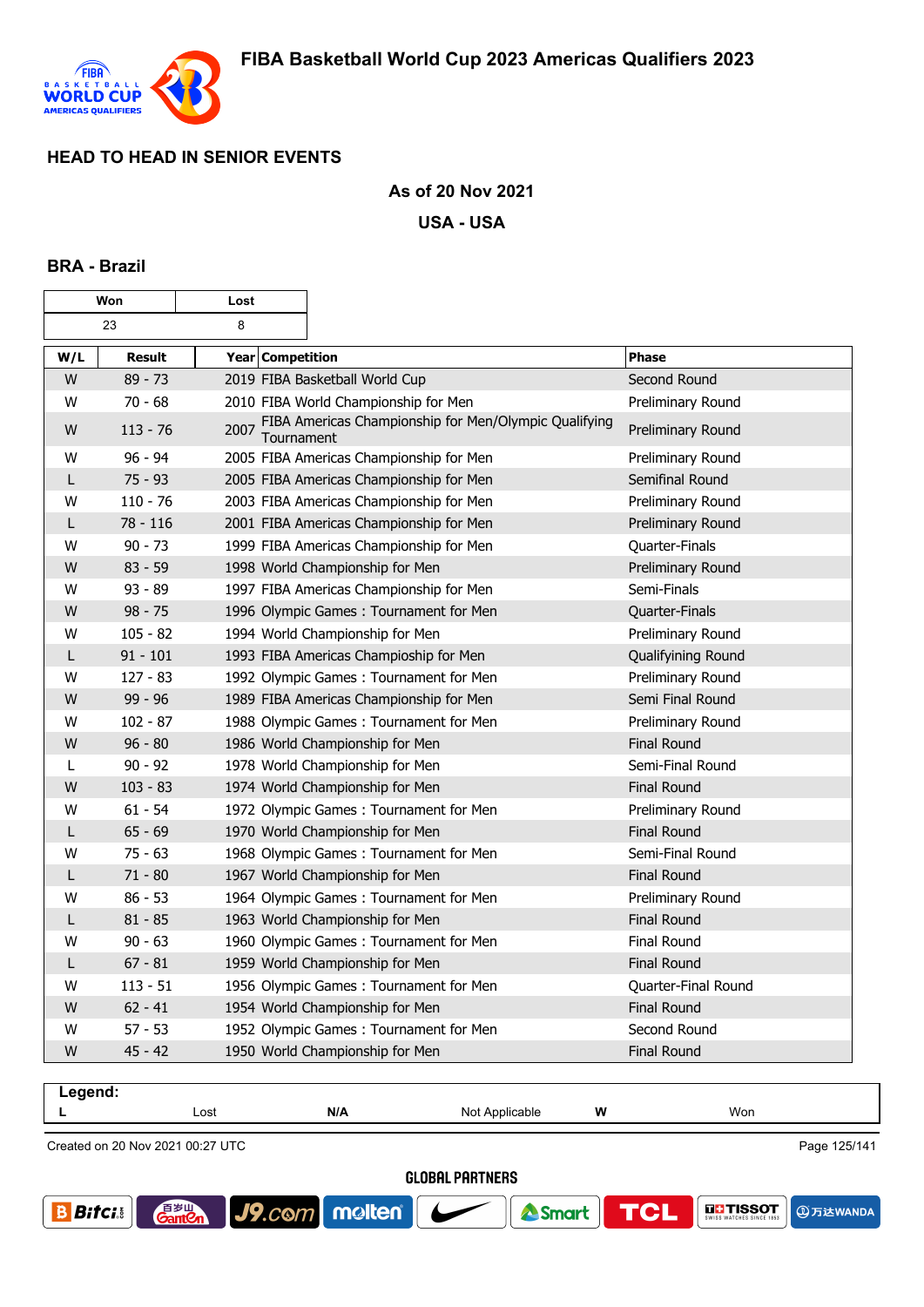

 $\mathbf \tau$ 

h

#### **As of 20 Nov 2021**

**USA - USA**

#### **CAN - Canada**

г

| Won |               | Lost               |                                                       |                              |
|-----|---------------|--------------------|-------------------------------------------------------|------------------------------|
| 20  |               | $\mathbf{1}$       |                                                       |                              |
| W/L | <b>Result</b> | Year Competition   |                                                       | <b>Phase</b>                 |
| W   | $113 - 63$    | 2007<br>Tournament | FIBA Americas Championship for Men/Olympic Qualifying | Preliminary Round            |
| L   | $76 - 92$     |                    | 2005 FIBA Americas Championship for Men               | Preliminary Round            |
| W   | $111 - 71$    |                    | 2003 FIBA Americas Championship for Men               | Quarter Finals               |
| W   | $94 - 60$     |                    | 1999 FIBA Americas Championship for Men               | Preliminary Round            |
| W   | $92 - 66$     |                    | 1999 FIBA Americas Championship for Men               | Final                        |
| W   | $102 - 97$    |                    | 1997 FIBA Americas Championship for Men               | Preliminary Round            |
| W   | $87 - 73$     |                    | 1993 FIBA Americas Champioship for Men                | <b>Reclasification Round</b> |
| W   | $105 - 61$    |                    | 1992 FIBA Americas Championship for Men               | Qualifying Round             |
| W   | $75 - 73$     |                    | 1989 FIBA Americas Championship for Men               | <b>Quater Finals</b>         |
| W   | $76 - 70$     |                    | 1988 Olympic Games: Tournament for Men                | Preliminary Round            |
| W   | $77 - 65$     |                    | 1986 World Championship for Men                       | Semi-Final Round             |
| W   | $89 - 68$     |                    | 1984 Olympic Games: Tournament for Men                | Preliminary Round            |
| W   | $78 - 59$     |                    | 1984 Olympic Games: Tournament for Men                | Semi-Finals                  |
| W   | $71 - 69$     |                    | 1982 World Championship for Men                       | <b>Final Round</b>           |
| W   | $96 - 90$     |                    | 1978 World Championship for Men                       | Semi-Final Round             |
| W   | $96 - 94$     |                    | 1978 World Championship for Men                       | Final Round                  |
| W   | $95 - 77$     |                    | 1976 Olympic Games: Tournament for Men                | Semi-Final Round             |
| W   | $115 - 94$    |                    | 1974 World Championship for Men                       | Final Round                  |
| W   | $59 - 37$     |                    | 1954 World Championship for Men                       | Preliminary Round            |
| W   | $84 - 50$     |                    | 1954 World Championship for Men                       | Final Round                  |
| W   | $19 - 8$      |                    | 1936 Olympic Games: Tournament for Men                | Finals                       |

## **CHI - Chile**

|     | Won        | Lost |                  |                                        |  |                      |
|-----|------------|------|------------------|----------------------------------------|--|----------------------|
|     | 4          |      |                  |                                        |  |                      |
| W/L | Result     |      | Year Competition |                                        |  | <b>Phase</b>         |
| W   | $64 - 55$  |      |                  | 1959 World Championship for Men        |  | <b>Final Round</b>   |
| W   | $103 - 55$ |      |                  | 1952 Olympic Games: Tournament for Men |  | Second Round         |
| W   | $37 - 33$  |      |                  | 1950 World Championship for Men        |  | Preliminary Round II |
| W   | $44 - 29$  |      |                  | 1950 World Championship for Men        |  | <b>Final Round</b>   |

| . |      |     |                  |   |     |
|---|------|-----|------------------|---|-----|
|   | Lost | N/A | Applicable<br>N0 | W | Won |
|   |      |     |                  |   |     |

Created on 20 Nov 2021 00:27 UTC

Page 126/141

**A**万达WANDA

**THE TISSOT** 

**TCL** 

<sup>2</sup>Smart

**GLOBAL PARTNERS** 

J9.com molten

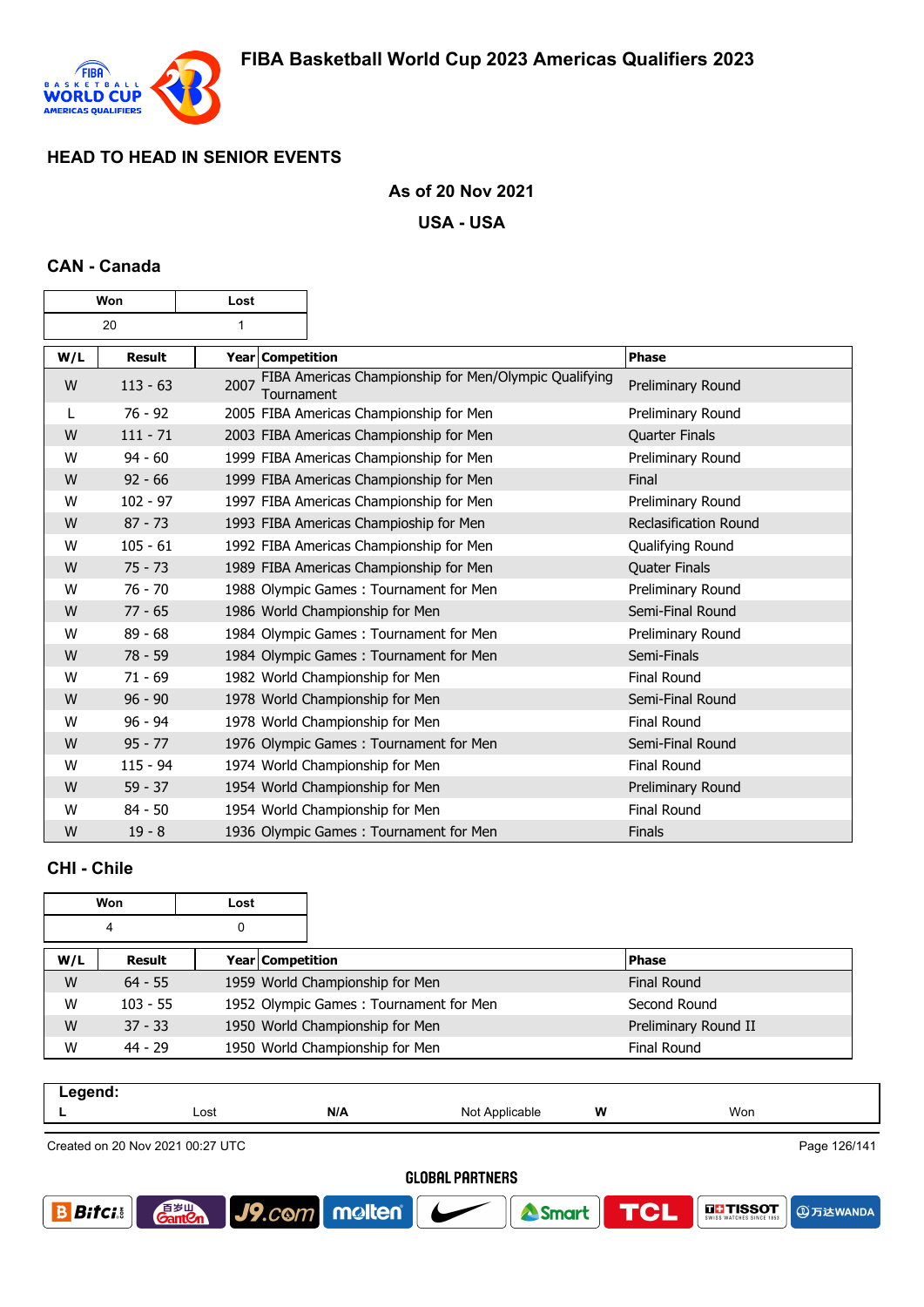

#### **As of 20 Nov 2021**

**USA - USA**

#### **COL - Colombia**

|     | Won           | Lost |                                 |
|-----|---------------|------|---------------------------------|
|     |               |      |                                 |
|     |               |      |                                 |
| W/L | <b>Result</b> |      | Year   Competition              |
| W   | $100 - 83$    |      | 1982 World Championship for Men |

#### **CUB - Cuba**

| Won |            | Lost             |                                                         |                    |
|-----|------------|------------------|---------------------------------------------------------|--------------------|
|     | 9          | 0                |                                                         |                    |
| W/L | Result     | Year Competition |                                                         | <b>Phase</b>       |
| W   | $93 - 62$  |                  | 2019 FIBA Basketball World Cup 2019 Americas Qualifiers | 1st Round          |
| W   | $84 - 48$  |                  | 2019 FIBA Basketball World Cup 2019 Americas Qualifiers | 1st Round          |
| W   | $88 - 52$  |                  | 1999 FIBA Americas Championship for Men                 | Preliminary Round  |
| W   | $100 - 88$ |                  | 1997 FIBA Americas Championship for Men                 | Semi-Finals        |
| W   | $136 - 57$ |                  | 1992 FIBA Americas Championship for Men                 | Qualifying Round   |
| W   | $95 - 92$  |                  | 1989 FIBA Americas Championship for Men                 | Quailifying Round  |
| W   | $83 - 70$  |                  | 1974 World Championship for Men                         | <b>Final Round</b> |
| W   | $67 - 48$  |                  | 1972 Olympic Games: Tournament for Men                  | Preliminary Round  |
| W   | $74 - 53$  |                  | 1970 World Championship for Men                         | Preliminary Round  |

### **DOM - Dominican Republic**

|     | Won         | Lost               |                                         |                       |
|-----|-------------|--------------------|-----------------------------------------|-----------------------|
|     | 8           |                    |                                         |                       |
| W/L | Result      | Year Competition   |                                         | <b>Phase</b>          |
| W   | $72 - 56$   | 2017 FIBA AmeriCup |                                         | Group Phase           |
| W   | $106 - 71$  |                    | 2014 FIBA Basketball World Cup          | Group Phase           |
| W   | $111 - 86$  |                    | 2005 FIBA Americas Championship for Men | Quarter Final Round   |
| W   | $111 - 73$  |                    | 2003 FIBA Americas Championship for Men | Preliminary Round     |
| W   | $107 - 71$  |                    | 1999 FIBA Americas Championship for Men | <b>Quarter-Finals</b> |
| W   | $98 - 70$   |                    | 1997 FIBA Americas Championship for Men | Preliminary Round     |
| W   | $102 - 99$  |                    | 1993 FIBA Americas Champioship for Men  | Qualifyining Round    |
|     | $108 - 116$ |                    | 1989 FIBA Americas Championship for Men | Quailifying Round     |
| W   | $104 - 65$  |                    | 1978 World Championship for Men         | Preliminary Round     |

| .<br>nu.<br>- 9 - |      |     |              |   |     |
|-------------------|------|-----|--------------|---|-----|
| _                 | Lost | N/A | הוח<br>11011 | W | Won |
|                   |      |     |              |   |     |

Created on 20 Nov 2021 00:27 UTC

**GLOBAL PARTNERS** 

<sup>2</sup>Smart

J9.com molten



Page 127/141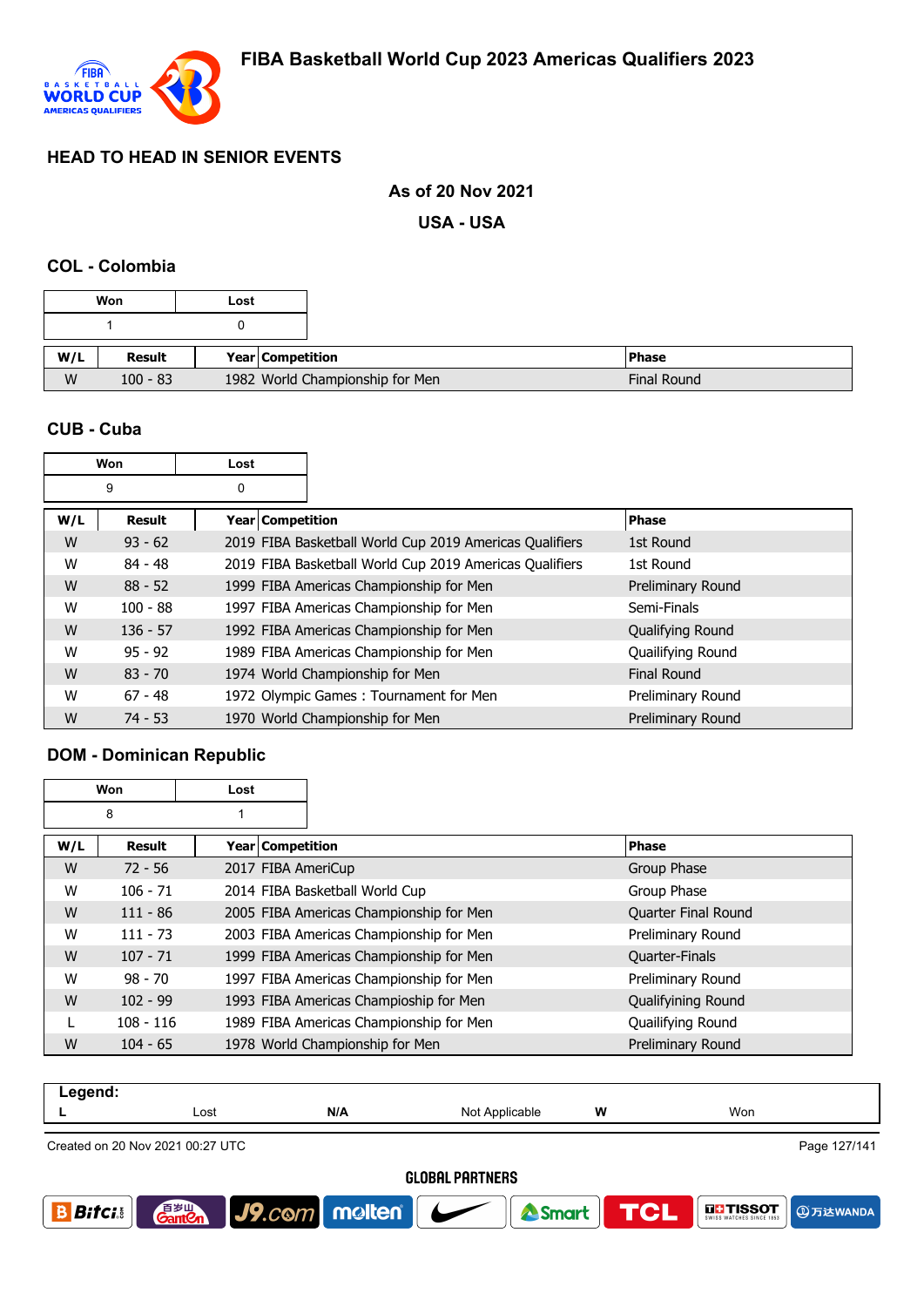

#### **As of 20 Nov 2021**

**USA - USA**

#### **ISV - Virgin Islands**

|     | Won           | Lost |                    |                                                       |                   |
|-----|---------------|------|--------------------|-------------------------------------------------------|-------------------|
|     | 3             |      |                    |                                                       |                   |
| W/L | <b>Result</b> |      | Year   Competition |                                                       | <b>Phase</b>      |
| W   | $90 - 62$     |      | 2017 FIBA AmeriCup |                                                       | Semi-Finals       |
| W   | $123 - 59$    | 2007 | Tournament         | FIBA Americas Championship for Men/Olympic Qualifying | Preliminary Round |
| W   | $113 - 55$    |      |                    | 2003 FIBA Americas Championship for Men               | Preliminary Round |

#### **MEX - Mexico**

|     | Won         | Lost               |                                                         |                       |
|-----|-------------|--------------------|---------------------------------------------------------|-----------------------|
|     | 9           |                    |                                                         |                       |
| W/L | Result      | Year   Competition |                                                         | <b>Phase</b>          |
| W   | $91 - 55$   |                    | 2019 FIBA Basketball World Cup 2019 Americas Qualifiers | 1st Round             |
| L   | $70 - 78$   |                    | 2019 FIBA Basketball World Cup 2019 Americas Qualifiers | 1st Round             |
| W   | $86 - 63$   |                    | 2014 FIBA Basketball World Cup                          | Round of 16           |
| W   | $127 - 100$ | 2007<br>Tournament | FIBA Americas Championship for Men/Olympic Qualifying   | Quarter Final Round   |
| W   | $96 - 69$   |                    | 2003 FIBA Americas Championship for Men                 | <b>Quarter Finals</b> |
| W   | $96 - 83$   |                    | 1989 FIBA Americas Championship for Men                 | Quailifying Round     |
| W   | $75 - 65$   |                    | 1967 World Championship for Men                         | Preliminary Round     |
| W   | $88 - 74$   |                    | 1963 World Championship for Men                         | Preliminary Round     |
| W   | $71 - 40$   |                    | 1948 Olympic Games: Tournament for Men                  | Semi-Final Round      |
| W   | $25 - 10$   |                    | 1936 Olympic Games: Tournament for Men                  | Semi-Finals           |

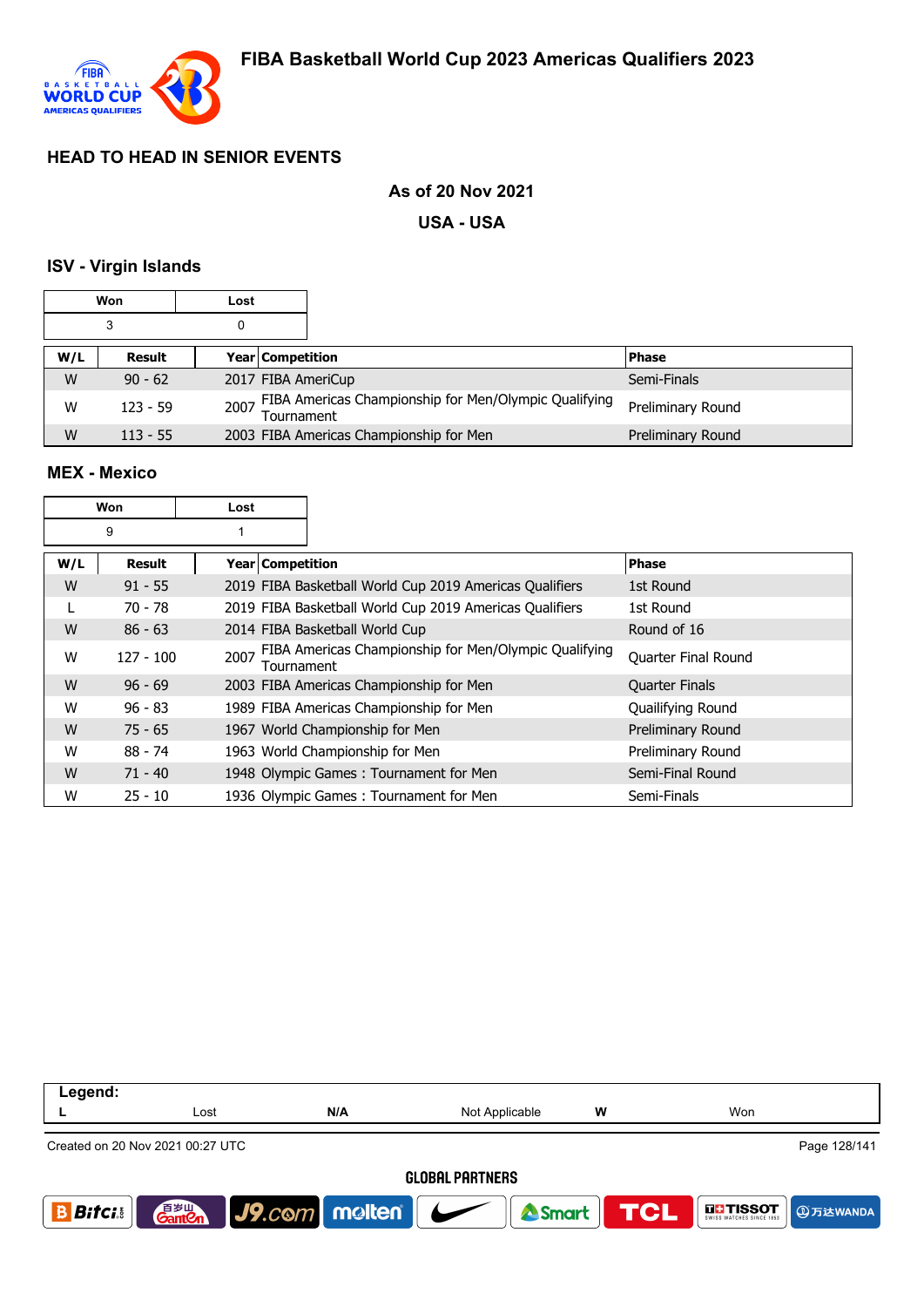

### **As of 20 Nov 2021**

**USA - USA**

### **PAN - Panama**

|     | Won        | Lost               |                                                         |                    |
|-----|------------|--------------------|---------------------------------------------------------|--------------------|
|     | 9          | 0                  |                                                         |                    |
| W/L | Result     | Year   Competition |                                                         | <b>Phase</b>       |
| W   | $111 - 80$ |                    | 2019 FIBA Basketball World Cup 2019 Americas Qualifiers | 2nd Round          |
| W   | 78 - 48    |                    | 2019 FIBA Basketball World Cup 2019 Americas Qualifiers | 2nd Round          |
| W   | $97 - 56$  |                    | 2017 FIBA AmeriCup                                      | Group Phase        |
| W   | $94 - 72$  |                    | 2005 FIBA Americas Championship for Men                 | Preliminary Round  |
| W   | $101 - 99$ |                    | 1993 FIBA Americas Champioship for Men                  | Qualifyining Round |
| W   | $112 - 52$ |                    | 1992 FIBA Americas Championship for Men                 | Qualifying Round   |
| W   | $119 - 97$ |                    | 1989 FIBA Americas Championship for Men                 | Quailifying Round  |
| W   | $100 - 79$ |                    | 1982 World Championship for Men                         | Preliminary Round  |
| W   | $95 - 60$  |                    | 1968 Olympic Games: Tournament for Men                  | Preliminary Round  |

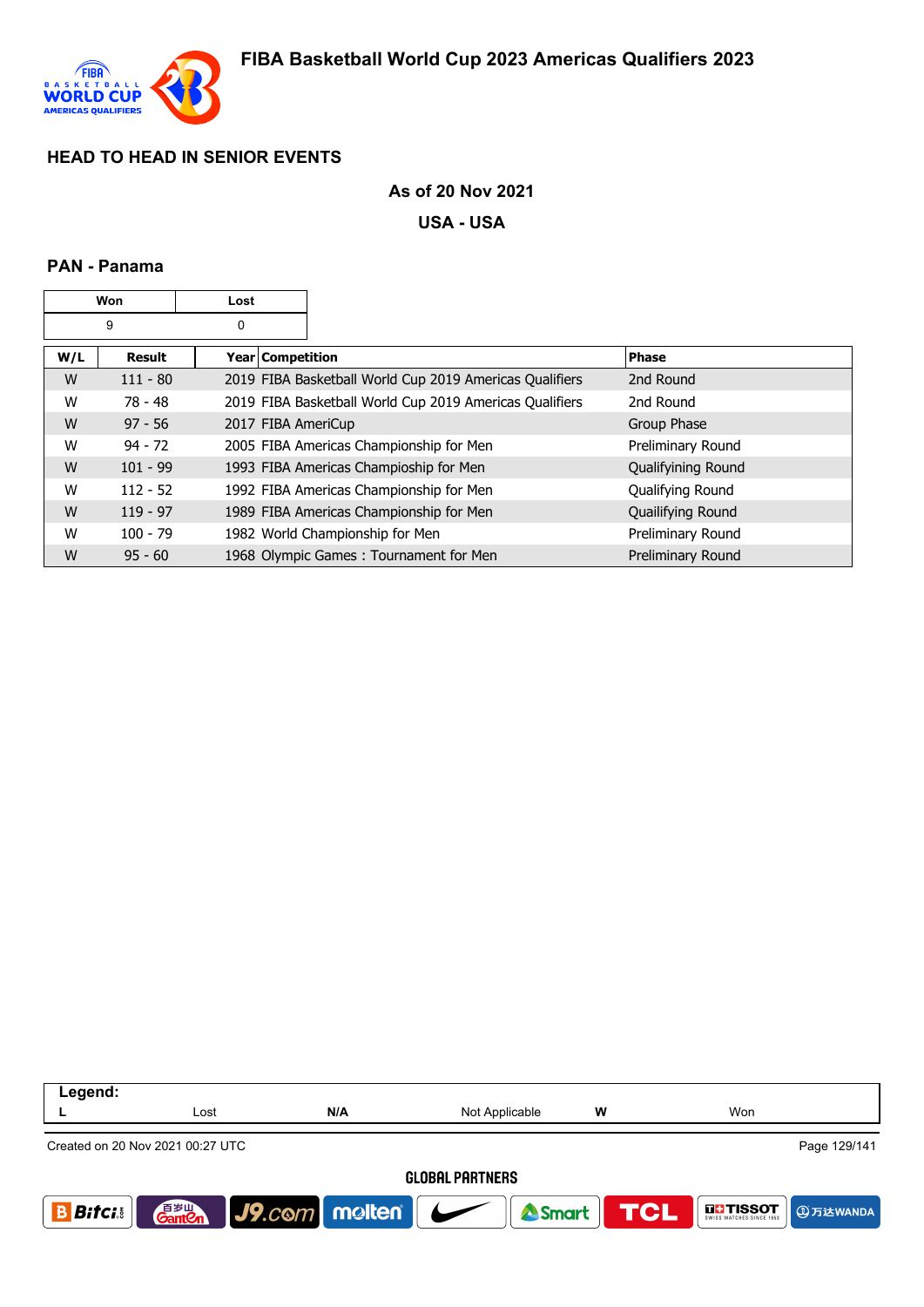

### **As of 20 Nov 2021**

**USA - USA**

#### **PUR - Puerto Rico**

| Won |               | Lost               |                                                         |                            |
|-----|---------------|--------------------|---------------------------------------------------------|----------------------------|
|     | 25            | $\overline{4}$     |                                                         |                            |
| W/L | <b>Result</b> | Year Competition   |                                                         | <b>Phase</b>               |
| W   | $85 - 78$     |                    | 2019 FIBA Basketball World Cup 2019 Americas Qualifiers | 1st Round                  |
| W   | $83 - 75$     |                    | 2019 FIBA Basketball World Cup 2019 Americas Qualifiers | 1st Round                  |
| W   | $117 - 78$    | 2007<br>Tournament | FIBA Americas Championship for Men/Olympic Qualifying   | Quarter Final Round        |
| W   | $135 - 91$    | 2007<br>Tournament | FIBA Americas Championship for Men/Olympic Qualifying   | Semi Final Round           |
| W   | $111 - 100$   |                    | 2006 World Championship for Men                         | Preliminary Round          |
| L   | $83 - 88$     |                    | 2005 FIBA Americas Championship for Men                 | Quarter Final Round        |
| L   | $73 - 92$     |                    | 2004 Olympic Games: Tournament for Men                  | Preliminary Round          |
| W   | $91 - 65$     |                    | 2003 FIBA Americas Championship for Men                 | Quarter Finals             |
| W   | $87 - 71$     |                    | 2003 FIBA Americas Championship for Men                 | Semi Final                 |
| W   | $84 - 74$     |                    | 2002 World Championship for Men                         | Classification Round (5-8) |
| W   | $115 - 76$    |                    | 1999 FIBA Americas Championship for Men                 | Quarter-Finals             |
| W   | $93 - 82$     |                    | 1997 FIBA Americas Championship for Men                 | Preliminary Round          |
| W   | $95 - 86$     |                    | 1997 FIBA Americas Championship for Men                 | <b>Final Round</b>         |
| W   | $134 - 83$    |                    | 1994 World Championship for Men                         | Quarter-Finals             |
| W   | $109 - 95$    |                    | 1993 FIBA Americas Champioship for Men                  | <b>Final Round</b>         |
| W   | $115 - 77$    |                    | 1992 Olympic Games: Tournament for Men                  | Quarter-Finals             |
| W   | $119 - 81$    |                    | 1992 FIBA Americas Championship for Men                 | Semifinal Round            |
| L   | $79 - 81$     |                    | 1990 World Championship for Men                         | <b>Final Round</b>         |
| W   | $107 - 105$   |                    | 1990 World Championship for Men                         | Final                      |
| W   | $105 - 92$    |                    | 1989 FIBA Americas Championship for Men                 | Quailifying Round          |
| L   | $80 - 88$     |                    | 1989 FIBA Americas Championship for Men                 | <b>Final Round</b>         |
| w   | $94 - 57$     |                    | 1988 Olympic Games: Tournament for Men                  | Quarter-Finals             |
| W   | $73 - 72$     |                    | 1986 World Championship for Men                         | Preliminary Round          |
| W   | $95 - 94$     |                    | 1976 Olympic Games: Tournament for Men                  | Preliminary Round          |
| W   | $94 - 76$     |                    | 1974 World Championship for Men                         | <b>Final Round</b>         |
| w   | $61 - 56$     |                    | 1968 Olympic Games: Tournament for Men                  | Preliminary Round          |
| W   | $62 - 42$     |                    | 1964 Olympic Games: Tournament for Men                  | Semi-Final Round           |
| W   | $88 - 64$     |                    | 1963 World Championship for Men                         | <b>Final Round</b>         |
| W   | $54 - 53$     |                    | 1959 World Championship for Men                         | <b>Final Round</b>         |

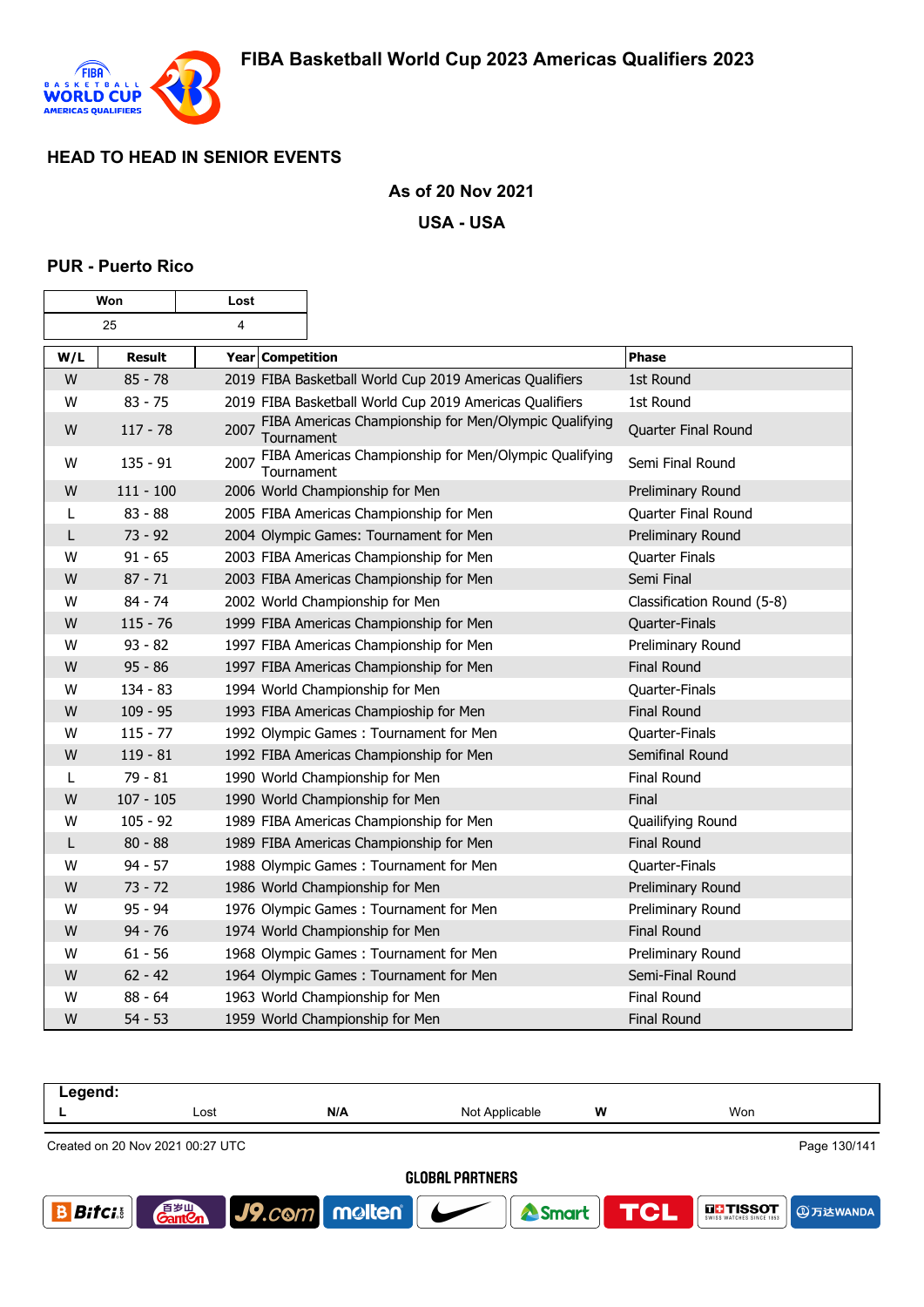

### **As of 20 Nov 2021**

#### **USA - USA**

#### **URU - Uruguay**

| Won |               | Lost               |                                                         |                     |
|-----|---------------|--------------------|---------------------------------------------------------|---------------------|
| 16  |               | 1                  |                                                         |                     |
| W/L | <b>Result</b> | Year Competition   |                                                         | Phase               |
| W   | $78 - 70$     |                    | 2019 FIBA Basketball World Cup 2019 Americas Qualifiers | 2nd Round           |
| W   | $114 - 57$    |                    | 2019 FIBA Basketball World Cup 2019 Americas Qualifiers | 2nd Round           |
| W   | $74 - 66$     | 2017 FIBA AmeriCup |                                                         | Group Phase         |
| W   | $118 - 79$    | 2007<br>Tournament | FIBA Americas Championship for Men/Olympic Qualifying   | Quarter Final Round |
| W   | $91 - 77$     |                    | 2005 FIBA Americas Championship for Men                 | Quarter Final Round |
|     | $93 - 104$    |                    | 2001 FIBA Americas Championship for Men                 | Preliminary Round   |
| W   | $118 - 72$    |                    | 1999 FIBA Americas Championship for Men                 | Preliminary Round   |
| W   | $98 - 84$     |                    | 1997 FIBA Americas Championship for Men                 | Semi-Finals         |
| W   | $104 - 68$    |                    | 1984 Olympic Games: Tournament for Men                  | Preliminary Round   |
| W   | $76 - 39$     |                    | 1970 World Championship for Men                         | <b>Final Round</b>  |
| W   | $88 - 53$     |                    | 1967 World Championship for Men                         | <b>Final Round</b>  |
| W   | $83 - 28$     |                    | 1964 Olympic Games: Tournament for Men                  | Preliminary Round   |
| W   | $108 - 50$    |                    | 1960 Olympic Games: Tournament for Men                  | Semi-Final Round    |
| W   | $101 - 38$    |                    | 1956 Olympic Games: Tournament for Men                  | Semi-Final Round    |
| W   | $64 - 59$     |                    | 1954 World Championship for Men                         | <b>Final Round</b>  |
| W   | $57 - 44$     |                    | 1952 Olympic Games: Tournament for Men                  | <b>First Round</b>  |
| W   | $63 - 28$     |                    | 1948 Olympic Games: Tournament for Men                  | Quarter-Final Round |

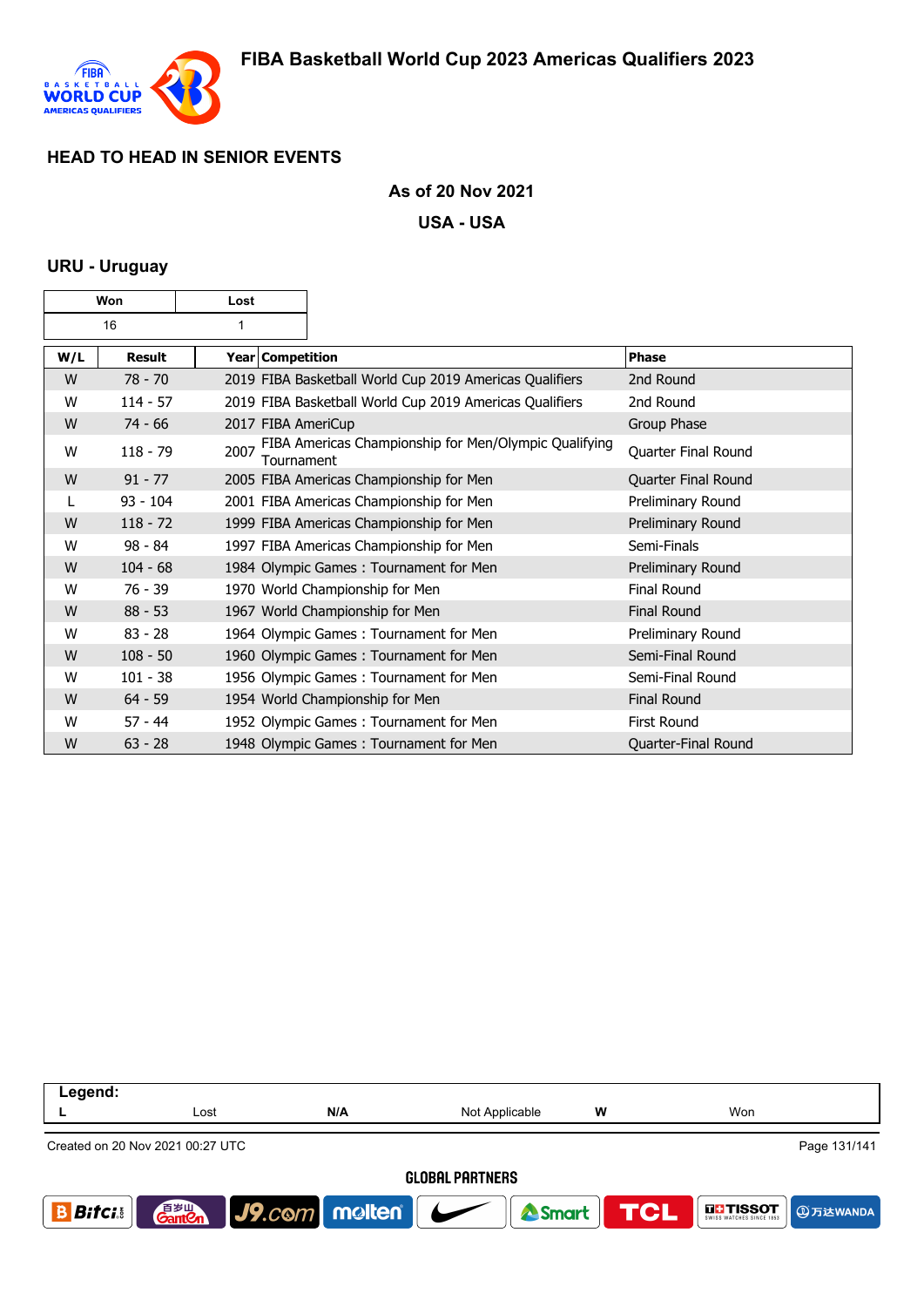

### **As of 20 Nov 2021**

**USA - USA**

### **VEN - Venezuela**

| Won |               | Lost               |                                                       |                       |
|-----|---------------|--------------------|-------------------------------------------------------|-----------------------|
|     | 6             | 4                  |                                                       |                       |
| W/L | <b>Result</b> | Year   Competition |                                                       | <b>Phase</b>          |
| W   | $113 - 69$    |                    | 2016 Olympic Games: Tournament for Men                | Group Phase           |
| W   | $112 - 69$    | 2007<br>Tournament | FIBA Americas Championship for Men/Olympic Qualifying | Preliminary Round     |
|     | $70 - 71$     |                    | 2005 FIBA Americas Championship for Men               | Preliminary Round     |
|     | $83 - 93$     |                    | 2005 FIBA Americas Championship for Men               | Final Round           |
| W   | $98 - 69$     |                    | 2003 FIBA Americas Championship for Men               | Preliminary Round     |
|     | $83 - 107$    |                    | 2001 FIBA Americas Championship for Men               | Preliminary Round     |
| W   | $83 - 61$     |                    | 1999 FIBA Americas Championship for Men               | <b>Quarter-Finals</b> |
|     | $75 - 85$     |                    | 1997 FIBA Americas Championship for Men               | Preliminary Round     |
| W   | $97 - 85$     |                    | 1993 FIBA Americas Champioship for Men                | Qualifyining Round    |
| W   | $127 - 80$    |                    | 1992 FIBA Americas Championship for Men               | <b>Final Round</b>    |

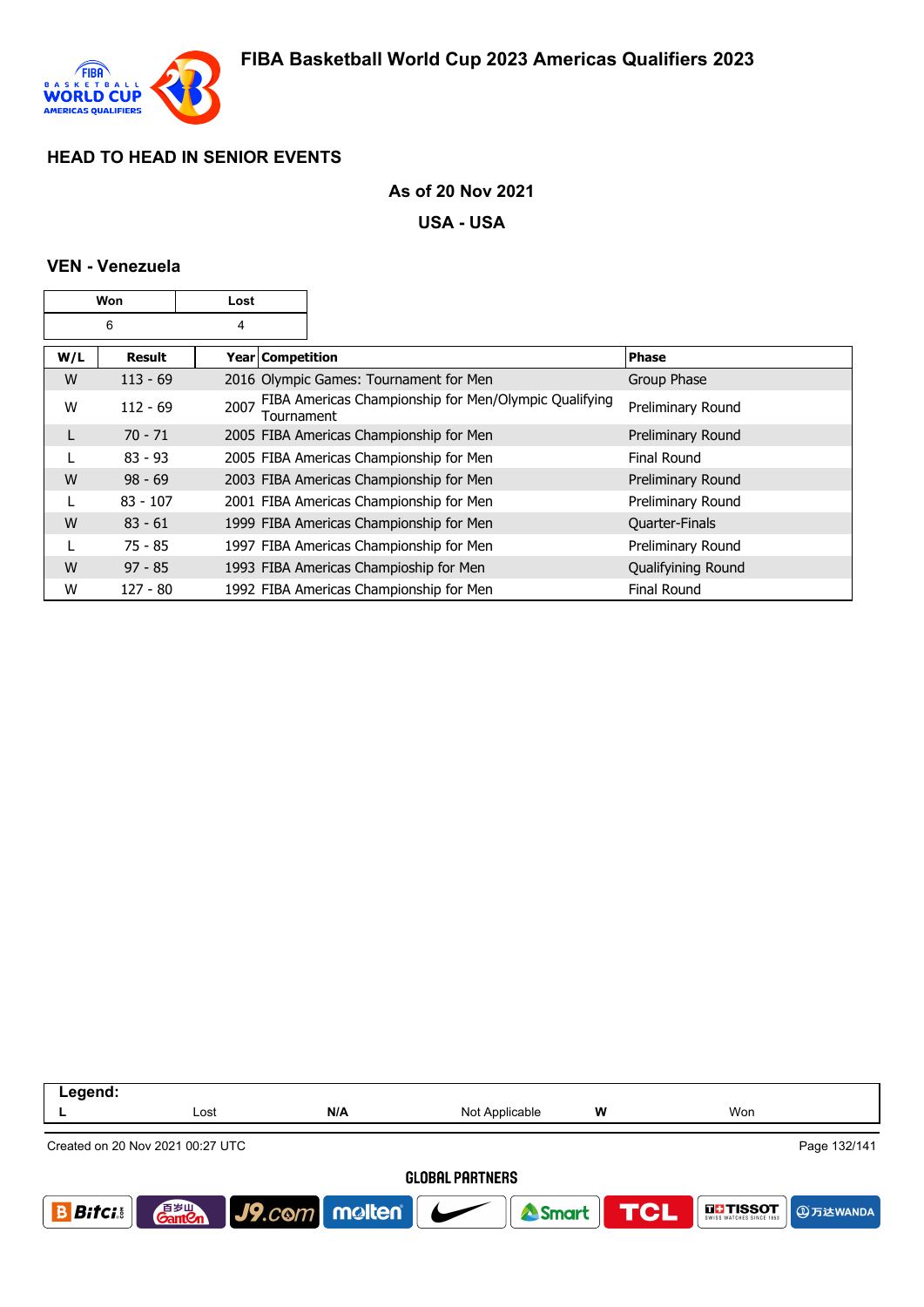

#### **As of 20 Nov 2021**

#### **VEN - Venezuela**

| <b>Total Summary</b> |                |                |                |                |              |                |
|----------------------|----------------|----------------|----------------|----------------|--------------|----------------|
| <b>Team Name</b>     | Win %          | <b>Played</b>  | Won            | Lost           | For          | <b>Against</b> |
| Chile                | 100            | 2              | 2              | $\mathbf 0$    | 147          | 107            |
| Colombia             | 100            | 2              | $\overline{2}$ | 0              | 158          | 133            |
| Paraguay             | 100            | $\overline{2}$ | $\overline{2}$ | $\mathbf{0}$   | 186          | 154            |
| Virgin Islands       | 100            | 6              | 6              | 0              | 528          | 482            |
| Panama               | 71             | $\overline{7}$ | 5              | $\overline{2}$ | 585          | 530            |
| Uruguay              | 63             | 11             | 7              | 4              | 933          | 925            |
| Dominican Republic   | 58             | 12             | 7              | 5              | 938          | 944            |
| Canada               | 52             | 19             | 10             | 9              | 1579         | 1651           |
| Cuba                 | 50             | $\overline{4}$ | $\overline{2}$ | $\overline{2}$ | 377          | 326            |
| <b>USA</b>           | 40             | 10             | 4              | 6              | 789          | 941            |
| Mexico               | 33             | 6              | $\overline{2}$ | $\overline{4}$ | 496          | 529            |
| Argentina            | 25             | 20             | 5              | 15             | 1547         | 1796           |
| <b>Brazil</b>        | 23             | 17             | $\overline{4}$ | 13             | 1458         | 1644           |
| Puerto Rico          | 21             | 14             | 3              | 11             | 1077         | 1188           |
| <b>Bahamas</b>       | $\overline{0}$ | $\mathbf{1}$   | $\mathbf{0}$   | $\mathbf{1}$   | 91           | 95             |
| Bolivia              | N/A            | 0              | 0              | 0              | 0            | 0              |
| Costa Rica           | N/A            | $\mathbf 0$    | $\mathbf{0}$   | $\mathbf{0}$   | $\mathbf{0}$ | 0              |
| El Salvador          | N/A            | 0              | 0              | 0              | 0            | 0              |
| Nicaragua            | N/A            | $\mathbf 0$    | 0              | $\mathbf 0$    | $\mathbf 0$  | $\pmb{0}$      |
| <b>Total</b>         | 46             | 133            | 61             | 72             | 10889        | 11445          |

#### **Overview per opponent**

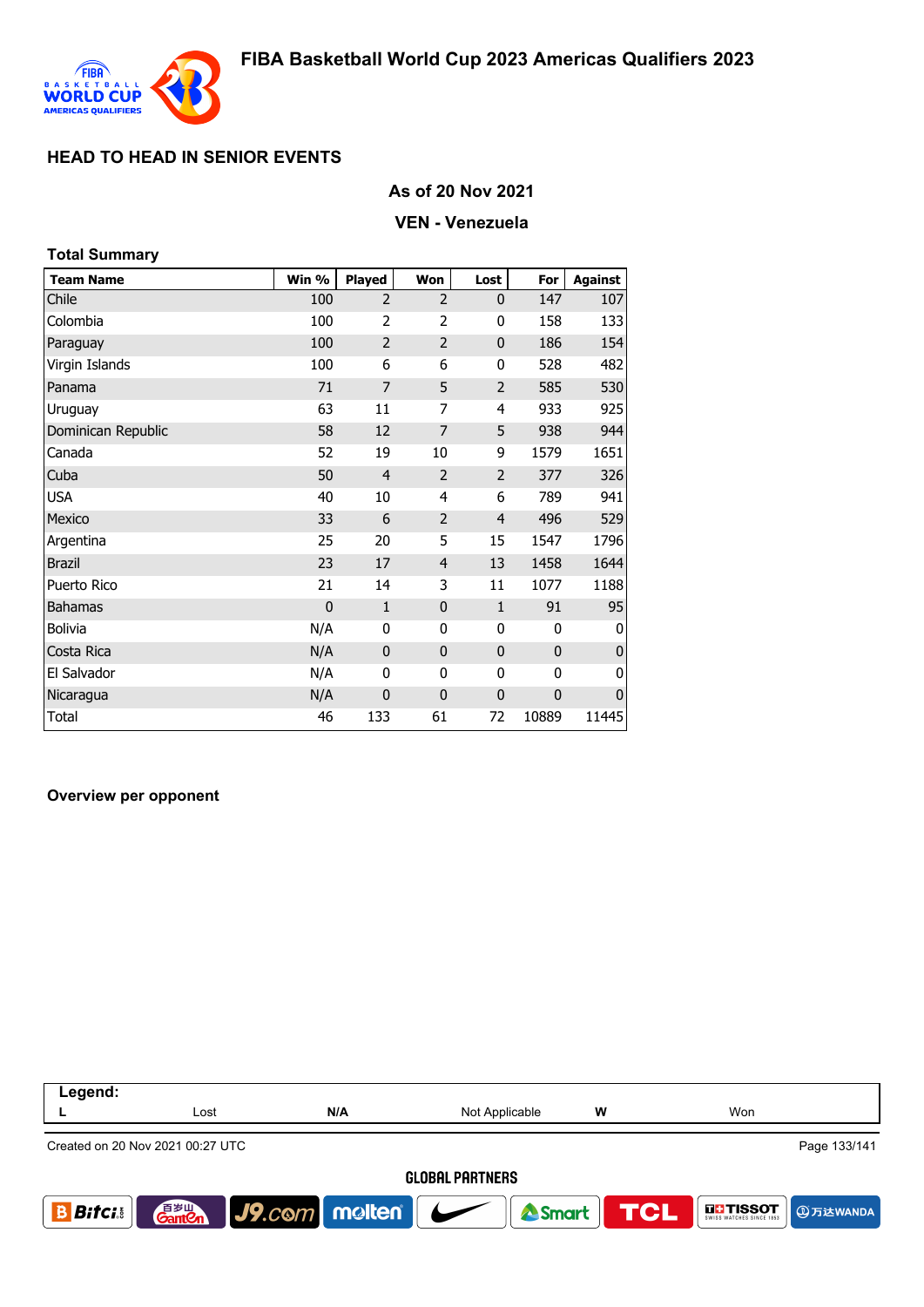

### **As of 20 Nov 2021**

#### **VEN - Venezuela**

### **ARG - Argentina**

| Won |               | Lost               |                                                       |                              |
|-----|---------------|--------------------|-------------------------------------------------------|------------------------------|
|     | 5             | 15                 |                                                       |                              |
| W/L | <b>Result</b> | Year Competition   |                                                       | <b>Phase</b>                 |
| L   | $67 - 87$     |                    | 2019 FIBA Basketball World Cup                        | Second Round                 |
| L   | $62 - 67$     | 2017 FIBA AmeriCup |                                                       | Group Phase                  |
| L   | $68 - 77$     | 2015<br>Tournament | FIBA Americas Championship for Men/Olympic Qualifying | Preliminary Round            |
| W   | $76 - 71$     | 2015<br>Tournament | FIBA Americas Championship for Men/Olympic Qualifying | <b>Final Round</b>           |
| L   | $71 - 77$     |                    | 2013 FIBA Americas Championship for Men               | Preliminary Round            |
| L   | $93 - 111$    | 2011<br>Tournament | FIBA Americas Championship for Men/Olympic Qualifying | Second Round                 |
| W   | $85 - 69$     |                    | 2009 FIBA Americas Championship for Men               | Qualifying Round             |
| L   | $63 - 98$     | 2007<br>Tournament | FIBA Americas Championship for Men/Olympic Qualifying | Quarter Final Round          |
| L   | $54 - 96$     |                    | 2006 World Championship for Men                       | Preliminary Round            |
|     | $60 - 78$     |                    | 2005 FIBA Americas Championship for Men               | Quarter Final Round          |
| L   | $93 - 104$    |                    | 2005 FIBA Americas Championship for Men               | Semifinal Round              |
| w   | $97 - 92$     |                    | 2003 FIBA Americas Championship for Men               | Quarter Finals               |
| L   | $72 - 107$    |                    | 2002 World Championship for Men                       | Preliminary Round            |
|     | $73 - 90$     |                    | 2001 FIBA Americas Championship for Men               | Preliminary Round            |
| L   | $71 - 95$     |                    | 1999 FIBA Americas Championship for Men               | Quarter-Finals               |
| W   | $87 - 85$     |                    | 1997 FIBA Americas Championship for Men               | Semi-Finals                  |
| L   | $66 - 83$     |                    | 1995 FIBA Americas Championship for Men               | Preliminary Round I          |
| L   | $82 - 93$     |                    | 1993 FIBA Americas Champioship for Men                | <b>Reclasification Round</b> |
| W   | $130 - 106$   |                    | 1989 FIBA Americas Championship for Men               | Quailifying Round            |
| L   | $77 - 110$    |                    | 1988 American Olympic Qualifying Tournament for Men   | Quialyfing Round             |

### **BAH - Bahamas**

|     | Won       | Lost |                                         |
|-----|-----------|------|-----------------------------------------|
|     |           |      |                                         |
|     | Result    |      | Year Competition                        |
| W/L | $91 - 95$ |      | 1995 FIBA Americas Championship for Men |

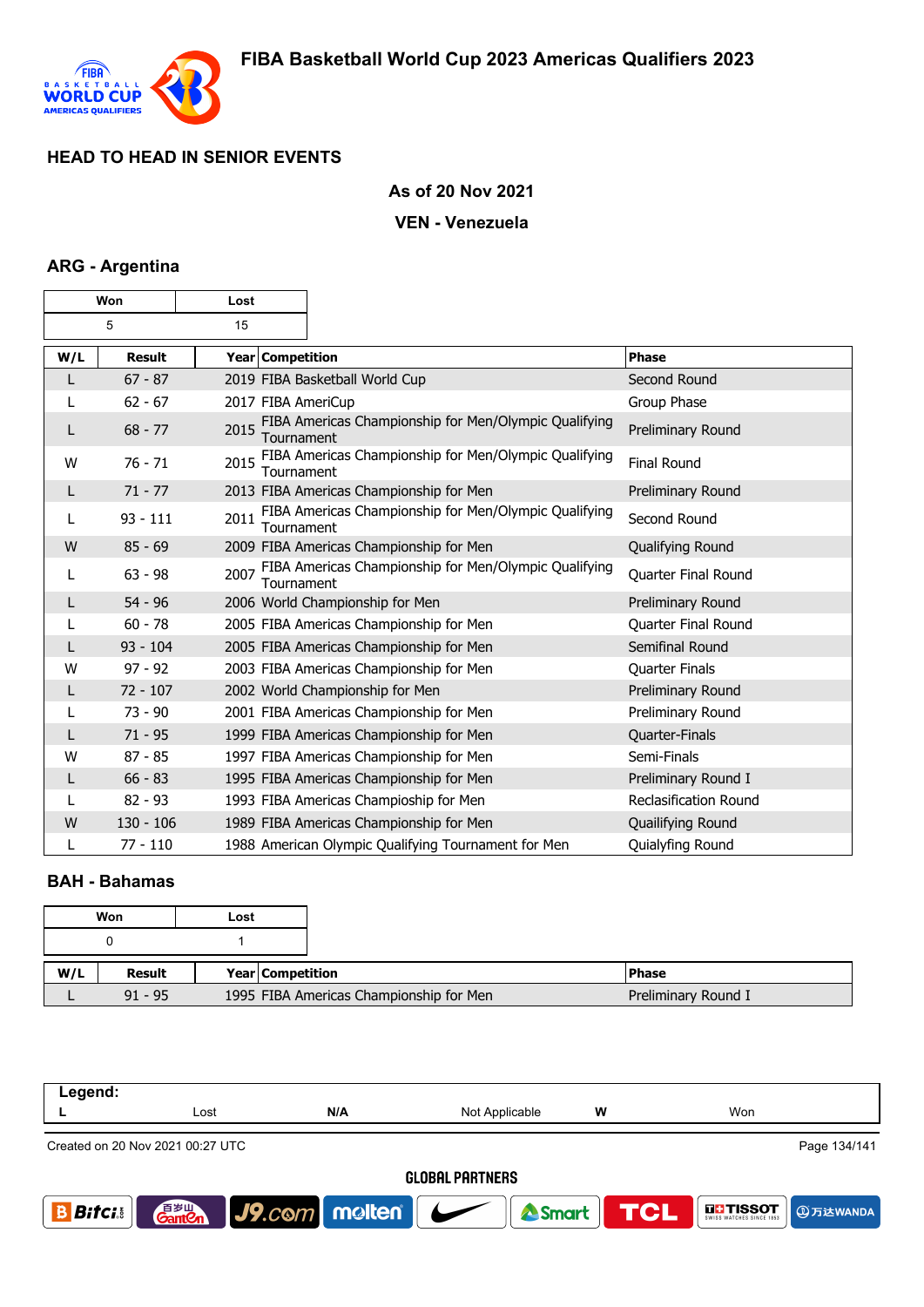

#### **As of 20 Nov 2021**

#### **VEN - Venezuela**

#### **BRA - Brazil**

| Won |               | Lost |                  |                                                         |                     |
|-----|---------------|------|------------------|---------------------------------------------------------|---------------------|
|     | 4             | 13   |                  |                                                         |                     |
| W/L | <b>Result</b> |      | Year Competition |                                                         | <b>Phase</b>        |
|     | $60 - 72$     |      |                  | 2019 FIBA Basketball World Cup 2019 Americas Qualifiers | 1st Round           |
| W   | $72 - 56$     |      |                  | 2019 FIBA Basketball World Cup 2019 Americas Qualifiers | 1st Round           |
| L   | $83 - 92$     | 2011 | Tournament       | FIBA Americas Championship for Men/Olympic Qualifying   | Qualifying Round    |
| L   | $67 - 87$     |      |                  | 2009 FIBA Americas Championship for Men                 | Qualifying Round    |
|     | $75 - 101$    | 2007 | Tournament       | FIBA Americas Championship for Men/Olympic Qualifying   | Preliminary Round   |
| L   | $88 - 111$    |      |                  | 2005 FIBA Americas Championship for Men                 | Preliminary Round   |
|     | $89 - 96$     |      |                  | 2003 FIBA Americas Championship for Men                 | Preliminary Round   |
|     | $89 - 92$     |      |                  | 2001 FIBA Americas Championship for Men                 | Preliminary Round   |
| W   | $91 - 68$     |      |                  | 1999 FIBA Americas Championship for Men                 | Preliminary Round   |
| L   | 79 - 88       |      |                  | 1997 FIBA Americas Championship for Men                 | Semi-Finals         |
| L   | $80 - 99$     |      |                  | 1995 FIBA Americas Championship for Men                 | Preliminary Round I |
| W   | $98 - 83$     |      |                  | 1993 FIBA Americas Champioship for Men                  | Qualifyining Round  |
| L   | $81 - 128$    |      |                  | 1992 FIBA Americas Championship for Men                 | Qualifying Round    |
| W   | $100 - 91$    |      |                  | 1992 FIBA Americas Championship for Men                 | Semifinal Round     |
|     | $99 - 131$    |      |                  | 1989 FIBA Americas Championship for Men                 | Quailifying Round   |
|     | $124 - 158$   |      |                  | 1989 FIBA Americas Championship for Men                 | <b>Final Round</b>  |
|     | $83 - 91$     |      |                  | 1988 American Olympic Qualifying Tournament for Men     | Quialyfing Round    |

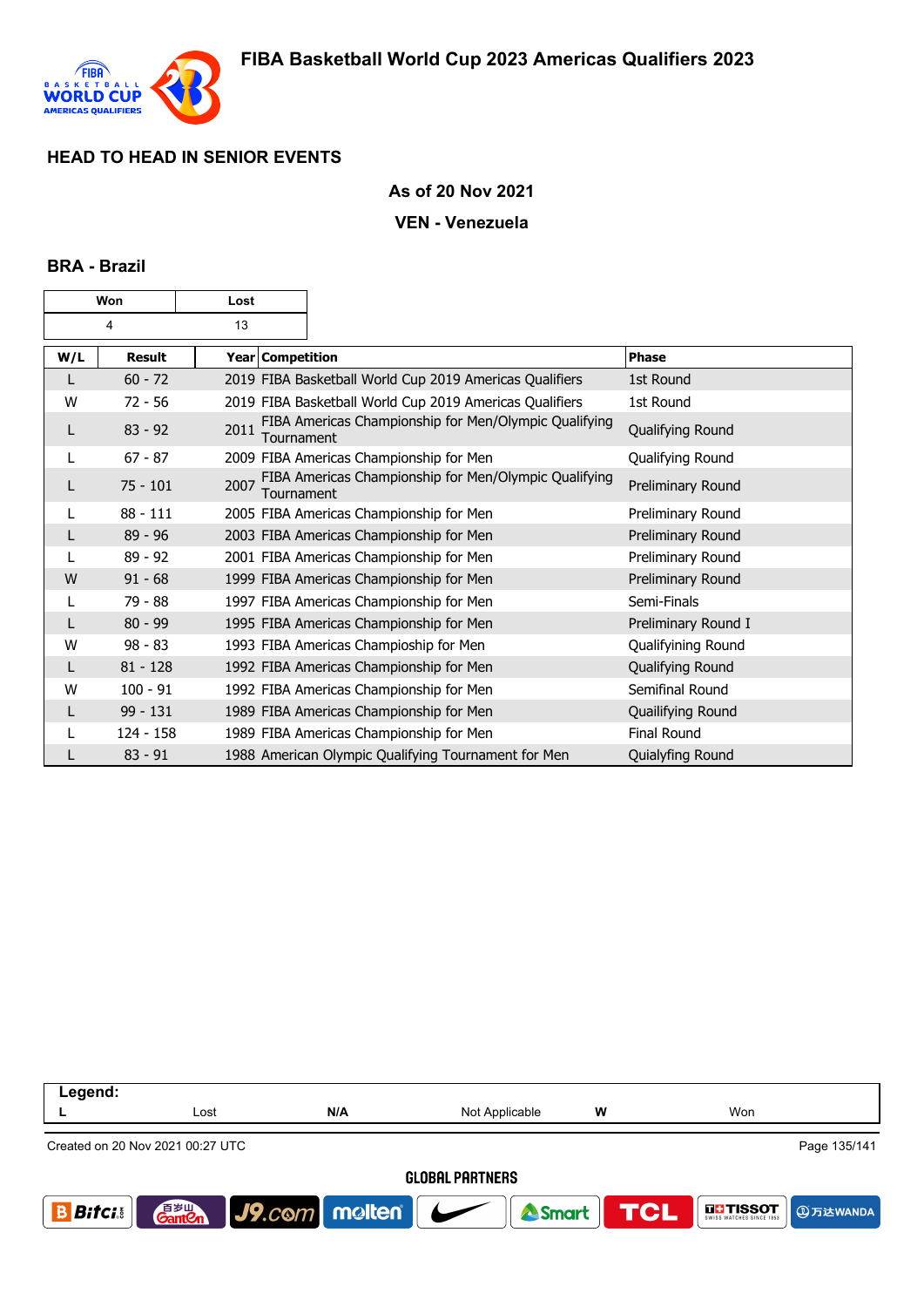

## **As of 20 Nov 2021**

### **VEN - Venezuela**

### **CAN - Canada**

| Won |               | Lost |                  |                                                         |                              |
|-----|---------------|------|------------------|---------------------------------------------------------|------------------------------|
|     | 10            | 9    |                  |                                                         |                              |
| W/L | <b>Result</b> |      | Year Competition |                                                         | Phase                        |
|     | $55 - 95$     |      |                  | 2019 FIBA Basketball World Cup 2019 Americas Qualifiers | 2nd Round                    |
| W   | $84 - 76$     |      |                  | 2019 FIBA Basketball World Cup 2019 Americas Qualifiers | 2nd Round                    |
| L   | $66 - 75$     |      |                  | 2017 FIBA AmeriCup                                      | Group Phase                  |
| L   | $62 - 82$     | 2015 | Tournament       | FIBA Americas Championship for Men/Olympic Qualifying   | Preliminary Round            |
| W   | $79 - 78$     | 2015 | Tournament       | FIBA Americas Championship for Men/Olympic Qualifying   | Semifinals Round             |
| W   | $64 - 59$     |      |                  | 2013 FIBA Americas Championship for Men                 | Second Round                 |
| W   | $103 - 98$    | 2011 | Tournament       | FIBA Americas Championship for Men/Olympic Qualifying   | Qualifying Round             |
| L   | $73 - 80$     | 2007 | Tournament       | FIBA Americas Championship for Men/Olympic Qualifying   | Preliminary Round            |
| W   | $100 - 91$    |      |                  | 2005 FIBA Americas Championship for Men                 | Preliminary Round            |
| W   | $93 - 86$     |      |                  | 2003 FIBA Americas Championship for Men                 | Quarter Finals               |
| L   | $97 - 98$     |      |                  | 2002 World Championship for Men                         | Classification Round (13-16) |
|     | $100 - 108$   |      |                  | 2001 FIBA Americas Championship for Men                 | Semi-Finals                  |
| L   | $55 - 84$     |      |                  | 1999 FIBA Americas Championship for Men                 | Quarter-Finals               |
|     | 98 - 119      |      |                  | 1997 FIBA Americas Championship for Men                 | Preliminary Round            |
| W   | $94 - 86$     |      |                  | 1993 FIBA Americas Champioship for Men                  | Classification Round 5-8     |
| W   | $76 - 72$     |      |                  | 1992 FIBA Americas Championship for Men                 | <b>Reclasification Round</b> |
| W   | $93 - 92$     |      |                  | 1990 World Championship for Men                         | Classification               |
| W   | $99 - 78$     |      |                  | 1989 FIBA Americas Championship for Men                 | Quailifying Round            |
|     | $88 - 94$     |      |                  | 1988 American Olympic Qualifying Tournament for Men     | Quialyfing Round             |

# **CHI - Chile**

|     | Won       | Lost |                         |                                                         |           |
|-----|-----------|------|-------------------------|---------------------------------------------------------|-----------|
|     |           |      |                         |                                                         |           |
| W/L | Result    |      | <b>Year Competition</b> |                                                         | l Phase   |
| W   | $70 - 51$ |      |                         | 2019 FIBA Basketball World Cup 2019 Americas Qualifiers | 1st Round |
| W   | 77 - 56   |      |                         | 2019 FIBA Basketball World Cup 2019 Americas Qualifiers | 1st Round |

| Legend:                                          |                                    |                                 |                |   |                                 |  |  |  |
|--------------------------------------------------|------------------------------------|---------------------------------|----------------|---|---------------------------------|--|--|--|
|                                                  | Lost                               | N/A                             | Not Applicable | W | Won                             |  |  |  |
| Page 136/141<br>Created on 20 Nov 2021 00:27 UTC |                                    |                                 |                |   |                                 |  |  |  |
| <b>GLOBAL PARTNERS</b>                           |                                    |                                 |                |   |                                 |  |  |  |
| Bitci.                                           | 音 <sub>罗山</sub><br>Gant <b>C</b> n | $ $ J9. $com$ molten $ $ $\sim$ | <b>A</b> Smart |   | <b>TCL</b><br><b>THE TISSOT</b> |  |  |  |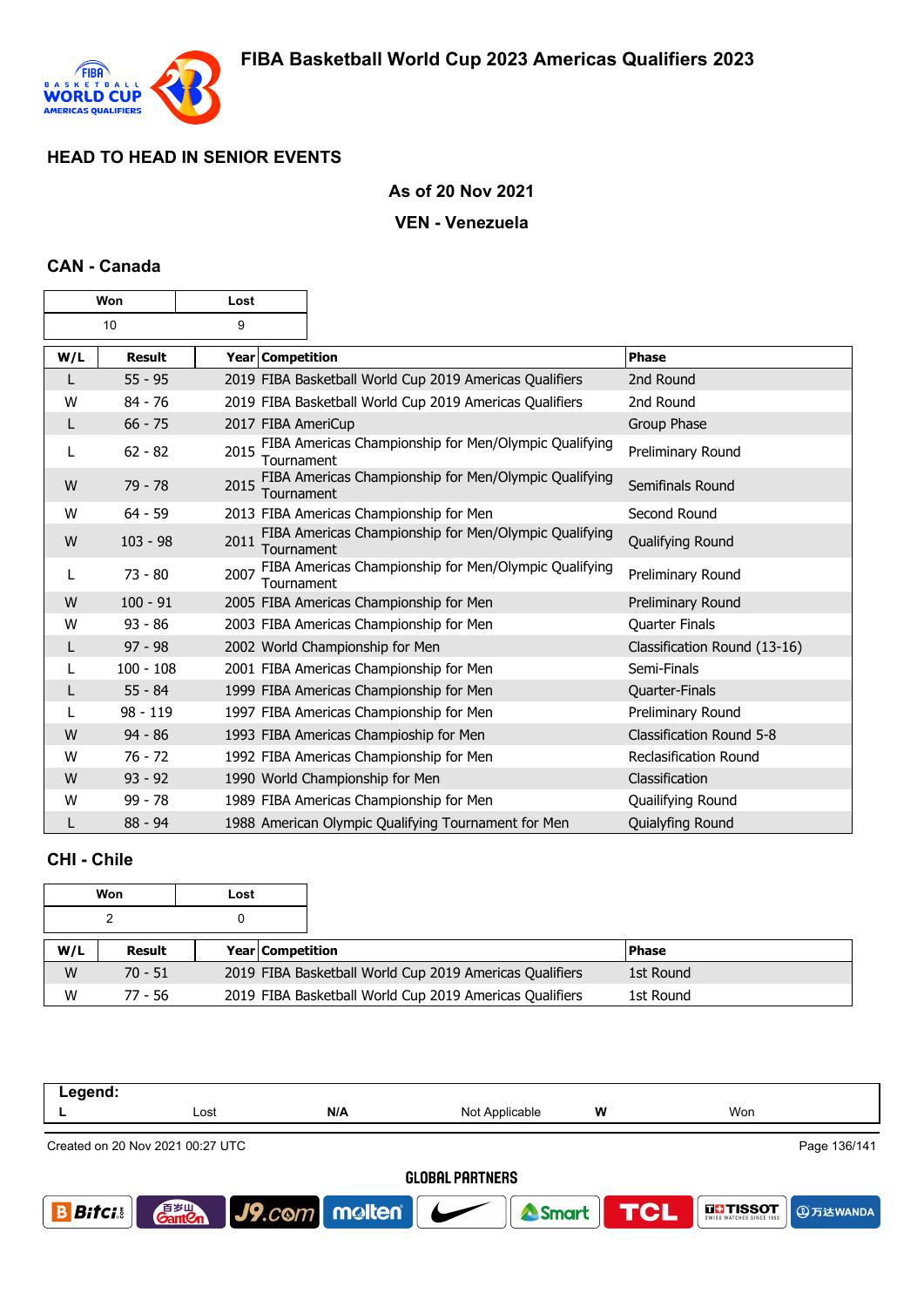

### **As of 20 Nov 2021**

#### **VEN - Venezuela**

#### **COL - Colombia**

|     | Won       | Lost |                         |                                                         |              |  |
|-----|-----------|------|-------------------------|---------------------------------------------------------|--------------|--|
|     |           |      |                         |                                                         |              |  |
| W/L | Result    |      | <b>Year Competition</b> |                                                         | <b>Phase</b> |  |
| W   | $85 - 71$ |      |                         | 2019 FIBA Basketball World Cup 2019 Americas Qualifiers | 1st Round    |  |
| W   | $73 - 62$ |      |                         | 2019 FIBA Basketball World Cup 2019 Americas Qualifiers | 1st Round    |  |

### **CUB - Cuba**

| Won<br>Lost |                |      |                  |                                                       |                   |
|-------------|----------------|------|------------------|-------------------------------------------------------|-------------------|
|             | $\overline{2}$ | 2    |                  |                                                       |                   |
| W/L         | Result         |      | Year Competition |                                                       | <b>Phase</b>      |
| W           | $73 - 52$      | 2015 | Tournament       | FIBA Americas Championship for Men/Olympic Qualifying | Preliminary Round |
| w           | $106 - 69$     | 2011 | Tournament       | FIBA Americas Championship for Men/Olympic Qualifying | Qualifying Round  |
|             | $100 - 102$    |      |                  | 1997 FIBA Americas Championship for Men               | Semi-Finals       |
|             | $98 - 103$     |      |                  | 1993 FIBA Americas Champioship for Men                | Final Round       |

### **DOM - Dominican Republic**

| Won<br>Lost |             |                    |                                                         |                      |
|-------------|-------------|--------------------|---------------------------------------------------------|----------------------|
|             | 7           | 5                  |                                                         |                      |
| W/L         | Result      | Year   Competition |                                                         | Phase                |
| L           | $67 - 72$   |                    | 2019 FIBA Basketball World Cup 2019 Americas Qualifiers | 2nd Round            |
| W           | 79 - 78     |                    | 2019 FIBA Basketball World Cup 2019 Americas Qualifiers | 2nd Round            |
| W           | $72 - 68$   | 2015<br>Tournament | FIBA Americas Championship for Men/Olympic Qualifying   | Second Round         |
| W           | $70 - 65$   |                    | 2013 FIBA Americas Championship for Men                 | Preliminary Round    |
|             | $89 - 92$   | 2011<br>Tournament | FIBA Americas Championship for Men/Olympic Qualifying   | Qualifying Round     |
|             | $73 - 78$   |                    | 2009 FIBA Americas Championship for Men                 | Qualifying Round     |
|             | $63 - 87$   |                    | 2005 FIBA Americas Championship for Men                 | Quarter Final Round  |
|             | 76 - 78     |                    | 2003 FIBA Americas Championship for Men                 | Preliminary Round    |
| W           | $70 - 66$   |                    | 1999 FIBA Americas Championship for Men                 | Preliminary Round    |
| W           | $85 - 80$   |                    | 1997 FIBA Americas Championship for Men                 | Preliminary Round    |
| W           | $85 - 78$   |                    | 1993 FIBA Americas Champioship for Men                  | Qualifyining Round   |
| W           | $109 - 102$ |                    | 1989 FIBA Americas Championship for Men                 | <b>Quater Finals</b> |

| Legend: |                                  |     |                |   |              |  |  |  |
|---------|----------------------------------|-----|----------------|---|--------------|--|--|--|
| --      | Lost                             | N/A | Not Applicable | W | Won          |  |  |  |
|         |                                  |     |                |   |              |  |  |  |
|         | Created on 20 Nov 2021 00:27 UTC |     |                |   | Page 137/141 |  |  |  |

Created on 20 Nov 2021 00:27 UTC

**Gant C** 

J9.com molten

**GLOBAL PARTNERS** 

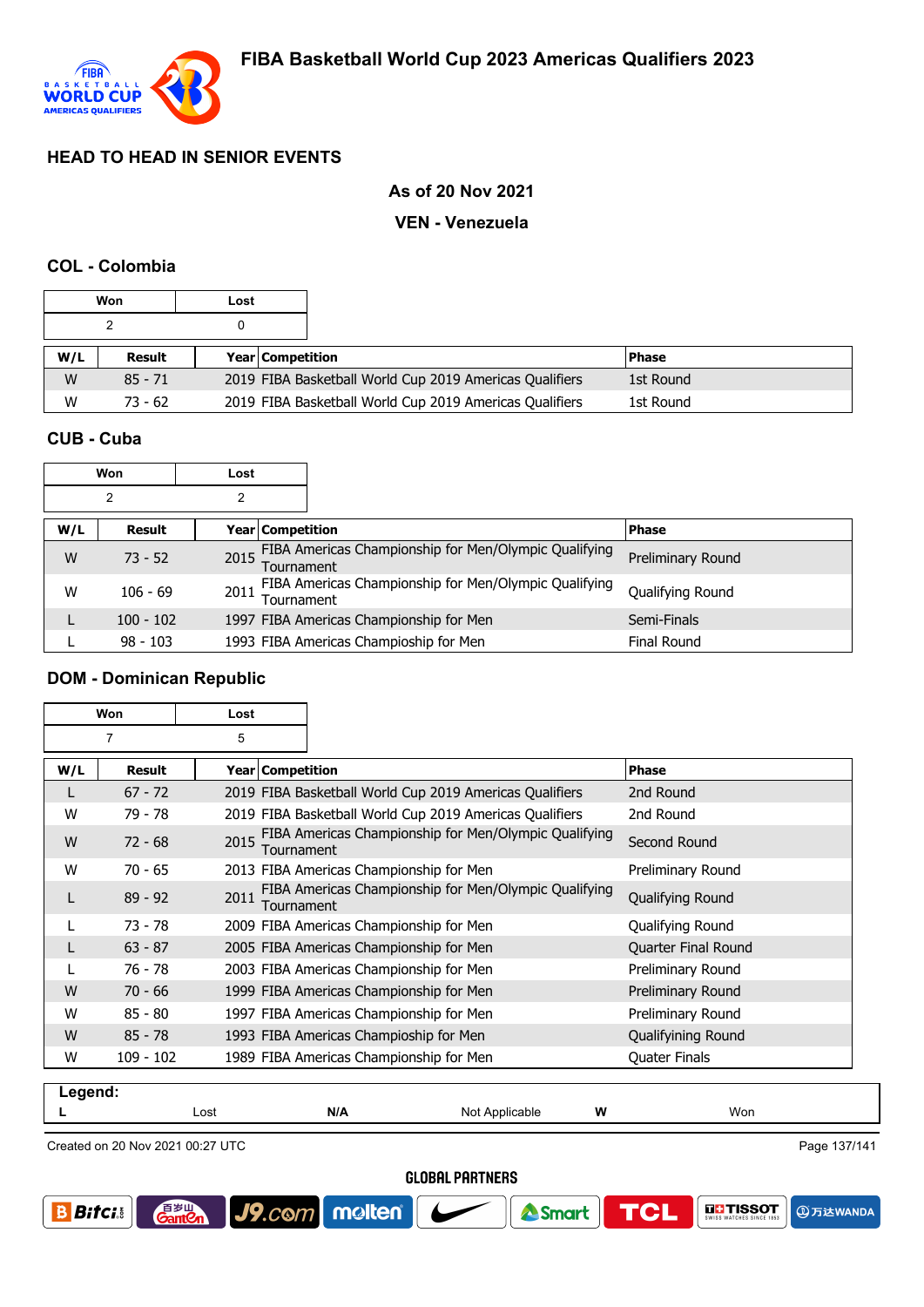

### **As of 20 Nov 2021**

#### **VEN - Venezuela**

#### **ISV - Virgin Islands**

|     | Won           | Lost |                    |                                                         |                   |
|-----|---------------|------|--------------------|---------------------------------------------------------|-------------------|
|     | 6             | 0    |                    |                                                         |                   |
| W/L | <b>Result</b> |      | Year Competition   |                                                         | <b>Phase</b>      |
| W   | $87 - 73$     |      |                    | 2019 FIBA Basketball World Cup 2019 Americas Qualifiers | 2nd Round         |
| W   | $77 - 76$     |      |                    | 2019 FIBA Basketball World Cup 2019 Americas Qualifiers | 2nd Round         |
| W   | $86 - 84$     |      | 2017 FIBA AmeriCup |                                                         | Group Phase       |
| W   | $100 - 90$    | 2007 | Tournament         | FIBA Americas Championship for Men/Olympic Qualifying   | Preliminary Round |
| W   | $87 - 84$     |      |                    | 2003 FIBA Americas Championship for Men                 | Preliminary Round |
| W   | $91 - 75$     |      |                    | 2001 FIBA Americas Championship for Men                 | Semi-Finals       |

#### **MEX - Mexico**

| Won |            | Lost                    |                                                       |                     |
|-----|------------|-------------------------|-------------------------------------------------------|---------------------|
| 2   |            | 4                       |                                                       |                     |
| W/L | Result     | <b>Year Competition</b> |                                                       | <b>Phase</b>        |
|     | $70 - 73$  | 2015<br>Tournament      | FIBA Americas Championship for Men/Olympic Qualifying | Second Round        |
|     | $56 - 65$  |                         | 2013 FIBA Americas Championship for Men               | Preliminary Round   |
|     | $91 - 101$ | 2007<br>Tournament      | FIBA Americas Championship for Men/Olympic Qualifying | Quarter Final Round |
| W   | $98 - 95$  |                         | 2003 FIBA Americas Championship for Men               | Quarter Finals      |
| W   | $88 - 85$  |                         | 1992 FIBA Americas Championship for Men               | Qualifying Round    |
|     | $93 - 110$ |                         | 1988 American Olympic Qualifying Tournament for Men   | Quialyfing Round    |

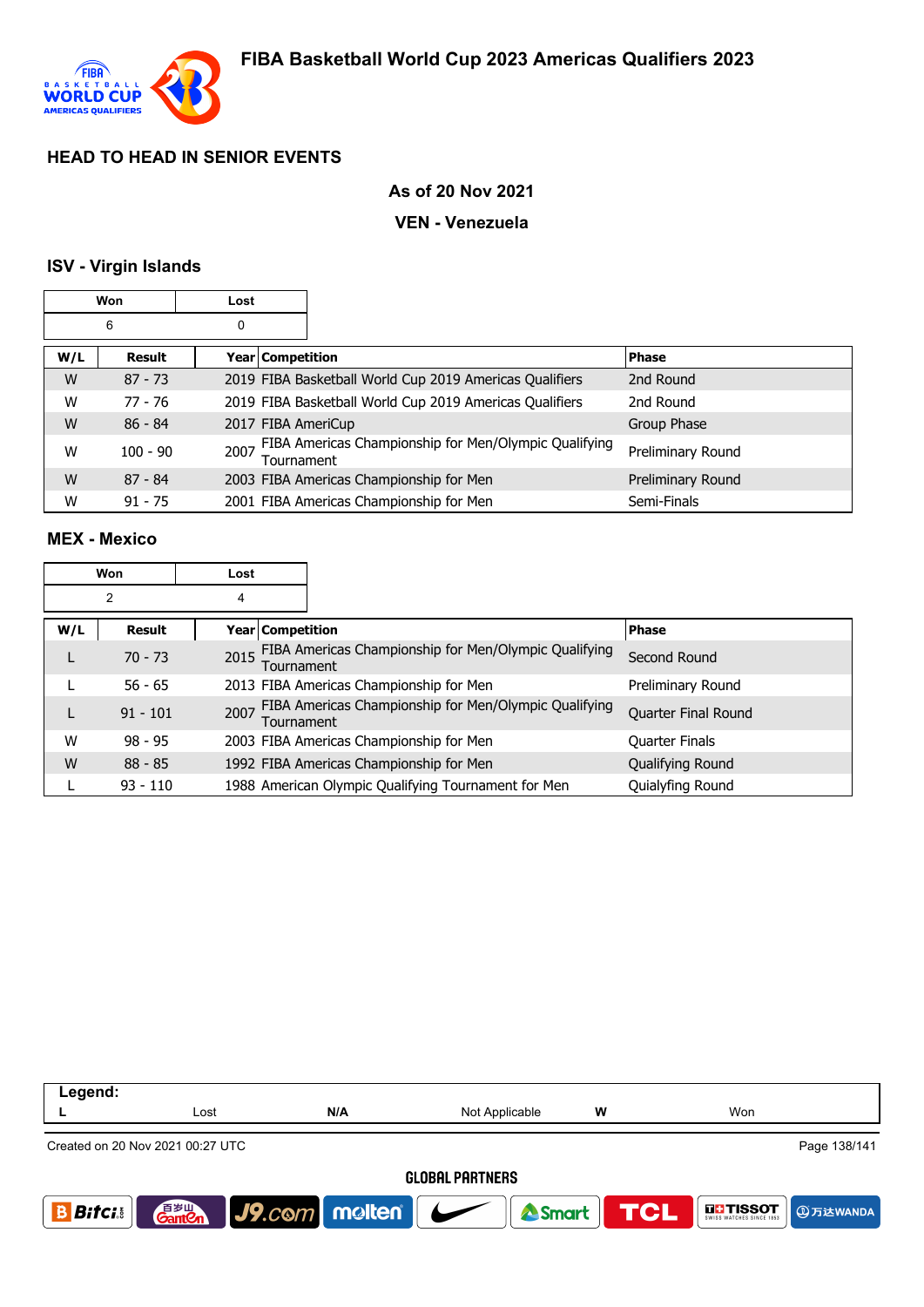

### **As of 20 Nov 2021**

#### **VEN - Venezuela**

#### **PAN - Panama**

| Won |                                          | Lost |                                                                     |                    |
|-----|------------------------------------------|------|---------------------------------------------------------------------|--------------------|
| 5   |                                          | 2    |                                                                     |                    |
| W/L | <b>Result</b><br><b>Year Competition</b> |      |                                                                     | <b>Phase</b>       |
| W   | $75 - 62$                                | 2015 | FIBA Americas Championship for Men/Olympic Qualifying<br>Tournament | Second Round       |
| W   | $110 - 74$                               | 2011 | FIBA Americas Championship for Men/Olympic Qualifying<br>Tournament | Second Round       |
| L   | $71 - 80$                                |      | 2009 FIBA Americas Championship for Men                             | Qualifying Round   |
| W   | $71 - 70$                                |      | 2005 FIBA Americas Championship for Men                             | Preliminary Round  |
| W   | $106 - 92$                               |      | 2001 FIBA Americas Championship for Men                             | Semi-Finals        |
| W   | $76 - 72$                                |      | 1999 FIBA Americas Championship for Men                             | Preliminary Round  |
|     | $76 - 80$                                |      | 1993 FIBA Americas Champioship for Men                              | Qualifyining Round |

### **PAR - Paraguay**

| Won |          | Lost |                                         |                   |
|-----|----------|------|-----------------------------------------|-------------------|
|     |          |      |                                         |                   |
| W/L | Result   |      | <b>Year Competition</b>                 | <b>Phase</b>      |
| W   | 75 - 70  |      | 2013 FIBA Americas Championship for Men | Preliminary Round |
| W   | 111 - 84 |      | 1989 FIBA Americas Championship for Men | Quailifying Round |

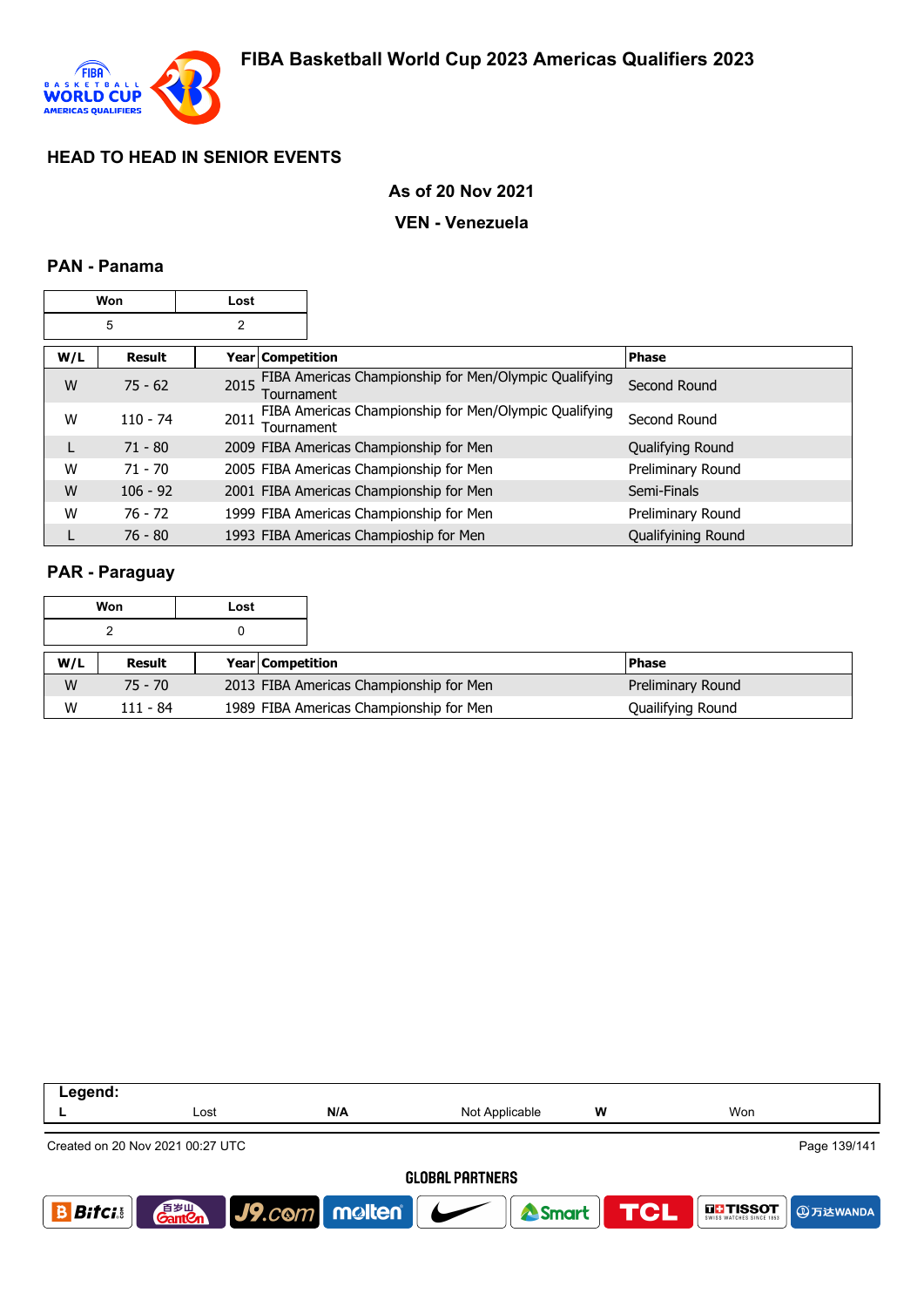

#### **As of 20 Nov 2021**

#### **VEN - Venezuela**

#### **PUR - Puerto Rico**

| Won |           | Lost |                                                                     |                       |
|-----|-----------|------|---------------------------------------------------------------------|-----------------------|
| 3   |           | 11   |                                                                     |                       |
| W/L | Result    |      | Year   Competition                                                  | <b>Phase</b>          |
| W   | $74 - 63$ | 2015 | FIBA Americas Championship for Men/Olympic Qualifying<br>Tournament | Preliminary Round     |
|     | $85 - 86$ |      | 2013 FIBA Americas Championship for Men                             | Second Round          |
|     | $82 - 94$ | 2011 | FIBA Americas Championship for Men/Olympic Qualifying<br>Tournament | Second Round          |
| L   | $63 - 92$ | 2007 | FIBA Americas Championship for Men/Olympic Qualifying<br>Tournament | Quarter Final Round   |
| W   | $82 - 73$ |      | 2005 FIBA Americas Championship for Men                             | Quarter Final Round   |
|     | $59 - 84$ |      | 2003 FIBA Americas Championship for Men                             | <b>Quarter Finals</b> |
|     | $89 - 98$ |      | 2001 FIBA Americas Championship for Men                             | Semi-Finals           |
|     | $56 - 81$ |      | 1999 FIBA Americas Championship for Men                             | Preliminary Round     |
| W   | $97 - 83$ |      | 1997 FIBA Americas Championship for Men                             | Preliminary Round     |
| L   | $82 - 96$ |      | 1992 Olympic Games: Tournament for Men                              | Preliminary Round     |
|     | $80 - 91$ |      | 1992 FIBA Americas Championship for Men                             | Qualifying Round      |
|     | 74 - 88   |      | 1990 World Championship for Men                                     | Preliminary Round     |
|     | $91 - 94$ |      | 1989 FIBA Americas Championship for Men                             | Semi Final Round      |
|     | $63 - 65$ |      | 1988 American Olympic Qualifying Tournament for Men                 | Quialyfing Round      |